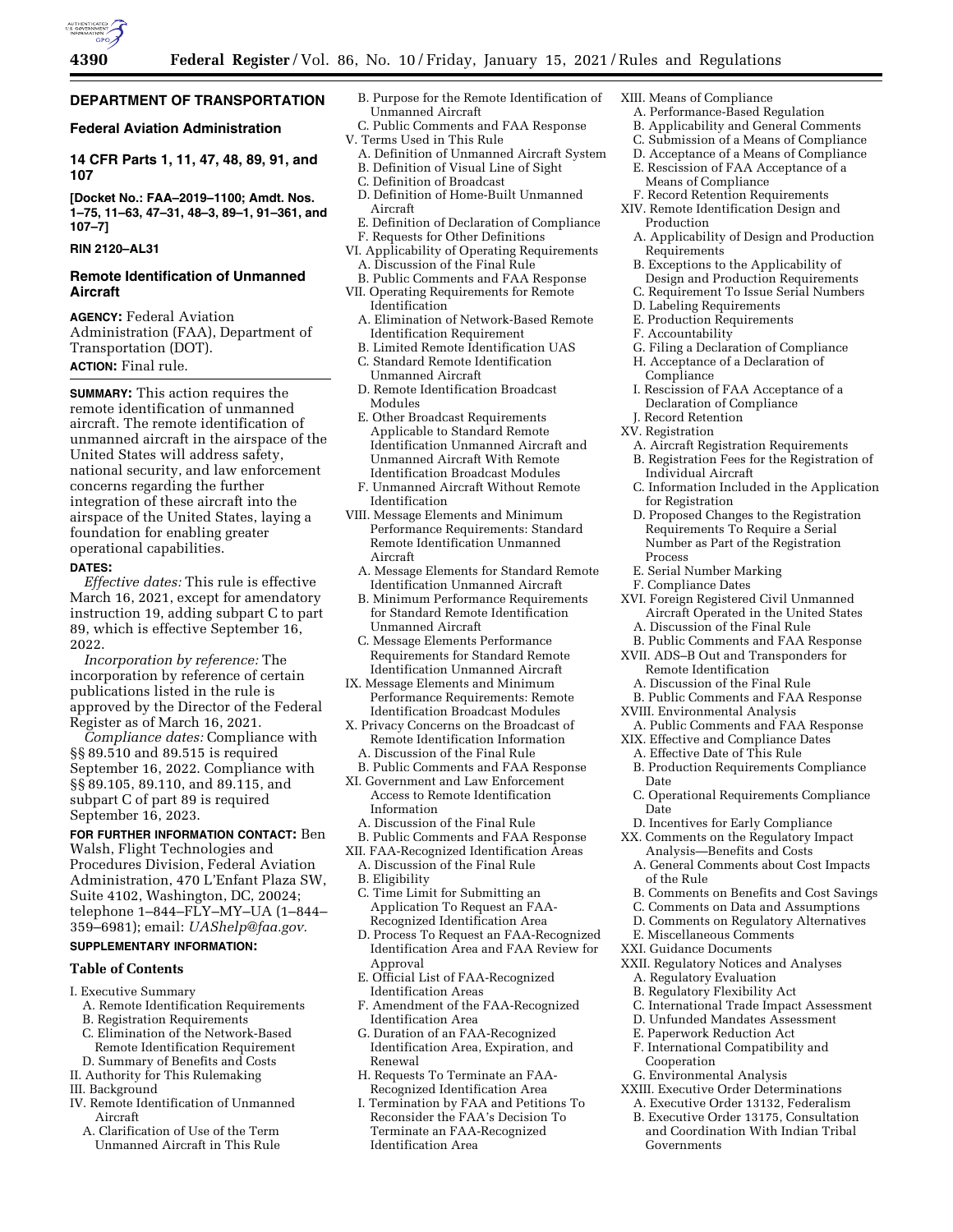- C. Executive Order 13211, Regulations That Significantly Affect Energy Supply, Distribution, or Use
- D. Executive Order 13609, Promoting International Regulatory Cooperation
- E. Executive Order 13771, Reducing Regulation and Controlling Regulatory Costs
- XXIV. Additional Information
- A. Availability of Rulemaking Documents B. Small Business Regulatory Enforcement Fairness Act

### **List of Abbreviations Frequently Used in This Document**

- AC—Advisory Circular
- ADS–B—Automatic Dependent Surveillance-Broadcast
- AGL—above ground level
- ARC—Aviation Rulemaking Committee
- ATC—Air traffic control
- BVLOS—Beyond visual line of sight
- DOT—U.S. Department of Transportation
- FAA—Federal Aviation Administration
- GPS—Global Positioning System
- ICAO—International Civil Aviation Organization
- LAANC—Low Altitude Authorization and Notification Capability
- LOS—line-of-sight
- MOA—Memorandum of Agreement
- NPRM—notice of proposed rulemaking
- OMB—Office of Management and Budget
- UAS—Unmanned aircraft system
- UAS–ID ARC—UAS Identification and
- Tracking Aviation Rulemaking Committee USS—UAS service supplier
- 
- UTM—Unmanned aircraft systems traffic management
- VLOS—visual line of sight

### **I. Executive Summary**

This rule establishes requirements for the remote identification of unmanned aircraft 1 operated in the airspace of the United States. Remote identification

The FAA acknowledges that UAS may have components produced by different manufacturers (*e.g.,* an unmanned aircraft could be manufactured by one manufacturer and the control station could be manufactured by another). In addition, unmanned aircraft that operate beyond the radioline-of-sight may use third-party communication links. As finalized, the remote identification requirements in this final rule apply to the operation and the design and production of unmanned aircraft. Unmanned aircraft producers are responsible for ensuring that the unmanned aircraft comply with the design and production requirements of this rule even when the unmanned aircraft uses control station equipment (such as a smart phone) or communication links manufactured by a different person. The unmanned aircraft producer must address how any dependencies on control station functionality are incorporated as part of the remote identification design and production requirements.

(commonly known as Remote ID) is the capability of an unmanned aircraft in flight to provide certain identification, location, and performance information that people on the ground and other airspace users can receive. The remote identification of unmanned aircraft is necessary to ensure public safety and the safety and efficiency of the airspace of the United States. Remote identification provides airspace awareness to the FAA, national security agencies, law enforcement entities, and other government officials. The information can be used to distinguish compliant airspace users from those potentially posing a safety or security risk. Remote identification will become increasingly important as the number of unmanned aircraft operations increases in all classes of airspace in the United States. While remote identification capability alone will not enable routine expanded operations, such as operations over people or beyond visual line of sight, it is the next incremental step toward enabling those operations.

Unmanned aircraft operating in the airspace of the United States are subject to the operating requirements of this rule, irrespective of whether they are operating for recreational or commercial purposes. The rule requires operators to seek special authorization to operate unmanned aircraft without remote identification for aeronautical research and other limited purposes.

Unmanned aircraft produced for operation in the airspace of the United States are subject to the production requirements of this rule. There are limited exceptions allowing the production of unmanned aircraft without remote identification, which include home-built unmanned aircraft and unmanned aircraft of the United States Government, amongst others.

### *A. Remote Identification Requirements*

There are three ways to comply with the operational requirements for remote identification. The first way is to operate a standard remote identification unmanned aircraft that broadcasts identification, location, and performance information of the unmanned aircraft and control station. The second way to comply is by operating an unmanned aircraft with a remote identification broadcast module. The broadcast module, which broadcasts identification, location, and take-off information, may be a separate device that is attached to an unmanned aircraft, or a feature built into the aircraft. The third way to comply allows for the operation of unmanned aircraft without any remote identification equipment, where the UAS is operated

at specific FAA-recognized identification areas. The requirements for all three of these paths to compliance are specified in this rule.

Except in accordance with the requirements of this rule, no unmanned aircraft can be produced for operation in the airspace of the United States after September 16, 2022, and no unmanned aircraft can be operated in the airspace of the United States after September 16, 2023.

### 1. Standard Remote Identification Unmanned Aircraft

Standard remote identification unmanned aircraft broadcast the remote identification message elements directly from the unmanned aircraft from takeoff to shutdown. The required message elements include: (1) A unique identifier to establish the identity of the unmanned aircraft; (2) an indication of the unmanned aircraft latitude, longitude, geometric altitude, and velocity; (3) an indication of the control station latitude, longitude, and geometric altitude; (4) a time mark; and (5) an emergency status indication. Operators may choose whether to use the serial number of the unmanned aircraft or a session ID (*e.g.,* an alternative form of identification that provides additional privacy to the operator) as the unique identifier. The required message elements for standard remote identification unmanned aircraft are discussed in section VIII.A of this preamble.

A person can operate a standard remote identification unmanned aircraft only if: (1) It has a serial number that is listed on an FAA-accepted declaration of compliance; (2) its remote identification equipment is functional and complies with the requirements of the rule from takeoff to shutdown; (3) its remote identification equipment and functionality have not been disabled; and (4) the Certificate of Aircraft Registration of the unmanned aircraft used in the operation must include the serial number of the unmanned aircraft, as per applicable requirements of parts 47 and 48, or the serial number of the unmanned aircraft must be provided to the FAA in a notice of identification pursuant to § 89.130 prior to the operation.

Persons operating a standard remote identification unmanned aircraft in the airspace of the United States must comply with the operational rules in subpart B of part 89 by September 16, 2023.

Operating requirements for standard remote identification unmanned aircraft are discussed in greater detail in section VII.C of this preamble.

<sup>1</sup>The FAA does not use the terms unmanned aircraft system and unmanned aircraft interchangeably. The FAA uses the term unmanned aircraft as defined in 14 CFR 1.1 to refer specifically to the unmanned aircraft itself. The FAA uses the term unmanned aircraft system to refer to both the unmanned aircraft and any communication links and components that control the unmanned aircraft. As explained in section V.A of this rule, the FAA is adding the definition of unmanned aircraft system to 14 CFR part 1.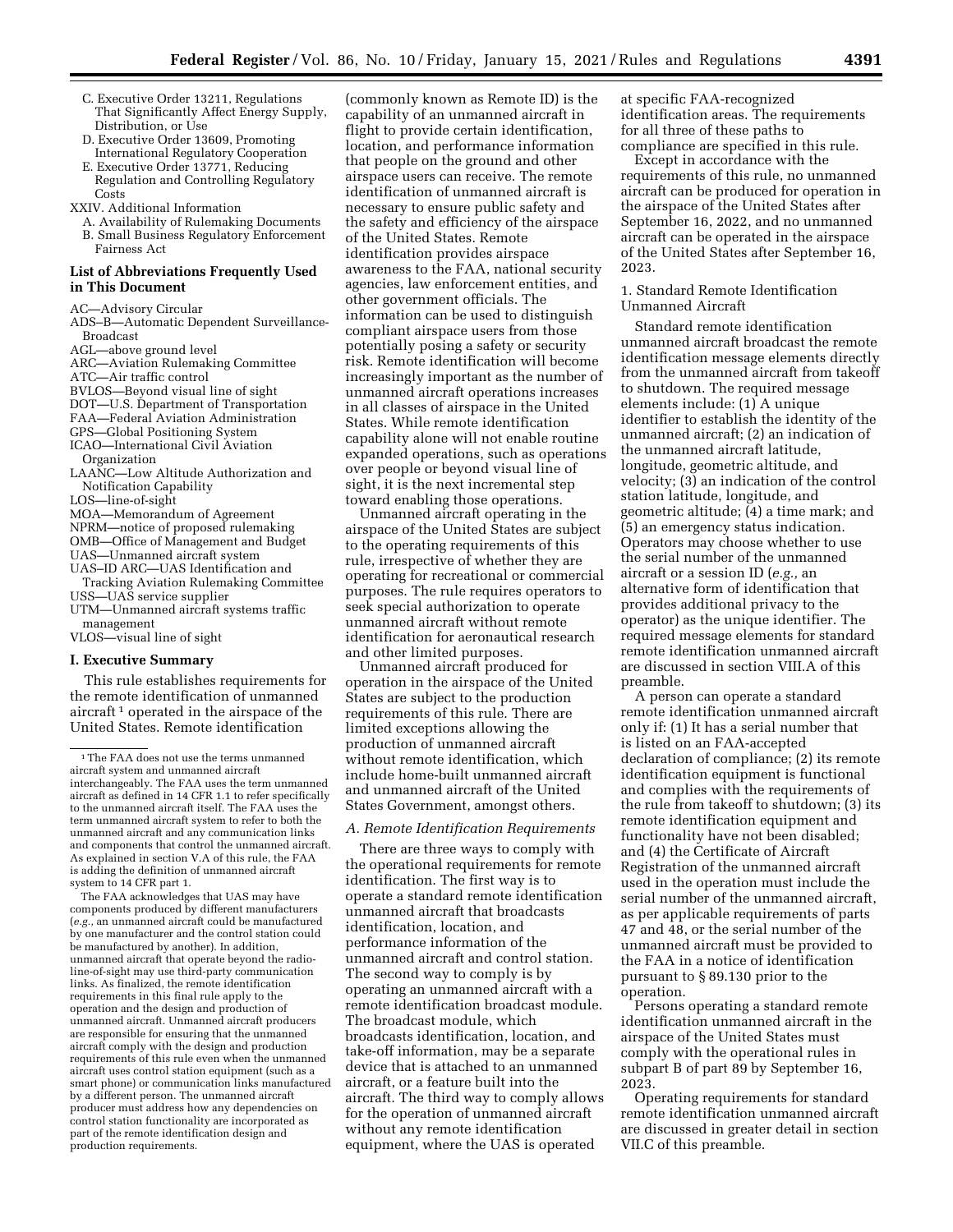2. Remote Identification Broadcast Modules

An unmanned aircraft can be equipped with a remote identification broadcast module that broadcasts message elements from takeoff to shutdown. The required message elements include: (1) The serial number of the broadcast module assigned by the producer; (2) an indication of the latitude, longitude, geometric altitude, and velocity of the unmanned aircraft; (3) an indication of the latitude, longitude, and geometric altitude of the unmanned aircraft takeoff location; and (4) a time mark. The required message elements for remote identification broadcast modules are discussed in section IX of this preamble.

Persons can operate an unmanned aircraft equipped with a remote identification broadcast module only if: (1) The remote identification broadcast module meets the requirements of this rule; (2) the serial number of the remote identification broadcast module is listed on an FAA-accepted declaration of compliance; (3) the Certificate of Aircraft Registration of the unmanned aircraft used in the operation includes the serial number of the remote identification broadcast module, or the serial number of the unmanned aircraft must be provided to the FAA in a notice of identification pursuant to § 89.130 prior to the operation; (4) from takeoff to shutdown the remote identification broadcast module broadcasts the remote identification message elements from the unmanned aircraft; and (5) the person manipulating the flight controls of the unmanned aircraft system must be able to see the unmanned aircraft at all times throughout the operation.

A person operating an unmanned aircraft equipped with a remote identification broadcast module in the airspace of the United States must comply with the operational rules in subpart B of part 89 by September 16, 2023.

The operating requirements for remote identification broadcast modules are discussed in greater detail in section VII.D of this preamble.

3. Unmanned Aircraft Without Remote Identification Equipment

This rule requires all unmanned aircraft operating in the airspace of the United States to have remote identification capabilities, except as described below.

Upon full implementation of this rule, most unmanned aircraft will have to be produced as standard remote identification unmanned aircraft. However, there will be some unmanned

aircraft (*e.g.,* home-built unmanned aircraft and existing unmanned aircraft produced prior to the date of compliance of the production requirements of this rule) that might not meet the requirements for standard remote identification unmanned aircraft.

Persons operating an unmanned aircraft without remote identification in the airspace of the United States must comply with the operational rules in subpart B of part 89 by September 16, 2023. Unless operating under an exception to the remote identification operating requirements, a person operating an unmanned aircraft without remote identification must always operate within visual line of sight 2 and within an FAA-recognized identification area.

An FAA-recognized identification area is a defined geographic area where persons can operate UAS without remote identification, provided they maintain visual line of sight. Persons eligible to request establishment of FAA-recognized identification areas include community-based organizations recognized by the Administrator and educational institutions including primary and secondary educational institutions, trade schools, colleges, and universities. The FAA will begin accepting applications for FAArecognized identification areas on September 16, 2022. The FAA will maintain a list of FAA-recognized identification areas at *https:// www.faa.gov.* FAA-recognized identification areas are discussed further in section XII of this preamble.

4. Prohibition Against the Use of ADS– B Out and Transponders

This rule prohibits use of ADS–B Out and transponders for UAS operations under 14 CFR part 107 unless otherwise authorized by the FAA, and defines when ADS–B Out is appropriate for UAS operating under part 91. The FAA is concerned the potential proliferation of ADS–B Out transmitters on unmanned aircraft may negatively affect the safe operation of manned aircraft in the airspace of the United States. The projected numbers of unmanned aircraft operations have the potential to saturate available ADS–B frequencies, affecting ADS–B capabilities for manned aircraft and potentially blinding ADS–B ground receivers. Therefore, unmanned aircraft

operators, with limited exceptions, are prohibited from using ADS–B Out or transponders. The prohibition against the use of ADS–B Out and transponders is discussed in section XVII of this preamble.

Persons must comply with the ADS– B Out and transponder prohibition as of March 16, 2021.

### 5. Design and Production

Standard remote identification unmanned aircraft and remote identification broadcast modules must be designed and produced to meet the requirements of this rule. The FAA recognizes that UAS technology is continually evolving, making it necessary to harmonize new regulatory action with technological advancements. To promote that harmonization, the FAA is implementing performance-based requirements to describe the desired outcomes, goals, and results for remote identification without establishing a specific means or process for regulated entities to follow.

A person designing or producing a standard remote identification unmanned aircraft or broadcast module for operation in the United States must show that the unmanned aircraft or broadcast module meets the requirements of an FAA-accepted means of compliance. A means of compliance describes the methods by which the person complies with the performancebased requirements for remote identification.

Under this rule, anyone can create a means of compliance; however, the FAA must accept that means of compliance before it can be used for the design or production of any standard remote identification unmanned aircraft or remote identification broadcast module. A person seeking acceptance by the FAA of a means of compliance for standard remote identification unmanned aircraft or remote identification broadcast modules is required to submit the means of compliance to the FAA. The FAA reviews the means of compliance to determine if it meets the minimum performance requirements and includes appropriate testing and validation procedures in accordance with the rule. Specifically, the person must submit a detailed description of the means of compliance, a justification for how the means of compliance meets the minimum performance requirements of the rule, and any substantiating material the person wishes the FAA to consider as part of the application. FAA-accepted consensus standards are one way, but not the only way, to show compliance

<sup>2</sup>Part 89 limits unmanned aircraft without remote identification and unmanned aircraft with remote identification broadcast modules to visual line of sight operations. Nothing in part 89 authorizes beyond visual line of sight (BVLOS) operations for any unmanned aircraft; such authority will spring from other FAA regulations.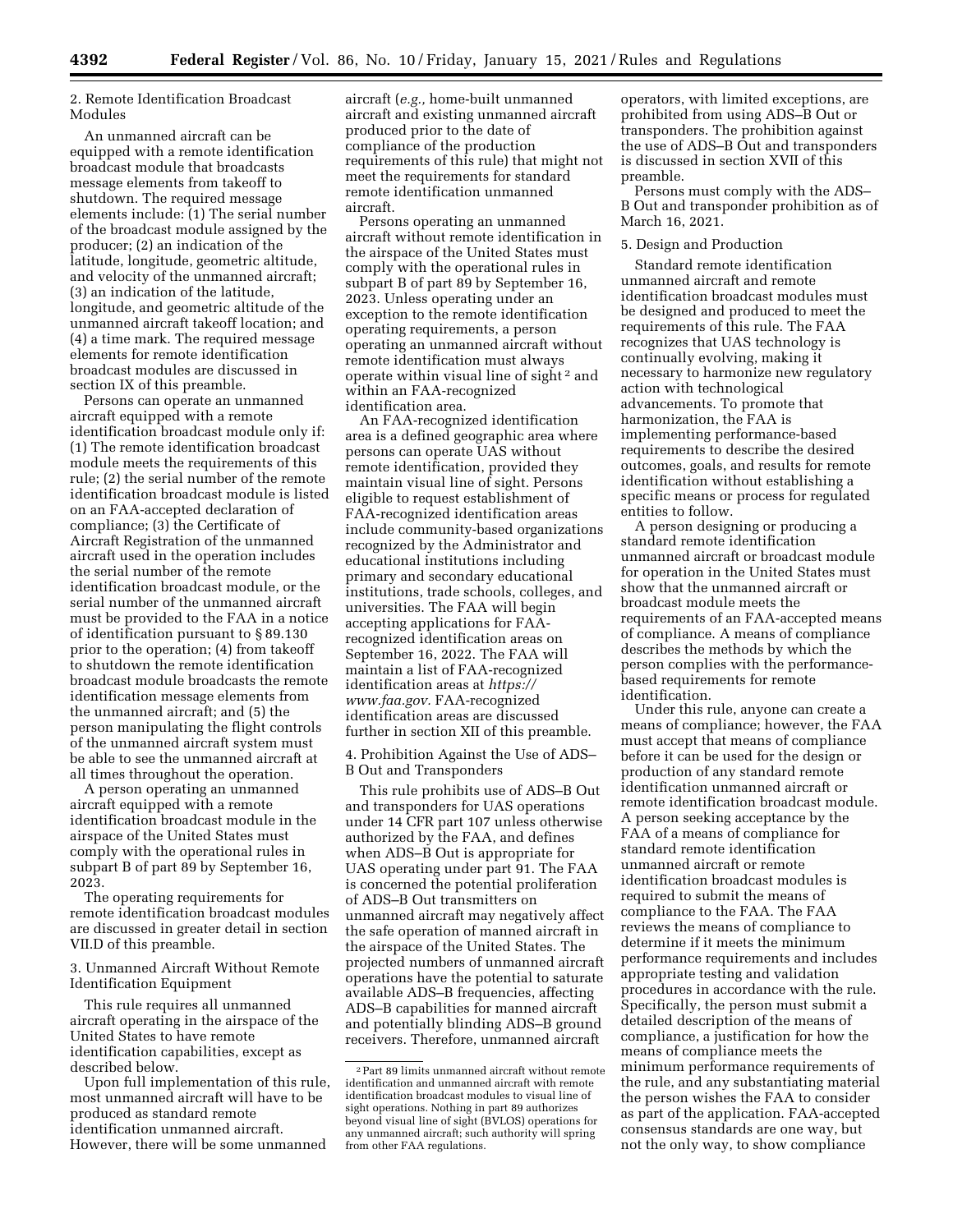with the performance requirements of this rule. Accordingly, the FAA encourages consensus standards bodies to develop means of compliance and submit them to the FAA for acceptance.3

The FAA indicates acceptance of a means of compliance by notifying the submitter of the acceptance of the proposed means of compliance. The FAA also expects to notify the public that it has accepted the means of compliance by including it on a list of accepted means of compliance at *https://www.faa.gov.* The FAA will not disclose commercially sensitive information from the means of compliance that has been marked as such. The FAA may disclose the nonproprietary broadcast specification and radio frequency spectrum so that sufficient information is available to develop receiving and processing equipment and software for the FAA, law enforcement, and members of the public.

See section XIII of this preamble for more information on means of compliance and FAA acceptance.

In addition, a person responsible for the production of standard remote identification unmanned aircraft (with limited exceptions) or remote identification broadcast modules is required to:

• Issue each unmanned aircraft or remote identification broadcast module a serial number that complies with the ANSI/CTA–2063–A serial number standard.

• Label the unmanned aircraft or remote identification broadcast module to indicate that it is remote identification compliant.

• Submit a declaration of compliance for acceptance by the FAA, declaring that the standard remote identification unmanned aircraft or remote identification broadcast module complies with the requirements of the rule.

A person producing a standard remote identification unmanned aircraft for operation in the airspace of the United States must comply with the requirements of subpart F of part 89 by September 16, 2022.

A person producing a remote identification broadcast module must comply with the requirements of subpart F of part 89 by March 16, 2021.

See the design and production requirements in section XIV of this preamble for more information about the production requirements for standard remote identification unmanned aircraft and remote identification broadcast modules, and the process for declarations of compliance.

## *B. Registration Requirements*

The FAA proposed requiring all unmanned aircraft, including those used for limited recreational operations, to obtain a unique registration number. After reviewing comments and further consideration, the FAA decided not to adopt this requirement. Owners of small unmanned aircraft used in civil operations (including commercial operations), limited recreational operations,4 or public aircraft operations, among others, continue to be eligible to register the unmanned aircraft under part 48 in one of two ways: (1) Under an individual registration number issued to each unmanned aircraft; or (2) under a single registration number issued to an owner of multiple unmanned aircraft used exclusively for limited recreational operations.

The FAA adopts the requirement tying remote identification requirements to registration requirements and the requirements to submit the unmanned aircraft's serial number and other information.

This rule also revises and adopts certain requirements originally established in the interim final rule on Registration and Marking Requirements for Small Unmanned Aircraft.5 These requirements directly affect registrationrelated proposals made in the Remote Identification of Unmanned Aircraft Systems NPRM (''the NPRM'') (84 FR 72438, Dec. 31, 2019). See section XV of this preamble for more information about registration requirements.

## *C. Elimination of the Network-Based Remote Identification Requirement*

In the NPRM, the FAA proposed requiring standard remote identification UAS and limited remote identification UAS to transmit remote identification message elements through a network connection.6 To comply with this

requirement, UAS would have had to transmit the remote identification message elements through the internet to a third-party service provider, referred to as a Remote ID UAS Service Supplier (USS). Remote ID USS would have collected and, as appropriate, disseminated the remote identification information through the internet.

In response to the NPRM, the FAA received significant feedback about the network requirement identifying both public opposition to, and technical challenges with, implementing the network requirements. The FAA had not foreseen or accounted for many of these challenges when it proposed using the network solution and USS framework. After careful consideration of these challenges, informed by public comment, the FAA decided to eliminate the requirement in this rulemaking to transmit remote identification messages through an internet connection to a Remote ID USS.

Without the requirement to transmit remote identification through the internet, limited remote identification UAS, as proposed, would have no means to disseminate remote identification information. As a result, limited remote identification UAS as proposed in the NPRM are no longer a viable concept. Nonetheless, the FAA recognizes the need for the existing unmanned aircraft fleet to be able to comply with remote identification requirements. To meet that need, the FAA incorporates a modified regulatory framework in this rule under which persons can retrofit unmanned aircraft with remote identification broadcast modules.

The FAA's decision to eliminate the network-based remote identification requirement is discussed in greater detail in section VII.A of this preamble.

## *D. Summary of Benefits and Costs*

This rule requires remote identification of unmanned aircraft to address safety, security, and law enforcement concerns regarding the further integration of these aircraft into the airspace of the United States. The remote identification framework promotes compliance by operators of unmanned aircraft by providing UASspecific data, which may be used in tandem with new technologies and infrastructure to provide airspace awareness to the FAA, national security agencies, law enforcement entities, and other government officials which can

<sup>3</sup>A means of compliance is not considered to be ''FAA-accepted'' until the means of compliance has been evaluated by the FAA, the submitter has been notified of acceptance, and the means of compliance has been published at *https:// www.faa.gov* as available for use in meeting the requirements of part 89.

<sup>4</sup>The FAA is revising its regulations and guidance documents to delete references to ''model aircraft.'' Consistent with the exception for limited recreational operations of unmanned aircraft in 49 U.S.C. 44809, the FAA now refers to recreational unmanned aircraft or limited recreational operations of UAS.

<sup>5</sup> 80 FR 78593.

 $^6\mathrm{As}$  used in this rule, terms such as ''network,'' ''network-based requirement,'' ''network solution,'' ''network framework,'' and ''network transmission''

typically refer to the transmission of remote identification message elements through an internet connection to a Remote ID USS, as proposed in the NPRM.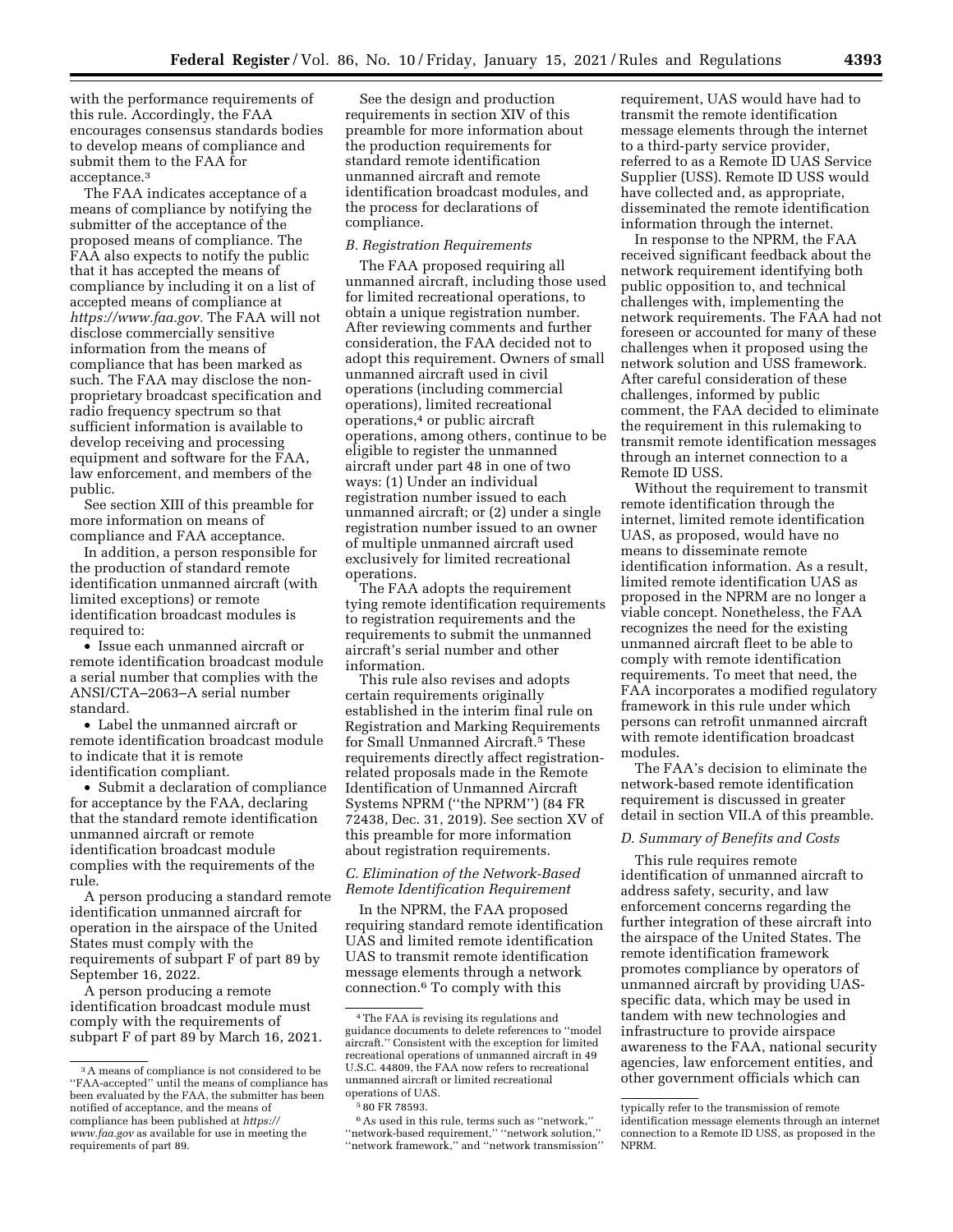use the data to discern compliant airspace users from those potentially posing a safety or security risk. In addition, as being finalized, the rule reduces obsolescence of the existing unmanned aircraft fleet.

This rule results in additional costs for persons responsible for the production of unmanned aircraft, owners and operators of registered unmanned aircraft, entities requesting the establishment of an FAA-recognized identification area, and the FAA. This rule provides cost savings for the FAA from a reduction in hours and

associated costs expended investigating unmanned aircraft incidents.7

The analysis of this rule is based on the fleet forecast for small unmanned aircraft as published in the FAA Aerospace Forecast 2020–2040.8 The FAA forecast includes base, low, and high scenarios. This analysis provides a range of net impacts from low to high based on these forecast scenarios. The FAA considers the primary estimate of net impacts of the rule to be the base scenario. For the primary estimate, over a 10-year period of analysis this rule would result in present net value costs of about \$227.1 million at a three

percent discount rate with annualized net costs of about \$26.6 million. At a seven percent discount rate, the present value net costs are about \$186.5 million with annualized net costs of \$26.6 million.

The following table presents a summary of the primary estimates of the quantified costs and cost savings of this rule, as well as estimates for the low and high forecast scenarios. Additional details are provided in the Regulatory Evaluation section of this rule and in the Regulatory Impact Analysis available in the docket for this rulemaking.

# TABLE 1—COSTS AND SAVINGS OF FINAL RULE

[\$Millions] \*

| Forecast scenario               | 10 Year<br>present value<br>(3%) | Annualized<br>(3%) | 10 Year<br>present value<br>(7%) | Annualized<br>(7%) |
|---------------------------------|----------------------------------|--------------------|----------------------------------|--------------------|
| Base Scenario-Primary Estimate: | 230.69<br>(3.58)                 | 27.04<br>(0.42)    | 189.38<br>(2.85)                 | 26.96<br>(0.41)    |
|                                 | 227.11                           | 26.62              | 186.53                           | 26.56              |
| Low Scenario:                   | 217.08<br>(3.47)                 | 25.45<br>(0.41)    | 178.60<br>(2.77)                 | 25.43<br>(0.39)    |
|                                 | 213.61                           | 25.04              | 175.83                           | 25.03              |
| High Scenario:                  | 250.18<br>(3.74)                 | 29.33<br>(0.44)    | 204.90<br>(2.98)                 | 29.17<br>(0.42)    |
|                                 | 246.44                           | 28.89              | 201.92                           | 28.75              |

\* **Table notes:** Columns may not sum to total due to rounding. Savings are shown in parenthesis to distinguish from costs. Estimates are provided at three and seven percent discount rates per Office of Management and Budget (OMB) guidance.

The final rule incorporates several important changes that reduce costs and provide additional flexibilities compared to the proposed rule. These include simplifying the approach to remote identification by requiring only broadcast transmission of data, and authorizing a remote identification broadcast module option that enables retrofitting of unmanned aircraft that do not meet the requirements for standard remote identification unmanned aircraft. These changes allow unmanned aircraft built without remote identification (*e.g.,* existing unmanned aircraft fleet, home built unmanned aircraft) to be operated outside of FAArecognized identification areas. These changes also eliminate the requirement for a person to connect the unmanned aircraft to the internet. This shift allows

unmanned aircraft with remote identification broadcast modules to operate in areas where the internet is unavailable. As a result, the final rule reduces compliance costs compared to the proposed rule.

The net costs of the final rule have decreased by about 60 percent as compared to the proposed rule. The NPRM stated that the primary estimate over a 10-year period of analysis for the proposed rule would have resulted in net present value costs of about \$582 million at a three percent discount rate with annualized net costs of about \$68 million. At a seven percent discount rate, the net present value costs for the proposed rule were about \$474 million with annualized net costs of \$67 million.

The FAA expects this rule will result in several important benefits and enhancements to support safety and security in the airspace of the United States. Remote identification provides information that helps address existing challenges faced by the FAA, law enforcement entities, and national security agencies responsible for the safety and security of the airspace of the United States. As unmanned aircraft operations increase, so does the risk of unmanned aircraft being operated in close proximity to manned aircraft, or people and property on the ground, or in airspace unsuitable for these operations. Remote identification provides a means to identify these aircraft and locate the person who controls them (*e.g.,* operators, pilots in command). It allows the FAA, law

<sup>7</sup>This analysis includes quantified savings to the FAA only. A variety of other entities involved with airport operations, facility and infrastructure security, and law enforcement would also save time and resources involved with unmanned aircraft

identification and incident reporting, response, and investigation.

<sup>8</sup>FAA Aerospace Forecast Fiscal Years 2020– 2040, available at *https://www.faa.gov/data*\_

*research/aviation/aerospace*\_*forecasts/media/ FY2020-40*\_*FAA*\_*Aerospace*\_*Forecast.pdf.* The forecast provides a base (*i.e.,* likely) with high (or optimistic) and low (or pessimistic) scenarios.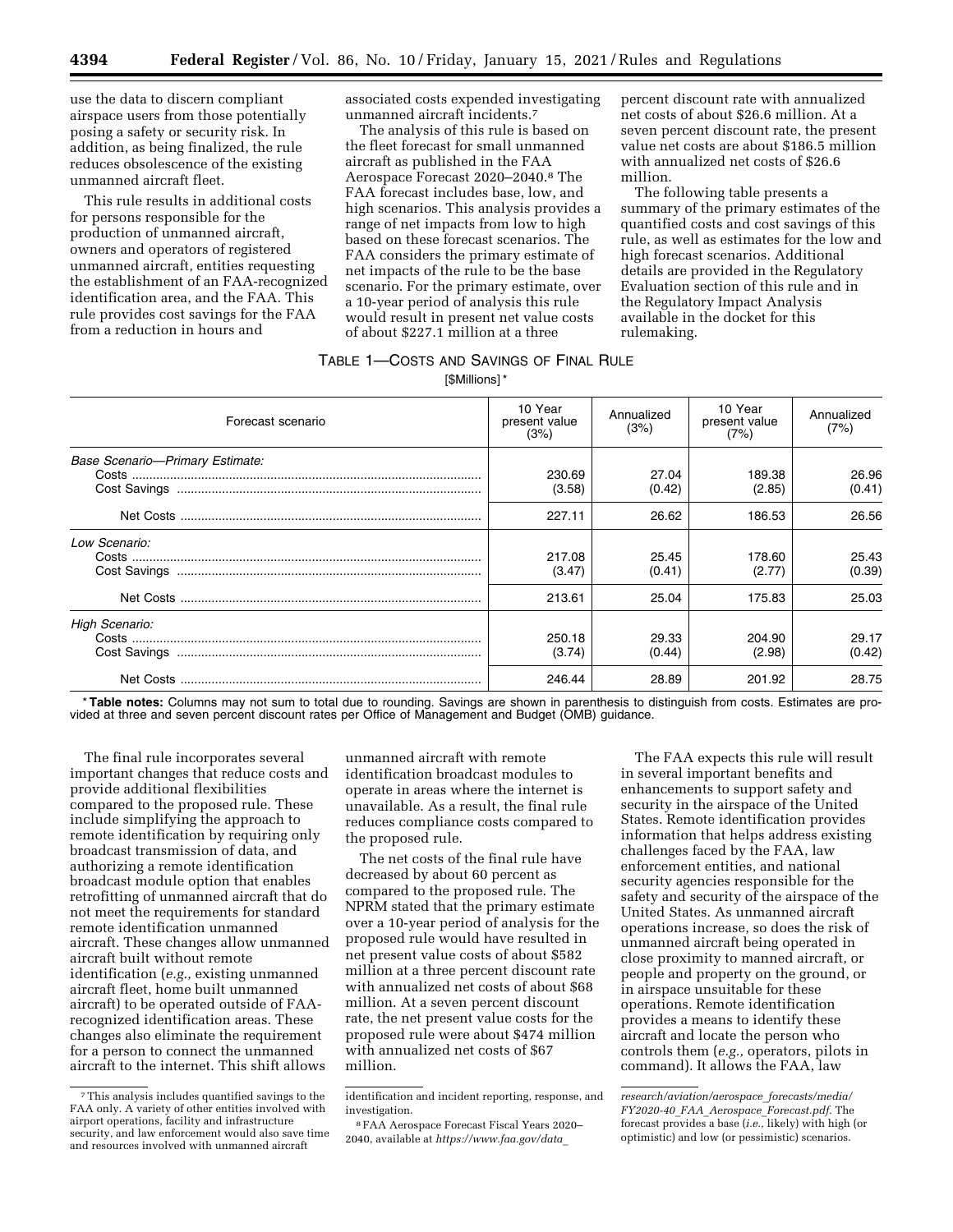enforcement, and national security agencies to distinguish compliant airspace users from those potentially posing a safety or security risk. It permits the FAA and law enforcement to conduct oversight of persons operating UAS and to determine whether compliance actions, enforcement, educational, training, or other types of actions are needed to mitigate safety or security risks and foster increased compliance with regulations. Remote identification data also informs the public and users of the airspace of the United States of the local operations that are being conducted at any given moment.

## **II. Authority for This Rulemaking**

The FAA's authority to issue rules on aviation safety is found in Title 49 of the United States Code (49 U.S.C.). Subtitle I, section 106 describes the authority of the FAA Administrator. Subtitle VII, Aviation Programs, describes the scope of the Agency's authority.

This rulemaking is promulgated pursuant to 49 U.S.C. 40103(b)(1) and (2), which direct the FAA to issue regulations: (1) To ensure the safety of aircraft and the efficient use of airspace; and (2) to govern the flight of aircraft for purposes of navigating, protecting and identifying aircraft, and protecting individuals and property on the ground. In addition, 49 U.S.C. 44701(a)(5) charges the FAA with promoting safe flight of civil aircraft by prescribing regulations the FAA finds necessary for safety in air commerce and national security.

Section 2202 of Public Law 114–190 requires the Administrator to convene industry stakeholders to facilitate the development of consensus standards for remotely identifying operators and owners of UAS and associated unmanned aircraft and to issue regulations or guidance based on any standards developed.

The Administrator has authority under 49 U.S.C. 44805 to establish a process for, among other things, accepting risk-based consensus safety standards related to the design and production of small UAS. Under 49 U.S.C. 44805(b)(7), one of the considerations the Administrator must take into account prior to accepting such standards is any consensus identification standard regarding remote identification of unmanned aircraft developed pursuant to section 2202 of Public Law 114–190.

In addition, 49 U.S.C. 44809(f) provides that the Administrator is not prohibited from promulgating rules generally applicable to unmanned aircraft, including those UAS eligible for

the exception for limited recreational operations of unmanned aircraft. Among other things, this authority extends to rules relating to the registration and marking of unmanned aircraft and the standards for remotely identifying owners and operators of UAS and associated unmanned aircraft.

The FAA has authority to regulate registration of aircraft under 49 U.S.C. 44101–44106 and 44110–44113, which require aircraft to be registered as a condition of operation, and to establish the registration requirements and registration processes.

This rulemaking is also promulgated under the authority described in 49 U.S.C. 106(f), which establishes the authority of the Administrator to promulgate regulations and rules, and 49 U.S.C. 40101(d), which authorizes the FAA to consider in the public interest, among other things, the enhancement of safety and security as the highest priorities in air commerce, the regulation of civil and military operations in the interest of safety and efficiency, and assistance to law enforcement agencies in the enforcement of laws related to regulation of controlled substances, to the extent consistent with aviation safety.

Finally, this rulemaking is also being issued consistent with DOT's regulatory policy which requires that DOT regulations ''be technologically neutral, and, to the extent feasible, they should specify performance objectives, rather than prescribing specific conduct that regulated entities must adopt.'' 9

### **III. Background**

The rapid proliferation of unmanned aircraft has created significant opportunities and challenges for their integration into the airspace of the United States. The relatively low cost of highly capable UAS technology has allowed for hundreds of thousands of new operators to enter the aviation community.

The complexities surrounding the full integration of UAS into the airspace of the United States have led the FAA to engage in a phased, incremental, and risk-based approach to rulemaking based on the statutory authorities delegated to the Agency. On December 16, 2015, the Administrator and Secretary jointly published an interim final rule in the **Federal Register** titled Registration and Marking Requirements for Small Unmanned Aircraft (''Registration Rule''),10 which provides for a web-based aircraft registration

process for small unmanned aircraft in 14 CFR part 48 that serves as an alternative to the registration requirements for aircraft established in 14 CFR part 47. The Registration Rule imposes marking requirements on small unmanned aircraft registered under part 48, according to which the small unmanned aircraft must display a unique identifier in a manner that is visible upon inspection. The unique identifier could be the registration number issued to an individual or to the small unmanned aircraft by the FAA Registry or the small unmanned aircraft's serial number if authorized by the Administrator and provided with the application for the certificate of aircraft registration.

On June 28, 2016, the FAA and DOT jointly published the final rule for Operation and Certification of Small Unmanned Aircraft Systems (''the 2016 Rule'') in the **Federal Register**.11 This was an important step towards the integration of civil small UAS operations (for aircraft weighing less than 55 pounds) into the airspace of the United States. The 2016 Rule set the initial operational structure and certain restrictions to allow routine civil operations of small UAS in the airspace of the United States in a safe manner. Prior to the 2016 Rule, the FAA authorized commercial UAS operations, including but not limited to real estate photography, precision agriculture, and infrastructure inspection, under section 333 of Public Law 112–95. Over 5,500 operators received this authorization. The FAA also issued over 900 Certificates of Waiver or Authorization (COA), allowing Federal, State, and local governments, law enforcement agencies, and public universities to perform numerous tasks with UAS, including but not limited to search-andrescue, border patrol, and research activities. The 2016 Rule allows certain operations of small UAS to be conducted in the airspace of the United States without an airworthiness certificate, exemption, or COA.

The 2016 Rule also imposed certain restrictions on small UAS operations. The restrictions included a prohibition on nighttime operations, limitations on operations conducted during civil twilight, restrictions on operations over people, a requirement for all operations to be conducted within visual line of sight, and other operational, airspace, and pilot certification requirements. Since the 2016 Rule took effect on August 29, 2016, most low-risk small UAS operations that were previously authorized on a case-by-case basis under

<sup>949</sup> CFR 5.5(e).<br>1080 FR 78594.

<sup>11 81</sup> FR 42064.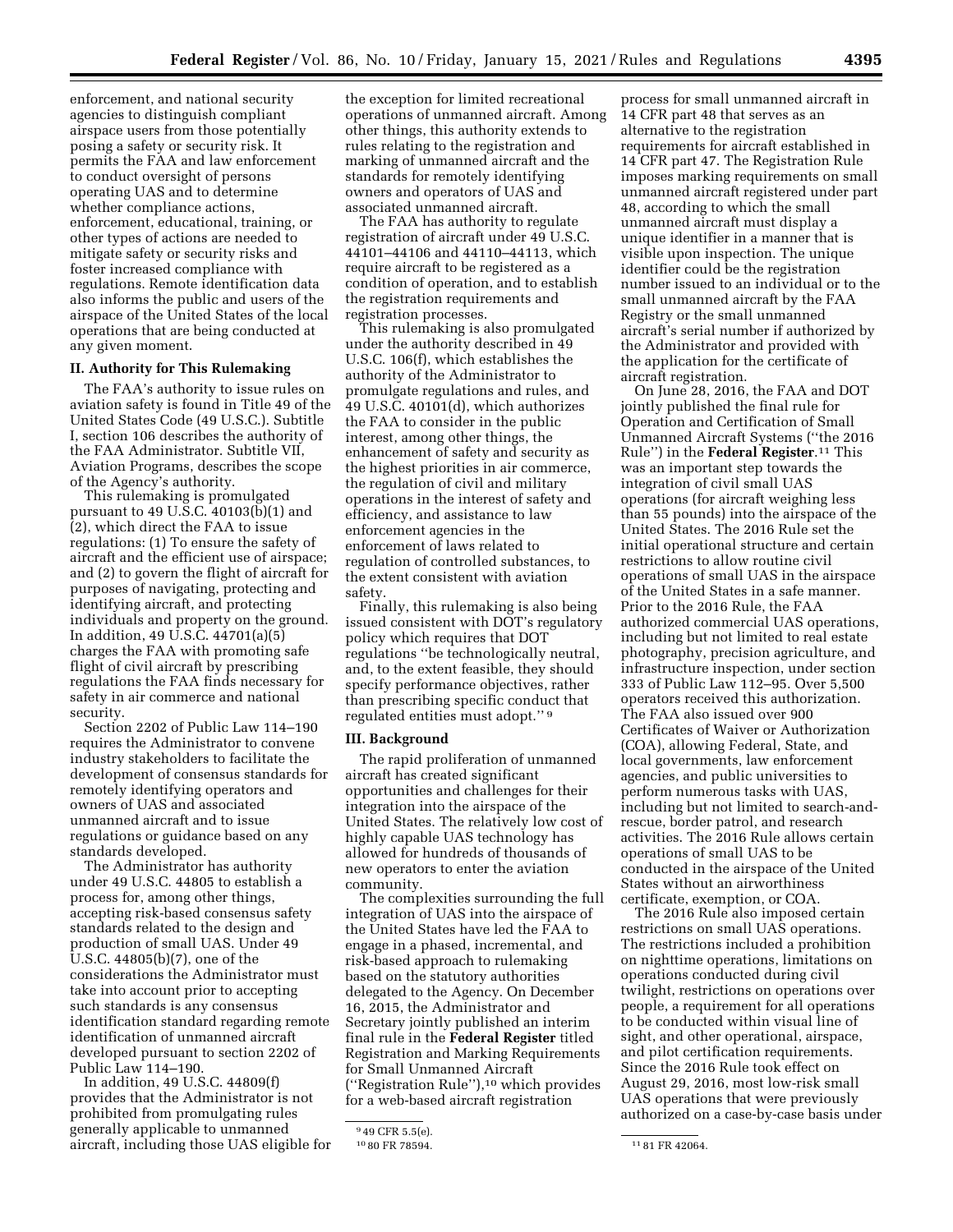section 333 of Public Law 112–95 became routine operations. With some exceptions,<sup>12</sup> these operations are now permitted without further interaction with the FAA if they comply with the requirements of part 107. Publishing part 107 was the first significant regulatory step to enable lower risk, less complex UAS operations in the airspace of the United States.

Part 107 opened the airspace of the United States to the vast majority of routine small UAS operations, allowing flight within visual line of sight while maintaining flexibility to accommodate future technological innovations. Part 107 allows individuals to request waivers from certain provisions, including those prohibiting operations over people and beyond visual line of sight. Petitions for waivers from the provisions of part 107 must demonstrate that the petitioner has provided sufficient mitigations to safely conduct the requested operation.

On October 5, 2018, Congress enacted Public Law 115–254, also known as the FAA Reauthorization Act of 2018. The FAA Reauthorization Act of 2018 amended part A of subtitle VII of title 49, United States Code by inserting a new chapter 448 titled Unmanned Aircraft Systems and incorporating additional authorities and mandates to support the further integration of UAS into the airspace of the United States, including several provisions that specifically deal with the need for remote identification of UAS. Section 376 of the FAA Reauthorization Act of 2018 requires the FAA to perform testing of remote identification technology, and to assess the use of remote identification for the development of unmanned aircraft systems traffic management (UTM).

Additional congressional action supports the implementation of remote identification requirements for most UAS. Section 349 of the FAA Reauthorization Act of 2018 goes so far as to indicate that the Administrator may promulgate rules requiring remote identification of UAS and apply those rules to UAS used for limited recreational operations.13 The provision denotes Congress' acknowledgment that remote identification is an essential part of the UAS regulatory framework.

On February 13, 2019, the FAA published three rulemaking documents in the **Federal Register** as part of the next phase of integrating small UAS into the airspace of the United States. The

first of such documents was an interim final rule titled ''External Marking Requirement for Small Unmanned Aircraft,'' 14 in which the FAA required small unmanned aircraft owners to display the registration number assigned by the FAA on an external surface of the aircraft. The second rulemaking document was a notice of proposed rulemaking titled ''Operation of Small Unmanned Aircraft Systems Over People,'' 15 in which the FAA proposed to allow operations of small unmanned aircraft over people in certain conditions and operations of small UAS at night without obtaining a waiver. The third rulemaking document was an advance notice of proposed rulemaking titled ''Safe and Secure Operations of Small Unmanned Aircraft Systems,'' 16 in which the FAA sought information from the public on whether, and under which circumstances, the FAA should promulgate new rules to require standoff distances, additional operating and performance restrictions, the use of UTM, additional payload restrictions, and whether the Agency should prescribe UAS design requirements and require that unmanned aircraft be equipped with critical safety systems.

On December 31, 2019, the FAA published the Remote Identification of Unmanned Aircraft Systems NPRM. The FAA received approximately 53,000 comments on the NPRM. A significant amount of the comments were submitted by individuals, many of whom identified as recreational flyers. In addition, the FAA received numerous comments from UAS manufacturers, other aviation manufacturers, organizations representing UAS interest groups, organizations representing various sectors of manned aviation, State and local governments, news media organizations, academia, and others.

## **IV. Remote Identification of Unmanned Aircraft**

## *A. Clarification of Use of the Term Unmanned Aircraft in This Rule*

As a result of the comments concerning the use of the term unmanned aircraft system (UAS), the FAA clarifies that the term ''unmanned aircraft'' is used when referring to the aircraft, and UAS is used when referring to the entire system, including the control station.

The FAA acknowledges that UAS may have components produced by different manufacturers (*e.g.,* an unmanned aircraft could be manufactured by one

manufacturer and the control station could be manufactured by another). In addition, unmanned aircraft that operate beyond the range of the radio signal being transmitted from the control station may use third-party communication links, such as the cellular network. As finalized, the remote identification requirements in this rule apply to the operation, and the design and production of unmanned aircraft. Unmanned aircraft producers are responsible for ensuring that the unmanned aircraft comply with the design and production requirements of this rule even when the unmanned aircraft uses control station equipment (such as a smart phone) or communication links manufactured by a different person. The unmanned aircraft producer must address how any dependencies on control station functionality are incorporated as part of the remote identification design and production requirements.

## *B. Purpose for the Remote Identification of Unmanned Aircraft*

UAS are fundamentally changing aviation and the FAA is committed to working to fully integrate them into the airspace of the United States. The next step in that integration is enabling unmanned aircraft operations over people and at night. Remote identification of unmanned aircraft is a critical element to enable those operations that addresses safety and security concerns.

Remote identification is the capability of an unmanned aircraft in flight to provide identification, location, and performance information that people on the ground and other airspace users can receive. In its most basic form, remote identification can be described as an electronic identification or a ''digital license plate'' for UAS.

Remote identification provides information that helps address existing challenges of the FAA, law enforcement entities, and national security agencies responsible for the safety and security of the airspace of the United States. As a wider variety of UAS operations such as operations over people are made available, the risk of unmanned aircraft being operated in an unsafe manner, such as in close proximity to people and property on the ground, is increased. Remote identification provides a means to identify these aircraft and locate the person who controls them (*e.g.,*  operators, pilots in command). It allows the FAA, law enforcement, and national security agencies to distinguish compliant airspace users from those potentially posing a safety or security risk. It permits the FAA and law

<sup>12</sup>*See, e.g.,* 14 CFR 107.41 (requiring prior FAA authorization for small unmanned aircraft operation in certain types of airspace).

<sup>13</sup>See 49 U.S.C. 44809.

<sup>14</sup> 84 FR 3669. 15 84 FR 3856. 16 84 FR 3732.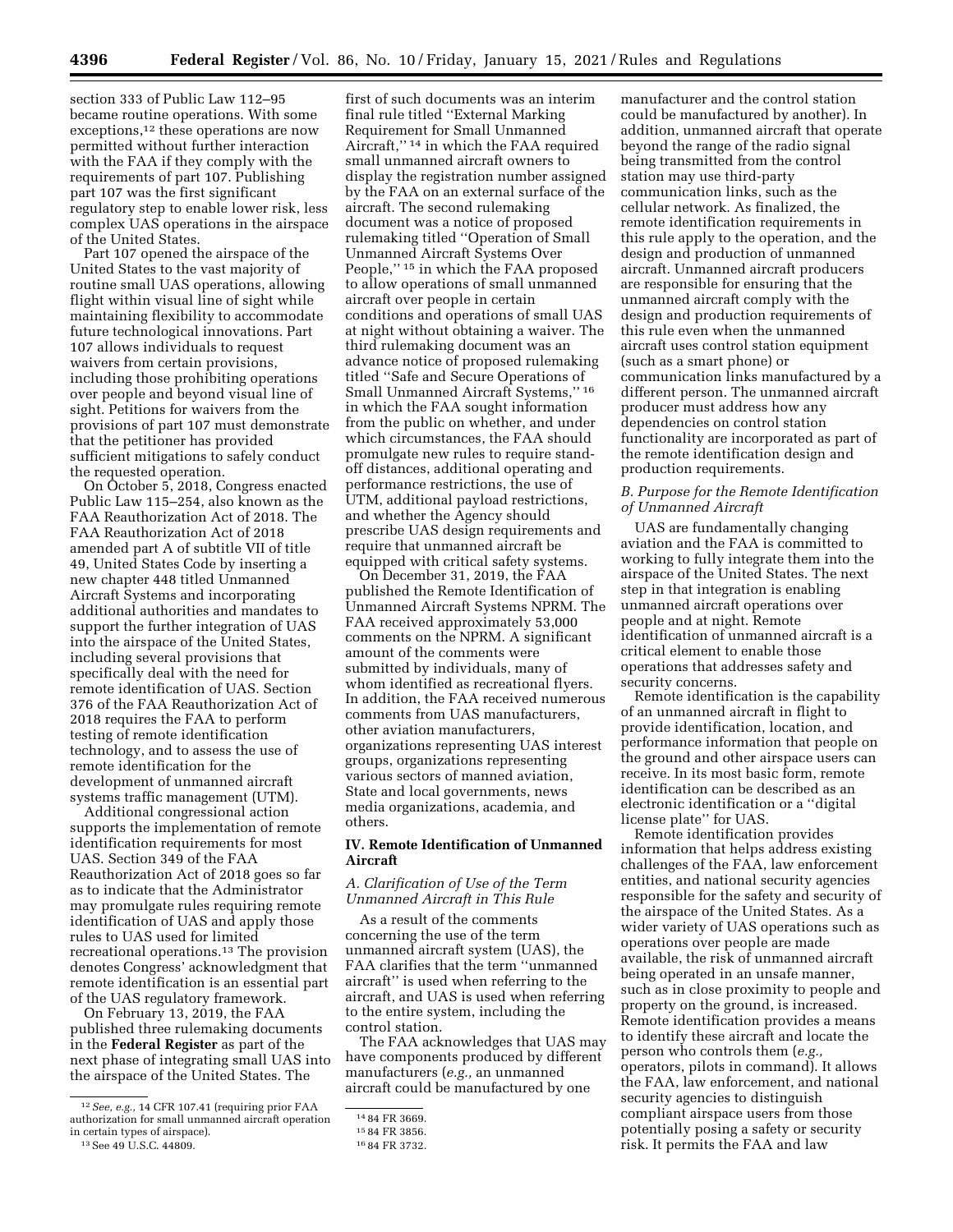enforcement to conduct oversight of persons operating unmanned aircraft and to determine whether compliance actions, enforcement, educational, training, or other types of actions are needed to mitigate safety or security risks and foster increased compliance with regulations.

The requirements for the identification of manned and unmanned aircraft form an integral part of the FAA's regulatory framework. Prior to this rule, the requirements included aircraft registration and marking and electronic identification using transponders and Automatic Dependent Surveillance-Broadcast (ADS–B). This rule creates a new regulation, 14 CFR part 89, which establishes the remote identification requirements for unmanned aircraft. These requirements are particularly important for unmanned aircraft because the person operating the unmanned aircraft is not onboard the aircraft, creating challenges for associating the aircraft with its operator. In addition, the small size of many unmanned aircraft means the registration marking is only visible upon close inspection, making visual identification of unmanned aircraft in flight difficult or impossible.

As discussed in the NPRM, the remote identification framework is necessary to enable expanded UAS operations and further integration. This final rule scales that framework to support the next steps in that integration: Operations over people and operations at night. Though the NPRM discussed remote identification as a building block for UAS Traffic Management (UTM), the FAA has determined that, at this time, this rule will only finalize the broadcast-based remote identification requirements. See section VII.A of this preamble for a discussion on the FAA's decision to eliminate network-based remote identification requirements at this time. The broadcast-based approach of this rule contains the minimum requirements necessary to allow for remote identification of unmanned aircraft under the current operational rules.

## *C. Public Comments and FAA Response*

1. General Support for Remote Identification

*Comments:* Many commenters expressed general support for the NPRM, including the Helicopter Association International, the League of California Cities, and, commenting jointly, the Michigan Department of Transportation Office of Aeronautics, Michigan Aeronautics Commission, and Michigan Unmanned Aircraft Systems

Task Force. Most commenters in support of the rule cited improvements to safety and privacy. Commenters expressed that with UAS becoming increasingly widespread, the rule would make identification easier, increase the safety of airspace, particularly for manned aircraft operating at the same altitudes as unmanned aircraft, and protect citizens' privacy.17

The International Association of Amusement Parks and Attractions supported the rule, stating that the rule would enhance situational awareness and foster accountability of the operator and improved knowledge for the FAA, law enforcement, and operators of certain facilities identified by Congress in section 2209 of the FAA Extension, Safety and Security Act of 2016.18 The Edison Electric Institute, American Public Power Association, and National Rural Electric Association, commenting jointly, expressed support for the rule and for FAA's real-time access to UAS location information, particularly over energy infrastructure. Various institutions of higher education expressed support for remote identification and mentioned it would assist law enforcement agencies affiliated with said institutions to better identify UAS operators, particularly where the UAS poses risk or nuisance to bystanders, facilities, or other aircraft.

The National Transportation Safety Board stated it had no technical objections provided the FAA can ensure that remote identification functions do not interfere with aviation safety.

*FAA Response:* The FAA acknowledges the support of commenters and finalizes this rule and related policies to implement a remote identification framework that provides near-real time information regarding unmanned aircraft operations and increases situational awareness of unmanned aircraft to the public, operators of other aircraft, law enforcement and security officials, and other related entities.

2. General Opposition to Remote Identification

The FAA received a multitude of comments opposing remote identification. Many of the commenters opposed the concept, as a whole, while others expressed opposition to specific aspects, concepts, or proposed in the NPRM.

*Comments:* Among the comments expressing general disagreement with the proposed rule was one of the two form letters written and submitted by the First Person View Freedom Coalition (FPVFC) and 90 of its members. The commenters argued that the proposed rule would have many negative effects, including destroying the hobby of building and flying recreational remote controlled aircraft, making the sport of drone racing illegal, ending the ''multi-million [dollar] cottage industry around home built drones,'' outlawing ''acrobatic drone videography,'' imposing costs on both hobbyists and the drone industry by making current fleets obsolete, and making criminals of hobbyists. These commenters asked the FAA to rewrite the proposed rule with input from the FPVFC and Academy of Model Aeronautics (AMA). Similar concerns were common among many other commenters who opposed the NPRM in general terms. Instead of finalizing the rule as proposed, a member of the executive board for the AMA suggested the FAA adopt a ''technology agnostic'' approach to remote identification, so a variety of technical solutions could be used to meet the remote identification needs.

The most common objections to the proposed rule were that it would impose burdens and costs that would make it difficult or impossible for hobbyists to fly model aircraft; that it would impose an unnecessary financial burden on UAS or model aircraft owners; and that it would harm or end the recreational UAS hobby. Commenters noted that it would be very difficult to upgrade many existing UAS because of the burden of carrying and powering new equipment such as navigation receivers and remote identification transmitters. They argued that this would reduce available flight time and could affect safety of operations if the additional weight is excessive. The FPVFC form letter and many other comments included similar objections.

Many commenters, including 33 persons who submitted a form letter addressed as the ''Traditional Hobbyist Form Letter Campaign,'' argued that the proposed rule would not achieve its

<sup>&</sup>lt;sup>17</sup>Though remote identification potentially allows for greater ability of law enforcement to locate the person controlling an unmanned aircraft, this rule has not been promulgated for the purpose of addressing concerns about unmanned aircraft that violate privacy laws.

<sup>18</sup>Section 2209 requires ''the Secretary of Transportation to establish a process to allow applicants to petition the Administrator of the Federal Aviation Administration to prohibit or restrict the operation of an unmanned aircraft in close proximity to a fixed site facility.'' The FAA Extension, Safety and Security Act of 2016, Public Law 114–190, sec. 2209, 130 Stat. 615, 633–635 (2016).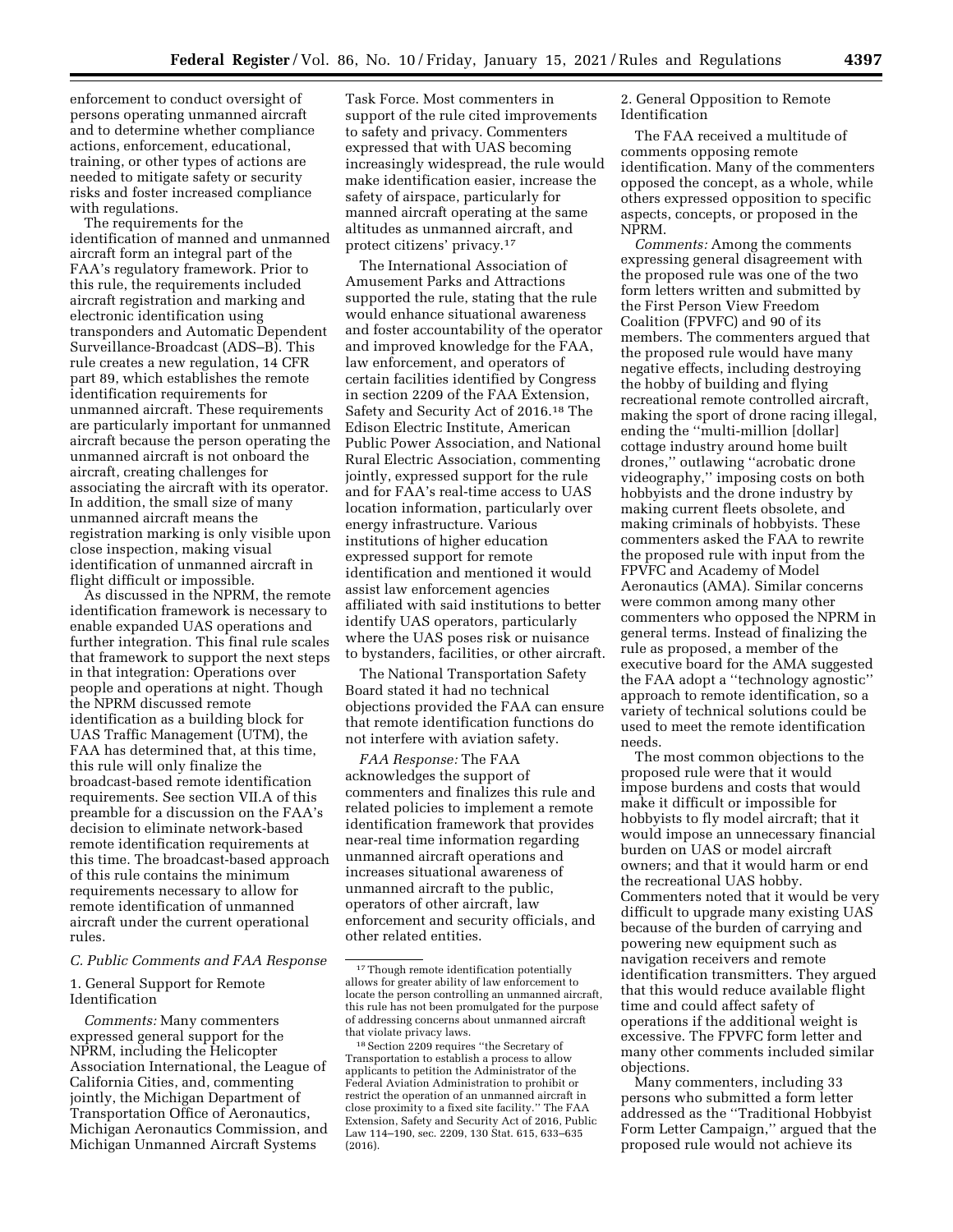objectives of providing safety for the airspace of the United States and protecting national security. Many of these commenters questioned whether the FAA provided an adequate justification for the proposed rule, with many commenters stating the FAA has not demonstrated that UAS are dangerous. The commenters questioned the need for the rule, often stating that existing regulations and standards are sufficient for protecting public safety. They mentioned that historically UAS have not been dangerous and have not caused fatalities and indicated the FAA should concentrate on enforcing current rules. A related and separate statement repeatedly made by commenters was that model aircraft are not dangerous. These comments often distinguish between model aircraft and other UAS, stating that model aircraft are not dangerous because they must remain in the pilot's visual line of sight to stay airborne due to lack of navigation equipment, flight planning capability, flight stabilization, first person view capability, or automation that is common on newer UAS. Some commenters saw the proposed rule as an attempt to privatize the airspace in which UAS and model aircraft operate.

Commenters indicated remote identification would have negative effects. Many stated the proposed rule would harm innovation in the UAS industry. Others believed it would harm the educational and research potential of UAS or model aviation. Commenters pointed to model aviation driving young people's interest in science, technology, engineering, and math fields and aviation; and providing educational benefits that relate to these fields. Those commenters believed the rule would contribute to exacerbating a national shortage of manned aircraft pilots.

Many commenters believed the rule would be unenforceable. A related argument was that only lawful flyers would follow the rules and that the rule would do nothing to change the behavior of bad actors. Some expressed concerns for widespread noncompliance with the rule.

A significant number of commenters opposed any regulation of UAS used for recreational operations.

A number of commenters believed remote identification requirements for UAS are stricter than ADS–B Out or transponder requirements for manned aircraft. Several commenters suggested permitting UAS operations without remote identification in uncontrolled airspace and away from airports, similar to the requirements for ADS–B Out that only apply in certain airspace. Commenters also stated that manned

aircraft should be required to broadcast ADS–B Out in all airspace if all UAS are required to transmit remote identification. Several commenters also noted that manned aircraft were offered grants and rebates to help cover the cost of ADS–B implementation and had over 10 years to equip for ADS–B Out compared to the shorter implementation time proposed for remote identification.

*FAA Response:* The FAA acknowledges the significant number of comments opposing the proposed regulation and related policies. After further consideration of public comments, the FAA has modified some of the remote identification policies in the final rule, as further discussed throughout this preamble, to reduce the burdens on unmanned aircraft operators and producers while maintaining the necessary requirements to address the safety and security needs of the FAA, law enforcement, and national security agencies. The FAA does not agree with commenters who believed remote identification will harm innovation in the UAS industry. On the contrary, the Agency believes that this performancebased regulation provides opportunities for innovation and growth of the UAS industry by addressing the security concerns associated with unmanned aircraft flight at night and over people. In addition, the FAA does not agree that the remote identification requirements are stricter than ADS–B Out requirements. Remote identification has fewer technical requirements compared to ADS–B, and this rule provides accommodations for unmanned aircraft operations without remote identification.

The FAA does not agree that the requirements of this rule are unenforceable. In fact, the enforcement mechanism for this rule will in many respects parallel existing regulatory compliance activities for manned aviation. The Agency intends to meet its statutory and regulatory compliance and enforcement responsibilities by following a documented compliance and enforcement program that includes legal enforcement action, including civil penalties and certificate actions, as appropriate, to address violations and help deter future violations.

Many commenters opposed remote identification because they believed it would impact the recreational UAS community. The remote identification requirements apply to unmanned aircraft operating in the airspace of the United States irrespective of what the unmanned aircraft are being used for. However, the FAA has incorporated additional flexibilities into this rule to facilitate compliance with the remote

identification requirements. For example, an operator of an unmanned aircraft without remote identification can now retrofit the unmanned aircraft with a remote identification broadcast module to identify remotely. See section VII.D of this preamble for further discussion of remote identification broadcast modules.

The Agency has also eliminated the requirement to transmit remote identification message elements through the internet to a Remote ID USS, which will decrease costs to operators by eliminating the potential for subscription fees. See section VII.A of this preamble for further discussion on the elimination of the limited remote identification UAS concept. The revised rule also increases the availability of FAA-recognized identification areas where operations may occur without remote identification equipment. See section XII of this preamble for further discussion on FAA-recognized identification areas. The FAA also revised the definition of amateur-built UAS as discussed in section V.D of this preamble. The term is now addressed in this rule as home-built unmanned aircraft.

## 3. Alternatives Proposed by Commenters

Many commenters, including the Academy of Model Aeronautics, AirMap, American Farm Bureau Federation, the Experimental Aircraft Association, Flite Test, Kittyhawk, and the Small UAV Coalition noted that the best path to widespread compliance is a simple, affordable solution. They recommended an application-based interface that would permit a UAS operator to self-declare an operational area and time either at the beginning, or in advance of, operations in areas where internet service might not be available, similar to current LAANC implementations. Some commenters suggested either a smart phone application or phone-in option where UAS operators could reserve a small block of airspace so other nonparticipating UAS could voluntarily reroute around that operations area.

The Academy of Model Aeronautics recommended providing a path to compliance using ground-based or application-based remote identification for the pilot in command rather than specific equipment mandates applicable to manufacturers. For non-autonomous UAS which require continuous pilot input and visual line of sight (*e.g.,* no programmable waypoints or other automation), the Charles River Radio Controllers also recommended a preflight registration via the internet where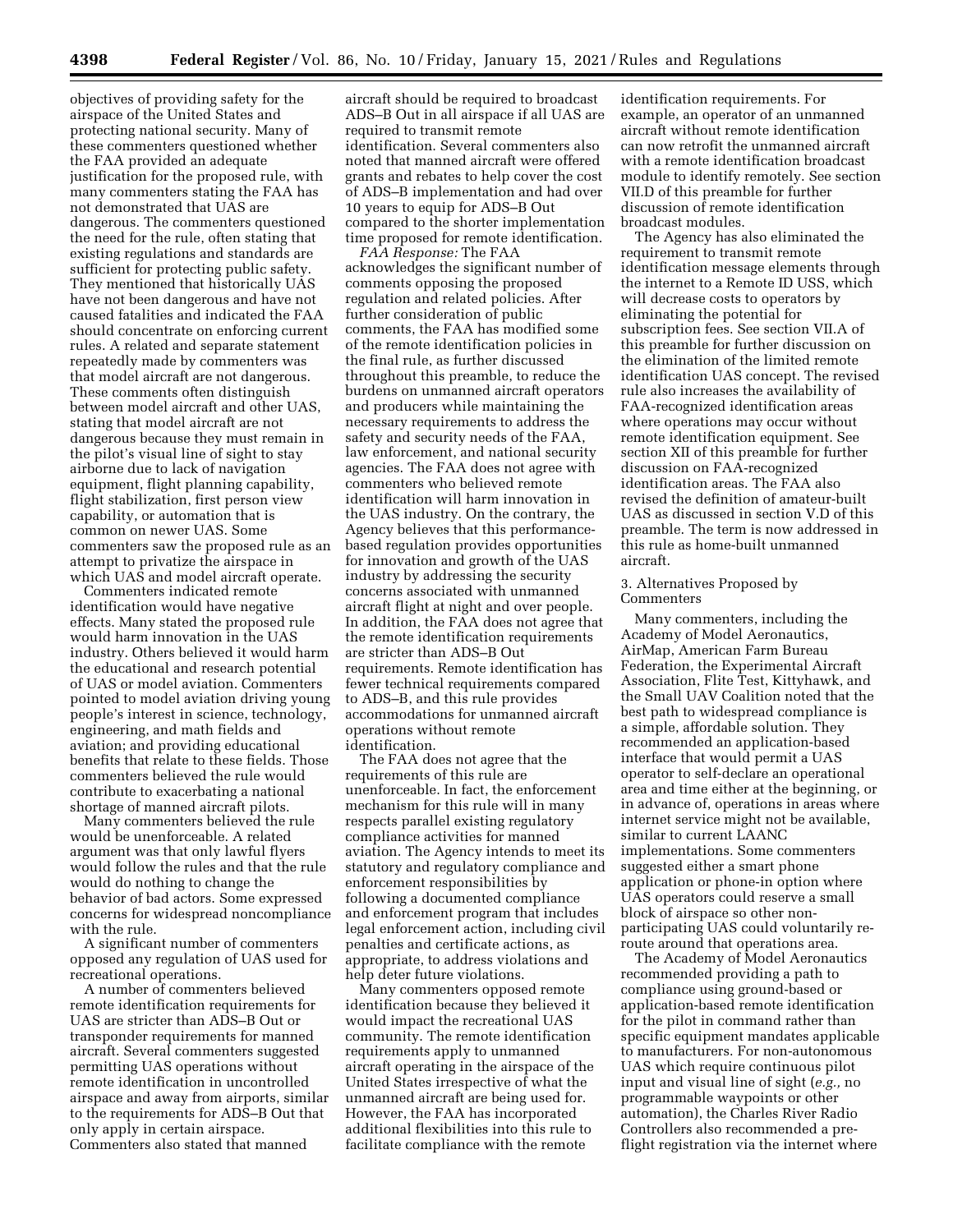operators would indicate their destination, flight parameters, and time of operation. Streamline Designs suggested permitting UAS that selfreport location to operate in rural locations.

Wing Aviation suggested revising limited remote identification UAS to permit recreational operations within VLOS for UAS that are not highly automated and not available for sale to third parties, provided that operators declare their operational intent to a Remote ID USS. The intent information would include the flight area, maximum height AGL, earliest and latest operations times, and the actual or expected location of the ground control station, while also requiring the operator to share actual control station location if the internet is available. SenseFly also supported uploading a flight plan and stated that this type of identification would give adequate information, especially for a short-range flight, such as those limited to a 400 foot range. The U.S. Chamber of Commerce Technology Engagement Center recommended permitting remote identification UAS to continue to operate without a persistent connection to a Remote ID USS if operators declare their identifier and flight intent to provide situation awareness for other airspace users.

Kittyhawk stated that network-based solutions are the most agile, scalable, and information-rich, but also recommended providing a variety of options to better achieve remote identification compliance. They proposed a three-tier solution that would permit volume-based reservations without requiring network or broadcast remote identification information for UAS operations in VLOS below 200 feet in Class G airspace and 100 feet in controlled airspace, as well as UAS operations within VLOS below 400 feet with volume-based reservations and transmission of remote identification information by either broadcast or network.

One commenter suggested permitting the installation of Broadcom chips in UAS so they could be tracked similar to cellular phones. One commenter suggested the FAA supply RFID tags to track each UAS for a fee upon completion of their UAS knowledge test. Several commenters, including the American Property Casualty Insurance Association, suggested remote identification data could be stored locally and uploaded after flight in areas with no internet coverage. The New Hampshire Department of Transportation assumed that many retrofit UAS would become limited

remote identification UAS and recommended permitting those UAS to operate when the internet is not available if equipped with an anticollision beacon that is visible for at least 3 statute miles to increase conspicuity for manned aircraft.

*FAA Response:* The FAA considered the alternative approaches proposed by commenters and assessed whether they met the needs of the FAA, law enforcement, and national security agencies to ensure the safety and efficiency of the airspace of the United States sufficient to enable unmanned aircraft to fly over people and at night. The Agency agrees with commenters that a retrofit option could enable operators to meet the remote identification requirements of this rule. Therefore, the FAA adopts the concept in this rule by incorporating operating requirements, discussed in section VII.D of this preamble, and production requirements, discussed in section XIV.E.3 of this preamble, to permit the production and use of remote identification broadcast modules. A person may now equip an unmanned aircraft without remote identification with a remote identification broadcast module to enable the unmanned aircraft to identify remotely.

At this time, the FAA has determined that the other options proposed by commenters do not meet the needs of the Agency or are outside the scope of this rule. For example, the volumebased reservation proposal from Kittyhawk would affect airspace access and is outside the scope of identification. The FAA declines to require the installation of Broadcom chips as suggested by one commenter because the FAA is committed to performance-based requirements that do not require using a specific manufacturer's equipment. The recommendation to require unmanned aircraft to be equipped with anticollision lighting when not transmitting remote identification information is unacceptable because it does not provide information about the identity of the unmanned aircraft or the control station location. The FAA also notes that providing flight intent information as a means to satisfy the remote identification requirements would not ensure that flight information is available in areas where there is no internet connectivity. However, the remote identification broadcast requirements in this rule ensure that remote identification information is available even in areas where the internet may not be available.

### **V. Terms Used in This Rule**

The NPRM proposed to define a number of terms to facilitate the implementation of the remote identification of unmanned aircraft. In part 1, definitions and abbreviations, the FAA proposed to add definitions of unmanned aircraft system and visual line of sight to § 1.1. The FAA also proposed several definitions to be included in § 89.1, including the definitions for broadcast, amateur-built unmanned aircraft system, and Remote ID USS.

## *A. Definition of Unmanned Aircraft System*

## 1. Discussion of the Final Rule

The FAA proposed that the term *unmanned aircraft system (UAS)* means an unmanned aircraft and its associated elements (including communication links and the components that control the unmanned aircraft) that are required for the safe and efficient operation of the unmanned aircraft in the airspace of the United States. The FAA adopts the term ''unmanned aircraft system'' as proposed.

### 2. Public Comments and FAA Response

*Comments:* Many commenters suggested that the definition be changed for a variety of reasons including a need to distinguish between various categories of UAS, particularly to distinguish between drones, quadcopters, and remote control model aircraft. Commenters raised issues such as the interchangeable nature of homebuilt kits and models with interchangeable parts. Commenters also cited a lack of clarity regarding when the communication links are considered part of the UAS. In addition, some commenters stated the definition of UAS was not detailed enough and recommended it be amended to list the specific components that are covered.

*FAA Response:* Congress established the definition of unmanned aircraft system in 49 U.S.C. 44801(12). Therefore, the FAA adopts the definition of unmanned aircraft system as proposed. The FAA also considers that any kit containing all the parts and instructions necessary to assemble a UAS would meet this definition. As further explained in section XIV.B.2 of this preamble, producers of complete kits offered for sale are subject to the production requirements of this rule.

## *B. Definition of Visual Line of Sight*

### 1. Discussion of the Final Rule

The FAA proposed that the term *visual line of sight* means the ability of a person manipulating the flight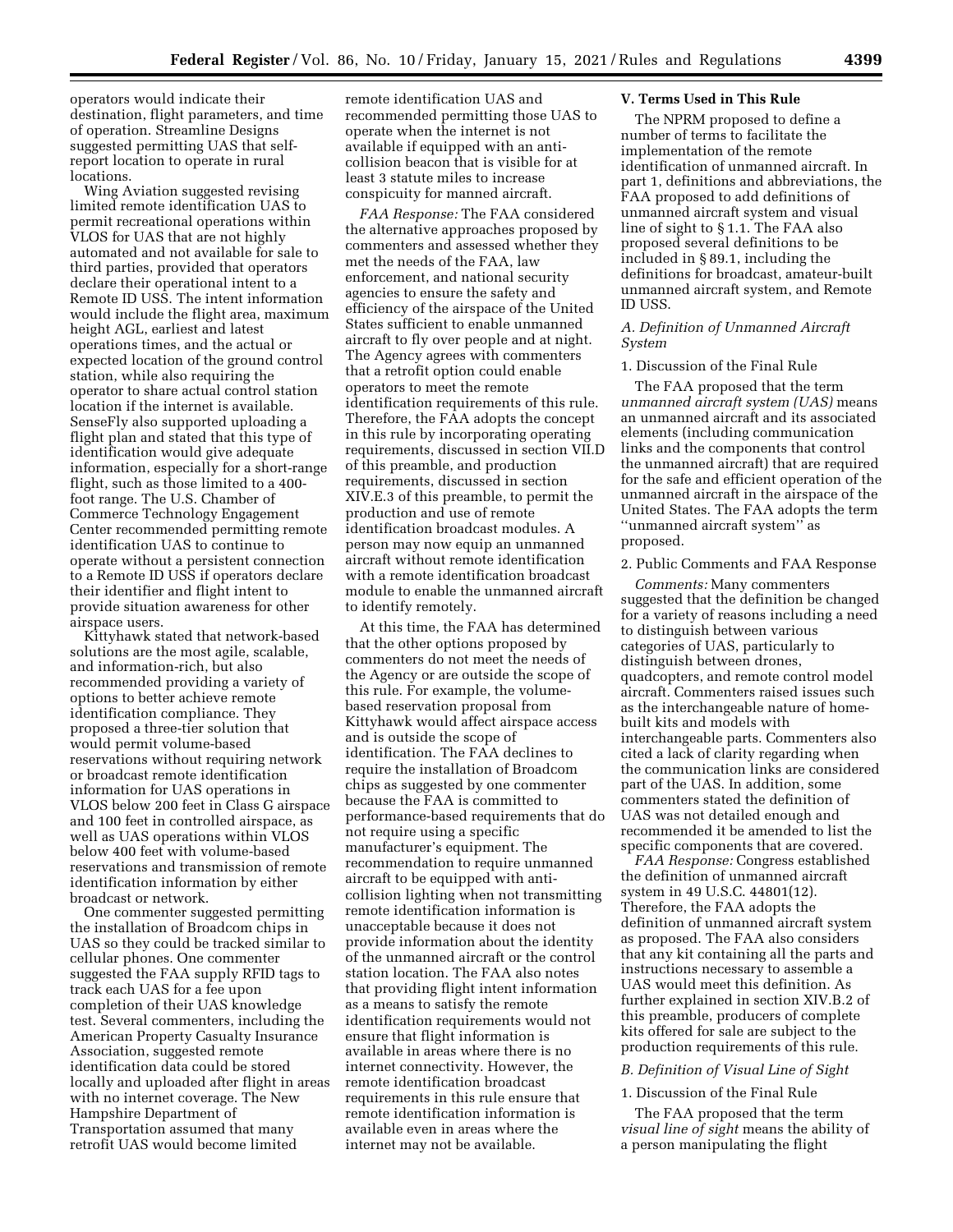controls of the unmanned aircraft or a visual observer (if one is used) to see the unmanned aircraft throughout the entire flight with vision that is unaided by any device other than corrective lenses. The FAA recognized that this definition is consistent with how ''visual line of sight'' is currently used in part 107. The term is specifically described in § 107.31(a). The FAA proposed that because visual line of sight will now be used in multiple parts, providing a definition in § 1.1 would ensure that the term is used consistently throughout all FAA regulations. To account for the use of the term in proposed part 89 and the potential use of the term in other parts of 14 CFR, the FAA proposed to include a slightly modified version of the description used in part 107.

The FAA will not be adopting the definition in this rule because the concept may apply differently to various persons and conditions depending upon the type of operation. In addition, future rules, such as rules providing for routine unmanned aircraft BVLOS operations, may need to describe visual line of sight in a different manner or context in order to establish the difference between VLOS and BVLOS operations.

2. Public Comments and FAA Response

*Comments:* An individual commenter noted that the maximum distance one can operate under visual line of sight varies based on several factors such as the size and speed of the aircraft, terrain, and weather.

*FAA Response:* As noted, the FAA has determined not to adopt a definition for ''visual line of sight'' in this rule. The FAA recognizes that the concept of visual line of sight allows for variation in the distance to which an unmanned aircraft may fly and still be within visual line of sight of the person manipulating the flight controls of the UAS or the visual observer. The FAA believes this is appropriate given the performance-based nature of current UAS regulations.

### *C. Definition of Broadcast*

The FAA proposed to define *broadcast* in part 89 to mean ''to send information from an unmanned aircraft using radio frequency spectrum.'' The definition was necessary to distinguish the concept from the transmission of remote identification information through the internet to a Remote ID USS. As explained in section VII.A of this preamble, the Agency has determined there is no longer a need to draw a difference between the terms ''broadcast'' and ''transmission'' because the FAA is eliminating the network

framework and focusing on a broadcastonly solution for the time being. Therefore, the FAA will not be adopting the definition in this rule.

## *D. Definition of Home-Built Unmanned Aircraft*

#### 1. Discussion of the Final Rule

The FAA proposed that *amateur-built unmanned aircraft system* be defined in part 89 as ''an unmanned aircraft system, the major portion of which has been fabricated and assembled by a person who undertook the construction project solely for their own education or recreation.'' Under this proposal, the person building the amateur-built UAS would have been required to fabricate and assemble at least 50 percent of the UAS. After reviewing comments and further consideration, the FAA relabeled this definition as *home-built unmanned aircraft* and eliminated the fabrication and major portion requirements for the reasons explained in the responses to comments below. Accordingly, this rule finalizes the definition of home-built unmanned aircraft as an unmanned aircraft that an individual built solely for education or recreation.

This rule adopts the term home-built unmanned aircraft as opposed to homebuilt UAS to reflect the changes discussed in section IV.A of this preamble.

2. Public Comments and FAA Response

### i. Fabrication and Assembly

*Comments:* The FAA received numerous comments arguing that the proposed definition of amateur-built unmanned aircraft system failed to account for common ways that amateur builders of unmanned aircraft put together UAS. These commenters noted that it is not common practice for builders of amateur unmanned aircraft to fabricate UAS components and that UAS are often assembled by hobbyists from a variety of different levels of kits or prefabricated components. Commenters also pointed out that many typical components of home-built UAS are electrical and difficult for the average hobbyist to fabricate on his or her own. Embry-Riddle Aeronautical University—Prescott Campus mentioned that its students assemble unmanned aircraft from parts purchased online but do not fabricate the parts that are necessary for the assembly of an unmanned aircraft. They noted that meeting the production requirements of the proposed rule would be overly burdensome for students.

Many commenters also requested a revised definition for amateur-built UAS that would account for changes to significant parts of a design of a UAS.

Many commenters took issue with the ''major portion'' (fabricating and assembling at least 50 percent or more of the UAS) requirement of the proposed definition for amateur-built UAS. The Small UAV Coalition believed manufacturer performance requirements should not apply to unmanned aircraft built for recreational operations or personal use. They believed these unmanned aircraft should not be defined based on what they perceived as an arbitrary percentage threshold, for parts or ambiguous ''fabrication assessments.'' The Berks County Aero Modelers & Lehigh Valley Radio Control Society asserted the ''51 percent rule for amateur build models'' was not practical and agreed with the UAS Identification and Tracking Aviation Rulemaking Committee recommendations to exempt amateurbuilt, non-autonomous model aircraft from the remote identification requirements.

*FAA Response:* The FAA agrees with these commenters and has eliminated the major portion requirement from the definition of home-built unmanned aircraft.

*Comments:* Some commenters encouraged the FAA to replace the amateur-built definition with terms commonly used in the recreational hobby industry such as ''bind and fly'' or ''ready to fly.'' Brands Hobby provided detailed descriptions of five levels of ''manufactured'' model aircraft in use today and noted concerns that the definition should include an ''almost ready to fly'' concept for amateur built aircraft. The Flite Test Community Association commented the definition would not accommodate the diverse types of products and kits in the model aviation community and suggested the FAA expand the definition of amateurbuilt UAS or allow the amateur-built community to comply with the rule through either an app-based solution or by installing a ''compliant standalone device.''

*FAA Response:* The FAA agrees that given the unique characteristics of UAS, the definition of home-built unmanned aircraft should cover the wide range of ways hobbyists build UAS. The FAA also believes that home-builders should have a method for remotely identifying so they can operate outside of FAArecognized identification areas. The FAA has revised this rule to allow home-built unmanned aircraft to equip with remote identification broadcast modules to identify remotely. Section VII.D of this preamble discusses the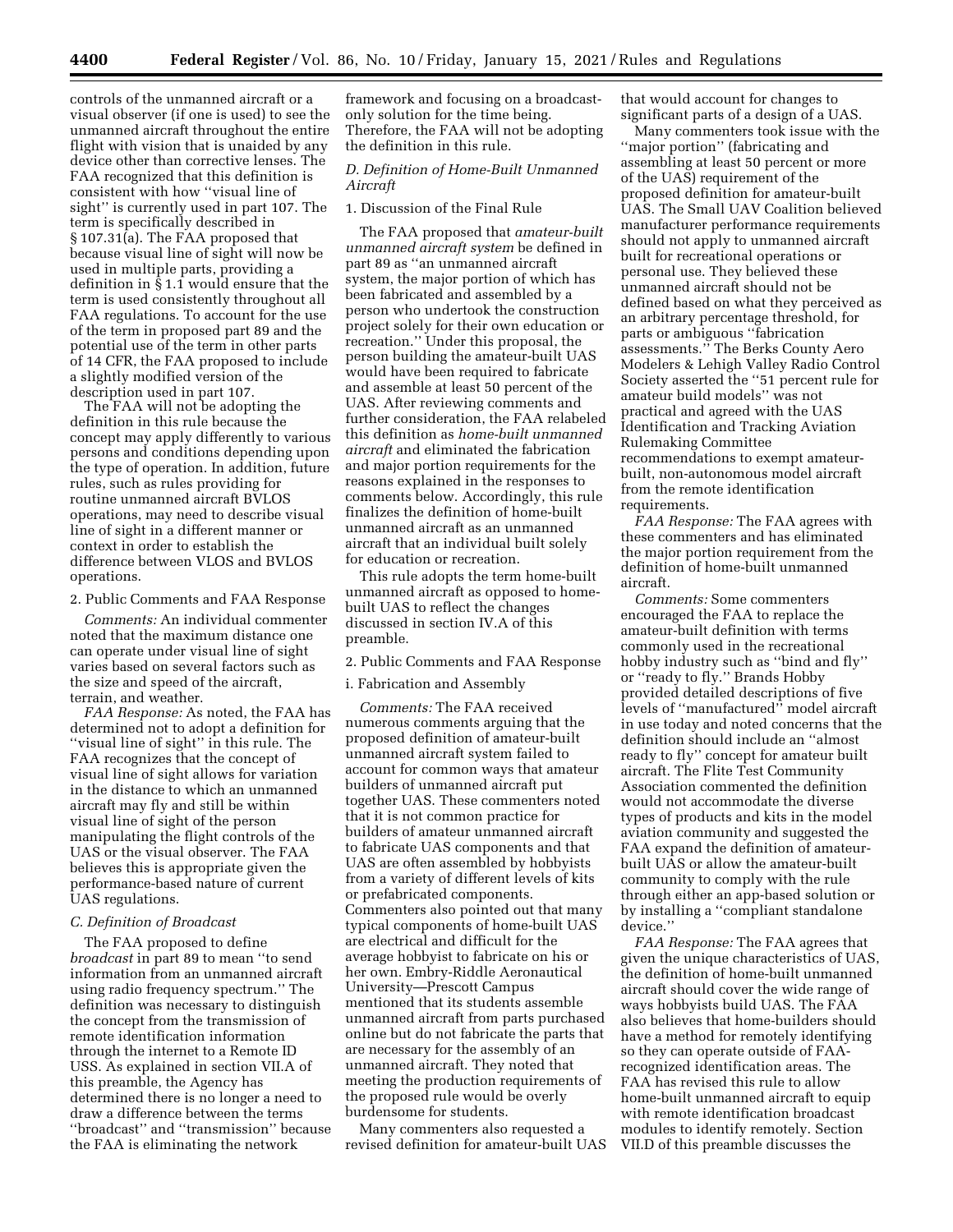remote identification broadcast modules in greater detail.

*Comments:* A few commenters proposed to expand the definition of amateur-built UAS to all incomplete UAS, including ''scratch built from plans,'' models built from parts, or models built from kits of subassemblies and pieces that lack radio control receiver electronics. One commenter proposed focusing on intended use and asked the FAA to use the following definition: ''any UAS that requires some final assembly before flight that requires continual input from the operator throughout the entire flight from launch to recovery.'' The New Hampshire Department of Transportation mentioned that the definition of ''amateur built'' UAS should be broadened to include UAS built entirely from pre-fabricated parts, including parts such as electronics that cannot be fabricated. They also warned of compliance issues when operators replace a part for a UAS that they originally assembled from a kit containing 100 percent of the parts necessary to assemble a complete and functional UAS. The Academy of Model Aeronautics recommended the definition of amateur-built UAS should include UAS with parts purchased and assembled by an individual. In their view, there is no verifiable increase in safety risk for aircraft with less than 50 percent fabrication and construction by the builder and the rule should eliminate or greatly reduce the required percentage of self-manufactured components.

*FAA Response:* The FAA agrees with commenters that unmanned aircraft are not built by hobbyists with the same degrees of fabrication as amateur-built manned aircraft. This rule removes the major portion requirement; the definition now includes any unmanned aircraft that an individual built solely for education or recreation. This definition would include any level of assembly of the unmanned aircraft so long as that assembly was done solely for education or recreation of the individual building the UAS. The FAA considers that the individual constructing the home-built unmanned aircraft, even if through assembly alone, is not responsible for meeting the production requirements of the final rule. A hobbyist assembling an unmanned aircraft from a complete kit that contains all the parts and instructions to assemble an unmanned aircraft would not be responsible for meeting the production requirements of this rule. However, the company that produced that complete kit would be required to meet the production

requirements. As discussed in section VII of this preamble, persons operating these unmanned aircraft continue to be subject to the operating rules of part 89, so a home-built unmanned aircraft without remote identification can only be operated in an FAA-recognized identification area, unless it can identify remotely in accordance with this rule (*e.g.,* by equipping the home-built unmanned aircraft with a remote identification broadcast module).

To distinguish this type of unmanned aircraft from its manned aircraft counterpart, this rule adopts the definition as *home-built unmanned aircraft* rather than as amateur-built unmanned aircraft system. As explained in section IV.A of this preamble, the remote identification requirements apply to the operation, and the design and production of unmanned aircraft. Therefore, this adopted definition is specific to unmanned aircraft, not the entire UAS.

#### ii. Education or Recreation

*Comments:* Commenters generally supported the requirement that amateurbuilt UAS be produced for educational or recreational purposes only. One commenter felt the term ''amateur-built'' should be replaced with the term ''STEM built.'' This commenter felt the change in terminology would establish a better mindset for the extensive revisions needed in the proposed rule to address the needs of the remotecontrolled aviation community. Some commenters suggested that amateurbuilt be defined as UAS restricted to non-commercial use or with no flights over people or with limited weight. Several commenters felt the FAA should define ''amateur-built UAS'' based upon restricted operation such as limiting to recreational or educational flights with ''non-autonomous'' flight control, flights within line of sight, and flights restricted to uncontrolled airspace or requiring Low Altitude Authorization and Notification Capability (LAANC) approval for controlled airspace.

*FAA Response:* The FAA adopts the requirement that the unmanned aircraft be built for the education or recreation of the builder, as proposed. The FAA declines to add operating restrictions on the use of home-built unmanned aircraft, finding that existing operating rules are sufficient to ensure safety. For example, when a home built aircraft is flown under part 107, it is restricted in being able to fly over people, its weight cannot exceed 55 pounds, and it cannot enter certain classes of airspace without authorization. Similarly, a home-built unmanned aircraft flown recreationally under 49 U.S.C. 44809 remains subject

to the requirements of that section, such as remaining within visual line of sight and complying with the requirement to receive authorization for flights in certain classes of airspace. In addition, home-built unmanned aircraft remain subject to the remote identification operating requirements of this rule.

## iii. Other Comments Received

*Comments:* Some commenters suggested the definition of amateur-built UAS should include any UAS with limited capability or any model aircraft operated exclusively at an FAArecognized identification area.

*FAA Response:* The FAA finds that commenters' definition would create far too wide of an exception to the remote identification production requirements, undermining the effectiveness of remote identification.

*Comments:* One commenter suggested changing the ''amateur-built'' definition to include any model aircraft produced without a radio receiver or flight control system.

*FAA Response:* The FAA considers that such aircraft would be considered home-built unmanned aircraft if they were assembled for educational and recreational purposes but does not choose to limit home-built unmanned aircraft to only the model aircraft mentioned by the commenter.

*Comments:* One commenter proposed the amateur-built definition should be based around the language used by the Academy of Model Aeronautics for radio-controlled aircraft.

*FAA Response:* Though the FAA expects many home-built unmanned aircraft will be similar to the radiocontrolled aircraft described by the commenter, the FAA finds that the definition of home-built unmanned aircraft as adopted can encompass those aircraft as well as a wider range of unmanned aircraft, as long as such unmanned aircraft are built solely for education or recreation.

*Comments:* Many commenters expressed concern that the proposed definition of amateur-built unmanned aircraft would prohibit them from flying their existing model aircraft.

*FAA Response:* The FAA does not agree. Unmanned aircraft produced without remote identification (*e.g.,*  those produced prior to the production compliance date of this rule) may be flown in an FAA-recognized identification area or may be upgraded or retrofitted to meet the remote identification requirements of this rule. FAA has also amended the final rule to allow for less costly compliance by allowing unmanned aircraft to be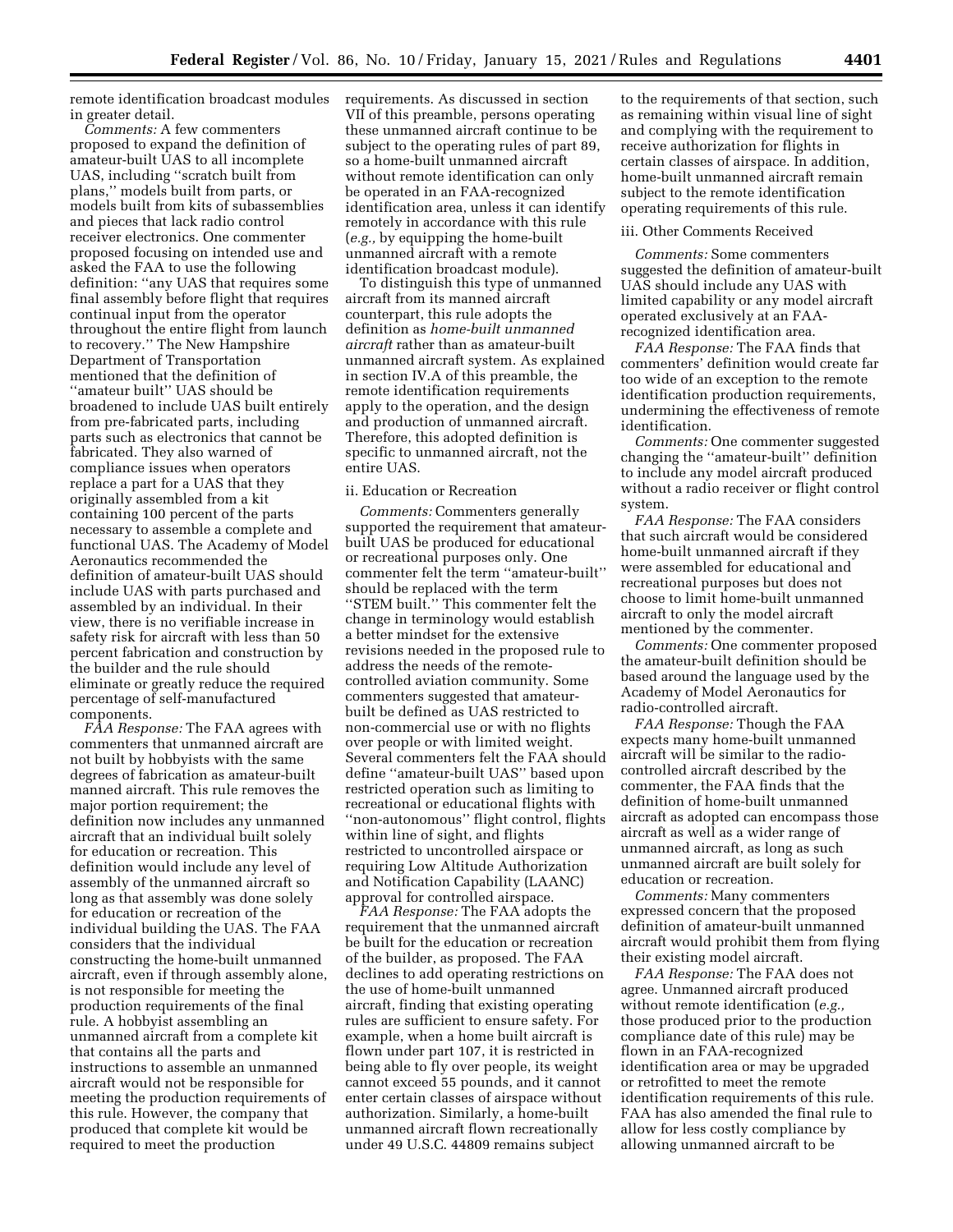equipped with a remote identification broadcast module.

*Comments:* One commenter suggested the rule differentiate between three classes of producers: ''mass manufacturers,'' ''small commercial,'' and ''experimental/hobbyist.'' The proposed description of ''experimental/ hobbyist'' included three characteristics: (1) ''may build or buy dozens of aircraft, many for purposes of education, experimentation, or recreation''; (2) ''life span of the unmanned aircraft may be as little as one flight or it may last decades''; (3) ''components are regularly recycled.''

Wing Aviation LLC commented that in their view, there is no need for an amateur-built definition if the limited UAS concept is implemented with the changes they proposed.

*FAA Response:* Though the requirements for unmanned aircraft equipped with remote identification broadcast modules finalized in this rule are an option for people constructing home-built unmanned aircraft, the FAA considers that there may always be home-built unmanned aircraft that cannot be equipped with broadcast modules and may be used solely for flights within FAA-recognized identification areas, and therefore a definition for those unmanned aircraft built for educational or recreational purposes is still necessary.

For the foregoing reasons, the FAA will adopt the definition of home-built unmanned aircraft as an unmanned aircraft that an individual built solely for education or recreation.

## *E. Definition of Declaration of Compliance*

The FAA did not propose to add a definition for declaration of compliance. However, to avoid potential confusion given the use of the term in both this final rule and in the part 107 rules for operations over people, the FAA determines that incorporating a new definition in § 89.1 is necessary to ensure sufficient clarity for the term as it is used in part 89. A *declaration of compliance* means a record submitted to the FAA by the producer of a standard remote identification unmanned aircraft or remote identification broadcast module to attest that all the requirements of subpart F of this part have been met.

## *F. Requests for Other Definitions*

## 1. Discussion of the Final Rule

The FAA received comments on other terms that were not defined in the NPRM, but did not include them in the final rule for the reasons explained below.

## 2. Public Comments and FAA Response

*Comments:* The Experimental Aircraft Association proposed adding the terms ''traditional model aircraft,'' ''control line,'' and ''free flight'' to this rule.

*FAA Response:* The FAA declines to add these definitions in this rulemaking because these terms are not used in part 89 or any regulation modified by this rule.

*Comments:* The International Association of Fire Fighters and the American Farm Bureau Federation requested the FAA define internet availability and ''sufficient signal strength,'' citing a lack of clarity when determining whether a UAS would be required to connect to the internet or when a UAS would be expected to lose connection to the internet.

*FAA Response:* The FAA has decided not to include definitions for these terms because this rule does not adopt requirements related to internet connection.

## **VI. Applicability of Operating Requirements**

#### *A. Discussion of the Final Rule*

The NPRM proposed to apply the remote identification operating requirements to all persons operating unmanned aircraft registered or required to be registered under part 47 or 48. The NPRM also proposed that the remote identification operating rules apply to all persons operating foreign civil unmanned aircraft in the United States. The proposed applicability did not include exceptions for specific types of operations (*e.g.,* recreational operations, operations conducted by governmental entities) but the operating rules did include deviation authority through which the Administrator would be able to authorize persons to conduct certain operations without remote identification. In addition, the operating rules would allow certain unmanned aircraft without remote identification to be operated in FAA-recognized identification areas.

The FAA received a significant number of comments recommending changes to the applicability of the operating requirements for remote identification. Commenters identified types of operations that they believed should be excepted from the requirement to identify remotely. After consideration of those comments, the FAA continues to support linking the remote identification rule with the registration rule. Because most unmanned aircraft are required by law to meet the aircraft registration requirements, the FAA determined that linking the remote identification and

registration requirements is necessary to ensure that there is widespread coverage of the remote identification requirements of this rule. In § 89.101 the FAA adopts the requirement that all unmanned aircraft registered or required to be registered under part 47 or 48 must comply with the operating requirements of part 89. Persons operating foreign civil unmanned aircraft in the United States must also comply with the operating requirements.

In response to comments received, the FAA is clarifying in § 89.101 that the operating requirements do not apply to unmanned aircraft operations under part 91 that are transmitting ADS–B Out pursuant to § 91.225.

### *B. Public Comments and FAA Response*

*Comments:* Many commenters supported the FAA's proposal to require unmanned aircraft operating in the airspace of the United States to have remote identification.

Many commenters requested revisions to the registration requirements so that unmanned aircraft of a particular size or weight do not have to be registered.

A number of commenters requested the applicability of the operating requirements in part 89 be determined based on the type of operation conducted. Many commenters specifically sought ''blanket exceptions'' from the operating requirements for operations that meet certain criteria (*e.g.,* safety record, weight, altitude, line of sight, airspace) and for operations conducted for specific purposes (*e.g.,*  governmental, recreational, aeronautical research, education, public safety, and emergency operations). Others suggested that all UAS, regardless of size, should comply with remote identification.

Many commenters stated that any exception to the operating requirement should be based on the intended use, application, or capability of the unmanned aircraft rather than its size or weight. Some commenters recommended excepting UAS based on the terrain or areas of operation. Some commenters proposed requiring remote identification only within a specific distance of airports, large cities, and critical infrastructure, or where certain population density exists.

Some commenters requested the FAA except UAS used in agricultural operations from the requirements of the rule, and others asked for flexibility for UAS used in farming, ranching, and other business related operations.

Some commenters supported excepting Federal, State, or local government operations from the applicability of the operating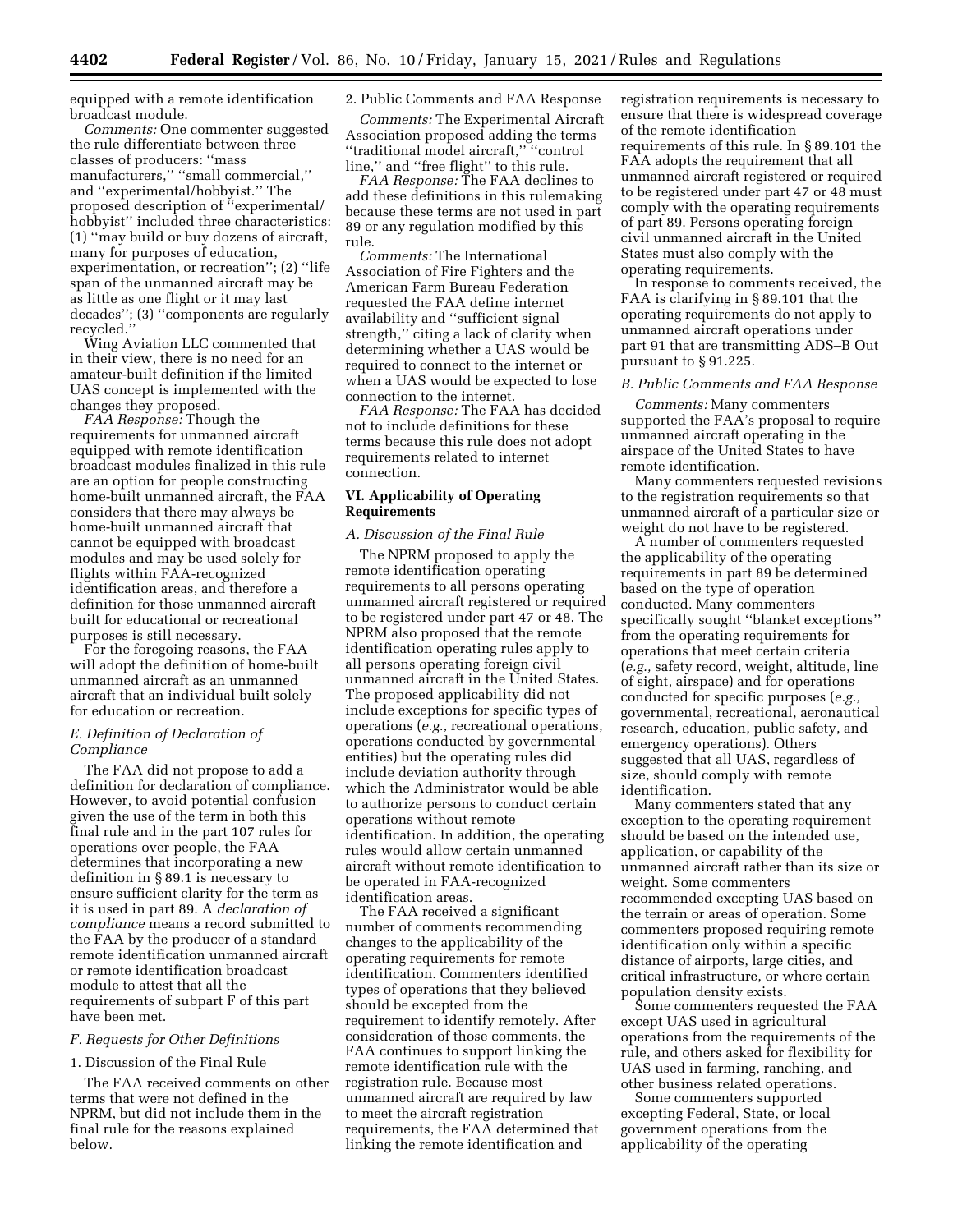requirements, while others opposed excepting any government UAS. The FAA received many comments supporting and opposing broad exemptions for public safety and critical infrastructure operations. Many commenters indicated that a government exception is necessary because the transmission and broadcast of message elements could compromise the safety or security of public safety and emergency operations. Others believed that only sensitive governmental operations should be excepted from the remote identification requirements. The National Public Safety Telecommunications Council, AiRXOS, the Civil Air Patrol/United States Air Force Auxiliary, the International Association of Fire Fighters, and DRONERESPONDERS Public Safety Alliance, asked for a remote identification solution for ''trusted users'' such as State and local public safety agencies instead of excepting certain parties (*e.g.,* DOD) from having to comply with the operating requirements.

Multiple commenters requested the FAA except certain commercial operations from the operating requirements in subpart B. For example, several small businesses asked for an exception for operations limited to a certain altitude or conducted for a specific scope or purpose. Commenters also requested the FAA except operations conducted by persons with remote pilot certificates issued under part 107 because they are trained to follow aviation regulations and are certificated.

A significant number of commenters expressed opposition to requiring recreational unmanned aircraft to identify remotely.

A number of commenters requested an operational exception for UAS used for educational purposes, aeronautical research activities, and non-aviation related research done with a UAS for testing and filmmaking.

Many private UAS operators, small business, and governmental entities asked the FAA to except UAS operations in class G airspace from having to identify remotely. A number of commenters asked the FAA to consider the distance above ground level where the UAS are operating when determining the applicability of the rule.

Some commenters mentioned that UAS operations receiving air traffic services should be required to use ADS– B Out. Other commenters such as the Aerospace Industries Association, Airbus UTM, the Association for Unmanned Vehicle Systems

International (AUVSI), General Atomics Aeronautical Systems, and Northeast UAS Airspace Integration Research mentioned that the proposed rule did not clearly state that UAS authorized by the FAA to use ADS–B Out or transponders are excepted from meeting the operating rules in part 89.

A number of commenters asked the FAA to clarify whether the remote identification requirements apply to operations occurring indoors, underground, or within a contained space, such as a netted outdoor enclosure.

*FAA Response:* The FAA's rationale for linking the applicability of the operating requirements to the registration requirements is the need to identify aircraft operating in the airspace of the United States, regardless of the type or purpose of the operation. Parts 47 and 48 implement the registration requirements codified in 49 U.S.C. 44101–44103. According to these statutory and regulatory requirements, no person may operate an unmanned aircraft in the airspace of the United States unless it has been registered by its owner, or unless the aircraft is excepted from registration (*e.g.,* aircraft of the national defense forces of the United States or unmanned aircraft weighing 0.55 pounds or less). Congress also clarified in 49 U.S.C. 44809(a)(8) that UAS used in limited recreational operations must be registered and marked in accordance with chapter 441 of Title 49 of the United States Code. Because most unmanned aircraft that will be operated in the airspace of the United States are required to meet the aircraft registration requirements, by law, the FAA determined linking remote identification to the registration requirements is in the interest of the safety and security of the United States airspace. In light of the above, as of September 16, 2023, all persons operating unmanned aircraft registered or required to be registered under part 47 or 48 must follow the remote identification operating requirements unless the operation meets one of the following: (1) The operation is not subject to the operating requirement in accordance with § 89.101(b); (2) the Administrator authorizes a deviation for aeronautical research or to show compliance with regulations, in accordance with § 89.120; or (3) the Administrator authorizes the operator to deviate from the operating requirements, in accordance with § 89.105. To ensure that there is appropriate identification of civil unmanned aircraft operated in United States airspace, these requirements also extend to all persons operating foreign

civil unmanned aircraft in the United States.

*Exception for Recreational Unmanned Aircraft.* The FAA considered public comments requesting the Agency to except recreational unmanned aircraft operations from the remote identification operating requirements. The FAA does not agree with such a request. The FAA believes that successfully integrating unmanned aircraft into the airspace of the United States requires the identification of unmanned aircraft. Recreational unmanned aircraft represent a significant portion of unmanned aircraft operating in the airspace of the United States and, in accordance with 49 U.S.C. 44809(f), the FAA is not prohibited from promulgating rules generally applicable to unmanned aircraft, including those unmanned aircraft eligible for the exception for limited recreational operations of UAS. Among other things, the authority extends to rules relating to the standards for the remote identification of owners and operators of UAS and associated unmanned aircraft. Broad applicability of remote identification is necessary to ensure public safety and the safety and efficiency of the airspace of the United States. The remote identification framework provides UAS-specific data, which allows the FAA, national security agencies, and law enforcement entities to identify the pilots of UAS that are posing safety or security risks.

While the FAA is not excepting recreational unmanned aircraft from the remote identification requirements, this final rule allows persons to retrofit unmanned aircraft by equipping them with remote identification broadcast modules to allow them to identify remotely. This concept will facilitate compliance with the remote identification requirements for recreational and other operators. In addition, this rule also finalizes the FAA-recognized identification areas concept where unmanned aircraft without remote identification can be operated.

*Other types of exceptions requested.*  The FAA carefully considered the requests to include exceptions for other types of operations (*e.g.,* operations below a specific altitude or in certain airspace, UAS without advanced capabilities, agricultural operations) and determined that granting such ''blanket exceptions'' is not appropriate The FAA has determined that the remote identification requirements should apply to unmanned aircraft to address safety, national security, and law enforcement concerns regarding expanded unmanned aircraft operations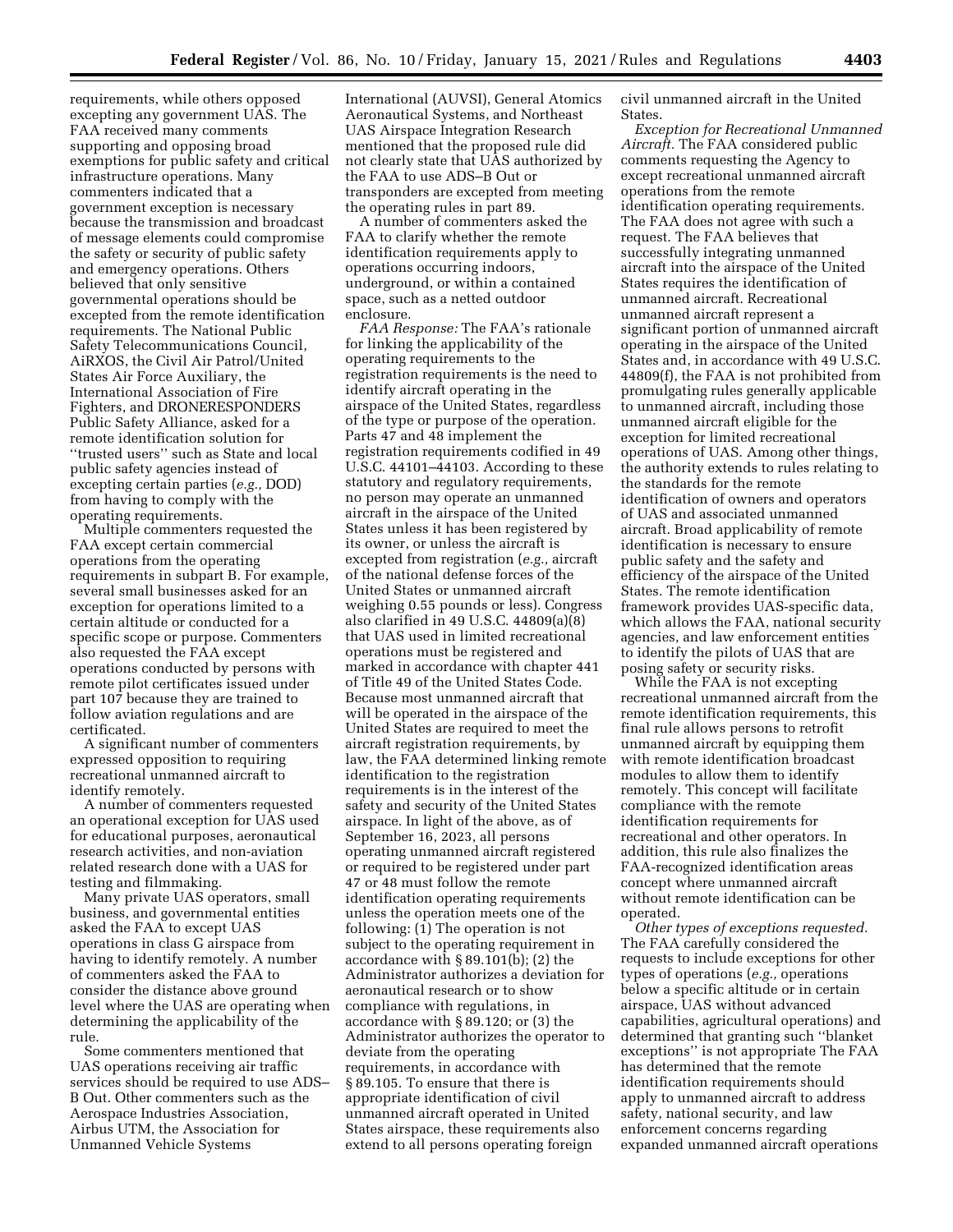at night and over people. A broad applicability of the remote identification requirements enhances the FAA's ability to monitor compliance with applicable regulations, assists the FAA in undertaking compliance, enforcement, and educational actions required to mitigate safety risk, and advances the safe and secure integration of UAS into the airspace of the United States. Though the FAA is not including additional ''blanket exceptions'' to the applicability of subpart B, the Agency has revised the rule to add flexibility and to provide various options to make it simpler for operators to comply with the remote identification requirements. For example, based on comments received, the FAA eliminated the limited remote identification concept and replaced it with the ability for unmanned aircraft to equip with remote identification broadcast modules. In § 89.105, the rule allows the Administrator to authorize deviations from the operating requirements. The Administrator could issue such deviations when he or she determines that there is a need, and that the deviation would not adversely affect safety or that appropriate mitigations are in place to provide a level of safety at least equal to that provided by this rule.

*Weight-based applicability.* While some of the registration requirements are driven by the weight of an aircraft, the FAA does not believe it is appropriate to use the unmanned aircraft size or weight, apart from the weight standards already incorporated into the registration requirements, as a basis for applicability of the remote identification requirements. As discussed earlier, tying remote identification to registration requirements ensures the broad coverage necessary to address the safety and security concerns associated with unmanned aircraft operations being performed at this time.

*Unmanned aircraft operated by government entities.* The operating requirements of subpart B of part 89 do not apply to aircraft of the Armed Forces of the United States because these aircraft are not required to be registered under part 47 or 48. Aircraft operated by other government entities (*e.g.,* Federal, State, the District of Columbia, territories, possessions, or Indian Tribal governments) are subject to the registration requirements in part 47 or 48 regardless of whether the aircraft is used in civil aircraft operations or public aircraft operations. Therefore, unmanned aircraft operations conducted by such government entities must comply with the operating requirements of this rule. Nevertheless,

any covered government entity that wishes to use an unmanned aircraft without remote identification at a location other than FAA-recognized identification areas may request authorization from the Administrator under § 89.105 to deviate from the operating requirements or under § 89.120 to conduct aeronautical research or to show compliance with regulations.

*Educational activities.* The FAA does not agree with commenters that supported an operational exception for unmanned aircraft used for educational purposes. As previously mentioned, the applicability of the operating requirements is not based on the type or purpose of operation. Remote identification is necessary regardless of the operation or intended use of the unmanned aircraft. However, the FAA recognizes the need for educational institutions to be able to conduct unmanned aircraft activities, and has expanded the list of persons eligible to request establishment of an FAArecognized identification area to include educational institutions. The FAA believes this change appropriately addresses the concerns expressed by educators regarding unmanned aircraft activities. In addition, the Agency is now allowing persons to equip unmanned aircraft with remote identification broadcast modules, which will facilitate compliance with the operating requirements.

*Aeronautical research.* The FAA considered comments requesting that aeronautical research activities be excluded from the operating requirements of part 89 and agrees with commenters because the deviation would contribute to the further development and improvement of UAS equipment and technologies. Therefore, as finalized, § 89.120 allows the Administrator to authorize operations without remote identification where the operation is solely for the purpose of aeronautical research or to show compliance with regulations.

*Unmanned aircraft operated indoors, underground, or in enclosed spaces.* The FAA regulates the navigable airspace of the United States. Therefore, this rule does not apply to unmanned aircraft operations conducted entirely indoors, underground, or inside an enclosed space such as a netted enclosure. The remote identification requirements apply when the unmanned aircraft exits the interior of a building or structure and is operated outside. While the remote identification operating requirements do not apply to unmanned aircraft operating indoors, certain design requirements for unmanned aircraft

with remote identification, especially standard remote identification unmanned aircraft, may create operational challenges in these environments. For example, standard remote identification unmanned aircraft will not take off unless broadcasting the remote identification message elements. Depending on the particular design, some unmanned aircraft with remote identification may not be able to operate if they cannot broadcast the unmanned aircraft position because GPS is not available. Operators of unmanned aircraft intended to be used both indoors and outdoors should understand how their unmanned aircraft will perform when services like GPS may be unavailable.

*Unmanned aircraft equipped with ADS–B Out.* The FAA agrees with the commenters who stated that certain UAS operating under air traffic control and equipped with ADS–B Out and ATC transponders are already meeting the intent of the remote identification rule, and that remote identification may be redundant for such operations. The FAA adopts an exception to the remote identification operating requirements in § 89.101(b) for persons conducting unmanned aircraft operations under part 91 that are transmitting ADS–B Out pursuant to § 91.225. Operators of unmanned aircraft that meet the criteria are not required to comply with the operating requirements of part 89. The operation may be conducted under any type of flight plan that is acceptable for the intended operation. The FAA has provided a similar exception from the remote identification production requirements for unmanned aircraft certified under a part 21 design or production approval that are equipped with ADS–B Out. Notwithstanding the exception in § 89.101(b), nothing in this rule precludes unmanned aircraft from being equipped with both ADS–B Out and remote identification equipment. However, to ensure that unmanned aircraft do not place a strain on the ADS–B system, ADS–B Out may not be used to meet remote identification requirements outside of those unmanned aircraft operations for which it is required. The use of ADS–B Out in transmit mode is restricted to those unmanned aircraft operations for which it is required.

## **VII. Operating Requirements for Remote Identification**

This rule establishes requirements for the remote identification of unmanned aircraft operated in the airspace of the United States. Remote identification is the capability of an unmanned aircraft, in flight, to provide certain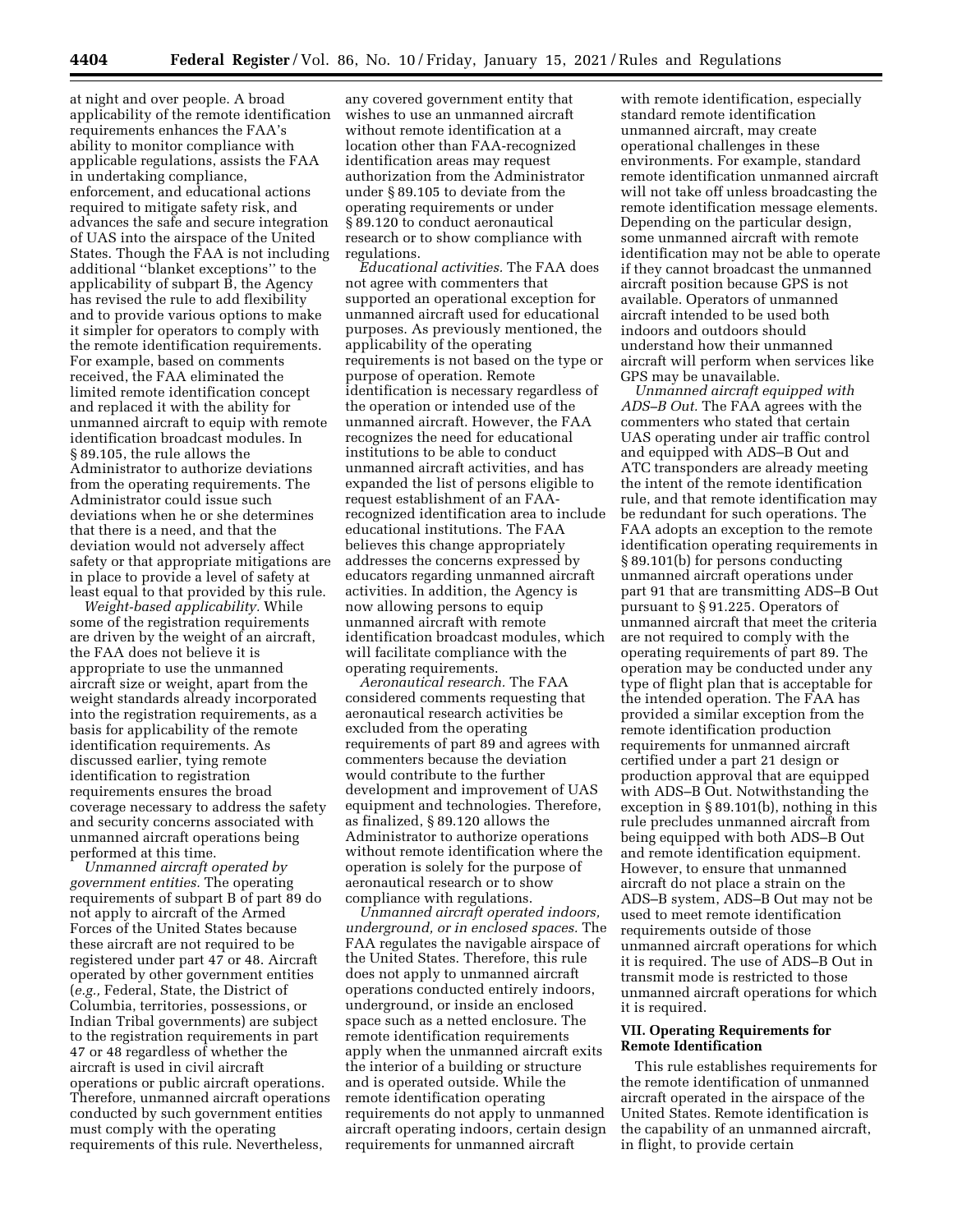identification, location, and performance information that people on the ground and other airspace users can receive. An operator of an unmanned aircraft can comply with the operating requirements for remote identification in one of three ways:

(1) *Standard remote identification unmanned aircraft.* The first way to comply is referred to as ''standard remote identification'' and requires the operator to use an unmanned aircraft that broadcasts identification, location, and performance information for both the unmanned aircraft and the control station. *See* § 89.110 of this rule.

(2) *Remote identification broadcast module.* The second way to comply is for the operator to equip an unmanned aircraft with a ''remote identification broadcast module'' that broadcasts identification, location, and performance information about the unmanned aircraft, and the unmanned aircraft's takeoff location. *See*  § 89.115(a) of this rule.

(3) *FAA-recognized identification area.* The third way to comply, and the only option available for most unmanned aircraft without remote identification capabilities (*e.g.,* an unmanned aircraft manufactured without remote identification equipment or an unmanned aircraft whose remote identification equipment or remote identification broadcast module is not working) is for the operator to fly his or her unmanned aircraft in certain specific geographic areas called ''FAA-recognized identification areas.'' These areas are established under this rule specifically to accommodate UAS that do not identify remotely. *See* § 89.115(b) of this rule.

The NPRM proposed various ways for an operator of UAS to identify remotely: (1) Operating a limited remote identification UAS; (2) operating a standard remote identification UAS; or (3) operating unmanned aircraft without remote identification at an FAArecognized identification area. After reviewing public comments and giving further consideration, the FAA decided to eliminate the concept of a limited remote identification UAS and incorporate the ability to retrofit unmanned aircraft with remote identification broadcast modules that broadcast the remote identification information required by this rule. The FAA also decided to revise some of the parameters and requirements for operations of standard remote identification UAS and operations at FAA-recognized identification areas, as discussed below.

A significant change from the proposal is that the FAA decided to eliminate the requirement for UAS with remote identification to connect to the internet and to transmit the remote identification message elements through the internet connection to a Remote ID USS. While the FAA recognizes that there are potential benefits associated with establishing a network of Remote ID USS, the FAA believes that, for the time being and given the types of unmanned aircraft operations that are currently allowed, the broadcast remote identification solution fulfills agency and law enforcement needs to maintain the safety and security of the airspace of the United States. Accordingly, this rule now generally requires unmanned aircraft operators outside of an FAArecognized identification area to use either standard remote identification unmanned aircraft or unmanned aircraft with remote identification broadcast modules to broadcast remote identification message elements.

## *A. Elimination of Network-Based Remote Identification Requirement*

1. Discussion of the Final Rule

The FAA initially proposed requiring both standard remote identification UAS and limited remote identification UAS to transmit the remote identification message elements through an internet connection to a Remote ID USS. After careful consideration of public comments and the implementation challenges associated with requiring UAS to transmit to Remote ID USS, the FAA decided to eliminate this proposed requirement in this rule. Without the requirement to transmit remote identification through the internet, limited remote identification UAS as proposed is no longer a viable concept. In its place, the FAA is incorporating a regulatory framework under which persons can retrofit an unmanned aircraft with a remote identification broadcast module to satisfy the remote identification requirements of this rule. The requirements for remote identification broadcast modules are described in section VII.D of this preamble. The effects of this change on standard remote identification unmanned aircraft are discussed in section VII.A of this preamble.

Though the FAA recognizes that there are potential benefits associated with establishing a network of Remote ID USS, the FAA believes that, for the time being and given the types of unmanned aircraft operations that are currently allowed, the broadcast remote identification solution fulfills agency

and law enforcement needs to maintain the safety and security of the airspace of the United States.

*Original Concept for internet-Based Network.* During the UAS–ID ARC, industry representatives proposed a concept for an internet-based network to complement the core functionality of a digital ''license plate'' broadcast-based solution. Under this concept, the aircraft's control station (often a mobile phone) would connect to the internet and transmit remote identification information to a third-party service provider. The network concept was attractive for several reasons, but primarily because of the ability to receive remote identification information through existing mobile telephony infrastructure without having to deploy equipment to "listen" for a radio frequency broadcast. The primary challenge with this concept is its reliance on Wi-Fi or cellular network service being available where an aircraft is flying; the concept would not work in areas lacking cellular telephone coverage. The ARC did not reach consensus on a single remote identification concept—broadcast or network.

Ultimately, the FAA proposed both broadcast and network requirements in the NPRM, in an attempt to balance the interests of all stakeholders. As part of the proposed network requirement, UAS would have had to transmit the remote identification message elements through the internet to a third-party service provider, referred to as a ''Remote ID USS.'' Remote ID USS would have collected and, as appropriate, disseminated the remote identification information through the internet.

The Remote ID USS concept was a critical component to the successful implementation of the network requirement, as a commercial endeavor at no cost to the United States Government. Prospective Remote ID USS would have been required to meet technical requirements and contractually agree to abide by certain performance standards and other requirements on matters including, but not limited to, privacy protections of data collected pursuant to part 89, disclosure or dissemination of data, and data retention. The successful implementation of the network concept relied on prospective USS' willingness to enter into no-cost contracts with the FAA to provide these services. The FAA has successfully used a similar construct to authorize small UAS operations around airports through its Low Altitude Authorization and Notification Capability (LAANC) program. Through this public-private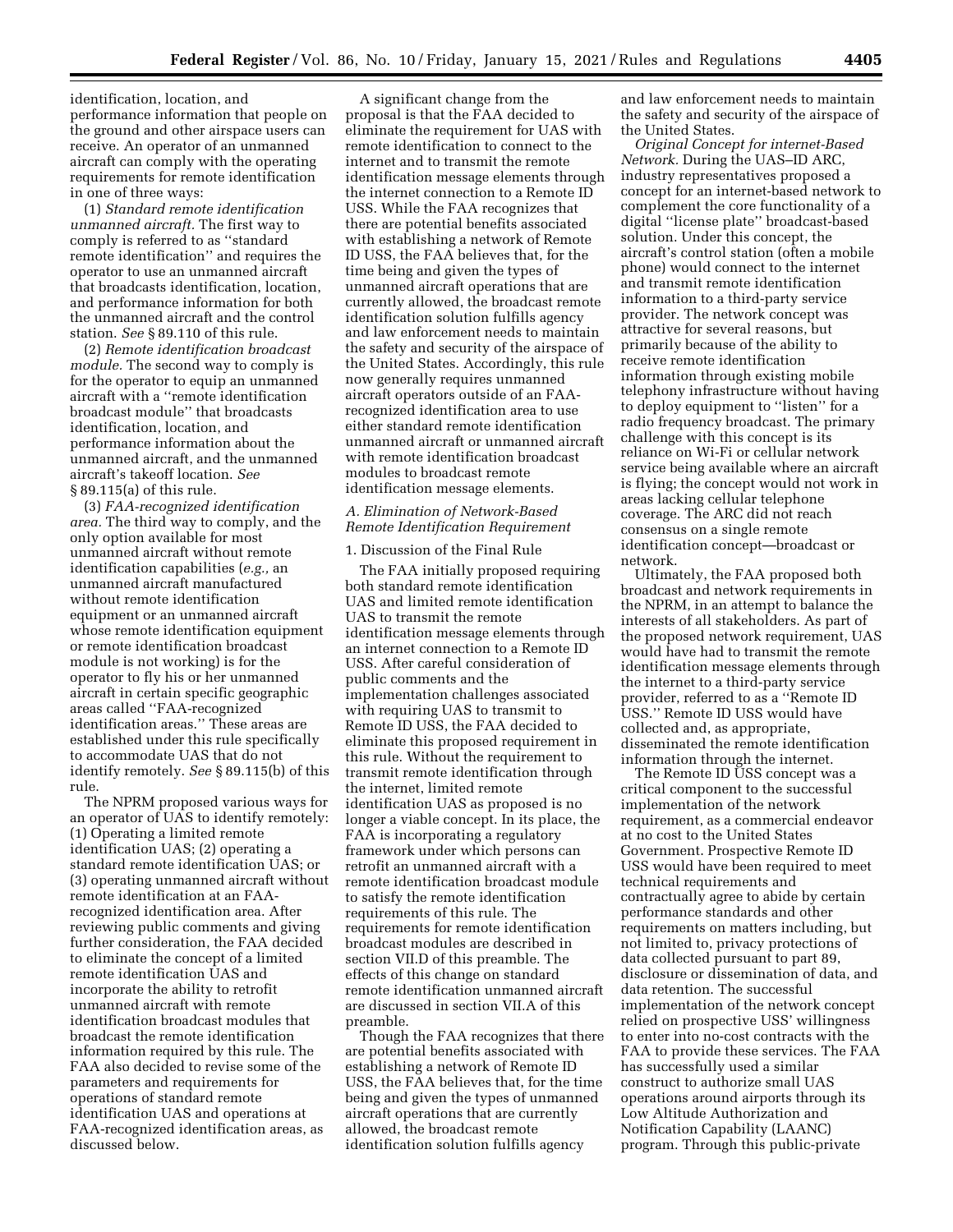partnership arrangement, the government benefits from the speed and quality of industry innovation while industry benefits from profits derived from marketing other services or products.

*Emerging Problems with the Concept for internet-Based Network.* The FAA received significant feedback about the network requirements in response to the NPRM. Commenters expressed concerns that the network component could enable nefarious actors to perform a coordinated Distributed Denial of Service (DDoS) attack on Remote ID USS. Industry commenters also highlighted concerns about implementing the network requirement in the absence of a standardized interface for network connection and raised concerns about giving potential business intelligence to competitors or third parties with access to network information. Many commenters also expressed valid concerns about privacy, cybersecurity, and other security-related issues. Others expressed concerns about access and protection of data transmitted to, and stored by, a Remote ID USS. Some law enforcement agencies mentioned they would or could rely, for the time being, on a broadcast solution, rather than a network solution, for threat discrimination.

It has become apparent to the FAA that Remote ID USS may struggle in facing significant technical and regulatory requirements that go beyond existing industry consensus standards. Early in 2020, the FAA convened a Remote ID USS cohort to explore developing the network solution that is necessary to implement the proposed network requirements. The cohort identified several challenges with implementing the network requirements, which the FAA acknowledges it had not foreseen or accounted for when it proposed the network solution and Remote ID USS framework. For example, the cohort raised the challenge of developing and issuing technical specifications to govern remote identification interoperability when producers of UAS have not yet designed UAS with remote identification.

Based on the above, the FAA decided to take a simplified approach at this time to remote identification by only adopting the broadcast requirements in this rule. As adopted, this broadcastonly rule provides an initial remote identification framework and sets the foundation for future regulatory actions. As the FAA builds the regulatory constructs that support increasingly advanced concepts, such as BVLOS and UTM, the United States Government

will be prepared to solve safety and security issues related to those concepts based on more mature understandings. At this stage, however, the unknowns regarding UAS integration make it impractical to expand this rule beyond a broadcast-only solution.

For these reasons, the Agency is revising all of part 89, including but not limited to the operating requirements and minimum performance requirements for standard remote identification unmanned aircraft, to eliminate all references to the network capability.

## 2. Public Comments and FAA Responses

*Comments:* Many commenters, including individuals, associations, and government organizations, expressed concerns with requiring UAS to connect to the internet and transmit to a Remote ID USS without a suitable alternative to continue operations when the internet is unavailable. Commenters noted that there are many areas in the United States, particularly remote and rural areas that do not have reliable internet access. Commenters mentioned that these are often some of the safest places to fly UAS due to low population density on the ground and less manned aircraft traffic.

Many commenters asked the FAA to provide a better explanation for why an internet connection would be required at all, particularly because under certain circumstances, the proposal allowed for a UAS to fly when not connected to the internet.

Depth from Above and others noted that network-based solutions provide an incomplete picture for the safety and security of standard remote identification UAS operations because standard remote identification UAS could operate, in certain scenarios, without internet access using only broadcast remote identification. The commenters suggested removing the network requirement to reduce cost and improve compliance.

The European Union Aviation Safety Agency noted that unmanned aircraft designed and manufactured to be compliant with the EU regulations may not be able to comply with this proposed rule because under the EU's regulations, broadcast remote identification is mandatory, whereas the network remote identification is optional.

Many commenters had questions about the meaning of internet availability. Commenters noted that many geographic areas might have internet connectivity but that the signal in some of those areas may not have

enough strength to adequately support internet connected applications. Many commenters expressed concerns that rural UAS operators who have limited broadband or cellular access could be required to purchase increasingly expensive data plans or multiple data plans to ensure adequate coverage, which may increase costs and lead to compliance issues.

The National Rural Electric Cooperative Association (NRECA) mentioned the FAA was assuming there would be a network of Remote ID USS able to provide services in rural areas and indicated that deficiencies exist when market forces are left to provide services to rural areas. NRECA recommended the FAA consider an FAA-provided service for at least some parts of the country and a longer implementation timetable or pilot program.

Many commenters, including the American Civil Liberties Union, opposed the requirement to transmit to a Remote ID USS and expressed concerns with the security of UAS operations using network remote identification. The commenters listed a number of privacy and security concerns, including: Hacking into the controls of one or multiple UAS; deliberate interference with remote identification or Command and Control (C2) frequencies utilizing unlicensed spectrum; interference amongst the remote identification and C2 equipment; and cellular high speed packet access (HSPA) and long term evolution (LTE) interference with frequencies used for C2 or to downlink video from the unmanned aircraft to the control station. The American Civil Liberties Union suggested that requiring UAS to connect to the internet as a condition of takeoff is not justified because there is insufficient benefit relative to the related costs and privacy issues. Several commenters suggested ensuring that network remote identification is isolated from C2 frequencies to prevent the hijacking of UAS.

Many commenters, including the Medina County Office of Emergency Management and Homeland Security, expressed concerns about the potential to ground hundreds or thousands of UAS nationwide, including UAS performing public safety operations, if there is a dedicated denial of service or similar cyberattack which causes an outage of Remote ID USS. Other commenters expressed concerns about someone hacking a Remote ID USS or spoofing broadcast remote identification to make it appear erroneously as if there are UAS in flight. Several commenters stated that some government agencies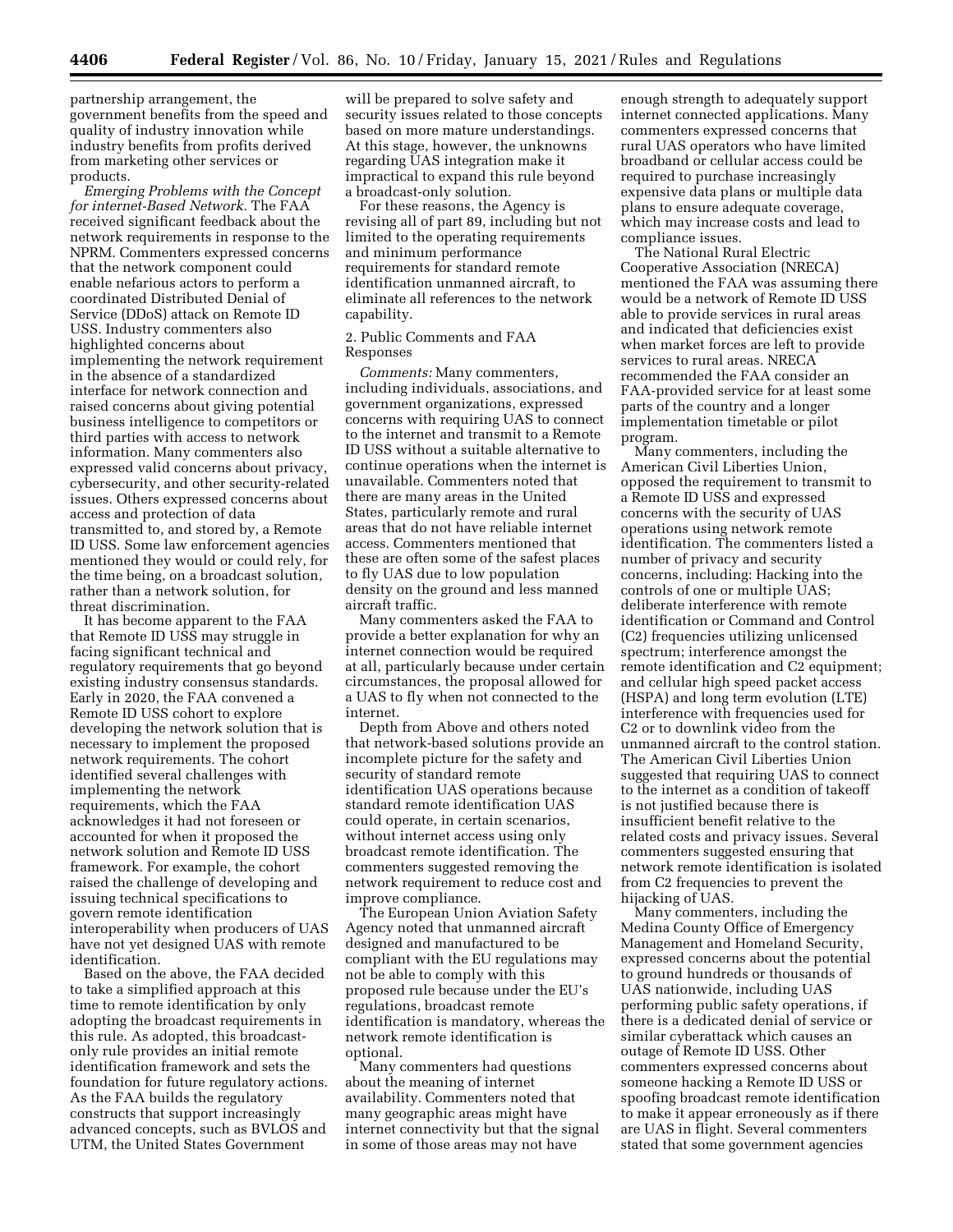have discontinued their use of some foreign-made UAS due to security concerns and mentioned that it is not in the best interests of national security to require private users to transmit similar surveillance information through the internet. In some cases, operators are operating the types of UAS that the government has stopped using for security reasons.

Commenters expressed concerns about non-State actors as well as adversarial nations. Various commenters highlighted the national security implications of certain remote identification data becoming available to the public. Unmanned Systems Canada asked for the network requirement to be optional until each Remote ID USS can demonstrate sufficient security and reliability and stated that a properly licensed and registered UAS operation should not be grounded if a connection to a Remote ID USS is not available.

Commenters such as Juniper Unmanned mentioned that some commercial operations supporting critical infrastructure involve strict cybersecurity rules and prohibit internet connectivity during flight operations.

Many commenters involved in emergency response expressed concerns with relying on the internet to comply with the requirement to transmit. Similarly, several state government agencies and universities noted that their UAS enforcement and research activities would be greatly restricted if the FAA were to adopt the requirement for the UAS to connect to the internet and transmit to a Remote ID USS without a suitable alternative means of compliance that would permit the UAS to take off and operate when internet access is not available.

Zipline and the Alabama Department of Transportation noted that the requirement to connect to a Remote ID USS if the internet is available would prevent a person from using a UAS to support emergency response operations if the internet is available but the UAS cannot reliably interface with a Remote ID USS.

Many commenters expressed concerns with the requirement that Remote ID USS retain the remote identification message elements for 6 months from the date the remote identification message elements are received. Some commenters cited shorter FAA record retention periods for other information while others contended the 6-month term was not long enough. Various commenters expressed support for the record retention requirements, noting that access to the data is useful for law

enforcement, regulatory compliance, and legitimate safety, security, compliance, accident, and incident investigation purposes.

The Consumer Technology Association and Wing Aviation, LLC stated that the final rule should restrict access to historical data by government, limit the collection and aggregation of remote identification data by third parties, and ensure privacy. The Small UAV Coalition urged the FAA to prohibit Remote ID USS from sharing information with Federal, State, or local governments absent a law enforcement or national security interest or consent of the UAS operator.

Many commenters noted the potential costs, complexity, and operational restrictions associated with network remote identification requirements and expressed concerns that they may foster a culture of non-compliance. Many commenters observed that the use of a subscription-based service would prove costly for some UAS operators. Many commenters stated that monthly subscription fees would be unfair to those who do not fly that regularly for a variety of reasons.

Many commenters expressed concerns about the cost of depending on internet service via cellular phones or other enabled devices that would be required to support network remote identification. They also expressed concerns about the costs of subscribing to a Remote ID USS. Both recreational and commercial operators expressed concerns about the cost of the data plans that would be required to serve multiple UAS. One UAS services company estimated increased monthly costs of \$360 to \$500 a month for cellular services. Several commenters noted that adding an additional device, such as an unmanned aircraft, to a cellular data plan to support direct transmission to the internet generally costs \$30 to \$70 a month, and one commenter noted this is likely to be the largest part of many users' overall operating costs.

The Alliance for Drone Innovation opposed a network requirement for remote identification, noting that many UAS in use today, including model aircraft, model helicopters, and racing aircraft, would be burdened with increased costs for equipment, data plans, and USS subscriptions because they do not currently have a way to connect to the internet. SenseFly expressed concerns about the cost that designers and producers of remote identification UAS will incur if they are required to make UAS compatible with different internet providers.

A significant number of commenters expressed privacy concerns with the

proposed requirement to have UAS transmit remote identification data to Remote ID USS. Many individuals opposed having third parties collect information including, but not limited to, their name, address, and location. Some commenters also mentioned that the requirement to transmit their location could cause business and tactical issues, particularly for businesses or persons that want or need to ensure their flight data remains confidential or out of reach of most parties. Many commenters indicated that the pilot and flight data should only be made available to law enforcement and Federal entities.

Many commenters contended that the best way to ensure privacy is to encrypt certain remote identification data (*e.g.,*  control station or unmanned aircraft location) and to make it available only to the FAA and law enforcement. Amazon Prime Air commented that the FAA could mitigate the potential loss of user privacy by requiring position and velocity data to be encrypted or by requiring security protocols that can provide law enforcement with real time access while enhancing privacy. A significant number of commenters opposed making the data transmitted to a Remote ID USS available to the general public.

Commenters expressed concerns that a UAS operator's data could be sold or provided to third parties. Other commenters were concerned about requiring companies to provide sensitive information to a Remote ID USS. Many expressed concerns that the information could be hacked. Other commenters expressed concern over where the privacy data would reside and what regulations would be in place to prohibit United States citizens' data from being sent and sold overseas.

Multiple commenters expressed the view that unfettered access by law enforcement to remote identification data could lead to specific monitoring of the media by law enforcement agencies and impact the freedom of the press.

Several commenters noted that cellular networks are optimized to work with ground-based equipment rather than airborne equipment and suggested that it is not practical to provide an internet connection to a UAS using terrestrial cellular networks due to reliability that is much lower than typical aviation requirements; the potential for numerous UAS to interfere with ground-based users; and the downward tilt and narrow vertical beam width of the cellular base transceiver station used to optimize battery life for ground-based user equipment.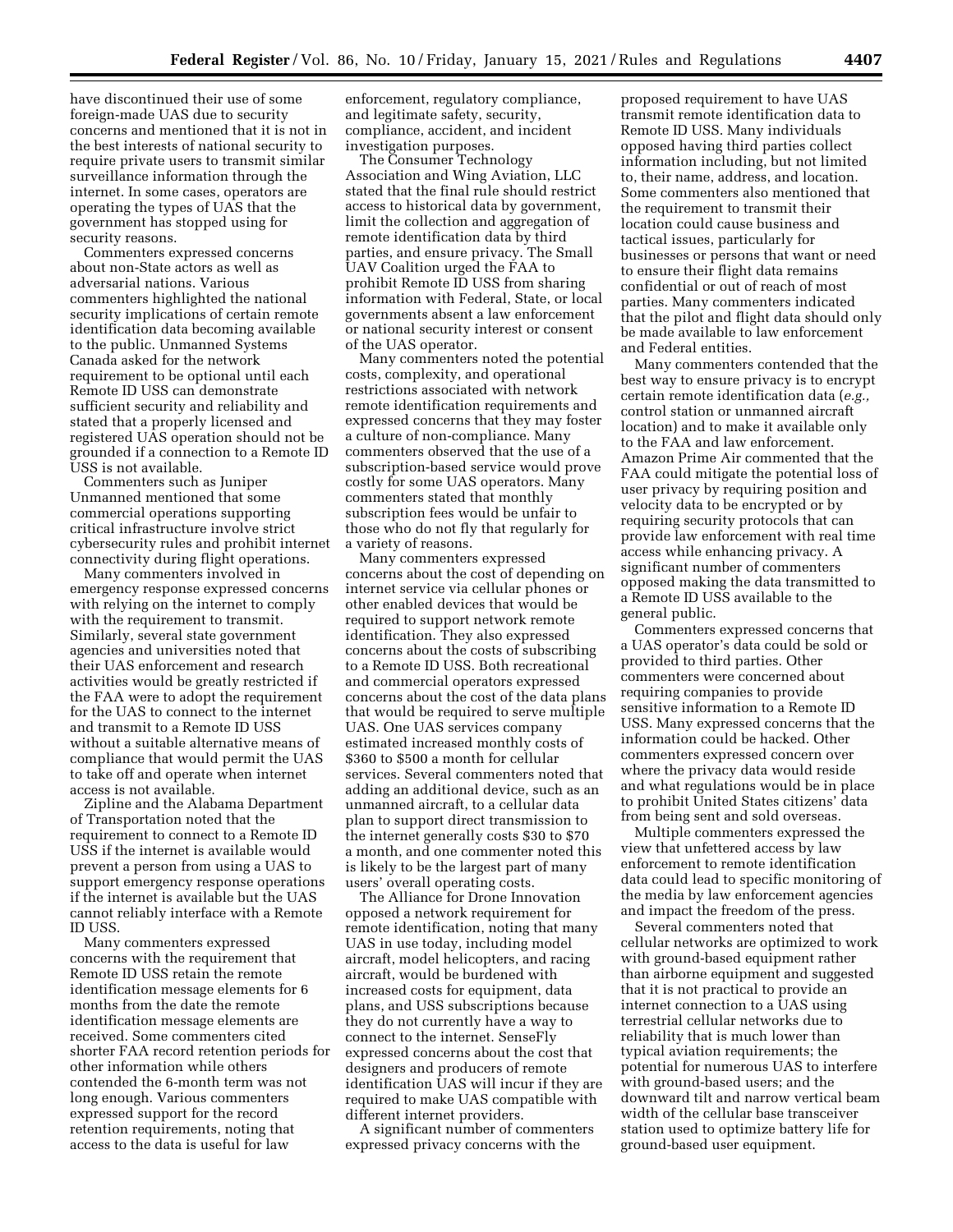Several commenters noted that their control stations connect to their unmanned aircraft only through Wi-Fi which makes an internet connection impossible when away from Wi-Fi access and others noted that they fly using tablets or unique monitors which do not include cellular access.

A number of commenters generally supported the broadcast requirement for remote identification. The commenters noted that many UAS are already capable of broadcasting UAS information or could be upgraded with equipment or software to meet the remote identification requirements, for a one-time cost. Commenters noted the various benefits of broadcast remote identification, such as independence; ease of compliance due to the capabilities of existing systems; tamper resistance; and simplicity regarding account management, data plans needed for large fleets, and cost. Commenters noted that broadcast remote identification is sufficient for law enforcement to determine the identity and location of the operator in VLOS operations.

Many commenters suggested the FAA should view broadcast-only remote identification as sufficiently safe and secure for achieving remote identification. The commenters stated that broadcast-only should be sufficient because standard remote identification UAS operations are permitted when the internet is not available, or when the UAS loses its connection to the Remote ID USS, as long as the unmanned aircraft is broadcasting. Many commenters also noted that broadcast remote identification may provide an affordable and effective path to compliance for many existing UAS that currently have the ability to broadcast telemetry data in the proposed radio frequency spectrum via the commandand-control link.

Various commenters noted that a broadcast solution is less expensive, simpler, and provides increased privacy when compared to network solutions; and that other UAS or manned aircraft without an internet connection will not be able to detect a limited remote identification UAS using only network remote identification.

Many commenters noted that European Union requirements permit operations with only broadcast remote identification. The EU Aviation Safety Agency noted that under EU regulations, ''broadcast'' is mandatory, while the "network" or "limited" remote identification is optional.

Discover Flying Club and Phirst Technologies suggested permitting a broadcast-only option for remote

identification UAS, with governments or third party companies responsible for receiving and collecting remote identification data, as needed, in specific locations. The American Civil Liberties Union mentioned that broadcast remote identification is sufficient to meet security needs to identify hostile UAS and for public awareness.

In further support of a broadcast-only option, many commenters, such as Motorola Solutions, Inc., stated that natural disasters and search and rescue operations often take place in areas of limited internet coverage. They mentioned that instead of requiring ''trusted users'' to comply with remote identification, the FAA should allow them to operate broadcast-only. The Edison Electric Institute and other electric and power associations stressed the importance of broadcast remote identification to ensure the UAS continues to send out the message elements in the event of lost internet connectivity. The National Rural Electric Cooperative Association and the Northwest Electric Power Cooperative recommended creating a broadcast-only option for limited remote identification UAS to permit safe operation in remote areas.

Other commenters opposed a broadcast-only remote identification solution, stating that it could introduce unnecessary risks to law enforcement due to the potential for frequency congestion on unlicensed spectrum. Amazon Prime Air, Verizon, Skyward, and others noted weaknesses of the broadcast solution, such as broadcast coverage limitations due to altitude, terrain, interference, and power. Most of these commenters also recognized that broadcast may still be required for specific operations, such as in areas with no internet access or areas where a local, independent source of remote identification information is required for safety or security purposes. Many industry commenters were concerned with the requirement to broadcast their data, because it could impact their ability to keep their customers' flight information private and could potentially be used by their competitors.

Some commenters expressed support for a network-only remote identification solution, noting the advantages of network remote identification such as the capability for stronger authentication, availability regardless of proximity to the UAS, ability to share additional message elements, availability of internet access, and importance to further development of UTM and traffic deconfliction. AirMap agreed that network remote

identification is appropriate when the internet is available, to support UTM, and to enable a greater volume of flights. AirMap indicated that operations with only network remote identification would permit tighter control of personally identifiable information (PII), eliminate the possibility of data scraping from aircraft broadcasts, help with operator location security, maintain the privacy of UAS delivery service customers, and offer tiered data access so that law enforcement has access to different data than the general public.

AT&T Services, CTIA—The Wireless Association, GSMA, and Qualcomm supported network remote identification, noting benefits such as greater security than broadcast on unlicensed frequencies, encryption, available cellular infrastructure already driven by external demand for increased data service, device authentication to support positive identification, and support for the development of UTM.

Some commenters supported the role of Remote ID USS to receive the required message elements, the framework of using a contractual MOA to govern the Remote ID USS, and the idea that LAANC served as a model for the concept.

*FAA Response:* The FAA has carefully considered the wide variety of perspectives received in public comments as well as the need for remote identification of unmanned aircraft. Throughout the process of integrating unmanned aircraft into the airspace of the United States, the FAA has taken a phased, incremental approach that fosters industry innovation while meeting the corresponding safety and security needs that are presented. The FAA believes this should be the case with remote identification of unmanned aircraft as well.

The FAA continues to work toward full integration of UAS into the airspace of the United States by partnering with industry to develop UTM and facilitate advanced unmanned aircraft operations, like BVLOS. However, the FAA has determined that a broadcast-based remote identification system that provides for immediate awareness of unmanned aircraft in the widest variety of settings will be adequate to support the phased, incremental approach, while allowing the UAS industry additional time to continue developing the network-based UTM ecosystem.

The FAA recognizes concerns related to an internet connectivity requirement, such as internet availability or connectivity issues; increased costs for UAS upgrades; internet data plans; Remote ID USS subscriptions; and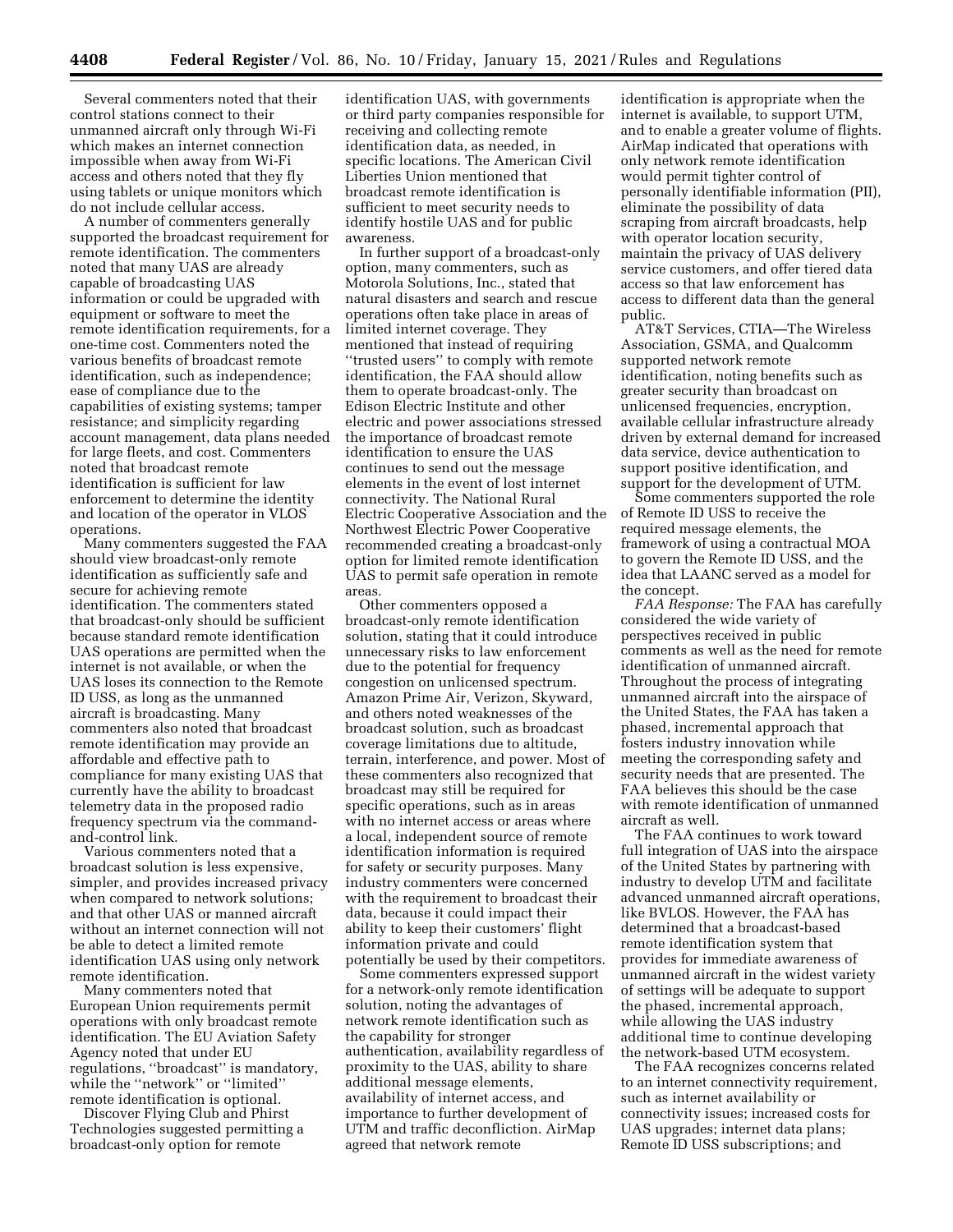reduced air and ground risk when operating in remote areas with less air traffic and lower population density. The FAA acknowledges the ability to connect to the internet is dependent on a variety of factors including geographic coverage of cellular internet networks, wide-scale network disruptions, or natural disasters. The FAA agrees with commenters that unmanned aircraft operations should not be unnecessarily restricted when the internet is not available or not sufficient to establish and maintain a connection to a Remote ID USS provided the unmanned aircraft is broadcasting the required message elements.

There are some remote areas where an operator cannot connect to the internet, such as locations where cellular or other internet signals are not available or sufficient to establish and maintain a connection to a Remote ID USS. While loss of the broadcast capability is an indication of a remote identification equipment failure, loss of connectivity to the internet or a Remote ID USS could be attributed to a lack of internet availability that is outside the control of the unmanned aircraft operator. A functioning broadcast capability is necessary for remote identification information to be available in areas that do not have internet availability.

The FAA is not adopting the requirement to transmit message elements through the internet to a Remote ID USS in this rule at this time. While the FAA recognizes the potential benefits of network remote identification as stated by several commenters, the FAA believes a broadcast-only solution is sufficient, for the time being and given the types of unmanned aircraft operations that are currently allowed, to maintain the safety and security of the airspace of the United States given the types of operations that are authorized in the operating and airspace regulations.

Certain commenters suggested allowing unmanned aircraft operators to choose between either broadcast or network remote identification. These commenters suggested that while a Remote ID USS-dependent solution might be overly burdensome to certain types of recreational or small-scale commercial operators, some operators may prefer network remote identification. These commenters noted that network remote identification allows operators to better protect the privacy of their operations from the general public, which may have benefits for consumers receiving sensitive deliveries or to protect a company's confidential business information regarding where they operate.

According to these commenters, allowing either broadcast or network remote identification would permit operators to transmit remote identification information via the mechanism most appropriate for their use, while ensuring that the public still had the capability of rapidly identifying nearby unmanned aircraft.

The FAA notes that this rule does not preclude industry from establishing Remote ID USS-like networks where entities can exchange remote identification information to facilitate a safer and more efficient airspace of the United States. The FAA encourages further development and maturation of UTM concepts, especially those that consider aviation safety national security, and law enforcement needs. However, as indicated in the NPRM, broadcasting the message elements has always been considered a critical aspect of remote identification, even in situations when the NPRM also allowed for network transmission. The FAA believes that broadcasting the message elements is fundamental to ensuring that remote identification information is always accessible to members of the public, and as such, the FAA does not agree with commenters' suggestions to allow unmanned aircraft operators to choose between broadcast and network remote identification.

The FAA agrees with the commenters who proposed that broadcast remote identification is sufficient to provide the required remote identification message elements to support typical unmanned aircraft operations and satisfy security requirements. Broadcast remote identification does not rely on internet availability, and is a secure method that is less susceptible to widespread failure caused by malicious actors or systems outages. Broadcast remote identification is also an independent, less expensive, and less complex method of providing the required remote identification message elements. The FAA has determined that a requirement for unmanned aircraft to broadcast remote identification information will provide the FAA, law enforcement, the general public, and other parts of the aviation community with real-time information about unmanned aircraft operations in any area in which broadcast signals can be received. The broadcast will permit detection of unmanned aircraft and will permit law enforcement and the general public that receives the broadcasted message elements to have information about the unmanned aircraft location as well as information about the control station or takeoff location. Personal wireless devices that are capable of receiving 47 CFR part 15 frequencies,

such as smart phones, tablets, or other similar commercially available devices, will be able to receive broadcast remote identification information directly without reliance on an internet connection.

After reviewing the comments and further consideration, the FAA decided to modify the proposal and, as finalized, this rule only requires unmanned aircraft to broadcast the message elements. Accordingly, the FAA has eliminated all requirements for unmanned aircraft to connect to the internet to transmit to a Remote ID USS.

## *B. Limited Remote Identification UAS*

### 1. Discussion of the Final Rule

The NPRM proposed that limited remote identification UAS would only have to transmit the remote identification message elements through an internet connection to a Remote ID USS. As discussed in section VII.A of this preamble, limited remote identification UAS are no longer a viable concept for this rule. Accordingly, this final rule has eliminated all proposed requirements related to limited remote identification UAS.

### 2. Public Comments and FAA Response

*Comments:* Only a few commenters supported the proposed limited remote identification UAS. Commenters who supported the proposed requirements wanted the FAA to move forward with implementing its proposed policies.

Many commenters were opposed to the concept and requirements for limited remote identification UAS and believed the FAA should not adopt those requirements. Commenters noted that many areas in the United States, particularly remote and rural areas, do not have reliable internet access due to cellular coverage limitations, signal obstructions caused by terrain and obstacles, poor connection quality, or temporary outages. Many commenters noted that the costs, complexity, and operational restrictions associated with network remote identification requirements may foster a culture of non-compliance. As a result, many commenters suggested eliminating or substantially altering limited remote identification UAS.

Several commenters suggested there was no need for the limited remote identification concept. DJI Technology appreciated the attempt to create a concept intended to impose a lower burden and ease for compliance for less capable UAS that pose less risk but suggested the limited remote identification UAS concept is virtually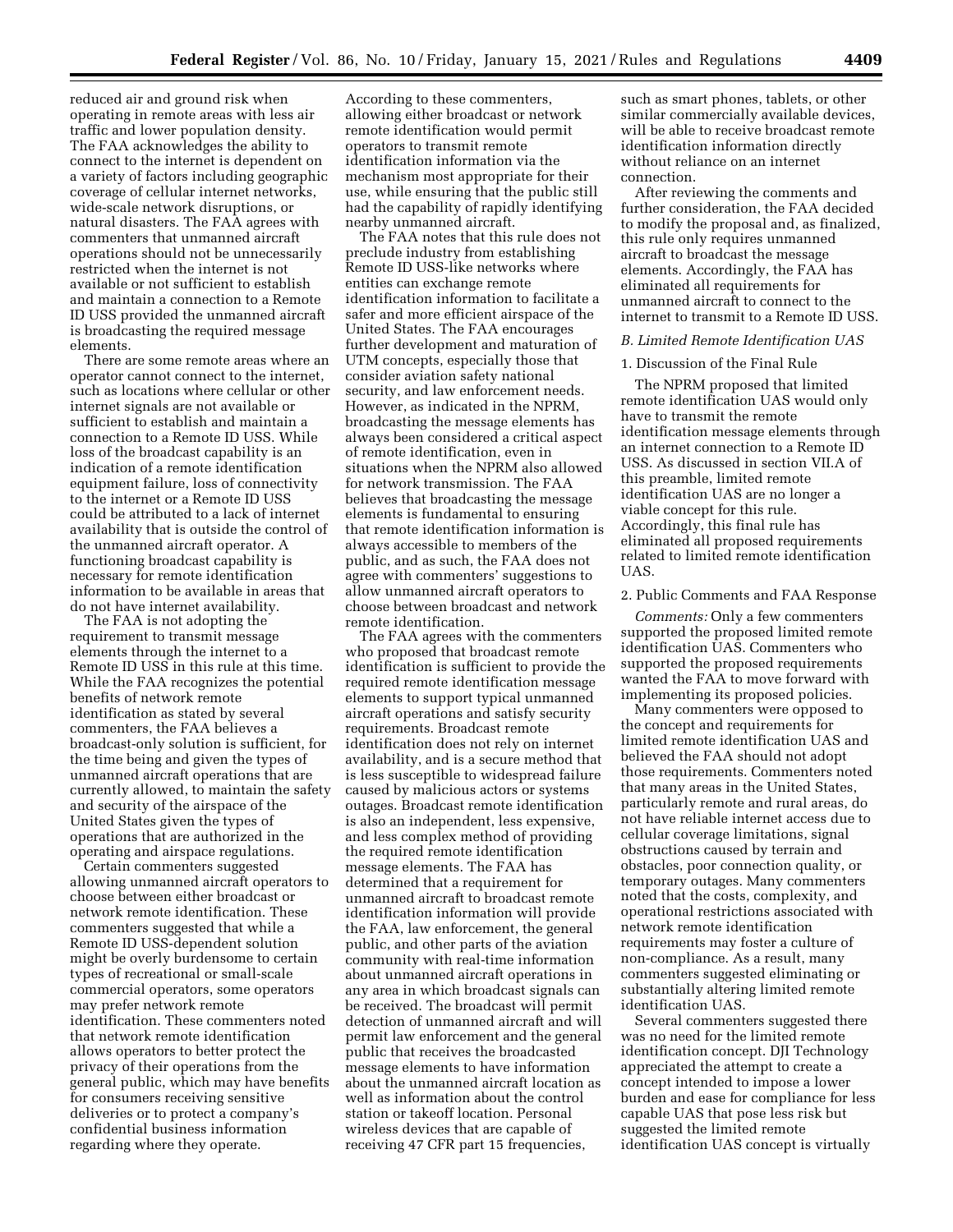useless as proposed. Degenkolb Engineers noted that any controller designed to meet limited remote identification UAS requirements could be upgraded to meet the standard remote identification UAS requirements at trivial cost.

Other commenters suggested the limited remote identification UAS concept would create unnecessary complexity and would not contribute to flight safety. They recommended permitting broadcast options for limited remote identification UAS, which could provide the unmanned aircraft location information to suitably equipped manned aircraft at any altitude without dependency on network solutions or command and control links.

Many commenters weighed in on specific aspects of limited remote identification UAS, including the proposed 400-foot range limitation, the requirement to fly within visual line of sight, and the requirement to land the aircraft in the event the connection with the Remote ID USS was lost.

*FAA Response:* A common theme in the public comments received regarding the limited remote identification UAS concept was a general dissatisfaction and disagreement with the operating and design requirements of the proposed concept. The FAA attempted to provide a regulatory framework to accommodate existing unmanned aircraft without remote identification so they could be modified or retrofitted in a manner to provide remote identification capabilities. The FAA agrees with the commenters who argued that limiting unmanned aircraft to operating only where internet connectivity is available limits the utility and marketability of such unmanned aircraft. However, the FAA does not agree with commenters who supported only a single concept for remote identification. The FAA believes that a remote identification option is necessary for owners of existing unmanned aircraft without built-in remote identification capability who do not wish to operate solely at FAArecognized identification areas. For that reason, the FAA is incorporating into this rule a concept known as ''remote identification broadcast module'' to allow persons to retrofit an unmanned aircraft by equipping it with a broadcast module that enables compliance with the operating requirements of this rule. The remote identification broadcast module concept is discussed in section VII.D of this preamble.

The FAA acknowledges all of the comments related to limited remote identification UAS and took them into consideration as a part of its decision to eliminate the concept.

## *C. Standard Remote Identification Unmanned Aircraft*

## 1. Discussion of the Final Rule

The FAA is adopting the requirements for standard remote identification unmanned aircraft in § 89.110, as discussed below. A key difference from the NPRM is that the Agency has decided to eliminate the requirement for the standard remote identification unmanned aircraft to transmit the remote identification message elements through the internet to a Remote ID USS. This rule only requires the standard remote identification unmanned aircraft to broadcast the remote identification message elements directly from the unmanned aircraft from takeoff to shutdown. The FAA is also updating the term to ''standard remote identification unmanned aircraft, as opposed to ''standard remote identification UAS'' for clarity purposes. See section IV.A for an indepth discussion regarding the use of unmanned aircraft instead of UAS. The modifications in § 89.110 mainly reflect the change to the broadcast-only solution, or changes made for clarity purposes.

The FAA clarifies that unmanned aircraft without remote identification may be upgraded to standard remote identification unmanned aircraft if the upgrade enables the unmanned aircraft to meet all of the remote identification requirements of this rule.

i. Use of Standard Remote Identification Unmanned Aircraft

A person operating a standard remote identification unmanned aircraft that complies with § 89.110 can operate the unmanned aircraft outside of FAArecognized identification areas. Standard remote identification unmanned aircraft can be used irrespective of the operating rules that apply to the specific flight. For example, a standard remote identification unmanned aircraft could be used in limited recreational operations conducted under 49 U.S.C. 44809, or operations conducted under part 91, part 107, part 135, or any other operating part.

ii. Elimination of Network Transmission Requirement

As previously stated, the FAA proposed to require standard remote identification UAS to transmit the remote identification message elements through the internet to a Remote ID USS and to broadcast the same message

elements directly from the unmanned aircraft using radio frequency spectrum. After reviewing public comments and further consideration of a significant amount of comments, the FAA decided to amend the regulatory framework for standard remote identification unmanned aircraft by eliminating the requirement to transmit the message elements through the internet to a Remote ID USS. As adopted, § 89.110 is now a broadcast-only solution where standard remote identification unmanned aircraft are required to broadcast the message elements directly from the unmanned aircraft. The FAA determined that the requirement, as adopted, facilitates compliance with this rule and, at this time, meets the safety and security needs of the FAA, national security agencies, and law enforcement.

## iii. Remote Identification Equipment and Message Elements

The person operating a standard remote identification unmanned aircraft must ensure the unmanned aircraft is broadcasting the standard remote identification unmanned aircraft message elements. This broadcast equipment must be functional from takeoff to shutdown of the unmanned aircraft and must not be disabled.

The operator of a standard remote identification unmanned aircraft must ensure the unmanned aircraft is broadcasting the message elements listed in § 89.305. The message elements broadcast by standard remote identification unmanned aircraft include a unique identifier; an indication of the control station's latitude, longitude, and geometric altitude; an indication of the unmanned aircraft's latitude, longitude, and geometric altitude; an indication of the velocity of the unmanned aircraft; a time mark; and an indication of the emergency status of the unmanned aircraft. The requirement to broadcast the remote identification message elements applies from takeoff to shutdown of the unmanned aircraft. The message elements for standard remote identification unmanned aircraft are discussed in more detail in section VIII.A of this preamble. The minimum performance requirements for standard remote identification unmanned aircraft are discussed in more detail in section VIII.B of this preamble.

The FAA adopts design and production requirements for standard remote identification unmanned aircraft in subpart F of part 89. The production requirements are meant to help a person comply with the operational requirements that apply to standard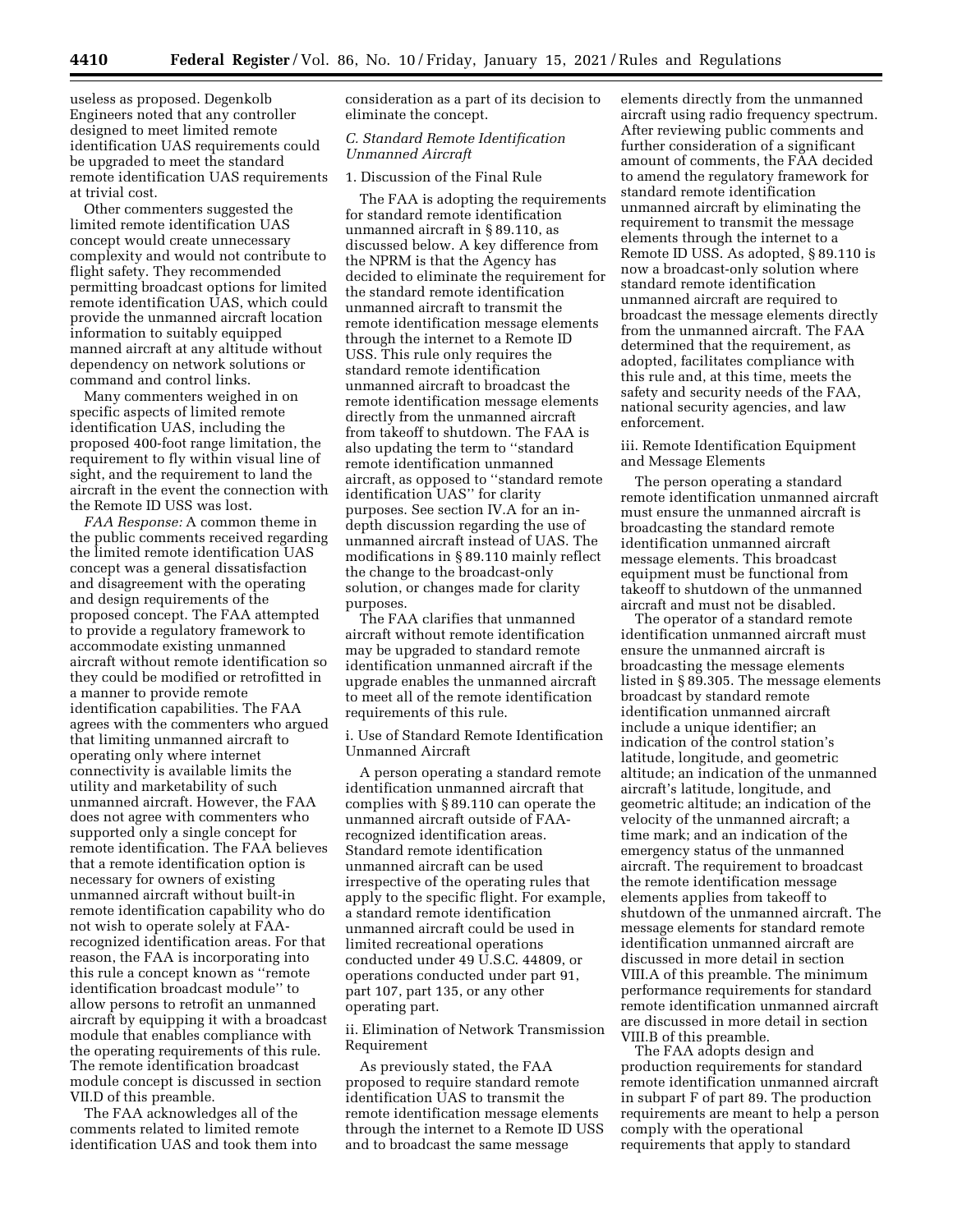remote identification unmanned aircraft. The Agency intends for compliance with the remote identification requirements to be simple and straightforward for individuals operating standard remote identification unmanned aircraft produced in accordance with an FAA-accepted means of compliance. For example, a standard remote identification unmanned aircraft must automatically broadcast the remote identification message elements, and its design must prohibit it from taking off if the broadcast equipment is not functional.

#### iv. Serial Number Requirements

A person may operate a standard remote identification unmanned aircraft if its serial number is listed on an FAAaccepted declaration of compliance, or the standard remote identification unmanned aircraft is covered by a design approval or production approval issued under part 21.

The serial number issued to the standard remote identification unmanned aircraft must be included in the application for registration of the unmanned aircraft under part 47 or 48 and may not be duplicative of a serial number associated with a different certificate of aircraft registration. For owners registering small unmanned aircraft exclusively for limited recreational operations under 49 U.S.C. 44809, more than one serial number may be included on a single Certificate of Aircraft Registration. The registration requirements that apply to standard remote identification unmanned aircraft are discussed in more detail in section XV of this preamble. Alternatively, the serial number of the unmanned aircraft must be provided to the FAA in a notice of identification pursuant to § 89.130 prior to the operation. The requirements that apply to foreign registered civil unmanned aircraft operating in the airspace of the United States are discussed in section XVI of this preamble.

### 2. Public Comments and FAA Response

*Comments:* The Air Line Pilots Association, International mentioned that only standard remote identification UAS should be permitted to access LAANC airspace.

*FAA Response:* Considering the requirement for all unmanned aircraft to broadcast remote identification information, the FAA finds that access to controlled airspace via the LAANC process does not require additional restrictions.

*Comments:* Some commenters strongly supported the requirement for standard remote identification UAS to

transmit via a network and broadcast, noting that each system has strengths that address the other system's weaknesses to support safety, security, and future operational capabilities. Others supported the standard remote identification UAS requirements provided the rule maintains the option to continue to operate when there is no connection to the internet or transmission to a Remote ID USS.

*FAA Response:* For the reasons explained in section VII.A of the preamble, the FAA has decided to eliminate the network-based requirements from this rule at this time. Accordingly, in accordance with § 89.110(a), standard remote identification unmanned aircraft must broadcast the remote identification message elements directly from the unmanned aircraft.

*Comments:* Some commenters suggested the FAA consider requiring operators to comply with either a broadcast or a network requirement, but not both, unless requiring both is necessary for specific operations such as BVLOS. Commenters suggested the requirement to simultaneously broadcast remote identification data that is transmitted to the network does not add any substantial public safety or security benefit.

*FAA Response:* The FAA is not adopting the requirement to transmit message elements through the internet to a Remote ID USS in this rule. While the FAA recognizes the potential benefits of network remote identification, as stated by several commenters, the FAA believes a broadcast-only solution is sufficient, at this time, to maintain the safety and security of the airspace of the United States. The FAA agrees with the commenters who proposed that a broadcast-only solution is sufficient at this time to provide the required remote identification message elements to support typical unmanned aircraft operations and satisfy security concerns.

## *D. Remote Identification Broadcast Modules*

### 1. Discussion of the Final Rule

This rule finalizes the regulatory framework that allows persons to equip unmanned aircraft with remote identification broadcast modules to enable them to identify remotely. *See*  § 89.115(a) of this rule. As previously mentioned in section VII.D of this preamble, the remote identification broadcast module concept is a retrofit option that replaces the limited remote identification UAS regulatory framework of the proposed rule and

provides flexibility to operators of unmanned aircraft that do not meet the requirements for standard remote identification unmanned aircraft. The concept allows unmanned aircraft built without remote identification (*e.g.,*  existing unmanned aircraft fleet, homebuilt unmanned aircraft) to be operated outside of FAA-recognized identification areas because the broadcast modules enable the unmanned aircraft to broadcast the remote identification message elements required by this rule. Through this regulatory framework, the FAA is also allowing a pathway for existing unmanned aircraft that have certain broadcast capabilities and equipment already integrated to be upgraded to meet the requirements of a remote identification broadcast module.

The FAA decided to incorporate this concept into this rule after reviewing public comments and considering the significant concerns raised with respect to the limited remote identification UAS framework. The FAA determined a remote identification broadcast module facilitates compliance with this rule and, at this time, meets the safety and security needs of the FAA, national security agencies, and law enforcement. The concept is broadcast-based and does not require a person to connect to the internet to identify remotely, as the limited remote identification UAS proposal did. This shift allows unmanned aircraft with remote identification broadcast modules to operate in areas where the internet is unavailable. In addition, by making this a broadcast solution, the FAA has determined that the 400-foot range limitation included in the proposed requirements for limited remote identification UAS is no longer warranted and has removed the design constraint. However, the FAA has determined that persons manipulating the flight controls of UAS where the unmanned aircraft is equipped with remote identification broadcast modules must be able to see the unmanned aircraft at all times throughout the operation. Commenters generally supported a visual line of sight requirement for unmanned aircraft operations that do not meet the requirements for standard remote identification unmanned aircraft and therefore FAA is incorporating the restriction into the operating requirements for unmanned aircraft with remote identification broadcast modules.19

<sup>19</sup>The FAA emphasizes that this rule does not relieve any existing visual-line-of-sight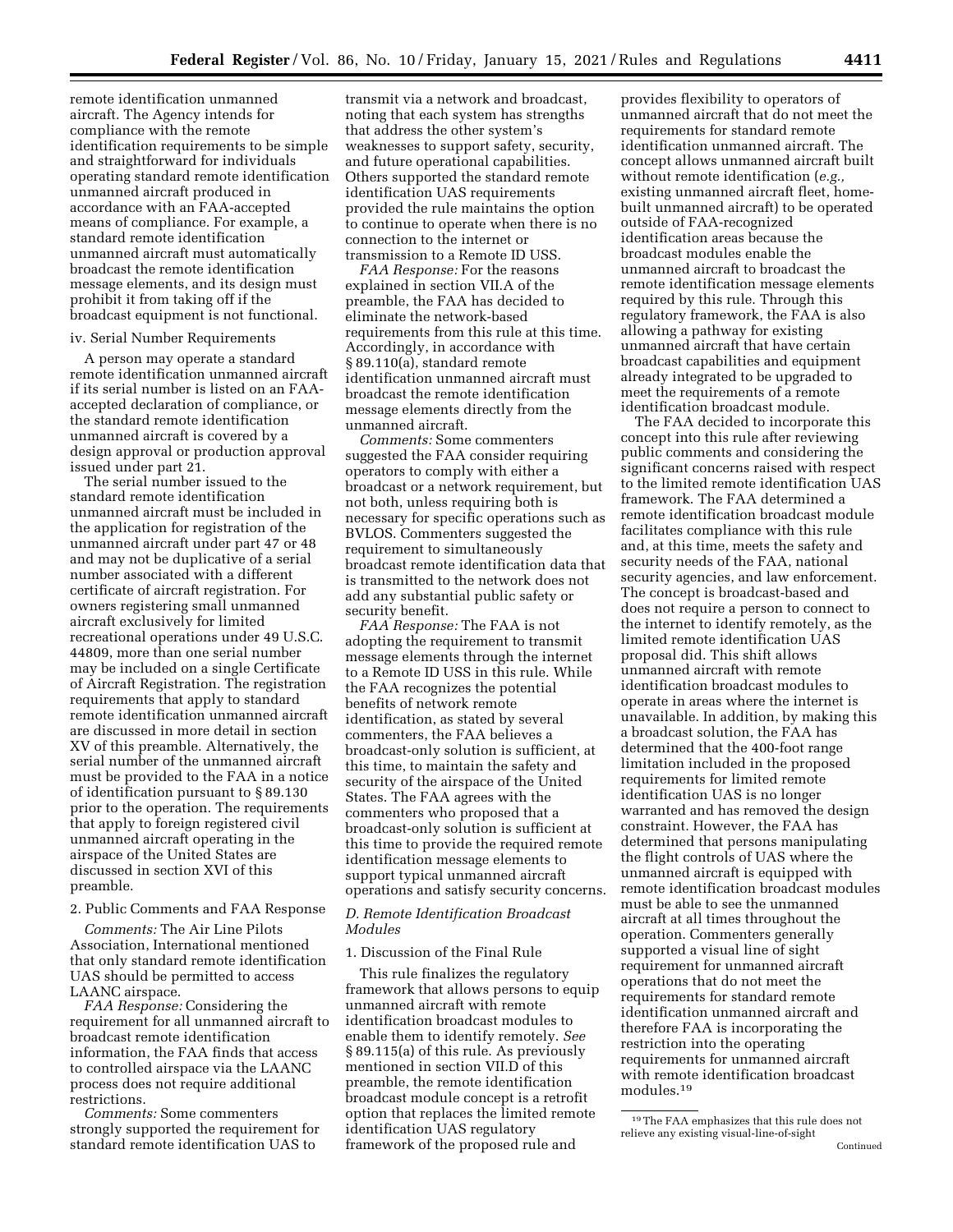The requirements for unmanned aircraft with remote identification broadcast modules are discussed below.

### i. Use of Remote Identification Broadcast Modules

The FAA adopts the requirements in § 89.115(a) for the operation of unmanned aircraft equipped with remote identification broadcast modules. A person may equip an unmanned aircraft with a remote identification broadcast module by securing or integrating a remote identification broadcast module to the unmanned aircraft or by other means (*e.g.,* software upgrade). The operating requirements for unmanned aircraft equipped with remote identification broadcast modules are the same irrespective of how the broadcast module is secured to the unmanned aircraft or integrated into the unmanned aircraft.

Remote identification broadcast modules allow operators of unmanned aircraft without remote identification (*e.g.,* existing unmanned aircraft and unmanned aircraft excepted under § 89.501(c) from the design and production requirements of this rule) to operate outside of an FAA-recognized identification area. For example, a home-built unmanned aircraft can be produced without remote identification and can be operated without remote identification in an FAA-recognized identification area. However, if an operator wishes to operate a home-built unmanned aircraft outside of an FAArecognized identification area, he or she can do so by equipping the unmanned aircraft with a remote identification broadcast module.

A person may use an unmanned aircraft equipped with a remote identification broadcast module in operations conducted under any operating rule (*e.g.,* limited recreational operations conducted under 49 U.S.C. 44809, or operations conducted under part 91, part 107, part 135, or any other operating part). However, as discussed below, operations of unmanned aircraft equipped with remote identification broadcast modules are limited to visual line of sight of the person manipulating the flight controls of the UAS.

ii. Remote Identification Equipment and Message Elements

The operator of an unmanned aircraft with a remote identification broadcast module must ensure that the remote identification broadcast module is broadcasting the message elements listed in § 89.315 of this rule and that the remote identification broadcast module is listed on an FAA-accepted declaration of compliance. The message elements broadcast by remote identification broadcast modules include a unique identifier; an indication of the unmanned aircraft latitude, longitude, and geometric altitude; an indication of the unmanned aircraft take-off location latitude, longitude, and geometric altitude; an indication of the unmanned aircraft velocity; and a time mark. The requirement to broadcast the remote identification message elements applies from takeoff until shutdown of the unmanned aircraft.

The remote identification broadcast module message elements are identical to those for standard remote identification unmanned aircraft, with the exception of the unmanned aircraft take-off location and altitude, which replaces the control station location and altitude, and the emergency status which is only a required message element for the standard remote identification unmanned aircraft. The take-off location and altitude indications are intended to provide an approximate location of the UAS operator, based on an expectation that the UAS operator is located in close proximity to the unmanned aircraft take-off location and altitude. The FAA believes this is an appropriate assumption for VLOS operations. The requirement to indicate the take-off location and altitude enables the retrofit installation of remote identification broadcast modules on unmanned aircraft because the take-off location and altitude can be measured by a standalone broadcast module without any dependency on external systems or equipment.

Further, the FAA is not requiring that an unmanned aircraft with a remote identification broadcast module broadcast an indication of the emergency status of the unmanned aircraft. To indicate an emergency status, the remote identification equipment would likely need to be integrated into the unmanned aircraft and designed to recognize specific aircraft failure modes or off-nominal situations. Because remote identification broadcast modules can be installed on existing unmanned aircraft

with different characteristics, the FAA finds that an emergency status indication for remote identification broadcast modules presents too many technological challenges to require at this time.

The message elements and minimum performance requirements for remote identification broadcast modules are discussed in more detail in section IX of this preamble.

iii. Broadcast Module Installation and Instructions

As previously mentioned, this rule allows a person to use an unmanned aircraft equipped with a remote identification broadcast module. The person installing the remote identification broadcast module must perform the retrofit in accordance with the instructions provided by the producer of the remote identification broadcast module to ensure that the broadcast module is compatible with the unmanned aircraft, that the installation is completed successfully, and that the remote identification functionality is compliant with all the requirements of this rule.

#### iv. Serial Number Requirements

The producer of remote identification broadcast modules must issue each module a serial number that complies with ANSI/CTA–2063–A in accordance with § 89.505. The serial number must be listed on an FAA-accepted declaration of compliance.

The serial number must be included in the application for registration of the unmanned aircraft under part 47 or 48 and may not be duplicative of a serial number associated with a different certificate of aircraft registration. For owners registering small unmanned aircraft exclusively for limited recreational operations under 49 U.S.C. 44809, more than one serial number may be included on a single Certificate of Aircraft Registration. The registration requirements that apply to unmanned aircraft with remote identification broadcast modules are discussed in more detail in section XV.A of this preamble. Foreign registered civil unmanned aircraft must provide the serial number of the unmanned aircraft or remote identification broadcast module to the FAA in a notice of identification pursuant to § 89.130 prior to the operation in the airspace of the United States. The requirements that apply to foreign registered civil unmanned aircraft operating in the airspace of the United States are discussed in section XVI of this preamble.

requirements. *See, e.g.,* 49 U.S.C. 44809(a)(3); 14 CFR 107.31 and 107.33. The purpose of the visualline-of-sight provision of this rule is to impose a separate visual-line-of-sight requirement on unmanned aircraft operated with remote broadcast modules to ensure that these aircraft are operated within visual line of sight even if the existing operating requirements are changed through future integration efforts.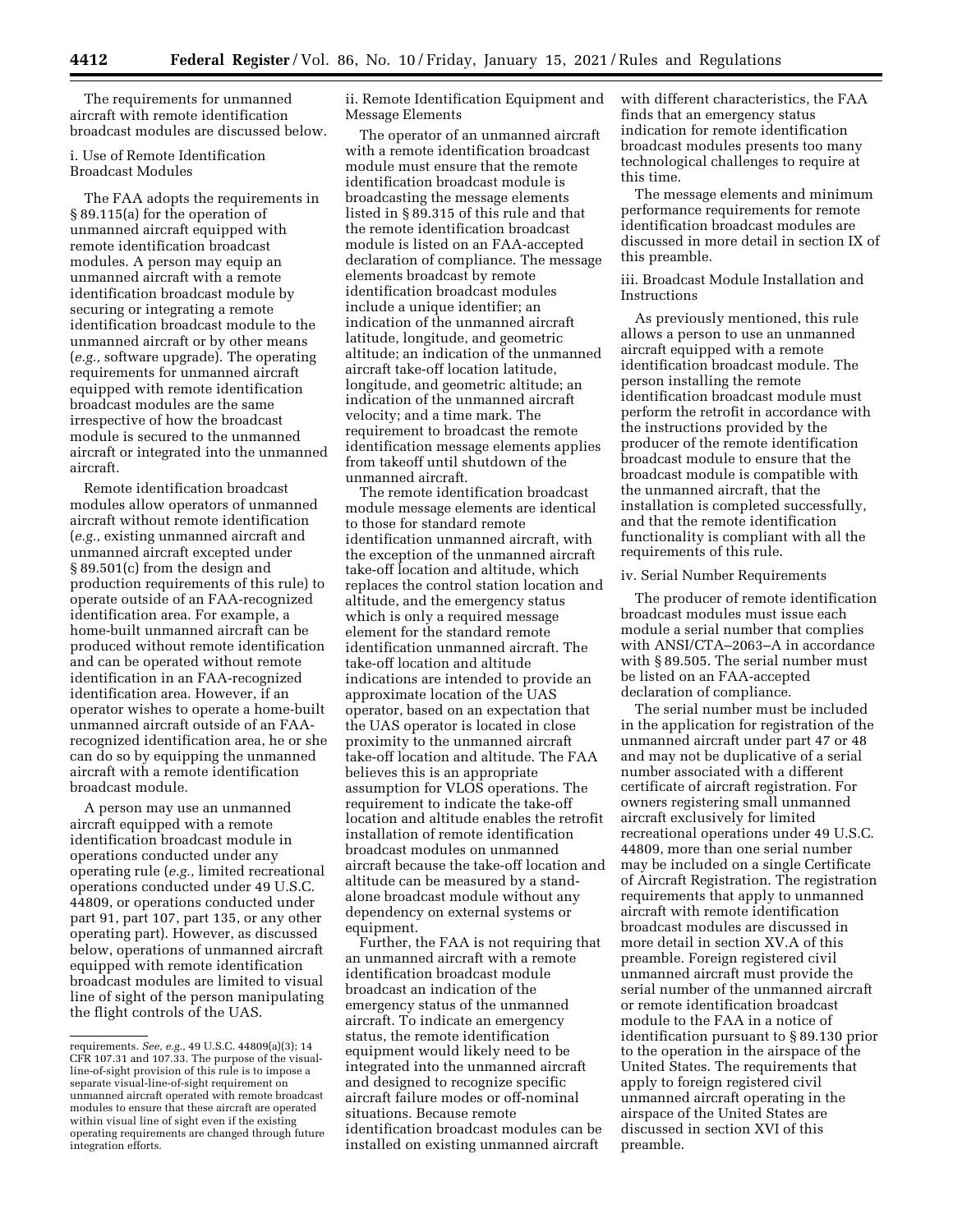v. Operations Restricted to Visual Line of Sight

Operations of unmanned aircraft with remote identification broadcast modules must be conducted so that the person manipulating the flight controls of the UAS is able to see the unmanned aircraft at all times throughout the operation. Commenters generally supported a visual line of sight requirement for unmanned aircraft operations that do not meet the requirements for standard remote identification unmanned aircraft and therefore the FAA is incorporating the restriction into the operating requirements for unmanned aircraft with remote identification broadcast modules.

## 2. Public Comments and FAA Response

*Comments:* Many commenters recommended that the FAA permit an add-on component or module that comes from an FAA-approved manufacturer. These commenters recommended permitting stand-alone broadcast modules that could be serialized to enable off the shelf solutions and lower the cost for existing UAS and amateur-built UAS to meet the remote identification requirements via broadcast, network, or both. Some suggested a beacon or broadcast remote identification requirement with no network requirement.

Many commenters suggested the FAA allow remote identification add-on equipment that can be mounted on UAS that were originally manufactured without remote identification. Many commenters also recommended permitting modules that could be registered to a specific user and swapped between multiple UAS so existing UAS and amateur-built UAS can meet remote identification requirements. One commenter suggested the FAA move forward with a simple and minimally burdensome solution such as an add-on broadcast module for limited remote identification UAS instead of the proposed requirements. Another commenter suggested allowing the use of an external broadcast module that could be changed as technology changes or additional airspace is available and noted that the European Union and France permit external modules.

Many commenters supported a broadcast remote identification option that would permit operations in areas with no internet access or in the event of Remote ID USS outages.

The National Transportation Safety Board noted that broadcast remote identification may support aircraft-toaircraft collision avoidance capability, but it was unclear whether a network remote identification could as well.

*FAA Response:* The FAA agrees with public comments and has revised this rule to include the remote identification broadcast module concept. An unmanned aircraft produced, built, or assembled without remote identification can now be equipped with a remote identification broadcast module that broadcasts the message elements required by this rule. Since an unmanned aircraft with a remote identification broadcast module is able to identify remotely, the unmanned aircraft can be operated outside of an FAA-recognized identification area.

*E. Other Broadcast Requirements Applicable to Standard Remote Identification Unmanned Aircraft and Unmanned Aircraft With Remote Identification Broadcast Modules* 

1. Broadcast Directly From the Unmanned Aircraft

#### i. Discussion of the Final Rule

This rule requires standard remote identification unmanned aircraft and unmanned aircraft with remote identification broadcast modules to broadcast the remote identification message elements directly from the unmanned aircraft.

### ii. Public Comments and FAA Response

*Comments:* Several commenters suggested permitting the control station to broadcast the required message elements.

*FAA Response:* The FAA does not agree with commenters because of the likelihood of decreased reception range caused by terrain or ground obstacles. In addition, if the unmanned aircraft were to go outside the range of the remote identification broadcast from the control station, persons near the unmanned aircraft may not be able to identify it. Therefore, the FAA maintains the requirement that the remote identification message elements must be broadcast directly from the unmanned aircraft.

2. Broadcast From Takeoff to Shutdown

#### i. Discussion of the Final Rule

The FAA proposed that a person would be able to operate a UAS with remote identification only if the UAS sends the remote identification message elements from takeoff to shutdown. The FAA requested comments regarding when automatic Remote ID USS connections should be required. Though the Remote ID USS connection is no longer required in this rule, the responses were instructive and helped

inform the Agency's decision to modify the requirement, as it applies to the broadcast of message elements by standard remote identification unmanned aircraft and remote identification broadcast modules.

The FAA is finalizing this rule to require the broadcast of message elements directly from the unmanned aircraft from takeoff to shutdown.

#### ii. Public Comments and FAA Response

*Comments:* Commenters stated the remote identification requirements should only apply for the duration of the flight and should not apply to unmanned aircraft that are active but not flying. Many of these commenters cited difficulties in performing maintenance on unmanned aircraft if the connection was required at power up when the UAS is not intended to be flown. One individual suggested the connection requirement should apply when the unmanned aircraft is in motion.

Many commenters offered options to the proposed requirement. They proposed requiring UAS to broadcast from takeoff to landing, from start up to shutdown, and start up to landing. The responses were generally divided into two main considerations: When the UAS should start to broadcast and when it should cease to broadcast.

Commenters who believed the UAS should transmit the message elements from the time the UAS is started up mentioned that a certain amount of time is needed to establish connectivity to the network. Some suggested there is a need or value for law enforcement to gain awareness of the operation prior to flight. Others mentioned a UAS should not be required to broadcast any message elements while powered on, as long as actual flight is not intended or commenced (*e.g.,* when a person powers on the UAS to conduct maintenance or download data).

Some commenters believed the UAS should continue to broadcast until the UAS lands while others believed it should broadcast until the UAS is shutdown. Those supporting the landing cutoff noted the unmanned aircraft is no longer in the airspace of the United States upon landing and there is no longer a safety risk because the unmanned aircraft is no longer in the air. They also mentioned a person may want to keep the power on (*e.g.,* to conduct maintenance or download data) for some time prior to shutdown. Other commenters mentioned the broadcast should end upon shutdown because it would grant additional time for law enforcement and other security partners to locate the unmanned aircraft, after it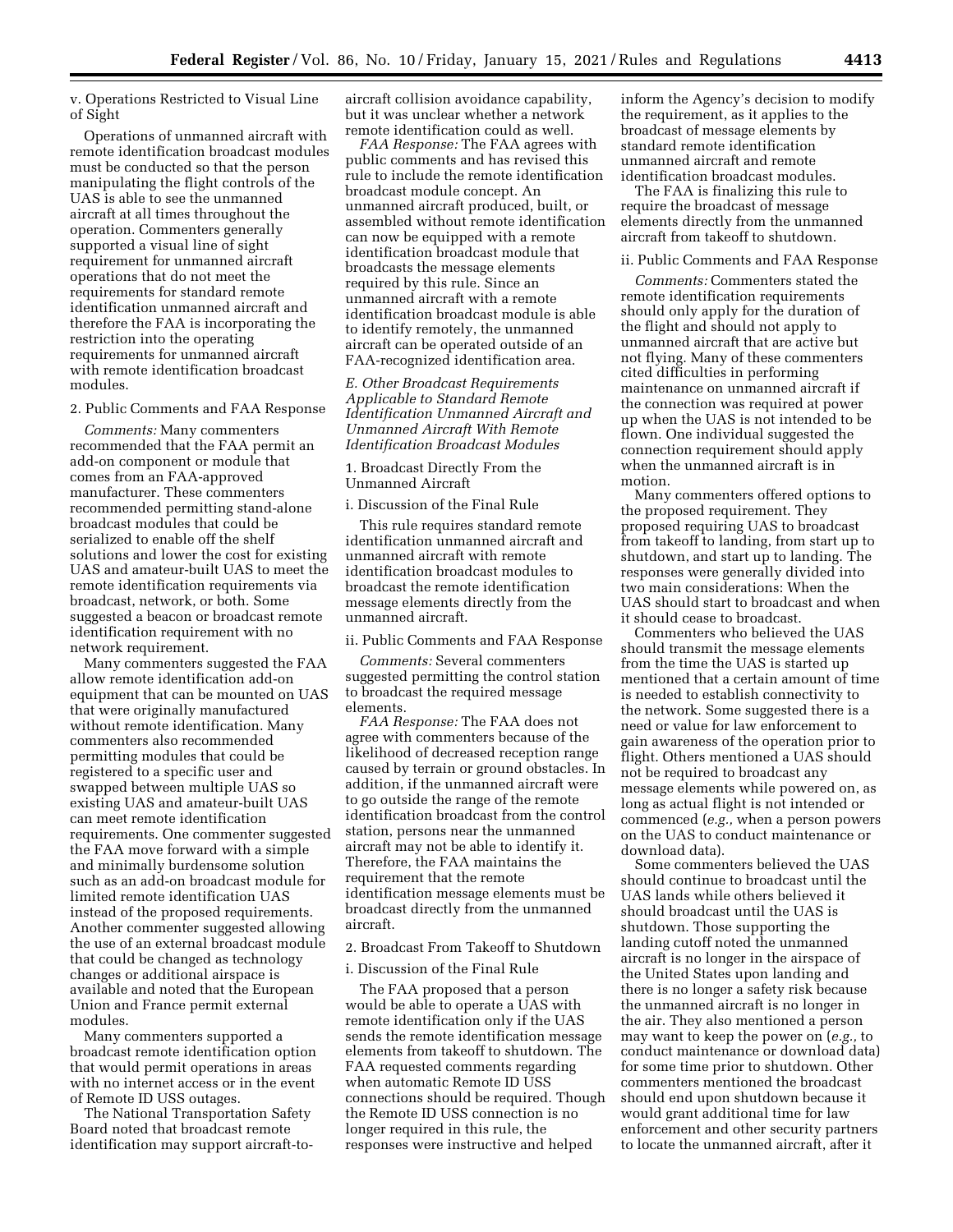lands, which could help identify an operator.

*FAA Response:* The FAA agrees with comments supporting a broadcast requirement that begins at takeoff rather than start up because different unmanned aircraft have different startup sequences and may not all be capable of broadcasting remote identification elements at the same point in their startup process. Takeoff is the first part of an unmanned aircraft operation that is common to all unmanned aircraft, which is why FAA has decided to tie the requirement to begin broadcasting to takeoff. In addition, unmanned aircraft are often powered on for purposes other than flight, such as conducting maintenance or configuring the unmanned aircraft hardware and software. Finally, unmanned aircraft that are powered on indoors, where maintenance typically occurs, would likely not be able to generate some of the remote identification message elements, making such a requirement ineffective.

The FAA also agrees with comments supporting the extension of the broadcast requirement until the unmanned aircraft is shutdown because the additional data can assist the Agency and law enforcement to identify unmanned aircraft or operators engaged in unsafe or illegal operation. The FAA does not agree with commenters that believe once an unmanned aircraft lands there is no longer the potential for safety risk because in many cases, the safety risk is the result of careless or clueless operators that will continue the potentially unsafe behavior without FAA or law enforcement intervention. Requiring unmanned aircraft to broadcast the message elements until the unmanned aircraft is shutdown provides additional time for the FAA or law enforcement to locate an unmanned aircraft operator, even after the unmanned aircraft has landed. Therefore, after reviewing public comments and giving further consideration, the FAA decided to modify the proposal and adopts the requirement so unmanned aircraft must broadcast the required message elements from takeoff to shutdown.

### 3. In-Flight Loss of Remote Identification Broadcast

#### i. Discussion of the Final Rule

A standard remote identification unmanned aircraft must perform a selftest and provide a notification to the person manipulating the flight controls of the UAS if the remote identification equipment is not functioning properly. In addition, a standard remote

identification unmanned aircraft must be designed to not take off if it fails the self-test.

A remote identification broadcast module must also perform a self-test and provide a notification to the person manipulating the flight controls of the UAS if the remote identification equipment is not functioning properly. Unmanned aircraft operators may only use remote identification broadcast modules that pass the self-test.

Both standard remote identification unmanned aircraft and remote identification broadcast modules must continuously monitor their performance while in use and provide an indication if the remote identification equipment is not functioning properly. If the remote identification equipment provides an indication of failure or malfunction during flight, the unmanned aircraft operator must land the unmanned aircraft as soon as practicable. The FAA notes that it does not expect unavailability of GPS or other types of location services (as the rule does not require GPS specifically) to result in a notification to the unmanned aircraft operator nor require the operator to land the unmanned aircraft as soon as practicable. The FAA expects that means of compliance will stipulate that only equipment failures or malfunctions would trigger a notification to the operator that the unmanned aircraft was no longer broadcasting the message elements.

When determining how and when to land the unmanned aircraft as soon as practicable, the FAA expects the person manipulating the flight controls of the UAS to operate in a manner that minimizes risk to other users of the airspace and people and property on the ground, while using aeronautical decision making to quickly and safely land the unmanned aircraft at a suitable landing area. The FAA recommends including UAS remote identification contingency planning, including plans for landing as soon as practicable, as part of a pre-flight assessment.

### ii. Public Comments and FAA Response

*Comments:* Many commenters recommended clarification of the proposed requirement to ''land as soon as practicable'' in the event that remote identification information does not transmit or broadcast. Many other commenters noted it is more appropriate to notify the operator that remote identification equipment is not working properly than to forcibly ground a UAS by design.

To reduce the need for case-by-case authorizations, the Association of American Railroads and the United

States Rail Subsidiaries of the Canadian National Railway Company requested amending proposed § 89.110(b) to state that ''land as soon as practicable'' does not apply when remote identification cannot be transmitted because there is a potential to interfere with critical communication systems, when law enforcement is responding to an emergency situation, disaster response, critical infrastructure protection, or in other situations with the potential to jeopardize public safety. Commenters suggested permitting emergency operations with specific stipulations, such as operating within VLOS, determining there is no undue risk to persons or property on the ground or risk to UAS or manned aircraft in flight, and notifying local law enforcement. A few commenters were concerned that improper application of these requirements would result in automatic power shut down in flight.

*FAA Response:* The requirement to ''land as soon as practicable'' does not require an immediate landing upon notification of a failure of the broadcast equipment, but instead requires remote pilots to use aeronautical decision making to quickly and safely land the unmanned aircraft while considering the suitability of the landing area and the safety of other aircraft, as well as persons and property on the ground.

While there may be some operations, such as emergency or disaster response, where continued unmanned aircraft operations, even in the presence of a broadcast equipment failure, may provide significant societal benefit, the FAA does not find that any particular activity warrants a specifically stated exception in the regulation from the requirement to land as soon as practicable. Instead, authorizations may be granted on a case-by-case basis if there is sufficient justification and an acceptable level of safety.

## *F. Unmanned Aircraft Without Remote Identification*

### 1. Discussion of the Final Rule

The FAA proposed to allow unmanned aircraft without remote identification capabilities to operate in specific areas, referred to as FAArecognized identification areas, or under a deviation authority granted by the Administrator. The FAA adopts the substance of this requirement with minor adjustments. Accordingly, the vast majority of unmanned aircraft operated in the airspace of the United States must identify remotely; however, unmanned aircraft without remote identification may operate if they meet certain requirements. Mainly, the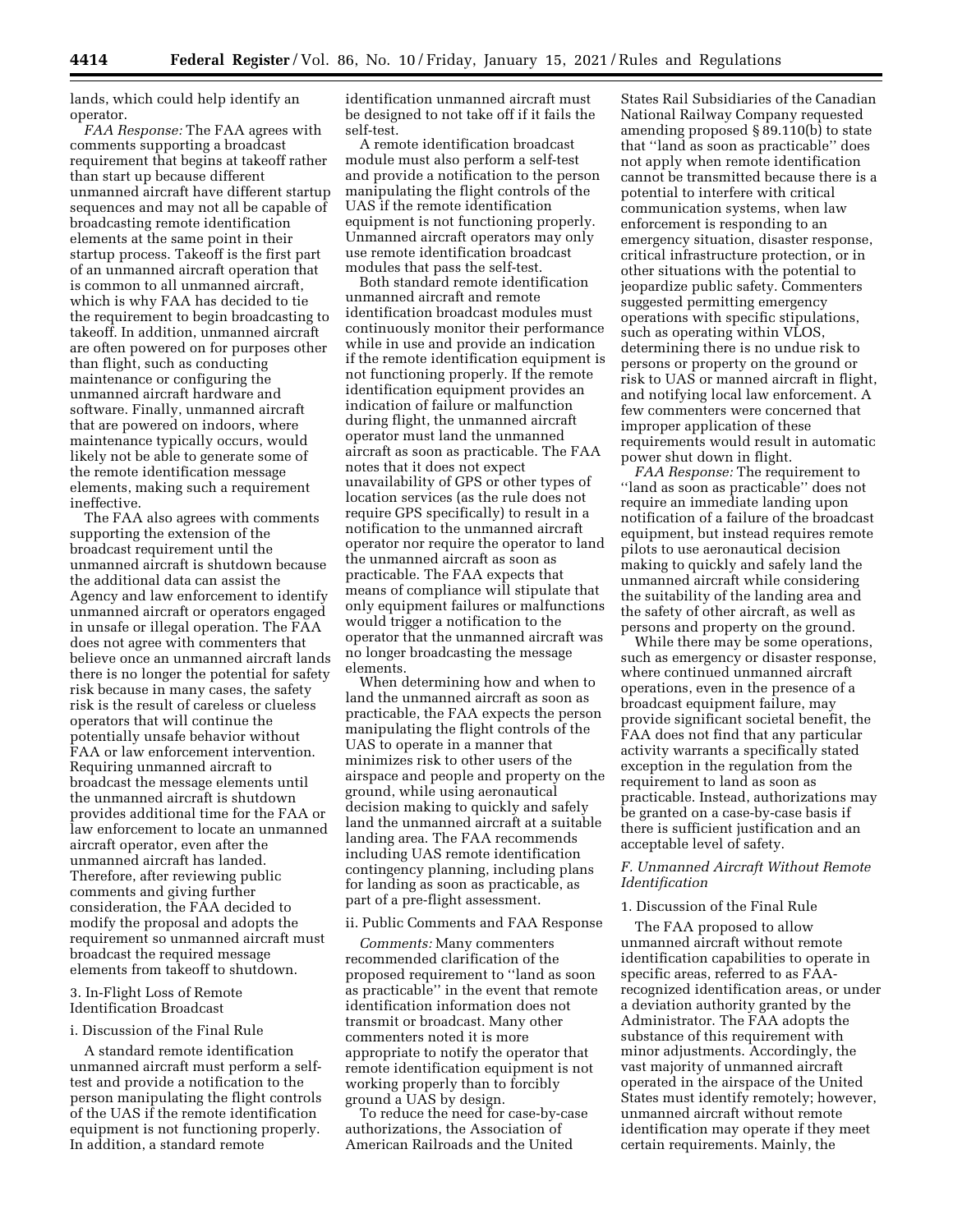operation of unmanned aircraft without remote identification is allowed: (1) Under § 89.115(b) if the person manipulating the flight controls of the UAS is able to see the unmanned aircraft at all times throughout the operation, and within the boundaries of an FAA-recognized identification area; or (2) under § 89.120 when the Administrator authorizes operations without remote identification where the operation is solely for the purpose of aeronautical research or to show compliance with regulations.

## 2. Operations at FAA-Recognized Identification Areas

A person may operate an unmanned aircraft without remote identification if that operation is within the boundaries of an FAA-recognized identification area and the person manipulating the flight controls of the UAS is able to see the unmanned aircraft at all times throughout the operation. As the FAA explained in the NPRM, the phrase ''operated within an FAA-recognized identification area'' means that both the unmanned aircraft and the person manipulating the flight controls of the UAS must be located within the boundaries of the FAA-recognized identification area from takeoff to landing. However, this rule does not allow for the remote identification capability to be disabled, unless otherwise authorized by the Administrator. Therefore, a person operating a standard remote identification unmanned aircraft or an unmanned aircraft with a remote identification broadcast module must continue to identify remotely when operating in an FAA-recognized identification area.

## i. Public Comments Regarding Operations at FAA-Recognized Identification Areas

Many commenters agreed with the concept of FAA-recognized identification areas. Others expressed concerns, however, that the FAArecognized identification areas would be too limited to address adequately the needs of hobbyists who primarily fly amateur-built or home-built UAS. The commenters noted that these operators tend to have dozens of UAS, many of which do not have navigation equipment to determine location. Commenters also expressed concerns about increased cost of travel and membership in national and local community-based organizations. Many commenters, including commercial operators, modelers, UAS racers, and educational groups, believed the FAArecognized identification areas would be the only option for certain persons to continue to fly UAS and stated the cost of upgrading a UAS to one with builtin remote identification could be cost prohibitive.

Many commenters expressed concerns that they will be confined to operating their existing UAS at an FAArecognized identification area due to prohibitions or complexities of adding remote identification equipment to their existing UAS. Commenters expressed concerns about continued operations of existing UAS, particularly for recreational users operating under current rules, and asked the FAA to consider how to provide a cost-effective path to compliance, or otherwise 'grandfather'' those UAS, including amateur-built UAS and model aircraft, to support operations outside of FAArecognized identification areas and otherwise prevent obsolescence.

Commenters also noted specific types of UAS are not permitted to operate at many existing flying fields that are likely to be FAA-recognized identification areas. These UAS include quad copters, racing UAS, and UAS conducting first person view (FPV) operations. Many commenters noted that crowding a large number of existing unmanned aircraft operators into a limited number of FAA-recognized identification areas could make it difficult to have sufficient space to fly or could increase collision and crash risk due to radio interference and proximity of aircraft when numerous unmanned aircraft are flown at once. The commenters noted the likely number of FAA-recognized identification areas would not provide sufficient capacity to accommodate operations of hundreds of thousands of current UAS that would not be permitted to fly elsewhere. In addition, several commenters noted increased UAS activity and noise at flying fields is likely to increase tension with neighboring communities. Some commenters also noted many existing flying fields have limited hours.

Dragonfly UAS and many other commenters noted many flying fields are consumed by surrounding development and recommended permitting a greater number of FAArecognized identification areas to be approved over time and at private property sites.

Some commenters expressed concerns that existing recreational flying fields might not be eligible to become FAArecognized identification areas and that this would negatively affect recreational flyers.

The government of the District of Columbia objected to permitting

operations in an FAA-recognized identification area because there would be no mechanism to ensure those UAS without remote identification cannot be operated illegally in other locations. The National Business Aviation Association contended that limiting operations to FAA-recognized identification areas seems unrealistic and unmanageable.

A few commenters objected to relying on FAA-recognized identification areas and questioned whether this requirement would conflict with 49 U.S.C. 44809. Many individual, industry, and organizational commenters recommended eliminating the FAA-recognized identification area concept altogether. Others suggested that the FAA provide alternative paths for existing UAS without remote identification, including recreational UAS and traditional model aircraft, to comply with the remote identification requirements.

Many commenters believed the FAArecognized identification area concept does not adequately address model aircraft events and other UAS competitions, including those that raise money for charity and impromptu flight events. These commenters noted many events take place in locations that are unlikely to request a designation or that are unlikely to be approved as an FAArecognized identification area, such as airports serving manned aircraft or other public locations that are likely to be ineligible. Many commenters suggested the FAA implement a simple authorization process for UAS events, with some commenters recommending an application-based request and approval system similar to LAANC. The Drone Racing League noted they would be unable to provide any first-person view racing events in the United States due to the VLOS and FAA-recognized identification area requirements. They also requested the final rule permit commercial UAS events with input and specific authorization by the FAA, similar to other aviation events such as air shows.

Instead of being limited to operating in FAA-recognized identification areas, UAS Colorado recommended allowing community-based organizations to selfverify their fields and permit letters of agreement to operate on airports, and recommended developing a LAANCstyle system to allow self-reporting of location for non-compliant UAS as well as organized events that are not in FAArecognized identification areas.

#### ii. FAA Response

The FAA does not agree with the feedback from commenters who believe FAA-recognized identification areas are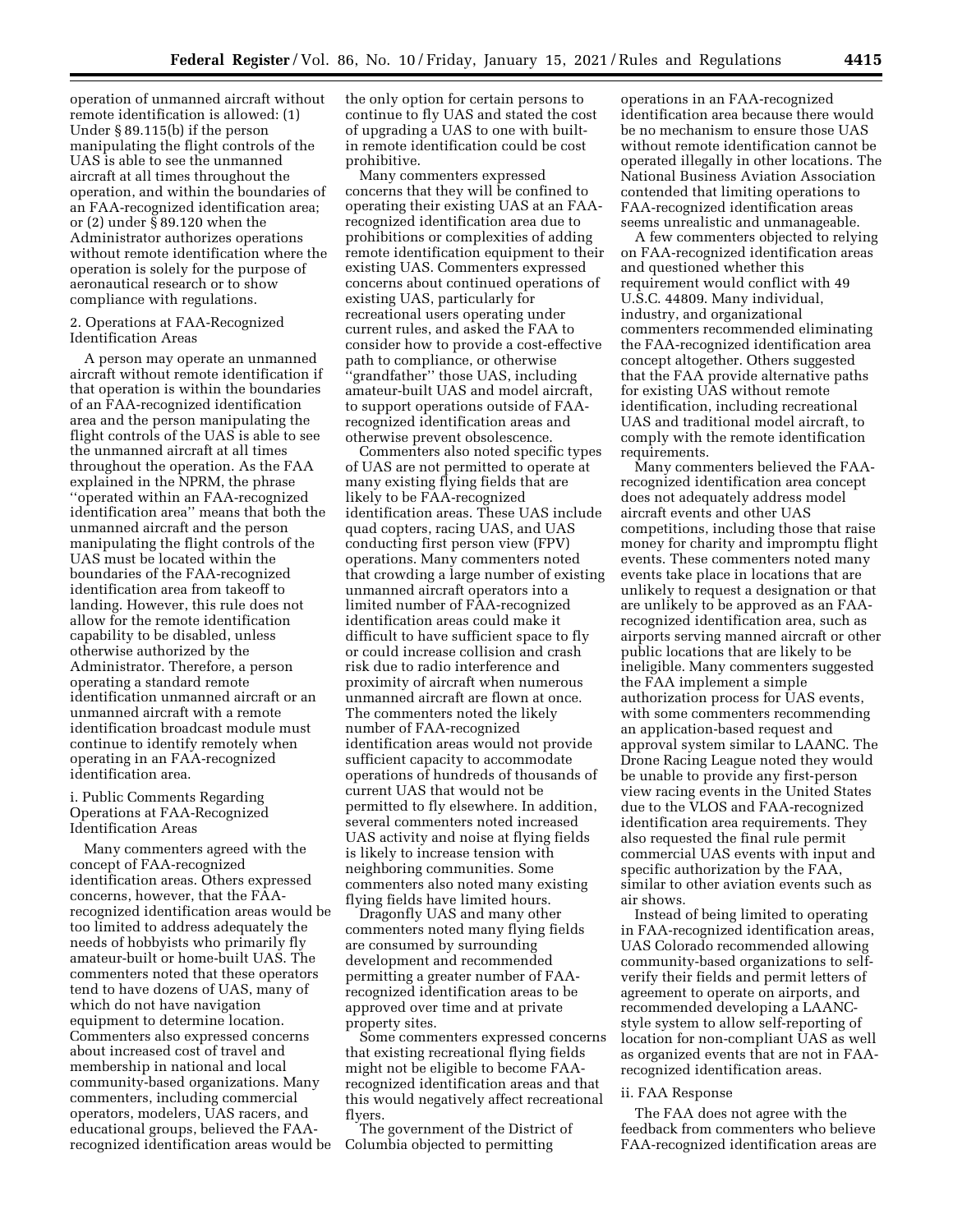unnecessary to accommodate operations of unmanned aircraft without remote identification or believe there are better pathways for accommodating the operation of UAS without remote identification. Other proposals for enabling operations without remote identification do not enable an observer to determine readily which unmanned aircraft are expected to be broadcasting, and which are not. The Agency determined there is a need for a space for unmanned aircraft without remote identification to continue to operate and therefore adopts a policy to allow operations of unmanned aircraft without remote identification when operated within the boundaries of an FAArecognized identification area and within visual line of sight.

To address the commenters who expressed concerns with the policy that limited the types of entities that could request to establish an FAA-recognized identification area and the available time for making such requests, this rule expands the types of entities that can apply for the establishment of FAArecognized identification area and removes the deadline for applications. These changes are discussed in sections XII.B and XII.C of the preamble. The FAA is effecting these changes in response to concerns regarding the availability and utility of FAArecognized identification areas that allow continued operations of unmanned aircraft without remote identification. In addition, the FAA believes the concept incorporated into this rule allowing unmanned aircraft to equip with remote identification broadcast modules provides a practical way for unmanned aircraft without remote identification to be upgraded or modified to meet the remote identification requirements, which reduces the need to operate at FAArecognized identification areas.

FAA-recognized identification areas are locations where unmanned aircraft without remote identification can operate, but these areas are not limited to only unmanned aircraft without remote identification; other unmanned aircraft may also be operated in these areas to the extent otherwise permitted in accordance with all applicable regulations. Therefore, unmanned aircraft with remote identification can also be operated within the boundaries of an FAA-recognized identification area.

Though FAA-recognized identification areas would not be authorized for temporary use, the FAA expects that instances such as air shows or temporary drone racing events would be handled, where warranted, through

authorization from the Administrator to deviate from the remote identification operating rules.

### 3. Operations for Aeronautical Research

The second way a person can operate an unmanned aircraft without remote identification is pursuant to an authorization from the FAA Administrator for the purpose of aeronautical research or to show compliance with regulations. As explained in the NPRM, the FAA considers aeronautical research to be limited to the research and testing of the unmanned aircraft, the control systems, equipment that is part of the unmanned aircraft (such as sensors), and flight profiles, or development of specific functions and capabilities for the UAS. Producers and other persons authorized by the Administrator have the ability to operate unmanned aircraft prototypes without remote identification exclusively for researching and testing the unmanned aircraft design, equipment, or capabilities; or to conduct research, development, and testing necessary for UAS infrastructure, systems, and technologies, including but not limited future UTM and United States Government counter-UAS capabilities. A person may also be authorized by the Administrator to conduct flight tests and other operations with non-compliant remote identification equipment to show compliance with an FAA-accepted means of compliance for remote identification or airworthiness regulations. These types of unmanned aircraft operations could include flights to show compliance for issuance of type certificates and supplemental type certificates, flights to substantiate major design changes, and flights to show compliance with the function and reliability requirements of the regulations. This deviation authority does not extend to any other type of research using an unmanned aircraft.

As discussed in section XIV.B.5, UAS designed or produced exclusively for the purpose of aeronautical research are excepted from the production requirements of subpart F of this rule. The production exceptions are discussed in section XIV.B of this preamble.

i. Public Comments Regarding Operations for Aeronautical Research

Though some commenters objected to allowing UAS without remote identification to operate outside of FAArecognized identification areas for only aeronautical research purposes, many organizations, companies, and individual commenters generally

supported the concept, with numerous suggestions to ensure research, development, and innovation are not unnecessarily restricted. Other commenters noted that only permitting aeronautical research was unnecessarily stifling for UAS research initiatives that are ongoing in multiple fields, such as forestry, wildlife biology, geology, agriculture, hydrology, and other fields utilizing geographic information systems.

Some commenters suggested adding exceptions to accommodate education, such as training students, model airshows, and other educational events. Ax Enterprize mentioned that work testing UAS situation awareness systems should be permitted. Wing Aviation recommended the FAA to outline factors that weigh in favor of this authorization, such as a controlled access location with effective mitigations to ensure operation containment. SRP Aero asked how long it will take to grant an authorization to permit test flights of prototype UAS. A commenter from Evergreen State College asked the FAA to consider permitting research and emergency operations in remote areas.

The Association for Unmanned Vehicle Systems International, the General Aviation Manufacturers Association, the University of Maryland UAS Test Site, and the University of Alabama in Huntsville requested that the FAA specifically clarify what kinds of operations qualify under the ''aeronautical research'' exception to ensure it is not too restrictive, such as development activities, non-production and experimental prototypes, avionics interfaces, and concept of operations development. AiRXOS, the Commercial Drone Alliance, FlyGuys Inc., and others requested that commercial research be expressly listed as permitted under ''aeronautical research,'' and requested the FAA to clarify that research conducted in an FAArecognized identification area does not require FAA approval. To prevent the restriction of research activities, the University of Texas—Austin recommended expanding the aeronautical research exception to cover other educational uses, and the Small UAV Coalition recommended expanding this exception to include commercial and academic research and development activities. Verizon and Skyward suggested FAA approval should not be required for research activities and suggested permitting FAA-recognized identification area applications for the purpose of research, development, testing, and product evaluation.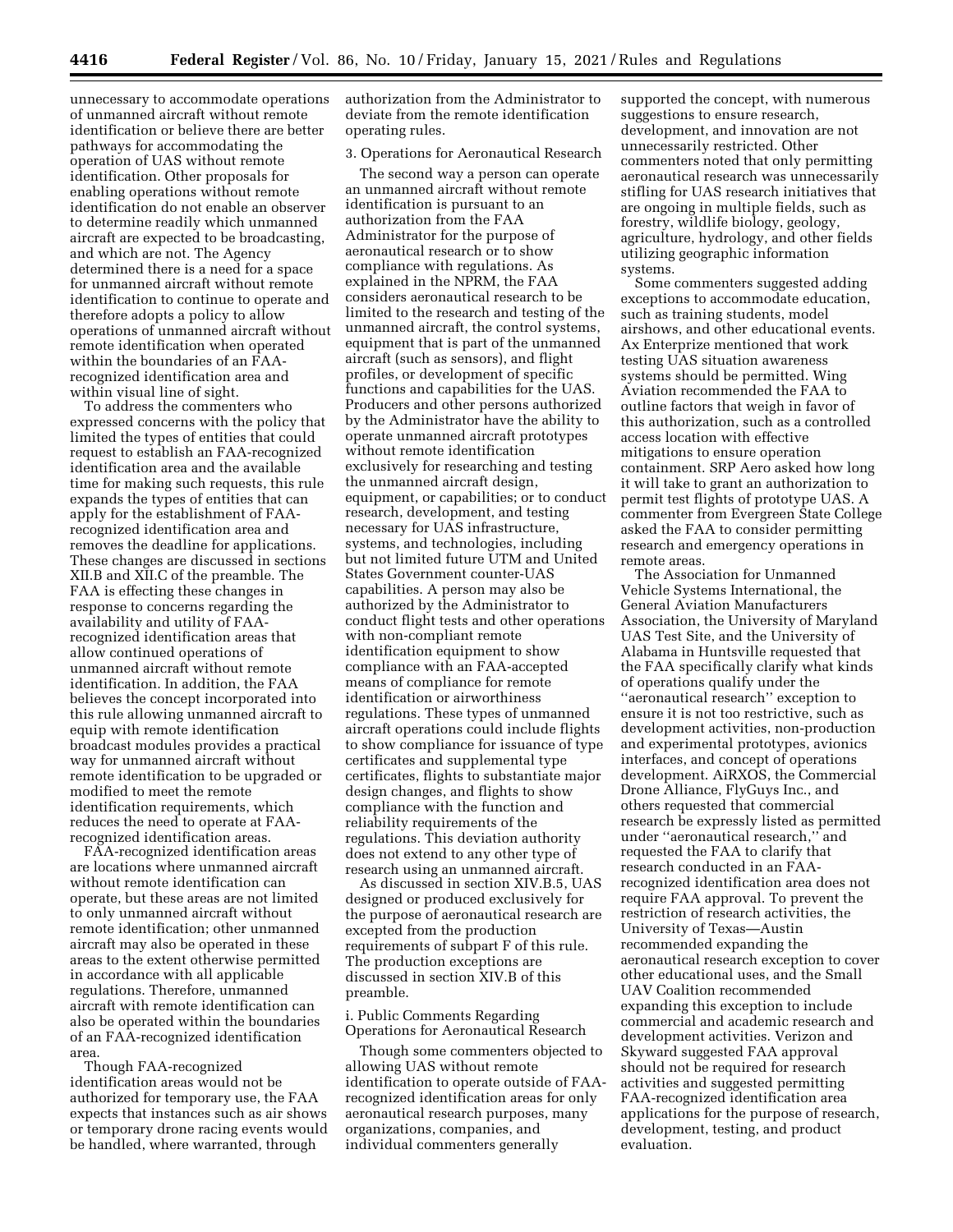## ii. FAA Response

In this rule, the FAA adopts the deviation authority to allow persons authorized by the Administrator to conduct operations without remote identification where the operation is solely for the purpose of aeronautical research or to show compliance with regulations. At this time, the FAA has decided that there is no need to expand the types of operations that qualify for a deviation from the operating rules and notes that the examples provided by commenters (*e.g.,* non-aeronautical research, data collection, or educational activities) can be conducted using unmanned aircraft with remote identification, or using unmanned aircraft without remote identification at an FAA-recognized identification area.

The FAA envisions that UAS operated for aeronautical research would typically be experimental, prototype, or testbed systems operated for specific purposes under special operating conditions and limited durations. These types of unmanned aircraft are not typically available to the general public for purchase or use.

The FAA does not believe it is necessary to provide additional information regarding what types of operations constitute ''aeronautical research'' beyond what was provided in the NPRM and this rule. FAA notes that intending to conduct aeronautical research simply authorizes the operator to apply for a deviation; if requests for a deviation show confusion as to the meaning of this term in spite of the guidance in this rule, FAA may issue additional guidance at that time.

## **VIII. Message Elements and Minimum Performance Requirements: Standard Remote Identification Unmanned Aircraft**

The FAA proposed certain requirements for remote identification message elements and minimum performance requirements for standard remote identification UAS. The FAA adopts those requirements with the changes and adjustments described below.

## *A. Message Elements for Standard Remote Identification Unmanned Aircraft*

The FAA proposed requiring certain minimum message elements necessary to meet the objectives of this rule. The proposed message elements were: (1) The UAS Identification; (2) an indication of the control station's latitude and longitude; (3) an indication of the control station's barometric pressure altitude; (4) an indication of

the unmanned aircraft's latitude and longitude; (5) an indication of the unmanned aircraft's barometric pressure altitude; (6) a time mark; and (7) an indication of the emergency status of the UAS.

After reviewing public comments and further consideration, the FAA adopts the seven message elements proposed with some modifications and adds an eighth message element: Velocity. The FAA explains these requirements, including changes from the NPRM, in the following subsections.

### 1. Unmanned Aircraft Unique Identifier

## i. Discussion of the Final Rule

The NPRM discussed that the UAS Identification message element establishes the unique identity of UAS operating in the airspace of the United States. The FAA proposed that this message element would consist of one of the following: (1) A serial number assigned to the unmanned aircraft by the person responsible for the production of the standard remote identification UAS; or (2) a session identification number (session ID) assigned by a Remote ID USS.

The FAA proposed to allow UAS operators to use a session ID assigned by a Remote ID USS as the UAS Identification instead of the unmanned aircraft serial number. The FAA explained that the association between a given session ID and the unmanned aircraft serial number would not be available to the public through the broadcast message. This association would be available to the issuing Remote ID USS, the FAA, and other authorized entities, such as law enforcement. Where a session ID would have been issued, the FAA explained that the Agency and authorized entities would have the means to correlate the session ID to the UAS serial number and would consequently be able to correlate the unmanned aircraft serial number to its registration data. The FAA also proposed that a UAS would be designed to broadcast its serial number regardless of whether the unmanned aircraft has been registered or not.

The FAA adopts the UAS Identification message element concept, but instead uses the more general term ''unique identifier'' in this rule and clarifies that the unique identifier is applicable to the unmanned aircraft and not the UAS. However, because the FAA has eliminated the Remote ID USSrelated requirements, the FAA plans to develop an alternative strategy for assignment of session ID to UAS operators. The FAA is retaining the concept that the session ID will be

uniquely identifiable such that law enforcement and the FAA will be able to correlate each session ID to a specific unmanned aircraft serial number, but that this ability will not be publicly available. The FAA will consider existing policies, such as the Privacy ICAO Address (PIA) program for aircraft equipped with ADS–B Out, when developing the session ID policy.

### ii. Public Comments and FAA Response

*Comments:* Many commenters expressed support for the session ID concept to protect the privacy of operations while deterring irresponsible operators. Pierce Aerospace recommended a unique session ID be created by default to protect privacy. Qualcomm and Streamline Designs both supported session IDs assigned by a Remote ID USS but suggested permitting the operator to cycle through a set of temporary IDs or have a session ID assigned with a time limit rather than requiring a unique session ID for each flight, to minimize the burden of assigning unique identifiers for short flights typical of many UAS.

Kittyhawk supported the concept of assigning a session ID, and submitted survey data showing the importance of privacy for the majority of those pilots surveyed. Sky Eye Network recommended permitting the session ID option without an additional charge for operators due to the required Remote ID USS subscription to receive a session ID. The News Media Coalition supported the session ID concept to protect the privacy of journalists operating UAS, but was concerned about how to generate a unique session ID when operating in an area with no internet availability.

Some commenters, including the New Hampshire Department of Transportation and Unifly, suggested permitting registration numbers to be broadcast or transmitted for aircraft identification as well as serial numbers or session ID while controlling access to the UAS and pilot registration database, similar to vehicle license plates and current manned aircraft requirements. Unifly also noted that this would be consistent with European Regulation 2019/945 and the ASTM F3411–19 Standard Specification for Remote ID and Tracking.

One commenter was concerned about the requirement to broadcast or transmit the serial number as it may be difficult to keep the same serial number due to quality control issues in the event of major repairs to the UAS, such as repairs to the UAS or control station transmitters, or other parts.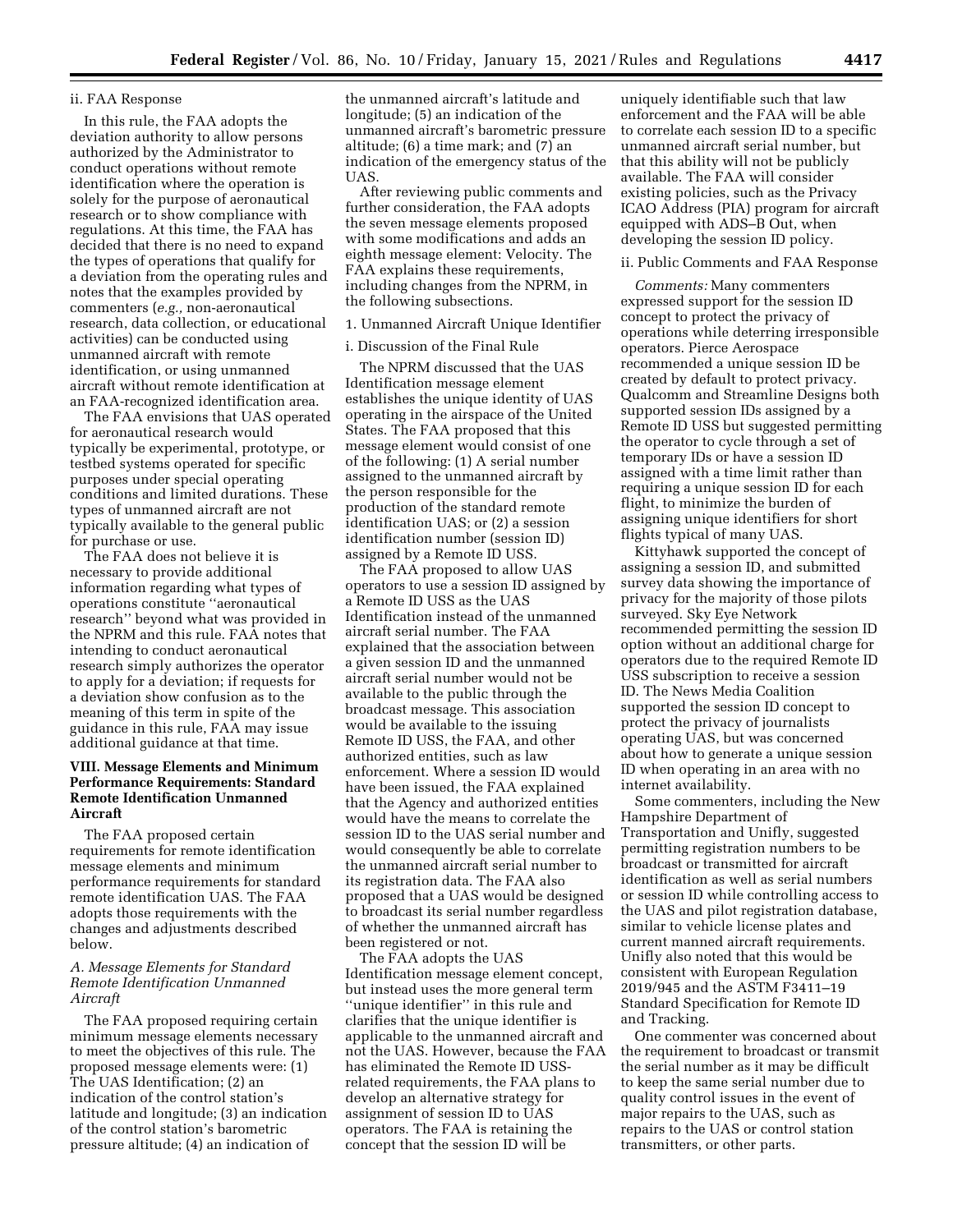AiRXOS and Motorola supported the session ID concept for most missions, but further recommended developing a ''trusted user'' process to allow law enforcement to flag missions for which Remote ID USS should not provide information to the general public. The Alabama Department of Transportation and the District of Columbia office of the Deputy Mayor for Public Safety and Justice commented that while session ID offers privacy to the UAS operator, it could be a hindrance for identification that unscrupulous operators may exploit, which may negate the security benefit.

Airlines for America (A4A) opposed the option for Remote ID USS to issue and assign session IDs. A4A thought session ID was not justified, stating that the combination of session ID and the UAS pilot being at a different location than the UAS provided additional privacy for UAS operators than other airspace users, which may be a disincentive to safe operating practices. Several other commenters suggested that the Session ID option could reduce accountability and inadvertently increase unsafe and irresponsible operations due to the added privacy.

The American Civil Liberties Union noted that session ID will not shield individuals from tracking by the government but will likely shield corporate operators from public scrutiny by removing public ability to track a UAS across multiple flight sessions. They suggested permitting session ID for individuals but not commercial operators, and that government UAS be subject to a higher level of scrutiny and disclosure. The Electronic Privacy Information Center (EPIC) suggested the FAA avoid session IDs to reduce potential UAS identification problems for the public and ensure that UAS identity is not masked.

*FAA Response:* Many commenters provided suggestions on how to implement the session ID concept, including cost models, how operators could use a session ID, or how Remote ID USS could issue them. The FAA finds that the performance-based requirements allow the unmanned aircraft community to innovate and find the solutions that work best but still meet the safety and security objectives of the rule.

Some commenters suggested the registration number also be allowed as a UAS Identification message element. The addition of the registration number would likely require operator input and be susceptible to misuse, omission, or errors, and would require validation by an external system and require the external system to have access to

registration information, which would create privacy and security concerns. As noted by a commenter, sharing of the registration data might lead others to misuse that information. Hence, the FAA finds that adding the registration number to the identification message element does not provide enough benefits to warrant the added complexity and potential for misuse of its addition.

An individual commenter noted the difficulty of having the unmanned aircraft and control station both transmit the same serial number if a repair was needed that necessitated the remote identification equipment of one element needing replacement. The FAA expects that standard remote identification unmanned aircraft will incorporate remote identification equipment that is highly integrated into the various unmanned aircraft components. Therefore, such repair actions would be undertaken by a specialist or someone trained by the manufacturer and that person would be capable of ensuring the proper functionality of the remote identification equipment post repair.

The FAA agrees with many commenters that the session ID option strikes a balance between protecting the privacy of individual operations while still deterring irresponsible operators. The public can use remote identification messages with a session ID to report suspicious UAS operations to law enforcement, and law enforcement can, in coordination with the FAA, establish the identity of the responsible persons. The FAA agrees with commenters that session IDs must be traceable to enable the FAA and authorized entities to know the corresponding unmanned aircraft serial number or registration number for each individual session ID. The FAA does not agree, however, that session ID be the default option, and instead finds that both session ID and the serial number are equally acceptable. Thus, industry and individual operators are free to choose the option that best meets their needs.

The FAA proposed that a session ID would be assigned by a Remote ID USS. Because this rule does not retain the requirement for standard remote identification unmanned aircraft to have an internet connection to a Remote ID USS, the FAA plans to develop an alternative strategy for assignment of session ID to unmanned aircraft operators. The FAA will consider existing policies, such as the Privacy ICAO Address (PIA) program for aircraft equipped with ADS–B Out, when developing the session ID policy. Pursuant to the Department of Transportation's procedures regarding

significant guidance documents,<sup>20</sup> FAA will seek public comment on the session ID policy prior to finalizing it.

2. An Indication of the Control Station's Latitude and Longitude

#### i. Discussion of the Final Rule

The FAA proposed that standard remote identification UAS broadcast and transmit to a Remote ID USS the latitude and longitude of its control station. The FAA did not propose a specific type of position source used to determine this information, to allow the greatest flexibility to designers and producers of UAS. The FAA proposed to require that the person manipulating the flight controls of the UAS be colocated with the control station; therefore, knowing the control station location would also provide the location of the person manipulating the flight controls of the UAS. This message element would be used by the FAA and authorized entities to locate the UAS operator when necessary for the safety, security, or efficiency of aircraft operations in the airspace of the United States. The FAA adopts this message element as proposed.

### ii. Public Comments and FAA Response

*Comments:* A significant number of commenters, representing manned and unmanned aviation, manufacturers, users of unmanned aircraft, some State and local law enforcement agencies, and numerous individuals opposed the proposed requirement to provide the location of the control station to the public and cited a number of reasons including ensuring the safety of the person manipulating the flight controls of the UAS. Commenters expressed concerns about the privacy of their operations and that this information could increase the dangers for UAS operators and their property potentially resulting in assault, home invasion, and theft of their UAS and other equipment. Other commenters who opposed providing the ground control station location provided examples of confrontations, threats (including threats with firearms), and assaults that they or others have received during operations or referenced media reports of incidents involving confrontations, assaults of UAS operators, and people shooting at unmanned aircraft if their location becomes public. Many of these commenters supported the FAA and properly authorized law enforcement or government agencies gaining access to control station location information, but were concerned that making this

<sup>20</sup>*See* 49 CFR 5.41(a).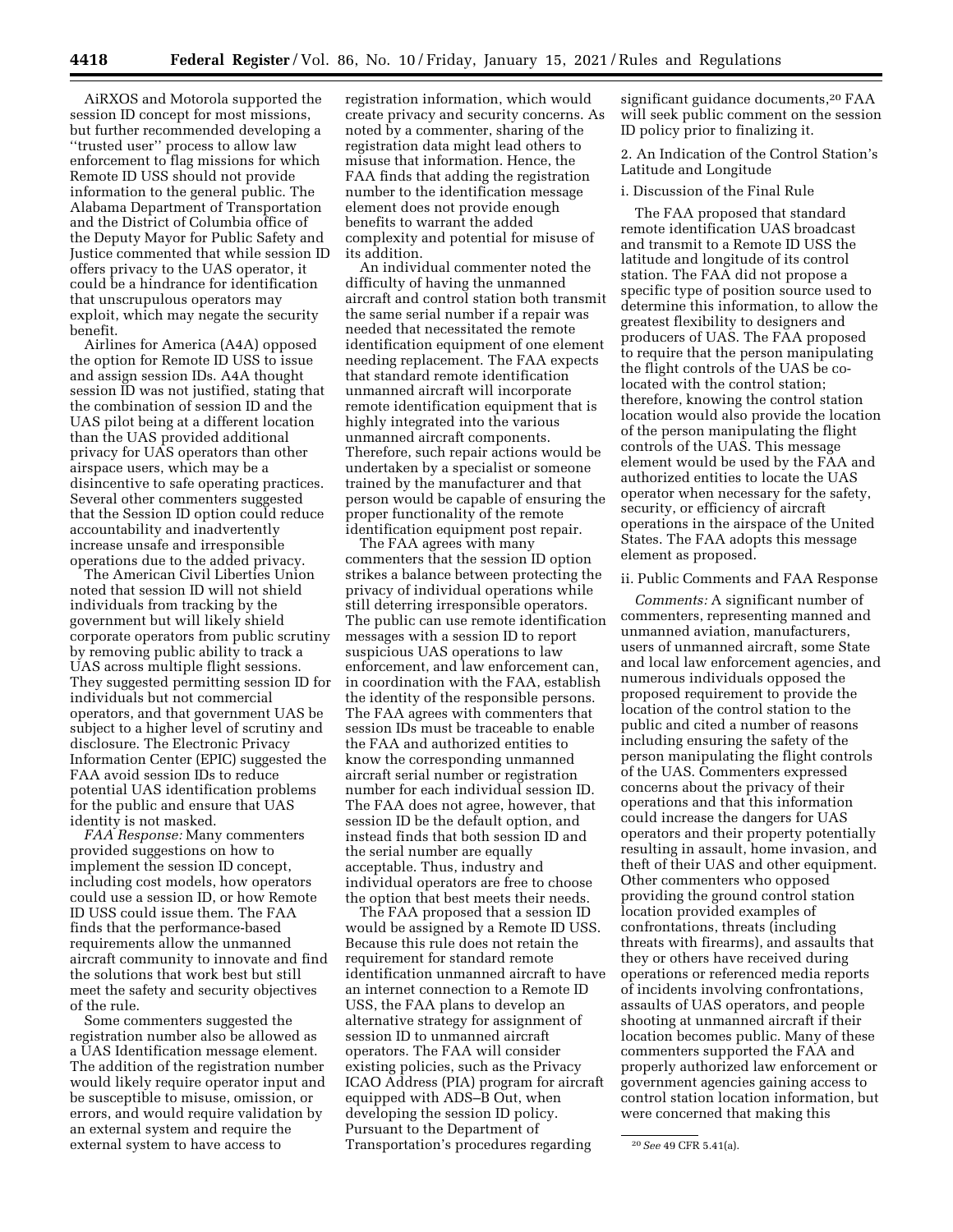information available to the public would increase the danger for UAS operators and their property. See section X of this preamble for a discussion of privacy issues raised by commenters, and section XI of this preamble for a discussion of law enforcement access to remote identification information.

Commenters suggested that requiring the control station location would reduce the compliance rate. Others expressed concern for the safety of UAS operations if the remote pilot in command is distracted due to questions or a confrontation from a member of the public who has tracked the pilot using control station location information. Commenters noted that public availability of control station location information is contrary to current practices for manned aircraft pilots, such as locked cockpit doors as well as takeoffs and landings that occur at secure locations on airport property.

Many commenters suggested that instead of making the control station location publicly available, issues regarding UAS operations are best addressed by noting the session ID or operator ID and contacting appropriate law enforcement agencies who can use that information to initiate an investigation. Many commenters suggested that the location of the control station should be encrypted and available only to the FAA and law enforcement but not to the general public, or location data should be degraded or obfuscated if the general public is permitted access. Several commenters were concerned about the safety of UAS operators and other support staff engaged in law enforcement or emergency management operations, and asked the FAA to justify the safety or security reason for the public to have access to the control station location. Many commenters referenced the UAS Identification and Tracking Aviation Rulemaking Committee (UAS–ID ARC) recommendation that only the unmanned aircraft unique identifier should be available to the public and asked the FAA to explain why that recommendation was discarded.

Some commenters referred to the ASTM F3411–19 Standard Specification for Remote ID and Tracking, which supports making control station location available only to authorized users and permits the use of takeoff location in lieu of control station location. Others referenced international standards with similar requirements. Ax Enterprize suggested that UAS operator contact information is generally preferable to control station location information.

Several commenters expressed alternatives for providing the location of the control station. Instead of providing the control station location as proposed, Digital Aerolus recommended requiring the location of the control station ''when available'' to permit UAS operations in areas of poor GPS coverage, such as indoors, underground, or under bridges. Qualcomm suggested masking the control station location or assigning a separate session ID to the control station, so that this information is only available to the Remote ID USS, FAA, and law enforcement. The North Carolina Department of Transportation commented that control station location information should be available not only to law enforcement, but also to other first responders so UAS interference can be addressed quickly in emergency response situations such as hurricanes.

The Association for Unmanned Vehicle Systems International broadly supported making operator location publicly available but suggested the FAA consider ways to protect this potentially private or confidential information, such as an opt-out or a trusted operator status that would only reveal the location to law enforcement and government agencies.

*FAA Response:* While many commenters from a variety of backgrounds opposed the requirement to share the control station location publicly, the FAA finds that the requirement, as proposed, is necessary to meet the core objectives of this rulemaking effort to promote the safety and efficiency of the airspace of the United States. The inclusion of the control station location enables the remote identification message to create a direct link between an unmanned aircraft and its operator; promoting the accountability inherent in manned aviation. Some commenters raised the issue that the availability of this information could put remote pilots at greater risk of assault, theft, or other crimes. Though the FAA acknowledges the concerns expressed by commenters regarding personal safety, the FAA emphasizes that there are rules against interfering with an aircraft. The FAA finds that removal of the proposed requirement is not the appropriate solution, rather community outreach and other precautions are better suited to tackle these issues. Some commenters noted that sharing of the control station location is counter to the current practice of locking aircraft doors; however, the FAA finds that the analogous and appropriate practice would be to operate from a secure or restricted access location as necessary.

Many commenters suggested the FAA modify the proposed regulation to allow for the control station location to only be available to specific entities such as the FAA and law enforcement. Though some commenters suggested using encryption techniques to accomplish this, the FAA finds that implementation of such a nuanced requirement would be highly complex, costly, and impractical. The FAA does not intend to limit who can receive the broadcast messages, and allowing encryption of certain message elements would limit who can receive the broadcast messages only to those with the capability to decrypt the messages. Allowing encryption is inconsistent with the FAA's policy that the remote identification message elements should be publicly available information. Further, as some commenters suggested, different situations may necessitate certain emergency responders or other individuals to make contact with a remote pilot. In these situations, a privacy or encryption implementation may prohibit the on-scene individuals from having the critically needed information. In addition, an encryption requirement would present technical challenges leading to increased cost and complexity. For example, encryption key management could require standard remote identification unmanned aircraft, broadcast modules, and authorized receivers to have internet connectivity and specialized software, increasing the cost of this rule and potentially creating cybersecurity vulnerabilities. Therefore, the FAA adopts the control station location requirement as proposed.

The FAA acknowledges that location sensors such as GPS systems have physical limitations such as not being operational in certain urban environments. While some intermittent loss of position data is acceptable, this rule is being finalized in a performancebased manner and the FAA expects that industry will use a variety of inputs (such as GPS and cellular signals) to estimate position such that the unmanned aircraft is able to generate the complete remote identification message in its intended operating environment.

The FAA acknowledges that the UAS industry is rapidly evolving and that unmanned aircraft are controlled using a multitude of methods. The FAA, however, continues to require all unmanned aircraft operating in the airspace of the United States be controllable by a responsible person or remote pilot. Therefore, the FAA adopts this rule in a performance-based manner that allows industry to innovate and use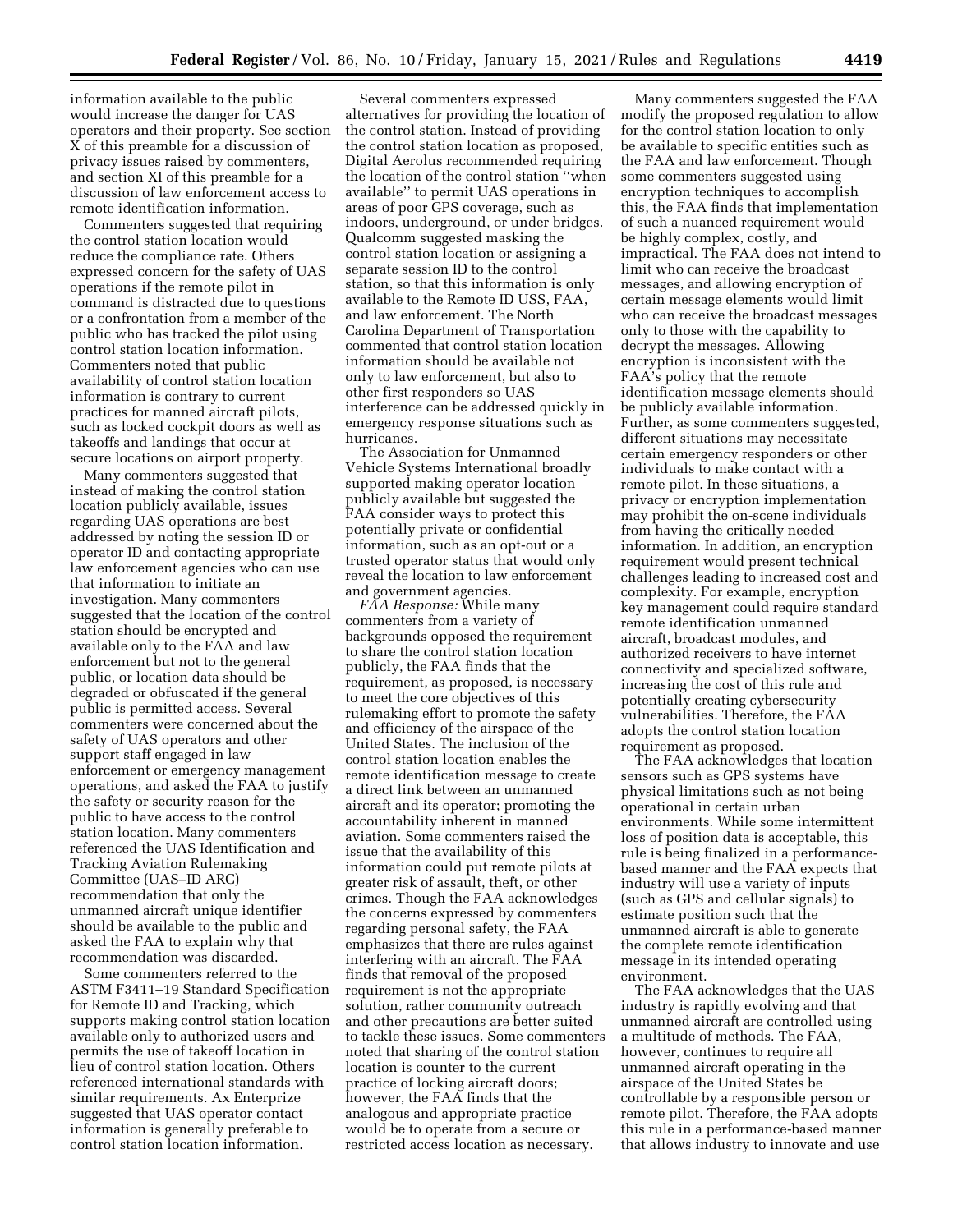the appropriate solution that meets the requirements, yet is adapted to the control scheme of the particular unmanned aircraft. If the person is controlling the flight through nonphysical flight controls, then that person's location would be used as the control station location. For example, if the UAS utilizes a wrist device, then the location of the wrist device could be used as the control station location. For camera tracking technologies, the unmanned aircraft could use its own location estimate plus the same tracking system to calculate the location of the remote pilot.

3. An Indication of the Control Station's Altitude

#### i. Discussion of the Final Rule

The FAA proposed that standard remote identification UAS have an indication of the control station's barometric pressure altitude, referenced to standard sea level pressure of 29.92 inches of mercury or 1013.2 hectopascals. This information can be used to approximate the control station's height above ground level. Understanding height above ground level is necessary to help locate an operator in circumstances under which the person manipulating the flight controls of the UAS is not at ground level, such as a person operating a UAS from the roof of a building.

In the NPRM, the FAA considered and rejected a requirement to indicate the control station's geometric altitude, which is a measure of altitude provided by GPS that is not affected by atmospheric pressure. The FAA stated that barometric pressure altitude is a more precise measurement than geometric altitude and is the standard altitude reference for aviation. The FAA requested comments regarding whether both barometric pressure altitude and geometric altitude of the control station should be part of the remote identification message elements.

After considering comments and engaging in further analysis, the FAA is finalizing the requirement that standard remote identification unmanned aircraft include an indication of control station altitude as a required message element, but replaces the requirement to indicate barometric pressure altitude with geometric altitude. There are several reasons for this change from the proposal. First, barometric pressure sensors are not as common on unmanned aircraft control stations as GPS-based altitude sensors, and they also require more calibration, testing, and maintenance. Second, geometric altitude is more compatible with the

GPS technologies integrated into smart devices, which are often used as the control station for recreational unmanned aircraft. Third, a performance-based geometric altitude requirement allows industry to use the right combination of technologies to produce a sufficiently accurate altitude estimate for the intended environment. The FAA expects that UAS will use GPS to determine geometric altitude measured as height above ellipsoid referenced to the WGS–84 datum. The FAA also anticipates UAS could utilize cellular and other signals to complement the GPS signal and provide for a robust solution.

ii. Public Comments and FAA Response

Several commenters suggested that control station location provides sufficient detail and that identifying altitude is unnecessary and could render many devices such as tablets and cell phones obsolete for use as a control station. Other commenters supported the need to understand whether an operator is on the ground or on the roof.

Many commenters recommended that control station barometric altitude not be a required message element because many control stations do not have the capability to report this information accurately and compliance will be difficult and costly. UAS Colorado and Wing Aviation also noted the lack of available barometric pressure settings to adjust a sensitive altimeter as well as stating that this capability does not exist for UAS ground stations.

Many commenters recommended using geometric altitude for control stations, suggesting that it would be of greater usefulness, reliability, and less technically complex to integrate into UAS. One commenter suggested that barometric altitude is appropriate because geometric altitude may encounter difficulties with coverage and multipath errors in urban areas or areas with rising terrain or other obstacles.

Some commenters suggested requiring geometric altitude while permitting but not requiring barometric pressure altitude. Others suggesting permitting one or the other, while others recommended requiring both. Several commenters recommended a performance-based altitude requirement rather than specifying either barometric or geometric. Others recommended different requirements depending on whether the operation was for recreational or commercial purposes. One commenter suggested permitting use of the barometric pressure altitude of the unmanned aircraft at takeoff as a substitute to providing real time barometric pressure altitude.

*FAA Response:* After reviewing public comments and giving further consideration, the FAA adopts this message element to require geometric altitude for the control station instead of barometric pressure altitude, for the reasons described above.

The FAA declines to require both barometric pressure and geometric altitude as there are no significant benefits associated with such a requirement. Geometric altitude alone is sufficient to meet the safety and security needs being addressed by this rule. Further, requiring both forms of altitude indications would necessitate additional equipment, testing, and maintenance that would increase UAS costs. Also, the FAA declines to use the take-off altitude instead of the control station altitude as standard remote identification unmanned aircraft will already have a means to indicate the control station latitude and longitude. The FAA expects that providing an indication of the control station geometric altitude will not add significant cost or complexity to the remote identification equipment, and provides a substantially higher safety and security benefit, especially in urban areas.

4. An Indication of the Unmanned Aircraft's Latitude and Longitude

## i. Discussion of the Final Rule

The FAA proposed that standard remote identification UAS provide the position of the unmanned aircraft using its latitude and longitude, which could be derived from a position source, such as a GPS receiver. The purpose of this message element is to associate a specific unmanned aircraft with its associated control station position. It would also be used to provide situational awareness to other aircraft, both manned and unmanned, operating nearby.

The FAA adopts this message element as proposed.

#### ii. Public Comments and FAA Response

*Comments:* Many commenters, including commenters from manned and unmanned aviation, manufacturers, users of unmanned aircraft, some State and local law enforcement agencies, and numerous individuals opposed the proposed requirement to provide the location of the unmanned aircraft to the public. Commenters expressed concerns about the privacy of their operations and that this information could increase the dangers for UAS operators and their property potentially resulting in assault, home invasion, and theft of their UAS and other equipment. Other commenters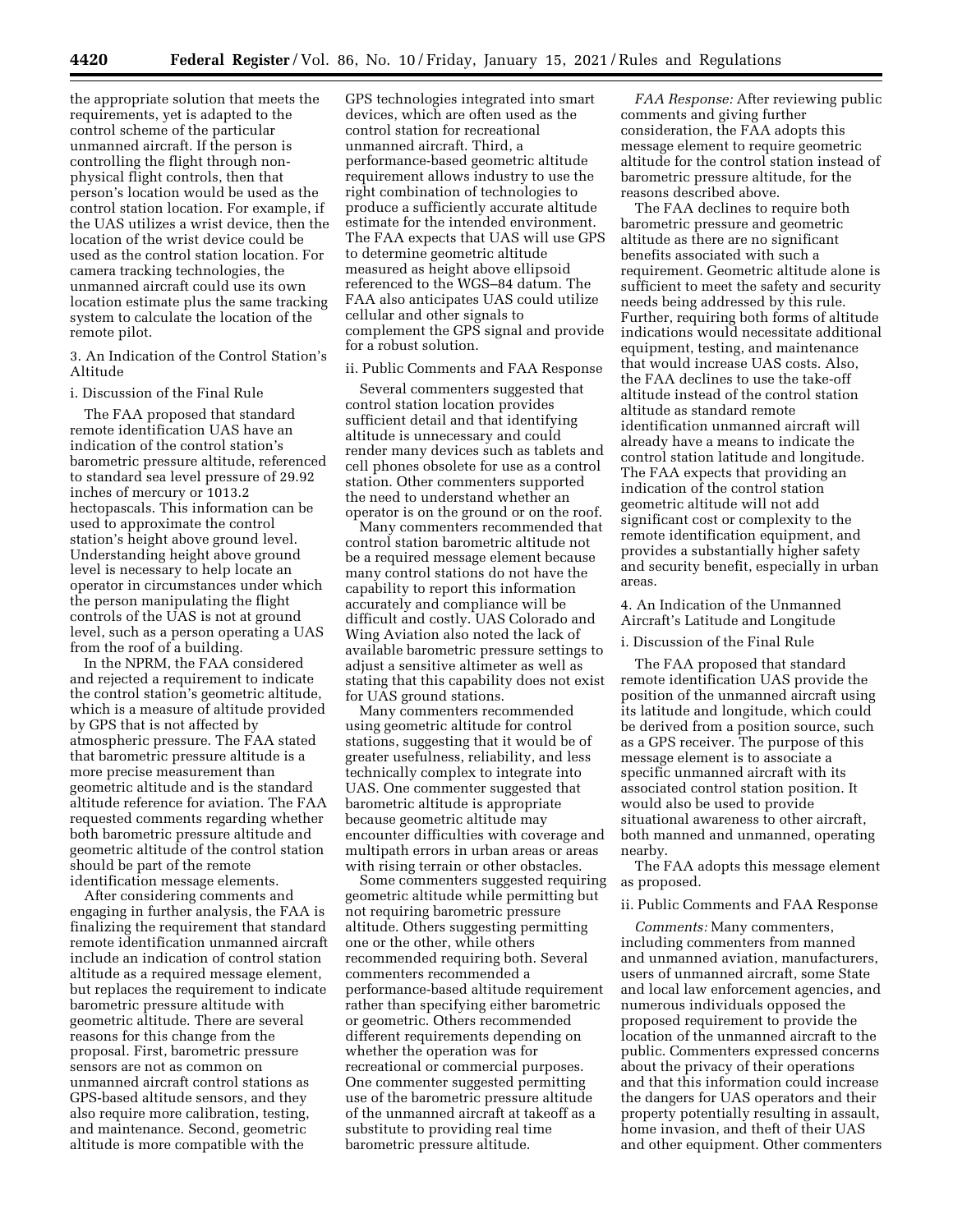who opposed providing the unmanned aircraft location provided examples of confrontations, threats (including threats with firearms), and assaults that they or others have received during operations or referenced media reports of incidents involving confrontations, assaults of UAS operators, and people shooting at unmanned aircraft if their location becomes public. Robotic Research opposed the requirement to share unmanned aircraft location, and stated they cannot publicly broadcast the position of their unmanned aircraft due to the sensitivity of their platforms and missions.

Instead of making the unmanned aircraft location public, many commenters, suggested the public should only have access to the UAS session ID or other identification to support reporting unsafe operations to the appropriate authorities. Some of these commenters suggested, if unmanned aircraft location is available to the public, it should be an approximated or obfuscated location and only available within a limited distance of the public requestor. Other commenters suggested using technology to limit the information available to the public. The Experimental Aircraft Association recommended permitting operators to opt-out of providing remote identification data accessible to the public if that data is only needed by the FAA and law enforcement.

Many commenters agreed that FAA, law enforcement, and other appropriate government agencies, including first responders should have access to unmanned aircraft location information. A few commenters noted that this proposed requirement would be similar to making airline information available. Some commenters supported sharing unmanned aircraft location information even if they are concerned about public access to control station location.

Airbus UTM and the Electronic Privacy Information Center recommended standardizing message formats for standard and limited remote identification UAS by requiring unmanned aircraft location information, to support better identification and operational capabilities. Pierce Aerospace recommended requiring unmanned aircraft and control station location for standard remote identification UAS, though they suggested an exception for amateur and recreational operations that abide by a volume-based UTM capability.

Many commenters stated transmitting unmanned aircraft location information would be burdensome because most model aircraft are not equipped with GPS or other navigation equipment and

there are not many solutions currently available.

Commenters expressed concern about how this would affect indoor UAS operations, noting that GPS is not available or reliable indoors, and that these activities are not currently regulated but will become regulated by default, because new commercially built unmanned aircraft would be prohibited from flight, even indoors, by the manufacturing regulations proposed. American Fuel and Petrochemical Manufacturers were concerned this proposed requirement would eliminate unmanned aircraft tank inspections, which is one of the best use cases for UAS in the oil and gas industry.

Other commenters expressed concern about the effect of this requirement on operations that take place in locations with limited GPS. Digital Aerolus recommended requiring the location of the unmanned aircraft ''when available'' to permit UAS operations in areas of poor GPS coverage, such as indoors, underground, or under bridges. A commenter recommended either permitting transmission of the last known unmanned aircraft location or operator location, permitting operators to manually specify they are indoors to override the remote identification requirement when GPS is not available.

*FAA Response:* Though many commenters opposed the inclusion of the unmanned aircraft location message element due to privacy and safety concerns, the FAA finds this message element is a foundational part of remote identification. By including this message element, the remote identification message allows the FAA, law enforcement, and the public to have awareness of unmanned aircraft operations and correlate the location of unmanned aircraft with the location of their respective operators. The availability of this information will promote accountability and trust in the unmanned aircraft community overall. Further, remote identification in combination with community outreach will foster a better public understanding of the important role unmanned aircraft play in the economy and society overall. Some commenters raised the issue that the availability of this information could put remote pilots at greater risk of assault, theft, or other crimes. As noted previously, though the FAA acknowledges the concerns expressed by commenters regarding personal safety and the marginal risk created by broadcasting a control station's location, the FAA emphasizes that there are statutory prohibitions against interfering with an aircraft. Additionally, there are

local, State, and Federal laws against assault, theft, and other crimes.

Many commenters suggested that this message element should only be available to specific entities and not be publicly available, but the FAA finds this would adversely impact the intended transparency of remote identification information and the effectiveness of this rule. The public availability of the unmanned aircraft location as well as all the other message elements allows persons to associate each element of the unmanned aircraft and control station with a unique identifier. The FAA notes that the broadcast range of remote identification information will have a finite limit based on signal strength limitations for unlicensed devices.

The FAA agrees with the comments that supported the inclusion of this message element and found the sharing of the unmanned aircraft location is similar to how airlines and other pilots share their aircraft locations publicly through ADS–B Out broadcasts. The FAA further agrees with these commenters that the accountability, safety, and security benefits exceed the suggested privacy impacts.

The FAA does not agree with the commenters who suggested that inclusion of this message element would hinder their ability to fly unmanned aircraft indoors or in specific outdoor environments due to lack of GPS coverage. The FAA expects that there will be a variety of ways for industry to implement the requirement to indicate the unmanned aircraft's latitude and longitude under different environmental conditions, including when a position source such as GPS, is unavailable. For example, when position information is not available, a means of compliance may specify that the remote identification equipment broadcast all zeros for the indication of latitude and longitude to show that the position is unknown. This would allow an unmanned aircraft to take off even when position information is unavailable. These design options will be described in each FAA-accepted means of compliance. Because of this flexibility, the FAA does not consider that this message element will negatively impact operations indoors. In addition, for unmanned aircraft intended to routinely operate in areas where there is no GPS coverage, operators may choose to use an unmanned aircraft that relies on a position source other than GPS. The FAA declines to include a requirement where the unmanned aircraft only broadcasts the message element of latitude and longitude when the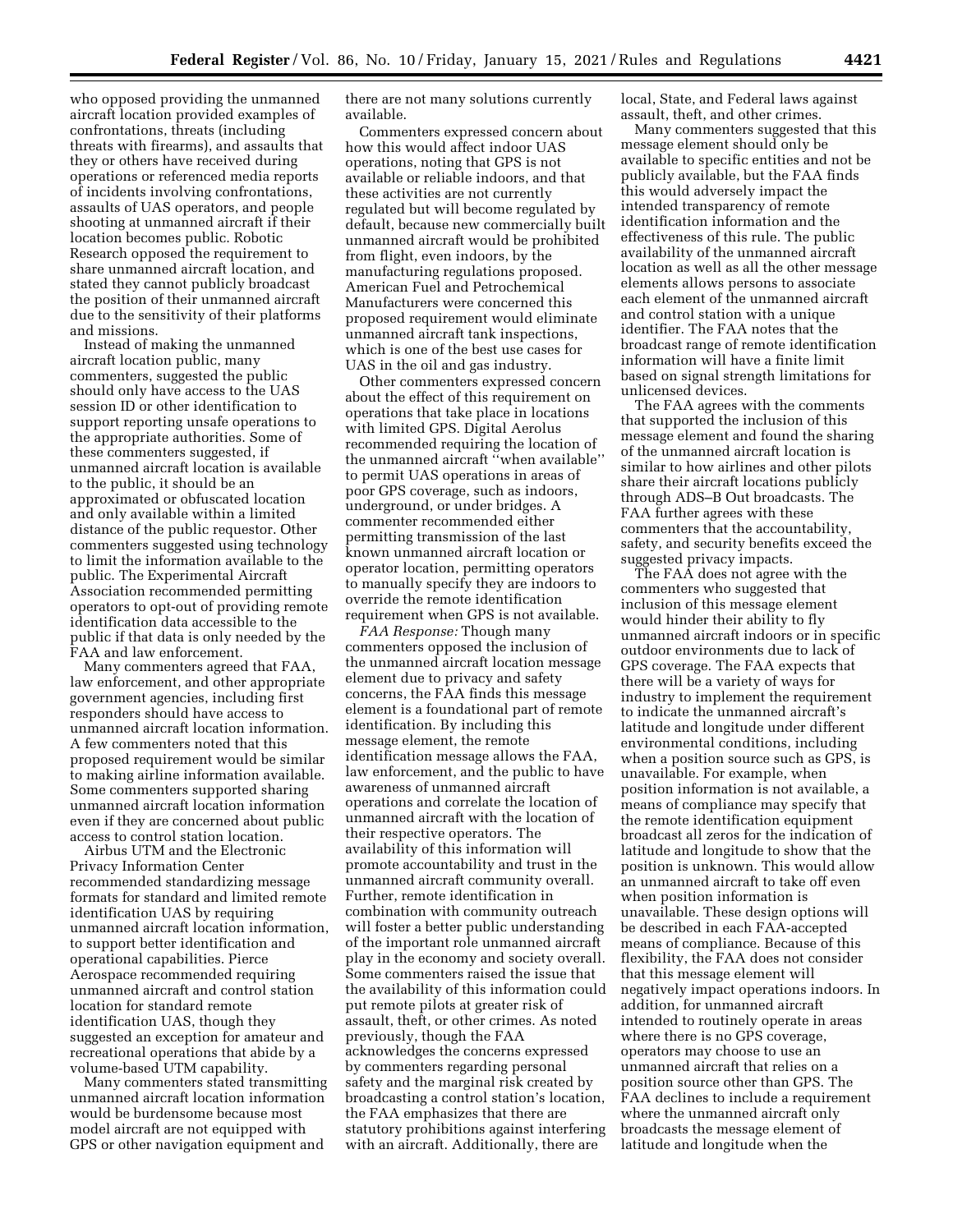position source is ''available.'' The location of the unmanned aircraft is an essential element of remote identification, and the FAA considers that the addition of this language would add unnecessary design complexity and uncertainty over whether the unmanned aircraft was required to broadcast the position information. However, as noted previously, the FAA would consider means of compliance that include a standardized message for when that position source is unavailable.

The applicability of this rule does not extend to unmanned aircraft manufactured solely for indoor use. Further, the FAA adopts this requirement using a performance-based approach that allows industry to use technologies best suited for the intended environment. Location estimation can be done using GPS in combination with cellular and other signals to work in a greater number of urban and even indoor environments. Smart device manufacturers commonly employ these techniques. The FAA thus finds that the inclusion of this message element will not significantly hinder the ability for people to conduct operations in areas with poor GPS coverage.

## 5. An Indication of the Unmanned Aircraft's Altitude

## i. Discussion of the Final Rule

The FAA proposed to require standard remote identification UAS indicate the unmanned aircraft's barometric pressure altitude referenced to standard sea level pressure of 29.92 inches of mercury or 1013.2 hectopascals. The purpose of this information would be to establish a standard altitude reference for UAS operating in the airspace of the United States. It can also be used to provide situational awareness to other aircraft, both manned and unmanned, operating nearby. As with control station altitude, the FAA requested comments on whether to require barometric pressure or geometric altitude.

After considering comments and engaging in further analysis, the FAA adopts the requirement that standard remote identification unmanned aircraft include an indication of the unmanned aircraft's altitude as a required message element. As with the message element indicating control station altitude, the FAA replaces the requirement to indicate barometric pressure altitude with geometric altitude. This change is made for the same reasons explained in the discussion of control station altitude message elements, above.

## ii. Public Comments and FAA Response

*Comments:* Commenters provided many of the same comments for unmanned aircraft altitude as they did for control station altitude, including support for barometric, geometric, either barometric or geometric, both barometric and geometric, and neither. Airbus UTM agreed with the use of barometric rather than geometric altitude, because barometry is how altitude is typically defined in the airspace of the United States today, and the control station, Remote ID USS, or other service provider will be able to make adjustments based on locally reported barometric pressure to make more accurate comparisons to manned aircraft. One other commenter suggested that barometric altitude is more appropriate than geometric altitude, which may encounter difficulties with coverage and multipath errors in urban areas or areas with rising terrain or other obstacles.

Several commenters, including AirMap, suggested that geometric or GPS altitude be required instead of barometric pressure altitude. Commenters suggested that barometric pressure altitude should not be required or should be optional. The Small UAV Coalition and Streamline Designs suggested that FAA should not require unmanned aircraft barometric pressure altitude because most unmanned aircraft use geometric altitude almost exclusively, and many unmanned aircraft do not have barometric pressure altitude capability so compliance will be difficult and costly. ANRA Technologies noted that many unmanned aircraft use geometric altitude as their primary reference and suggested that should be the requirement, with barometric pressure altitude as an optional element. Because remote identification is not being used to ensure aircraft separation, Amazon Prime Air commented that permitting geometric altitude for standard remote identification UAS would not negatively impact safety or accountability, and would improve compliance by leveraging current designs in smart phones and other equipment with GPS receivers.

The Virginia Tech Mid-Atlantic Aviation Partnership recommended using geometric altitude instead of barometric pressure altitude due to errors in static pressure systems, complexity of adding those to the unmanned aircraft, and lack of critical need when remote identification is not intended for navigation or deconfliction. Another commenter asked the FAA not to require new sensors that would add

more weight or require more power for the UAS, such as barometric sensors or a coordinated universal time clock, when similar information is already provided on UAS that have navigation and telemetry information.

Airlines for America and AiRXOS recommended requiring both the barometric and the geometric altitude to provide redundancy and better ensure safe separation of unmanned and manned aircraft; one commenter noted that manned aircraft use both barometric and geometric altitude, so these elements should be transmitted if the unmanned aircraft is capable. Wingcopter recommended using barometric altitude as the main information source but also using geometric altitude for comparison and error detection, especially to provide a higher level of safety for higher risk operations.

A commenter from the Johns Hopkins University noted that ground users, such as law enforcement, will need remote identification altitude information presented in a different format because they may not be experienced with barometric pressure altitudes. They recommended the FAA require transmission of both barometric and geometric altitude as well as a containment value and probability of exceedance, which could be met by fusing altitude and position data from multiple sources.

*FAA Response:* The FAA agrees with the commenters that supported using geometric altitude instead of barometric pressure altitude for the unmanned aircraft. The FAA believes that an indication of the unmanned aircraft geometric altitude provides sufficient information to meet the safety and accountability goals of remote identification. Further, the FAA agrees that barometric altimetry equipment is less prevalent than GPS-based geometric altimetry in UAS and could add unnecessary complexity both in integration as well as operation. To align with the change from barometric pressure altitude to geometric altitude for the control station altitude message element, the FAA adopts a requirement to indicate the geometric altitude of the unmanned aircraft rather than the barometric pressure altitude.

The FAA declines to require both geometric and barometric altitude reporting because geometric altitude alone meets the safety and security needs for this rule. While both forms of altitude reporting would add a layer of redundancy, the additional cost and complexity is not warranted for the core intended functions of remote identification information.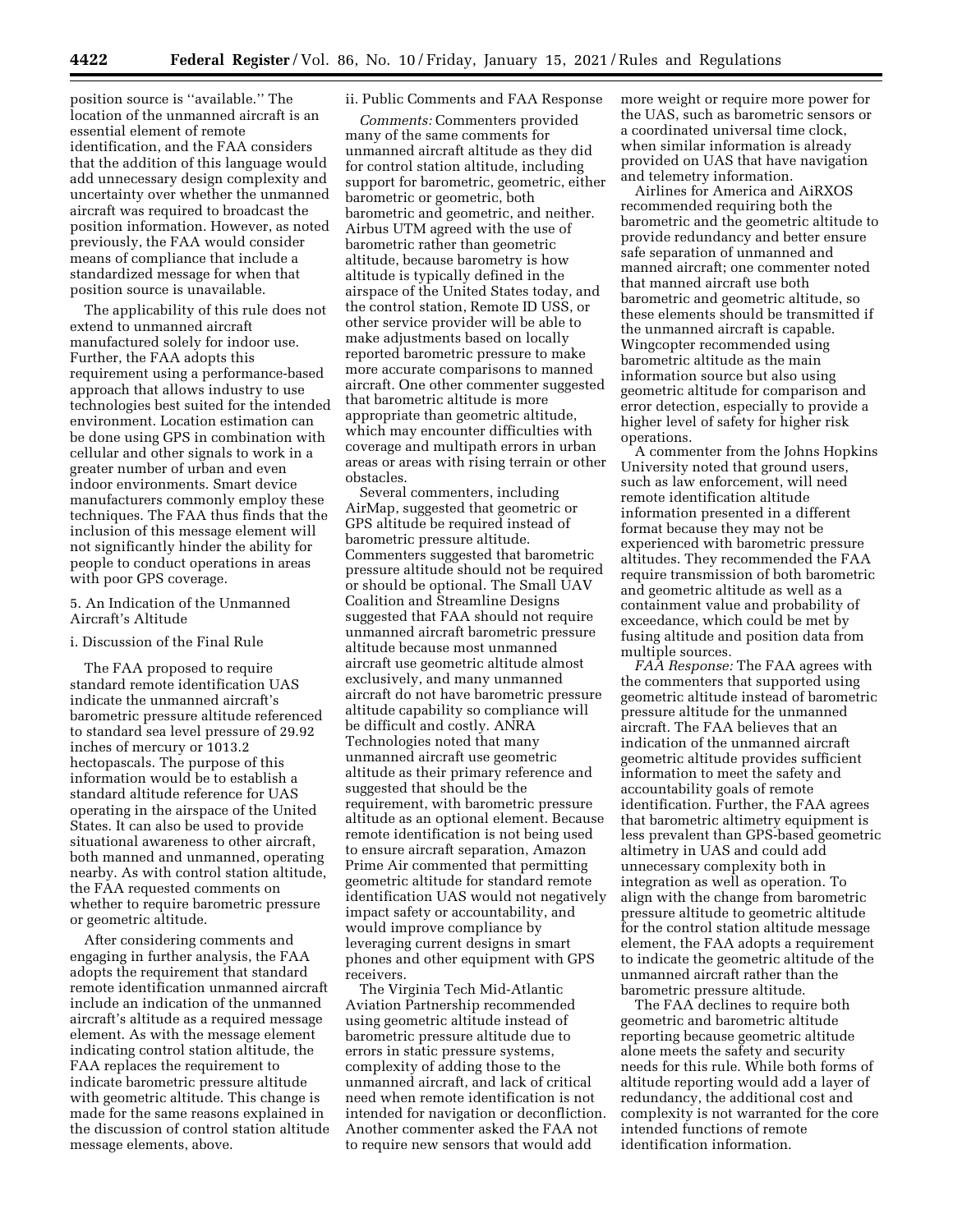The FAA agrees with a performancebased requirement that is technology agnostic. The FAA envisions that industry could meet the altitude requirement by using a variety of technologies and signals including GPS and cellular, and still report geometric altitude using a common reference frame.

The FAA acknowledges that users of remote identification information such as law enforcement may not be experienced with different types of altitude reporting. The FAA envisions that standardized software would be available to these users to display the data in an easy to understand format that suits their unique needs. The FAA also finds that the requirements are sufficient to ensure standardized reporting by UAS in a manner that is processed by software to support display applications.

## 6. Time Mark

i. Discussion of the Final Rule

The FAA proposed to require a time mark identifying the Coordinated Universal Time (UTC) time of applicability of a position source output. A position source output is the latitude and longitude coordinates of the unmanned aircraft or control station, as applicable. The time of applicability is a record of the UTC time when the unmanned aircraft or control station was at a particular set of coordinates. The FAA adopts this requirement as proposed.

ii. Public Comments and FAA Response

*Comments:* No commenters objected to the FAA proposal to require a time mark as a remote identification message element. The Small UAV Coalition agreed with the requirement for a time mark. Digital Aerolus noted that internal UAS systems will gradually lose synchronization when location services are not available, and recommended updating the requirements to reflect this possibility by adding ''when location services are available'' or similar language. Unifly recommended permitting external ''add-on'' equipment such as a remote identification module that provides remote identification, GNSS, and time information.

*FAA Response:* The FAA agrees that synchronization may be a problem when location services are not available but finds that this situation would not be a limiting factor to the generation of remote identification messages because the message also includes location information. The FAA adopts the requirement as proposed.

7. An Indication of the Emergency Status of the UAS

i. Discussion of the Final Rule

The FAA proposed to require standard remote identification UAS to include a message element that specifies a code indicating the emergency status, which could include lost-link, downed aircraft, or other abnormal status of the UAS. The FAA adopts this requirement as proposed.

The FAA anticipates that an industry standard for remote identification would specify the different emergency codes applicable to unmanned aircraft affected by this rule. This message element could be initiated manually by the person manipulating the flight controls of the UAS or automatically by the UAS, depending on the nature of the emergency and the UAS capabilities. The purpose of this message element would alert others that the UAS is experiencing an emergency condition and would indicate the type of emergency.

The FAA expects that this message element may provide an indication of UAS that are lost-link, are in a low battery or low fuel state, or are in other off-nominal or failure modes that might result in unexpected behaviors that other airspace users or people in the vicinity would benefit from knowing. The FAA anticipates that the emergency status indication would be used by display applications available to pilots and the general public to indicate when a UAS is experiencing an off-nominal event, such as lost-link, that may not be clear by visual observation alone.

The FAA envisions that industry, through consensus standards bodies, will develop and incorporate specific implementations of the message element into a means of compliance that balances utility, safety, and privacy.

## ii. Public Comments and FAA Response

*Comments:* One commenter supported sharing the emergency status of the UAS as proposed. Another commented recommended removing this requirement, questioning its utility. Other commenters requested that the requirement be explained in greater detail and specificity. Wing Aviation suggested UAS not be required to transmit non-critical, off-nominal conditions that do not affect compliance or security, and recommended amending the requirement to ''critical emergency status.'' Theia recommended that the emergency status of a downed UAS should not be shared with the public because of the safety and security risks.

*FAA Response:* The FAA acknowledges the request for greater specificity regarding what types of offnominal situations should be included in the emergency status indication, but the FAA believes that the UAS industry is in the best position to determine this criteria, and any specificity provided by the FAA at this time may not provide flexibility for future changes as UAS technology evolves. As such, the FAA adopts the requirement as proposed without requiring any specific implementation.

#### 8. Velocity

In the NPRM, the FAA asked for public comments on whether standard remote identification UAS should broadcast other message elements. A number of commenters recommended requiring speed or velocity as required message elements.

After reviewing these comments and further consideration, the FAA decided to require velocity as an additional message element for standard remote identification unmanned aircraft. By adding an indication of the unmanned aircraft's velocity, the remote identification message set will better align with existing remote identification standards, such as ASTM F3411–19 and international implementations, as well as provide a complete description of an unmanned aircraft's state to the FAA, law enforcement, and the public. The FAA envisions that the velocity message element would be a three-dimensional vector that conveys horizontal and vertical speed, as well as the direction of movement of the aircraft. The FAA notes that the velocity message element, when used to display unmanned aircraft flight information, includes both speed and direction information. The FAA is not prescribing specific requirements for UAS velocity, and expects this message element to be incorporated into a means of compliance which will be reviewed and evaluated as a part of the acceptance process.

### 9. Other Message Elements

As stated above, in the NPRM, the FAA asked for public comments on whether standard remote identification UAS should broadcast other message elements. As described below, the FAA received a number of comments on different message elements that could be included. After review and careful consideration, the FAA determined that, except for velocity (described above), the FAA would not adopt requirements for additional message elements.

*Comments:* Johns Hopkins University Applied Physics Lab supported the concept of a common message structure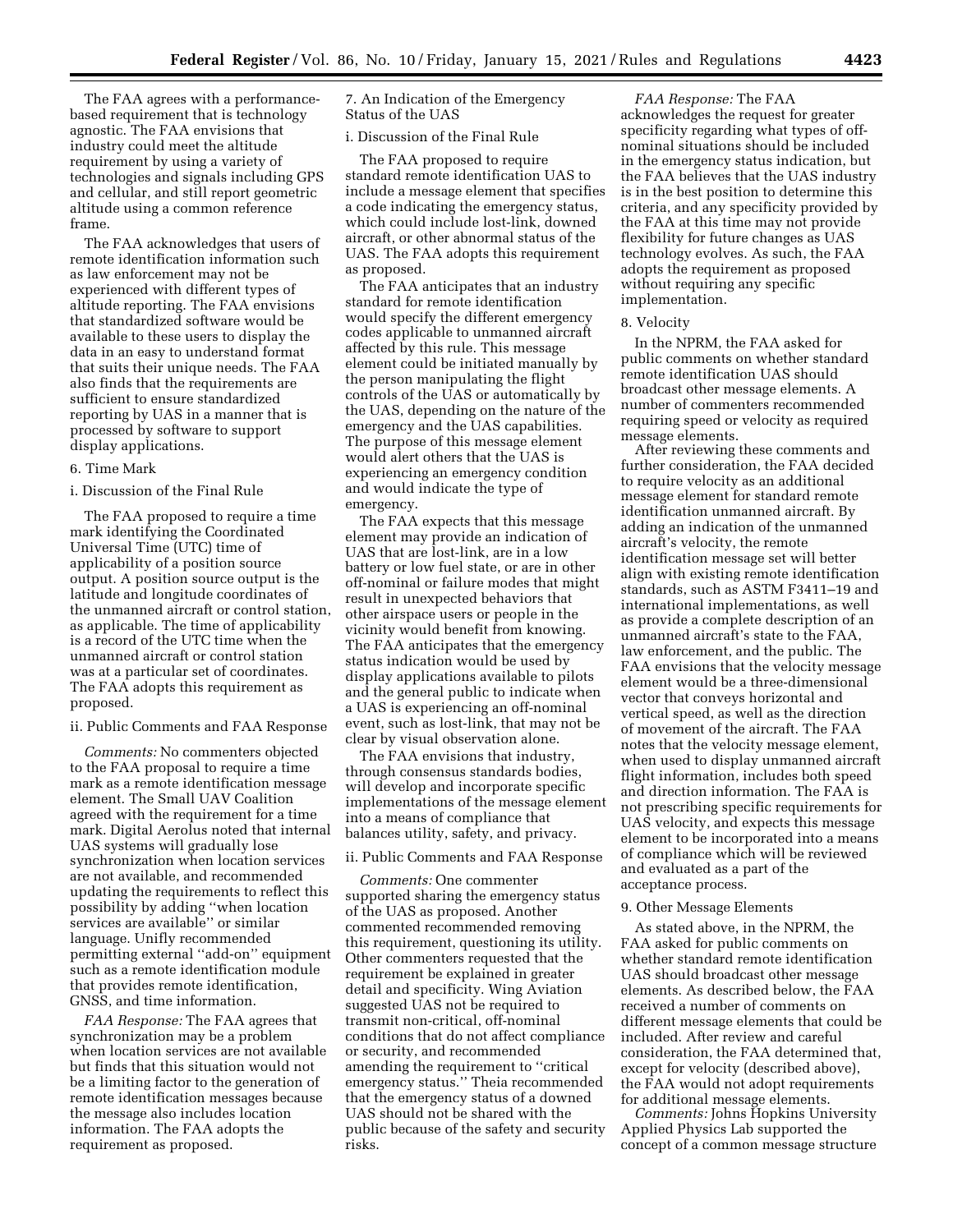and recommended this be further applied to Remote ID USS as well, to ensure that UAS are not compatible with only one Remote ID USS. One commenter agreed that message elements other than those proposed did not yield enough benefit to necessitate recording and transmitting. Wing Aviation recommended that required message elements be aligned to the ASTM F3411–19 Standard Specification for Remote ID and Tracking to reflect established industry consensus, specifically mentioning barometric altitude and emergency status.

A few commenters suggested requiring message elements to note if the remote pilot is part 107 certified, if the UAS is properly registered, and to add the LAANC approval code or COA identification. UPS Flight Forward suggested adding the direction of flight and mode of flight (manual, automated, autonomous) to the required message elements. The Stadium Managers Association also recommended adding message element(s) to help future-proof remote identification in the event of a UAS operating automatically or autonomously miles away from the control station, such as mode of flight, flight path, and intended destination. The Utah Department of Transportation recommended requiring speed, UAS attitude (pitch, roll, and yaw), and power status as a message element. The Air Line Pilots Association International, the Consumer Technology Association, the Port of Long Beach, and the Small UAV Coalition recommended requiring message elements reporting current velocity, direction, and route, such as magnetic course and ground speed, with the Small UAV Coalition noting that this would be consistent with remote identification proposals in the European Union. A few commenters suggested adding message elements for horizontal and vertical uncertainty estimates, and another suggested aircraft direction, speed, and vertical speed. Ax Enterprize suggested a message element to specify which Remote ID USS the UAS is connected to. SeeScan recommended requiring a detailed flight plan to be submitted to the Remote ID USS, including flight plan, name, certificate number, contact number, flight volume polygon, maximum altitude, nearest airport, date, time, and duration of flight.

The National Association of State Aviation Officials recommended the creation of options that provide flight data including airspeed, altitude, directional tracking, and battery or fuel life status information.

The American Association of Airport Executives suggested a message element

to convey if the UAS has obtained an FAA airspace authorization. The Alabama Department of Transportation asked why LAANC authorizations and COA information were not included as message elements, believing that this information would help law enforcement and public safety agencies better differentiate illegal UAS operations from those with specific authorization to conduct operations in certain areas. Airports Council International-North America asked how UAS remote identification information would be fused with other critical UAS operational information, notably LAANC data, which would enable local authorities to determine whether UAS had received FAA approval to operate in the airspace where it is necessary.

The Electronic Privacy Information Center (EPIC) suggested several message elements to better convey the characteristics of all UAS and their missions, such as surveillance capabilities (audio, infrared, thermal sensors) and UAS purpose (recreational, commercial, government) with further subcategories such as commercialdelivery, media, or infrastructure inspection.

*FAA Response:* The FAA agrees that a common message structure is critical to the successful implementation of this rule. The FAA is committed to utilizing a performance-based approach to rulemaking where industry can develop and update means of compliance as needed.

The FAA agrees with the commenters that suggested adding unmanned aircraft velocity as a required message element, for the reasons explained above. The FAA finds that the other message elements proposed by commenters, while valuable in specific situations, are not essential to meeting the safety and security needs being addressed by this rule. Some of the message elements proposed by commenters are better aligned with remote pilots sharing their flight intent. The FAA agrees that the sharing of flight intent is valuable in promoting the safety and efficiency of the airspace of the United States, but finds that such a requirement is appropriate to consider once UTM has been further developed and implemented. Flight intent is a foundational concept of UTM, and the FAA envisions such requirements may be a part of a future rulemaking to enable wide scale use of the UTM ecosystem.

Some commenters suggested that FAA waiver and authorization information be included as a message element. The FAA declines to include this information for two reasons. First, part

89 applies to unmanned aircraft regardless of the operating rules that apply to the operation of that aircraft. Operations under 49 U.S.C. 44809 may not have any waiver or authorization information that would be applicable. In addition, requiring that this information be included would be technologically challenging because the remote identification capability is tied to the unmanned aircraft or broadcast module being used whereas waivers and authorizations are issued for a specific operation. An unmanned aircraft may be used for an operation that has been granted a waiver one day and then used under other circumstances in which the waiver would not apply. Similarly, airspace authorizations are granted for specific times and airspace and would be challenging to encode into the remote identification capability for either the standard remote identification unmanned aircraft or the remote identification broadcast module. Instead of requiring that this information be included in a remote identification transmission, the FAA envisions that authorized entities will be able to access this type of information through the FAA based on the unique identifier and other message elements included in the broadcast.

## *B. Minimum Performance Requirements for Standard Remote Identification Unmanned Aircraft*

The FAA proposed to require standard remote identification UAS to meet the minimum performance requirements established in proposed § 89.310 by using an FAA-accepted means of compliance. Those requirements related to the control station location, automatic connection to a Remote ID USS, time mark, selftesting and monitoring, tamper resistance, connectivity, error correction, interference considerations, message transmission, message element performance requirements, and cybersecurity.

After reviewing public comments and further consideration, the FAA adopts these minimum performance requirements with some modifications to reflect, among other things, the elimination of Remote ID USS requirements. The FAA explains the adopted requirements, identifies changes from the NPRM, and responds to public comments in the following subsections.

1. Control Station Location

i. Discussion of the Final Rule

The FAA proposed to require all UAS with remote identification to generate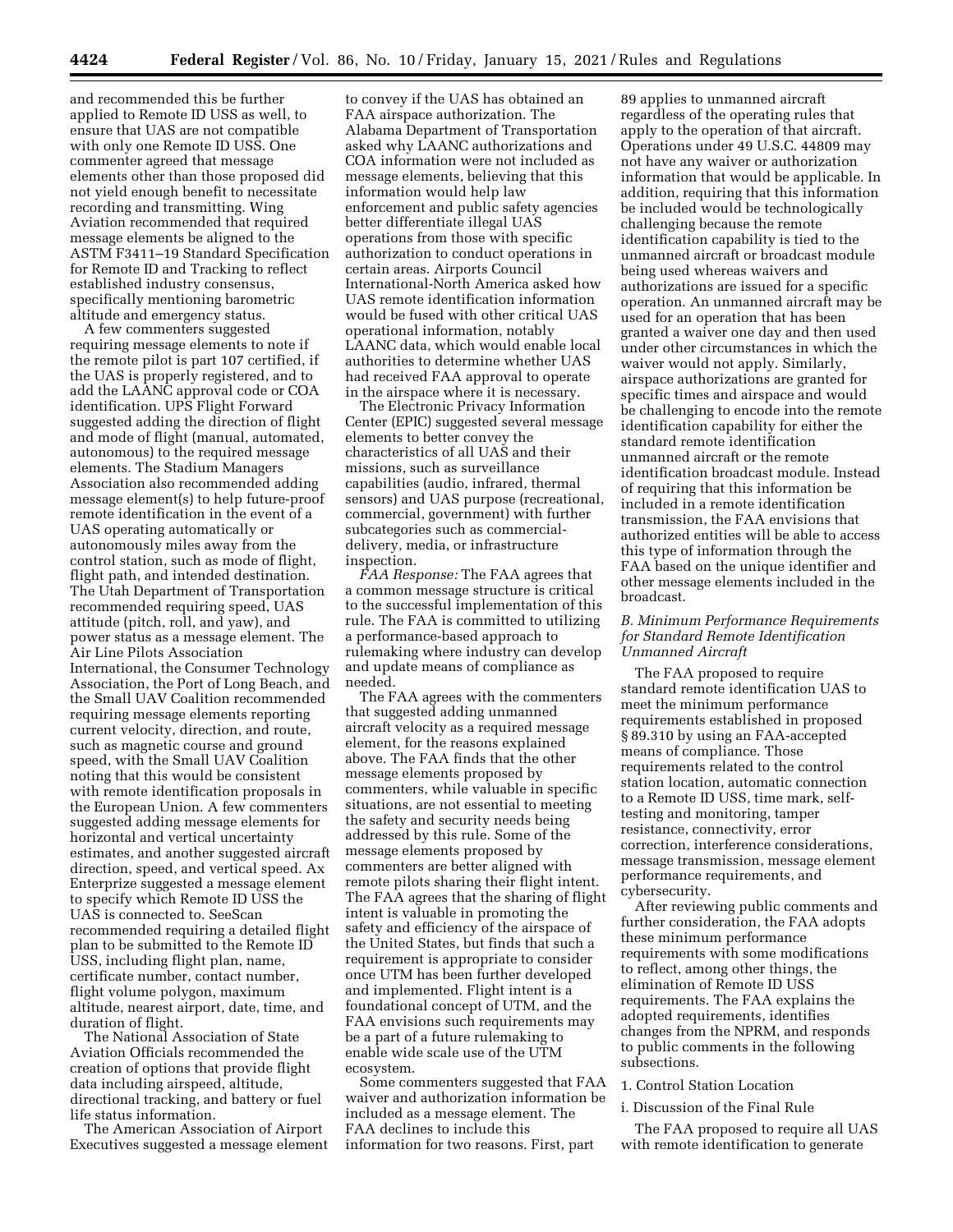and encode a control station location that corresponds to the location of the person manipulating the flight controls of the UAS. The rationale for this requirement is to assist the FAA and law enforcement to locate the person manipulating the flight controls of the UAS. The FAA intended for an FAAaccepted means of compliance to outline a process for UAS designers and producers to determine which part or element of the control station should be incorporated into the remote identification message due to its close proximity to the person manipulating the flight controls of the UAS. The FAA adopts this requirement as proposed.

## ii. Public Comments and FAA Response

*Comments:* Unmanned Systems Canada commented the requirement to encode the ground control station could be problematic for dual-pilot operations. This could conceivably require the installation of more than one remote identification device. Many commenters stated transmitting unmanned aircraft location information would be burdensome because most model aircraft are not equipped with GPS or other navigation equipment and there are not many solutions currently available. A few commenters stated there are gaps in GPS coverage that could prevent operators from complying with the requirement to provide control station information. An individual commenter suggested limiting the remote pilot in command to 100 feet of the takeoff point if the UAS cannot transmit control station location.

*FAA Response:* While a small number of commenters noted the confusion that may arise with multiple operators of the same unmanned aircraft or multiple unmanned aircraft operating in a relatively small area, the FAA finds that the inclusion of a unique identifier, which is part of the remote identification message, is sufficient to prevent such confusion. The FAA did not find a need to make changes to this requirement and will adopt it as proposed.

With respect to concerns regarding gaps in GPS coverage, the FAA acknowledges that location sensors such as GPS systems have physical limitations such as not being operational in certain urban environments. While some intermittent loss of position data is acceptable, the FAA adopts this rule in a performancebased manner and expects that industry will use a variety of inputs (such as GPS and cellular signals) to estimate position such that the UAS is able to generate the complete remote identification message in its intended operating environment.

The FAA declines to specify conditions, such as remaining within 100 feet of the take-off location, when standard remote identification unmanned aircraft cannot broadcast an indication of the control station location. If the unmanned aircraft can no longer broadcast the message elements, the person operating the unmanned aircraft must land as soon as practicable.

## 2. Automatic Remote ID USS Connection

The FAA proposed that from takeoff to landing, standard remote identification UAS would be required to maintain a connection to the internet automatically when available and would be required to transmit the message elements to a Remote ID USS through that connection. This minimum performance requirement is no longer applicable with the removal of the Remote ID USS connection requirements and has been removed.

## 3. Time Mark

i. Discussion of the Final Rule

The FAA proposed that standard remote identification UAS would be required to generate and transmit remote identification messages with the time mark message element. The FAA proposed that the time mark message element be synchronized to the time when all other message elements are generated. The purpose of this requirement is to ensure that position and other data contained in remote identification messages would have a usable time reference for the purposes of reconstructing unmanned aircraft flight profiles. The FAA adopts this requirement as proposed.

ii. Public Comments and FAA Response

The FAA did not receive any comments opposing this requirement.

# 4. Self-Testing and Monitoring

i. Discussion of the Final Rule The FAA proposed to require UAS

with remote identification to test the remote identification functionality automatically when the UAS is powered on and to notify the person manipulating the flight controls of the UAS of the result of the test. Further, the FAA proposed to prohibit these UAS from taking off if the remote identification equipment is not fully functional. Because a person would only be allowed to operate a standard remote identification UAS if its remote identification equipment is functional, the FAA envisioned that UAS designers and producers would build a

notification system to alert potential operators of any remote identification equipment-related malfunction. This notification requirement would help operators comply with the operating requirements of part 89.

The FAA also proposed that the UAS be required to self-monitor the remote identification functionality continuously throughout the flight and provide notification of malfunction or failure to the person manipulating the flight controls of the UAS. With this capability, the person manipulating the flight controls of the UAS can make informed decisions about what actions to take to minimize risk to other users of the airspace and people and property on the ground. This requirement is necessary because a standard remote identification unmanned aircraft would be required to land as soon as practicable if it loses broadcast capability in-flight.

The FAA adopts this requirement with modifications. In the NPRM, the FAA proposed that the automatic test must occur when the UAS is powered on. This rule modifies the proposal to require the automatic self-test to occur prior to takeoff. The FAA believes this change provides greater flexibility to developers of means of compliance as well as UAS producers when meeting this requirement. In addition, the requirement to monitor the remote identification equipment functionality has been expanded from takeoff to landing to takeoff to shutdown to reflect the changes to the operating rules that require persons operating UAS with remote identification to broadcast the message elements from takeoff to shutdown, as discussed in section VII.E.2 of this preamble.

#### ii. Public Comments and FAA Response

*Comments:* Even though this requirement only specified a notification for equipment that fails or malfunctions during flight, many commenters emphasized that it is appropriate to notify the operator that remote identification equipment is not working properly rather than to forcibly ground an unmanned aircraft by design. The University of California, Irvine recommended restricting UAS from takeoff by operational regulation instead of hardware regulation. Unifly noted that in the event of loss of broadcast capability, the person manipulating the flight controls of the UAS should be responsible to not take off. Ax Enterprize agreed that the monitoring function should notify the remote pilot if remote identification fails. The FPVFC suggested an equipment solution for an indicator system, and recommended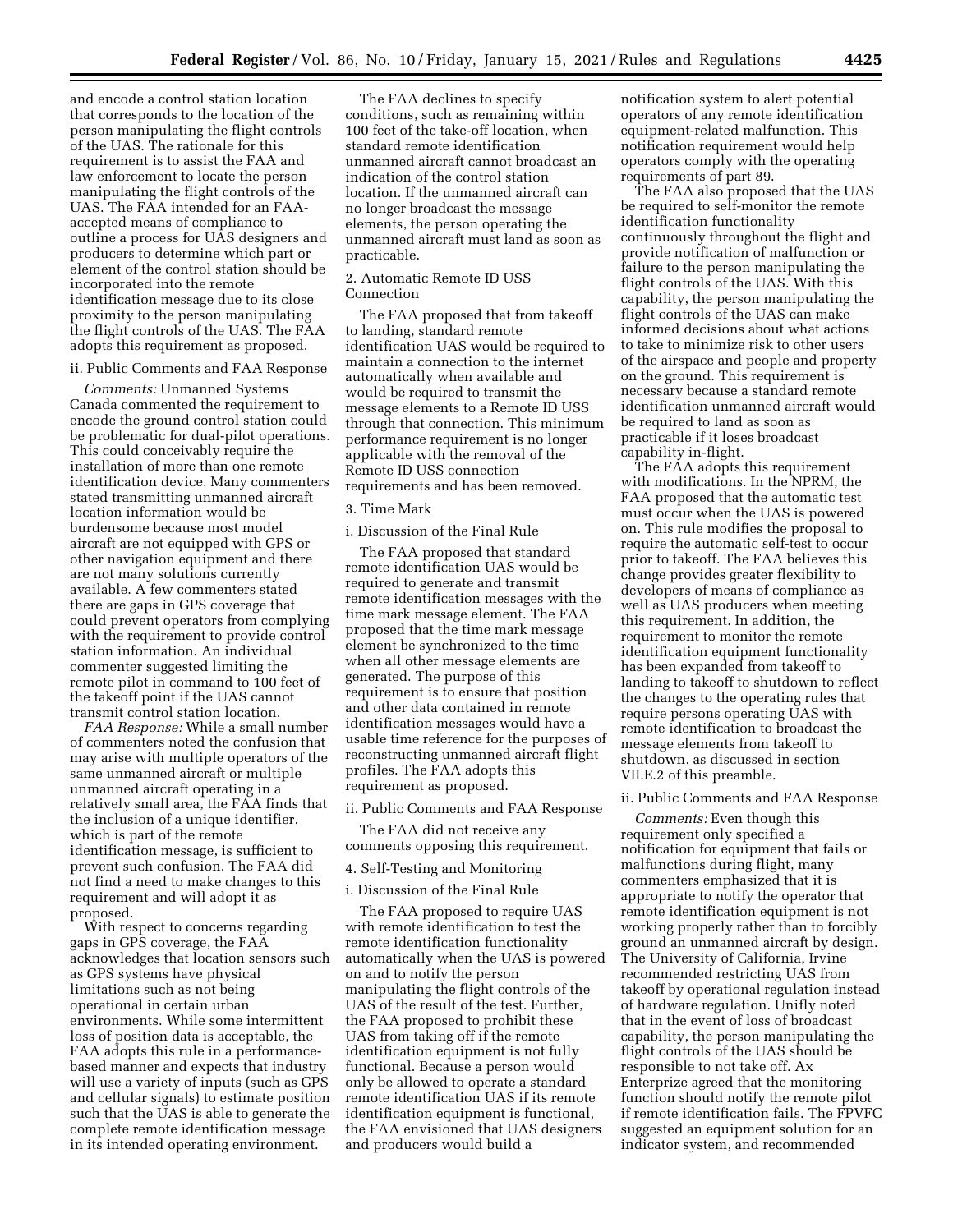permitting the unmanned aircraft to be flown as a non-equipped UAS if the self-test failed.

The Small UAV Coalition and one individual were concerned this requirement could add a potential failure point with possible loss of control during flight. In addition, they noted the proposed rule required remote identification equipment to be functional for any operation, even if that operation occurs within an FAArecognized identification area. One individual suggested eliminating the requirement that UAS disable themselves under certain conditions, as it could introduce a hazardous situation if a UAS is performing multiple takeoffs and landings, as it would be required to detect a landing, check the internet connection, and prohibit takeoff if the connection is lost. This could cause a loss of power at a critical phase of flight.

DJI Technology, Inc. commented on its view that the NPRM reflected a fundamental change in philosophy, specifically that Americans cannot be trusted to act responsibly or in compliance with regulations. In addition, they stated the requirement raises technical challenges regarding design, application, and upgrades. They also noted potential legal liability concerns with the shift of responsibilities from the pilot to the manufacturer.

*FAA Response:* The FAA does not agree that the requirements represent a fundamental shift of responsibility from the operator to the manufacturer. Rather, the two requirements are complementary. A failed self-test at start up would result in the operator being notified that the remote identification equipment is not functioning properly, and the unmanned aircraft would not be able to take off. Though this may introduce a possible failure point if the self-test feature produces errors, the FAA does not agree that this requirement could introduce a loss of control situation. The requirement would inhibit take-off in the event of a remote identification equipment failure, but not prohibit an operator from having control of the unmanned aircraft midflight given the same failure. This design feature will help operators fulfill their responsibility to not takeoff with malfunctioning or failed remote identification equipment. Overall, the FAA anticipates that the manufacturing and operator requirements will significantly reduce instances of UAS operating in the airspace of the United States without properly functioning remote identification equipment.

# 5. Tamper Resistance

### i. Discussion of the Final Rule

The FAA proposed to require that UAS with remote identification be designed and produced in a way that reduces the ability of a person to tamper with the remote identification functionality. The FAA envisioned the UAS would have tamper-resistant design features to hinder the ability to make unauthorized changes to the remote identification equipment or messages. The FAA adopts this requirement as proposed.

## ii. Public Comments and FAA Response

*Comments:* Many commenters supported the inclusion of a tamper resistance requirement. Qualcomm Incorporated stated that a secure UAS should respond to a tamper event by noting the event and/or ceasing to operate. Airlines for America urged the FAA to include a provision to protect against deactivation of the remote identification system. Some commenters requested the FAA provide additional detail on tamper resistance requirements. Other commenters raised concerns about added weight and costs.

Some commenters opposed including tamper resistance requirements. Several commenters raised concerns about how this requirement would affect repairs, hardware upgrades, or home-built UAS. Other commenters raised concerns that the requirement for a tamper resistance remote identification UAS will create a cybersecurity threat because many commercially available UAS are made in foreign countries such as China. They also suggested this requirement will make it difficult or impossible to assess any cybersecurity threat.

*FAA Response:* Analysis of the comments regarding tamper resistance of the remote identification functionality found that while most commenters supported the requirement, a small number of commenters were against it. Several commenters favored the tamper resistance of the remote identification functionality, but argued that the requirement would result in UAS that could not be repaired, maintained, or receive hardware upgrades as this could constitute tampering with the UAS. This appears to be a misunderstanding, as only the remote identification equipment and functionality is covered by the tamper resistance requirement. Commenters opposed to the tamper resistance requirement mentioned additional weight or cost, while others speculated that tamper resistance may introduce a cybersecurity threat. The FAA does not agree with these assertions because the

FAA considers this requirement to be performance-based. The FAA envisions industry will find ways to comply without increasing the weight or cost significantly (for example, anti-tamper stickers), or introducing additional cybersecurity or other threats.

#### 6. Connectivity

For standard remote identification UAS, the FAA proposed that the UAS would be designed to not take off unless it is connected to the internet and transmitting the message elements to a Remote ID USS if the internet was available. As a part of this proposal, a standard remote identification UAS would have to continuously monitor its connection to the internet and the transmission of remote identification message elements to a Remote ID USS. If either is lost, the UAS would have to notify the person manipulating the flight controls of the UAS so he or she may take appropriate action, such as landing as soon as practicable. As discussed above in section VII.A of this preamble, the requirement for the UAS to be designed to connect to the internet is not included in this rule. Accordingly, the requirement to monitor the connection to the internet is no longer necessary and is not included in this rule.

## 7. Error Correction

# i. Discussion of the Final Rule

The FAA proposed to require all UAS with remote identification equipment to incorporate error correction in the transmission and broadcast of the message elements. Error correction allows remote identification broadcast receivers, such as smart phones, and Remote ID USS to detect potential errors that may exist in the message and take the appropriate action. The FAA adopts this requirement as proposed, with a modification to remove references to transmitting message elements through the internet to a Remote ID USS.

### ii. Public Comments and FAA Response

*Comments:* Most commenters agreed with the error correction requirements with some requesting additional specificity. Some offered slight changes in semantics, but still supported the requirement. One commenter stated the NPRM confused two concepts from wireless communications engineering. The first is error correction, which encompasses techniques intended to increase the sensitivity of the receiver, and focuses on minimizing rather than detecting errors. The second is error detection, which includes techniques intended to detect when a message is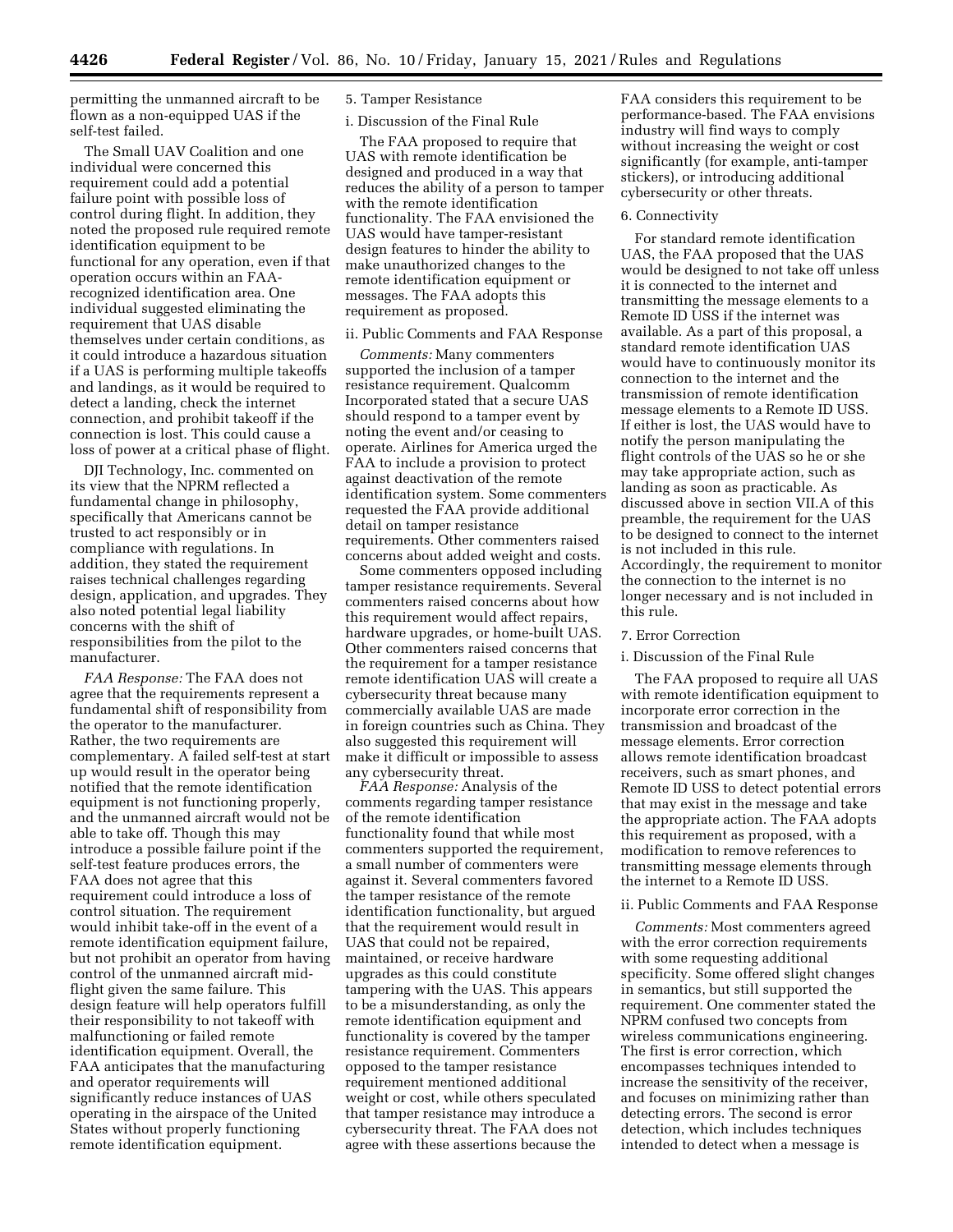correctly received, and focuses on detecting rather than minimizing errors.

*FAA Response:* The FAA declines to provide additional specificity regarding the error correction requirement because a performance-based requirement is appropriate to allow for flexibility in meeting this requirement as well as incorporating new techniques as technology evolves. Any specific error correction capabilities incorporated into a proposed means of compliance would be reviewed and evaluated as a part of the acceptance process.

The FAA appreciates the comment that highlighted the differences between error correction and error detection techniques, and suggested the FAA may have confused the two concepts. The FAA confirms that ''error correction'' was the intended minimum performance requirement in the NPRM and adopts this requirement.

# 8. Interference Considerations

## i. Discussion of the Final Rule

Consistent with FCC regulations, which include exempted devices under 47 CFR 15.103, the FAA proposed to prohibit the remote identification equipment used in standard remote identification UAS from causing harmful interference to other systems or equipment installed on the unmanned aircraft or control station. The FAA adopts this requirement as proposed.

The design of the UAS must ensure that the broadcast remote identification equipment is independent of command and control interfaces. The FAA explained that, for example, the remote identification equipment could not cause harmful interference to the UAS command and control datalink and could not otherwise be in violation of FCC regulations. In addition, the remote identification equipment would not meet the requirements of this rule if its operation would be adversely affected by interference from other systems or equipment installed on the unmanned aircraft or control station, such as the UAS command and control datalink or a camera feed from the unmanned aircraft to a display at the control station. Therefore, the FAA expects that producers under subpart F will provide secure and reliable interfaces well protected from interference or attacks by malicious entities, and will validate minimum performance via the means of compliance acceptance process as well as through ongoing oversight, auditing, and monitoring of UAS producers that have an FAA-accepted declaration of compliance.

The FAA explained that a specific means of compliance may include

requirements to use specific radio frequency emitters and receivers. The FAA envisioned that a proposed means of compliance could include an analysis of frequency congestion and interference considerations. The FAA did not propose a particular method by which interference considerations are identified or mitigated by designers or producers. Instead, the FAA would consider proposed methods for dealing with interference considerations and would verify that they are appropriate for the types of equipment and operations applicable to those means of compliance and do not run counter to any applicable regulations, including FCC regulations.21

### ii. Public Comments and FAA Response

*Comments:* Commenters were generally supportive of this provision. One commenter suggested the FAA set the level of interference that rises to the level of 'harmful.'

*FAA Response:* As used in this rule, interference is considered harmful if it adversely affects a system's ability to operate safely. The FAA declines to specify a level of interference that would be considered ''harmful'' because different systems may be able to tolerate different levels of interference before their performance is adversely affected. Instead, FAA will allow developers of means of compliance to incorporate the appropriate interference requirements as needed. This approach is in line with the FAA's continued commitment to a performance-based rulemaking.

#### 9. Message transmission

### i. Discussion of the Final Rule

The FAA proposed that standard remote identification UAS be capable of transmitting message elements through an internet connection to a Remote ID USS. In addition, the FAA proposed to require that standard remote identification UAS be capable of broadcasting the message elements using a non-proprietary broadcast specification and radio frequency spectrum compatible with personal wireless devices in accordance with 47 CFR part 15. The FAA envisioned that remote identification would be broadcast using spectrum similar to that used by Wi-Fi and Bluetooth devices. The FAA did not, however, propose a specific frequency band. Rather, the FAA envisioned industry stakeholders would identify the appropriate spectrum to use for this capability and

would propose solutions through the means of compliance acceptance process. The purpose of this requirement is to ensure that the public has the capability, using existing commonly available and 47 CFR part 15 compliant devices, such as cellular phones, smart devices, tablet computers, or laptop computers, to receive these broadcast messages.

The FAA considered the conditions of operation, the general technical requirements, and the performance limitations associated with the use of 47 CFR part 15 devices and has determined that these conditions, requirements, and limitations would be acceptable and compatible with the proposed use and expected performance of the broadcast capability of standard remote identification UAS. The FAA acknowledged that, under FCC regulation, 47 CFR part 15 devices, including those used for the remote identification broadcast, may not cause harmful interference and must accept any interference received.

To meet the proposed requirement of compatibility with personal wireless devices, the FAA explained that a means of compliance may take into consideration whether the remote identification capability would be compatible with current and older models of personal wireless devices still in common usage. The FAA intended the proposed requirement to ensure that the broadcast message from standard remote identification UAS would be accessible by most personal wireless devices in use.

In addition, for standard remote identification UAS, the FAA proposed that the broadcast device use radio frequency spectrum in accordance with 47 CFR part 15 that is compatible with personal wireless devices and must be designed to maximize the range at which the broadcast can be received, while complying with the 47 CFR part 15 and any other laws in effect as of the date the declaration of compliance is submitted for FAA acceptance, and must be integrated into the unmanned aircraft or control station without modification to its authorized radio frequency parameters. The purpose of this requirement is to ensure that producers use a means of compliance that specifies a broadcast technology or broadcast technology characteristics that maximize the broadcast range while still meeting the other minimum performance requirements under this rule. Maximizing the broadcast range would ensure that remote identification information would be available to the largest number of potential receiving

<sup>21</sup>FCC regulatory requirements are enforced by the FCC. It is the producer's responsibility to ensure that broadcast equipment meets all applicable FCC regulatory requirements.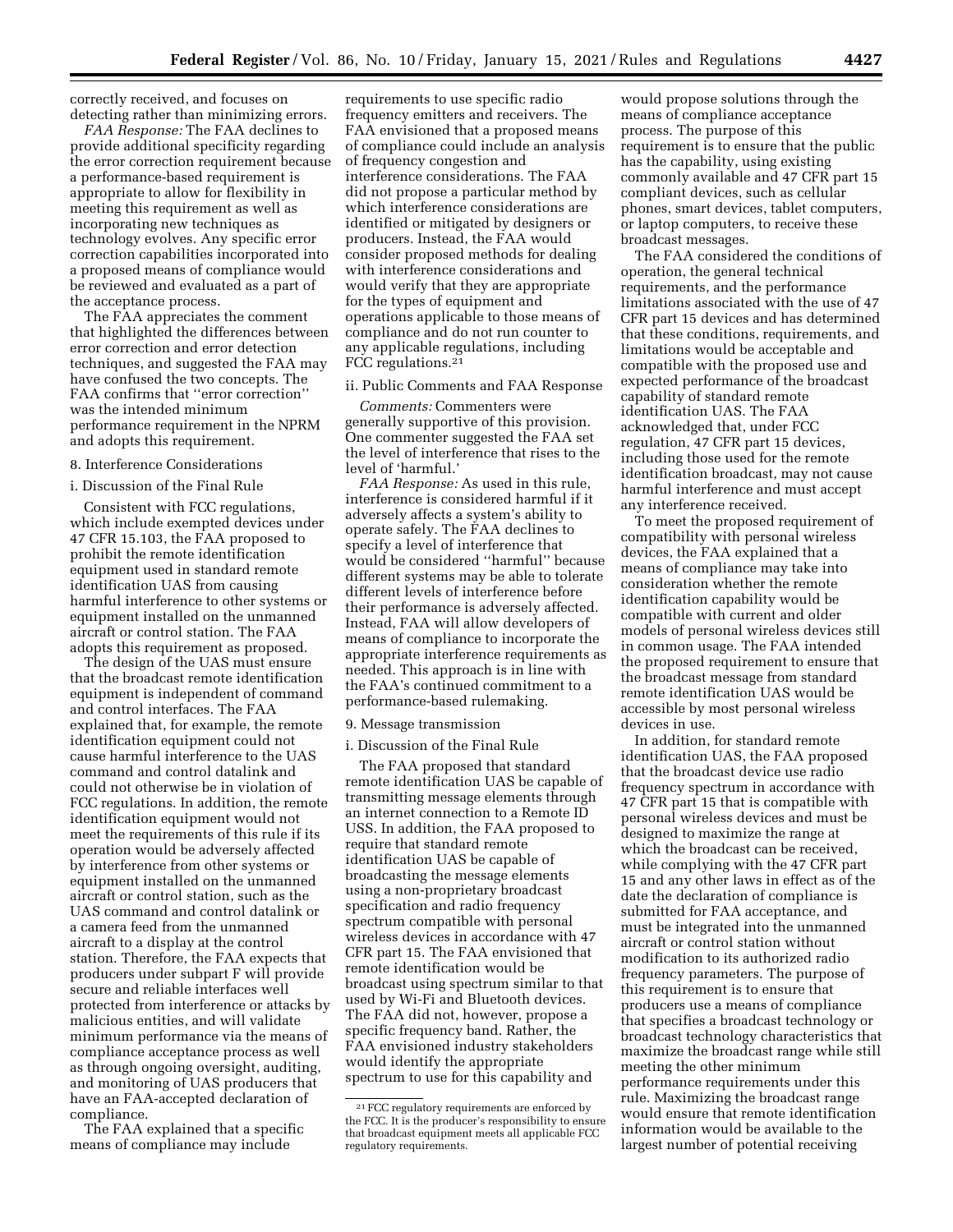devices within the limits permitted by law.

The FAA adopts the substance of this requirement as proposed, with modifications to reflect the removal of the network transmission requirement (see section VII.A of this preamble for a discussion of the removal of the network requirement). Accordingly, this rule changes the title of this requirement from ''message transmission'' to ''message broadcast'' in § 89.310(g).

## ii. Public Comments and FAA Response

*Comments:* The FAA received numerous comments on the use of radio frequency spectrum in accordance with 47 CFR part 15 for the remote identification broadcast, including recommendations to require or allow the use of licensed spectrum as well as establishing government-allocated spectrum.

Many commenters expressed concerns regarding the broadcasting requirement, noting potential radio frequency spectrum issues, including potential for interference with UAS systems and other systems. A number of commenters suggested using licensed instead of, or in addition to, unlicensed spectrum for a variety of reasons, including distance and reliability.

*FAA Response:* The FAA acknowledges that the use of part 15 devices for remote identification broadcasts may result in reduced distance and reliability as compared to solutions leveraging licensed spectrum. The FAA finds that such solutions, however, would necessitate specialized equipment to receive the broadcasts that would be incompatible with the concept of remote identification data being widely accessible to the public using existing smart devices.

*Comments:* The Alliance for Telecommunications Industry Solutions recommended the FAA confirm the broadcast identification concept is a local broadcast directly from the unmanned aircraft to receivers in physical proximity without a network requirement. CTIA—The Wireless Association also asked the FAA to consider requiring an interoperable encryption and authorization mechanism for all remote identification broadcasts, and to consider incorporating a 15 digit IMEI number as the ANSI standard serial number, which could support tracking lost or stolen UAS and registration within a central equipment identity register.

*FAA Response:* The FAA reaffirms the remote identification broadcast requirement, as adopted, is a local broadcast that would be receivable to smart devices and other compatible

receivers within a limited proximity to the aircraft.

The FAA declines to include additional capabilities specifically to facilitate the tracking of lost or stolen UAS to the remote identification rules, but does acknowledge a limited capability might exist based on the rules as adopted. This use-case is not the focus of this rule, and any changes as suggested would be out of scope of this rulemaking.

*Comments:* AERO Corporation supported the requirement to broadcast, and suggested a remote identification transponder similar to ADS–B Out.

*FAA Response:* The FAA notes that broadcast equipment, while somewhat similar in general concept to ADS–B Out, is also different in many significant ways. Moreover, as detailed in section XVII of this preamble, ADS–B Out is not a form of remote identification.

*Comments:* The Small UAV Coalition recommended removing the requirement for the broadcast device to be designed to maximize the range and replacing it with a performance-based requirement for minimum range for the intended operation.

*FAA Response:* The FAA considered all comments regarding the use of licensed spectrum and determined that using unlicensed 47 CFR part 15 frequencies is the most practical way to ensure interoperability and access to the greatest number of potential users.

The FAA does not agree with the recommendation to remove the requirement that the broadcasting device be designed to maximize range, as removal of this requirement would allow systems to be designed that broadcast at short ranges that are incompatible with the objective of providing remote identification information to as many receivers as possible located nearby the unmanned aircraft. The method of compliance must address how it maximizes range for the applicable unmanned aircraft and expected operating environments.

### 10. Interoperability

#### i. Discussion of the Final Rule

To achieve interoperability among standard remote identification UAS that may be produced using different means of compliance, the FAA proposed that for standard remote identification UAS, a means of compliance must require that the message elements be broadcast using a non-proprietary specification for remote identification. For the broadcast to be interoperable with personal wireless devices, the message elements for standard remote identification UAS would have to be broadcast using a

message format available to the public. The FAA explained that a known message format is necessary for the receiving personal wireless devices to decode the messages and make the message elements available for use by software applications on the receiving devices.

The FAA adopts this requirement as proposed.

### ii. Public Comments and FAA Response

*Comments:* Some commenters suggested using existing broadcastbased systems, such as Wi-Fi Aware or similar systems rather than networkbased systems. Others requested additional specificity. One commenter suggested that the FAA specify all aspects of the link, to include frequency, power, antenna patterns, modulation and data format. Other commenters were concerned that the interoperability requirement would limit the acceptable types of broadcast to Wi-Fi and Bluetooth and that this could limit operational deployment in the short term. AiRXOS recommended an additional performance requirement related to interoperability. The Small UAV Coalition suggested that the rule make clear that message encryption is permitted.

*FAA Response:* Interoperability for standard remote identification UAS and the requirement that the message elements be broadcast using a nonproprietary specification for remote identification are necessary for the receiving wireless devices to decode the messages and make the contents of the remote identification messages usable to the public. The FAA does not require a specific message format because the current performance-based requirement allows the UAS industry to collaborate and innovate to optimize the message format. As broadcast technologies evolve, the specified message format may need to evolve as well, and the requirement adopted in this rule allows for that without a need to update the regulations. In addition, reflecting the removal of the network transmission requirement, and to provide the necessary interoperability to ensure publicly receivable remote identification information, the FAA clarifies that encryption of the required message elements is not permitted.

# 11. Cybersecurity

# i. Discussion of the Final Rule

The FAA proposed to require all UAS with remote identification equipment to incorporate cybersecurity protections for the transmission and broadcast of the message elements, as appropriate.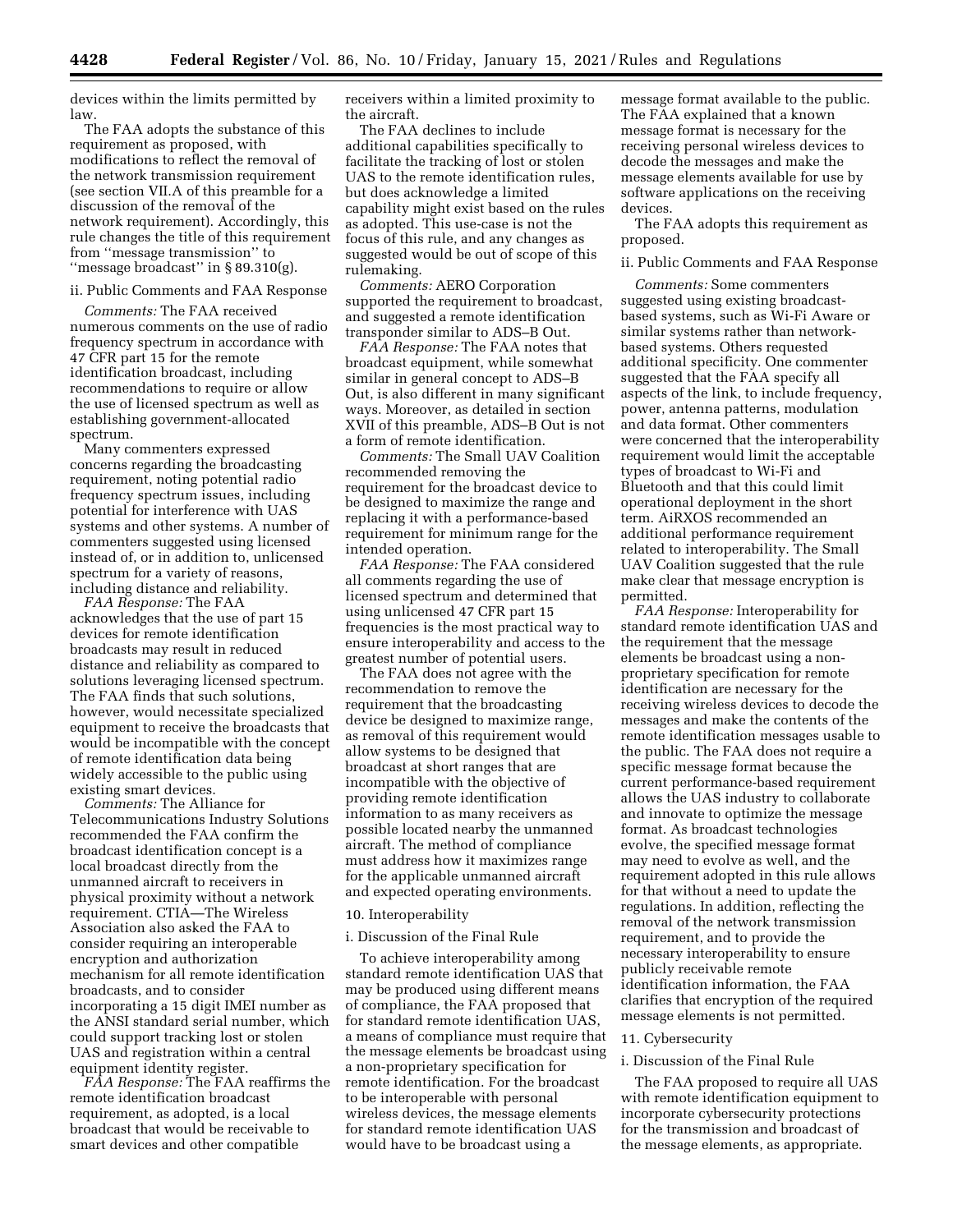The FAA did not propose any specific cybersecurity protection methods that would be required to be incorporated into an FAA-accepted means of compliance. Instead, the cybersecurity protection methods incorporated into a proposed means of compliance would be reviewed and evaluated as a part of the acceptance process.

The proposed minimum performance requirement related to cybersecurity is removed from this rule because of the deletion of the requirement for standard remote identification UAS to connect to the internet and transmit information to a Remote ID USS. As discussed in the NPRM, the cybersecurity requirement applied to both the transmission and broadcast of the remote identification message elements, and the requirement to broadcast the remote identification messages is retained in this rule. However, the FAA believes that with the removal of the internet connectivity requirement, cybersecurity requirements for the broadcast functionality are no longer warranted.

While this rule no longer requires standard remote identification UAS to have an internet connection for the purpose of remote identification, the FAA acknowledges that many UAS could have internet connection capabilities to support other design features or capabilities not related to remote identification. The FAA encourages designers and producers of remote identification UAS that can connect to the internet to incorporate cybersecurity protections to ensure that those other design features or capabilities are protected from cyber threats.

## ii. Public Comments and FAA Response

*Comments:* The FAA received many comments supporting cybersecurity in general, but that also requested the FAA provide greater specificity or adopt specific standards. The vast majority of these comments related to transmission of message elements through the internet to the Remote ID USS.

The FPVFC noted that if a radio frequency broadcast remote identification system is used, there are no cybersecurity concerns.

*FAA Response:* As described in section VII.A of this preamble, this rule does not require transmission of message elements through the internet to a Remote ID USS. In addition, the FAA agrees with the FPFVC that broadcasting the message elements does not raise cybersecurity concerns. Accordingly, the proposed minimum performance requirement related to cybersecurity is removed from this rule, for the reasons described above.

# 12. Other Performance Requirements

i. Discussion of the Final Rule

In the NPRM, the FAA identified several potential requirements that it considered, but ultimately decided were not necessary to include in the proposed minimum performance requirements, and requested comments on whether and why any of those should be required. The list included:

• Other message elements such as certain UAS operator contact information or other aircraft or control station information such as velocity, direction, route, or altitude above ground level.

• Equipment interface requirements such as the appropriate connections between GPS receivers, altimeters, and the remote identification message compiler; the communication protocol between the aircraft and the control station through which remote identification message data is exchanged; or protocols and interfaces between UAS, internet providers, and Remote ID USS.

• Flight data recording features to store remote identification information within the UAS.

• Requirements for connection indications such as a separate indication of whether the UAS is connected to the internet and its connection to a specific Remote ID USS, an indication of the transmission latency, or a notification of the specific Remote ID USS to which the UAS is connected.

• Transmission or broadcast requirements during a command and control lost-link event.

After reviewing comments and further consideration, the FAA decided to require velocity as an additional message element for standard remote identification unmanned aircraft, as discussed in section VIII.A.8 of this preamble. The FAA is not adopting in this rule any of the other minimum performance requirements described in this section that were identified for potential inclusion.

### ii. Public Comments and FAA Response

*Comments:* Airbus UTM suggested minimum performance requirements for the remote identification broadcast to include range, reliability, and authenticity. uAvionix suggested a requirement for minimum broadcast power. Ciconia Aviation Services suggested a minimum radio transmission range of 1.5 to 2 kilometers for UTM and possibly other manned interfaces. Wing Aviation LLC suggested defining loss to mean persistent (not temporary) loss of signal, contending that remote identification is not critical

to flight safety and a brief interruption should not trigger an immediate contingency. The Aviators Code Initiative recommended establishing a maximum power output for broadcast equipment. Droneport Texas LLC requested that any additional performance requirements beyond those in the NPRM undergo a public comment process in accordance with the Administrative Procedure Act.

DroneBusiness Center suggested changing the performance standard requirement to a consensus standard approach. ANRA Technologies and Small UAV Coalition suggested using ASTM standards. Ax Enterprize noted that that ASTM F3411–19 Standard Specification for Remote ID and Tracking has taken the position that remote identification is strictly for security, not safety functions, thereby excluding detect-and-avoid. They suggested a prescriptive definition of ''real-time'' and ''near real-time.'' They also proposed Trustworthy Multipurpose Remote Identification Protocol which is intended to satisfy several requirements including, but not limited to, verifying that messages are from the stated sender and the UAS Identification is in a registry, looking up public and private information, and structuring that information for readability.

The FPVFC suggested UAS equipment interfaces should be determined by industry, and the performance requirements for self-testing and monitoring, error correction, interference considerations, message element performance requirements, and cybersecurity are too vague. They were also concerned that UAS would be grounded if the requirements are too rigid. Unmanned Systems Canada stated the performance standard is unreasonable and more restrictive than altitude requirements on manned aviation. One individual commenter stated that requirements on modelers is greater than the requirements on manned aircraft operations, and others stated the proposed rule mandates technology that is not yet available or mature.

*FAA Response:* The FAA finds that the message elements proposed by commenters, while valuable in specific situations, are not essential to meeting the safety and security needs being addressed by this rule. In addition, the performance requirements as finalized meet the needs of remote identification while remaining sufficiently performance-based to allow for technological innovation.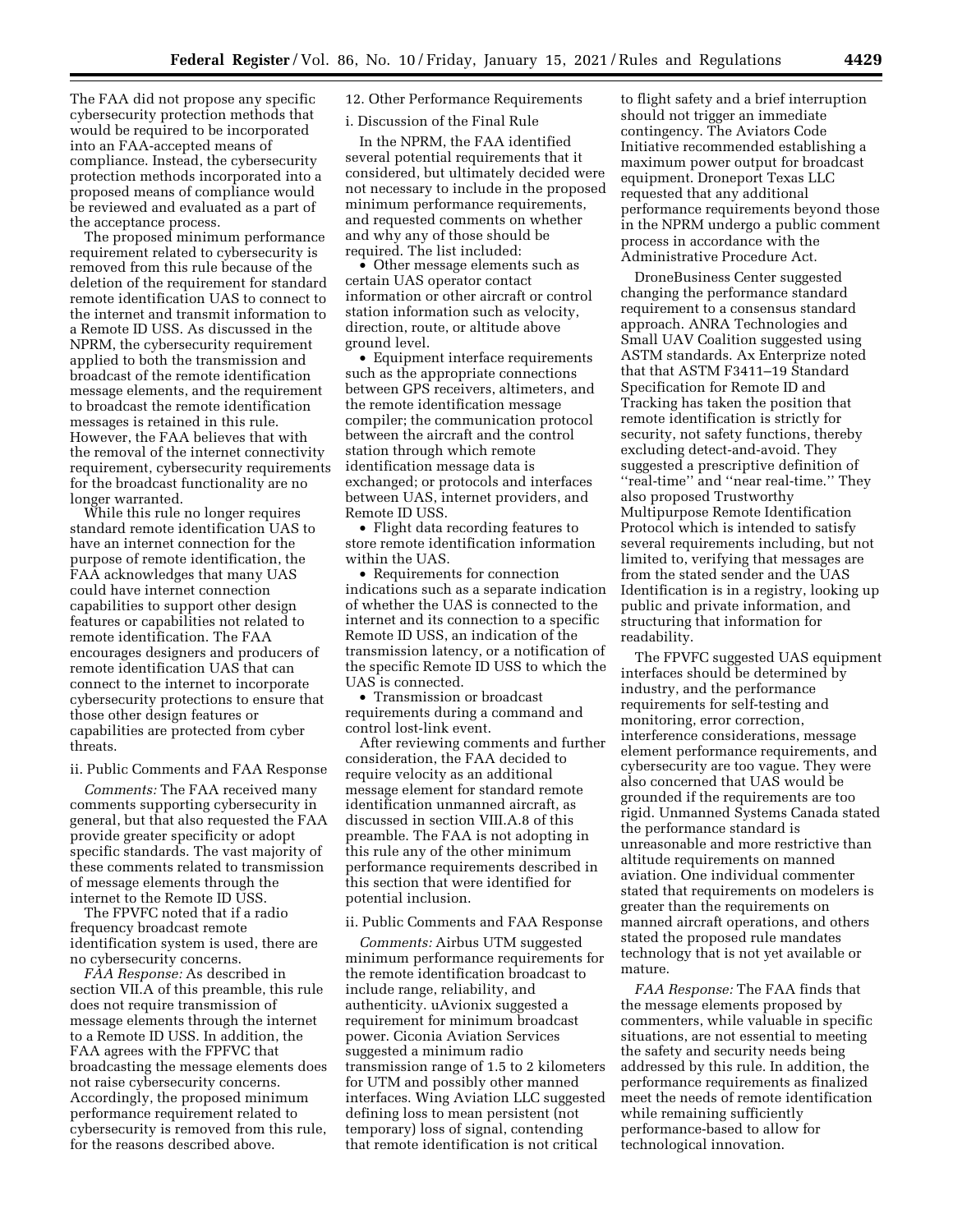## *C. Message Elements Performance Requirements for Standard Remote Identification Unmanned Aircraft*

The FAA proposed to require that all UAS with remote identification meet certain minimum requirements regarding the transmission of the message elements including the minimum performance requirements related to positional accuracy, barometric pressure accuracy, message latency, and message transmission rate. The FAA invited comments on whether the proposed minimum performance requirements for the message elements are appropriate and requested that commenters provide feedback and recommendations, supported by data, to sustain their position. The FAA also proposed that standard remote identification UAS must transmit and broadcast identical message elements.

The message element minimum performance requirements proposed in the NPRM are considered design requirements, not operational performance requirements. A standard remote identification UAS must demonstrate that it meets minimum performance requirements for these message elements under test conditions specified in an FAA-accepted means of compliance. The test conditions must be representative of those that are likely to be encountered during typical UAS operations. The FAA acknowledges and accepts that the actual in-service performance may vary from the performance established under test conditions. The operator of a standard remote identification is not required to monitor the actual in-service performance of the UAS.

After reviewing public comments and further consideration, the FAA is adopting the message element performance requirements that were proposed, with some modifications. The FAA explains these requirements, including changes from the NPRM, in the following subsections.

1. Transmit and Broadcast Identical Message Elements

The FAA proposed that the UAS be required to transmit through the internet to a Remote ID USS and broadcast identical message elements. As described above, the FAA eliminated the requirement to transmit remote identification message elements to a Remote ID USS. As a result, performance requirements related to the requirement to transmit and broadcast identical message elements have been removed from this rule.

## 2. Positional Accuracy

# i. Discussion of the Final Rule

The FAA proposed positional accuracy requirements that are compatible with commercial off the shelf position sources, such as GPS receivers integrated into many existing UAS, smart phones, or other smart devices. For an unmanned aircraft, the position source is considered to be equipment onboard the aircraft that computes a geometric position (latitude and longitude). The position source can be a separate sensor or can be integrated into other systems. While the FAA anticipated that most unmanned aircraft would use a GPS receiver as the position source, other equipment could be used as long as it is capable of producing the required message elements and meets the proposed accuracy requirement. For a control station, the position source is considered to be equipment that is either integrated into the control station or separate from, but in close proximity to, the control station.

For standard remote identification UAS, the FAA proposed that the reported position of the unmanned aircraft and control station would have to be accurate to within 100 feet of the true position, with 95 percent probability.

The FAA is adopting this requirement as proposed.

ii. Public Comments and FAA Response

Skydio commented that the proposed unmanned aircraft location accuracy and latency requirements, including the prohibition on takeoff and the requirement to land as soon as practicable, are unjustified in areas of limited or degraded GPS based on the known deficiencies of GPS and the advantages of computer vision-enabled UAS, and recommended increasing the accuracy requirement from 100 feet to 500 feet to accommodate these UAS operations. Ciconia Aviation Services suggested that current devices are capable of greater than 100 feet accuracy for UAS position, and suggested requiring 30-foot accuracy as well as 0.1 seconds latency and a 4 Hz transmission rate to support conflict management and collision avoidance.

*FAA Response:* The FAA considered comments that suggested both increased and decreased positional accuracy compared to the proposed requirement, while still other comments asserted that the positional accuracy proposed was not possible under certain conditions where GPS was limited or degraded. The FAA emphasizes that GPS is one possible position source, but using GPS

is not a requirement and there may be other types of position sources that perform better in different operating environments. As such, this rule adopts the proposed requirement that the reported position of the control station and unmanned aircraft be accurate to within 100 feet of the true location, with 95 percent probability.

The positional accuracy requirement is a design requirement and not an operational performance requirement, and the specific test method for ensuring that the UAS design meets this accuracy requirement will be reviewed and evaluated as a part of the means of compliance acceptance process. Depending on the unmanned aircraft operating environment, the actual inservice accuracy may be better or worse than accuracy demonstrated under the test conditions of an FAA-accepted means of compliance.

3. Geometric Altitude Accuracy

### i. Discussion of the Final Rule

The FAA proposed that for standard remote identification UAS, the reported barometric pressure altitude for the unmanned aircraft and the control station must be accurate to within 20 feet of the true barometric pressure altitude for pressure altitudes ranging from 0 to 10,000 feet. The FAA sought comments from UAS designers and producers and other interested individuals on whether the proposed barometric pressure altitude accuracy requirement is consistent with current and anticipated future UAS performance capabilities. As discussed in section VIII.A.3 of this preamble, after considering comments and engaging in further analysis, the FAA decided to adopt the requirement that standard remote identification include an indication of control station altitude as a required message element, replacing the requirement to indicate barometric pressure altitude with geometric altitude. As a result, the FAA removed the minimum performance requirements for an indication of barometric pressure altitude and instead adopts minimum performance requirements for an indication of geometric altitude as follows.

Though the barometric pressure altitude accuracy requirement was the same for both the control station and the unmanned aircraft, the transition to a geometric altitude indication warrants different accuracy requirements for the control station and the unmanned aircraft. For the unmanned aircraft, the FAA is adopting a geometric altitude accuracy requirement that is compatible with commercial off the shelf position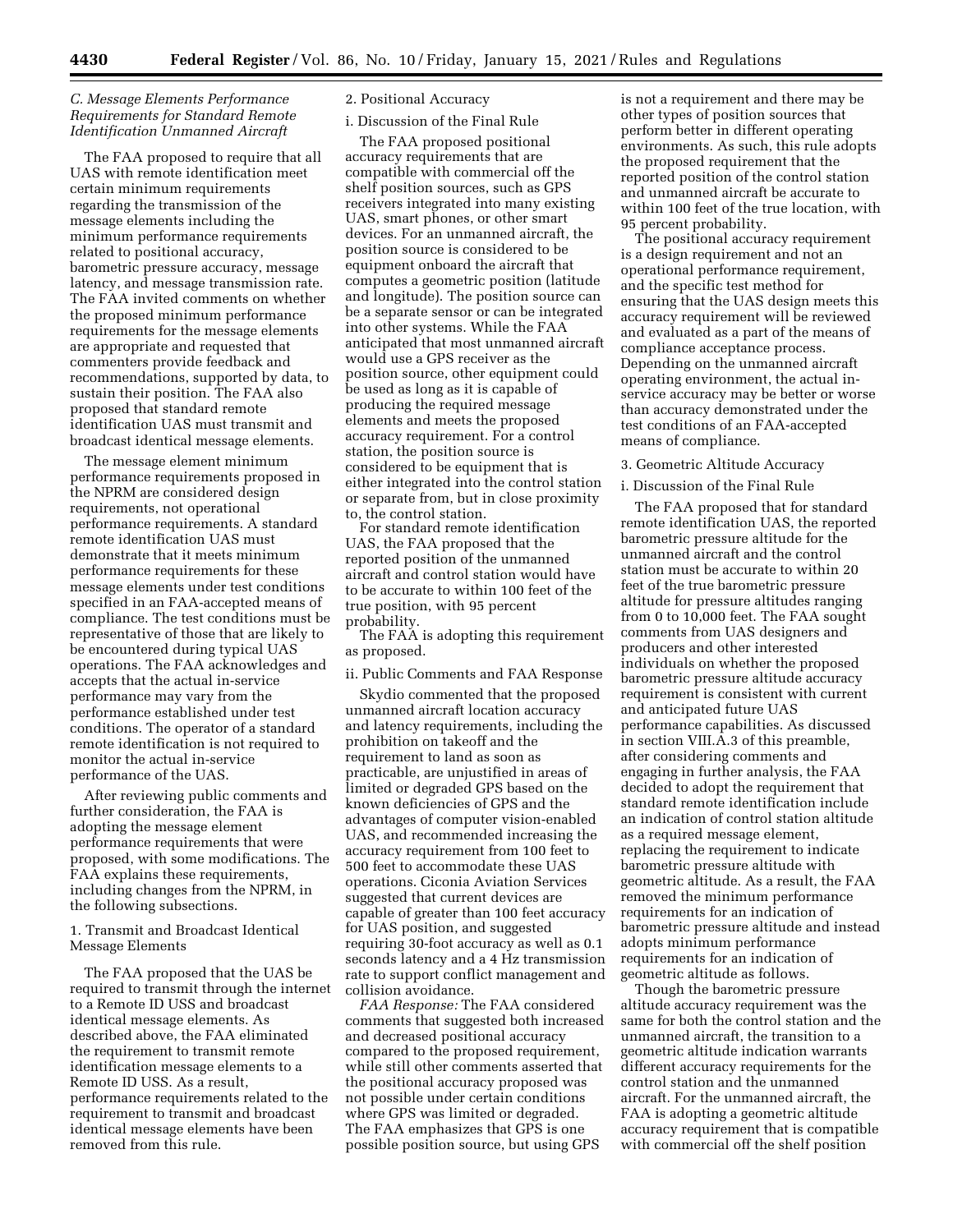sources, such as GPS receivers integrated into many existing unmanned aircraft. The reported geometric altitude for the unmanned aircraft must be accurate to within 150 feet of the true geometric altitude, with 95 percent probability. The FAA expects that future unmanned aircraft will take advantage of technological advancements in geometric altitude accuracy to provide even greater accuracies as technologies evolve.

For the control station, the FAA is adopting a geometric altitude accuracy requirement that is compatible with the performance requirements being established for cellular service providers under the E911 mandate that allows emergency service providers to accurately locate the geographic position of the mobile device. The reported geometric altitude for the unmanned aircraft must be accurate to within 15 feet of the true geometric altitude, with 95 percent probability. The FAA anticipates that most standard remote identification unmanned aircraft will be designed to be paired with an existing smart phone or smart device to provide the control station location information. If the unmanned aircraft design does not use a smart phone or smart device as the position source for the control station location, the FAA believes the geometric altitude accuracy requirement is compatible with the performance of modern GPS receivers.

The geometric altitude accuracy requirement is a design requirement and not an operational performance requirement, and the specific test method for ensuring that the unmanned aircraft design meets this accuracy requirement will be reviewed and evaluated as a part of the means of compliance acceptance process.

#### ii. Public Comments and FAA Response

Many commenters weighed in on various aspects of the barometric pressure altitude accuracy, including technical capabilities of currently available technology. These comments are no longer applicable because the FAA eliminated this requirement. The FAA appreciates these comments, however, because they helped inform the FAA's analysis with respect to the accuracy requirement for the geometric altitude indication for the control station and unmanned aircraft.

### 4. Remote Identification Message Latency

## i. Discussion of the Final Rule

The FAA proposed a latency of no more than one second for the remote identification message set for standard

remote identification UAS. This is the time between when a position is measured by the unmanned aircraft or control station position source and when it is emitted by the remote identification equipment. The FAA proposed the latency requirement to apply to both the transmitted message set and the broadcast message set. The FAA noted that the latency requirement does not apply to any systems external to the UAS, such as broadcast receivers or information display devices.

The FAA is adopting this requirement as proposed with respect to the broadcast message set. As discussed in section VII.A of this preamble, the FAA eliminated the requirement to transmit message elements through the internet to a Remote ID USS. Accordingly, the FAA is promulgating this rule without reference to latency requirements for internet-based transmissions.

#### ii. Public Comments and FAA Response

*Comments:* The majority of the comments the FAA received regarding latency raised concerns about the technical feasibility or cost associated with internet-based transmission latency. An individual commented that latency in transmitting data, particularly regarding the location of the UA, would render such data immediately obsolete.

*FAA Response:* With the removal of the requirement for a standard remote identification UAS to connect to the internet and transmit the message elements to a Remote ID USS, the majority of these comments are not applicable. The FAA finds that this requirement is appropriate for the broadcast of the remote identification message elements and is adopting the requirement as proposed.

The FAA does not agree with the individual commenter who expressed concern regarding the latency issues in transmitting data. The FAA notes that remote identification messages that meet the requirements must be transmitted no more than one second after being generated, and a message must be transmitted at least every second. The FAA finds that these two requirements ensure that the data is sufficiently current for purposes of remote identification.

### 5. Remote Identification Message Transmission Rate

### i. Discussion of the Final Rule

The FAA proposed a transmission rate of at least 1 message per second (1 hertz) as the minimum transmission rate for the remote identification message elements for standard remote identification UAS. The proposed

transmission rate applied to both the message elements transmitted to a Remote ID USS and broadcast, and is the minimum rate at which the remote identification message would be either broadcast or transmitted to a Remote ID USS by the remote identification equipment.

The FAA is adopting this requirement as proposed with respect to the broadcast message set. As discussed in section VII.A of this preamble, the FAA eliminated the requirement to transmit message elements through the internet to a Remote ID USS. Accordingly, the FAA is adopting this rule without reference to a transmission rate requirement for internet-based transmissions.

### ii. Public Comments and FAA Response

The FAA did not receive any comments with data to support a change from the proposal.

# **IX. Message Elements and Minimum Performance Requirements: Remote Identification Broadcast Modules**

The FAA is promulgating this rule with a regulatory framework that allows persons to equip unmanned aircraft with remote identification broadcast modules to enable them to identify remotely. Further discussion on the operational requirements for remote identification broadcast modules is available in § 89.115(a) of this rule.

As previously discussed in section VII.D of this preamble, the remote identification broadcast module is a retrofit-option that replaces the limited remote identification UAS regulatory framework and provides flexibility to achieve remote identification for operators of unmanned aircraft that do not qualify as standard remote identification unmanned aircraft. The required message elements and minimum performance requirements for remote identification broadcast modules are discussed in this section.

A remote identification broadcast module must broadcast the following message elements: A unique identifier (the serial number assigned to the remote identification broadcast module); an indication of the unmanned aircraft latitude, longitude, and geometric altitude; an indication of the unmanned aircraft take-off location latitude, longitude, and geometric altitude; an indication of the unmanned aircraft velocity; and a time mark. The message elements for remote identification broadcast modules are the same as those for standard remote identification unmanned aircraft, with the exception of the control station location and altitude, the emergency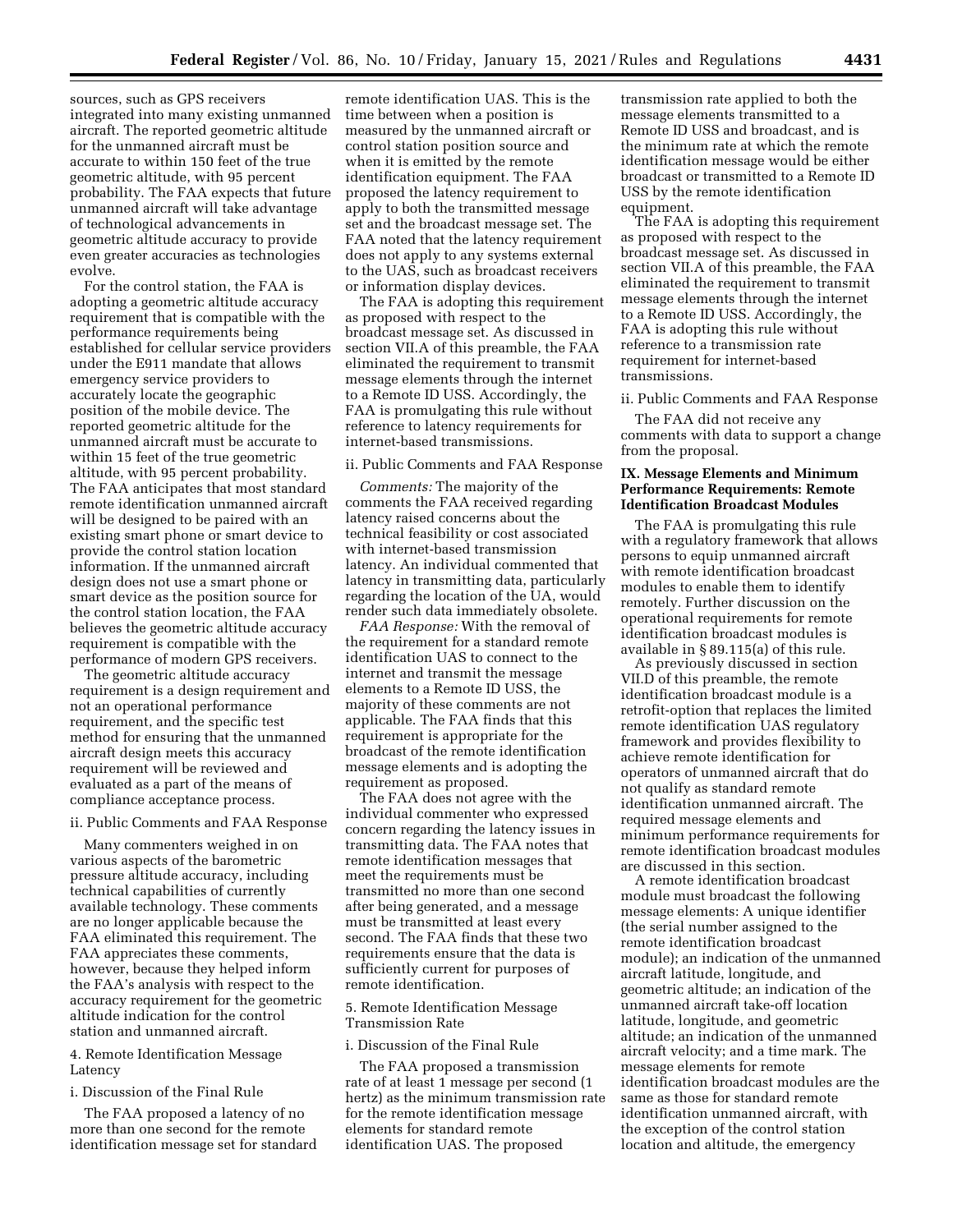status indication, and the Session ID. Remote identification broadcast modules must include the unmanned aircraft take-off location and altitude as a message element instead of control station location and altitude. In addition, remote identification broadcast modules cannot use a Session ID as the unique identifier.

Otherwise, the following required message elements are identical to those required for standard remote identification unmanned aircraft:

• A unique identifier.

• An indication of the unmanned aircraft latitude, longitude, and geometric altitude.

• An indication of the unmanned aircraft velocity.

• A time mark.

A discussion of the message elements and the need for them is in section VIII.A of this preamble.

The minimum performance requirements and message elements performance requirements for remote identification broadcast modules are similar to those for standard remote identification unmanned aircraft, but are modified to accommodate the use of broadcast modules on unmanned aircraft produced without remote identification. For a discussion of the minimum performance requirements and the need for them see section VIII.B of this preamble. For a discussion of the message elements performance requirements and the need for them see section VIII.C of this preamble.

One of the differences between the requirements for standard remote identification unmanned aircraft and remote identification broadcast modules is that the latter includes takeoff location as a message element in lieu of control station location. Because the remote identification broadcast module may be a separate module secured to the unmanned aircraft or implemented through a software upgrade using existing equipment on the unmanned aircraft, a requirement to broadcast an indication of the control station location may not be feasible. However, the FAA maintains that knowledge of the remote pilot's location is a necessary component of remote identification. Therefore, the FAA is requiring that the remote identification broadcast module provide an indication of the unmanned aircraft takeoff location as a proxy for the remote pilot's location.

The FAA expects this message element to be a static message element that does not change for the duration of the unmanned aircraft flight operation. The FAA declines to prescribe how the takeoff location is determined by the remote identification broadcast module,

but anticipates the equipment will be designed in a manner that allows the latitude and longitude of the takeoff location to be determined and stored as part of the broadcast module initialization prior to takeoff. The FAA is also adopting a requirement to indicate the geometric altitude of the unmanned aircraft take-off location instead of the altitude of the control station. This information will help to determine whether the takeoff location was from ground level or some other elevation.

Under the final rule, the takeoff location message element broadcast by remote identification broadcast modules may not be distinguishable from the control station location message element broadcast by standard remote identification unmanned aircraft. As such, a smart phone app being used by a member of the public to display remote identification information may not be able to immediately distinguish between whether an indication is a takeoff location or control station location solely from FAA's requirements. The FAA notes, however, that smart device apps that display remote identification information may be able to recognize this distinction by detecting the emergency status message element which is only broadcast by standard remote identification unmanned aircraft. Moreover, as discussed elsewhere in the preamble, the FAA notes that industry consensus standards may include message element requirements above and beyond the FAA's minimum performance requirements, and such a standard could include methods for differentiating these message elements.

Other differences between the minimum performance requirements for standard remote identification unmanned aircraft and remote identification broadcast modules include removing the design requirement that the unmanned aircraft cannot take off if it fails the self-test or is not broadcasting the message elements. There are also changes to the interference considerations to accommodate use of broadcast modules on compatible types of unmanned aircraft, and adjustments to the accuracy requirement for the indication of the take-off location geometric altitude.

To meet the minimum performance requirements established in this rule, the equipment must be capable of recording the geometric position and geometric altitude of the unmanned aircraft takeoff location for these indications to be broadcast by the remote identification equipment. The aircraft takeoff location must meet the

positional accuracy requirements as discussed in section VIII.C.2 of this preamble. The takeoff location altitude must meet the geometric altitude accuracy requirements applicable to the unmanned aircraft as discussed in section VIII.C.3 of this preamble.

## **X. Privacy Concerns on the Broadcast of Remote Identification Information**

## *A. Discussion of the Final Rule*

As explained in the proposed rule, remote identification message elements that are broadcast would be publicly available to any device capable of receiving the broadcast. The proposed rule explained that though the message elements themselves would be publicly accessible information, the ability to cross-reference that information with non-public registry data would not be publicly available. This information would be limited to the FAA and available only to government agencies for the purpose of security or enforcement of laws, unless otherwise required by law to be released. This policy remains unchanged for this rule.

### *B. Public Comments and FAA Response*

*Comments:* Many commenters were confused regarding the accessibility of certain registration information. Commenters expressed concerns over access to registration information potentially being open to the general public and wanted to restrict access to law enforcement. Other individuals commented that the registration system should not divulge the name of the registrant, and should include only the unmanned aircraft serial number, FAA aircraft registration number, phone number, and location of the UAS pilot. A commenter was concerned that using a serial number issued under ANSI/ CTA–2063–A poses a concern for potential Personal Identifying Information (PII) leakage. Commenters mentioned that the serial number would allow an unmanned aircraft to be linked back to prior owners after resale. They also argued that competitors could track historical information on UAS usage (*e.g.,* by a delivery company). The Consumer Technology Association expressed the importance of protecting the privacy, confidentiality, and data of users through the proper storage of personally identifiable information.

Many commenters felt that both the registration and remote identification broadcast information should only be available to government, law enforcement, and emergency services. Some commenters specifically referenced the 1989 murder of Rebecca Schaeffer, which led to passage of the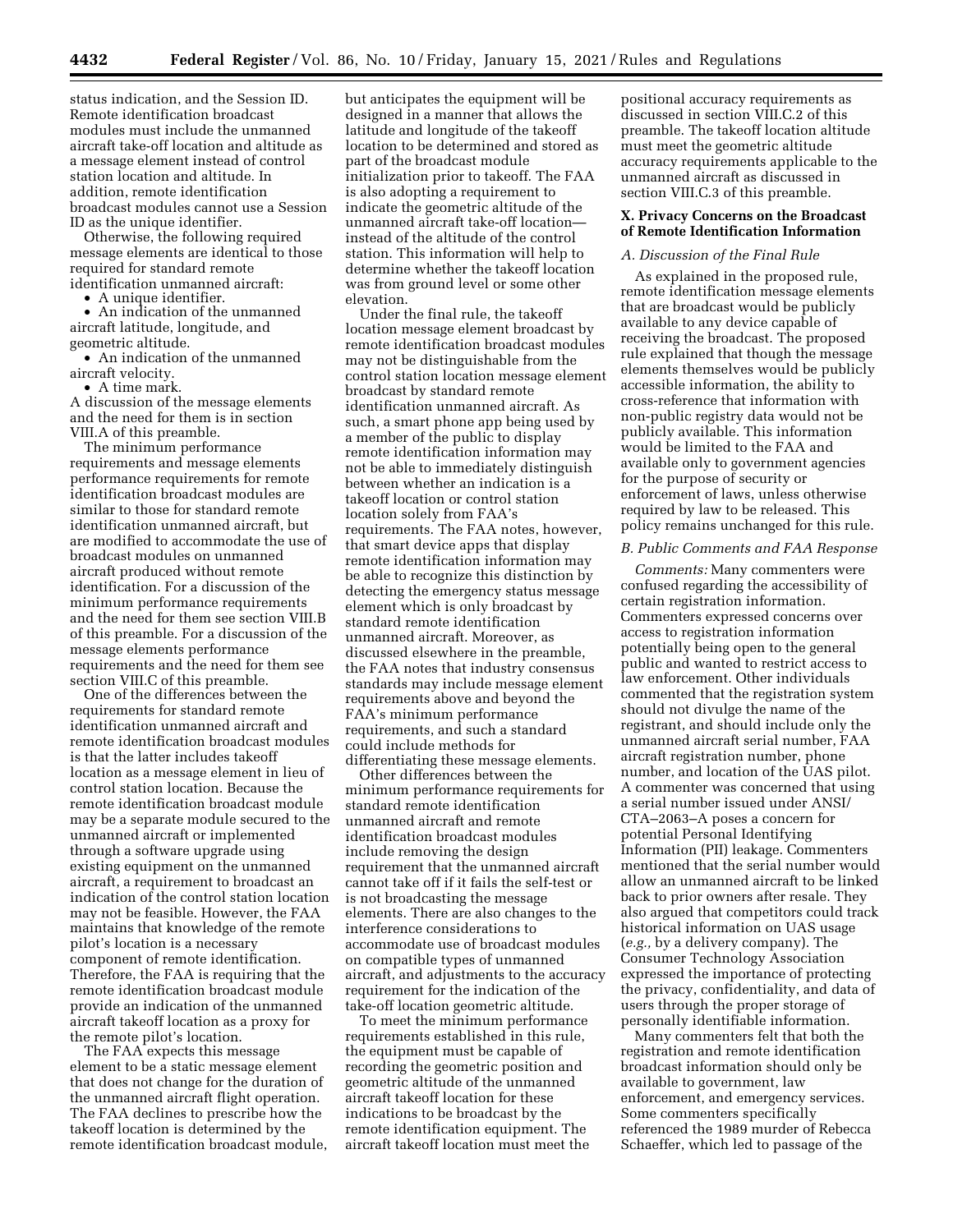1994 Driver's Privacy Protection Act. Several commenters offered the example of the privacy protections required for automobile license plate numbers as well as manned aircraft registry privacy provisions, and suggested that UAS identification should be afforded similar protections. A commenter suggested that sharing remote identification information with the public should be a Federal crime similar to driver's license and license plate information. Qualcomm suggested only granting public access to a limited set of message elements.

Several commenters suggested the FAA consider the privacy of commercial and recreational users differently. These commenters suggested doing so by requesting recreational operators to provide less information in comparison to commercial ones, noting the potential security and safety resources available to large commercial operators.

Though the Small UAV Coalition expected the accountability that comes with the remote identification final rule would deter irresponsible operations, including invasions of privacy by UAS, it mentioned the privacy interests of both UAS end-users and operators should also be protected. The Small UAV Coalition suggested the rule include limitations on: (1) The type of entities that can access historical message element data stored by a Remote ID USS (directly or indirectly); (2) the purposes for accessing this data; and (3) the correlation of public information such as remote identification message elements with non-public information like registration data.

Numerous commenters believed remote identification of UAS does not include privacy and personally identifiable information protection, and others commented that the NPRM conflicted with existing privacy regulations at the State or Federal levels and could violate Constitutional rights. Kittyhawk submitted survey data showing the importance of privacy for the majority of those pilots surveyed. The Consumer Technology Association submitted survey results showing 90 percent of UAS owners were not comfortable with publicly sharing remote identification information such as pilot location, identification information, and historical flight data; and nearly 40 percent were less likely to purchase a UAS if that is required. Some commenters expressed fear that their personal data could be misused by those who are ''enraged by drones'' and otherwise harbor antipathy toward UAS operators. Other comments were concerned about the possibility of the

broadcasted information being vulnerable to hackers or available for data mining and misuse of registrants' information, as well as the need to properly protect the data because of proprietary techniques and maneuvers of a company. Several commenters were also concerned about protecting the safety of young pilots and women, and were concerned that criminals may use the data to track them. Many commenters expressed privacy concerns if remote identification message elements became public, including issues related to confrontation leading to assaults or thefts as well as concerns that persons may be able to track where delivery unmanned aircraft have dropped packages.

One commenter suggested that if FAA makes the real-time location data available to the public, they should also have a data log that shows who looked up the pilot's location. Another commenter also wanted FAA to use an open standard of flight logs, and adherence to the flight regulations set by the FAA, stating that ''like operating a motor vehicle, we do not need private companies tracking our movements to create a safe and orderly system.''

*FAA Response:* Though the remote identification message elements broadcast from unmanned aircraft are publicly available information, registration data pertaining to individuals is protected in accordance with the requirements of the Privacy Act (5 U.S.C. 552a). Therefore, registry information pertaining to individuals will only be disclosed outside DOT if a Privacy Act exception applies. In addition to other disclosures generally permitted under the Privacy Act, DOT has published System of Records Notice (SORN) DOT/FAA 801, which identifies the specific circumstances under which the DOT discloses individuals' registry information to the public under the Privacy Act's routine use exception. 81 FR 54187, August 15, 2016.

For those individuals who register small unmanned aircraft under 14 CFR part 48, the only registration information generally available to the public includes the registrant's country, state, city, postal code, and number of unmanned aircraft registered. For individuals and entities who register unmanned aircraft, including small unmanned aircraft, under part 47, the registry information generally available to the public includes the registrant's name, street address, country, state, city, postal code, and additional information about the registered unmanned aircraft. For both categories of unmanned aircraft registration, these are the same data elements that have always been publicly

available, and are unchanged by this rule. Serial numbers of unmanned aircraft are not included in the information publicly available from the registry for those who register under part 48. As with all other information maintained within the registry, the FAA has implemented the required privacy and security measures to protect data maintained in the registry system. Therefore, the FAA does not believe that there are compelling concerns regarding PII data leakage from serial numbers.

Because the serial number is not generally available to the public, members of the public will be unable to correlate a broadcasted serial number with identifying information of the individual who owns the UAS through the public facing registry. In addition, in accordance with routine use (1) contained in SORN DOT/FAA 801, the FAA will not routinely disclose identifying information of individuals who register under 14 CFR part 48 to the public unless a member of the public provides the unmanned aircraft registration number, which is not one of the data elements that the unmanned aircraft will broadcast. Members of the public cannot generally receive a part 48 registrant's name or address if their request to the FAA identifies only the serial number, rather than the registration number.

Any correlation of other information held by the FAA that would identify any individual member of the public beyond the public remote identification message elements will be strictly limited to authorized FAA and other government and law enforcement personnel who are operating in their official capacities pursuant to all legal limitations and authorized use of the information. This correlation may occur with data such as unmanned aircraft registration information held by the FAA, authorizations to operate UAS under 14 CFR part 107 and 49 U.S.C. 44809, and any waivers from the operating requirements of 14 CFR part 107. All personnel, whether FAA or other government or law enforcement, allowed to access the data will need to be authorized and will access the information only through approved, secured channels when necessary to perform proper actions authorized by law in accordance with all due process and other legal and constitutional requirements.

UAS operators will broadcast the serial number or session ID of their unmanned aircraft. However, that serial number is non-identifying unless it is correlated with the information in the FAA aircraft registration databases. Access to the part 48 database is strictly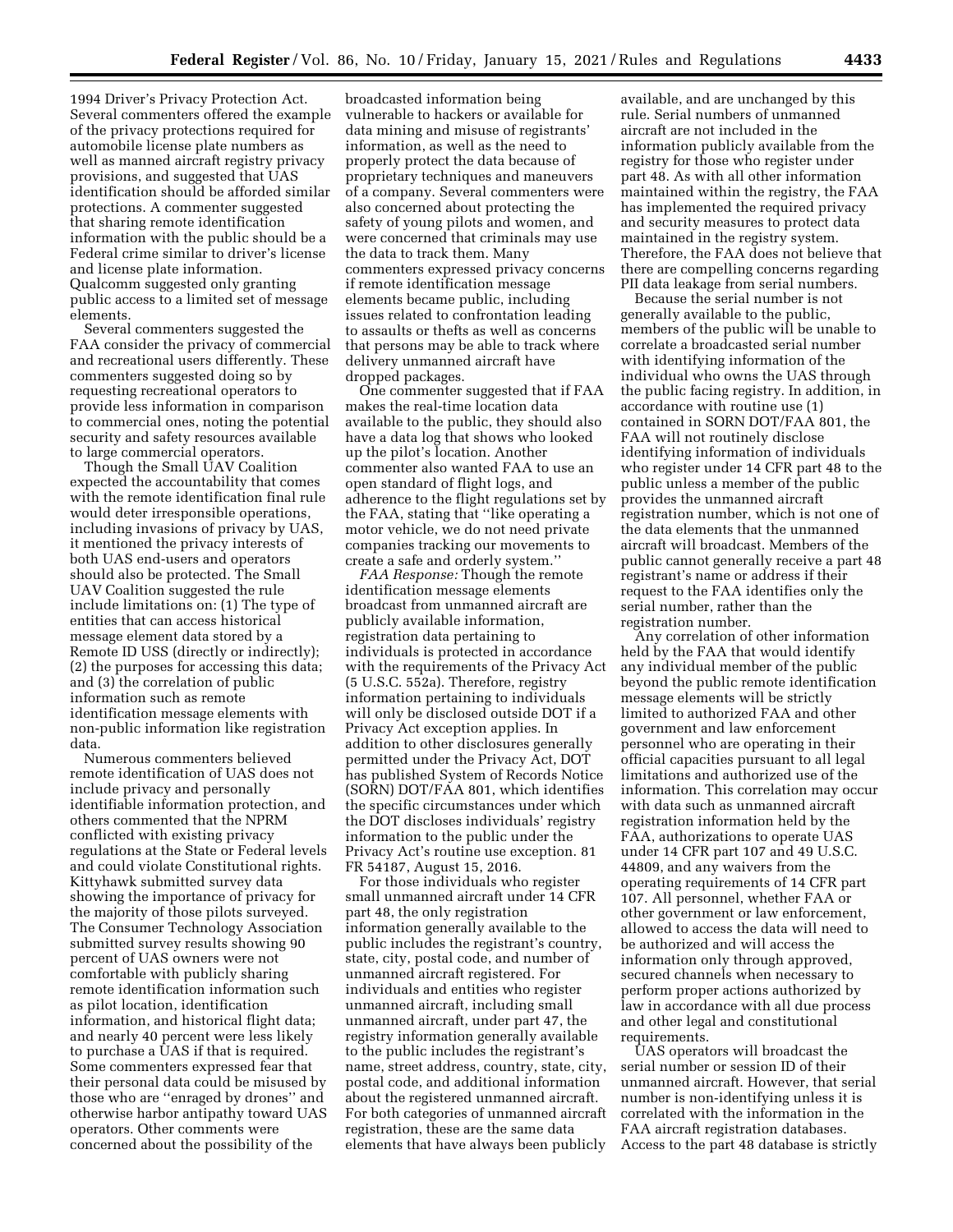controlled, and no member of the public may have access to FAA's database; information within the database is disclosed to members of the public only in accordance with the Privacy Act. As with correlating information related to session IDs, access will be limited to authorized official personnel who are engaged in approved duties with proper legal foundation and authority. For persons with concerns about broadcasting the unmanned aircraft serial number, a session ID may be used and broadcasted instead of the serial number to help protect the privacy of the individual user or the confidentiality of a business. These message elements for standard remote identification unmanned aircraft are discussed in more detail in section VIII.A of this preamble.

The only information that will be broadcast or otherwise available publicly is the remote identification message elements as described in subpart D of part 89. As these message elements will be broadcast directly from the unmanned aircraft, they are public data.

In connection with this rule, DOT has conducted a Privacy Impact Assessment (PIA) further analyzing the privacy impact of this rule on individuals. This PIA is published on the DOT website and has been included in the docket for this rulemaking.

## **XI. Government and Law Enforcement Access to Remote Identification Information**

# *A. Discussion of the Final Rule*

In addition to aiding the FAA in its civil enforcement of FAA regulations, the FAA anticipates that law enforcement and Federal agencies will find remote identification information useful for enforcement of laws, public safety, and security purposes. The FAA envisions pairing remote identification data with certain registration data, when necessary, for accredited and verified law enforcement and Federal agencies. The information could be used to identify, locate, or contact the person manipulating the flight controls of the UAS during an incident response. This information will help with preliminary threat discrimination.

For example, when correlated with registration information, remote identification of UAS also enables law enforcement officers to determine some information about who the unmanned aircraft owner is before engaging with the person manipulating the flight controls of the UAS. In addition, once located, a law enforcement officer can speak with the person manipulating the flight controls of the UAS to gain potential insight into his or her intentions, and allow the officer to either educate the person manipulating the flight controls of the UAS or begin an investigation. Though remote identification of UAS may not deter all nefarious actors, this rule allows the swift interdiction of clueless and careless persons manipulating the flight controls of the UAS and can help law enforcement and security partners focus their efforts on truly nefarious actors. This information will also aid in any subsequent criminal or civil enforcement action.

### *B. Public Comments and FAA Response*

1. Law Enforcement Access to Remote Identification Information

*Comments:* Several commenters expressed support for law enforcement—including Federal, State, and local agencies—as well as the FAA, having access to remote identification information. The Stadium Managers Association commented that remote identification information should be made available to law enforcement and that information available to the general public should be limited, particularly in the case of stadiums. The University of Washington—NSF RAPID Facility, Pierce Aerospace, and many individual commenters believed the remote identification message should be encrypted or otherwise protected to ensure that only law enforcement, and not the general public, had access to the information. A number of commenters, including the American Association of Airport Executives, supported the need for law enforcement to have access to remote identification information, but believed that the proposed rule did not outline in enough detail how, when, why, and to what extent the data would be available to law enforcement or even to the general public.

A few commenters expressed support for law enforcement and other entities having access to remote identification information in controlled airspace or while operating near sensitive security locations, but opposed having information other than aircraft location made available while operating in Class G airspace.

Commenters mentioned a need to clarify who would grant access to the information. Airlines for America stated the FAA should provide details of the standard(s) and processes verifying and accrediting law enforcement for UAS enforcement and allow the public to provide comments on such standards and processes. Some commenters believed that no one should have access

to their remote identification information, including law enforcement.

A form letter from the Academy of Model Aeronautics stated the safety of law enforcement officers depends on having remote identification information available in real-time. The Academy of Model Aeronautics expressed concerns that many local law enforcement agencies do not have the resources to outfit their officers with smart phones or other technology capable of receiving remote identification information.

A significant number of commenters, while not necessarily objecting to having information provided to law enforcement, questioned the value of the remote identification rule entirely. These commenters asserted that only law-abiding UAS operators would comply with remote identification requirements and those persons who intend to violate the law will not comply with remote identification requirements at all. Based on this assumption, these commenters questioned the value of the rule and its necessity. The Stadium Managers Association was skeptical of remote identification's ability to assist law enforcement in locating and apprehending UAS pilots given the amount of time they believed it will take to identify the unmanned aircraft and then locate the pilot some distance away from the aircraft.

*FAA Response:* A remote identification broadcast is, by nature and intent, public. Though remote identification provides situational awareness to law enforcement, it will also provide the public with basic information about a particular unmanned aircraft to facilitate reporting to law enforcement, if appropriate. This information will be anonymous, however. Under this rule, the FAA will not grant members of the public access to information that could be correlated to a particular unmanned aircraft or operation. This is similar to the public ADS–B Out broadcast emitted by manned aircraft. As in the case with ADS–B Out, it is possible that members of the public could develop systems for tracking and aggregating information about UAS flights, but those systems would not include personal information from the FAA's databases.

The FAA finds that remote identification information plays a critical role in threat discrimination by law enforcement and national security entities regardless of class of airspace. Law enforcement officials have made clear that it can be very difficult to make a decision about the risk posed by a person manipulating the flight controls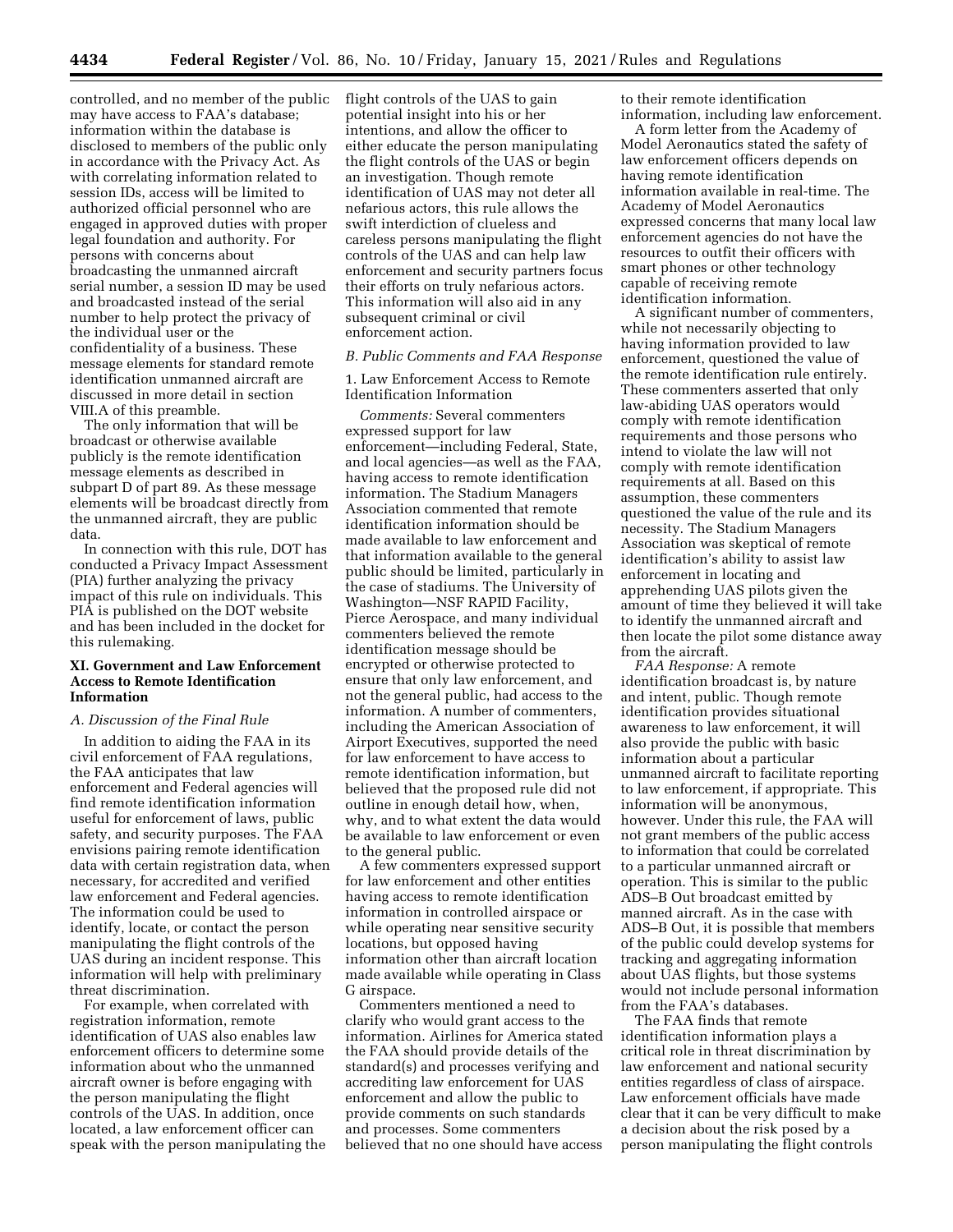of the UAS with the limited information available from visually observing an unmanned aircraft. Remote identification information will enable better threat discrimination, an immediate and appropriate law enforcement response, and a more effective follow-on investigation. This is because remote identification information can be correlated with unmanned aircraft registry information to inform law enforcement officers about the registered owner. This information, along with the real-time location of the unmanned aircraft operator, provides critical input to a law enforcement officer's decision on whether intervention is appropriate. The remote identification message is broadcast over unlicensed radio frequency spectrum and therefore would be accessible by any device capable of receiving that broadcast. Though the FAA does not consider that such a device would be costly, this rule does not place any compliance requirements on local law enforcement agencies, leaving them free to choose not to use remote identification as a tool.

The FAA's regulatory approach is based on the fundamental assumption that regulated entities will comply with the rules; the FAA does not assume noncompliance. Acknowledging that not all entities will comply with regulations, the FAA is promulgating this rule to be a tool to help relevant authorities distinguish between compliant and noncompliant actors. The FAA recognizes that certain nefarious actors may not comply with remote identification requirements; however, the fact that an unmanned aircraft or an unmanned aircraft operation is noncompliant is an important data point for law enforcement to consider as they engage in a threat analysis. A noncompliant actor will stand out, allowing law enforcement to shift its attention appropriately. Even if the noncompliant actor has no nefarious intent, there is value in this type of threat discrimination. A careless or clueless operator may be introducing unnecessary risk into the airspace of the United States without realizing it. Remote identification allows appropriate authorities to identify the operator for follow up or education on how to operate safely and in compliance with the FAA's rules.

2. Law Enforcement Uses of Remote Identification Information

*Comments:* Commenters expressed concerns regarding potential abuse of remote identification information by

law enforcement. Some commenters described the proposed remote identification system as a central database, and believed that the information would be used inappropriately when provided to local law enforcement. The Academy of Model Aeronautics expressed concern that there is nothing in the NPRM about how remote identification information will be integrated with the rest of the data that law enforcement routinely uses. The Academy of Model Aeronautics believed this is a critical point because law enforcement officers are trained to use personal identifying information about the person they have in front of them. Many commenters believed that all remote identification information for all unmanned aircraft flights would be provided to all law enforcement organizations regardless of need. These commenters argued that law enforcement, particularly local law enforcement, does not need this type of information for every pilot and every flight regardless of origin, destination, and other factors. Other commenters argued that law enforcement does not need information regarding every flight in real time, noting that law enforcement does not have access to real-time driving information for every vehicle on the roads. Commenters questioned local law enforcement agencies' need for this information, particularly as the Federal Government is the sole regulator of airspace.

Wing Aviation asserted that persistent surveillance without cause is not consistent with community expectations of privacy and due process, nor is it necessary to support compliance, accident investigation, or security. If agencies intend to use retained data for other purposes, Wing Aviation believed that request should be subject to administrative, civil, or criminal procedures.

Many commenters believed that Federal, State, and local law enforcement agencies would use the data provided to identify, harass, and arrest remote operators. Some commenters believed this was a particular possibility if law enforcement believed that the UAS operator was using unmanned aircraft-mounted camera systems to expose law enforcement's behavior or activities to the public. Still other commenters believed that the proposal creates the potential for illegal tracking, unwarranted surveillance, and harassment of American citizens by Federal, State, and local law enforcement. An individual commenter asked the FAA to clarify if remote pilots operating small UAS under part 107

have the same protection as manned pilots from outside interference, and if such interference would carry ''hefty penalties.'' The commenter noted that he had been ''accosted by law enforcement even when operating [his] UAS responsibly.'' The commenter suggested that an emphasis be placed on ensuring that law enforcement officers do not interfere with remote pilots during flight operations. Multiple commenters expressed the view that unfettered access by law enforcement to remote identification information could lead to both a compromise of personally identifiable information and potential abuses. Many individual commenters believed that law enforcement should not be granted access to any remote identification information without probable cause and a warrant.

The Consumer Technology Association stated that remote identification requirements should include due process protections and articulate a legal standard for law enforcement and security officials seeking access to database information, if they will have access with less than a subpoena or warrant. To ensure accountability and prevent abuse, the Consumer Technology Association advocated the FAA should maintain a record that documents every instance where officials access the remote identification database, with this information (who requested access, when was it requested, and for what purpose) subject to the Freedom of Information Act.

Other commenters were concerned about the inappropriate policing of UAS activities. Several commenters used examples of having incorrect altitude readings above the 400-foot limit for part 107 operations of unmanned aircraft broadcast and questioned what type of enforcement action would result at the Federal, State, or local level. Commenters also asked who would validate the data, determine whether violations had been committed, and assess fines or other penalties.

Further, several commenters expressed the view that unfettered access by law enforcement to remote identification information could lead to specific monitoring of the media by law enforcement agencies, impacting freedom of the press.

*FAA Response:* The FAA emphasizes that any use of remote identification data by law enforcement agencies is bound by all Constitutional restrictions and any other applicable legal restrictions. The purpose of this rule is to provide a tool for identifying an unmanned aircraft and locating its operator. One of those uses is to help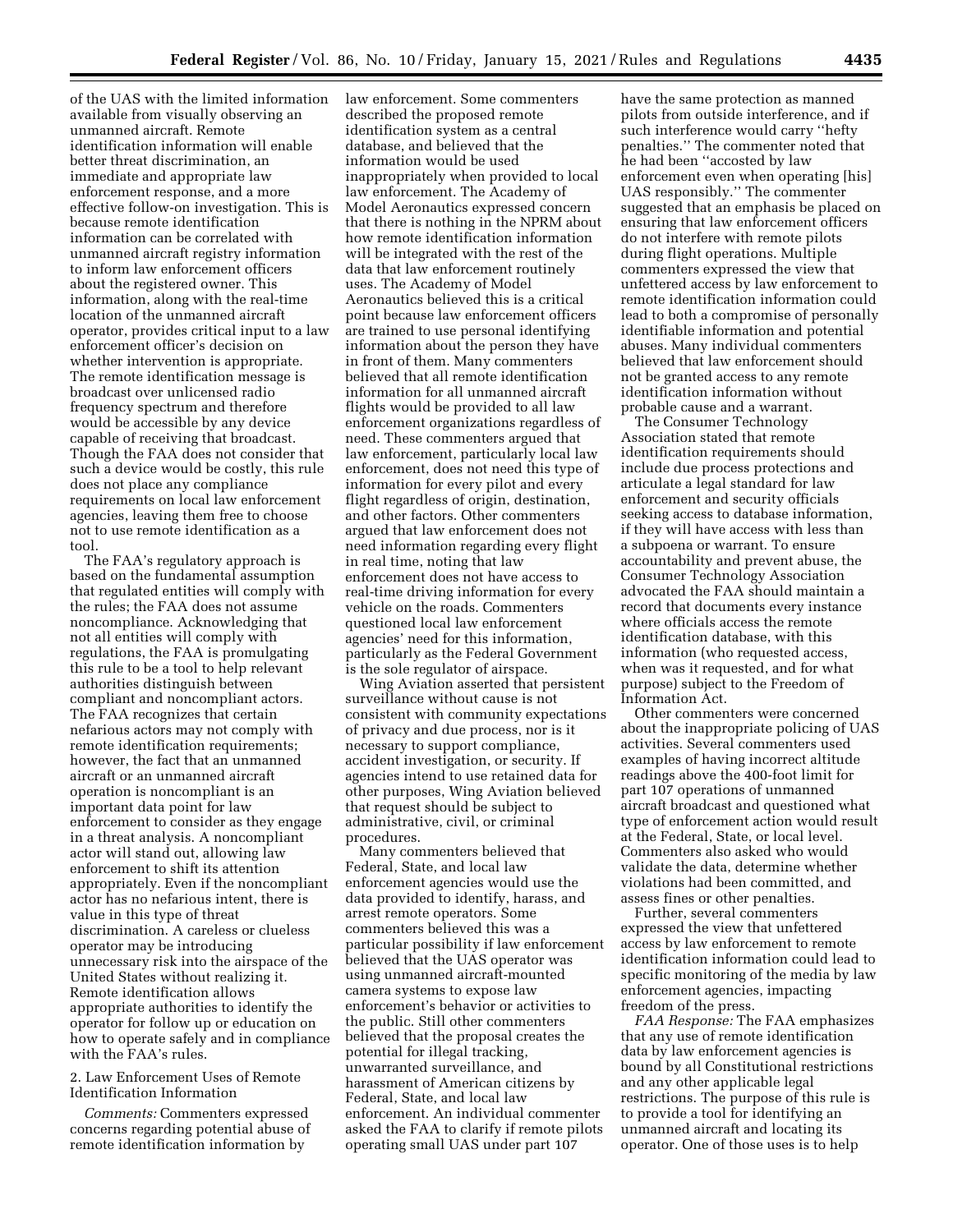local law enforcement engage in threat discrimination while discharging their lawful law enforcement duties. This rulemaking does not speak to the use of information by law enforcement agencies or how remote identification data will be correlated with other law enforcement data. Real-time information is critical for law enforcement and national security purposes because compliance is a useful tool for threat discrimination.

The FAA considers that the remote identification requirements are analogous to surface transportation vehicles. Though real-time driving information is not available for every vehicle on the road, an indication of certain compliance status is viewable to law enforcement for all vehicles by way of visible markings such as a license plate, registration marking, and inspection marking. Similarly, a vehicle not in compliance with license plate display, registration, or inspection would be apparent to law enforcement, and the driver is co-located with the vehicle. There is currently no standardized system to query such information for unmanned aircraft for law enforcement and national security purposes, and this rule would meet that need.

3. Law Enforcement Training on Remote Identification Information

*Comments:* A number of commenters discussed the necessity for public safety training to recognize questionable operations. Several commenters, including the National Sheriffs' Association, were concerned that law enforcement will need training as to what is, and is not, a legal UAS operation. Some commenters believed that information gathered from remote identification would be used by local law enforcement to enforce local regulations that conflict with FAA regulations pertaining to use of the airspace of the United States. Individual commenters discussed the confusion of local law enforcement regarding operations permitted under part 107 and believed that access by these organizations to remote identification information would be used to further harass persons conducting such legitimate operations.

Several individual commenters also raised concerns about flight safety if they were interrupted, interfered with, interrogated, or harassed by law enforcement while conducting a lawful unmanned aircraft operation. These commenters believed the FAA needed to provide greater training to law enforcement. Commenters emphasized the need for law enforcement to learn

how to interact with a UAS pilot appropriately to ensure the safety of the operation, including the safe landing of the aircraft if necessary. The National Sheriffs' Association called specifically on the FAA to work with more than Federal law enforcement agencies, by providing training or assistance to State and local agencies as to what is, and is not, a UAS threat. One commenter also cited the need for an easy-to-use system to report illegal UAS operations.

The executive director of the Academy of Model Aeronautics (AMA) asked who was going to fund, train, and equip law enforcement to use the remote identification system. AMA believes that the remote identification rule should not be implemented without further research and data, to include the impact on privacy.

The Coconino County Sheriff's Office asked the FAA, prior to adoption of any rule on remote identification, to seek further clarification in consultation with Federal, State, local, and tribal law enforcement representatives regarding the provision of equipment and training for local law enforcement for access to remote identification information.

*FAA Response:* The FAA is actively engaged in significant outreach and education to law enforcement on many matters related to UAS, including educating the public safety community on understanding how to distinguish between, and respond to, authorized and unauthorized or unsafe UAS operations. The FAA also maintains an updated toolkit for public safety and government users. Further, law enforcement personnel can contact Law Enforcement Assistance Program (LEAP) Special Agents, who regularly assist law enforcement on matters related to FAA regulations. The desire of a commenter for an easy-to-use system to report illegal unmanned aircraft operations is outside the scope of this rulemaking. The purpose of this rule is to provide a tool for locating and identifying an unmanned aircraft and locate its operator. One of those uses is to help local law enforcement engage in threat discrimination while discharging their law enforcement duties. This rulemaking does not speak to the use of information by law enforcement agencies, or how remote identification data will be correlated with other law enforcement data.

# **XII. FAA-Recognized Identification Areas**

# *A. Discussion of the Final Rule*

As discussed in section VII.F.2 of this preamble, FAA-recognized identification areas are locations where

unmanned aircraft may operate without remote identification equipment. The FAA proposed subpart C to outline the requirements for establishment of FAArecognized identification areas. After consideration, the FAA is making changes to this subpart in the final rule. This rule expands eligibility to apply for establishment of an FAA-recognized identification area to include educational institutions in addition to community-based organizations (CBOs), and also removes the 12-month limitation on time to submit applications. The FAA is also clarifying the application review criteria and required information for application. The criteria will be described in greater detail in the advisory circular on FAArecognized identification areas, which will be published following this rulemaking.

Finally, this rule removes the prohibition on re-application for FAArecognized identification areas for (1) locations that have expired, or (2) locations that have been terminated, so long as the conditions that led to termination are no longer in effect.

This rule promulgates the other provisions of subpart C as proposed.

# *B. Eligibility*

## 1. Discussion of the Final Rule

In the NPRM, the FAA discussed the purpose of FAA-recognized identification areas and acknowledged that after the production compliance date, unless a UAS fell into an exception such as amateur-built UAS, most UAS would have remote identification. Because the FAA recognized that certain UAS, such as amateur or home-built UAS, would not be able to equip, the FAA proposed that a CBO recognized by the Administrator would be eligible to apply for the establishment of a flying site as an FAArecognized identification area to enable operations of UAS without remote identification within those areas.<sup>22</sup> This rule maintains eligibility for CBOs. In addition, to better accommodate science, technology, engineering, and math programs and encourage participation in aviation for educational purposes, the rule expands that eligibility to also include education institutions, including institutions of primary and secondary education, trade schools, colleges, and universities.

<sup>22</sup>The FAA clarified in the proposed rule that the concept of FAA-recognized identification areas is different and independent from the fixed-site concept in 49 U.S.C. 44809(c)(1) and a fixed site would not automatically be approved as an FAArecognized identification area.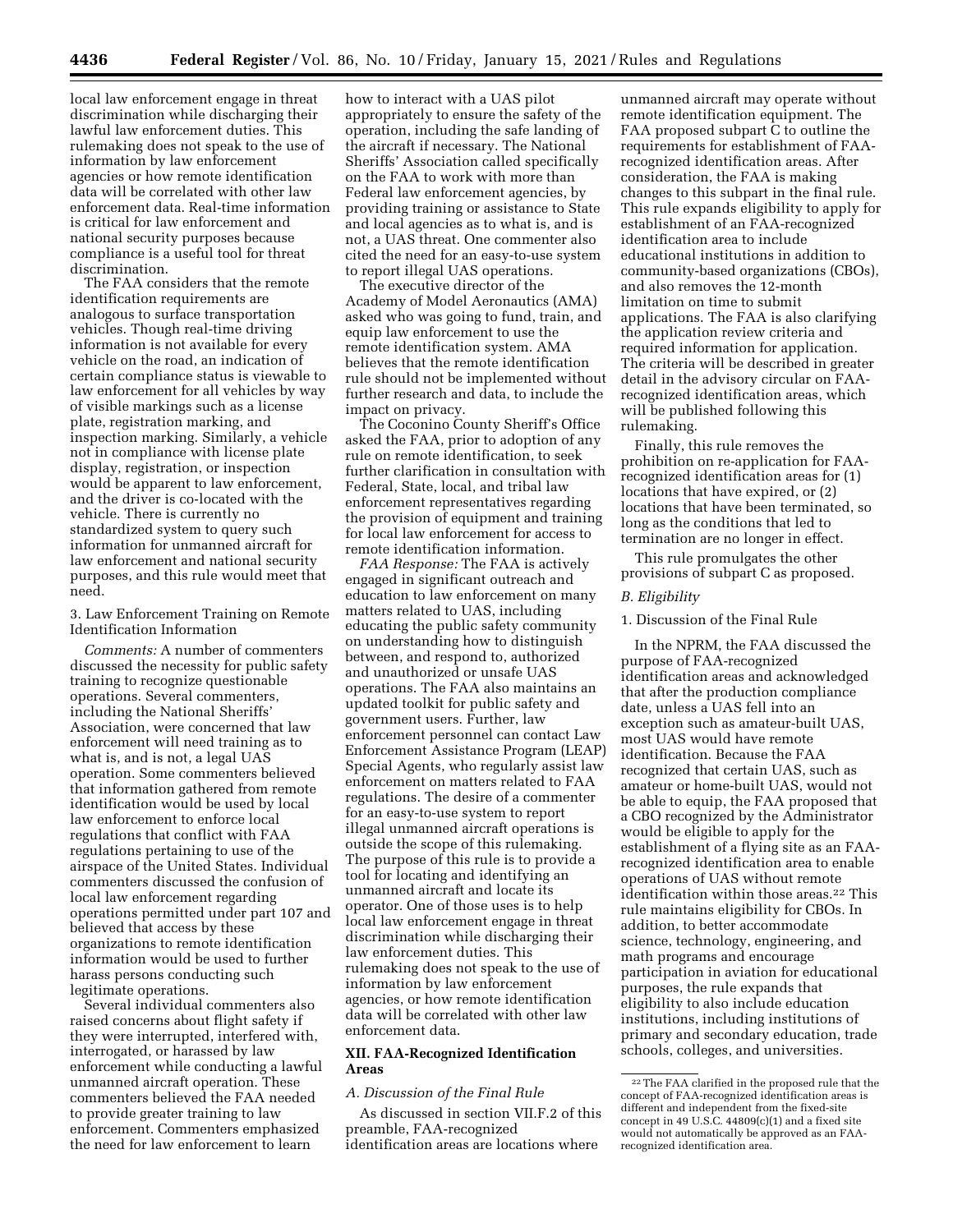# 2. Public Comments and FAA Response

*Comments:* Commenters, including AOPA, the Massachusetts Department of Transportation and the Air Line Pilots Association, supported the idea of FAArecognized identification areas generally. Many commenters, including the National Agricultural Aviation Association supported CBOs being eligible to apply for FAA-recognized identification areas. However, some commenters raised concerns that limiting eligibility to CBOs was too restrictive, and that many individuals would not want to join a CBO to fly. Flite Test Community Association said they have surveyed hobbyists and 65 percent of respondents indicated they would not join a CBO even if it were free.

Many commenters such as Signatory Higher Education Associations and Institutions of Higher Education, Wing Aviation LLC, and the North Carolina Department of Transportation supported the idea that in addition to CBOs, other persons should be eligible to apply for FAA-recognized identification areas. Several commenters, including State and local governments, such as the Minnesota Department of Transportation, and several individual commenters suggested that educational institutions and State and local governments should be eligible to apply for FAA-recognized identification areas. Commenters reasoned that educational institutions are well-positioned to ensure UAS operations comply with regulations and campus safety, security, and privacy policies. In addition, commenters argued that not allowing universities to request and control FAArecognized identification areas would pose an unnecessary impediment to science and engineering opportunities for university students, faculty, and staff. Some commenters such as the Alliance for Drone Innovation and AiRXOS contended that expanding eligibility to educational institutions is necessary to spur innovation and promote workforce development and public safety.

Commenters emphasized that certain universities and other entities such as State and local governments could not qualify to become CBOs in accordance with 49 U.S.C. 44809(h) due to the 501(c)(3) requirement and because they are not membership-based associations. Organizations such as the National Association of State Aviation Officials, City of Albuquerque Parks and Recreation Department, Experimental Aircraft Association, Southern Company, The Commercial Drone Alliance, and University of Texas

Austin UAV Committee made similar comments in support of expanding eligibility. Some commenters highlighted section 350 of the FAA Reauthorization Act of 2018 as evidence that Congress intended for the FAA to create allowances for recreational UAS that are operated by an institution of higher education for educational purposes.

*FAA Response:* The FAA agrees with commenters that eligibility to apply for establishment of an FAA-recognized identification area should be expanded to include educational institutions. Community-based organizations will continue to be eligible to apply.

The FAA is including educational institutions—including primary and secondary educational institutions, trade schools, colleges, and universities—in recognition of the critical role they play in providing pathways to aviation careers, whether through science, technology, engineering, and math curricula; the building and flight of unmanned aircraft; or other educational activities. The FAA determined it is appropriate to allow educational institutions to request the establishment of FAA-recognized identification areas. The FAA believes that extending the ability to request establishment of FAA-recognized identification areas to educational institutions will provide additional convenient locations for those associated with the educational institution to be able to operate unmanned aircraft without remote identification and reduce costs associated with travel time to other FAA-recognized identification areas.

*Comments:* Several commenters advocated for wider expansion of eligibility for FAA-recognized identification areas beyond just CBOs and educational institutions. Several commenters requested the FAA consider expanding eligibility to State and local governments. Many individual respondents believed the proposed eligibility criteria would force local governments and schools to work through a non-governmental organization to request FAA-recognized identification area designations on public property. One commenter noted there are many local organizations not affiliated with a CBO that operate from local private and municipal fields. Commenters stated that limiting eligibility to CBOs would discourage student model flyers who predominately learn at parks, schools, and gyms, and could disadvantage lowincome and urban enthusiasts who cannot afford CBO dues.

*FAA Response:* The FAA considers that expanding eligibility to CBOs and educational institutions at all levels is sufficient to meet the needs of student model flyers and declines to expand eligibility to State and local governments. Expanding eligibility to State and local governments could expand the scope of FAA-recognized identification areas to an extent that would undermine the effectiveness of remote identification. The purpose of FAA-recognized identification areas is to help accommodate traditional model aircraft, many of which are home-built unmanned aircraft and may not meet remote identification requirements, and not to provide sites for State or local governments to operate.

*Comments:* The New Hampshire Department of Transportation stated that anyone should be able to request an FAA-recognized identification area by certifying that they are responsible for the area and will operate within FAA regulations. A large number of individual commenters believed that private individuals should be able to register their private property as an FAA-recognized identification area. Some commenters also asserted this restriction infringes on private property rights. The American Association of Airport Executives recommended that local governments should control the use of FAA-recognized identification areas through local laws and ordinances. The Experimental Aircraft Association suggested that if the FAA adopted a system like the FAA's Webbased Operations Safety System (WebOPSS) to automate the application process, a CBO intermediary would be unnecessary.

*FAA Response:* The FAA declines to extend eligibility to request FAArecognized identification areas to any individual or individual property owner, regardless of affiliation. As discussed in the NPRM, the FAA intends most UAS to identify remotely. The operation of unmanned aircraft without remote identification equipment at FAA-recognized identification areas is primarily for those who are truly unable to use either standard remote identification UAS or remote identification broadcast modules. The benefits of requiring remote identification generally are undermined if the FAA-recognized identification area eligibility criteria are expanded to a point where every backyard could be a potential site. Permitting private individuals to seek FAA-recognized identification areas would undermine the FAA's primary goal in establishing the remote identification requirements: Enabling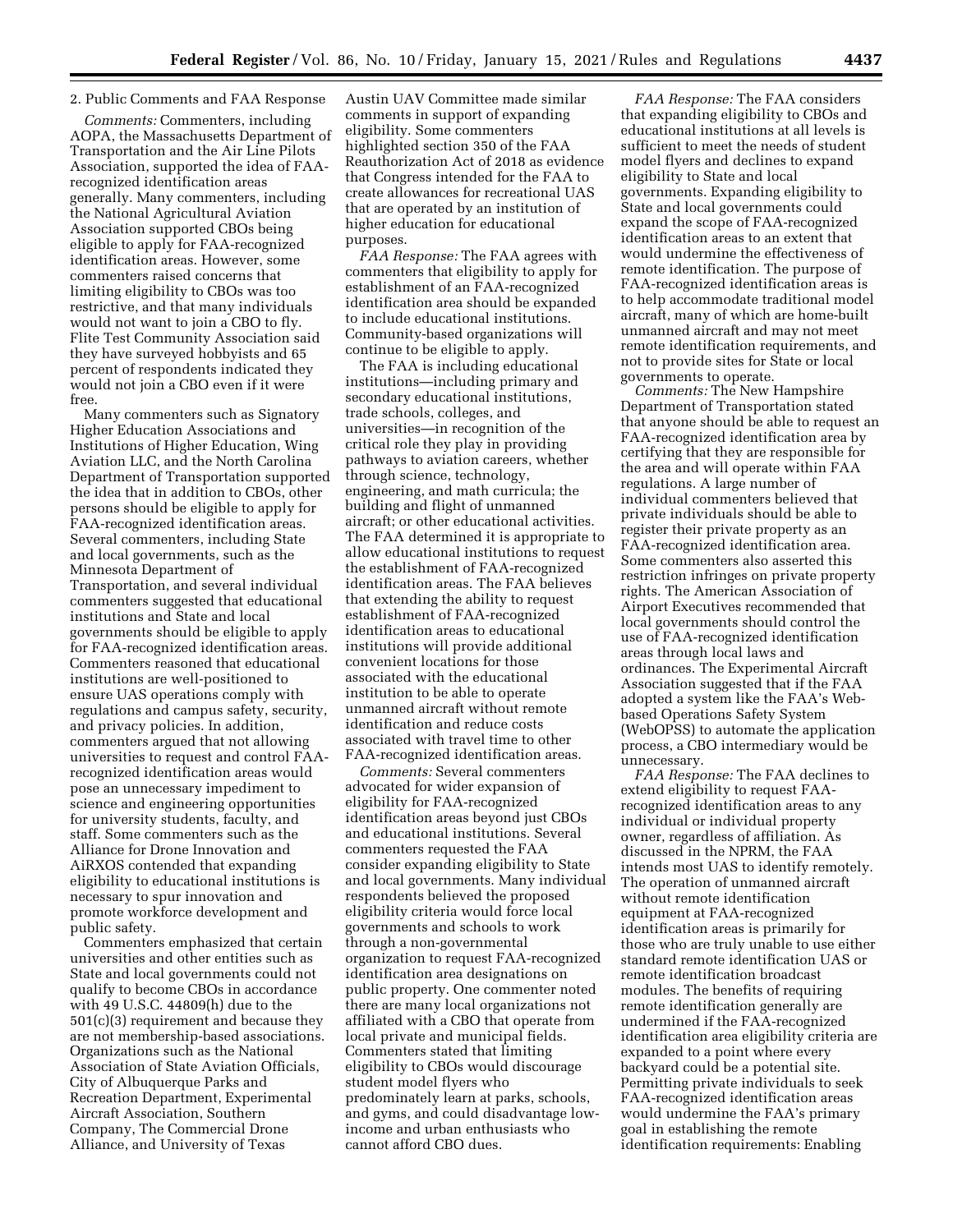the identification of unmanned aircraft operating in the airspace of the United States by the FAA, law enforcement, and other government officials. That goal cannot be met if every individual is able to operate without remote identification by requesting an FAArecognized identification area.

*Comments:* Many commenters equated a ''community-based organization'' with the Academy of Model Aeronautics (AMA) and expressed concern that the FAA would favor the AMA when establishing FAArecognized identification areas. These commenters argued that model aircraft flyers would be compelled to join Academy of Model Aeronauticsaffiliated clubs to pursue their hobby. Some commenters requested the FAA automatically establish FAA-recognized identification areas at all existing AMA flying sites.

*FAA Response:* The FAA considers that CBOs and educational institutions can perform an important function in promoting safety in recreational UAS flying. These organizations must submit applications for any sites for which they request establishment of FAArecognized identification areas. Only by submitting an application and providing the FAA with the information requested will the FAA be able to appropriately and objectively evaluate each site to determine its eligibility. The FAA is not pre-approving any existing flying sites as FAA-recognized identification areas with the publication of this rule.

# *C. Time Limit for Submitting an Application To Request an FAA-Recognized Identification Area*

### 1. Discussion of the Final Rule

The FAA proposed that applications for establishment of an FAA-recognized identification area would have to be submitted within 12 calendar months from the effective date of a final rule. Under the proposal, at the end of that 12-calendar month period, no new applications for FAA-recognized identification areas would be accepted. This rule eliminates the 12 calendar month limitation on applications, and the FAA will begin accepting applications September 16, 2022.

## 2. Public Comments and FAA Response

*Comments:* Though a few commenters suggested varying timeframes over 12 months for the application period, the vast majority of commenters opposed the 12-month application time period limitation. Commenters including the Airports Council International-North America, AiRXOS, AirMap, the Consumer Technology Association, DJI,

New Frontier Airspace, the North Carolina Department of Transportation, Wing Aviation, and others strongly opposed the 12-month application period. Some commenters, including AUVSI and AOPA, expressed concern that the 12-month limit on new FAArecognized identification areas would adversely affect science, technology, engineering, and mathematics access, especially for those young persons interested in aviation as a career. Academic respondents, such as the Mobile County Public School, Mobile County Public School JROTC, the University of Maryland UAS Test Site, the Virginia Tech Mid-Atlantic Aviation Partnership, University of Texas at Austin, the Minnesota Department of Transportation, and Embry-Riddle Aeronautical University opposed the 12 month limit on similar grounds—as did a number of private organizations. The New Hampshire Department of Transportation and many individual respondents opposed the 12-month window as potentially limiting not only recreational opportunity, but also economic growth.

Many commenters pointed out that the need to establish and change the parameters of an FAA-recognized identification area would continue after the 12-month period had passed, asserting that land development, rezoning, community encroachment, sale of property or loss of lease, demographics, and other factors regularly necessitated that flying clubs cease operations and re-locate. Commenters also expressed concern that the 12-month period would result in the elimination of traditional radio controlled flying through attrition. Nearly all commenters felt that the 12 month limit should be eliminated, and that recreational UAS without remote identification should be permitted to operate—at least at selected sites—in perpetuity.

*FAA Response:* Based on the comments received, the FAA has determined that there will be a continued need for FAA-recognized identification areas for certain types of unmanned aircraft such as home-built unmanned aircraft and that these areas will not phase out as originally conceived. Though the FAA considered that the addition of the remote identification broadcast module option and elimination of the proposed network requirements would reduce the need for FAA-recognized identification areas, the FAA still foresees an ongoing need for these areas for some operators such as some home-built UAS that cannot equip and educational science, technology, engineering, and math

programs. Due to this ongoing need, the FAA has decided to remove the 12 calendar month limitation on applications to establish an FAArecognized identification area.

In addition, comments about the potential impacts on education and the recreational community were persuasive.

The FAA will begin accepting applications for FAA-recognized identification areas September 16, 2022.

## *D. Process To Request an FAA-Recognized Identification Area and FAA Review for Approval*

#### 1. Discussion of the Final Rule

The NPRM proposed in § 89.210 that certain information be provided to the FAA as part of an application for an FAA-recognized identification area. With the exception of minor adjustments to reflect the expansion of organizations eligible to apply as discussed previously in this section, the FAA will adopt this list as proposed. Applications for establishment of an FAA-recognized identification area must include: (1) The name of the community based organization or educational institution eligible under § 89.205; (2) the name of the individual making the request on behalf of eligible persons (*i.e.,* the CBO or educational institution per § 89.205); (3) a declaration that the individual making the request has the authority to act on behalf of the community-based organization or educational institution; (4) the name and contact information, including telephone number(s), of the primary point of contact for communications with the FAA; (5) the physical address of the proposed FAArecognized identification area; (6) the location of the FAA-recognized identification area in a form and manner prescribed by the Administrator; (7) if applicable, a copy of any existing letter of agreement regarding the flying site; (8) a description of the intended purpose of the FAA-recognized identification area and why the proposed FAA-recognized identification areas is necessary for that purpose; and (9) any other information required by the Administrator. The advisory circular on the FAA-recognized identification area application process will be published following this rulemaking.

In § 89.215 of the NPRM, the FAA proposed that the Administrator may consider certain criteria when reviewing a request for establishment of an FAArecognized identification area. This rule clarifies the criteria proposed in § 89.215 to explain how the FAA may evaluate the requested location of an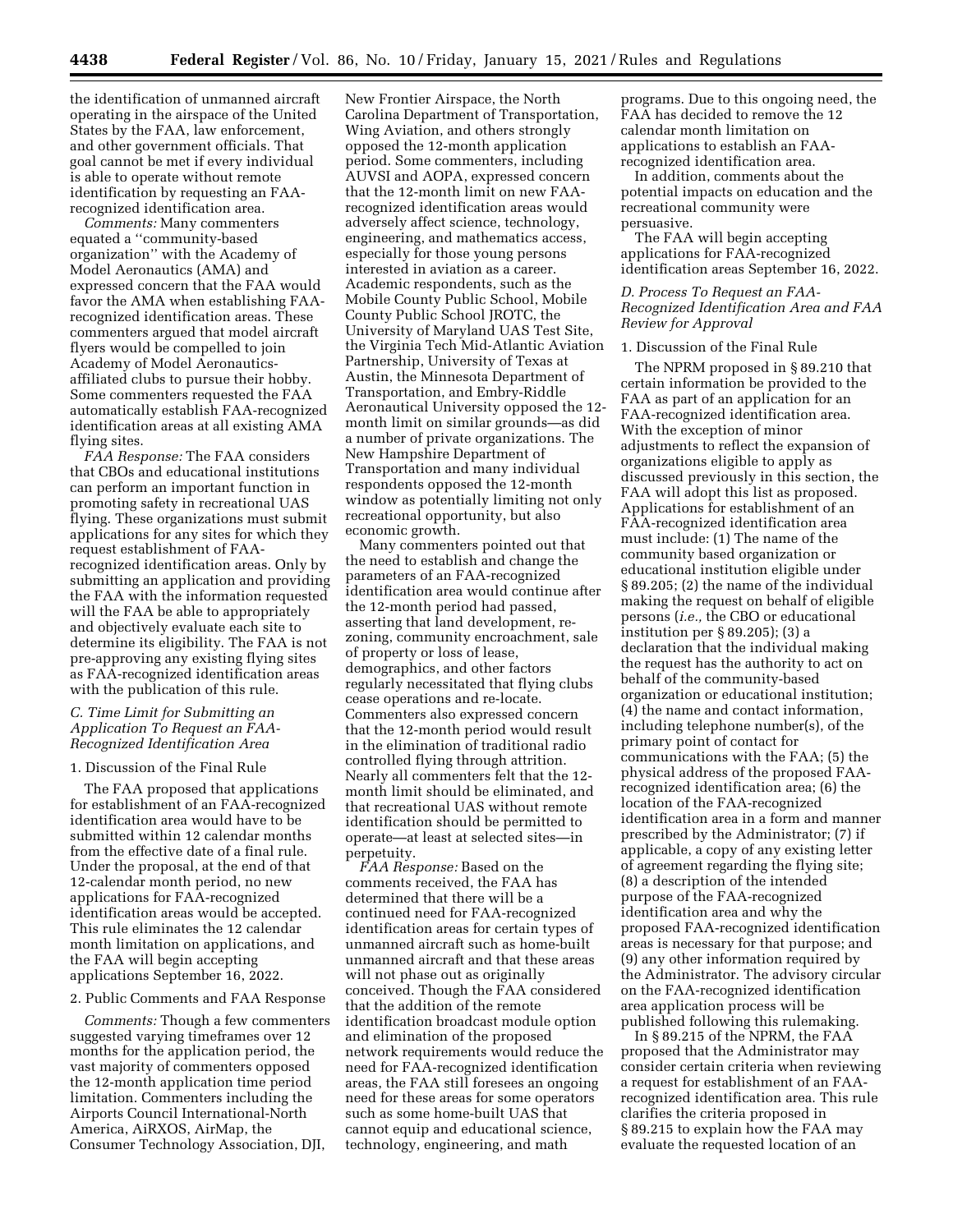FAA-recognized identification area. In § 89.215(a), the FAA clarifies that it may consider the existence of flight or airspace restrictions and special flight rules, including any restrictions or regulations limiting UAS flight for safety, efficiency, national security, or homeland security, which may overlap with a requested or established FAArecognized identification area. The Agency may also consider the need for an FAA-recognized identification area in the proposed location and proximity of other FAA-recognized identification areas to determine whether to grant or deny an application. The effectiveness of remote identification relies upon the majority of operators remotely identifying, therefore, these considerations are necessary to prevent undermining of that effectivity. The FAA has removed the separate criteria of the effects on airspace capacity, determining that the criteria is already encompassed in the consideration of the safe and efficient use of the airspace by other aircraft.

The FAA is adopting the other criteria (*e.g.,* the safe and efficient use of airspace by other aircraft and the safety and security of persons or property on the ground) as proposed. The FAA will issue an advisory circular to provide additional guidance on FAA-recognized identification areas, which will be published following this rulemaking.

2. Public Comments and FAA Response

*Comments:* The FAA received comments on the information required for application as well as the criteria used to evaluate potential FAArecognized identification areas. Some commenters, including the Airports Council International–North America, requested that FAA-recognized identification areas also be bound by height above ground level and that information be required in addition to latitude and longitude boundaries.

*FAA Response:* The FAA declines to include height above ground level in the required application criteria as unnecessary. Operations in FAArecognized identification areas will continue to be bound by the constraints of the operating rules followed by each UAS operator in those areas (*e.g.,* part 107, 49 U.S.C. 44809, etc.). These operating rules contain altitude restrictions and adherence to airspace requirements that sufficiently bound the maximum altitude in which UAS would be operating in these areas without including height above ground level.

*Comments:* Some commenters argued that geographic boundaries are too complex a request and that the default boundary shape should be circular.

They suggested that the application should only require the latitude and longitude coordinates of the center point of the circular area for the FAArecognized identification area boundary.

*FAA Response:* The advisory circular on FAA-Recognized Identification Areas will provide additional guidance for how the FAA may accept descriptions of the location and boundary shapes. The FAA adopts this application requirement for geographic boundaries as ''the location of the FAA-recognized identification area in a form and manner prescribed by the Administrator.'' The FAA expects that a CBO or educational institution requesting establishment of an FAA-recognized identification area would need to have a clear understanding of the boundaries of the area they are requesting and that the FAA may require specific details about that location's geographic boundaries. The application information and criteria established in this rule do not preclude circular FAA-recognized identification areas; however, the FAA foresees a need for increasingly specific boundary information to depict these areas accurately for the public. The advisory circular for FAA-recognized identification areas will provide additional guidance, and will be published following this rulemaking.

*Comments:* Some commenters including the Commercial Drone Alliance supported the criteria for evaluation proposed in the NPRM and recommended that FAA take all four factors into consideration for every application. Other commenters requested additional requirements prior to the establishment of an FAArecognized identification area. The Association of American Railroads and Association of Airport Executives recommended that critical infrastructure operators be allowed to review and comment on FAA-recognized identification area applications near critical infrastructure, for example within 5 miles of an airport. Multiple organizations including The Airports Council International-North America and International Association of Amusement Parks and Attractions recommended FAA use a public notification process such as the **Federal Register** along with a 30 day public comment period, as part of the FAA review and approval process for FAArecognized identification areas to get input from local communities, citizens, and other stakeholders such as existing airspace users, critical infrastructure operators, public and private infrastructure owners, and neighborhoods affected by FAArecognized identification areas.

*FAA Response:* The FAA does not consider that public notice and comment is appropriate for the approval of FAA-recognized identification areas. The existence of an FAA-recognized identification area does not change airspace requirements for the area; all operating rules and airspace requirements and restrictions remain in effect whether an FAA-recognized identification area is established or not. The FAA-recognized identification area merely indicates that unmanned aircraft in that location are not required to be equipped with remote identification broadcast. Because the decision to establish an FAA-recognized identification area does not alter airspace requirements, the FAA finds that public notice and comment is not necessary.

*Comments:* Flite Test Community Association recommended that the application process for FAA-recognized identification areas could be implemented similarly to the process for part 107 waivers. Commenters mentioned the FAA could identify default risk and safety thresholds and if the requested locations of the FAArecognized identification areas meet those thresholds the location could be granted automatic approval.

*FAA Response:* The FAA notes the granting of part 107 waivers is not automatic and operational waivers are reviewed on a case-by-case basis. The Small UAV Coalition recommended the FAA should not simply approve or disapprove applications as submitted, but should grant approval if attributes of the proposed FAA-recognized identification area such as geographic boundaries can be altered to address FAA concerns. The FAA considers this to be unnecessary because applicants for FAA-recognized identification areas would be able to re-apply with different geographic boundaries if the initial application is denied.

*Comments:* Many other commenters looked for greater specificity in the criteria and processes for requesting and approving an FAA-recognized identification area. Commenters argued that it is more effective for them to build an FAA-recognized identification area to FAA-established requirements than to risk FAA disapproval because their application did not meet the generalized criteria of § 89.215. In particular, commenters sought clarity regarding the term ''critical infrastructure.''

*FAA Response:* The FAA has revised the criteria to clearly state that the FAA may consider the existence of flight or airspace restrictions and special flight rules, including any restrictions or regulations limiting UAS flight for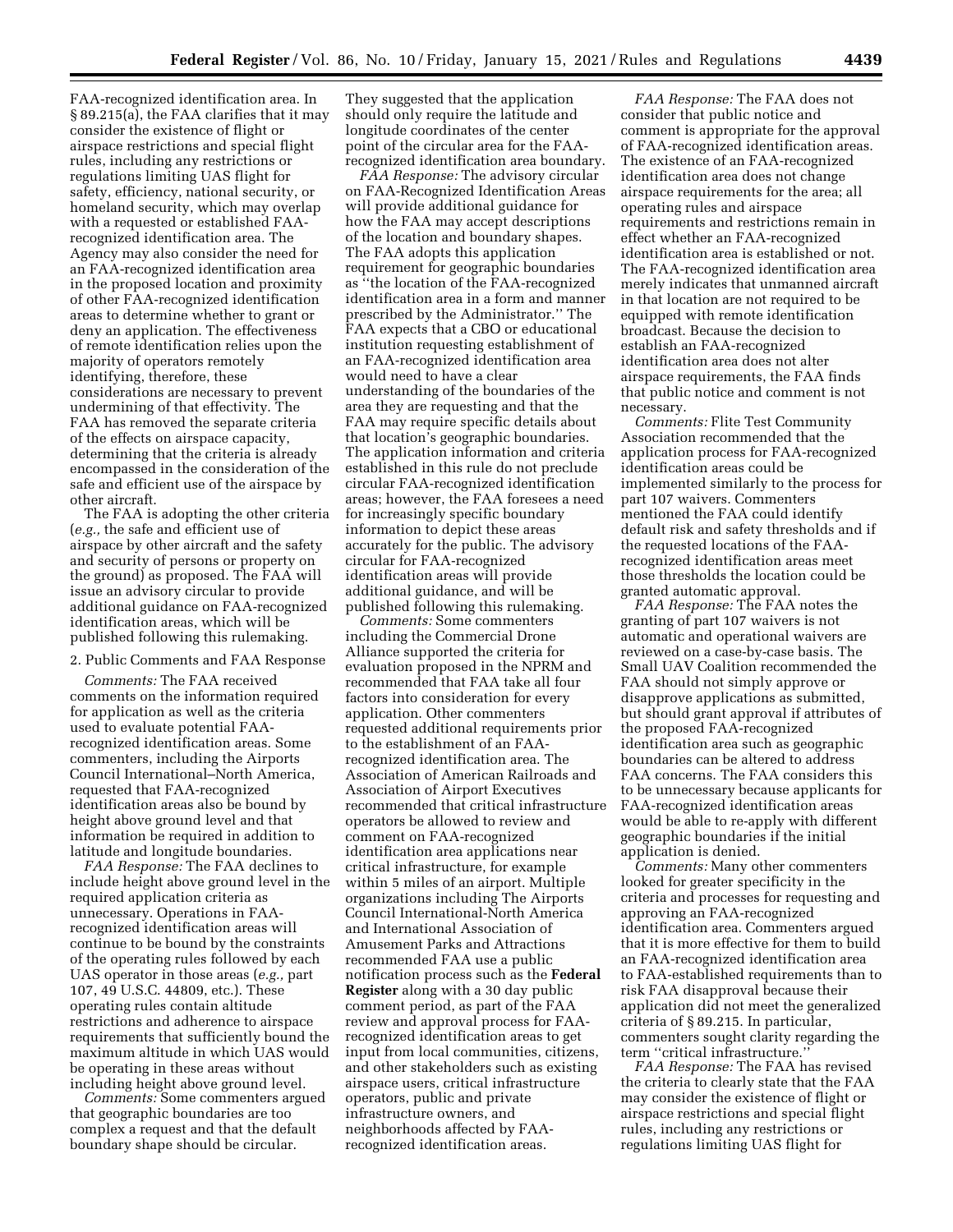safety, efficiency, national security, or homeland security that overlap with the request. The FAA considers that this criteria would include any airspace restrictions over critical infrastructure. The advisory circular on FAA-Recognized Identification Areas will provide greater specificity in the criteria and process for establishment of an FAA-recognized identification area, and will be published following this rulemaking.

## *E. Official List of FAA-Recognized Identification Areas*

### 1. Discussion of the Final Rule

The FAA stated it would maintain a list of FAA-recognized identification areas at *https://www.faa.gov,* and that the location of FAA-recognized identification areas would be made available to the public. The list would enable operators of unmanned aircraft without remote identification, and the public, to stay informed about these locations where unmanned aircraft without remote identification may be flown. In addition, law enforcement and security personnel would be able to identify if a suspect unmanned aircraft without remote identification is legally operating within an FAA-recognized identification area. Though no comments were received on this aspect of the proposal, the FAA believes it is appropriate to retain flexibility concerning the means by which FAA will publish the locations of approved FAA-recognized identification areas and ensure the information is made available in a useful format for the flying public and other stakeholders. The FAA clarifies in this rule that it will publish the location of FAA-recognized identification areas on a publicly accessible website in a form and manner to be prescribed by the Administrator. This may take the form of a list or another format, such as a graphical depiction. Additional guidance will be provided in the advisory circular on FAA-Recognized Identification Areas, which will be published following this rulemaking.

2. Public Comments and FAA Response

The FAA received no public comments on this topic.

## *F. Amendment of the FAA-Recognized Identification Area*

### 1. Discussion of the Final Rule

In § 89.220 the FAA proposed that any change to the information submitted in a request for establishment of an FAA-recognized identification area be submitted to the FAA within 10 calendar days of the change, including

changes to the point of contact or organizational affiliation of an FAArecognized identification area. The geographic boundaries of the FAArecognized identification area will not change unless they have been approved in accordance with § 89.215. The FAA would review and approve or deny any requested changes to the geographic boundaries using the same criteria used for a request for establishment of an FAA-recognized identification area. Any change submitted to the Administrator may result in the termination of the FAA-recognized identification area pursuant to proposed § 89.230 or modification of the FAA-recognized identification area if the FAArecognized identification area no longer meets the criteria or eligibility requirements. After reviewing the public comments, the FAA adopts the time period to amend information as proposed. The FAA finds that 10 calendar days is a reasonable amount of time for the holder of the FAArecognized identification area to submit administrative changes to the FAA, and that this process does not impact operations within the site.

#### 2. Public Comments and FAA Response

*Comments:* Many members of AMA provided comments that stated the need to change geographic boundaries over time due to club movement, population encroachment, or lease expiration, among other reasons. They requested that FAA not only consider amendments to the geographic boundaries of an FAA-recognized identification area, but also consider entire new geographic areas if the current flying site needs to move.

*FAA Response:* The FAA agrees with commenters and acknowledges that there may be situations that require an FAA-recognized identification area's boundaries to be altered or completely relocated. The FAA will allow for submission of revised geographic boundaries but will evaluate the revised location against the criteria in § 89.215. The FAA considers that changes to geographic location that would require entirely new geographic boundaries can also be submitted as a new application for an FAA-recognized identification area and would be subject to the same criteria. With the removal of the 12 calendar month limitation, the FAA finds that this requirement is not overly burdensome. One commenter suggested allowing applicants to transfer the affiliation of an approved FAArecognized identification areas from one CBO to another, which may be necessitated by CBO reorganization. The FAA finds that such a change in

affiliation may be acceptable but would require the new CBO to submit an application and indicate the change, and for the FAA to review and approve the application.

*Comments:* An individual commenter stated the allowance of only 10 days to submit amended information for an FAA-recognized identification area is too short for volunteer-based clubs that may only meet once every 30 days.

*FAA Response:* The FAA adopts the time period to amend information as proposed. The FAA finds that 10 calendar days is a reasonable amount of time for the holder of the FAArecognized identification area to submit administrative changes to the FAA, and that this process does not impact operations within the site. The FAA envisions that CBOs that meet infrequently would likely make such administrative changes during these meetings or members could communicate with each other through other means and still provide the FAA notice within the required timeframe.

## *G. Duration of an FAA-Recognized Identification Area, Expiration, and Renewal*

### 1. Discussion of the Final Rule

Under § 89.225, the FAA proposed a term of 48 calendar months after the date of approval for FAA-recognized identification areas. The FAA explained that a person wishing to renew the FAArecognized identification area would have to submit a request for renewal no later than 120 days before the expiration date. In the proposal, if a request for renewal is submitted after that time but prior to the expiration date, the Administrator could choose not to consider the request. Requests for renewal submitted after the expiration date of the designation would not be considered by the Administrator. The FAA has determined that 48 calendar months is a reasonable term for a renewal interval. A 48 calendar month renewal period gives the FAA the opportunity to update its FAArecognized identification area database to delete abandoned and nonoperational sites, and therefore, the FAA is keeping the site duration term as proposed. The proposed rule included the restriction that once an FAArecognized identification area had expired, it could not be re-established. This rule removes that restriction.

## 1. Public Comments and FAA Response

*Comments:* Commenters did not agree on whether FAA-recognized identification areas should ever expire. Some noted that many fixed flying sites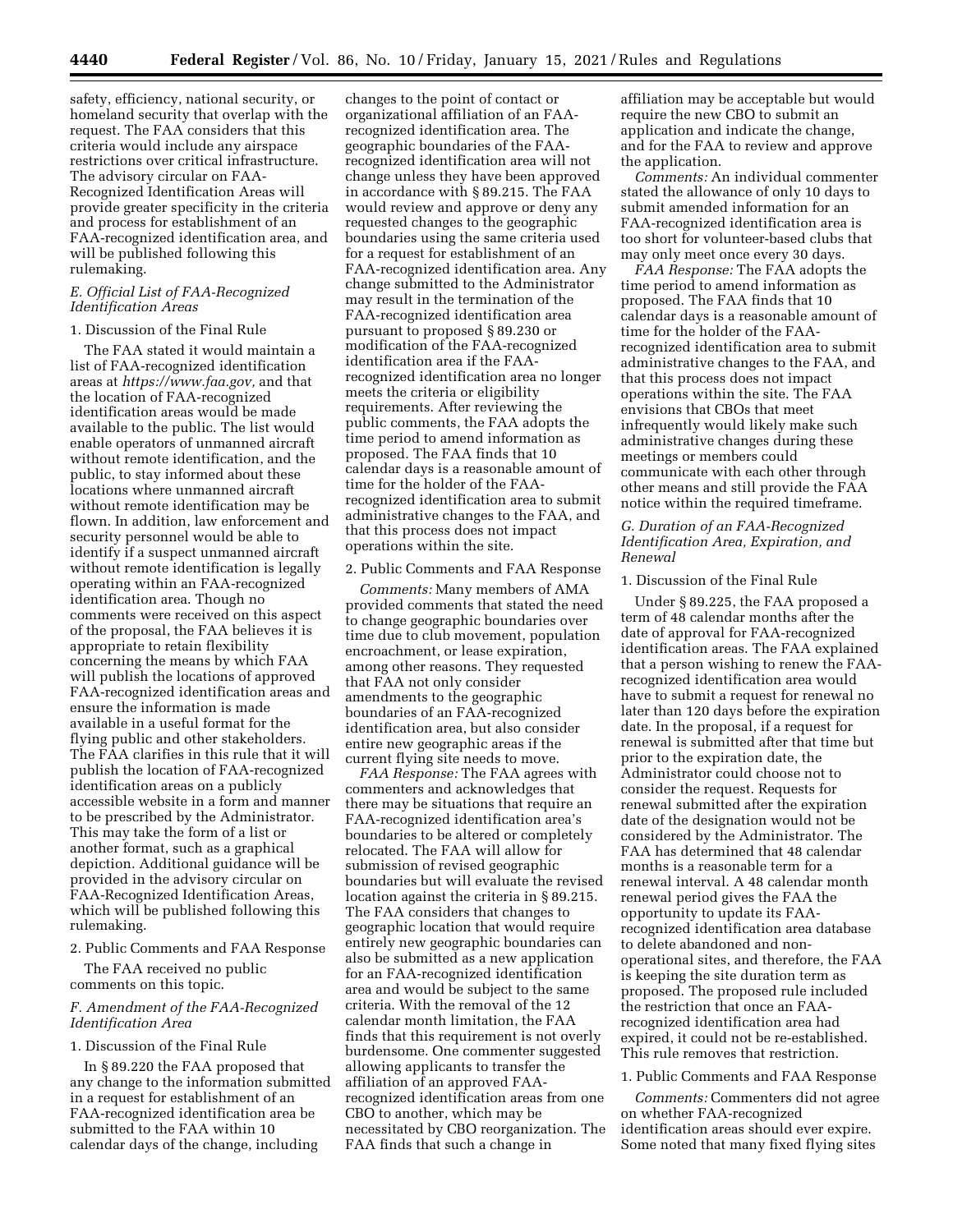are used (and reused) on a short-term basis for infrequent events such as competitions. Many commenters noted that current flying sites are leased from private property owners and are subject to renewal. Some commenters felt the 48 month renewal requirement is burdensome, while others disputed that sites should require any renewal to retain their approval status. One commenter argued that expiration should only occur if a characteristic used to approve the FAA-recognized identification area has changed. Several commenters asserted that the renewal period should be longer than 48 months. The Small UAV Coalition and an individual commenter recommended extending the renewal period to 60 months to align with the duration of AMA-affiliated fixed site land leases. The commenter also recommended allowing FAA-recognized identification areas to continue to operate while the renewal is being considered, to include any period of time where the FAA's determination is under appeal. One individual commenter recommended a 60-month duration but with annual reviews for changes in site parameters. The Aircraft Owners and Pilots Association and two individual commenters recommended the FAA change the renewal period to 120 calendar months. They commented that 48 months is too burdensome for both community-based organizations and the FAA as well. Commenters generally objected to provisions such as expiration and the prohibition on reapplying for an FAA-recognized identification area in the location of an expired or terminated FAA-recognized identification area. Commenters asserted the FAA's assumption that nonequipped UAS would dwindle is faulty and demonstrates a flawed understanding of the modeling community.

Commenters stated that the requirement to request renewal of FAArecognized identification areas no later than120 days before the expiration date was onerous or unnecessary. The Small UAV Coalition did not raise concerns with the renewal time period requirement.

*FAA Response:* The FAA has determined that 48 months is a reasonable term for a renewal interval. A 48-calendar month renewal period gives the FAA the opportunity to update its FAA-recognized identification area database to delete abandoned and nonoperational sites. In addition, the 48 month renewal period gives the FAA the opportunity to validate that these sites are still necessary and continue to meet the applicable safety and security

criteria. The FAA has determined that a 48-calendar month term balances the safety and security needs to periodically review FAA-recognized identification areas against the administrative overhead associated with conducting the review. The FAA finds that commenter suggestions for longer time periods (60 months or 120 calendar months) do not allow for sufficiently frequent review. For the reasons detailed above, the FAA has also determined the requirement to submit a renewal request for FAA-recognized identification areas is also reasonable. The FAA determines that the requirement to request renewal no later than 120 days before the expiration period is necessary to provide the FAA time to process the renewal.

*Comments:* Commenters objected to the restriction on re-establishment of FAA-recognized identification areas that have expired. AiRXOS commented that the FAA provided no reasonable explanation for prohibiting applicants from applying to reestablish a previously approved FAA-recognized identification area that had expired, and noted that it does not appear to be a risk-based provision.

*FAA Response:* The FAA agrees with commenters that these areas will not phase out as initially conceived. In addition to removing the 12-calendar month limitation for application, the FAA will allow applicants to re-apply for an area that had expired. The FAA envisions that the process to re-apply be the same as the process for new applications, because the application would be evaluated against the same criteria.

### *H. Requests to Terminate an FAArecognized Identification Area*

### 1. Discussion of the Final Rule

As proposed in § 89.230(b)(1), if the holder of an FAA-recognized identification area seeks to terminate the site prior to the expiration date, the organization would do so by submitting a request for termination to the Administrator. In the proposed rule, that site would no longer be eligible to be an FAA-recognized identification area in the future. This rule removes this restriction and allows voluntarily terminated FAA-recognized identification areas to be submitted to be re-established.

### 2. Public Comments and FAA Response

*Comments:* Commenters objected to the proposed restriction against the reestablishment of an FAA-recognized identification area that was voluntarily terminated.

*FAA Response:* The FAA agrees. This rule allows applicants to re-apply for an area that has been terminated by the previous holder of the FAA-recognized remote identification area. The FAA envisions that the process to re-apply be the same as the process for new applications, because the application would be evaluated against the same criteria and the 12-calendar month limitation on new applications is no longer applicable.

## *I. Termination by FAA and Petitions To Reconsider the FAA's Decision To Terminate an FAA-Recognized Identification Area*

#### 1. Discussion of the Final Rule

The FAA proposed in § 89.230(b)(2) that the FAA would be able to terminate an FAA-recognized identification area for cause or upon a finding, including but not limited to: (1) The FAArecognized identification area may pose a risk to aviation safety, public safety, or national security; (2) a finding that the FAA-recognized identification area is no longer associated with a communitybased organization recognized by the Administrator; or (3) a finding that the person who submitted a request for establishment of an FAA-recognized identification area provided false or misleading information during the submission, amendment, or renewal process.

The FAA proposed that a person whose FAA-recognized identification area has been terminated by the Agency would be able to petition for reconsideration by submitting a request for reconsideration within 30 calendar days of the date of issuance of the termination as required in proposed § 89.230.

This rule adopts this section with minor changes to clarify the rationale for terminating an FAA-recognized identification area and the criteria to petition to reconsider the FAA's decision to terminate an FAArecognized identification area.

As proposed, once an FAA-recognized identification area is terminated by the FAA, a CBO would not be able to reapply to have the associated area reestablished as an FAA-recognized identification area. In this rule, the FAA clarifies that except as provided in petitions for reconsideration, if the FAA terminates an FAA-recognized identification area based upon a finding that the FAA-recognized identification area may pose a risk to aviation safety, public safety, or national security, that flying site will no longer be eligible to be an FAA-recognized identification area for as long as those conditions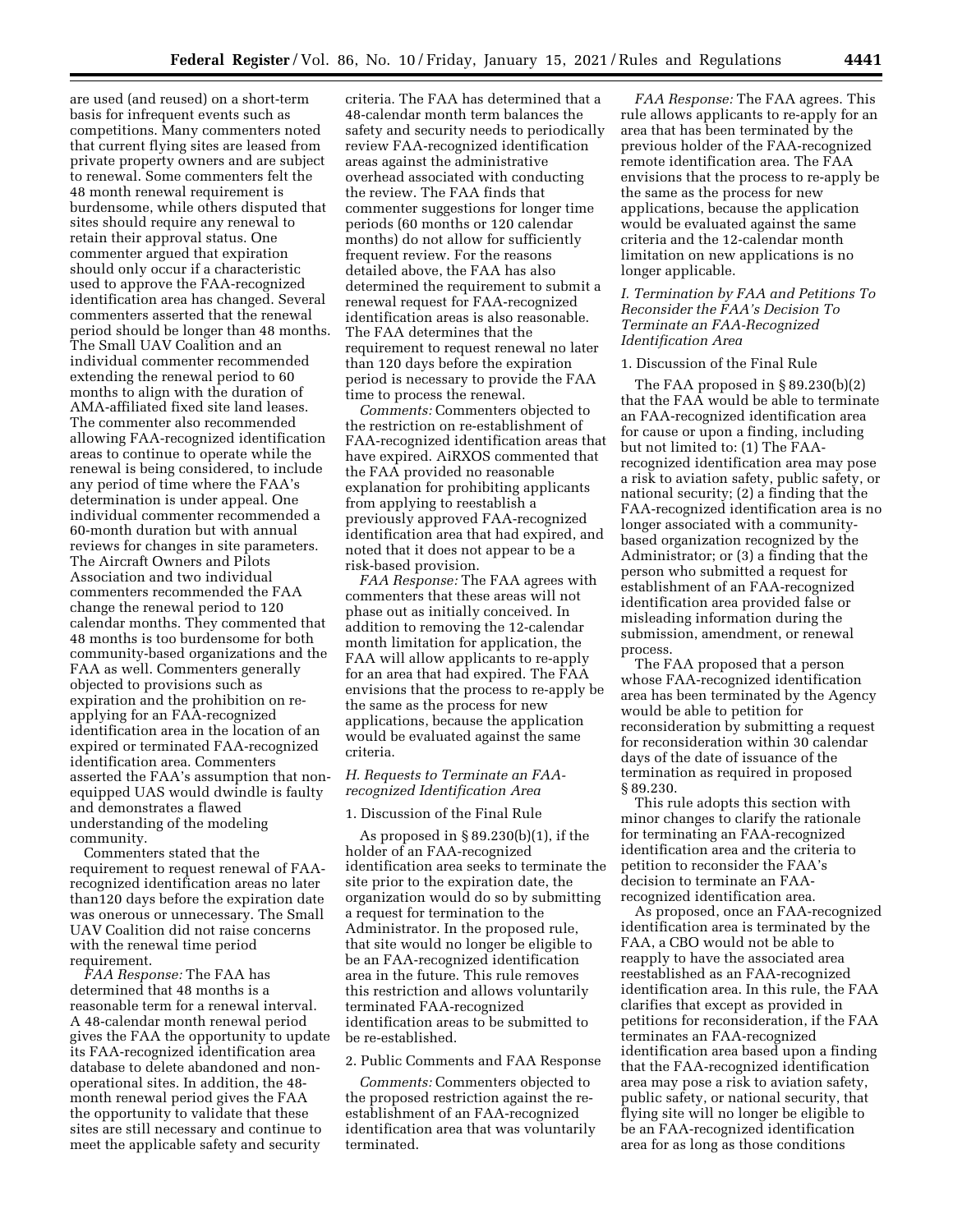remain in effect. The FAA is also adding ''homeland security'' to the list of considerations in § 89.230(b)(2) that may necessitate termination, for consistency with other changes made in § 89.215. The FAA agrees that if at some point there is reasonable expectation that the reason for terminating the FAArecognized identification area is no longer relevant, then an FAA-recognized identification area application should be open to consideration.

## 2. Public Comments and FAA Response

*Comments:* Many commenters, including AOPA and the Utah Department of Transportation, did not agree with the termination and expiration of FAA-recognized identification areas generally and specifically were concerned with the inability to re-establish these sites. PRENAV and some individual commenters suggested CBOs should be allowed to reapply to have a flying site reestablished as an FAA-recognized identification area following a failed appeal. These commenters noted the conditions which led to the FAA's decision to terminate an FAArecognized identification area may have changed at some point after the termination.

*FAA Response:* The FAA agrees that if the conditions that led to the termination are no longer in effect, a previously-established FAA-recognized identification area should be allowed to be re-established and has modified this final rule, accordingly. However, if those conditions that led to termination are still present, the FAA would not reestablish the site. The FAA is committed to not allowing FAArecognized identification areas in locations that would pose a risk to aviation safety, public safety, or national security.

*Comments:* A number of commenters expressed concern with the termination and appeal process, in particular over whether due process was being sufficiently applied. AOPA suggested the FAA allow for a decision reconsideration process so that CBOs may address and resolve any relevant outstanding safety issues that lead to the FAA termination decision. AOPA further proposed that impacted parties should be able to seek an administrative hearing concerning the FAA's decision to terminate an FAA-recognized identification area under part 13, expressing concern that without an administrative hearing there was no guarantee that all the relevant facts would be considered, nor that an impartial decision on the matter would be reached.

*FAA Response:* The absence of an FAA-recognized identification area does not prohibit UAS from operating in the area so long as those UAS are able to identify remotely. However, the FAA recognizes that the termination of an FAA-recognized identification area could affect persons flying unmanned aircraft without remote identification because, for example, the persons would have to fly their unmanned aircraft at another FAA-recognized identification area or would have to retrofit their unmanned aircraft with a remote identification broadcast module. As discussed in this rule, § 89.230(b) establishes the grounds for termination of an FAA-recognized identification area. Because of the effect of the termination on persons operating unmanned aircraft, the FAA included a reconsideration process in § 89.230(c) to ensure due process by providing a reasonable time frame for eligible persons to submit a petition to the Administrator requesting reconsideration of the decision by stating the reasons justifying the request and including any supporting documentation. The FAA believes this process is reasonable and adequate because the termination of an FAArecognized identification area does not ground unmanned aircraft that can remotely identify, persons can choose to retrofit their unmanned aircraft with remote identification broadcast modules if they want to continue flying in that airspace, and they can continue to fly their unmanned aircraft without remote identification at other FAA-recognized identification areas.

*Comments:* Some individual commenters were unsatisfied with the wording of this section. One individual commenter requested the FAA amend the wording to specify that a ''FAArecognized identification area representative or CBO representative'' rather than a ''person'' can submit a petition. This commenter felt the current wording was not broad enough to encompass a CBO or property owner or lessee.

*FAA Response:* The FAA clarifies that the word ''person'' carries the meaning ascribed to it in 14 CFR 1.1, and includes corporate entities and other organizations as well as individuals. The FAA agrees that if at some point there is reasonable expectation that the reason for terminating the FAArecognized identification area is no longer relevant, an FAA-recognized identification area application should be open to consideration. The advisory circular will contain further details regarding FAA-recognized identification areas, including the process for

termination and appeal. The advisory circular on FAA-recognized identification areas will be published following this rulemaking.

### **XIII. Means of Compliance**

#### *A. Performance-Based Regulation*

The FAA adopts the regulatory framework for remote identification with performance-based requirements rather than prescriptive text to provide a flexible regulation that allows a person to develop a means of compliance which may include industry consensus standards—that adjusts to the fast pace of technological change, innovation, design, and development while still meeting the regulatory requirements. Performance-based requirements describe outcomes, goals, or results without establishing a specific means or process for regulated entities to follow.23 The FAA recognizes that UAS technology is continually evolving, making it necessary to harmonize regulatory action with technological growth. Setting performance requirements is one way to promote that harmonization.

The FAA encourages consensus standards bodies to develop means of compliance and submit them to the FAA for acceptance. These bodies generally incorporate openness, balance, due process, appeals process, and peer review. The FAA has an extensive history of working with consensus standards bodies such as ASTM International (ASTM), Society of Automotive Engineers (SAE), and Institute of Electrical and Electronics Engineers (IEEE). Section 12(d) of the National Technology Transfer and Advancement Act of 1995 (NTAA) 24 directs Federal agencies to use consensus standards in lieu of government-unique standards except where inconsistent with law or otherwise impractical. The FAA intends to rely increasingly on consensus standards as FAA-accepted means of compliance for UAS performance-based regulations for remote identification, consistent with FAA precedent for general aviation aircraft and other initiatives taken with respect to UAS.

The approach aligns with DOT regulatory policy, which requires that DOT regulations be ''be technologically neutral, and, to the extent feasible, they should specify performance objectives, rather than prescribing specific conduct that regulated entities must adopt.'' 25 This approach is also consistent with the direction of the Office of

<sup>23</sup>*See* OMB Circular A–4. 24Public Law 104–113; 15 U.S.C. 3701 *et seq.* 25 49 CFR 5.5(e).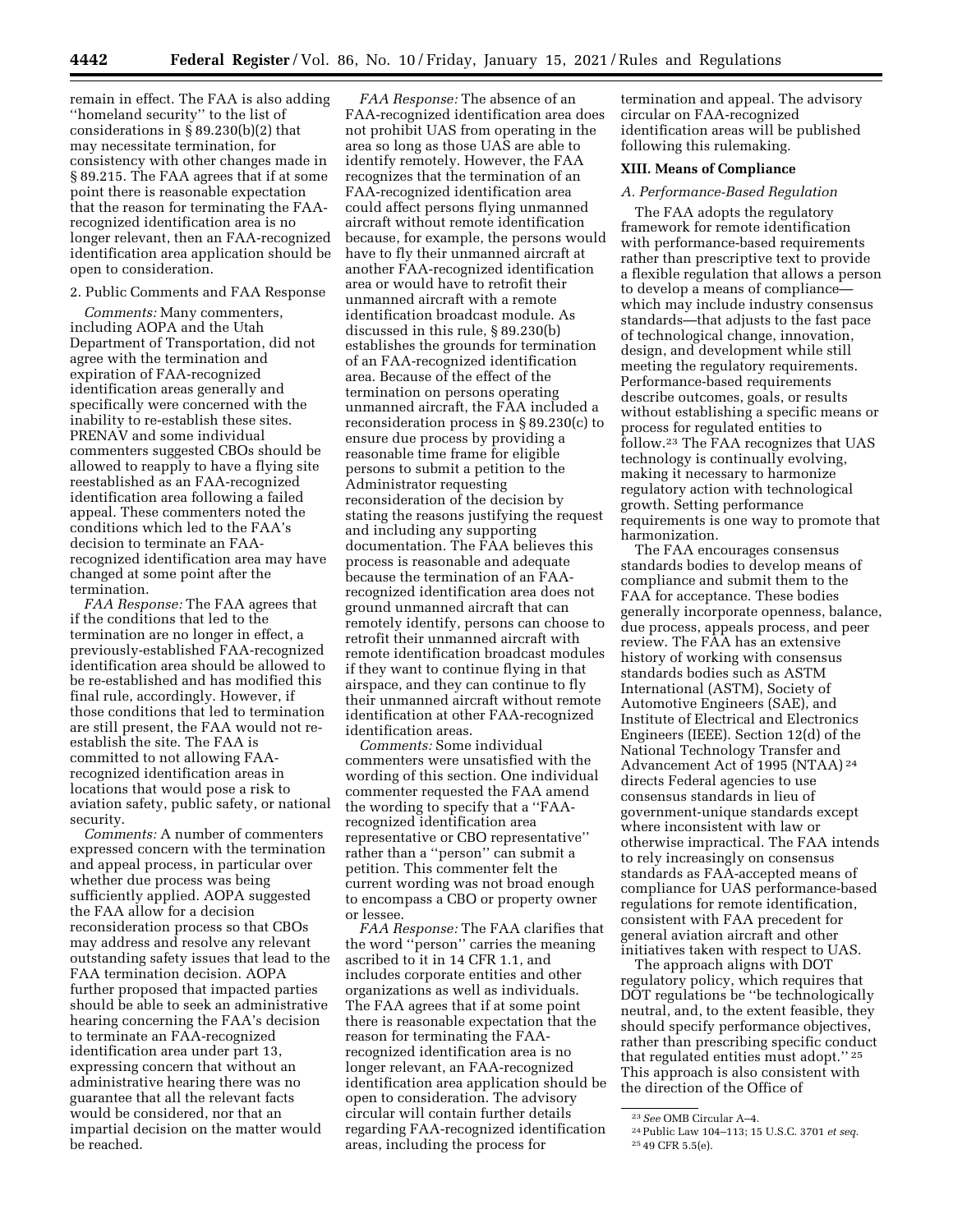Management and Budget (OMB) Circular A–119, which favors the use of performance-based regulations and voluntary consensus standards. OMB Circular A–119 states that, for cases in which no suitable voluntary consensus standards exist, an agency may consider using other types of standards. In addition, an agency may develop its own standards or use other governmentunique standards, solicit interest from qualified standards development organizations for development of a standard, or develop a standard using the process principles outlined in section 2e of the Circular.26 OMB Circular A–119 cautions regulators to avoid standards with biases in favor of a few large manufacturers that create an unfair competitive advantage.

## 1. Discussion of the Final Rule

As promulgated in this rule, a person may use a means of compliance to meet the remote identification minimum performance requirements. The FAA has determined that the use of an FAAaccepted consensus standard as a means of compliance provides stakeholders the flexibility to comply with the remote identification requirements. However, the FAA recognizes that consensus standards are one way, but not the sole means, to show compliance with the performance requirements of this rule. The FAA emphasizes that, though a means of compliance developed by a consensus standards body (*e.g.,* ASTM, SAE, Consumer Technology Association (CTA), etc.) may be available, any individual or organization can submit its own means of compliance to the Administrator for consideration and potential acceptance under subpart E of this rule.

The FAA adopts subpart E essentially as proposed in the NPRM. However, the Agency is making certain modification to subpart E to reflect the revisions made to the remote identification framework in subpart B and subpart D. The FAA is eliminating all references to limited remote identification UAS in subpart E because of the decision not to move forward with that concept. The Agency is also incorporating the remote identification broadcast module solution into subpart E to enable the development of means of compliance used to produce the broadcast modules. For more information on these changes, see sections VII.A and VII.D of this preamble.

# 2. Public Comments and FAA Response

*Comments:* The Association for Unmanned Vehicle Systems

International (AUVSI) and other commenters believed that the FAA's proposal is not performance-based; they mentioned that the rule is based on prescriptive technology mandates. AUVSI asked the FAA to adopt performance-based requirements that comply with international standards and avoid requiring specific technology mandates.

*FAA Response:* The FAA does not agree with this assertion because this rule mainly describes outcomes, goals, and results without establishing a specific way to achieve it. The FAA recognizes that UAS technology is continually evolving, making it necessary to harmonize regulatory action with technological growth. By establishing performance requirements in part 89, the FAA is promoting harmonization and is providing a flexible regulation that allows a person to develop a means of compliance that adjusts to the fast pace of technological change, innovation, design, and development while still meeting the regulatory requirements.

## *B. Applicability and General Comments*

In § 89.401, the FAA describes the applicability of subpart E. The FAA did not receive significant comments on this section and adopts the section mostly as proposed. The Agency is revising the regulatory text to delete references to the limited remote identification UAS, and incorporate the remote identification broadcast module concept.

## *C. Submission of a Means of Compliance*

#### 1. Discussion of the Final Rule

In accordance with § 89.405, any person may submit a means of compliance for acceptance by the FAA. Section 89.405 also establishes the information that has to be submitted to seek the FAA's acceptance of a means of compliance, and requires a means of compliance to include testing and validation procedures.

The FAA adopts this section mostly as proposed. The Agency is revising the regulatory text to delete references to limited remote identification UAS, and incorporate the remote identification broadcast module concept so that persons can file a means of compliance for the latter.

### 2. Public Comments and FAA Response

*Comments:* Some commenters questioned the value and use of the means of compliance process. Others believed that the proposed requirements for the submission of the means of

compliance were vague. A number of commenters asked the FAA to clarify what information must be submitted for the FAA to accept a means of compliance under subpart E. Some asked the FAA to include standards or performance metrics for persons to follow when submitting a means of compliance for FAA-acceptance. Other commenters asked the FAA to consider ''best practices'' when evaluating submissions. Commenters also asked the Agency to publish guidance material or examples of FAA-accepted means of compliance and related documents.

Multiple commenters asked the Agency to identify the standards and organizations it would work with to develop and accept the means of compliance under part 89.

*FAA Response:* The FAA does not agree with commenters who believe the means of compliance process is vague. Section 89.405 describes the information that must be submitted by any person seeking the FAA's acceptance of a means of compliance. The FAA has determined this information is necessary to assess whether a proposed means of compliance (*e.g.,* a standard) meets all of the remote identification requirements of subpart D and subpart E of this rule and whether it can be used for the design and production of standard remote identification unmanned aircraft or remote identification broadcast modules.

The process is an essential component of the remote identification framework because an FAA-accepted means of compliance is used by designers and producers of standard remote identification unmanned aircraft or remote identification broadcast modules to ensure that the unmanned aircraft or broadcast modules meet the minimum performance requirements of this rule.

Consistent with its statements in the NPRM, the Agency is not planning on publicly disclosing the details or specification of any FAA-accepted means of compliance or related documents because they may contain proprietary data or commercially valuable information. The FAA is, however, publishing an advisory circular on the Means of Compliance Process for Remote Identification of Unmanned Aircraft Systems, that provides further guidance on the process. The advisory circular addresses the process and information that must be submitted under subpart E and is available in the public docket for this rulemaking.

*Comments:* Multiple commenters believed the requirements in subpart E will impose financial and

<sup>26</sup>OMB Circular A–119, Section 5d.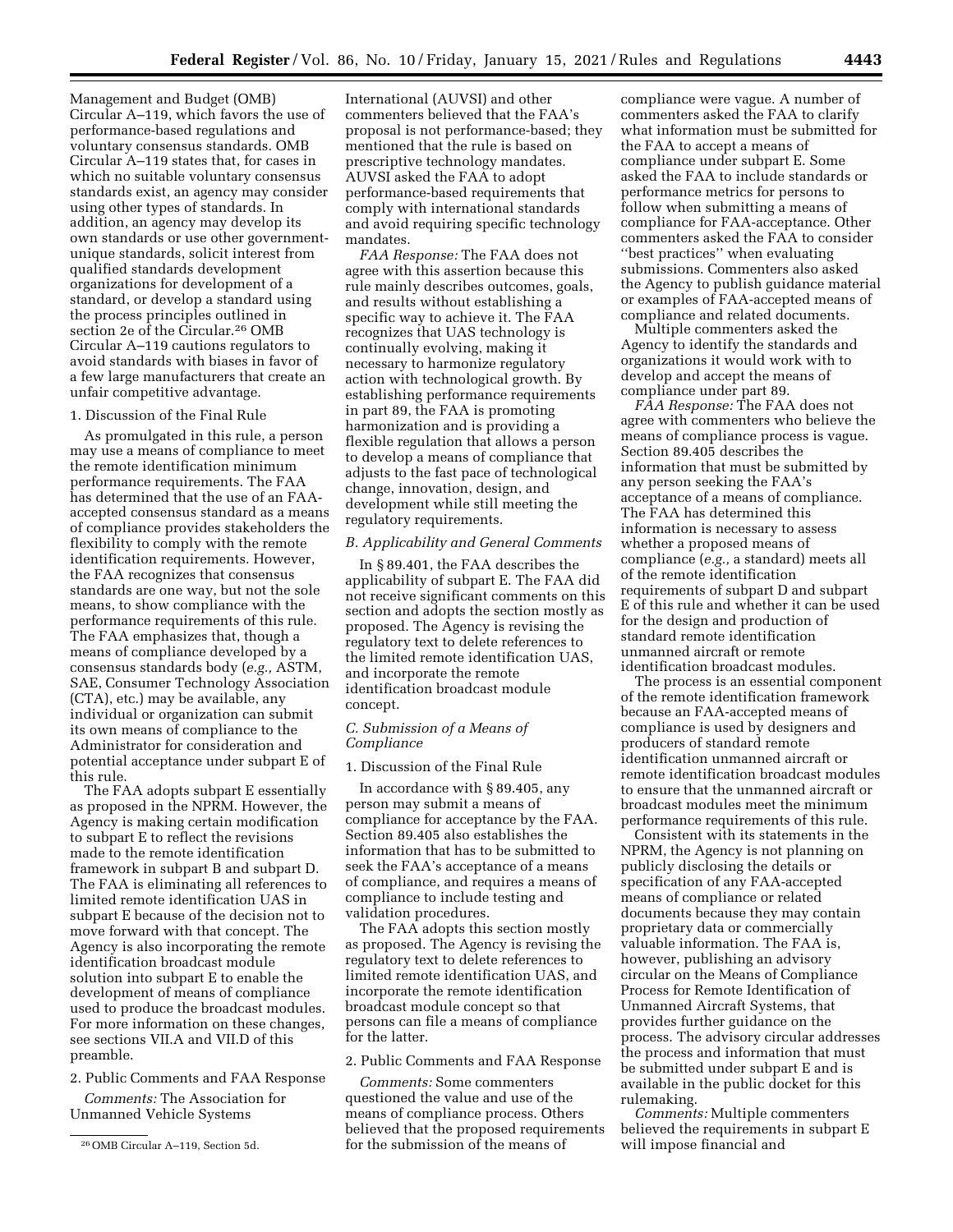administrative burdens, and will prevent or dissuade persons from submitting a means of compliance for FAA acceptance.

*FAA Response:* The FAA acknowledges that the rule imposes certain costs related to the development and submission of a means of compliance. These costs are justified by the benefits that will result from the rule, and both costs and benefits are evaluated and addressed in the regulatory evaluation available in section XXII.A of this preamble.

*Comments:* Many commenters, including some that identified as homebuilders, expressed concerns about the submission requirements and mentioned that the process is geared towards large manufacturers. They mentioned that small manufacturers, non-commercial manufacturers, or home-builders could have difficulties in submitting means of compliance. Some commenters believed that only manufacturers can submit a means of compliance for FAA-acceptance.

*FAA Response:* As being promulgated, § 89.405(a) allows any person to submit a means of compliance. This includes, but is not limited to consensus standard bodies, designers and producers of unmanned aircraft, or other persons (*e.g.,* universities or individuals.) The FAA noticed a common misunderstanding among commenters who believed that producers of standard remote identification unmanned aircraft or remote identification broadcast modules must develop and submit their own means of compliance for FAA acceptance. This is not the case. A producer must use an FAA-accepted means of compliance, but it can be any FAA-accepted means of compliance (*e.g.,* one developed by a third party).

While this rule allows a home-builder to submit a means of compliance for FAA-acceptance, the Agency does not expect many home-builders to do so because home-built unmanned aircraft are explicitly excepted from the design and production requirements of subpart F. Even when a home-builder chooses to voluntarily opt into the design and production requirements of subpart F to produce a home-built standard remote identification unmanned aircraft, the FAA does not envision that many homebuilders will file their own means of compliance. The FAA expects most will use an FAA-accepted means of compliance submitted by another person, such as a consensus standards body.

*Comments:* Wingcopter and other commenters mentioned that the testing and validation requirements in § 89.405(c) are complex and might make

it difficult for persons to comply with the regulation. The commenters specifically questioned whether the means of compliance framework applies to UAS produced under part 21. The commenters said it was confusing because the certification specifications, special conditions, or Technical Standard Order requirements of part 21 cover testing and validation in addition to compliance demonstrations as part of the type certification process. Commenters specifically asked the FAA to clarify that the testing and validation requirements for certificated unmanned aircraft are addressed through the type certification process of part 21 instead of the requirements in part 89.

*FAA Response:* The FAA has determined that the testing and verification procedures are essential because an FAA-accepted means of compliance is used for the production of standard remote identification unmanned aircraft and remote identification broadcast modules. The requirement enables the person responsible for the production of the unmanned aircraft or remote identification broadcast module to demonstrate to the FAA through analysis, ground test, or flight test, as appropriate, how the unmanned aircraft or broadcast module performs its intended functions and meets the requirements in subpart D.

The FAA clarifies that the means of compliance framework applies to standard remote identification unmanned aircraft manufactured under parts 89 and 21. While unmanned aircraft that are certified under the airworthiness certification processes of part 21 may have other identification requirements in addition to those included in this rule, the requirements in subpart D of part 89 (which can be met through an FAA-accepted means of compliance issued under subpart E) will be applied during the type or supplemental type certification process for standard remote identification unmanned aircraft certificated and produced under part 21.

*Comments:* A multitude of commenters urged the FAA to revise the rule to allow for the submission of a means of compliance for remote identification retrofit equipment. Commenters support allowing manufacturers to produce these means of compliance to produce retrofit equipment and argued it would help increase compliance with the remote identification operating requirements.

*FAA Response:* As discussed in sections VII.A and VII.D of this preamble, after reviewing public comments and giving further

consideration, the FAA is incorporating the remote identification broadcast module concept into this rule. Accordingly, the Agency is revising this rule by incorporating minimum performance requirements for remote identification broadcast modules. With the changes effected in this rule, persons can now develop means of compliance for remote identification broadcast modules and submit them to the FAA for acceptance. The procedural requirement for submission and acceptance of means of compliance remains the same as with standard remote identification unmanned aircraft. Such FAA-accepted means of compliance can be used for the production of remote identification broadcast modules under subpart F. With these revisions, operators are now able to equip their existing unmanned aircraft with remote identification broadcast modules to comply with the operating requirements of subpart B.

*Comments:* The Motion Picture Association asked the FAA to develop an alternate means of compliance particularly for UAS operated indoors or those unable to utilize certain means to determine location reliably (*e.g.,* GPS).

*FAA Response:* The FAA regulates the navigable airspace of the United States. Because this rule does not apply to indoor operations of unmanned aircraft, the FAA has determined that there is no need to incorporate the alternate means proposed by the Motion Picture Association. See section VI.B for more information on the applicability of operating requirements.

## *D. Acceptance of a Means of Compliance*

### 1. Discussion of the Final Rule

Section 89.410 prescribes the requirements for accepting a means of compliance. This section requires that a person must demonstrate to the Administrator that the means of compliance submitted for assessment and potential acceptance addresses all of the requirements of subpart D and E, and that any standard remote identification unmanned aircraft or remote identification broadcast module designed and produced in accordance with such means of compliance would meet the performance requirements of subpart D. Section 89.410 also clarifies that the Administrator will evaluate a means of compliance that is submitted to the FAA and may request additional information or documentation, as needed, to supplement the means of compliance. The Administrator will notify the person submitting the means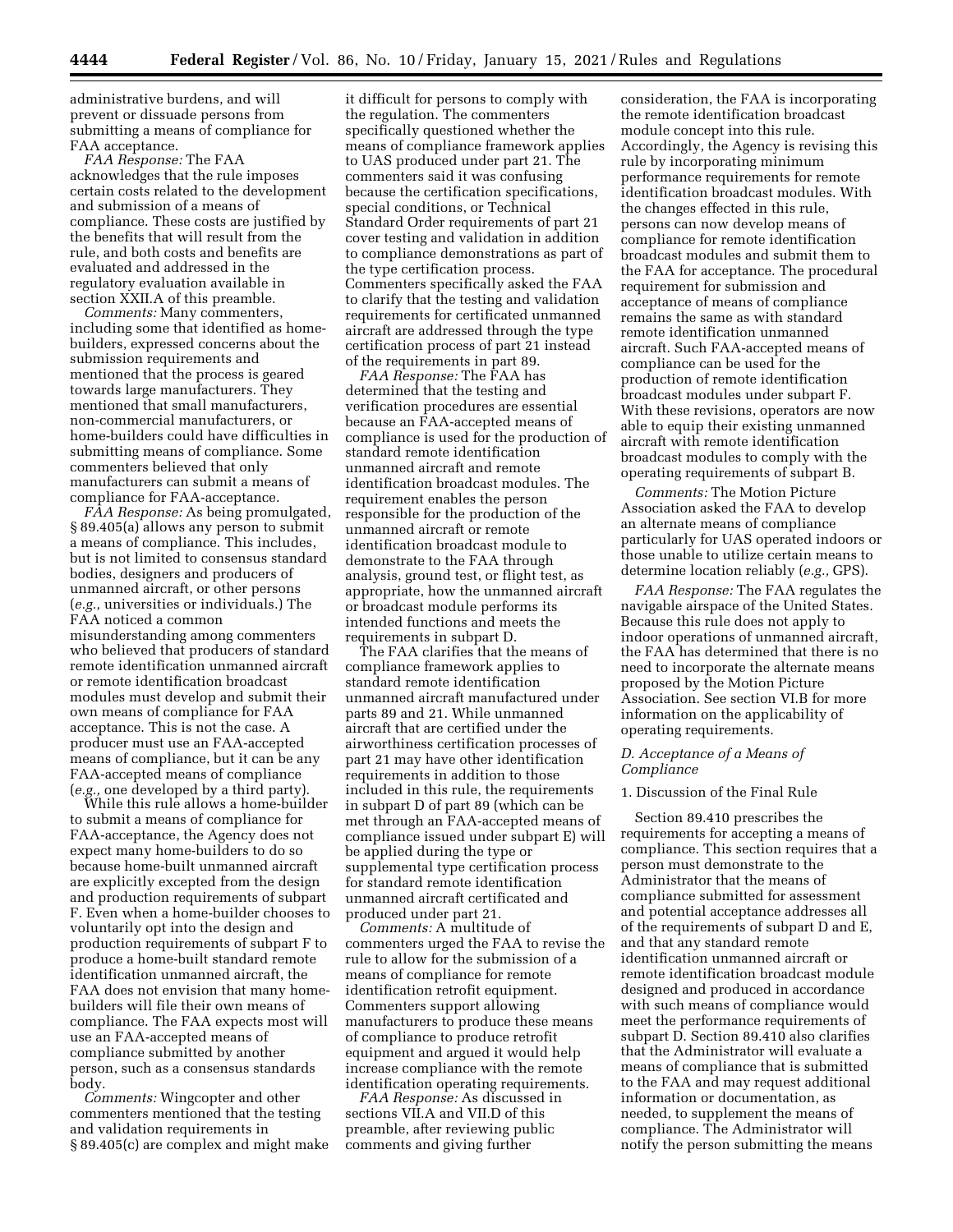of compliance whether the means of compliance has been accepted or not.

The FAA adopts this section mostly as proposed. The Agency is revising the regulatory text to delete references to limited remote identification UAS and incorporate the remote identification broadcast module concept.

2. Public Comments and FAA Response

*Comments:* The National Association of State Aviation Officials, Skydio Inc., the Consumer Technology Association (CTA), and others asked the FAA to commit to a deadline to review all submissions of means of compliance. Commenters indicated that without deadlines, the review process could be lengthy, impede the ability of designers and producers of UAS to bring products to market quickly, and inhibit innovation. Some commenters suggested specific deadlines. For example, Skydio Inc. asked the FAA to render a decision within 90 days of the submission unless there is a justified reason for the delay. Commenters also mentioned that the FAA should notify submitters, in writing, of the reason of any delay in reviewing the application.

*FAA Response:* A means of compliance must be accepted prior to being listed on a declaration of compliance for the design and production of a standard remote identification unmanned aircraft or remote identification broadcast module. The FAA acknowledges that the review process and response time will vary, and will be dependent on the complexity of the application and the technology employed. In certain circumstances the Administrator may need additional information or documentation to supplement the filing to be able to make a determination. Therefore, the FAA cannot commit to a specific timeline for review because the process is dynamic, however the Agency is committed to working with stakeholders and allocating the necessary resources to review submissions of means of compliance in a timely manner.

*Comments:* Various commenters mentioned that the Agency should explain the grounds for rejecting a means of compliance, so submitters can understand the issues and correct defects.

*FAA Response:* The FAA will evaluate the means of compliance to ensure completeness and compliance with the requirements of subpart D or E. Consistent with § 89.410(c), if the Administrator determines the person has not provided sufficient evidence to demonstrate that the means of compliance meets the requirements of

subpart D or E, the Agency will notify the person that the Administrator has not accepted the means of compliance and provide the reasons for the decision.

*Comments:* Streamline Designs LLC and others asked the FAA to file a notice of availability in the **Federal Register** whenever it accepts a means of compliance submitted by a standards body.

*FAA Response:* As discussed in the NPRM and as promulgated in this rule, the FAA will indicate acceptance of a means of compliance by notifying the submitter and publishing a notice in the **Federal Register** identifying that a means of compliance is accepted. All FAA-accepted means of compliance will be listed on *https://www.faa.gov.* The FAA will not disclose proprietary information in the document and will only provide general information stating that FAA has accepted the means of compliance. The FAA may disclose the non-proprietary broadcast specification and radio frequency spectrum so that sufficient information is available to develop receiving and processing equipment and software for the FAA, law enforcement, and the public.

*Comments:* The Air Line Pilots Association, Int'l and various commenters expressed concerns with the ability of the FAA to handle the workload created by this rule. Commenters specifically mentioned issues regarding cost, timeliness, and availability of resources. For example, they argued that the FAA and other stakeholders would need to invest a significant amount of money and identify substantial resources.

*FAA Response:* As stated earlier, the FAA is committed to the implementation of remote identification and is developing internal procedures and allocating the appropriate resources to facilitate the review and acceptance processes under part 89. The FAA is committed to working with internal and external stakeholders to ensure that the process for submitting and obtaining FAA-acceptance of a means of compliance is conducted in an effective and timely manner.

*Comments:* Many commenters, including Amazon Prime Air, AUVSI, GSMA, ASTM International, Drone Delivery Systems, and others urged the FAA to accept the American Society for Testing and Materials (ASTM) international F3411–19 Standard Specification for Remote ID and Tracking as a means of compliance under this rule and requested the FAA work with ASTM to develop a rigorous standardized test plan. Drone Delivery Systems mentioned it supported the

ASTM F3411–19 Standard Specification for Remote ID and Tracking for commercial UAS but that they did not expect it to become the requirement for every UAS.

*FAA Response:* The FAA recognizes that FAA-accepted consensus standards are one way, but not the sole means, to show compliance with the performance requirements of part 89. The FAA encourages ASTM and all other consensus standards bodies and interested parties to submit a means of compliance for FAA acceptance in accordance with the requirements of subpart E. The FAA emphasizes that, though a means of compliance developed by a consensus standards body may be available, any individual or organization is able to submit its own means of compliance to the Administrator for consideration and potential acceptance. Only FAAaccepted means of compliance can be used to produce standard remote identification unmanned aircraft and remote identification broadcast modules.

The FAA acknowledges those comments requesting the FAA adopt ASTM F3411–19 as a remote identification means of compliance as part of this final rule. The FAA recognizes the significant work that ASTM and its members have put into the development of ASTM F3411–19. The FAA notes that some aspects of ASTM F3411–19 may need to be revised or updated as a result of the requirements of this final rule. Once that process has occurred, the FAA looks forward to evaluating ASTM F3411–19 as a potential means of compliance for remote identification of unmanned aircraft.

# *E. Rescission of FAA Acceptance of a Means of Compliance*

## 1. Discussion of the Final Rule

According to § 89.415, the Administrator may rescind its acceptance of a means of compliance if that means of compliance no longer meets the requirements of subpart D or E. The FAA will publish a notice of rescission in the **Federal Register**.

The FAA adopts this section as proposed.

### 2. Public Comments and FAA Response

*Comments:* Some commenters expressed concerns that UAS might no longer comply with this rule if the means of compliance used by the manufacturer for the production of the standard remote identification UAS or the remote identification broadcast module is rescinded. Commenters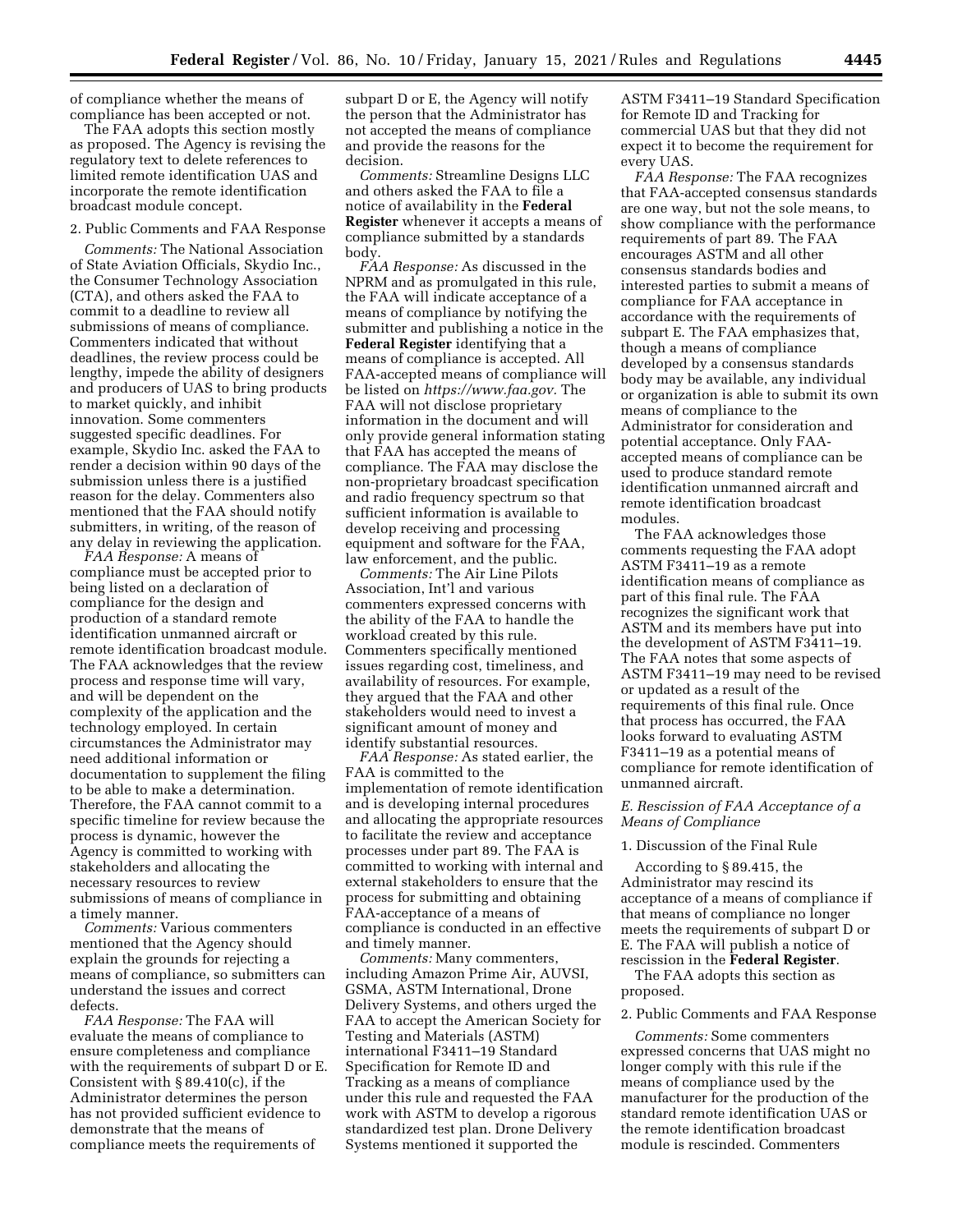believed the requirement could inhibit the production of UAS and broadcast equipment and stifle UAS research and development, especially if the means of compliance becomes obsolete a couple of years after it has been accepted.

*FAA Response:* An FAA-accepted means of compliance will remain in effect until the FAA rescinds its acceptance after the Administrator determines that the means of compliance does not meet the requirements in subpart D or E. This means that a standard remote identification unmanned aircraft or a remote identification broadcast module that is produced under a means of compliance that remains accepted by the FAA—however old it may be complies with the requirements of this rule as long as it continues to meet all of the requirements of subparts D and E. The filing of new means of compliance for the manufacturing of new or upgraded standard remote identification unmanned aircraft or remote identification broadcast modules that addresses technological advancements does not render the older versions obsolete.

In the event the means of compliance is rescinded, the FAA's acceptance of any declaration of compliance that relies on the no longer accepted means of compliance may be rescinded as well. The FAA may allow the submitter of the FAA-accepted declaration of compliance to amend the declaration of compliance to include another FAAaccepted means of compliance, as long as the standard remote identification unmanned aircraft or remote identification broadcast module produced and listed on the declaration of compliance complies with the newlylisted means of compliance. The FAA will not rescind its acceptance of a declaration of compliance that is promptly amended to list another FAAaccepted means of compliance. However, failure to amend the declaration of compliance may result in the rescission of the FAA's acceptance of the declaration of compliance in accordance with subpart F.

### *F. Record Retention Requirements*

### 1. Discussion of the Final Rule

The FAA adopts § 89.420 as proposed. According to this section, a person who submits a means of compliance must retain all documentation and substantiating data submitted to the FAA for acceptance of the means of compliance; records of all test procedures, methodology, and other procedures, as applicable; and any other information necessary to justify and

substantiate how the means of compliance enables compliance with the remote identification requirements. The person must retain these records for as long as the means of compliance is accepted, plus an additional 24 calendar months. The person is also required to make the records available for the Administrator's inspection.

The record retention requirement in § 89.420 applies to all persons holding FAA-accepted means of compliance. These could be, for example, consensus standards bodies; designers and producers of remote identification unmanned aircraft of all sizes; or other persons (*e.g.,* universities or individuals.)

#### 2. Public Comments and FAA Response

*Comments:* Drone Delivery Systems and other commenters indicated that the record retention requirements in subpart E of this rule would increase unmanned aircraft costs. Some mentioned that the requirements would be overly burdensome for home-builders and small to medium size designers and producers of UAS.

*FAA Response:* The costs related to the record retention requirement in subpart E are justified by the benefits that will result from the rule, and both costs and benefits are evaluated and addressed in the Regulatory Evaluation section of this rule and in the Regulatory Impact Analysis available in the docket for this rulemaking.

The FAA clarifies that home-builders do not have to submit a means of compliance under subpart E. Homebuilders are also not required to comply with the design and production requirements of subpart F unless they voluntarily opt into such requirements to build a home-built standard remote identification unmanned aircraft. If a home-builder opts into the design and production requirements, the homebuilder can develop and use its own means of compliance or can use an FAA-accepted means of compliance held by another person (*e.g.,* a consensus standard). The home-builder would not need to comply with the data retention requirements of subpart E unless it chooses to submit its own means of compliance under subpart E.

*Comments:* Streamline Designs LLC and others asked which data the holders of an FAA-accepted means of compliance have to retain.

*FAA Response:* Section 89.420 lists the data that the holders of FAAaccepted means of compliance have to retain. Further guidance is also provided in the advisory circular for means of compliance process for remote identification of unmanned aircraft

systems, which is available in the public docket for this rulemaking.

## **XIV. Remote Identification Design and Production**

The FAA adopts the design and production requirements for remote identification of unmanned aircraft in subpart F. The essence of subpart F remains as proposed but the Agency is revising the regulation to reflect the elimination of the limited remote identification UAS concept and the incorporation of the remote identification broadcast module concept. The FAA is also reorganizing various sections in subpart F to clarify the production requirements that apply to unmanned aircraft produced under a design and production approval issued under part 21; unmanned aircraft designed and produced under a declaration of compliance issued under part 89; and remote identification broadcast modules.

## *A. Applicability of Design and Production Requirements*

### 1. Discussion of the Final Rule

According to § 89.501, subpart F prescribes the requirements for the design and production of unmanned aircraft with remote identification produced for operation in the airspace of the United States and remote identification broadcast modules. It also prescribes procedural requirements for the submission, acceptance, and rescission of declarations of compliance and certain rules governing persons submitting declarations of compliance for FAA acceptance.

# 2. Public Comments and FAA Response

*Comments:* Multiple commenters mentioned that the applicability of subpart F extends beyond the statutory authority of the FAA. They believed subpart F prohibits the manufacturing of UAS for indoor operations and in places other than the airspace of the United States and asked the Agency to except such UAS from the requirements of subpart F.

*FAA Response:* The FAA does not agree with commenters and the suggested production exception for unmanned aircraft operated indoors is unnecessary. The Agency regulates aircraft operated in the navigable airspace of the United States—not unmanned aircraft operations conducted indoors. As indicated in § 89.501, the production requirements apply to unmanned aircraft with remote identification operated in the airspace of the United States.

*Comments:* Aerospace Industries Association and others asked the FAA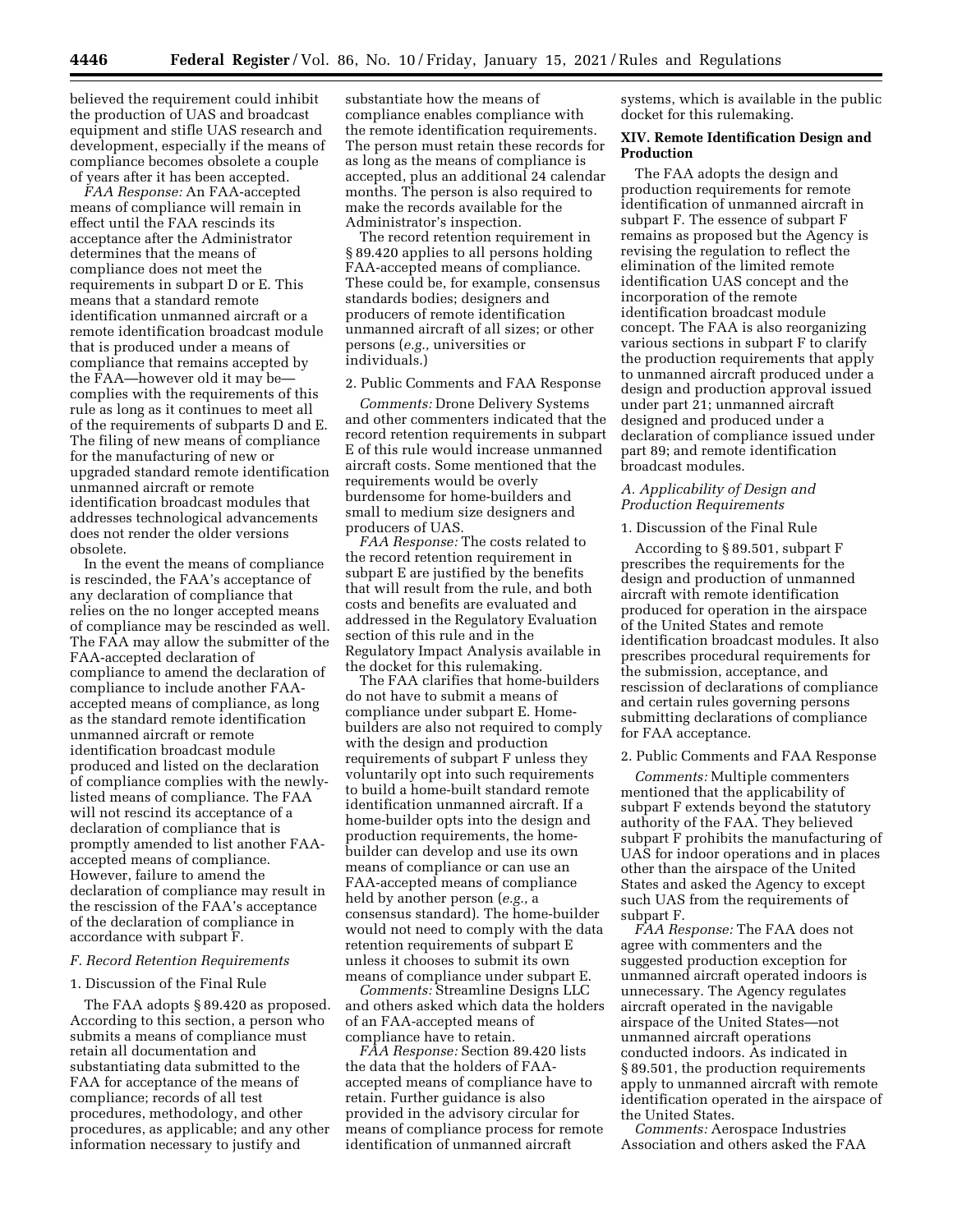to clarify who is a ''manufacturer'' under subpart F to help people identify whether they need to comply with the design and production requirements. Airlines for America, the Experimental Aircraft Association, and others questioned whether the FAA has statutory authority to regulate the foreign manufacturing of UAS as well as the importation and sale of UAS, particularly those without an airworthiness certification. A commenter asked the FAA to clarify how it would ensure foreign producers comply with the requirements of subpart F within the timeframes established in the rule, and without burdening operators.

*FAA Response:* The FAA clarifies that it does not regulate the sale or importation of unmanned aircraft. The requirements in subpart F apply to the production of remote identification broadcast modules and the production of unmanned aircraft with remote identification operated in the airspace of the United States. Any person, whether in the United States or a foreign country, producing such unmanned aircraft or broadcast modules must file a declaration of compliance, provide certain information, and agree to abide by the production requirements and certain terms and conditions (*e.g.,*  inspection, audit, product support and notification, instructions). If the person produces an unmanned aircraft or broadcast module that is not covered by an FAA-accepted declaration of compliance, the unmanned aircraft or broadcast module would not meet the remote identification requirements of part 89, and the operation would be restricted to an FAA-recognized identification area when conducted in the airspace of the United States. This regulatory framework is necessary to ensure that standard remote identification unmanned aircraft and remote identification broadcast modules used in the airspace of the United States can broadcast the remote identification message elements required by this rule, irrespective of where the unmanned aircraft or broadcast module is produced.

Persons producing unmanned aircraft identified in § 89.501(c), as discussed below, are not subject to the requirements of subpart F, and do not need to follow the production requirements or file a declaration of compliance.

*Comments:* The Small UAV Coalition, Wing Aviation, and other commenters mentioned that the manufacturing requirements should only apply to certain UAS, such as highly automated unmanned aircraft used for commercial

purposes or sold to third parties. The Small UAV Coalition described ''highly automated'' as a UAS with a combination of ''geo-awareness, selfflying, and self-navigation capabilities.''

Some commenters asked the FAA to modify the applicability of subpart B based on a risk-based approach that maximizes opportunities for compliance and enhances the safety and security outcomes for airspace users. Wing Aviation indicated that risk factors associated with UAS operations are most closely correlated with careless, clueless, or higher-risk operations, and indicated that the design and production requirements would impose unnecessary restrictions on self-built UAS, which typically pose a lower risk. Multiple commenters also mentioned that the design and production requirements would preclude many hobbyists from designing, building, and flying their own UAS. The Experimental Aircraft Association (EAA) and many individuals indicated that the design and production requirements should not apply to traditional model aircraft given their low risk profile and lack of need for specialized equipment. Many recreational UAS owners expressed concerns that only FAA-approved ready-to-fly UAS would be allowed for sale and this would increase the financial burden to UAS operators.

Some commenters mentioned that the design and production requirements should apply to manufacturers of a certain size or to ''mass manufacturers'' of UAS. A significant number of commenters opposed requiring manufacturers of single units, UAS used in recreational operations, UAS used for experimental purposes, or similar UAS from having to comply with subpart F. Another commenter mentioned that the FAA should create an expedited process (*e.g.,* with less documentation requirements) to allow persons manufacturing few UAS to have a simpler means to comply with the design and production requirements.

*FAA Response:* The FAA does not agree with comments that the design and production requirements should be based on the performance or capacity of the unmanned aircraft, the number of unmanned aircraft produced, the size or weight class, or the risk of the operation. The FAA also does not agree that the requirements should only apply to highly automated aircraft intended for sale to third parties or for commercial use.

The design and production requirements of this rule apply to most unmanned aircraft operating in the airspace of the United States. They are necessary to ensure that standard

remote identification unmanned aircraft and remote identification broadcast modules used in the United States broadcast the remote identification message elements to enable compliance with the operating requirements of subpart B. The FAA has determined that it is in the interest of safety and security to require most unmanned aircraft to identify remotely when operating in the airspace of the United States. Accordingly, it has determined that the design and production requirements should be a rule of general applicability.

The FAA acknowledges that certain exceptions are warranted and adopts these exceptions in § 89.501(c), as further discussed below.

## *B. Exceptions to the Applicability of Design and Production Requirements*

1. Exceptions: In General

# i. Discussion of the Final Rule

The FAA has determined that—as a general rule—the design and production requirements should apply to unmanned aircraft operated in the airspace of the United States and should not be based on the intended use of the aircraft because the FAA's need to identify unmanned aircraft operating in the airspace of the United States is independent of the purpose of the operation or the perceived or actual risk associated with an unmanned aircraft operation.

As promulgated in this rule, § 89.501(c) establishes the exceptions to the applicability of subpart F. The design or production requirements do not apply to: home-built unmanned aircraft; unmanned aircraft of the United States Government; unmanned aircraft that weigh 0.55 pounds or less on takeoff, including everything that is on board or otherwise attached to the aircraft; and unmanned aircraft designed or produced exclusively for the purpose of aeronautical research or to show compliance with regulations.

The FAA is making conforming changes to § 89.501(c). Section 89.501(c)(1) was revised to replace the term ''amateur-built unmanned aircraft system'' with the term ''home-built unmanned aircraft,'' which is consistent with the terminology change addressed in section V.D of this preamble. Furthermore, in § 89.501(c)(3), the FAA inadvertently included the wrong threshold by saying the exclusion would apply to unmanned aircraft that weigh less than 0.55 pounds. The FAA is correcting this error and clarifying that the exception applies to unmanned aircraft ''that weigh 0.55 pounds or less on takeoff, including everything that is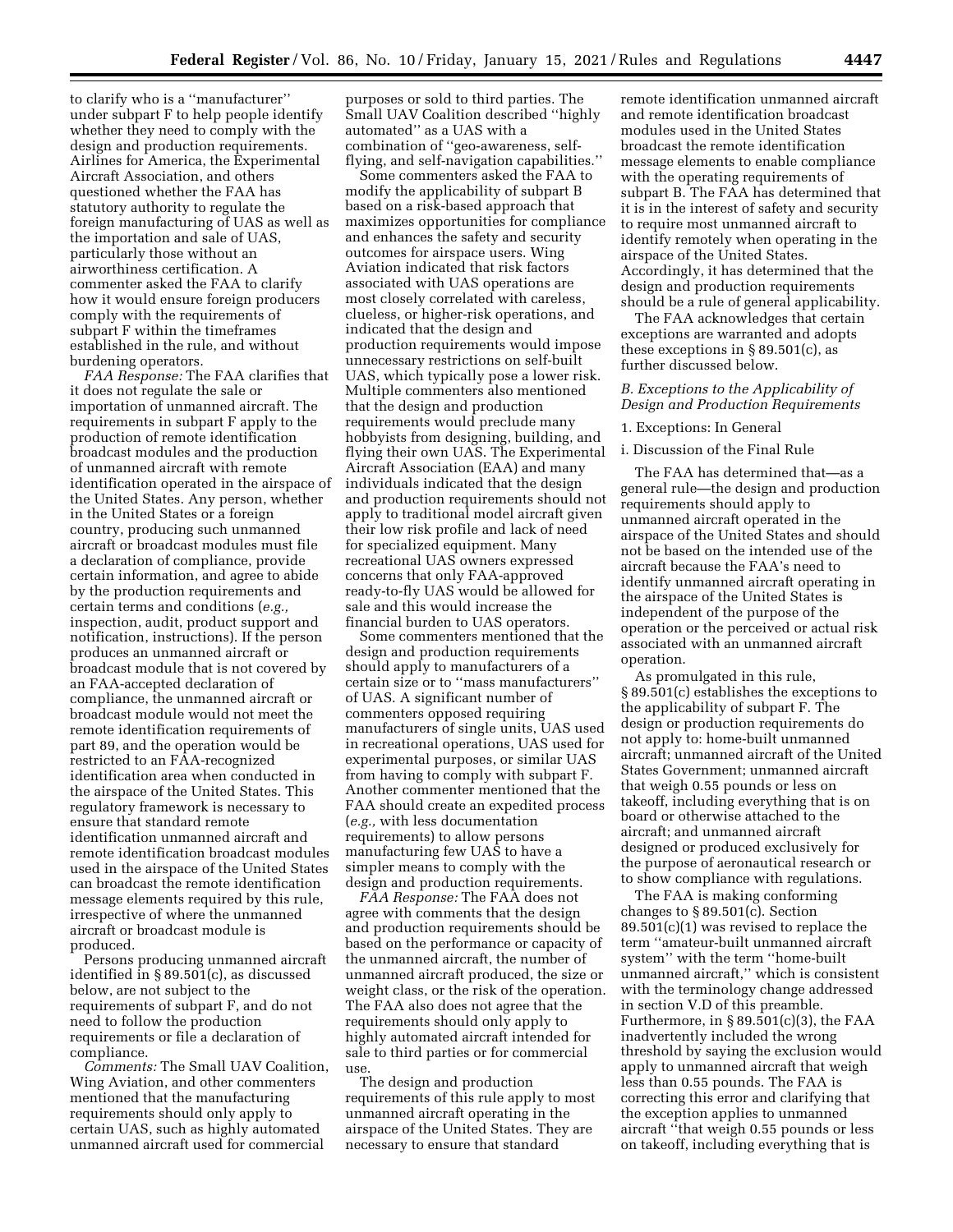on board or otherwise attached to the aircraft.''

### ii. Public Comments and FAA Response

*Comments:* The FAA received many comments addressing exceptions to the design and production requirements. The Boeing Company asked the FAA to remove the proposed exceptions for home-built UAS, UAS of the United States Government, and UAS designed or produced for aeronautical research or to show compliance with regulations, unless the UAS are intended exclusively for operations at FAA-recognized identification areas. Boeing believed that, when operated in civil airspace, those excepted UAS should be subject to the same rules and requirements as other UAS to ensure safe operations for all.

Multiple commenters also mentioned that the design and production requirements should apply to all UAS. Some commenters indicated that the FAA could create tiers of design and production requirements so that the requirements that apply to certain UAS (*e.g.,* home-built UAS and UAS used in recreational operations) are less strict than those that apply to other UAS (*e.g.,*  UAS used in commercial operations).

*FAA Response:* The FAA considered extending the design and production requirements to all unmanned aircraft operating in the airspace of the United States. However, the Agency identified a need to except certain unmanned aircraft from the design and production requirements of this rule. As discussed above, home-built unmanned aircraft, unmanned aircraft of the United States Government, and unmanned aircraft designed or produced exclusively for the purpose of aeronautical research or to show compliance with regulations, are included in the exceptions to the design and production requirement the FAA is adopting in this rule. These exceptions, as well as the exception for unmanned aircraft that weigh 0.55 pounds or less on takeoff, including everything that is on board or otherwise attached to the aircraft, are discussed in detail in sections XIV.B.2 through XIV.B.5 of this preamble.

*Comments:* A number of commenters opposed requiring UAS used in recreational operations or traditional model aircraft to comply with the requirements of subpart F. The commenters argued that these aircraft are typically used in low risk profile operations.

*FAA Response:* The FAA does not agree with comments that the design and production requirements of subpart F should not apply to unmanned aircraft used in recreational operations or to

traditional model aircraft given the low risk profile of the operations. The design and production requirements of subpart F are implemented to ensure unmanned aircraft have the remote identification capabilities necessary to enable operators to comply with the operational requirements in subpart B, which apply to most unmanned aircraft operating in the airspace of the United States.

2. Exceptions: Home-Built Unmanned Aircraft

### i. Discussion of the Final Rule

The FAA chose to exclude home-built unmanned aircraft from the design and production requirements because persons building these unmanned aircraft may not have the necessary technical knowledge, ability, or financial resources to design and produce an unmanned aircraft that meets the minimum performance requirements of this rule. The FAA believes requiring home-built unmanned aircraft to comply with the performance requirements for remote identification would place an undue burden on homebuilders. The Agency expects home-built unmanned aircraft will represent a very small portion of the total number of unmanned aircraft operating in the airspace of the United States. The FAA's position is that nothing in this rule prohibits a person from building a home-built standard remote identification unmanned aircraft for educational or recreational purposes. However, in that case, the person would be subject to all of the requirements of subpart F, even if the unmanned aircraft would otherwise be considered a homebuilt unmanned aircraft.

### ii. Public Comments and FAA Response

*Comments:* The Utah Department of Transportation and many others supported the FAA's proposal to except home-built UAS from the design and production requirements of subpart F. However, numerous commenters believed the requirements in subpart F apply to home-built UAS and urged the FAA to revise the rule to except homebuilt UAS from having to meet the design and production requirements of subpart F. Many commenters mentioned that the requirement to show compliance with subpart F is too expensive and time-consuming for homebuilders, and persons building UAS for recreational purposes or science, technology, engineering and math education needs.

*FAA Response:* As the FAA explained in the NPRM, and as being promulgated in § 89.501(c)(1) of this rule, home-built

unmanned aircraft are excepted from the design and production requirements of subpart F, unless the homebuilder is specifically intending to produce a home-built standard remote identification unmanned aircraft.

The remote identification design and production requirements are different from the operating requirements. While some producers may be excepted from the design and production requirements under subpart F, operators would still have to comply with the remote identification operating requirement prescribed in subpart B of this rule. So, while home-built unmanned aircraft are not subject to the design and production requirements of subpart F, all operators of unmanned aircraft (including homebuilt unmanned aircraft) in the airspace of the United States must comply with the operating requirements of subpart B if the unmanned aircraft is registered or required to be registered under part 47 or 48. This means that the operator of a home-built unmanned aircraft that is not produced as a standard remote identification unmanned aircraft under subpart F must operate within FAArecognized identification areas, must equip their unmanned aircraft with a remote identification broadcast module to operate outside of FAA-recognized identification areas, or must request authorization from the Administrator to deviate from the operating requirements of subpart B to operate without remote identification.

*Comments:* The FPVFC asserted that the requirements, as proposed, would make it unlawful for individuals to produce home-built UAS.

*FAA Response:* This is incorrect. As explained in the NPRM and as adopted in this rule, this rule establishes certain operational, design, and production requirements for unmanned aircraft. Nothing in the rule prohibits the production of home-built unmanned aircraft. Under § 89.501(c)(1), homebuilt unmanned aircraft are excepted from having to comply with the design and production requirements of subpart F. However, designers or producers of home-built unmanned aircraft can choose to comply with the design and production requirements by voluntarily opting into subpart F and building home-built standard remote identification unmanned aircraft.

*Comments:* Some commenters expressed concerns with the exception for home-built UAS. These commenters said that the exception could increase the demand for UAS kits and lead to an increase in UAS being built without remote identification. The Motion Picture Association (MPA) expressed concerns with excepting home-built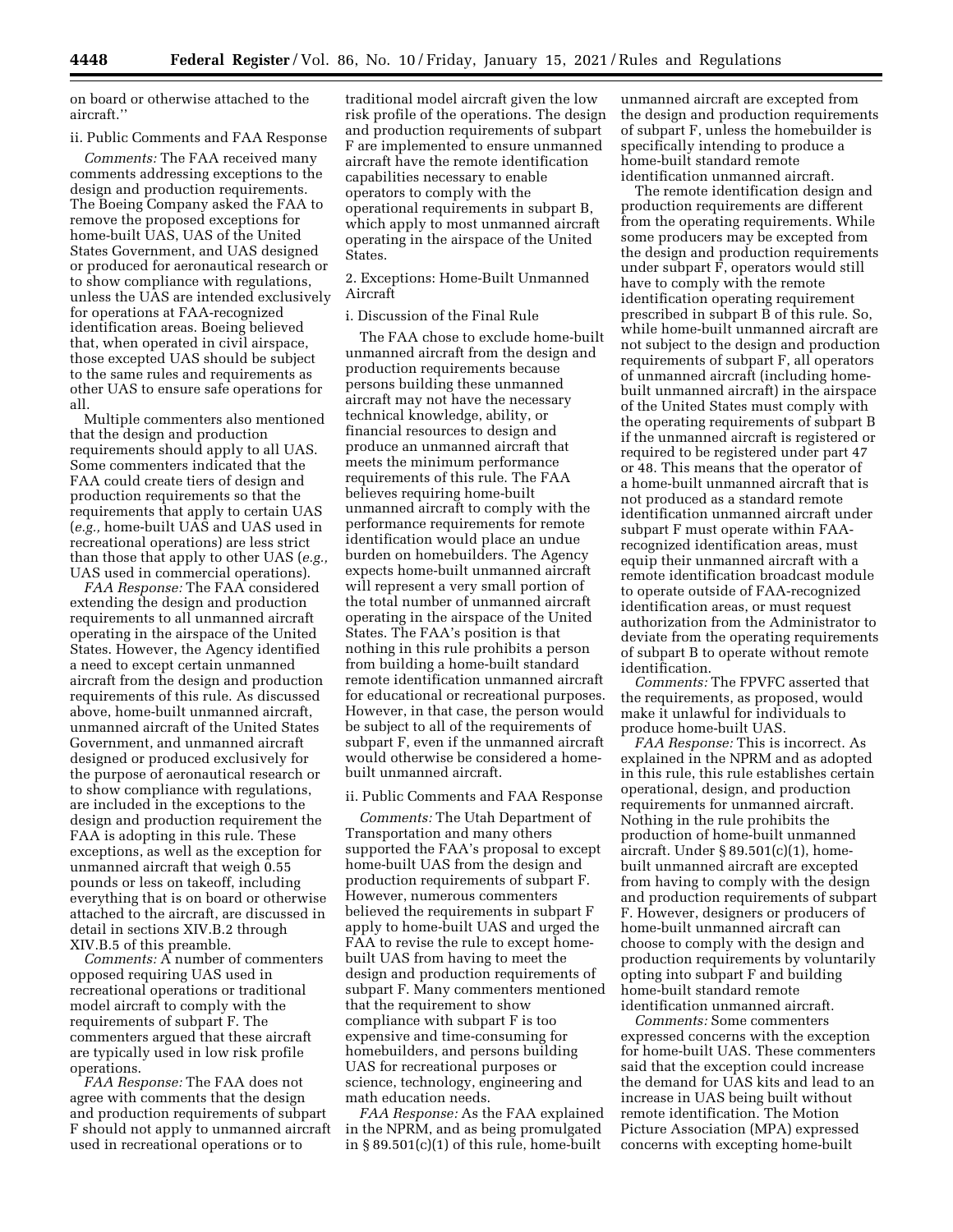UAS from the design and production requirements because they could have the ability to fly several miles from the control station using a remotely viewable camera, even though they are not equipped with remote identification capabilities. The MPA asked the FAA to add a technological requirement to the home-built UAS exception in § 89.501(c) to clarify that the exception would not apply to highly-capable aircraft.

*FAA Response:* The FAA determined that the exception for home-built unmanned aircraft is necessary because many homebuilders do not have the necessary technical knowledge, ability, or financial resources to design and produce unmanned aircraft that meet the minimum performance requirements of this rule. The FAA also determined that the risks of excepting home-built unmanned aircraft from the design and production requirements are mitigated by the fact that the operators of homebuilt unmanned aircraft must still comply with the operating rules of subpart B.

*Comments:* Several commenters asked the FAA for an alternate way for homebuilt UAS to comply, noting that hobbyists often build UAS from parts, including foam and balsa wood, rather than kits from recognized manufacturers. Other commenters mentioned that kit-built UAS are considered home-built and should be excepted from the design and production requirements, while other commenters mentioned that kit-built UAS should have some type of remote identification, particularly if they are operated outside an FAA-recognized identification area. For example, DJI Technology, Inc. asserted that excepting UAS from the remote identification requirements when a person fabricates and assembles more than 50 percent of the UAS makes no difference to safety and would not address approximately 80 percent or more of home-built aircraft as they are built today. DJI recommended a focus on the performance of the resulting UAS, basing the need to comply with remote identification on the risk the UAS creates due to its performance.

The Academy of Model Aeronautics supported excepting persons assembling UAS from kits that contain 100 percent of the parts and instructions from having to comply with the design and production requirements. They recognized that many of these kit UAS would only be flown at FAA-recognized identification areas. Droneport Texas LLC stated that UAS kit designers or producers and suppliers should be able to provide 100 percent of the parts and

instructions that are necessary for assembly of a fully functioning UAS without remote identification capabilities. The New Hampshire Department of Transportation suggested that the rule would motivate designers and producers of UAS to produce kits with less than 100 percent of the necessary parts to shift responsibility for subpart F compliance to homebuilders who would be reluctant or unable to comply.

*FAA Response:* As further discussed in section V.D of this preamble, the FAA originally proposed to use the term *amateur-built unmanned aircraft system*  for the exception in § 89.501(c)(1) and defined it as ''an unmanned aircraft system the major portion of which has been fabricated and assembled by a person who undertook the construction project solely for their own education or recreation.'' Under the proposal, the person building the amateur-built unmanned aircraft would have been required to fabricate and assemble at least 50 percent of the UAS. Following comments received, the FAA relabeled the exception as *home-built unmanned aircraft* and eliminated the fabrication and major portion requirements. This rule adopts the definition of home-built unmanned aircraft that an individual built solely for education or recreation.

The FAA recognizes that homebuilders may produce unmanned aircraft from scratch, may use partial kits in the building process, or may assemble unmanned aircraft from a complete kit produced by another person or entity. The exception for home-built unmanned aircraft in § 89.501(c)(1) of this rule applies to persons producing unmanned aircraft from scratch or using partial kits to build unmanned aircraft without remote identification solely for education or recreation. These persons do not have to comply with the design and production requirements in subpart F.

As commenters noted, many unmanned aircraft, especially model aircraft, are produced with various levels of completion, such as ready-tofly or almost ready-to-fly. Unmanned aircraft kits that are produced without key components of the unmanned aircraft, such as the engine or electric motor, flight control servos, or RF receiver, are not considered complete kits and the producers of these partial kits are not subject to the production requirements in subpart F.

However, the exception in § 89.501(c)(1) does not apply to the manufacturing of a complete unmanned aircraft kit because the complete kit is essentially a deconstructed unmanned aircraft. The FAA considers that any kit

containing all the parts and instructions necessary to assemble an unmanned aircraft must have remote identification capabilities; therefore, a person or entity producing complete kits is subject to the production requirements of this rule. A different determination would grant a way to circumvent the intent of the design and production requirements of this rule. Accordingly, the person or entity producing the complete kit must comply with the design and production requirements of this rule, and must ensure that the complete kit contains all necessary parts and instructions for homebuilders to assemble a standard remote identification unmanned aircraft, even if the unmanned aircraft is considered home-built for other purposes. A homebuilder assembling an unmanned aircraft from a complete kit is not the designer or producer of the unmanned aircraft for purposes of subpart F of this rule. Therefore, the homebuilder does not need to comply with the design and production requirements in subpart F. Nevertheless, the operator of a home-built unmanned aircraft—whether produced from scratch or assembled from a partial kit or a complete kit—must comply with the operating requirements in subpart B of part 89.

3. Exceptions: Unmanned Aircraft of the United States Government

### i. Discussion of the Final Rule

The FAA chose to exclude unmanned aircraft of the United States Government from the design and production requirements because of the need for the Federal Government of the United States to produce aircraft without remote identification to meet certain operational missions.

The production requirements and operational requirements are independent of each other. Even though subpart F establishes an exception for unmanned aircraft of the United States Government, an entity of the Federal Government of the United States operating an unmanned aircraft must assess whether it is subject to the operational requirements of part 89. The entity will have to comply with the remote identification operating requirements if it operates an unmanned aircraft that is registered, or required to be registered under part 47 or 48. Only the aircraft of the national defense forces of the United States are excepted from the aircraft registration requirements and are therefore not required to comply with the operating requirements of subpart B. This means that all other entities of the Federal Government of the United States, as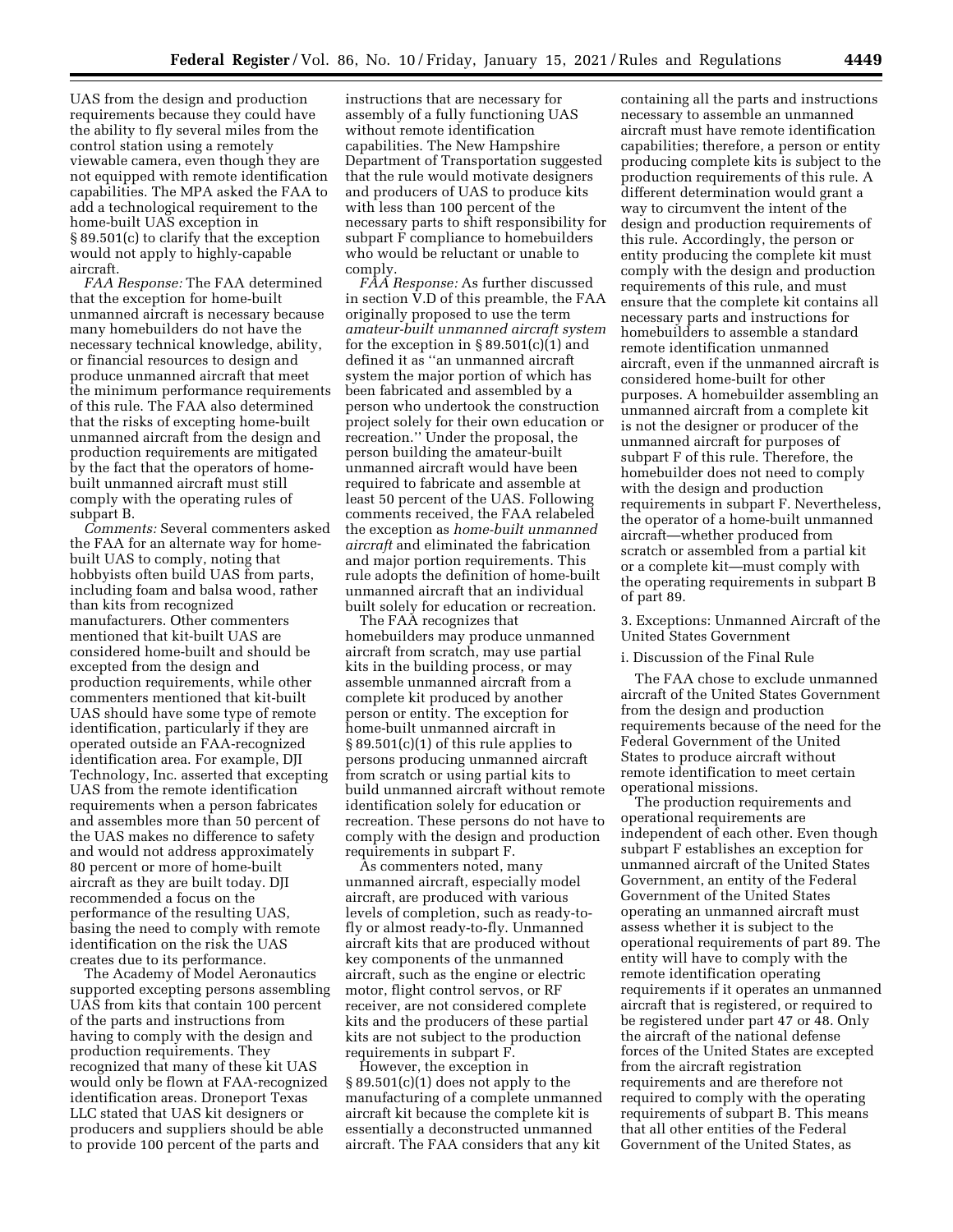well as all entities of the government of a State, the District of Columbia, or a territory or possession of the United States or a political subdivision of one of these governments or an Indian Tribal government, that wish to operate an unmanned aircraft without remote identification at a location other than an FAA-recognized identification area would be required to seek authorization from the Administrator to deviate from the operating provisions of subpart B of part 89.

#### ii. Public Comments and FAA Response

*Comments:* The Utah Department of Transportation requested that the FAA clarify which aircraft are covered by the exception in § 89.501(c)(2) by deleting the phrase ''aircraft of the United States Government'' and replacing it with ''aircraft of the United States Military.''

*FAA Response:* The FAA adopts the language as proposed because aircraft of the Federal Government of the United States are excepted from the design and production requirements of subpart F. This includes, but is not limited to, aircraft of the United States Military.

*Comments:* Multiple commenters expressed concerns with the proposed exception for UAS of the United States Government because they believe it could cause public distrust. The commenters mentioned that a better approach would be to create requirements (*e.g.,* specific operational or pilot-related requirements) to enable sensitive operations to be conducted safety while still identifying in a general or broader manner.

*FAA Response:* The FAA has determined the exception is necessary so that the United States Government can produce unmanned aircraft without remote identification equipment, or can deviate from the design and production requirements of this rule. The exception is necessary to facilitate certain operational missions of the United States Government. The FAA believes that—unlike with the Federal Government—a State, the District of Columbia, territories, possessions, or Indian Tribal governments are unlikely to produce their own unmanned aircraft. However, the FAA acknowledges that these governments may have a need to deviate from the operating requirements of this rule when conducting sensitive operations. This is why this rule incorporates a deviation option. Through this deviation, governments can request authorization from the Administrator to deviate from the operating provisions of subpart B.

4. Exceptions: Unmanned Aircraft That Weigh 0.55 Pounds or Less on Takeoff, Including Everything That Is On Board or Otherwise Attached to the Aircraft

#### i. Discussion of the Final Rule

The FAA chose to exclude unmanned aircraft that weigh 0.55 pounds or less on takeoff, including everything that is on board or otherwise attached to the aircraft from the design and production requirements because, most of these unmanned aircraft may not be subject to the registration or recognition of ownership requirements of part 48, and therefore would not need to comply with the operating requirements of subpart B of part 89.

As discussed in section XV of this preamble, if an unmanned aircraft weighing 0.55 pounds or less is operated under part 91, 107, or 135, an exemption issued under 49 U.S.C. 44807, or any other regulatory part requiring the aircraft to be registered, the design and production of such unmanned aircraft would have to comply with subpart F of part 89 and the operation of the unmanned aircraft would have to comply with subpart B.

### ii. Public Comments and FAA Response

*Comments:* Several commenters suggested that the FAA should except small UAS from the remote identification requirements because many cannot carry additional equipment to comply with the rule. Commenters asked the FAA to expand this exception to cover UAS that end up exceeding the 0.55 pound threshold as a result of the installation of remote identification equipment. A commenter stated that UAS that weigh less than 0.55 pounds should be allowed up to an additional 0.1 pounds of add-ons to enable compliance with this rule.

Some commenters believed only large UAS would be capable of carrying remote identification equipment. Similarly, others believed that the Agency should only require large UAS to identify remotely. Therefore, many commenters suggested the FAA implement remote identification requirements based on the weight or size of the unmanned aircraft. For example, a commenter mentioned that a UAS weighing less than 20 pounds and with a wingspan of less than 80 inches should be excepted from the remote identification requirements of this rule.

*FAA Response:* The FAA does not agree with comments urging the Agency to expand the exception in § 89.501(c)(3) to unmanned aircraft that exceed the 0.55 pounds threshold as a consequence of installing remote identification equipment. The exception

covers a subgroup of unmanned aircraft that is not subject to the registration requirements of part 48 because they weigh 0.55 pounds or less on takeoff, including everything that is on board or otherwise attached to the aircraft. Because aircraft that exceed the weight threshold have to register (or file a confirmation of identification for foreign civil unmanned aircraft) and comply with the operating requirements of subpart B, the FAA determined these unmanned aircraft should also comply with the design and production requirements of this rule.

5. Exceptions: Unmanned Aircraft Designed or Produced Exclusively for the Purpose of Aeronautical Research or To Show Compliance With Regulations

## i. Discussion of the Final Rule

The FAA chose to exclude unmanned aircraft designed or produced exclusively for the purpose of aeronautical research or to show compliance with regulations from the design and production requirements of this rule. This exclusion fosters innovation and encourages research, development, and testing activities related to the unmanned aircraft, the unmanned aircraft's control systems, equipment that is part of the unmanned aircraft (such as sensors), and the unmanned aircraft's flight profiles, as well as the development of specific functions and capabilities for the unmanned aircraft. The FAA determined that the exception is also necessary so that unmanned aircraft prototypes can show compliance with FAA regulations. This exception includes regulations related to FAAaccepted means of compliance or declarations of compliance for remote identification, and airworthiness regulations including but not limited to flights to show compliance for the issuance of type certificates and supplemental type certificates, flights to substantiate major design changes, and flights to show compliance with the function and reliability requirements of the regulations. The exception further supports research, development, and testing necessary for UAS infrastructure, systems, and technologies, including but not limited to future UTM and United States Government counter-UAS capabilities.

### ii. Public Comments and FAA Response

*Comments:* A number of commenters asked the FAA to expand the scope of the exception in  $\S 89.501(c)(4)$  so that UAS could be produced without remote identification for other purposes such as educational activities; science,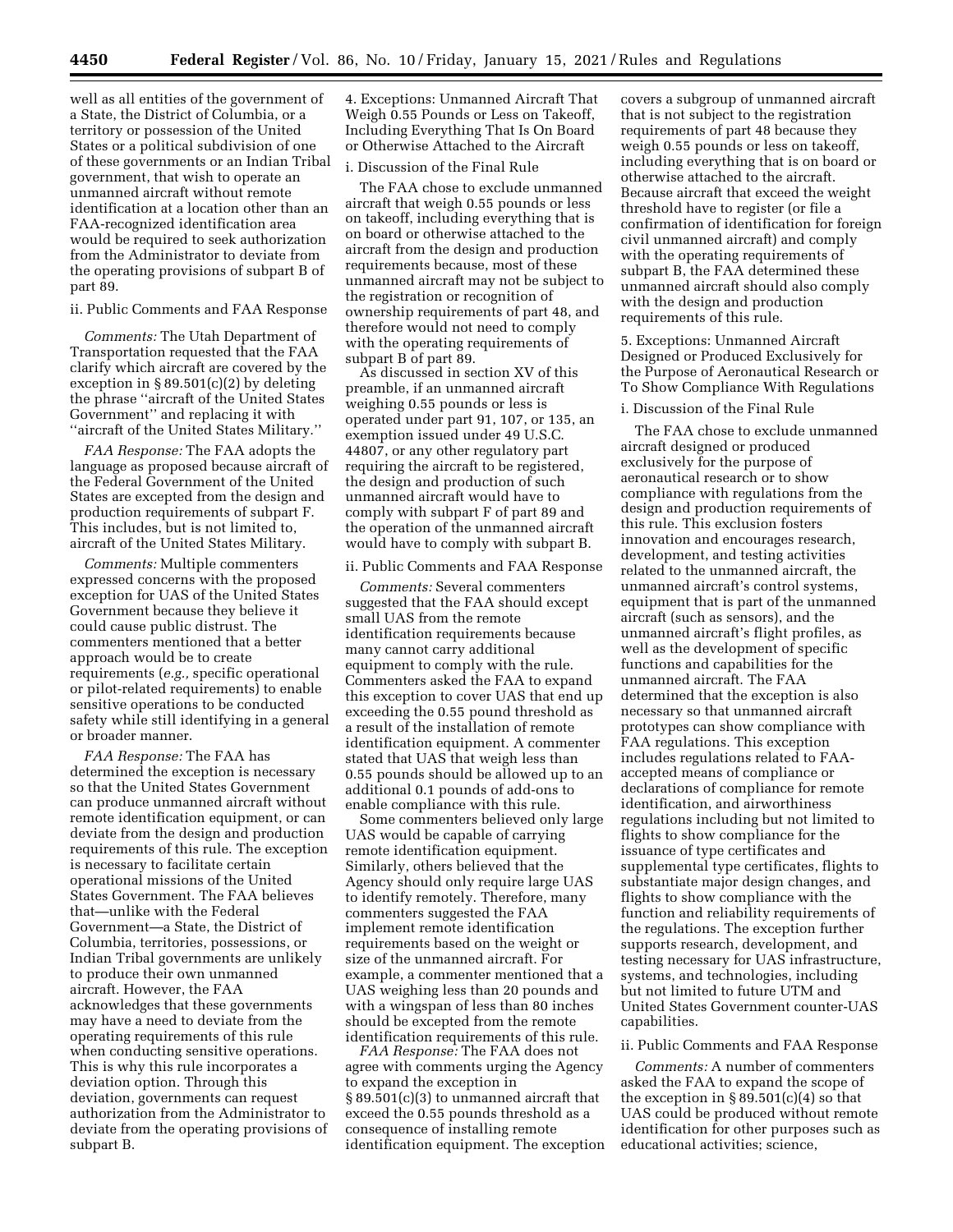technology, engineering, and mathrelated activities; and recreational operations. Wing Aviation, LLC mentioned that the FAA should clarify whether this exception applies to UAS designed or produced for an operation approved by the Administrator under proposed § 89.120 (the operating requirements for operations at FAArecognized identification areas and operations for aeronautical research).

*FAA Response:* The FAA does not agree with the request to expand the activities covered under the exception in § 89.501(c)(4). The term ''educational activity'' is broad and conceivably covers areas beyond the design and production of the unmanned aircraft and its component parts. Many educational activities are covered by the home-built exception in § 89.501(c)(1) of this rule. The aeronautical research exception is meant to allow the testing of prototype UAS, unmanned aircraft component parts, and related infrastructure, systems, and technologies without the requirement that the producer meet all of the design and production requirements of the rule. Persons operating UAS built without remote identification under this exception must comply with the operating requirements in subpart B of this rule.

## *C. Requirement To Issue Serial Numbers*

## 1. Discussion of the Final Rule

As promulgated in § 89.505, no person may produce a standard remote identification unmanned aircraft under part 21 or 89, or a remote identification broadcast module, unless the unmanned aircraft or broadcast module is issued a serial number that complies with ANSI/ CTA–2063–A. A producer of an unmanned aircraft with an integrated broadcast capability may update the serial number as part of the software upgrade to install the remote identification broadcast module. The ANSI/CTA–2063–A standard is incorporated by reference into this regulation, and is available for review and download, free of charge, at the time of publication of this rule.

The FAA adopts the use of the ANSI/ CTA–2063–A standard because using a single accepted format for serial numbers helps ensure consistency in the broadcast of the message element. The FAA adopts this section essentially as proposed, but is making certain modification to the regulation to eliminate the limited remote identification UAS concept and incorporate the remote identification broadcast module concept.

The NPRM sought comments regarding the adoption of ANSI/CTA– 2063–A as the serial number standard for remote identification. The FAA specifically requested comments on whether ANSI/CTA–2063–A can be effectively used as a serial number standard for larger unmanned aircraft. The Agency particularly sought feedback from designers and producers of unmanned aircraft that assign serial numbers in accordance with ANSI/ CTA–2063–A and inquired about the type and number of unmanned aircraft that the serial numbers are being assigned to.

## 2. Public Comments and FAA Response

i. General Comments Regarding The Requirement To Issue a Serial Number to Unmanned Aircraft With Remote Identification

*Comments:* Droneport Texas LLC, Wing Aviation, LLC, and others urged the FAA to modify the serial number requirement so that it only applies to UAS intended to be flown in the airspace of the United States, BVLOS, or for commercial use. Along these lines, a number of commenters opposed requiring producers of UAS used for limited recreational operations to comply with the serial number requirement in § 89.505. They mentioned that many of the unmanned aircraft will fly within FAA-recognized identification areas or VLOS, and therefore believed there is no need to require such aircraft to comply with the serial number requirement. The Drone U, Brands Hobby, University of Utah and many individuals also asked the FAA to eliminate the serial number requirement or to except UAS used for limited recreational operations from having to comply.

Many stated that this requirement would be impossible to comply with for those with amateur-built aircraft, as they do not come with serial numbers. Some of the commenters believed the requirement would potentially destroy the value of recreational UAS and threaten recreational operations of UAS and supporting industries. The Executive Director of the Academy of Model Aeronautics stated that a serial number requirement would destroy the historical accuracy of scale replicas of manned aircraft. The DRONERESPONDERS Public Safety Alliance worried that many current models from popular manufacturers do not have serial numbers that comply with the proposal.

*FAA Response:* Aircraft registration and identification is consistent with preserving aviation safety. The FAA has

determined that the serial number requirement must apply to all aircraft and broadcast modules subject to subpart F, and should not be based on the purpose or intent of the operation of the unmanned aircraft. The serial number requirement is necessary because it enables the unique identification of unmanned aircraft operating in the airspace of the United States. The requirement is particularly necessary to identify every unmanned aircraft that is registered under a single registration number issued under 14 CFR part 48 to the owner of multiple unmanned aircraft used exclusively for limited recreational operations in accordance with 49 U.S.C. 44809. This is particularly important when these unmanned aircraft are flown outside of FAA-recognized identification areas.

Home-built unmanned aircraft are excluded from the design and production requirements under subpart F. Producers of home-built unmanned aircraft do not have to comply with § 89.505, which requires producers of standard remote identification unmanned aircraft or remote identification broadcast modules to issue serial numbers that comply with ANSI/CTA–2063–A.

*Comments:* Some commenters asked the FAA to clarify which serial number enables compliance with § 89.505 because, in theory, every component of a UAS could have a serial number of its own. Commenters wanted the FAA to clarify which serial number would an owner retain, including for registration purposes, if the UAS parts were swapped in any way—whether due to an accident, suffering damages, or for general improvements. Watts Innovations LLC mentioned that many UAS use common components such as flight controllers, radio, and motors, and that there should be one ANSI/CTA– 2063–A serial number for each component of the UAS.

*FAA Response:* This rule does not require a producer to assign a serial number to individual components. Producers subject to the design and production requirements must comply with the requirements under subpart F of part 89. To comply with § 89.505, the producer must issue an ANSI/CTA– 2063–A compliant serial number to the standard remote identification unmanned aircraft, as a whole, or the remote identification broadcast module. That serial number has to be listed in the FAA-accepted declaration of compliance corresponding to the standard remote identification unmanned aircraft or the remote identification broadcast module. That same serial number also has to be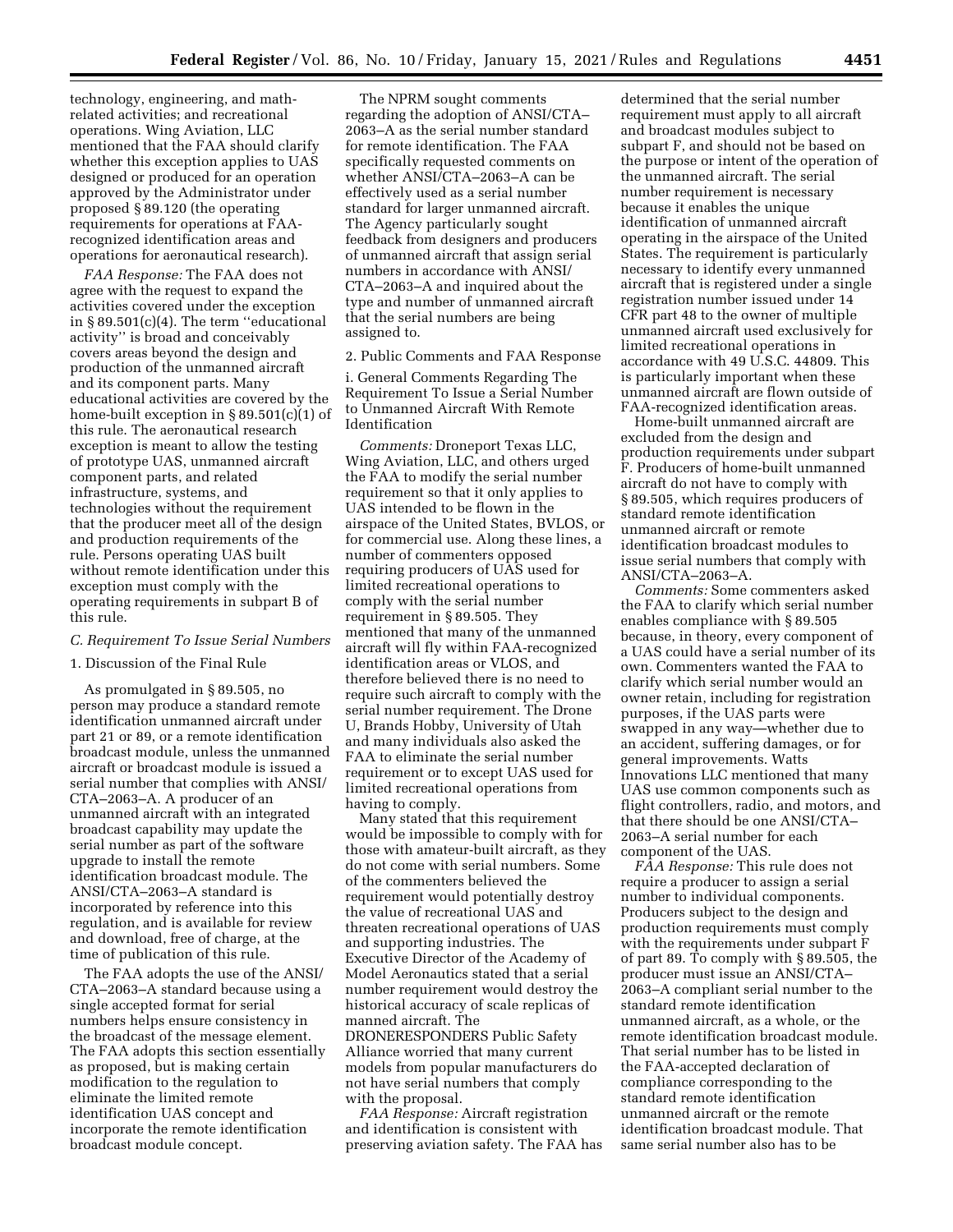included in the unmanned aircraft's registration, and must be broadcast in accordance with the operating requirements of this rule.

*Comments:* The General Aviation Manufacturers Association suggested that a serial number not be required for those UAS already required to be equipped with ADS–B.

*FAA Response:* The FAA agrees that the requirement to issue a serial number should only apply to producers of standard remote identification unmanned aircraft and remote identification broadcast modules. Unmanned aircraft that are only equipped with ADS–B Out would not be required to have a serial number assigned by the producer under § 89.505.

*Comments:* A number of commenters urged the FAA to establish an alternative mechanism to enable UAS produced prior to the effective date of this rule or with a serial number that does not conform to the ANSI/CTA– 2063–A standard to comply with § 89.505. Multiple commenters asked the FAA to allow the installation and use of remote identification add-on equipment on those UAS. Commenters mentioned that the serial number of the remote identification add-on equipment could be used to meet the serial number requirement in § 89.505.

Other commenters believed that the serial number requirement in § 89.505 would make the existing UAS fleet obsolete.

*FAA Response:* As explained earlier, the requirements for remote identification have been modified to allow persons to produce a retrofit solution, known as remote identification broadcast modules, to equip unmanned aircraft without remote identification to enable them to identify remotely. See section VII.D of this preamble for more information on the operating requirements for remote identification broadcast modules. Remote identification broadcast modules that comply with all requirements in part 89 can be produced after the effective date of this rule. The availability of remote identification broadcast modules helps facilitate the early adoption of remote identification by operators of unmanned aircraft.

In accordance with the serial number requirement in § 89.505, a producer would assign an ANSI/CTA–2063–A compliant serial number to each remote identification broadcast module. An unmanned aircraft produced without remote identification that is retrofitted with a remote identification broadcast module would broadcast the ANSI/ CTA–2063–A compliant serial number

and would be able to fly outside of FAA-recognized identification areas.

Even without the broadcast solution, an existing unmanned aircraft that is not retrofitted with a remote identification broadcast module is not obsolete or grounded. A person may continue to operate such existing unmanned aircraft at FAA-recognized identification areas. See section VII.F.2 of this preamble for more information on operating unmanned aircraft without remote identification. This rule does not require any person to assign an ANSI/CTA– 2063–A compliant serial number to any existing unmanned aircraft produced prior to the compliance date of the design and production requirements.<sup>27</sup>

ii. Comments Addressing ANSI/CTA– 2063–A and Other Alternatives

*Comments:* The District of Columbia office of the Deputy Mayor for Public Safety and Justice, senseFly, Ax Enterprize, Wing Aviation, LLC, and many other commenters expressed support for the FAA's proposal to adopt ANSI/CTA–2063–A as the serial number standard for remote identification of UAS. In contrast, Watts Innovations LLC and some individuals indicated the requirement to issue a serial number that complies with ANSI/CTA–2063–A is unnecessary, especially for recreational UAS and home-built UAS.

Numerous AMA members said homebuilders should be allowed to select a personal serial number (*e.g.,* a serial number that does not conform to the ANSI/CTA–2063–A standards) for their home-built UAS. Some commenters recommended the FAA not require an ANSI serial number standard or permit existing unmanned aircraft to be exempted from this requirement. A commenter added that current popular manufacturers do not follow the ANSI/ CTA–2063–A serial number standard, so adopting that standard would place many manufacturers in noncompliance, unless granted exemptions. The commenter believed that this proposal

could force operators to purchase new UAS before the expiration of their current fleet in the absence of a clear path to retrofit.

The Coconino County Sheriff's Office expressed concern about current serial numbers not complying with the ANSI/ CTA–2063–A standard, but suggested that compliant serial numbers could perhaps be issued by the FAA at the time of registration or re-registration. One commenter stated the FAA should permit the use of user-generated serial numbers at least until industry makes available modular dongles that transmit serial numbers compliant with ANSI/ CTA–2063–A. Another individual suggested the FAA provide a mechanism allowing for serial number equivalent assignment during registration of amateur-built UAS using an approved open source code.

Commenters questioned whether the requirement applied to the legacy UAS fleet. Other commenters mentioned that producers should be able to provide the serial number through a software upgrade. Some of these commenters raised concerns with a software upgrade because UAS manufacturers might not have the ability to track whether the upgrade was successfully installed for the UAS to meet the serial number requirement.

*FAA Response:* The broadcast of a serial number is an essential component of remote identification. The FAA has decided to maintain its position to adopt the ANSI/CTA–2063–A standard, and require applicable producers to assign ANSI/CTA–2063–A compliant serial numbers to standard remote identification unmanned aircraft and remote identification broadcast modules. While ANSI/CTA–2063–A was specifically developed to provide a serial number format for small unmanned aircraft serial numbers, the FAA has determined that ANSI/CTA– 2063–A is appropriate to issue serial numbers under this rule regardless of the size of the unmanned aircraft or broadcast module because it enables the issuance of unique serial numbers, and promotes worldwide standardization of unmanned aircraft remote identification requirements. The use of ANSI/CTA– 2063–A would provide a single accepted format for serial numbers. It would also help ensure consistency and avoid duplication in the broadcast of this message element at any given moment. The ANSI/CTA–2063–A standard is available for viewing and download free of charge as of the publication of this final rule.

The FAA reaffirms that subpart F of this rule does not apply to the production of home-built unmanned

<sup>27</sup>Producers may choose to assign an ANSI/CTA– 2063–A compliant serial number to an unmanned aircraft produced prior to the compliance date of the design and production requirements of this rule (*e.g.,* through a software upgrade). The assignment of the serial number—by itself—does not make the unmanned aircraft a standard remote identification unmanned aircraft or a compliant unmanned aircraft that is properly equipped with a remote identification broadcast module. Persons who wish to ''upgrade'' an unmanned aircraft produced prior to the compliance date of this rule to make it a standard remote identification unmanned aircraft or an unmanned aircraft equipped with a remote identification broadcast module may do so by meeting all design and production requirements in subpart F. Subpart F contains the design and production requirements for a standard remote identification unmanned aircraft and a remote identification broadcast module.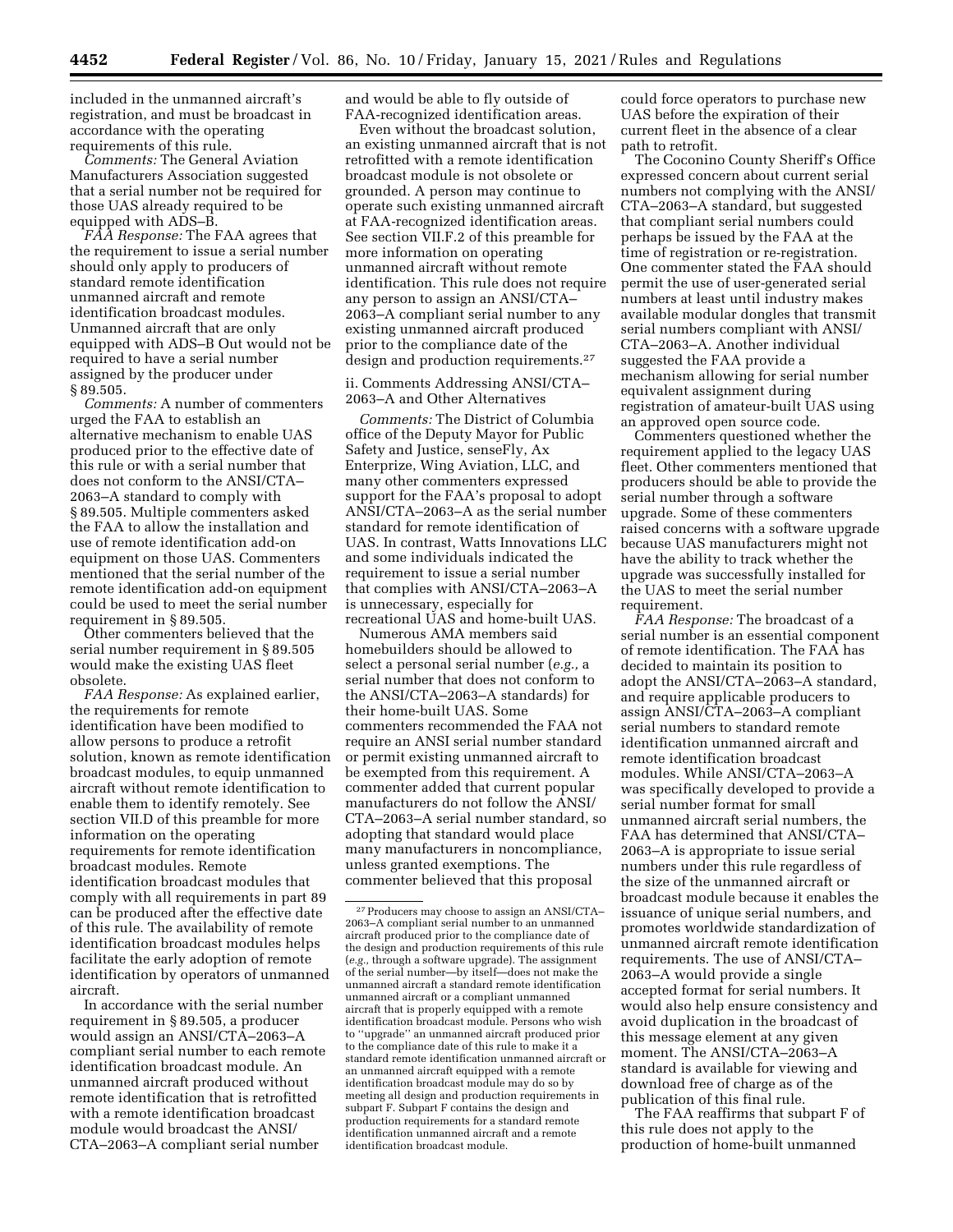aircraft. Accordingly, individuals constructing home-built unmanned aircraft are not required to obtain ANSI/ CTA–2063–A serial numbers for their aircraft. As previously discussed, the serial number requirement in § 89.505 does not apply to existing unmanned aircraft. Unmanned aircraft without remote identification can continue to operate, as long as they comply with the operating requirements under subpart B of this rule.

The FAA is permitting the production and use of remote identification broadcast modules that may be retrofitted in unmanned aircraft without remote identification to meet the requirements of this rule. If operators of unmanned aircraft without remote identification, such as home-built unmanned aircraft or existing unmanned aircraft, want to operate outside of FAA-recognized identification areas, they would need to equip their unmanned aircraft with remote identification broadcast modules to comply with the operational requirements of this rule.

In addition, the ANSI/CTA–2063–A standard has been available since before the publication of this rule, and nothing in this rule prohibits a producer from voluntarily assigning a compliant serial number to existing unmanned aircraft (*e.g.,* through a software upgrade). A producer of unmanned aircraft with integrated broadcast capability may update the serial number as part of the software upgrade to install the remote identification broadcast module—this way existing unmanned aircraft may be issued an ANSI/CTA–2063–A compliant serial number and comply with the remote identification requirements.

*Comments:* Multiple commenters expressed concerns with their ability to access the ANSI/CTA–2063–A standard and the economic burdens of obtaining it.

*FAA Response:* As of the publication of this rule, the ANSI/CTA–2063–A standard is available for viewing and download free of charge, so the FAA does not believe its adoption will pose financial hardships.

*Comments:* Various individuals said the FAA should obtain a ''manufacturer code'' so they can issue ANSI/CTA– 2063–A compliant serial numbers to the existing fleet of UAS. Other commenters indicated the FAA should provide a compliant serial number when the unmanned aircraft is registered or if the producer of the unmanned aircraft did not assign a serial number to the unmanned aircraft. Some commenters believe the FAA should create an automatic process to enable producers to obtain a manufacturer code to enable

them to issue serial numbers via the FAA or ICAO website. Some commenters questioned whether they would have sufficient time to comply with the requirement.

*FAA Response:* The FAA has determined there is no need for the Agency to issue serial numbers to the existing unmanned aircraft fleet, at this time. As discussed in this rule, an existing unmanned aircraft that does not meet all requirements of subpart F can continue to fly at FAA-recognized identification areas. It can also be retrofitted with a remote identification broadcast module to fly elsewhere. The remote identification broadcast module would need to have a serial number issued by the producer in accordance with § 89.505.

This rule does not establish a specific process to issue serial numbers. Producers may develop or follow any process that enables them to issue and assign ANSI/CTA–2063–A compliant serial numbers to the standard remote identification unmanned aircraft or remote identification broadcast modules.

*Comments:* Some commenters highlighted that ANSI/CTA–2063–A covers the issuance of serial numbers for small UAS. The National Agricultural Aviation Association and others asked the FAA to revise the rule so that the serial number requirement applies to UAS of a particular size or larger. The Small UAV Coalition and others asked the FAA to revise § 89.505 to require compliance with the ANSI serial number standard at the time of production of the UAS. Another commenter suggested the requirement be to use ''an accepted industry standard on serial numbers.'' A commenter asked the FAA to use a standard that provides a scalable format for serial numbers and a scalable process for producers to request or assign serial numbers.

*FAA Response:* While ANSI/CTA– 2063–A was specifically developed to provide a serial number format for small unmanned aircraft serial numbers, the FAA has determined that ANSI/CTA– 2063–A is appropriate to issue serial numbers under this rule regardless of the size of the unmanned aircraft or broadcast module because it enables the issuance of unique serial numbers, and promotes worldwide standardization of unmanned aircraft remote identification requirements. The use of ANSI/CTA– 2063–A provides a single accepted format for serial numbers, helping to ensure consistency in the broadcast of this message element. The FAA believes this standard provides for flexibility and scalability, noting that the

''Manufacturer's Serial Number'' field of the full serial number allows for over a quadrillion different number and letter combinations. The FAA notes that ANSI/CTA–2063–A is the current version of the standard as of the date of this rule and declines to include a policy for accepting new serial number standards. Any future changes to the requirement to issue serial numbers that comply with ANSI/CTA–2063–A would require a new rulemaking activity.

The incorporation by reference approach requires pointing to a specific standard and the FAA must evaluate each standard to ensure it is consistent with the remote identification requirements and appropriately supports the transmission of the message elements. While this rule adopts ANSI/CTA–2063–A, the Agency may consider revisions to this standard—as well as other serial number standards—and may incorporate them into the regulation at a later time.

#### iii. Incorporation by Reference

As promulgated in § 89.505, the producer of a standard remote identification unmanned aircraft or remote identification broadcast module must issue a serial number to the unmanned aircraft or broadcast module that complies with ANSI/CTA–2063–A, *Small Unmanned Aerial Systems Serial Numbers* (September 2019). The Office of the Federal Register (OFR) has regulations concerning incorporation by reference. 1 CFR part 51. These regulations require that, for a final rule, agencies must discuss in the preamble to the rule the way in which the materials that the Agency incorporated by reference are reasonably available to interested persons, and how interested parties can obtain the materials. In addition, in accordance with 1 CFR 51.5(b), the Agency must summarize the material in the preamble of the final rule.

In accordance with the OFR's requirements, the FAA states that the ANSI/CTA–2063–A standard outlines the elements and characteristics of serial numbers used by small UAS. Each serial number is comprised of three basic components: The manufacturer code, the length code, and the manufacturer's serial number. Thus, each serial number is unique to a specific unmanned aircraft and can also be used to identify the manufacturer of the unmanned aircraft.

Interested persons can view and download ANSI/CTA–2063–A at: *https://www.cta.tech* by creating a free account and searching under ''Research and Standards.'' The ANSI/CTA–2063–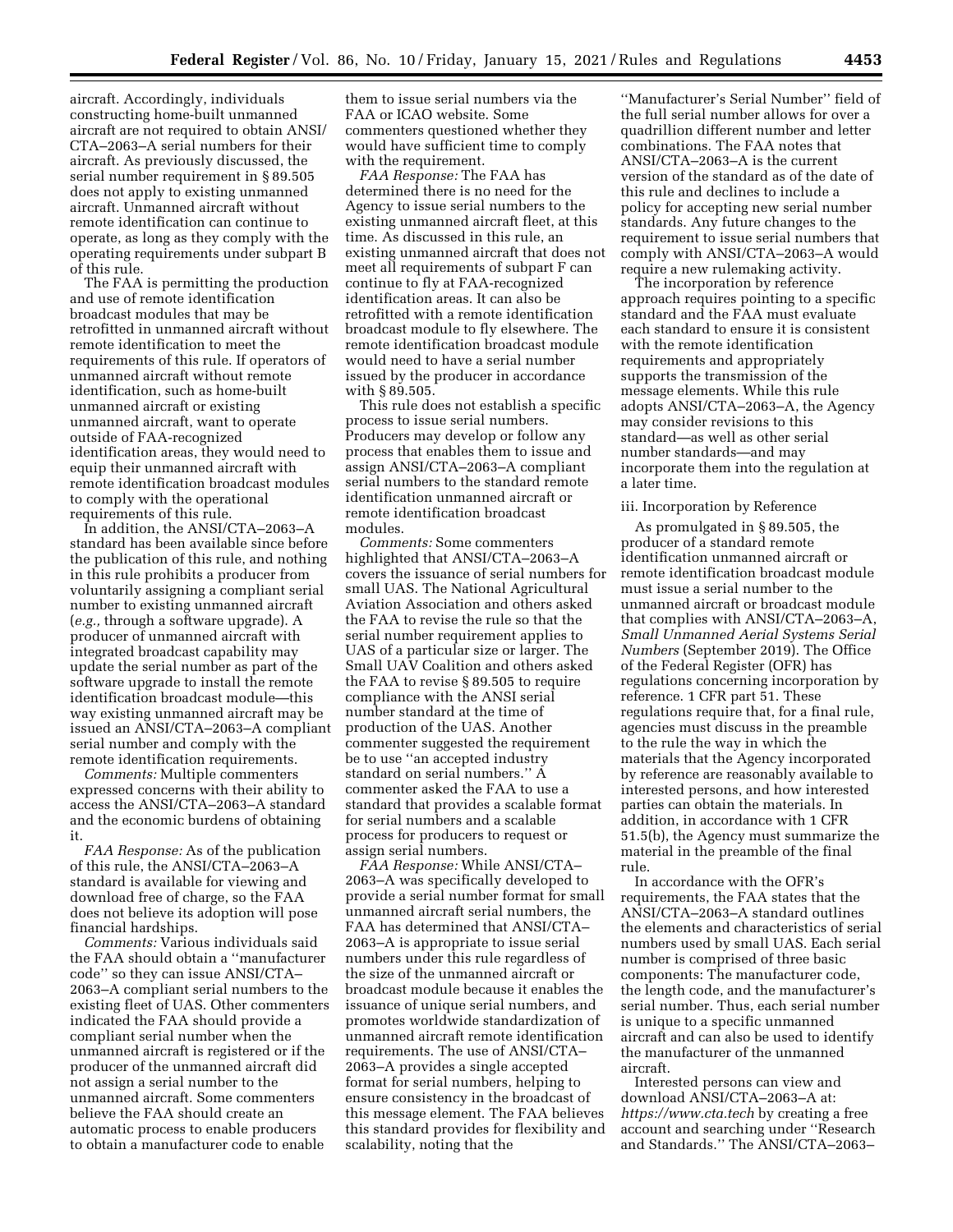A standard is available for review and download, free of charge, at the time of publication of this rule.

## *D. Labeling Requirements*

# 1. Discussion of the Final Rule

According to § 89.525, no person may produce a standard remote identification unmanned aircraft under the declaration of compliance process of part 89 or a stand-alone remote identification broadcast module unless the unmanned aircraft or the broadcast module displays a label indicating that it meets the requirements of part 89. The label must be in English and be legible, prominent, and permanently affixed to the unmanned aircraft or the broadcast module. For existing unmanned aircraft that are upgraded to have remote identification broadcast module capabilities integrated into the aircraft, the FAA envisions that the label would be affixed to the unmanned aircraft. In those instances, the producer may provide the label to the operator and instructions on how to affix them to the unmanned aircraft. Standard remote identification unmanned aircraft produced under a design or production approval issued under part 21 have to comply with the labeling requirements of part 21, as applicable.

The FAA is adopting the labeling requirement in § 89.525 essentially as proposed. The section was revised to eliminate the limited remote identification UAS concept and replace it with the remote identification broadcast module concept.

2. Public Comments and FAA Response

*Comments:* The FAA received many comments supporting the proposed labeling requirements. Commenters that agreed with this requirement included Edison Electric Institute, American Public Power Association, National Rural Electric Association, Alliance for Drone Innovation, the Northwest Electric Power Cooperative, Streamline Design, and many individual commenters. Some commenters asked the FAA to require producers to label their product compliance levels at the time of purchase.

The FAA also received numerous comments opposing the labeling requirement. DJI Technology, Inc. and other commenters indicated that the requirement was unnecessary and would complicate compliance with the regulation. Commenters noted that some small UAS may not have room for multiple labels (*e.g.,* a remote identification label in addition to the registration markings.) Others mentioned that the labeling requirement could potentially limit the physical space for collision-avoidance sensors and other features in small UAS because a significant portion of the unmanned aircraft could be covered with multiple labels.

Many commenters raised concerns regarding the impact of the labeling requirement on home-built unmanned aircraft or UAS used for recreational operations. Some commenters believed that the labeling requirement may reduce the performance and appearance of scale model aircraft. Many individual commenters expressed concerns that the labeling requirement would raise the costs of building, owning, or operating UAS for recreational purposes. Commenters requested the final rule be revised so that the labeling requirement only applies to UAS used for commercial operations.

*FAA Response:* The FAA is adopting the labeling requirement because there is a need for unmanned aircraft operators, FAA inspectors, investigators, and law enforcement to know the remote identification capabilities of a specific unmanned aircraft. The labeling requirement is necessary because it communicates information that would otherwise not be known by looking at the aircraft. A producer label enables the operator to determine what the operator can or cannot do with the unmanned aircraft. If the unmanned aircraft has no label, the presumption is that it has no remote identification capabilities, so the operator must either equip the unmanned aircraft with a remote identification broadcast module or operate the aircraft within an FAArecognized identification area. The costs related to the labeling requirement are justified by the benefits that will result from the rule, and both costs and benefits are evaluated and addressed in the Regulatory Evaluation section of this rule and in the Regulatory Impact Analysis available in the docket for this rulemaking.

The FAA does not agree with commenters who believed the labeling requirement would impact performance and limit surface area availability for other sensors. This rule is performancebased and there is no prescriptive requirement for how the labeling must be done. There is no requirement on font type, size, or location of the label. The label will adjust to the size of the unmanned aircraft. Also, a standards body or any person may create a labeling standard to meet all labeling requirements with a single label (*e.g.,*  remote identification, registration, operations over people, etc.).

*Comments:* Commenters including FPVFC and SenseFly asked the FAA to clarify how retrofitted UAS or UAS with remote identification add-on equipment would meet the labeling requirement. The Commercial Drone Alliance, FlyGuys, Inc., and ANRA Technologies suggested that if the rule allows for retrofit UAS or UAS with remote identification add-on equipment, then these aircraft would also have to meet all remote identification standards, including labeling.

*FAA Response:* As previously discussed, the FAA modified this rule to allow for the production and use of remote identification broadcast modules to identify remotely. Section 89.525(b) establishes the labeling requirements for remote identification broadcast modules. The requirements are similar to those that apply to standard remote identification unmanned aircraft.

*Comments:* Wingcopter mentioned that the labeling requirements should be moved to part 21 for UAS with a type certificate or production certificate issued under part 21.

*FAA Response:* The FAA revised subpart F to clarify which remote identification requirements apply to standard remote identification UAS produced under a design approval or production approval issued under part 21. While these aircraft are not subject to the labeling requirements in § 89.525, they must be labeled in accordance with the applicable requirements of part 21.

### *E. Production Requirements*

This rule finalizes the design and production requirements in subpart F. These requirements apply to the production of new standard remote identification unmanned aircraft or remote identification broadcast modules. The FAA clarifies that a person must also follow these requirements to upgrade an unmanned aircraft to meet the remote identification requirements for standard remote identification unmanned aircraft or for unmanned aircraft with remote identification broadcast modules.

The essence of subpart F remains the same but the Agency made a number of changes to eliminate the limited remote identification UAS concept and replace it with the remote identification broadcast module concept. The FAA also restructured the sections to clarify which production requirements apply to standard remote identification unmanned aircraft produced under part 21, and which requirements apply to standard remote identification unmanned aircraft and remote identification broadcast modules produced under an FAA-accepted declaration of compliance under subpart F.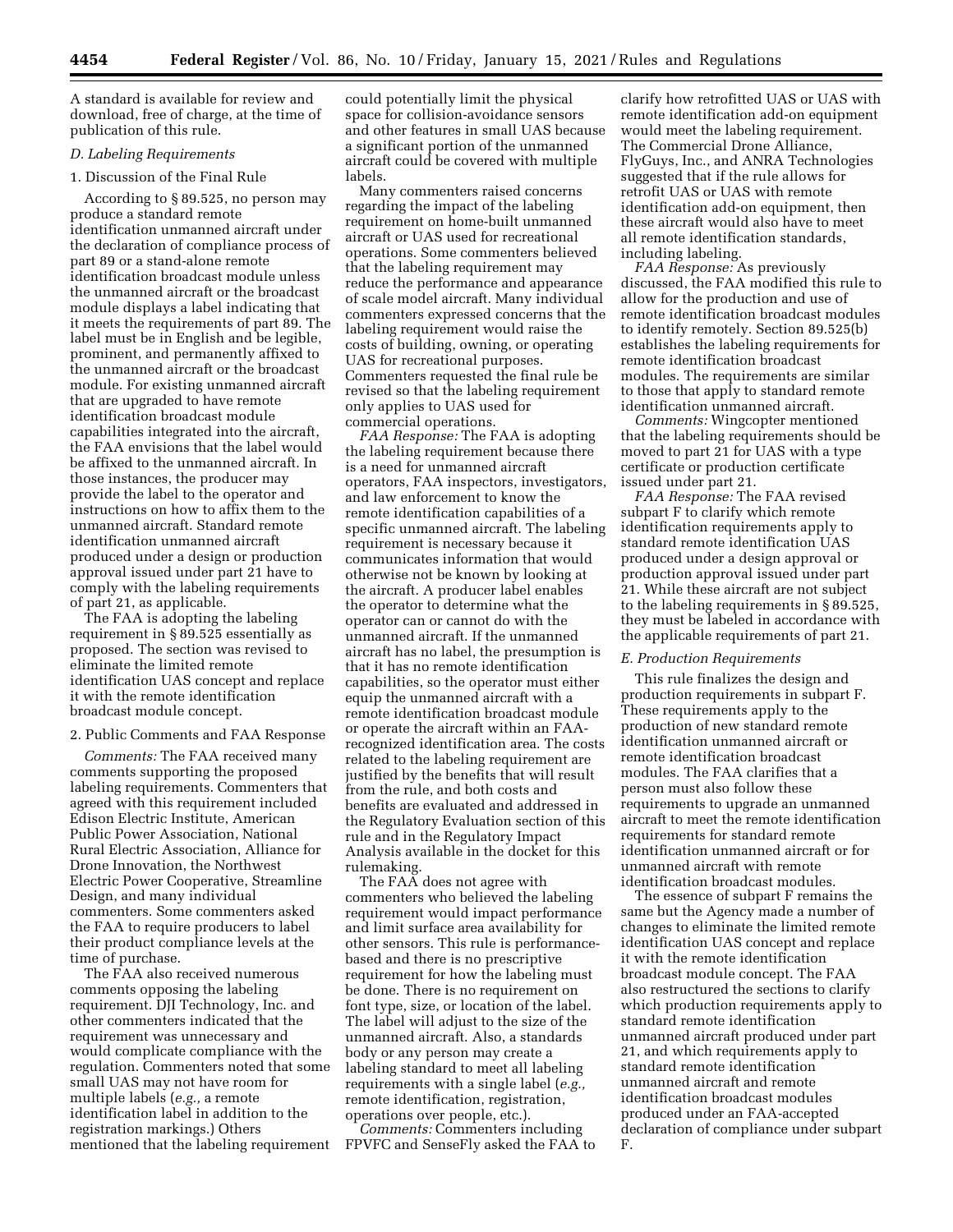1. Production Requirements: Standard Remote Identification Unmanned Aircraft Produced Under a Design or Production Approval Issued Under Part 21

#### i. Discussion of the Final Rule

The FAA added § 89.510 and made various changes to subpart F to clarify the production requirements that apply to standard remote identification unmanned aircraft produced under a design approval or production approval issued under part 21.

First, type certificated unmanned aircraft must meet the serial number requirement in § 89.505.

Second, type certificated unmanned aircraft must meet the production requirements in § 89.510. The unmanned aircraft must be designed and produced to meet the minimum performance requirements for standard remote identification unmanned aircraft systems established in § 89.310 in accordance with an FAA-accepted means of compliance; or be equipped with Automatic Dependent Surveillance-Broadcast (ADS–B) Out equipment that meets the requirements of § 91.225. Nothing in the rule precludes producers from producing unmanned aircraft that have both the remote identification and ADS–B capabilities identified in the regulation.

Lastly, type certificated unmanned aircraft must meet all applicable requirements of part 21, including but not limited to, any applicable labeling or record retention requirements. The minimum performance requirements for remote identification in subpart D of part 89 will be addressed as part of the type certification process for unmanned aircraft.

#### ii. Public Comments and FAA Response

*Comments:* Many commenters conflated the declaration of compliance process under part 89 with the FAA airworthiness certification process under part 21. They referred to the ''certification'' process as a rather burdensome approach to determine whether a UAS complies with the remote identification requirements.

Some commenters asked the Agency to clarify whether the design and production requirements of subpart F apply to UAS certified under part 21. Some commenters believed the requirements do not apply but felt the regulatory text was not sufficiently clear. The commenters mentioned that subpart F of part 89 includes requirements already covered by the part 21 certification process and indicated that the lack of clarity could cause confusion, could lead to

additional administrative burdens, and could delay the airworthiness certification of UAS under part 21.

UPS Flight Forward, United Parcel Service Co., and UPS Airlines indicated that the FAA should implement a technology-based solution that includes design requirements and a comprehensive system of oversight for the design and production of unmanned aircraft. UPSFF and UPS Airlines mentioned that the FAA should clarify how the requirements in the NPRM would affect or play into the approval of a type certificate for a UAS under part 21. UPSFF and UPS Airlines also requested clarification on whether all FAA-accepted means of compliance under subpart E were acceptable as part of the certification basis under 14 CFR 21.17.

*FAA Response:* UAS certificated under part 21 do not have to meet all of the design and production requirements in subpart F of part 89 because the requirements are redundant with some requirements that have to be met as part of the certification processes of part 21. Therefore, the FAA revised the subpart to clarify which requirements of subpart F apply to UAS certificated under part 21 and which apply to all other UAS produced under a declaration of compliance issued under part 89.

The FAA clarifies that the minimum performance requirements in subpart D of part 89 (which can be met through an FAA-accepted means of compliance issued under subpart E) will be applied during the type or supplemental type certification process for standard remote identification UAS under part 21.

The FAA also clarifies that the declaration of compliance process related to the production of all other UAS under subpart F is not a certification process. Therefore, an FAA-accepted declaration of compliance is not a type certificate or an airworthiness certificate.

2. Production Requirements: All Other Standard Remote Identification Unmanned Aircraft

#### i. Discussion of the Final Rule

The FAA adopts the production requirements in § 89.515 that apply to standard remote identification unmanned aircraft produced *without* a design approval or production approval issued under part 21. The essence of the requirements remains as proposed in the NPRM. The FAA made some changes for clarity and to remove the limited remote identification UAS concept from the regulation.

According to § 89.515, an unmanned aircraft produced under an FAA-

accepted declaration of compliance under part 89 must be designed and produced to meet the minimum performance requirements for standard remote identification unmanned aircraft systems established in § 89.310 in accordance with an FAA-accepted means of compliance.

The producer of the unmanned aircraft must meet certain inspection requirements for production of the unmanned aircraft; audit requirements; and product support and notification requirements.

### ii. Public Comments and FAA Response

*Comments:* Various commenters mentioned that the FAA should add detailed technical specifications (*e.g.,*  weight and the size of transmitters) to the design and production requirements.

*FAA Response:* The FAA does not agree with the commenters. This rule establishes minimum performance requirements for remote identification. It does not establish prescriptive production requirements on matters such as weight or size of the broadcast equipment, because the Agency wants producers to have the flexibility to adjust their designs based on the available technologies and market demand.

*Comments:* ALPA, National Agricultural Aviation Association (NAAA), CTIA—The Wireless Association, and other commenters expressed support for requiring remote identification UAS to meet the proposed minimum performance requirements. CTIA—The Wireless Association and NAAA, however, requested the FAA modify certain minimum performance requirements. NAAA asked the FAA to certify all UAS and UAS components. They believed that there should be prescriptive measures to determine whether a UAS is airworthy. For example, they mentioned that some of the requirements should include where to place the registration number and the need to equip the UAS with ADS–B In.

*FAA Response:* The FAA promulgates this rule as a performance-based rule to grant producers flexibility to demonstrate that a standard remote identification unmanned aircraft or remote identification broadcast module was designed and produced to meet the minimum performance requirements in subpart D to enable the unmanned aircraft or broadcast module to broadcast the required remote identification message elements.

At this time, the FAA does not agree with commenters asking the Agency to certify all standard remote identification unmanned aircraft and remote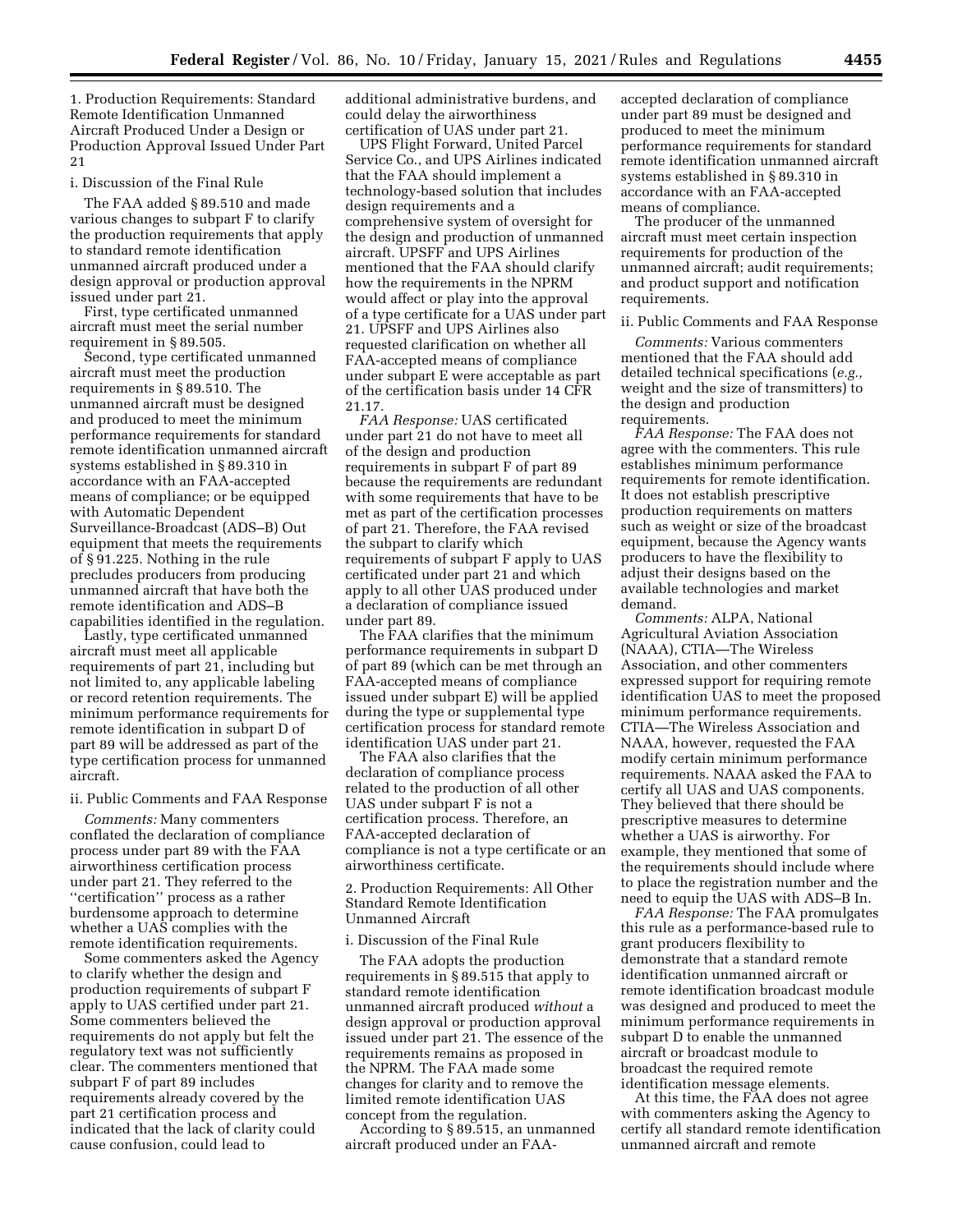identification components. As discussed in section XIV.E.1 of this preamble, the declaration of compliance process under subpart F is not a certification or airworthiness process and an FAAaccepted declaration of compliance is not a type certificate or an airworthiness certificate. A different determination would be extremely burdensome (*e.g.,*  cost and time) for designers and producers. The FAA notes, however, that standard remote identification unmanned aircraft produced under a design approval or production approval issued under part 21 are subject to all applicable requirements and airworthiness determinations under part 21, as required in § 89.510. The FAA also notes that if a manufacturer has been issued a production certificate or other approval to produce an unmanned aircraft, part 89 precludes production of that unmanned aircraft unless the unmanned aircraft complies with the minimum performance requirements for remote identification contained in that part or is subject to an exception from the requirements in subpart F (*e.g.,* the unmanned aircraft is equipped with ADS–B Out equipment.)

*Comments:* American Tower Corporation and others asked the FAA to permit UAS producers to set certain limits (AGL, Fly Zone, restriction areas) for the UAS they produce. The commenters believed this approach would grant flexibility to producers, would foster innovation, and would provide operators with greater options to meets their individual needs.

*FAA Response:* As previously discussed, this rule is performancebased and allows the production of unmanned aircraft that exceed the minimum performance requirements. While the operators must abide by the operating rules in subpart B, nothing in the rule precludes producers from implementing stricter standards or imposing additional equipment restrictions (*e.g.,* geo-fencing technology).

*Comments:* Some individuals recommended the FAA eliminate subpart F and limit the rule to operational requirements. Others asked the FAA to remove requirements related to producer certification and standards, and mentioned that the burden for complying with remote identification should rest on the operators of UAS instead of producers.

*FAA Response:* The success of the remote identification frameworks rests on having both operational and production requirements. Producers must follow requirements to ensure that standard remote identification unmanned aircraft and remote

identification broadcast modules meet the minimum performance requirements and broadcast the message elements required by this rule. Operators must use such unmanned aircraft or broadcast modules to ensure they identify remotely when operating in the airspace of the United States.

*Comments:* Commenters recommended that the FAA align the production requirements and UAS designations with ICAO guidance, especially regarding the aircraft make, model, and serials taxonomy. Many commenters mentioned that the United States should strive for international harmonization of the remote identification requirements.

*FAA Response:* The FAA follows Order 8000.71 ''Aircraft Make, Model, and Series Taxonomy'' which establishes key definitions for the FAA's Make, Model, and Series (MMS) taxonomy and is based on the international standard taxonomy for MMS developed by the Commercial Aviation Safety Team/ICAO Common Taxonomy Team. The FAA recognizes that UAS technology is continually evolving, making it necessary to harmonize regulatory action with technological growth. The FAA regularly reaches out to its international partners on a bilateral and multilateral basis to harmonize regulations to the maximum extent possible. By establishing performance requirements, the FAA is promoting that harmonization and is providing a flexible regulation that allows persons to develop means of compliance that adjust to the fast pace of technological change, innovation, design, and development, and use them to design and produce unmanned aircraft that meet the remote identification requirements of this rule.

*Comments:* Many commenters expressed concerns with the cost of complying with the design and production requirements. Commenters requested the FAA revise the requirements of subpart F to reduce the impact and burden on producers and recreational flyers. Some commenters believed the requirements would substantially increase the cost of production of UAS, and could impact innovation and the United States UAS market as a whole.

*FAA Response:* Though the FAA does agree that the production requirements may impose additional burden on producers and increase production costs, the FAA is committed to the added safety and security benefits provided by remote identification and to the role it will play in the development of future UAS rules and concepts.

The FAA has revised the design and production requirements under subpart F to allow for a simpler compliance process by introducing the remote identification broadcast module. Comments specific on the design and production of the remote identification broadcast module are discussed in section XIV.E.3 of this preamble. Based on comments received and information from unmanned aircraft producers, part of the existing fleet of unmanned aircraft could be modified to enable compliance with remote identification requirements with relative simplicity and minimal cost (*e.g.,* by securing a remote identification broadcast module or doing a software upgrade through the internet).

The Agency clarifies that subpart F applies to producers and not operators (*e.g.,* recreational flyers). A recreational flyer who is also a producer of unmanned aircraft would be excepted from the design and production requirement in accordance with § 89.501(c) if he or she is building a home-built unmanned aircraft. See section XIV.B.2 of this preamble for a discussion of the home-built exception.

*Comments:* Many commenters argued against involving original equipment manufacturers (OEM) in the rule requirements. First Person View Freedom Coalition believed OEM should not be involved with the NPRM on remote identification; another commenter stated the FAA should eliminate all OEM requirements. One individual commenter suggested the FAA needs to create a system, create the standards, and allow producers of devices to choose to adopt and selfcertify rather than requiring OEM to meet the production requirements. Kittyhawk.io, Inc. stated that OEM should not have that much responsibility for remote identification and control over its function, suggesting that the inclusion of OEM requirements and producers having a central role in access to the airspace presents not only complexity in execution, but also national security risks. WhiteFox Defense Technologies, Inc. added that the requirements should be revised to allow for UAS to be retrofitted with remote identification modules manufactured by third-parties other than the UAS OEM.

*FAA Response:* The FAA does not agree with the arguments not to involve OEM in the development of the remote identification of unmanned aircraft. Partnering with the manufacturers or OEM is important to the success of unmanned aircraft remote identification. This will support the primary intent of this rule: To provide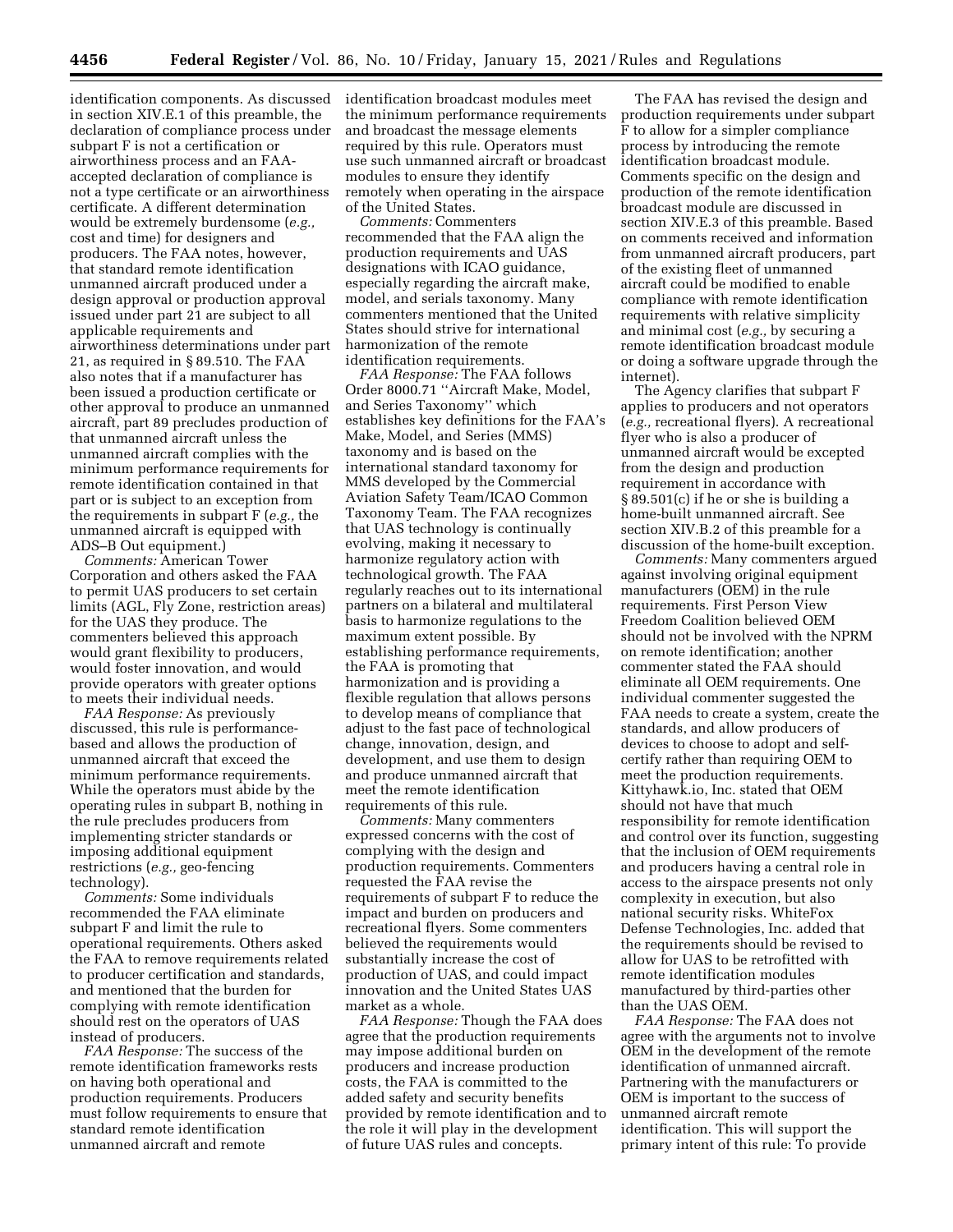a safe and secure airspace for manned and unmanned aircraft operations. OEMs are essential to the advancement and proliferation of the remote identification technology and incorporation into UAS products. Without the commitment and involvement of the UAS OEM, the safety and security benefits gained from remote identification will never fully develop or be implemented into the airspace of the United States. The FAA recognizes the need for the existing unmanned aircraft fleet to be able to comply with remote identification requirements and, to meet that need, this rule allows persons to retrofit unmanned aircraft with remote identification broadcast modules to allow them to identify remotely.

3. Production Requirements: Remote Identification Broadcast Modules

## i. Discussion of the Final Rule

After considering public comments, the FAA decided to allow for the production and use of remote identification broadcast modules to enable unmanned aircraft without remote identification to comply with the remote identification requirements of part 89. Section 89.520 establishes the production requirements for remote identification broadcast modules. This section prescribes that no person is allowed to produce a remote identification broadcast module unless it is designed and produced to meet the minimum performance requirements for a remote identification broadcast module established in § 89.320 using an FAA-accepted means of compliance.

The producer of the remote identification broadcast modules must meet certain inspection requirements for production of the module; audit requirements; and product support and notification requirements. These requirements are aligned with similar requirements for standard remote identification unmanned aircraft. The FAA added an additional requirement for producers of remote identification broadcast modules in § 89.520(b)(4). Producers must provide instructions for installing and operating the remote identification broadcast module to any person operating an unmanned aircraft with the remote identification broadcast module. The producer must also explain how the person would obtain the ANSI/ CTA–2063–A compliant serial number assigned to the broadcast module. The instructions could be made available on a website or through any other venue, as long as the person installing and operating the remote identification broadcast module has access to the

instructions. The FAA expects these instructions would provide details about how to ensure the remote identification broadcast module is correctly installed, secured, or upgraded into the unmanned aircraft, and details to prevent the broadcast module from interfering with the aircraft flight characteristics or flight controls, as applicable. The instructions must describe any limitations associated with use of the broadcast module, such as certain features or characteristics of an unmanned aircraft that would prevent the broadcast module from meeting the required minimum performance requirements.

Persons producing remote identification broadcast modules must comply with the declaration of compliance process in subpart F. This is the same process that applies to the production of standard remote identification unmanned aircraft *without* a design approval or production approval issued under part 21.

The FAA envisions that some manufacturers would develop remote identification broadcast modules that can be installed on many different types of unmanned aircraft, whereas other manufacturers may produce broadcast modules that are compatible with only certain models of unmanned aircraft, either because of size, shape, power requirements, or other design features. The FAA does not require manufacturers to produce remote identification broadcast modules that work with all types of unmanned aircraft, but if the broadcast module is designed to meet the minimum performance requirements when installed on only certain models or types of unmanned aircraft, those limitations should be stated prominently in the installation instructions.

## ii. Public Comments and FAA Response

*Comments:* A multitude of commenters indicated that the proposal precluded the production and use of add-on remote identification equipment and the retrofitting of older UAS with remote identification equipment. Some commenters believed the proposed requirements would make existing RC models, components, and electronics obsolete and un-flyable. AiRXOS indicated that the proposal did not address owner-initiated modifications, retrofits, compliance with maintenance schedules, and use of approved replacement parts.

A significant number of commenters asked the FAA to incorporate requirements for the production of an add-on remote identification device that

can be used to retrofit a UAS manufactured without remote identification equipment (*e.g.,* existing UAS). FPVFC and others recommended allowing UAS to fly using add-on components or add-on subassemblies manufactured to perform in a manner consistent with the requirements and capabilities of remote identification. They mentioned that a single module should be allowed to be plugged into all of the owner's UAS, and meet the safety requirements by associating individual serial numbers with operators.

Commenters provided a number of reasons in favor of the add-on equipment including, but not limited to, extending the life of the current UAS fleet, enhancing compliance with remote identification, and cost considerations. Some commenters mentioned that without the add-on equipment, operators would likely have to buy new UAS and producers would spend additional resources developing and producing complete UAS rather than the add-on equipment and component pieces.

Various commenters mentioned that some UAS might not be able to be retrofitted with remote identification equipment. For example, certain small UAS might exceed the weight limitations after retrofitting while others might not have sufficient space to install the remote identification equipment. Commenters also mentioned that adding remote identification equipment to UAS, particularly certain small UAS, could impact the performance of the unmanned aircraft and reduce its flight capacity or capabilities (*e.g.,* duration and distance).

One commenter expressed concerns that the design and production requirements would preclude owners from upgrading the remote identification electronics. This commenter, along with many others, mentioned that the requirements would preclude a party from installing remote identification electronics into a thirdparty airframe. This commenter stated that, as proposed, the rule does not support the development and growth of an FAA-certified avionics equipment industry.

Many commenters mentioned the lack of a retrofit option could price many hobbyists out of the hobby. Commenters said the rule would require almost every RC enthusiast to register as a manufacturer or to buy new UAS.

*FAA Response:* After reviewing public comments and giving further consideration, the FAA has decided to incorporate the remote identification broadcast module concept into this rule. See section VII.D of this preamble for a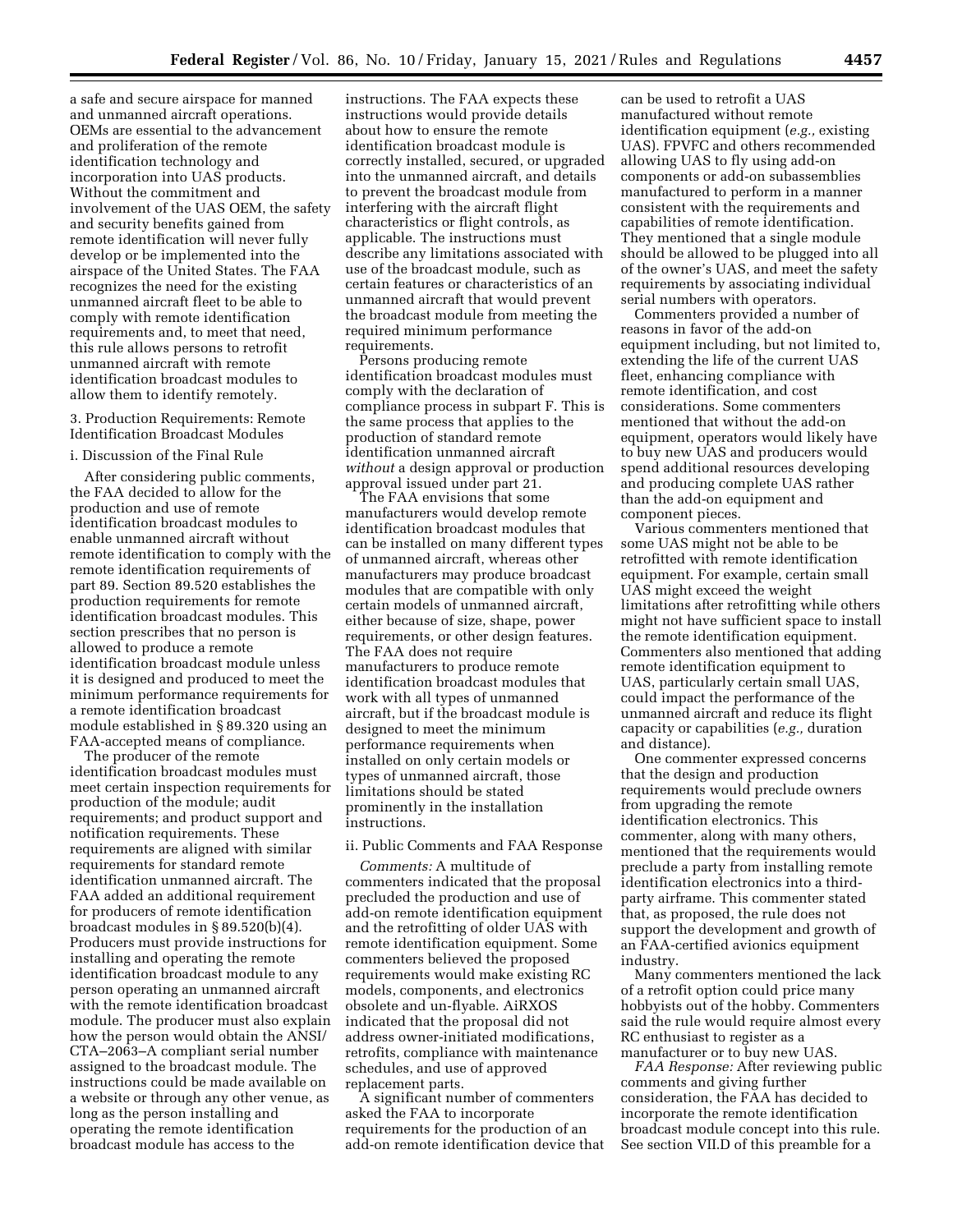discussion on the operating requirements for unmanned aircraft equipped with remote identification broadcast modules. Accordingly, the FAA adopts the production requirements for broadcast modules in § 89.520. While these requirements are new, they are mostly identical to the production requirements for standard remote identification unmanned aircraft. The main differences are that the remote identification broadcast module must be designed and produced to meet the minimum performance requirements established in § 89.320 and that the producer must provide instructions for the installation and operation of the broadcast modules. All requirements for remote identification broadcast modules, including but not limited to the instruction requirements, apply to both remote identification broadcast modules secured to the unmanned aircraft and remote identification broadcast modules implemented through a software upgrade using existing equipment on the unmanned aircraft. See section IX of this preamble for a discussion of the minimum performance requirements for remote identification modules.

*Comments:* The Consumer Technology Association and other commenters mentioned that the FAA should permit producers to continue selling non-compliant UAS if retrofit modules were available to bring the aircraft into compliance with the remote identification requirements.

*FAA Response:* As stated earlier, this rule only applies to the design and production of standard remote identification unmanned aircraft and remote identification broadcast modules. The FAA clarifies that the Agency does not regulate the importation or sale of unmanned aircraft.

*Comments:* Commenters, including senseFly, Recreational consumers, National Association of State Aviation Officials, National Alliance of Forest Owners, and many individuals indicated it would still be expensive to retrofit existing UAS with remote identification equipment. Theia stated the costs needed to obtain a declaration of compliance are unknown but could be substantial depending on final requirements; they urged the FAA to provide reduced cost declaration of compliance for entities that build, operate, and insure their own airframes.

*FAA Response:* The FAA acknowledges that this rule imposes certain costs on the designers and producers of standard remote identification unmanned aircraft and remote identification broadcast

modules. These costs are justified by the benefits that will result from the rule, and both costs and benefits are evaluated and addressed in the Regulatory Evaluation section of this rule and in the Regulatory Impact Analysis available in the docket for this rulemaking.

4. Product Support and Notification for Standard Remote Identification Unmanned Aircraft and Remote Identification Broadcast Modules

#### i. Discussion of the Final Rule

This rule finalizes the requirement that persons responsible for the production of standard remote identification unmanned aircraft or remote identification broadcast modules must maintain product support and notification procedures to notify the public and the FAA of any defect or condition that causes the unmanned aircraft or broadcast module to no longer meet the requirements of subpart F within 15 calendar days of becoming aware of the defect or condition, as stated in paragraph (b)(3) of § 89.515 and paragraph (b)(3) of § 89.520.

The FAA specifically sought comments on whether it should require producers to notify the public and the FAA of any defect or condition that causes the unmanned aircraft to no longer meet the requirements of subpart F within 15 calendar days of the date the person becomes aware of the defect or condition.

### ii. Public Comments and FAA Response

*Comments:* The District of Columbia office of the Deputy Mayor for Public Safety and Justice expressed its support for a 15 calendar day notice period. AiRXOS recommended the requirement be ''as soon as possible based on the assessment of the increased level of risk but no later than 15 days,'' and for the FAA to establish a formal notification process similar to Airworthiness Directives.

Airlines for America (A4A) recommended a shorter period of 3 calendar days to notify the FAA and the public if a defect or condition might create an immediate safety or security issue. In contrast, Droneport Texas LLC proposed a 60-calendar day notice period, and some individuals proposed a 90-calendar day term.

*FAA Response:* The FAA received a wide range of comments suggesting notification periods ranging from 3 to 90 days. Given the lack of agreement on a time frame, the FAA is adopting the notification period to be within 15 calendar days, as proposed. The FAA is requiring producers to notify the public

and the FAA of any defect or condition that causes the unmanned aircraft to no longer meet the requirements of subpart F within 15 calendar days of the date the person becomes aware of the defect or condition. The FAA looked at overall impact to security, safety and cost and has determined that 15 calendar days provides a reasonable time for the producers to evaluate and confirm the presence of a defect that requires public notification.

#### *F. Accountability*

## 1. Discussion of the Final Rule

In addition to the audit requirements prescribed in § 89.515 for standard remote identification unmanned aircraft and § 89.520 for remote identification broadcast modules, the FAA requested comments regarding the appropriate time intervals for conducting independent audits, including any time intervals specified in industry standards related to independent audits of aviation systems as part of the design and production requirements.

The FAA is adopting the audit requirements because the Agency has determined it is necessary for producers to maintain product support and notification procedures to notify the public and the FAA of any defect or condition that causes the remote identification unmanned aircraft or broadcast module to no longer meet the requirements of subpart F.

#### 2. Public Comments and FAA Response

*Comments:* Many commenters opposed including a requirement for audits or FAA facility inspections and argued they are unnecessary and burdensome for the industry. The Alliance for Drone Innovation, DJI Technology, Inc., and others recommended the FAA undertake random spot compliance checks by purchasing and testing products on the market to determine whether these products comply with the requirements rather than having to perform the proposed compliance audits. Some commenters believe that competitors, product reviewers, and safety watchdogs would also check product compliance independently and report non-compliance or deviations to the FAA. Others mentioned that the requirements are unnecessary because the FAA, law enforcement, and the public can assess compliance by analyzing the broadcast and transmitted data because it would be accessible by the public. Other comments mentioned that the requirements would burden smaller producers and, in particular, individual UAS builders.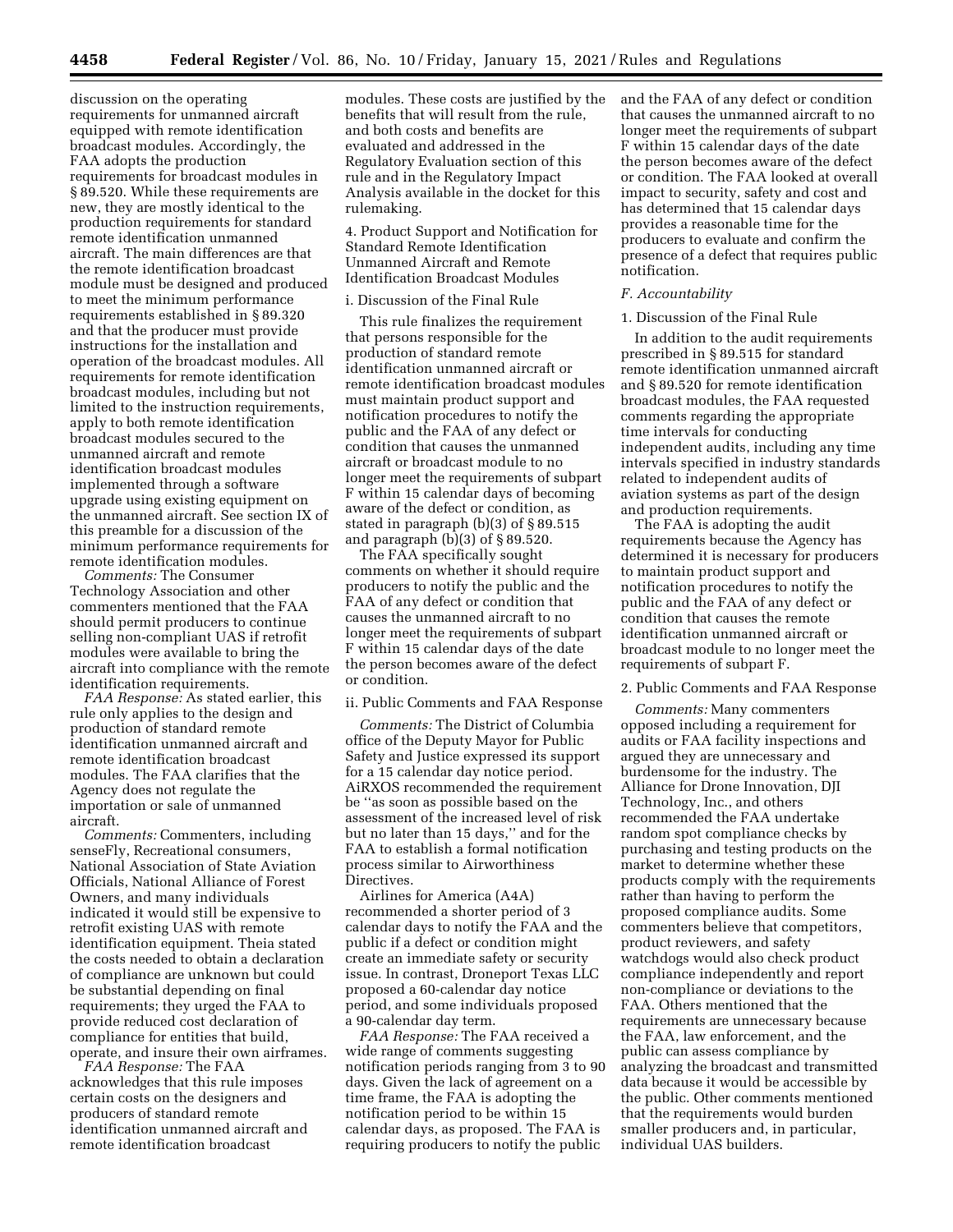*FAA Response:* The FAA does not agree that there is no need for audits or inspections. The FAA also does not agree with the recommendation of using spot testing, product reviews, or public assessment for compliance in lieu of auditing requirement. Producer audits and inspections help ensure continued compliance with applicable requirements and are consistent with other types of producer inspections performed by the Agency and its authorized representatives. These inspections assist the FAA validation procedures, processes, and methods used to demonstrate that the designers and producers of unmanned aircraft and their produced remote identification unmanned aircraft and remote identification broadcast modules meet the requirements of subpart F.

*Comments:* AiRXOS and many individuals believed that the audit requirement is unnecessary and difficult to enforce, particularly with regards to the production of UAS used for research and development and home-built UAS. AiRXOS and others asked the FAA to impose the audit and inspection requirement only on commercial manufacturers. Some commenters asked the FAA to conduct independent audits of all original equipment manufacturers within the first 12 months of operation.

The FPVFC, multiple commercial UAS manufacturers, and a number of persons identifying as homebuilders opposed the requirement to allow the FAA to inspect facilities and witness any test necessary to determine compliance with subpart F of part 89. Many commenters mentioned that the FAA has no authority to enter facilities or individuals' homes and argued that the requirement is unenforceable. FPVFC specifically challenged the FAA to articulate any other lawful recreational activity that would permit the government's inspection of a participating civilian's home or places, papers, etcetera, without a warrant, even if the activity were otherwise federally regulated. FPVFC believed the requirement is beyond the FAA's authority, that it raises 4th Amendment issues, and detracts from the FAA's goals of regulating the national airspace.

*FAA Response:* In accordance with § 89.501(c), the requirements of subpart F of this rule do not apply to home-built unmanned aircraft or unmanned aircraft designed or produced exclusively for the purpose of aeronautical research or to show compliance with regulations. This means that persons producing such unmanned aircraft are not subject to the requirements unless they voluntarily opt into subpart F.

The FAA considers the audit and inspection requirements to be essential elements of the declaration of compliance process. Standard remote identification unmanned aircraft produced in accordance with § 89.515 and remote identification broadcast modules produced in accordance with § 89.520 do not undergo part 21 certification. The requirements of the declaration of compliance process, including the audits, are meant to foster accountability and to ensure that the unmanned aircraft and broadcast modules meet the requirements of subpart F.

The audits are also necessary because this rule requires producers to maintain a product support and notification system and procedures to notify the public and the FAA of any defect or condition that may cause a standard remote identification unmanned aircraft or remote identification broadcast module to no longer comply with the requirements of this rule. To satisfy these obligations, persons responsible for the production of unmanned aircraft would have to monitor their manufacturing processes, unmanned aircraft operational usage (to the extent the producer has access to such information), and collection of accident and incident data.

As for inspections, the FAA has determined whenever the Agency identifies a safety issue that warrants review of a producer's data, records, or facilities, it is in the interest of safety and security of the airspace of the United States for producers subject to subpart F to grant the FAA access to such data, records, or facilities and all data and reports from the audits and investigations.

Therefore, the FAA has determined the audit and inspection requirements are integral to ensuring compliance and conducting oversight of the production. Since most unmanned aircraft can be used for a number of purposes, the FAA has determined these requirements apply to all designers and producers of remote identification unmanned aircraft subject to subpart F.

*Comments:* Commenters expressed concerns that certain producers particularly foreign—might not share certain information with the FAA or comply with certain requirements of the final rule.

*FAA Response:* No person may produce a standard remote identification unmanned aircraft or remote identification broadcast module unless the person complies with all of the design and production requirements of subpart F and obtains an FAAaccepted declaration of compliance

authorizing the production of standard remote identification unmanned aircraft or remote identification broadcast modules for use in the airspace of the United States. Failure to comply with any of the requirements—including the audit or inspection requirements constitutes grounds for the FAA to rescind its acceptance of a declaration of compliance. Any standard remote identification unmanned aircraft or a remote identification broadcast module listed under the rescinded declaration of compliance would not be able to operate outside of an FAA-recognized identification area.

*Comments:* Some commenters expressed concerns that the auditing requirement could place a burden on UAS producers, particularly small and new producers.

*FAA Response:* The FAA acknowledges that this rule imposes costs on the designers and producers of unmanned aircraft. These costs are justified by the benefits that will result from the rule, and both costs and benefits are evaluated and addressed in the Regulatory Evaluation section of this rule and in the Regulatory Impact Analysis available in the docket for this rulemaking.

*Comments:* Wingcopter suggested that the FAA should exclude the manufacturers of UAS produced under a design approval or production approval issued under part 21 from having to comply with the audit requirements under part 89 because part 21 already includes requirements for audits and control of the quality system and production system.

*FAA Response:* The FAA agrees with Wingcopter; as previously discussed, the FAA has modified the rule to clarify which requirements of subpart F apply to unmanned aircraft produced under a design approval or production approval issued under part 21. The audit and inspection requirements in subpart F do not apply to aircraft certified under part 21 because they are subject to their own audits for quality system and production system controls under part 21.

*Comments:* Droneport Texas LLC, Watts Innovations LLC, and others believed the audits should be riskbased, and the frequency should be determined by each UAS manufacturerbased on the complexity of the UAS produced. A commenter mentioned that, unless an audit by the FAA is being conducted for cause and in agreement with the host nation (if required), a regular audit not being conducted at the request of manufacturers should be scheduled no sooner than 2 calendar years from the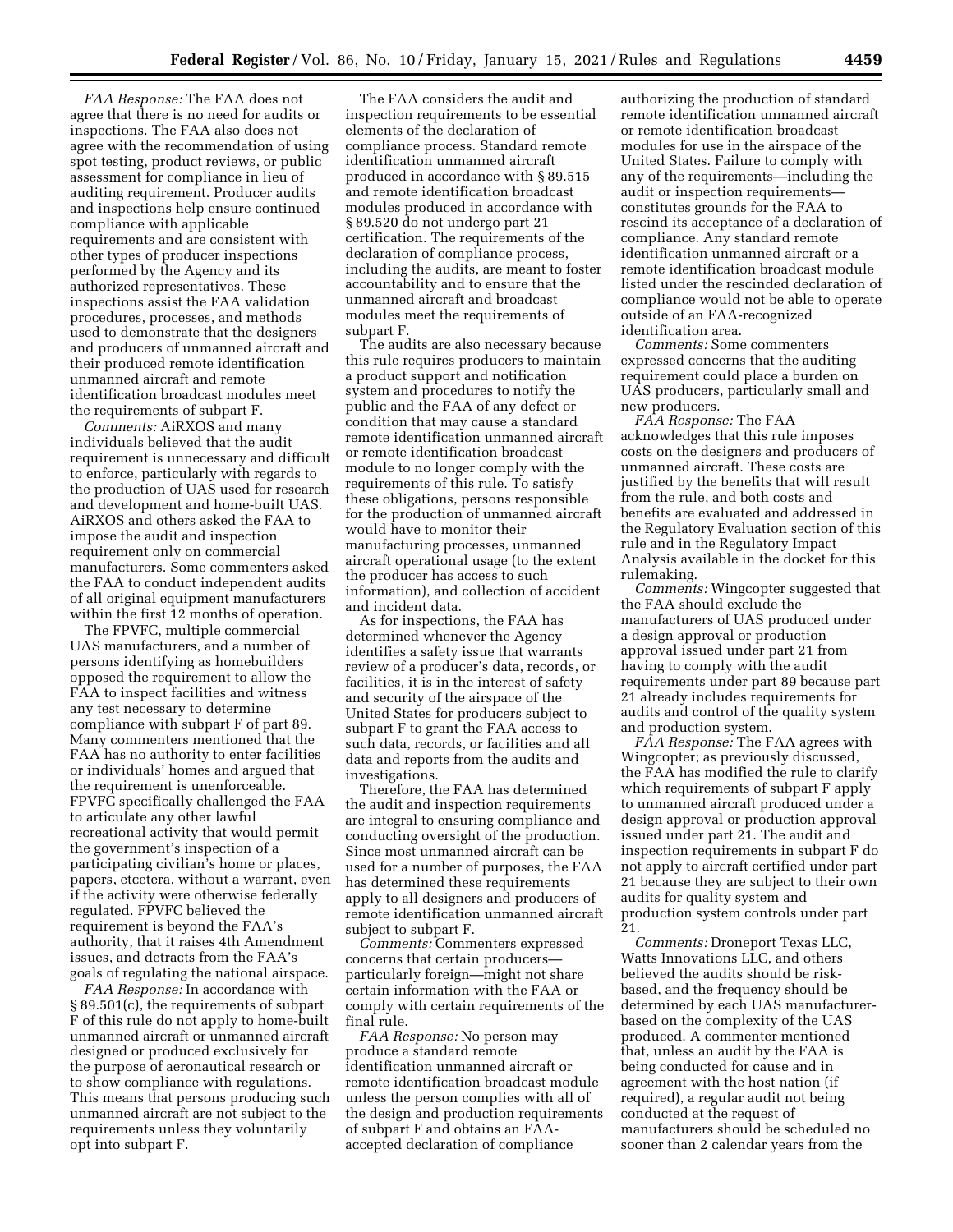date of the previous audit. The first audit should require a minimum of 60 calendar days prior notice from the inspecting organization. The commenter mentioned that an audit for legal cause should be conducted using best practices from the United States Department of Justice and the justice agency of the host nation (if required).

*FAA Response:* The audit requirements in subpart F apply to designers and producers of remote identification unmanned aircraft. As previously stated, this includes any local or foreign producers or designers that intends to produce unmanned aircraft for use in the airspace of the United States. The FAA does not agree with the suggestion for setting audit frequency. The FAA did not impose a timeframe for the independent audits. It expects the person responsible for the production of the standard remote identification unmanned aircraft or remote identification broadcast module to apply industry best practices to determine when and how often independent audits are needed. The FAA has determined the audits should occur on a regular basis and as many times as necessary. This grants flexibility to the producer to adjust the recurrence of the audits, based on the circumstances to ensure continuous compliance with the requirements of this rule.

# *G. Filing a Declaration of Compliance*

## 1. Discussion of the Final Rule

As discussed in section V.E of this preamble, the FAA is adding a new definition in § 89.1 to ensure clarity regarding the meaning of a ''declaration of compliance.''

In addition, § 89.530 prescribes the requirements for submitting a declaration of compliance for FAA acceptance. Section 89.530 prescribes the eligibility requirements for submitting a declaration of compliance, and details the information required in that submission, whether for a standard remote identification unmanned aircraft or a remote identification broadcast module. The FAA has updated the information required in § 89.530 to include the FCC Identifier of the 47 CFR part 15-compliant radio frequency equipment used and integrated into the standard remote identification unmanned aircraft or the remote identification broadcast module.

In this rule, the FAA has revised the section to eliminate all references to limited remote identification UAS and incorporate the remote identification broadcast module concept. Section 89.530(c) prescribes the information that must be submitted in a declaration of compliance for remote identification broadcast modules.

## 2. Public Comments and FAA Response

## i. Submission

*Comments:* Various commenters questioned the purpose and use of a declaration of compliance. Some believed that the declaration of compliance process is complex and that it makes it difficult for persons to determine whether an unmanned aircraft complies with the remote identification requirements. Commenters mentioned that the requirements of subpart F should be simple and easy to follow, should not deter potential producers from venturing into the market, and should not stifle innovation.

*FAA Response:* The FAA believes a declaration of compliance is an essential part of the remote identification framework. An FAA-accepted declaration of compliance allows a person to produce standard remote identification unmanned aircraft or remote identification broadcast modules. It serves as an assurance that producers are using an FAA-accepted means of compliance for the production of the unmanned aircraft or broadcast module to meet the minimum performance requirements of this rule and are complying with all other design and production requirements of subpart F. Various commenters questioned the use of the audit requirement and mentioned that the FAA could have difficulties inspecting producers and ensuring the audits are performed.

The FAA has determined that the audit requirement is necessary, similar to the audit requirement under part 21, to ensure continued compliance with remote identification requirements. The FAA believes the audits would have to occur on a recurrent basis (as many times as necessary), and whenever the FAA provides notice of noncompliance or of potential noncompliance, to ensure and demonstrate the standard remote identification unmanned aircraft or the remote identification broadcast module meets the requirements of subpart F. A producer submitting a declaration of compliance for FAA acceptance must make certain assurances and meet certain requirements regarding inspections, audits, product support and notification, and instructions. Failure to comply with any of these requirements is grounds for rescission of the FAA's acceptance of the declaration of compliance, which directly impacts where the unmanned aircraft can be operated. An unmanned aircraft listed

under a declaration of compliance that has been rescinded is only able to operate at an FAA-recognized identification area. Similarly, a remote identification broadcast module listed under a declaration of compliance that has been rescinded cannot be used to meet the remote identification requirements.

*Comments:* Various commenters questioned the ability of the FAA to enforce the requirements of subpart F, especially when anyone can modify a UAS after it has been produced.

*FAA Response:* The production requirements of subpart F apply when a person produces a standard remote identification unmanned aircraft or remote identification broadcast modules. The production requirements do not apply to third parties who subsequently modify the standard remote identification unmanned aircraft or the remote identification broadcast module. However, these modifications could render the standard remote identification unmanned aircraft or remote identification broadcast module non-compliant for purposes of meeting the requirements of subpart B.

*Comments:* The NTSB expressed concerns with the declaration of compliance process and mentioned that it would be unlikely for producers under subpart F to conduct robust failure analysis equal to the level required for certified aircraft under part 21. The NTSB mentioned that an unforeseen combination of factors could affect an aircraft in flight and cause a fly-away or other hazardous events. The NTSB urged the FAA to consider potential unintended consequences of the proposed requirements.

*FAA Response:* As stated earlier, the FAA adopts the regulatory framework for remote identification with performance-based requirements rather than prescriptive ones to provide a flexible regulation The FAA appreciates the NTSB's concerns but believes they are addressed because the minimum performance requirements include a specific requirement that the remote identification equipment must not interfere with any other system or equipment installed on the unmanned aircraft, and must not interfere with the remote identification equipment. In addition, though the declaration of compliance process is simpler than the aircraft certification process of part 21, it provides the basic information necessary for the FAA to determine that a producer has complied with all applicable requirements and can produce standard remote identification unmanned aircraft and remote identification broadcast modules that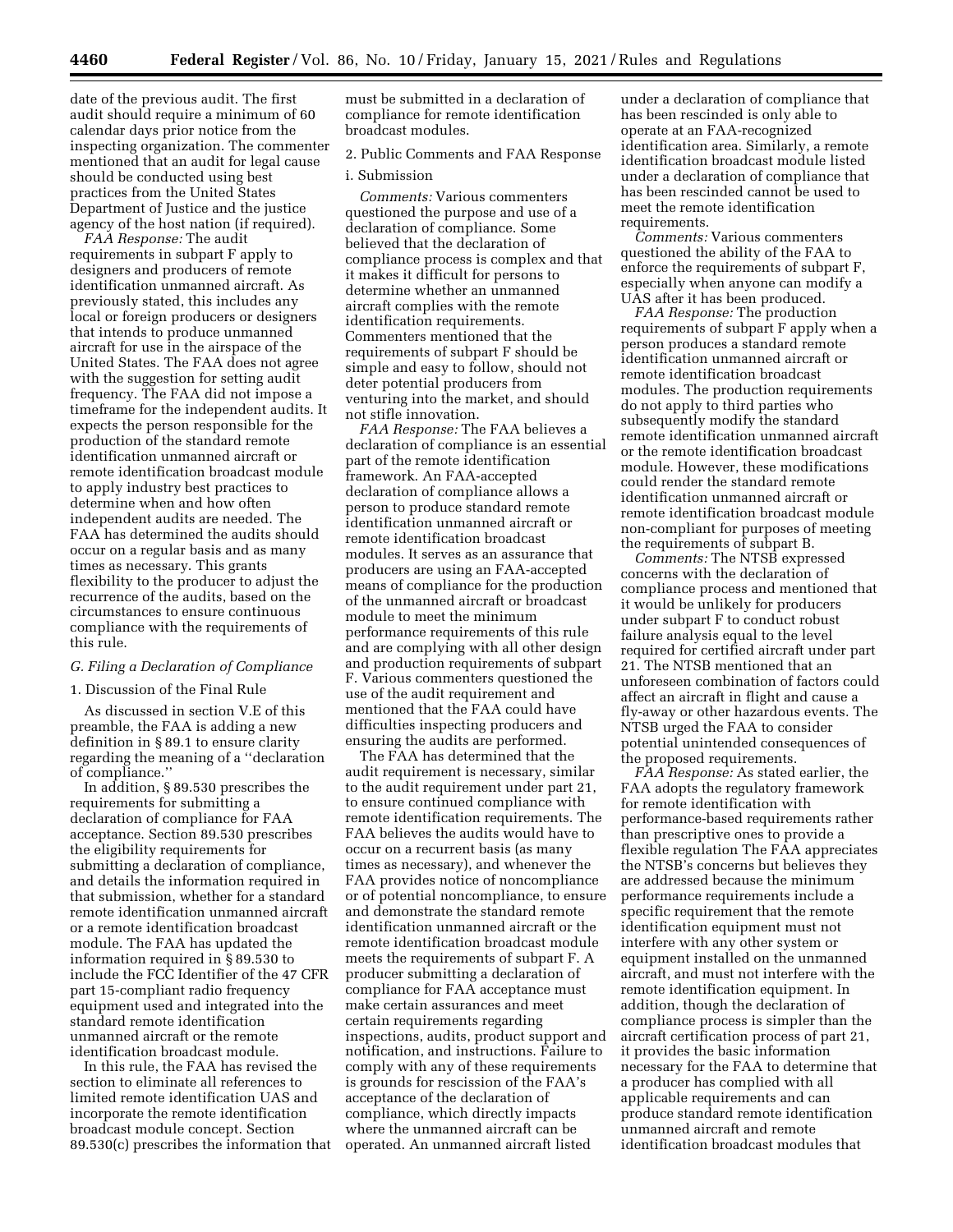meet all of the minimum performance and production requirements for remote identification.

*Comments:* Multiple commenters asked the FAA to adopt a risk-based approach to certification where the type of certification required (*e.g.,* selfcertification, partial certification, full certification) is based on the risk of the operations conducted. The American Petroleum Institute and other commenters believed the declaration of compliance process amounts to selfcertification and might not provide appropriate rigor and oversight.

*FAA Response:* The FAA does not agree with proposed risk-based approach for certification because the remote identification requirements are operational requirements and applicable to all unmanned aircraft irrespective of risk of the operation.

The FAA clarifies that the declaration of compliance process is not a selfcertification process and does not confer airworthiness. An FAA-accepted declaration of compliance is not a type certificate or an airworthiness certificate. The process is simpler than the aircraft certification process of part 21 because it provides the basic information necessary for the FAA to determine that a producer has complied with all applicable requirements and can produce standard remote identification unmanned aircraft and remote identification broadcast modules that meet all of the minimum performance and production requirements for remote identification.

*Comments:* The NAAA and others indicated that all UAS with remote identification and component pieces should be subject to the airworthiness certification process. Wingcopter indicated that part 21 includes design and production requirements for certificated aircraft. They asked the FAA to clarify whether subpart F applies to all UAS or only those produced without design approval or production approval issued under part 21. The commenter also suggested that the FAA should revise part 21 to include remote identification requirements and mentioned that UAS certificated under part 21 should not be subject to the declaration of compliance process in subpart F.

*FAA Response:* The production of unmanned aircraft under the part 89 declaration of compliance process is not a type certification or airworthiness certification process. The FAA considered Wingcopter's request to add remote identification requirements to part 21 and to clarify that unmanned aircraft certificated under part 21 are not subject to the declaration of compliance

process in subpart F of part 89. The FAA has determined that it does not need to add remote identification requirements to part 21. Remote identification requirements are included in part 89. As previously discussed, the Agency revised subpart F of part 89 of this rule to clarify which design and production requirements apply to unmanned aircraft under a design approval or production approval issued under part 21. The revisions also clarify that the requirements in §§ 89.525 through 89.545 for labeling and for the processes related to the submission, acceptance, rescission, reconsideration, and record retention of declarations of compliance only apply to unmanned aircraft produced without a design approval or production approval issued under part 21 and for remote identification broadcast modules. Unmanned aircraft undergoing certification under part 21 must meet the certification processes and requirements of part 21 and the requirements in § 89.510.

*Comments:* A number of comments asked the FAA to modify the production requirements to allow persons to file declarations of compliance for the production of remote identification addon equipment that can be installed on UAS manufactured without remote identification capabilities. Commenters indicated that not doing so would place a significant burden on small and new producers.

*FAA Response:* The FAA agrees with commenters and has modified this rule by incorporating the remote identification broadcast module concept. The production requirements for remote identification broadcast modules are included in § 89.520 of this rule. Remote identification broadcast modules must also comply with the serial number, labeling, and record retention requirements in subpart F. The processes related to the submission, rescission, reconsideration, and record retention in subpart F also apply to the remote identification broadcast module. The costs related to the incorporation of the remote identification broadcast module are justified by the benefits that will result from the rule, and both costs and benefits are discussed in the Regulatory Evaluation section of this rule and in the Regulatory Impact Analysis available in the docket for this rulemaking.

## ii. Information Required for a Declaration of Compliance

*Comments:* Northeast UAS Airspace recommended that producers list the UAS model number in the declaration of compliance along with the compliant firmware or software version instead of the serial number.

*FAA Response:* The FAA does not agree with the recommendation to revise the requirements so that producers have to list the unmanned aircraft model number in the declaration of compliance along with the compliant firmware or software version instead of the serial number. Besides the make and model, a producer must list in the declaration of compliance all of the serial numbers that will be assigned to standard remote identification unmanned aircraft or remote identification broadcast modules under the declaration of compliance. Each standard remote identification unmanned aircraft or remote identification broadcast module produced under a declaration of compliance must be assigned a unique serial number to allow it to be distinguished from other standard remote identification unmanned aircraft or remote identification broadcast modules.

*Comments:* Streamline Designs LLC, senseFly, DJI Technology, Inc. and many individuals indicated that the requirement to list the serial number of every UAS produced under a declaration of compliance is overly restrictive. DJI Technology, Inc. believed the requirement for the producer to list the serial numbers of all UAS manufactured under a declaration of compliance is unnecessary because under the proposed revisions to the registration requirements, the owner of a UAS would have to include the serial number when registering the unmanned aircraft. Some commenters mentioned that for foreign manufactured UAS, the serial numbers should be provided at the time the UAS are declared in a customs form by an import agent rather than at the time of production.

*FAA Response:* The FAA does not agree with the commenters. The Agency has determined the serial number is necessary to establish the unique identity of the unmanned aircraft. Because the declaration of compliance establishes that the standard remote identification unmanned aircraft or the remote identification broadcast module meets the minimum performance requirements, the consolidated list of all standard remote identification unmanned aircraft or remote identification broadcast modules produced under a declaration of compliance is necessary to facilitate recognition of unmanned aircraft and broadcast modules that meet the requirements. Lastly, the serial numbers must be listed because under the operating requirements in subpart B, an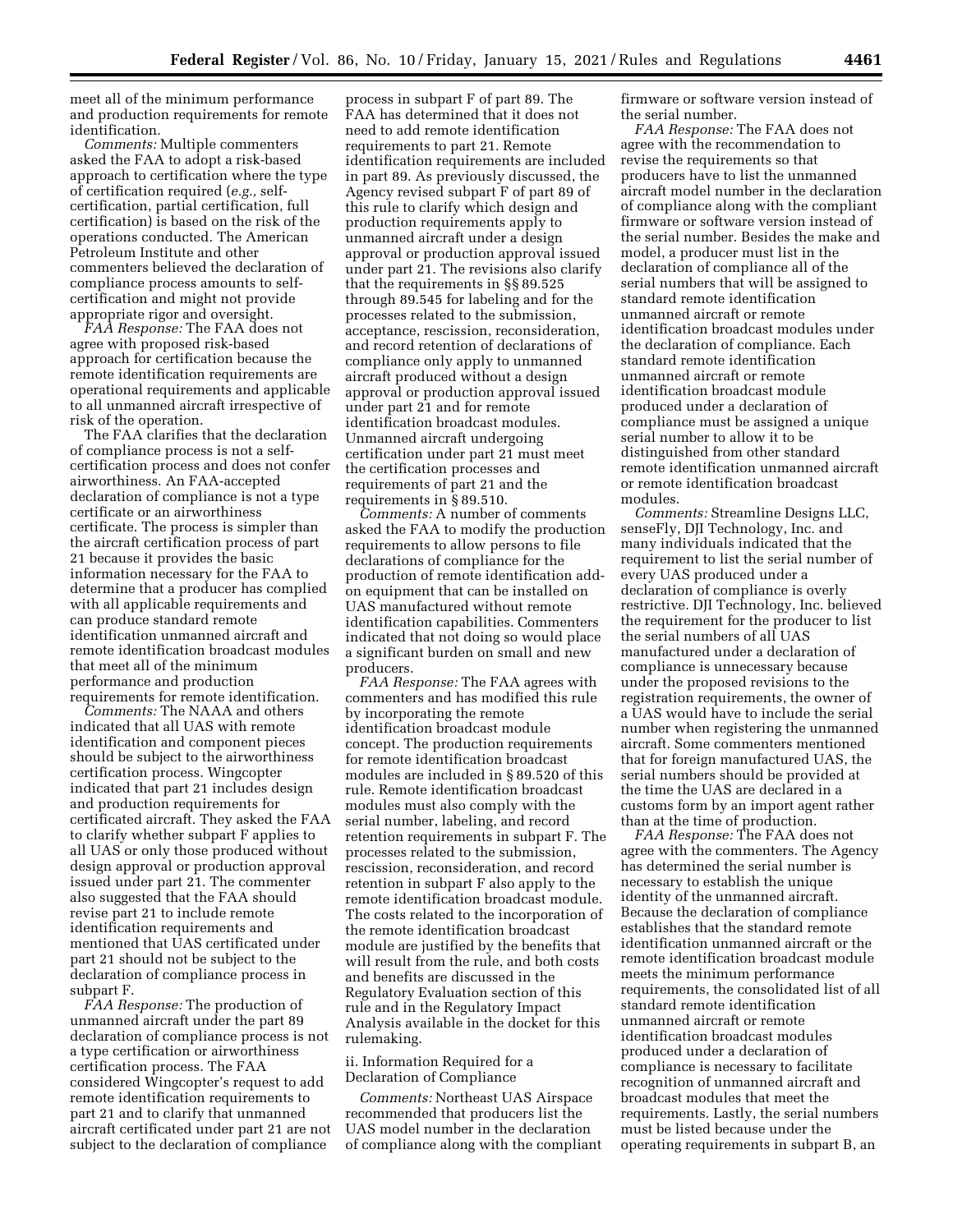operator may only operate a standard remote identification unmanned aircraft or remote identification broadcast module outside an FAA-recognized identification area if its serial number is listed under an FAA-accepted declaration of compliance.

*Comments:* Unifly and other commenters believe a manufacturer should be able to update the list of serial numbers listed under an FAA-accepted declaration of compliance without it being considered a change to the declaration of compliance. Some commenters suggested that UAS serial numbers be ''submitted to the FAA by the customs agent upon entry into the United States'' and noted that listing all relevant serial numbers in the declaration of compliance will increase the cost of production management because the serial number is generated and introduced to the UAS flight controller during the factory production process, and therefore UAS meant to be sold in the United States would have to be identified and distinguished from UAS meant to be sold in other jurisdictions. Commenters suggested that an alternate method to address this issue would be to submit the declaration of compliance after production is complete and the UAS that are going to be sent to the United States for sale have been identified. Commenters mentioned that this alternative could create a delay in delivering UAS because the UAS could not be sent to the United States until after the declaration of compliance has been accepted by the FAA.

*FAA Response:* The FAA does not agree with these comments. The producer is the party responsible for designing and producing standard remote identification unmanned aircraft and remote identification broadcast modules for operation in the United States and ensuring they meet the remote identification requirements of part 89. Therefore, the FAA has determined that the producer is responsible for all requirements under subpart F, including the filing and amendment of serial numbers.

The FAA does not agree with the request to allow designers and producers of remote identification unmanned aircraft to be able to update the list of serial numbers listed under an FAA-accepted declaration of compliance without following the amendment process for a declaration of compliance. An amendment is submitted to modify any aspect of an FAA-accepted declaration of compliance. Reasons for submitting an amendment include, but are not limited to: Resolving a safety or non-compliance issue (*e.g.,* replacing a means of

compliance); updating or correcting information (*e.g.,* the name of the responsible person or contact information); or including new serial numbers.

*Comments:* One commenter asked how the FAA intends to enforce the requirements, particularly with regards to international manufacturers of prefabricated racing UAS, which do not have GPS, barometers, or broadcast telemetry. Commenters mentioned the requirements would potentially impact the sport of UAS racing. Other commenters suggested people may resort to importing UAS from outside the UAS or overriding their UAS systems to circumvent these regulations.

*FAA Response:* No person may produce a standard remote identification unmanned aircraft or remote identification broadcast module unless the person complies with all of the design and production requirements of subpart F, and obtains an FAAaccepted declaration of compliance authorizing the production of standard remote identification unmanned aircraft or remote identification broadcast modules for use in the airspace of the United States. Failure to comply with any of the requirements constitutes grounds for the FAA to rescind its acceptance of a declaration of compliance. Any standard remote identification unmanned aircraft or remote identification broadcast module listed under the rescinded declaration of compliance would not be able to operate outside of an FAA-recognized identification area.

This rule establishes production and operating requirements for remote identification. The rule does not preclude the sale of unmanned aircraft without remote identification nor does it prohibit someone from buying and importing foreign-made unmanned aircraft. However, the operating rules of part 89 continue to apply to all persons operating unmanned aircraft in the airspace of the United States, including persons operating foreign-made unmanned aircraft or unmanned aircraft without remote identification.

*Comments:* Many commenters asked the FAA to revise the regulation so that the producers of UAS do not have to file declarations of compliance.

*FAA Response:* As previously mentioned, the producer is the party responsible for designing and producing unmanned aircraft and broadcast modules for operation in the airspace of the United States and ensuring the unmanned aircraft and broadcast modules meet the remote identification requirements of subpart F. The FAA has determined the declaration of

compliance must be submitted by the producers because it is a condition precedent to being able to produce unmanned aircraft and broadcast modules used in the airspace of the United States.

#### *H. Acceptance of a Declaration of Compliance*

## 1. Discussion of the Final Rule

Section 89.535 prescribes the requirements for the acceptance of declarations of compliance. The Administrator will evaluate a declaration of compliance that is submitted to the FAA and may request additional information or documentation, as needed, to supplement the declaration of compliance. If the Administrator determines that the submitter has demonstrated compliance with the requirements of this subpart, the FAA will notify the submitter that the Administrator has accepted the declaration of compliance.

The FAA adopts the requirements for the acceptance of a declaration of compliance as proposed.

## 2. Public Comments and FAA Response

*Comments:* Streamline Designs LLC, AiRXOS, and numerous others asked the FAA to provide more information about the design and production requirements, and how the Agency would assess compliance to issue an acceptance of a declaration of compliance. For example, they asked the Agency to define routine maintenance and to list all requirements that must be met to obtain the FAA's approval of a declaration of compliance. They also asked if FAA will require validation for each producer. Various commenters asked the FAA to provide a list of all FAA-accepted declarations of compliance on the FAA website to notify the public of which declarations of compliance are valid.

*FAA Response:* The design and production requirements for remote identification of unmanned aircraft are covered in subpart F. Any person, whether in the United States or a foreign country, producing such unmanned aircraft or broadcast module must file a declaration of compliance, provide certain information, and agree to abide by the production requirements and certain terms and conditions (*e.g.,*  inspection, audit, product support and notification, instructions). The FAA will evaluate a declaration of compliance that is submitted to the FAA to determine that the submitter has demonstrated compliance with the requirements of this subpart, the FAA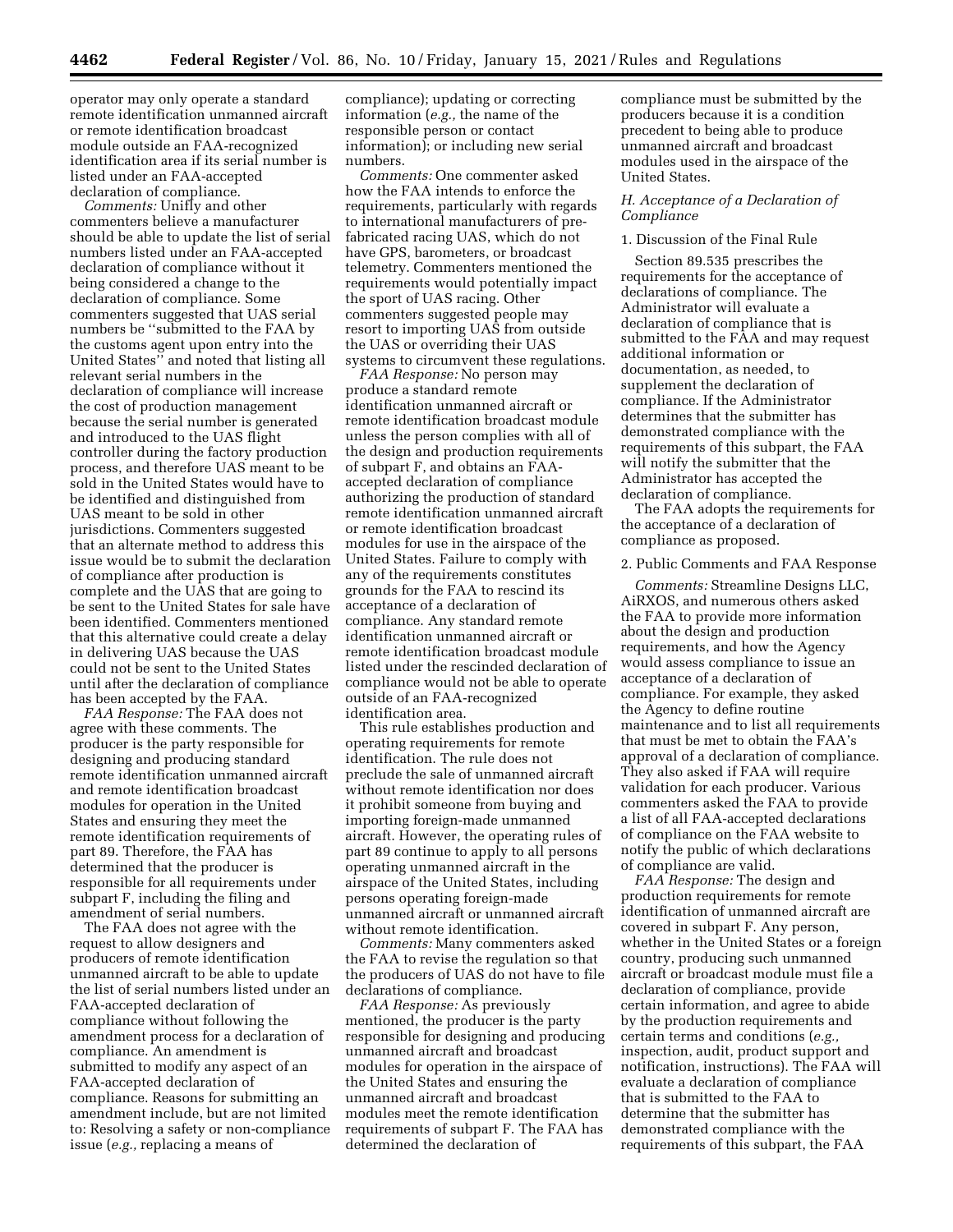will notify the submitter that the Administrator has accepted the declaration of compliance. With the exception of including the FCC identifier of the 47 CFR part 15 compliant radio frequency equipment used and integrated into the standard remote identification unmanned aircraft or the remote identification broadcast module, the FAA adopts § 89.530, the required information for submitting a declaration of compliance for FAA acceptance, as proposed. The FAA will publish the list of FAA-accepted declarations of compliance at *https:// www.faa.gov.* 

The FAA is establishing an advisory circular on the declaration of compliance process for remote identification of unmanned aircraft. This advisory circular provides guidance on the declaration of compliance process described in part 89, and outlines the required information for submitting a declaration of compliance. This guidance material is also available in the docket for this rulemaking.

*Comments:* Aerospace Industries Association (AIA) and many other commenters questioned whether the Agency had the necessary resources to process all declarations of compliance submitted for acceptance in a timely manner. The commenters also questioned whether the FAA had the proper oversight and enforcement mechanisms. This commenter added that as the UAS industry continues to grow, there will be an increase in declaration of compliance submissions, which would require a huge investment from the FAA, and other governmental stakeholders, to keep up with the demand. Various commenters asked the Agency to commit to a timeline for review of a declaration of compliance. For example, DJI proposed a 30-day review period; Skydio proposed a 90 day period to provide a decision to the producers.

*FAA Response:* The FAA is committed to the implementation of this rule and is developing internal processes and identifying and allocating the appropriate resources to facilitate all processes required under subpart F of part 89. The FAA is committed to working with internal and external stakeholders to ensure that the process of submitting and obtaining FAAacceptance of a declaration of compliance is implemented in an effective and timely manner. That being said, the FAA cannot commit to a specific timeline to review and approve the declarations of compliance because the response time will vary based on the complexity of the application, the

technology, and a wide variety of use cases. The Administrator might have a need to request additional information (*e.g.,* test results, etc.) or documentation, as needed, to supplement the declaration of compliance and to ensure completeness and compliance with the requirements of § 89.530 of this rule.

*Comments:* Streamline Designs LLC, senseFly, DJI Technology, Inc., and many individuals believe that the process would increase the administrative and compliance burden for manufacturers, operators, and the FAA. They also said the process would delay the introduction of new UAS into the market because producers would have to wait for the FAA to accept their declarations of compliance. They believe the acceptance process will likely create a backlog.

*FAA Response:* The declaration of compliance process does not impose a burden on operators of unmanned aircraft because the requirements of subpart F only apply to producers of unmanned aircraft. As previously explained, the declaration of compliance process is an essential part of the remote identification framework and is a condition precedent for someone to be able to produce standard remote identification unmanned aircraft or remote identification broadcast modules. The FAA has determined the process is in the interest of safety and security of the airspace of the United States because it ensures that producers produce unmanned aircraft and broadcast modules that meet the minimum performance requirements for remote identification in the United States. The costs related to the process are justified by the benefits that will result from the rule, and both costs and benefits are discussed in the Regulatory Evaluation section of this rule and in the Regulatory Impact Analysis available in the docket for this rulemaking.

*Comments:* Theia and other commenters asked the FAA to provide a streamlined declaration of compliance process with lower costs and less stringent requirements for persons or entities that build, operate, and insure their own UAS. The Association for Unmanned Vehicle Systems International (AUVSI), Skydio, DJI Technology Inc., and other commenters asked the FAA to allow a producer to file a single declaration of compliance that covers multiple makes and models of UAS, rather than have to file an individual declaration of compliance for each make and model.

*FAA Response:* The FAA determined that the declaration of compliance process is simple, straightforward, and

applies to all designers or producers of non-certificated unmanned aircraft. The FAA also determined that the declaration of compliance process provides the basic information necessary to assess compliance with the remote identification requirements. The information and assessment is necessary for all aircraft, and the FAA has determined it should not vary based on the number of aircraft manufactured by a person or the fact that person manufactures the unmanned aircraft for his or her own use.

A declaration of compliance needs to contain a single producer, make, and model and serial number(s) to uniquely identify the standard remote identification unmanned aircraft or remote identification broadcast module.

## *I. Rescission of FAA Acceptance of a Declaration of Compliance*

## 1. Discussion of the Final Rule

Section 89.540 establishes the grounds and procedures related to the rescission of the FAA's acceptance of a declaration of compliance and a petition for reconsideration of such decision. The Administrator may rescind an accepted declaration of compliance if a standard remote identification unmanned aircraft or remote identification broadcast module listed under the declaration of compliance does not meet the minimum performance requirements of the rule; if the declaration of compliance does not meet a requirement of subpart F; or if the FAA rescinds acceptance of the means of compliance listed in the declaration of compliance.

The Administrator may provide a reasonable period of time for the person who submitted the declaration of compliance to remediate the noncompliance.

Notice of a rescission will be published in the **Federal Register**.

2. Public Comments and FAA Response

i. Rescission of a Declaration of Compliance

*Comments:* Commenters asked the FAA to publish a list of declarations of compliance that have been rescinded to notify the public of which declarations of compliance are no longer valid.

*FAA Response:* As explained in the NPRM and adopted in this rule, the FAA will notify the submitter of its rescission and will publish a list of declarations of compliance that are no longer accepted at *https://www.faa.gov.*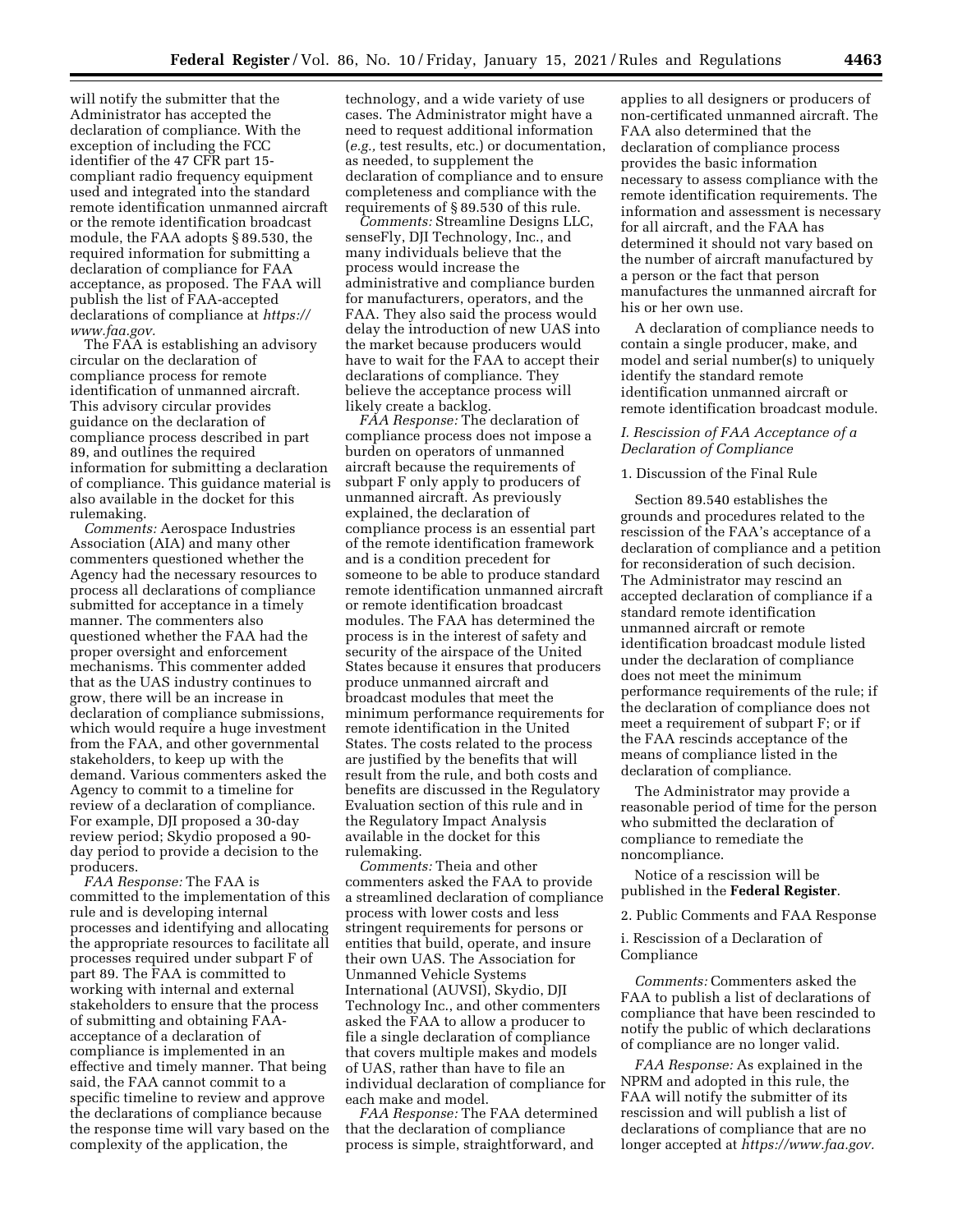ii. Petition To Reconsider the Rescission of FAA Acceptance of a Declaration of Compliance

*Comments:* PRENAV and multiple individuals asked the FAA to remove the 60-day limit to petition the Agency to reconsider its decision to rescind a previously accepted declaration of compliance because, they argued, issues typically take time to identify and resolve. Therefore, they believed there should be no time limit on a manufacturer's ability to petition for reconsideration of the rescission of the FAA's acceptance of a declaration of compliance.

*FAA Response:* If the FAA determines it is in the public interest, prior to rescission, it will provide a reasonable period of time for the person holding the declaration of compliance to remediate the issue of non-compliance. If the person does not take appropriate action to resolve the issue promptly, the Agency would proceed with the rescission. The FAA has determined the term is appropriate because it grants sufficient time after the rescission for the producer to request for reconsideration of the decision. Prior to the rescission, the FAA would grant producers reasonable time to take action to resolve the defects or conditions. The FAA would proceed with the rescission after it has determined that no action can be taken, that the producer did not act within a reasonable time, or that the producer is unwilling or unable to resolve the defect or condition.

#### *J. Record Retention*

#### 1. Discussion of the Final Rule

The FAA adopts § 89.545 as proposed, except that it is deleting references to the limited remote identification UAS concept and replacing them with the remote identification broadcast module concept. According to the requirements, a person must retain the following information for as long as the standard remote identification unmanned aircraft or remote identification broadcast module listed on that declaration of compliance is produced plus an additional 24 calendar months, and must make it available for inspection by the Administrator: (a) The means of compliance, all documentation, and substantiating data related to the means of compliance used; (b) records of all test results; and (c) any other information necessary to demonstrate compliance with the means of compliance so that the standard remote identification unmanned aircraft or remote identification broadcast module meets the remote identification

requirements and the design and production requirements of part 89.

2. Public Comments and FAA Response

*Comments:* Some commenters mentioned that UAS manufacturers could have difficulties complying with the record retention requirements because certain components of the UAS (*e.g.,* beacons or transmitters), could be procured from other persons (*e.g.,*  component manufacturers) and used in the UAS produced by the manufacturer.

*FAA Response:* The FAA does not agree with these commenters. The unmanned aircraft producer can obtain the data and documentation necessary for compliance as a part of its procurement process.

*Comments:* The Small UAV Coalition and others expressed concerns about the proposed requirement to retain ''all test results'' and requested clarification of what tests were covered by the requirement.

*FAA Response:* The record retention requirements in § 89.545 of this rule apply to the production of standard remote identification unmanned aircraft and remote identification broadcast modules. Designers and producers of remote identification unmanned aircraft must retain records of all test results showing that the standard remote identification unmanned aircraft or the remote identification broadcast module meet the minimum performance requirements in subpart D of part 89 and all production and design requirements in subpart F of part 89.

*Comments:* Multiple commenters expressed concerns that a person who does not comply with the requirements of subpart F could face legal liability.

*FAA Response:* No person may produce a standard remote identification unmanned aircraft or remote identification broadcast module unless the person complies with all design and production requirements in subpart F and obtains the FAA's acceptance of a declaration of compliance. Failure to comply with any of the requirements—including the record keeping requirements constitutes a ground for the FAA to rescind its acceptance of a declaration of compliance. The rescission would mean that the person would not be authorized, under that declaration of compliance, to produce standard remote identification unmanned aircraft or remote identification broadcast modules for use in the airspace of the United States. Any standard remote identification unmanned aircraft or unmanned aircraft with a remote identification broadcast module listed in a rescinded declaration of

compliance would be restricted to operating in an FAA-recognized identification area.

*Comments:* Various individuals expressed concerns that the record retention requirements could prove costly for manufacturers. Western Michigan University, Drone Delivery Systems, and others indicated that the administrative costs and record keeping requirements might prevent the home building of recreational UAS.

*FAA Response:* In accordance with § 89.501(c), the requirements of subpart F of this rule do not apply to home-built unmanned aircraft. This means that persons producing home-built unmanned aircraft are not subject to the record retention requirements unless they voluntarily opt into subpart F by producing home-built standard remote identification unmanned aircraft.

The FAA acknowledges that the record retention requirements in § 89.545 of this rule will impose certain costs to producers of standard remote identification unmanned aircraft and remote identification broadcast modules. The costs are justified by the benefits that will result from the rule, and both costs and benefits are discussed in the Regulatory Evaluation section of this rule and in the Regulatory Impact Analysis available in the docket for this rulemaking. The Agency has determined that the requirement is necessary to verify demonstration of compliance with the minimum performance requirements in subpart D of part 89, and all production and design requirements in subpart F of part 89. In the event of an FAA investigation or analysis, the Administrator needs to obtain data necessary to reassess the acceptability of the declaration of compliance. The additional 24 calendar months would ensure that the data is still readily available while any FAA actions are being taken. If the FAA requests the data, and the submitter did not retain the data in accordance with this requirement, then the Administrator may choose to rescind acceptance of the declaration of compliance.

#### **XV. Registration**

The FAA proposed that persons operating unmanned aircraft registered or required to be registered under part 47 or 48 would have to comply with the remote identification requirements of proposed part 89. The FAA proposed to tie the remote identification requirements to the registration of unmanned aircraft because the FAA and law enforcement agencies need the ability to correlate remote identification information with registration data to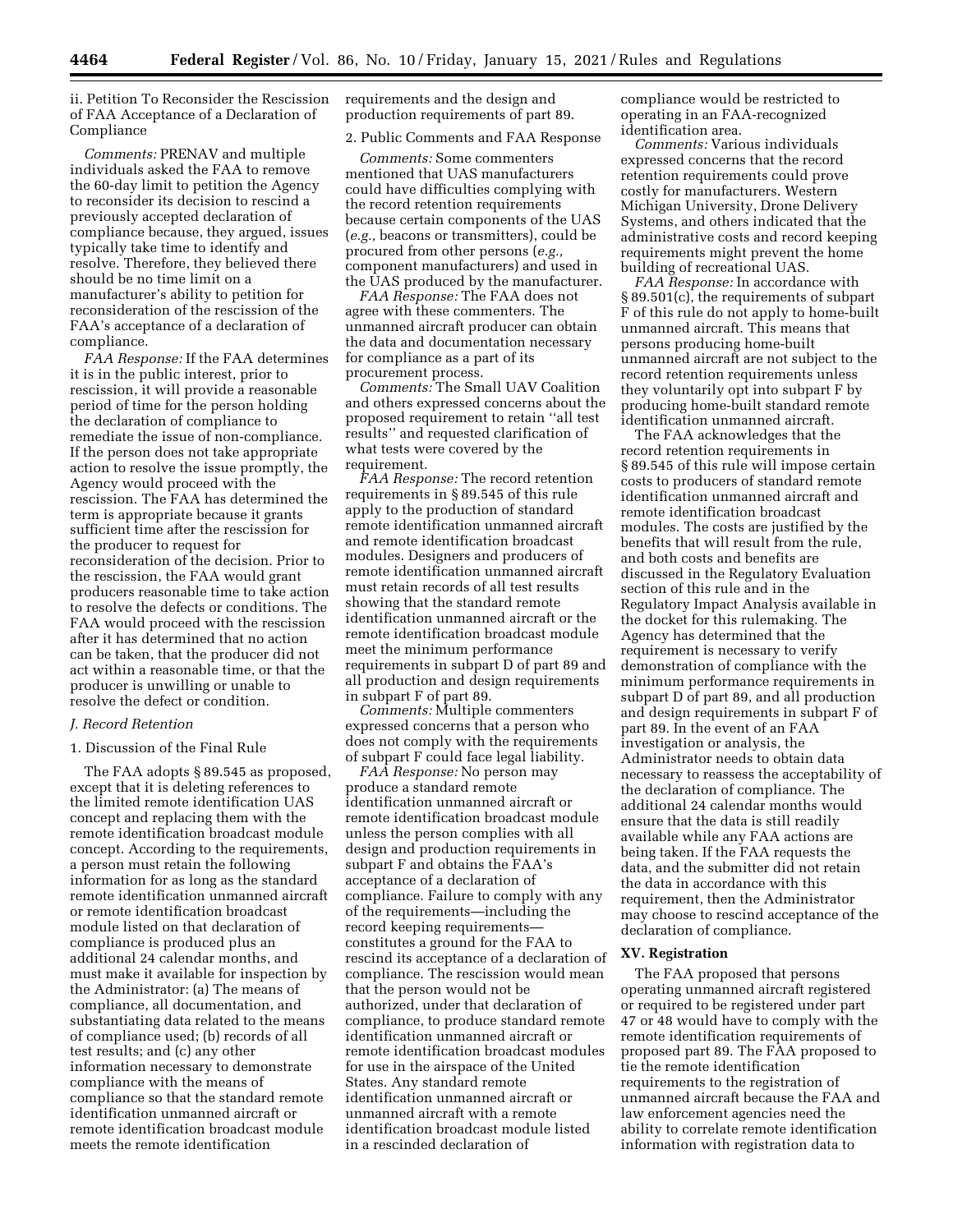obtain more complete information regarding the ownership of unmanned aircraft operating in the airspace of the United States.

Aircraft registration requirements serve the dual purposes of both identifying aircraft and promoting accountability and the safe and efficient use of the airspace of the United States by both manned and unmanned aircraft. With limited exceptions, most unmanned aircraft are required to be registered under part 47 or 48; therefore, nearly all unmanned aircraft operating in the airspace of the United States will have to comply with the remote identification requirements. Foreign civil unmanned aircraft operating in the airspace of the United States will also be required to comply with the remote identification requirements. This will enhance the overall safety and efficiency of the airspace of the United **States** 

Under the current registration requirements, no person may operate an unmanned aircraft in the airspace of the United States unless the unmanned aircraft has been registered by its owner under part 47 or 48, or unless the aircraft is excepted from registration. There are two exceptions to the registration requirements for unmanned aircraft: (1) Unmanned aircraft of the Armed Forces of the United States; and (2) most unmanned aircraft weighing 0.55 pounds or less on takeoff, including everything that is on board or otherwise attached to the aircraft. Small unmanned aircraft operating under 14 CFR part 91, 107, or 135, or any other operating part are required to register under part 47 or 48 regardless of weight.28

U.S. owners of small unmanned aircraft used in civil operations (including commercial operations), limited recreational operations, or public aircraft operations, among others, are eligible to register the unmanned aircraft under part 48 in one of two ways: (1) Under an individual registration number issued to each unmanned aircraft; or (2) under a single registration number issued to an owner of multiple unmanned aircraft used exclusively for limited recreational operations. The FAA's existing registration requirements were implemented through the *Registration and Marking Requirements for Small Unmanned Aircraft* interim final rule (Registration Rule), published on December 15, 2016.

In the NPRM, the FAA proposed changes to those registration requirements to meet the objectives and intent of remote identification of UAS. Specifically, the FAA proposed to require all unmanned aircraft, including those used for limited recreational operations, to obtain a unique registration number. The FAA also proposed requiring owners to submit the unmanned aircraft's serial number and other information as a part of the application process.

The FAA adopts the requirement tying remote identification requirements to registration requirements and the requirements to submit the unmanned aircraft's serial number and other information. After reviewing comments and further consideration, the FAA decided not to adopt the requirement that all unmanned aircraft, including those used for limited recreational operations, obtain a unique registration number. Those changes are described in the sections that follow.

## *A. Aircraft Registration Requirements*

#### 1. Discussion of the Final Rule

The Registration Rule implemented separate registration requirements for ''small unmanned aircraft used exclusively as model aircraft'' and ''small unmanned aircraft used as other than model aircraft.'' The Registration Rule required small unmanned aircraft used as other than model aircraft to be registered with a separate Certificate of Aircraft Registration issued for each individual aircraft. The Registration Rule required small unmanned aircraft used exclusively as model aircraft to be registered with a single Certificate of Aircraft Registration issued to the aircraft owner for all aircraft owned by that person.

In the Remote Identification of Unmanned Aircraft Systems NPRM, the FAA explained that the lack of aircraftspecific data for unmanned aircraft registered under part 48 could inhibit the FAA and law enforcement agencies from correlating the remote identification data with data stored in the Aircraft Registry. Thus, the FAA proposed to revise part 48 to require the individual registration of all small unmanned aircraft and the provision of additional aircraft-specific data. The FAA proposed that owners of small unmanned aircraft would have to complete the registration application by providing aircraft-specific information in addition to basic contact information.

After reviewing comments submitted in response to both the Registration Rule and the Remote Identification NPRM, and after further consideration, the FAA

decided not to adopt this proposed change to part 48. The FAA will maintain the current registration options and will no longer revise part 48 to require the individual registration of all small unmanned aircraft. Owners intending to operate all their small unmanned aircraft exclusively in compliance with 49 U.S.C. 44809 may register once for all unmanned aircraft meeting that description.29

The FAA proposed to revise the registration framework to require each unmanned aircraft to be registered under part 48. However, after considering comments and incorporating the remote identification broadcast module concept, the FAA determined that the current framework for small unmanned aircraft registration in part 48 is sufficient for remote identification and for statutory compliance with the FAA's authority for aircraft registration. By maintaining the current framework, the intent of the statutory requirement for aircraft registration is achieved without being overly burdensome, particularly considering the mitigation of cost for those individuals specifically flying multiple aircraft exclusively in compliance with section 44809. The FAA therefore will retain the current part 48 registration framework.

Corresponding updates are applied to part 48 to reflect the inclusion of the current statutory requirement for limited recreational operations and to incorporate information relevant to remote identification. Owners registering as exclusively compliant with section 44809 will be required to submit the aircraft manufacturer and model name of small unmanned aircraft associated with the registration number provided by the Registry. Owners of aircraft operated exclusively in compliance with section 44809 would be required to obtain unique certificates of aircraft registration for any aircraft that are ever operated outside of the statutory framework set forth in section 44809, such as under part 107.

The FAA is clarifying that owners registering as exclusively compliant with section 44809 may include more than one serial number—of either a standard remote identification unmanned aircraft or a remote identification broadcast module—on a single Certificate of Aircraft Registration. Serial numbers of both standard remote identification unmanned aircraft and remote

<sup>28</sup>Foreign civil aircraft remain subject to the requirements of 14 CFR part 375 and, to the extent applicable, 14 CFR 48.125.

<sup>29</sup>The registration is based on the intended use of the unmanned aircraft. An operator would violate FAA regulations if he or she uses any of such aircraft for any purpose other than for limited recreational operations under 49 U.S.C. 44809.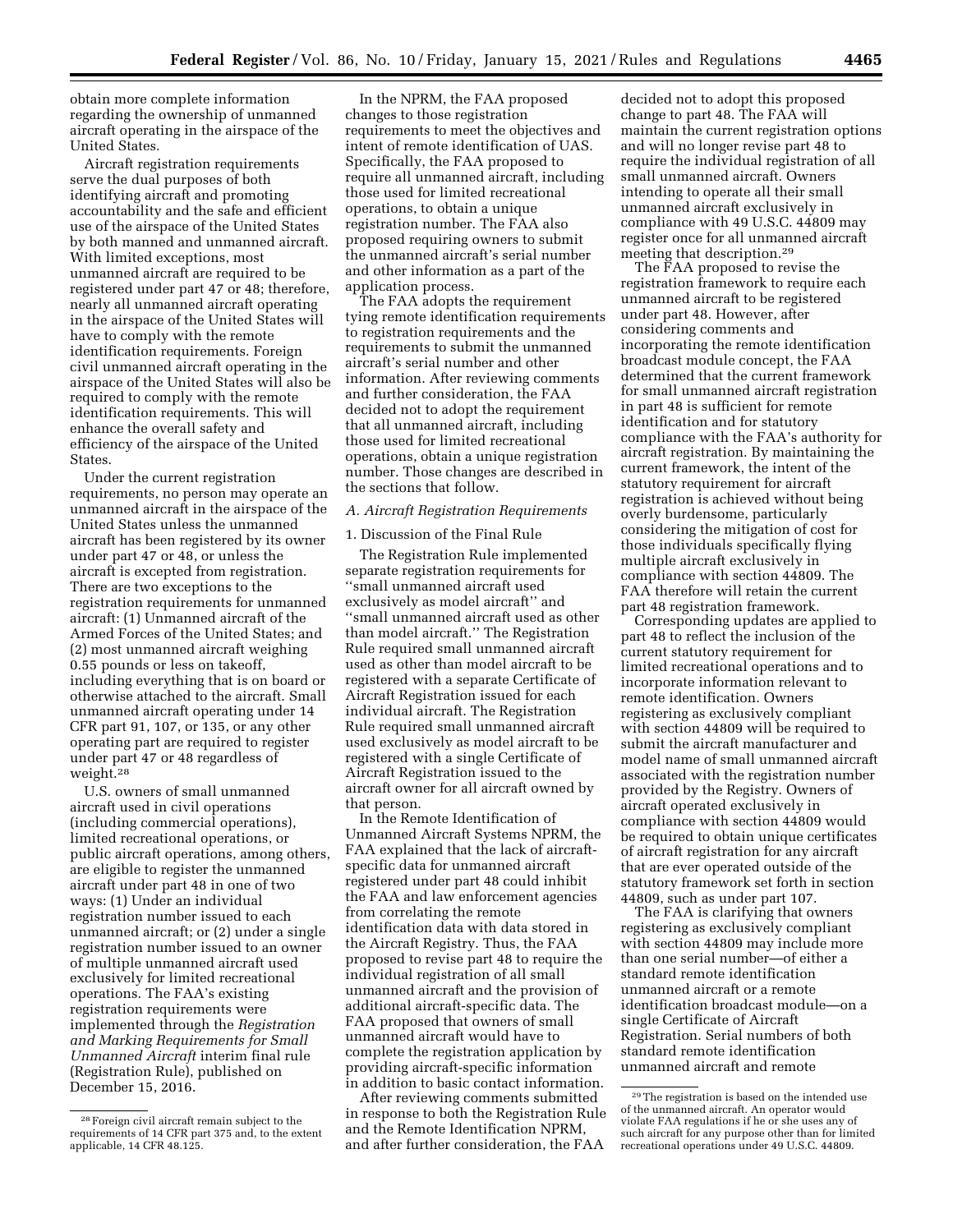identification broadcast modules may be included on a single Certificate of Aircraft Registration for owners registering as exclusively compliant under section 44809.

The FAA reorders §§ 48.100 through 48.115 to maximize regulatory clarity and also revises §§ 48.100 through 48.110 to amend statutory references for 49 U.S.C. 44809 and to reflect the inclusion of remote identification broadcast module serial number information in the registration application.

#### 2. Public Comments and FAA Response

*Registration Rule Comments:* The FAA received a comment from the University of Illinois at Urbana-Champaign, which urged the FAA to utilize the same system for recreational and commercial UAS, contending that there are no mechanical differences between the two groups and that having separate systems would likely lead to confusion. ALPA supported the efforts to minimize the burden of registering multiple small unmanned aircraft that are operated for hobby or recreational purposes. Some commenters supported registration of remote pilots instead of individual aircraft. Several commenters suggested that though the FAA has the authority to register aircraft, it does not have the authority to register pilots. A few individual commenters raised concerns about a single Certificate of Registration for multiple small unmanned aircraft owned by one operator.

*Remote Identification NPRM Comments:* A number of organizations supported the FAA's proposal that all aircraft, regardless of use, must be individually registered. The National Association of Tower Erectors stated its belief that public safety demands that recreational users be subject to the same remote identification requirements as commercial users. A number of commenters supported unique registration of each unmanned aircraft in the interest of safety and accountability and because it is more consistent with other aviation registration requirements. The American Association of Airport Executives (AAAE) supported the proposal to require unique registration for each unmanned aircraft because it would enable the FAA to trace each unmanned aircraft back to its owner while also helping the FAA and industry to assess the total number of unmanned aircraft in the airspace of the United States.

In contrast, a significant number of organizations and numerous individual commenters noted that many owners of aircraft used for limited recreational

operations have large numbers of fixed wing model aircraft. The Chairperson of the Academy of Model Aeronautics (AMA) Advanced Flight System Committee proposed instead that remote identification modules be movable from aircraft to aircraft and that the modules themselves be registered instead of the aircraft. Many commenters mentioned that requiring pilots to register may be a better option than requiring every aircraft to register, particularly with regard to the hobby class of UAS because students and young persons could freely fly various models. Other commenters stated the FAA presented no evidence that requiring registration of each unmanned aircraft would result in lower risk than applying one registration number to multiple aircraft. The New Hampshire Department of Transportation (NHDOT) suggested instead that UAS owners be allowed to submit to the FAA a list of the unmanned aircraft that they own. NHDOT added that the proposed changes to registration requirements do not address current non-compliance with registration requirements, and that the FAA should focus instead on increasing compliance. Numerous commenters stated they own dozens of aircraft and requiring them to register each one separately would be economically burdensome. Some of the commenters who own aircraft used for limited recreational operations noted they build the aircraft but rarely—if ever—fly them. Other commenters discussed that owners of these aircraft frequently disassemble these aircraft and switch out aircraft parts, creating several new combinations of aircraft, and asked which specific component of the aircraft needs to be registered. Another commenter expressed concern about the costs to FAA of keeping track of ''hundreds of millions'' of registrations and serial numbers.

Several commenters suggested that the requirement to register each unmanned aircraft is discriminatory against modelers because some manned aircraft such as ultralights are not required to be registered. Many commenters objected to the proposal on the grounds that it is impracticable and costly for hobbyists, especially for handmade and kit-built aircraft, and that adopting the proposed rule will ''destroy the RC aircraft hobby.''

Other commenters believed that registering every unmanned aircraft is redundant and unnecessary, asserting that only one aircraft can be in the air at one time. Commenters also mentioned that if an unmanned aircraft is flown exclusively at an FAArecognized identification area, the

aircraft should not be required to be registered because information gathered from the registration process would serve no purpose for remote identification. Several commenters suggested the FAA should make a distinction between those operating commercially and those operating recreationally.

The AMA stated that registration is unnecessary for operators flying within visual line of sight because the operators are not far from the aircraft and can easily be located. The AMA objected to what they estimated would be a total collective burden of \$8.1 million in registration costs borne by their members. The AMA added that its calculation of \$8.1 million should be included in FAA's economic burden estimates and that the Regulatory Impact Assessment should be updated accordingly. Multiple individual commenters cited this same figure (\$8.1 million), and asserted that it is excessively burdensome on AMA members and other hobbyists. The Aircraft Owners and Pilots Association (AOPA) echoed the AMA's \$8.1 million estimate, and opposed the proposal to require registration of each small unmanned aircraft. In addition, AOPA expressed its opposition to registration requirements for aircraft that will operate exclusively in FAA-recognized identification areas.

One commenter asked whether the FAA was prepared to certify hundreds of thousands of UAS annually as may be required given the current market for home-built and out-of-the-box UAS. One commenter supported registering both commercial unmanned aircraft operating within the UTM and unmanned aircraft flown BVLOS with the serial number of each UAS, because the owner and UAS may be widely separated from one another at the time of an incident.

Many commenters believed that only certain types of aircraft should be required to be registered. Some of these commenters believed that only rotorcraft, including ''quadcopters'' and other ''drones'' should be required to register. Other commenters emphasized their use of sailplanes and stated their belief that those aircraft should not be required to register. Still other commenters believed that only those aircraft used for commercial purposes should be required to register.

The FAA received several comments regarding the weight requirement for small unmanned aircraft as it relates to registration. Commenters expressed support for removing a weight requirement entirely, rewriting the registration weight thresholds, and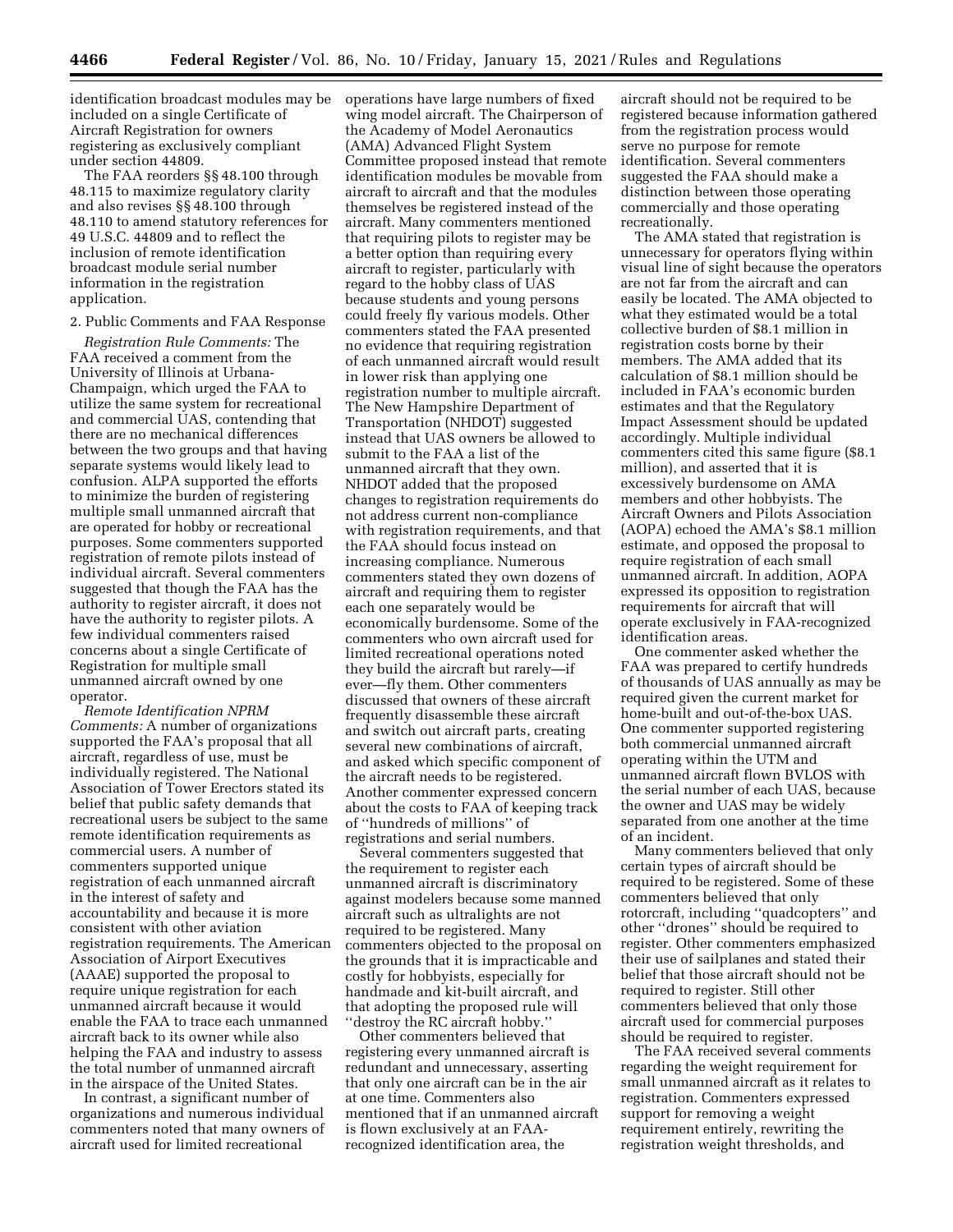maintaining the current exclusion for aircraft weighing 0.55 pounds or less used for limited recreational operations under section 44809. The Small UAV Coalition supported exempting unmanned aircraft weighing 0.55 pounds or less from registration requirements, unless those UAS are used for commercial purposes or BVLOS.

Digital Aerolus, Inc. suggested that the FAA clarify that registration and identification requirements are not applicable below ground or indoors.

ALPA, along with numerous individuals, suggested that the FAA should require registration at the pointof-sale. In the case of home-made models, ALPA recommended that the FAA require that such aircraft be registered prior to its first use outdoors.

Numerous commenters suggested that the FAA facilitate the deregistration of UAS, in the case of destruction or theft, and clarify the registration requirements when a UAS is sold or transferred. The Utah Public Lands Policy Coordinating Office suggested that the FAA make the UAS aircraft registration database searchable, like the current aircraft registry. ALPA commented that the rule should clarify that registration information will be available only to law enforcement or the FAA.

*FAA Response:* For the reasons described above, the FAA agrees with the commenters who suggested that it was not necessary to register each individual unmanned aircraft operated for limited recreational purposes and does not adopt the proposed change in this rule.

In addition, as the FAA discussed in the Registration Rule, the FAA has consistently recognized that the term ''small unmanned aircraft'' includes both fixed wing and rotary aircraft, and has the same definition as the colloquial term ''drone.'' The same is true for all unmanned aircraft. All unmanned aircraft that fall within the applicability of this regulation, not just those popularly referred to as ''drones,'' are required to register.

With respect to comments regarding the minimum weight for small unmanned aircraft registration, this rulemaking clarifies the regulatory requirement with respect to operations under part 107. That threshold was not at issue in this rulemaking, and accordingly, comments requesting a change to the weight threshold are out of scope of this rule.

The FAA clarifies, as it did in the Registration Rule, that operations in the airspace of the United States only include operations out-of-doors and above the surface of the Earth. With

respect to comments regarding point-ofsale registration, the FAA has statutory authority that is limited to requiring registration prior to operation. The FAA considered point-of-sale registration as an option, but it presented difficulties for the Agency to overcome, including that the individual purchasing the unmanned aircraft may not be the owner of the unmanned aircraft. At this time, the FAA has declined to make the part 48 registry publicly available, though it reserves the ability to do so in the System of Records Notice (SORN) 801 for this database. The Agency is balancing the sensitive nature of the personal information provided to the Agency by owners of small unmanned aircraft with the public availability of the information.

## *B. Registration Fees for the Registration of Individual Aircraft*

#### 1. Discussion of the Final Rule

Noting the FAA is required by statute to charge a fee for registration services, the Registration Rule imposed a \$5 fee for registration and a \$5 fee for registration renewal. The registration system permits the use of any credit, debit, gift, or prepaid card. If none of these methods of payment is available to the registrant, the Registration Rule noted that the registrant may register using the existing paper-based system under part 47, which allows payment by check or money order. The FAA also assesses a fee of \$5 for a Certificate of Registration for each manned aircraft.30

To ease the financial burden on operators who previously registered multiple model aircraft under a single registration number, in the Remote Identification NPRM the FAA indicated it would explore ways to minimize the registration fee when multiple aircraft are registered at the same time and solicited comment.

After review of public comments and further consideration, the FAA retains the requirement for small unmanned aircraft owners to pay a \$5 registration fee and a \$5 renewal fee, though this rule differs from the proposal. As a result of the FAA's decision to maintain the current registration framework, owners of aircraft operated exclusively in compliance with 49 U.S.C. 44809 must only register once for all aircraft meeting that description. Therefore, those owners would pay the \$5 fee one time every 3 years. As noted in the Registration Rule, though the Task Force and some commenters recommended no fee for small unmanned aircraft registration for varying reasons, the FAA is required by statute to charge a fee for registration services.31 Accordingly, the revenue stream generated by the fees collected under this rule supports the development, maintenance, and operation of the Registry. The payment system used by the Registry complies with all Federal laws for online transactions, as discussed in the Registration Rule.

The applicability of the part 48 registration fee to public aircraft operations is consistent with the requirement set forth in part 47. Under 49 U.S.C. 44101, only certain foreign aircraft and aircraft of the national defense forces of the United States are eligible to operate unregistered aircraft in the United States. Small unmanned aircraft used in non-military public aircraft operations are subject to the registration requirements of 49 U.S.C. 44101 and, as such, must complete the registration process provided in part 47 or 48, which includes payment of the fee. The fee for small unmanned aircraft registration under part 48 must be submitted through the web-based registration application process.

#### 2. Public Comments and FAA Response

*Registration Rule Comments:* The Small UAV Coalition and a number of individual commenters objected to the imposition of a registration fee. The Small UAV Coalition said the FAA should not impose a registration fee of any amount for small unmanned aircraft ''to promote broad participation in the program.'' Some commenters referred to the \$5 fee as a ''tax.''

A number of commenters objected to the requirement to pay the registration fee via the web-based system using credit or debit cards due to perceived privacy and security implications. Another questioned why the registration system requires a renewal fee every 3 years, when small manned-aircraft pilots are only charged a one-time fee.

*Remote Identification NPRM Comments:* A number of commenters objected to the size of the fee, as well as the requirement to pay to register each aircraft individually. DJI and many other commenters suggested that the \$5 fee per aircraft is too high, and that the FAA should maintain the current \$5 per-three-year fee per registrant, not per aircraft.

The District of Columbia office of the Deputy Mayor for Public Safety and Justice recommended imposing a

<sup>30</sup> 14 CFR 47.17(a).

<sup>31</sup>Section 45305 of title 49 U.S.C. directs the FAA to establish and collect fees for aircraft registration and airman certification activities to recover the cost of providing those services and to adjust these fees when the Administrator determines that the cost of the service has changed.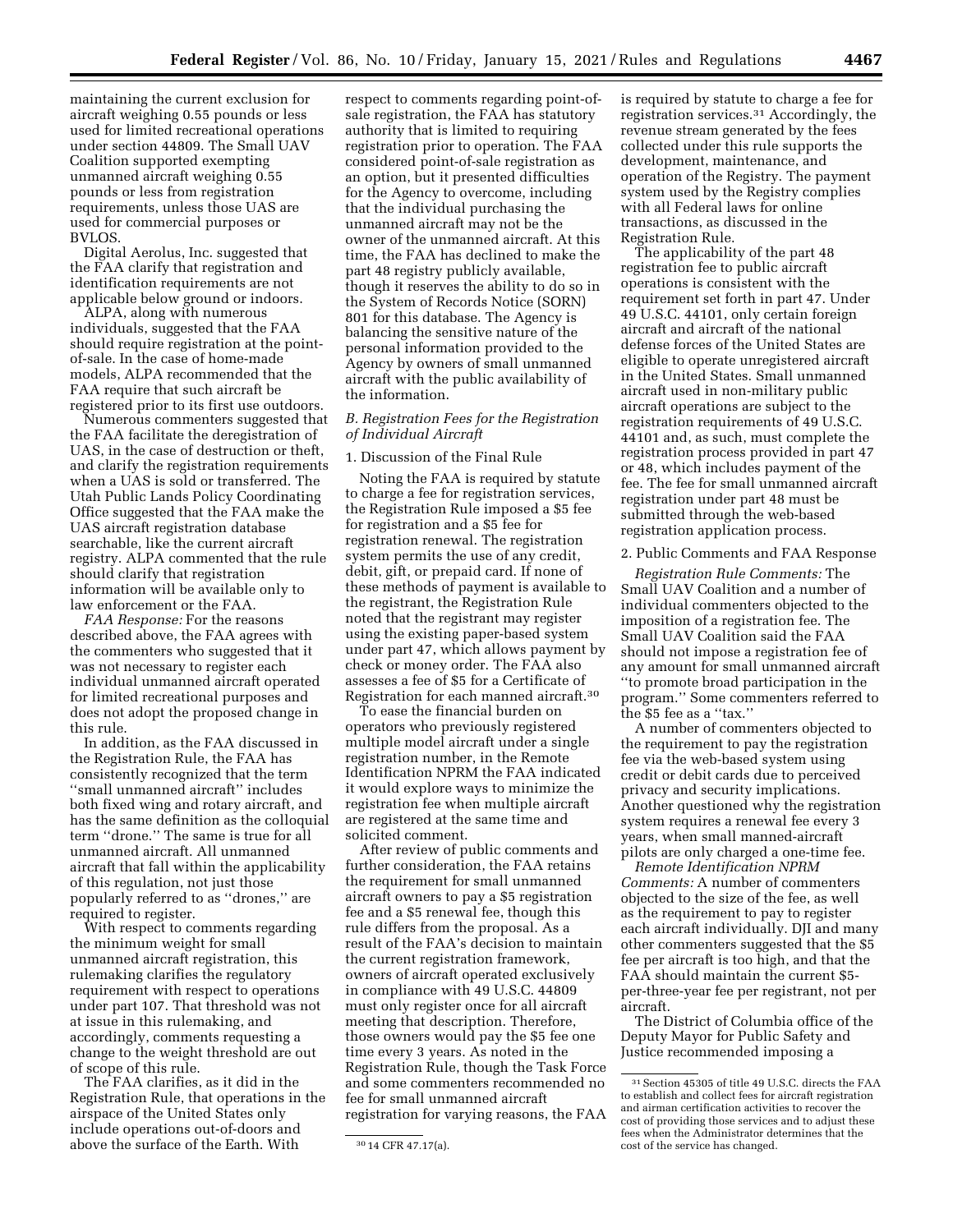discounted registration fee for those who comply prior to the proposed regulatory deadline. Motorola Solutions, Inc., and one individual argued that public aircraft operations such as those involving law enforcement and searchand-rescue operations be exempt from the proposed registration fee.

One commenter noted that a registration fee could cause a lower level of overall compliance, added expense, and negative privacy implications, while adding that charging more than \$5 per person contradicts the FAA's 2015 Registration Task Force recommendations.

*FAA Response:* As a result of the FAA's decision to maintain the current registration framework, owners of aircraft operated exclusively in compliance with 49 U.S.C. 44809 must only create one registration for all aircraft meeting that description. Comments received on the use of credit card payment are not within the scope of this rule. See the Regulatory Impact Analysis available in the docket for more information on the costs associated with the registration framework for this rule.

## *C. Information Included in the Application for Registration*

#### 1. Discussion of the Final Rule

In the Registration Rule, the FAA amended 14 CFR part 47 and created part 48 to require individuals intending to use a small unmanned aircraft exclusively as model aircraft to provide only basic contact information (name, address, and email address) for the small unmanned aircraft owner. For individuals intending to use a small unmanned aircraft as other than a model aircraft, in addition to the same basic contact information required for model aircraft, the Registration Rule also required the individual to provide aircraft-specific information (manufacturer and model name, and a serial number for each aircraft being registered).32

The FAA adopts these requirements with one change. Applicants registering aircraft as limited recreational operations under 44809 must provide manufacturer and model information but not a unique serial number for each aircraft being registered.

In addition, the FAA proposed to update registration information requirements to require one or more telephone number(s) for the applicant. As the FAA explained in the NPRM, requiring owners of unmanned aircraft to provide their telephone number(s) as part of the registration process would assist FAA and law enforcement to disseminate safety and security-related information to the registrant in near real-time. This additional information will be retained by the FAA and only disclosed as needed to authorized law enforcement or Federal agencies. The FAA adopts this requirement as proposed.

## 2. Public Comments and FAA Response

*Registration Rule Comments:* The Small UAV Coalition recommended that the information the FAA requires of registrants ''be no more than is necessary to provide the FAA and law enforcement and national security agencies with the ability to ensure proper and prompt accountability in the event of an accident or incident.'' The Small UAV Coalition also said that the regulatory responsibility to register an unmanned aircraft should rest with the owner of the aircraft, as it is with the current FAA Aircraft Registry, and as set forth in Chapter 441 of 49 U.S.C. and part 47 of 14 CFR. The Small UAV Coalition noted that in most instances the owner and operator will be the same person, but if the unmanned aircraft is leased to another person, then the owner-lessor should remain the registrant.

A few individual commenters said that for registration to be useful, the FAA should require additional information about the individual aircraft; specifically, to include the serial number of ready-to-fly aircraft and the serial number of electronic components used to construct homebuilt aircraft.

*Remote Identification NPRM Comments:* The Southern Company, along with Edison Electric Institute, the American Public Power Association, and the National Rural Electric Cooperative Association, commenting jointly, supported the proposal to require telephone numbers to be included as part of the registration process. However, both commenters suggested that only a company telephone should be required for commercial operations, rather than individual telephone numbers for company operations. Both commenters sought clarification of this point in the final rule.

McInflight Aerospace, LLC, supported the proposed requirement, as it would

permit an operator to be contacted immediately if an unmanned aircraft entered restricted airspace.

One commenter worried that registrants' phone numbers might be made available to bad actors if there is a failure in data security.

*FAA Response:* As discussed in the Registration Rule, the registration database complies with all Federal requirements for data security. The FAA does not specify what sort of telephone number must be included, beyond that it must be a way that the applicant can be reached. The FAA considered all comments received and believes the information required is the minimum information required to ensure accountability from the aircraft owner.

## *D. Proposed Changes to the Registration Requirements To Require a Serial Number as Part of the Registration Process*

#### 1. Discussion of the Final Rule

The FAA proposed to require a unique identifier as part of the message elements used to identify remotely UAS. The proposed revision of part 48 would require the provision of an unmanned aircraft's serial number at the time of registration.

As the FAA explained in the NPRM, the serial number requirement enables the FAA to correlate the data broadcast or transmitted by the UAS with the registration data in the Aircraft Registry to associate an unmanned aircraft with its registered owner. The requirement also allows the FAA to associate an aircraft with its owner while operating in the airspace of the United States and facilitates the identification of nonregistered unmanned aircraft operating in the airspace of the United States, which may warrant additional oversight or action by the FAA, national security agencies, or law enforcement agencies.

The FAA proposed to add a new § 47.14 to require the owners of standard remote identification unmanned aircraft and unmanned aircraft using a broadcast module registered under part 47 to list in the Certificate of Aircraft Registration the serial number issued by the manufacturer of the unmanned aircraft or the manufacturer of the broadcast module in accordance with the ANSI/ CTA–2063–A serial number standard.

The FAA also proposed to revise § 48.100(a) to require a serial number for every small unmanned aircraft. Consistent with the proposed changes in part 47, § 48.100(a)(5) would have required the owner of any standard remote identification unmanned aircraft or limited remote identification

<sup>32</sup>The FAA notes that, currently, serial numbers may be repeated because there is no mechanism in place for manufacturers to ensure that a given serial number is unique to a specific aircraft. However, the FAA supports any efforts by small UAS manufacturers collectively to standardize aircraft serial numbers, such that each small unmanned aircraft will receive a unique serial number in production.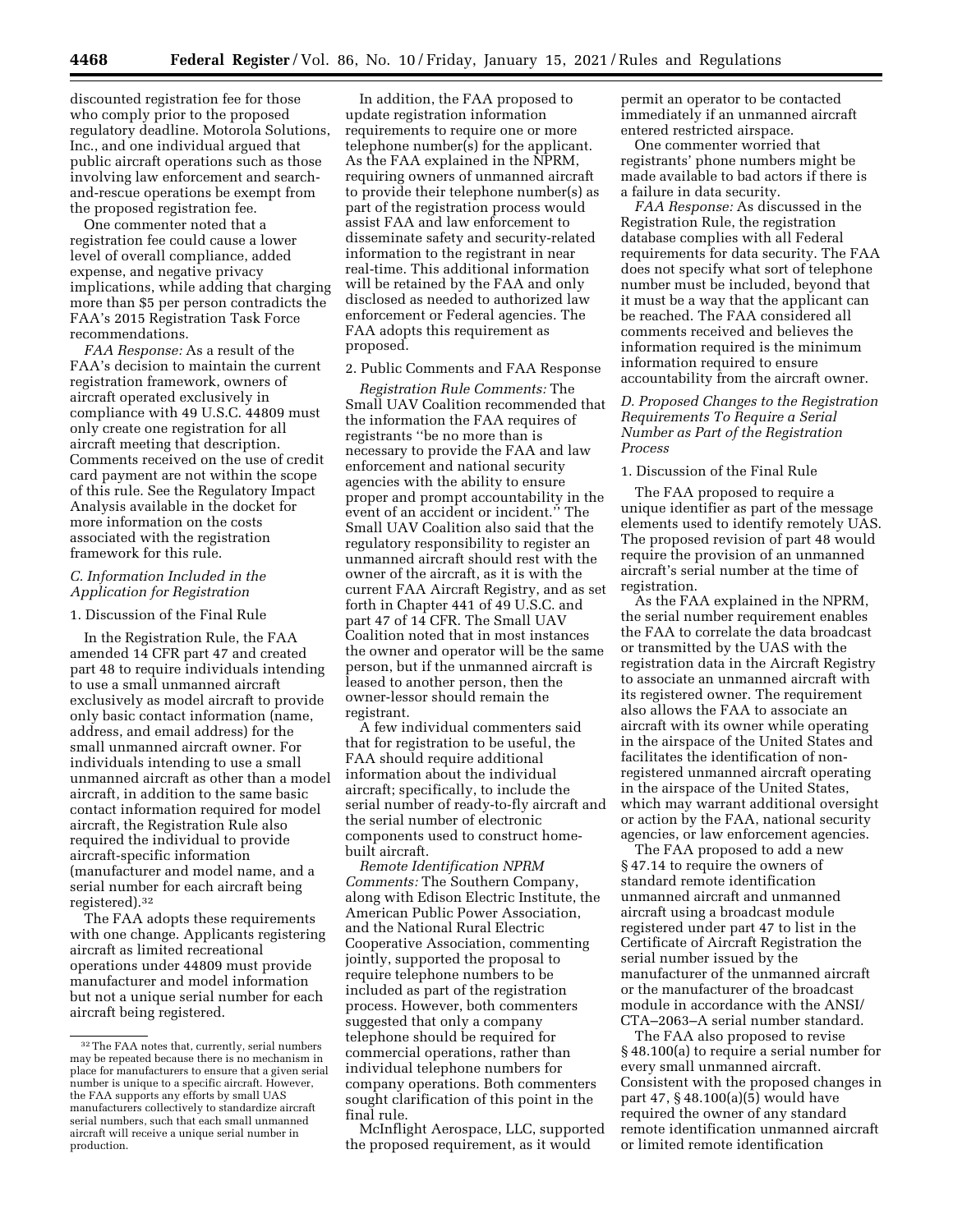unmanned aircraft to list in the Certificate of Aircraft Registration the serial number issued by the producer of the unmanned aircraft in accordance with the production requirements of part 89. Per the production requirements in proposed § 89.505, such serial number would have to comply with the ANSI/CTA–2063–A serial number standard.

In the NPRM, the FAA acknowledged that some unmanned aircraft may not have serial numbers that comply with the ANSI/CTA–2063–A serial number standard. Some examples include unmanned aircraft manufactured prior to the compliance date of a final rule (assuming the producer of the unmanned aircraft is unable to modify the aircraft or upgrade the software to assign an ANSI/CTA–2063–A compliant serial number), some amateur-built unmanned aircraft, and foreign-built unmanned aircraft with no serial numbers or with serial numbers that do not comply with ANSI/CTA–2063–A. Since these unmanned aircraft would not comply with the remote identification requirements for standard remote identification UAS or limited remote identification UAS, the FAA proposed to restrict their operation to FAA-recognized identification areas. Accordingly, the FAA did not impose a requirement for the owners of such unmanned aircraft to obtain an ANSI/ CTA–2063–A compliant serial number and to list it in the application for a Certificate of Aircraft Registration or the notice of identification. The FAA sought detailed comments on whether and why it should require the owners of UAS without remote identification to obtain an ANSI/CTA–2063–A compliant serial number and to list it in the application for a Certificate of Aircraft Registration or the notice of identification and whether there would be any costs associated with obtaining a compliant serial number. The FAA also sought comments on whether the Agency should issue ANSI/CTA–2063–A compliant serial numbers to such aircraft when registered or re-registered by their owners.

The FAA adopts the requirement that owners of standard remote identification unmanned aircraft and remote identification broadcast modules must provide an ANSI/CTA–2063A compliant serial number on their application for registration. After review of comments and further consideration, the FAA determined not to require owners of unmanned aircraft without remote identification to provide a serial number during registration.

For unmanned aircraft registered individually and operated under part

91, 107, or 135, or any other operating part, the FAA clarifies that the serial number used to register a standard remote identification unmanned aircraft or remote identification broadcast module may only be associated with one registration application. The FAA will not accept duplicate submissions of serial numbers under part 47 or 48. This means that a person may not move the remote identification broadcast module amongst aircraft required to be registered individually without removing the serial number from one Certificate of Aircraft Registration before adding it to another. Alternatively, the owner of such aircraft may obtain a unique remote identification broadcast module (with a unique serial number that complies with the ANSI/CTA– 2063–A serial number standard) and include it with the registration of each unmanned aircraft registered individually and operated under part 91, 107, or 135, or any other operating part.

For owners operating exclusively in compliance with 49 U.S.C. 44809, the remote identification broadcast module may be used for all unmanned aircraft for which the owner is registered, but only one of those aircraft may be operated at a time. An owner may submit multiple remote identification broadcast module serial numbers for operation of multiple aircraft simultaneously at a one-to-one aircraftto-operator ratio, as long as those operations would be compliant with section 44809. If an owner includes a serial number associated with a standard remote identification unmanned aircraft in the registration application for operations exclusively in compliance with section 44809, he or she may also include a serial number for a remote identification broadcast module linked to other unmanned aircraft registered under his or her registration for operations exclusively in compliance with section 44809.

#### 2. Public Comments and FAA Response

*Comments:* A number of commenters believed that requiring an individual to obtain and assign an ANSI/CTA–2063– A serial number imposed an unreasonable burden. Many stated that it would be impossible for those with amateur-built aircraft to comply with this requirement, as those aircraft do not come with serial numbers.

*FAA Response:* In response to comments regarding whether compliance with the serial number requirements is too burdensome for owners of model aircraft, the FAA notes that the revised requirements for remote identification offer increased flexibility

for individuals who are equipping their unmanned aircraft with remote identification broadcast modules or operating exclusively in FAArecognized identification areas.

The FAA determined that the serial number requirement is an important element of the remote identification framework. Serial numbers are used to provide a unique identity to unmanned aircraft operating in the airspace of the United States. The requirement is particularly necessary to identify unmanned aircraft operated for recreational purposes when multiple unmanned aircraft are registered under a single registration. The unique serial number of each standard remote identification unmanned aircraft or remote identification broadcast module allows the Agency and law enforcement to distinguish among unmanned aircraft with the same registration number that are flying outside of FAA-recognized identification areas.

Also, the FAA reaffirms that subpart F of this rule does not apply to the production of home-built unmanned aircraft. As explained in section XIV.A of this preamble, the FAA excepts producers of home-built unmanned aircraft from the design and production requirements, therefore home-built unmanned aircraft need not comply with the serial number requirements as prescribed in § 89.505. If a person intends to produce a standard remote identification unmanned aircraft, or a remote identification broadcast module to equip their unmanned aircraft to comply with the remote identification requirements, then that person would have to comply with the design and production requirements under subpart F of part 89, which includes the requirement to issue a serial number that conforms to the ANSI/CTA–2063– A standard.

*Comments:* Several commenters stated this requirement would make it impossible to salvage parts from damaged aircraft for reuse, thus rendering every accident or crash a total loss. Others, in a similar vein, stated that this requirement would end the tradition of swapping or exchanging modular parts from model to model.

A commenter suggested that because model aircraft are often unique, the validity of their serial numbers would be unknowable to the FAA and a modeler could swap serial number plates undetected. Another commenter asked if the intent of the Agency is that the serial number is associated with the air frame alone, and that the electronics can be swapped between air frames. Another suggested that the FAA require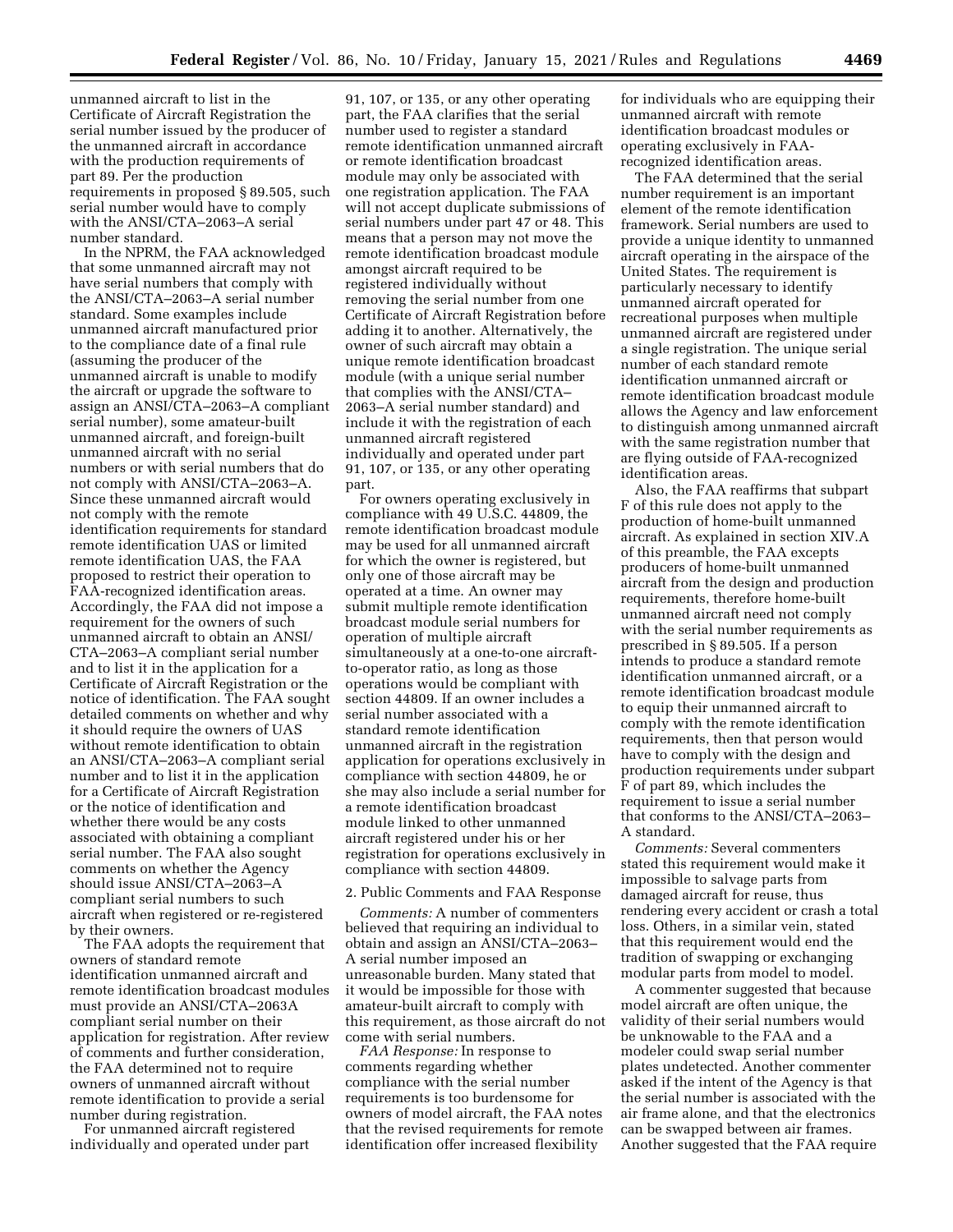reporting of each aircraft's radio control receiver, not the aircraft itself.

*FAA Response:* The FAA does not agree with commenters who believe that the requirement to obtain a serial number to then use for aircraft registration would render parts swapping obsolete. The FAA explains in section XVIII.A of this preamble that discarded unmanned aircraft can be disassembled into the following parts: Carbon (frame, frame parts), plastic, metal parts (screws, standoffs), wire, electronics (flight controller, ESC, motors, camera, VTX, RX), and batteries. Those parts can be reused, especially if they remain in good condition. In addition, home-built unmanned aircraft are excepted from the production requirements of this rule including the requirement for a serial number.

*Comments:* The U.S. Chamber of Commerce Technology Engagement Center supported the proposed requirement, as it would lead to greater standardization. ALPA, in comments echoed by AAAE, supported the proposed requirement as ''a fundamental necessity and fail-safe method of connecting each owner with the specific UAS being operated, thus allowing the fulfillment of the central purpose of [proposed 14 CFR part 89].''

One commenter suggested the serialnumber requirement apply just to a remote identification module, rather than the entire aircraft. Another commenter predicted that ''hobby companies'' would be unable to afford to submit declarations of compliance that contain compliant serial numbers. A commenter suggested the FAA implement a waiver process for the operation of model aircraft outside of FAA-recognized identification areas.

The Edison Electric Institute, the American Public Power Association, and the National Rural Electric Cooperative Association, commenting jointly, supported the serial-number requirement, adding that aircraft registration requirements are the foundation for both identifying aircraft and promoting accountability. One commenter stated the serial number requirement, along with other changes proposed in the NPRM, is reasonable and would not pose an undue burden. Another agreed and added the inclusion of a serial number could aid first responders in the event of an accident. The District of Columbia office of the Deputy Mayor for Public Safety and Justice also supported the requirement, as it would aid in law enforcement and in determining whether or not a UAS is operating in restricted airspace. However, the District of Columbia office of the Deputy Mayor for Public Safety

and Justice added that the serial number should be issued by the FAA, to reduce costs to users.

*FAA Response:* With respect to comments agreeing with the FAA's proposed approach, the FAA believes that the revised final rule requirement still provides sufficient information to ensure accountability of unmanned aircraft owners operating in the airspace of the United States. As of the publication of this rule, the ANSI/CTA– 2063–A standard is available for viewing and download free of charge. While ANSI/CTA–2063–A was specifically developed to provide a serial number format for small UAS serial numbers, the FAA has determined that ANSI/CTA–2063–A is appropriate to issue serial numbers under this rule regardless of the size of the unmanned aircraft or broadcast module because it enables the issuance of unique serial numbers, and promotes worldwide standardization of unmanned aircraft remote identification requirements. The use of ANSI/CTA–2063–A would provide a single accepted format for serial numbers, helping to ensure consistency in the transmission of this message element.

Subpart F of part 89 does not apply to unmanned aircraft without remote identification manufactured prior to the compliance date of the production requirement of this rule. The serial number requirement in § 89.505 applies to standard remote identification unmanned aircraft and remote identification broadcast modules produced after the effective date of this rule. This rule does not require producers to assign a serial number to any unmanned aircraft without remote identification produced prior to the compliance date of the design and production requirements.33 The requirements also do not make the existing unmanned aircraft fleet obsolete because operators can continue to operate existing unmanned aircraft subject to the operating rules in subpart B of this rule. This means that operators may fly existing unmanned aircraft without remote identification equipment at FAA-recognized identification areas or may equip existing unmanned aircraft with remote identification broadcast modules to meet the operating requirements of this rule.

## *E. Serial Number Marking*

#### 1. Discussion of the Final Rule

Small unmanned aircraft registered under part 48 may not operate unless they display a unique identifier in a way that is readily accessible and visible upon inspection of the aircraft. The unique identifier must be either: (1) The registration number issued to an individual or the registration number issued to the aircraft by the Registry upon completion of the registration process; or (2) the small unmanned aircraft serial number, if authorized by the Administrator and provided with the application for Certificate of Aircraft Registration.

In the NPRM, the FAA emphasized that small unmanned aircraft owners are not required to affix the serial number to the exterior of the aircraft, though nothing would preclude them from doing so. The FAA sought specific comments on whether UAS producers should be required to affix the serial number to the exterior of all standard remote identification unmanned aircraft and limited remote identification unmanned aircraft.

After review of comments and further consideration, the FAA decided not to impose such a requirement. The current registration marking requirements already require the registration number be marked on an external surface of the unmanned aircraft; this information allows the FAA to tie the aircraft to the FAA registration information including the serial number of the unmanned aircraft or broadcast module.

See section XIV.C of this preamble for a discussion of the serial number requirements of this rule.

#### 2. Public Comments and FAA Response

*Comments:* Many commenters did not think it is necessary to display the serial number on the exterior of the unmanned aircraft, and many noted that the current requirement to display the registration number is sufficient. Some commenters, including Wingcopter, mentioned their support for external marking of unmanned aircraft with a serial number.

*FAA Response:* The FAA considered the above comments and is not prepared to permit serial number marking in lieu of registration identifier marking at this time. The NPRM proposal remains unchanged. The Administrator reserves the ability to permit serial number marking in the future. Comments regarding the external marking requirement are out of scope of this rulemaking.

<sup>33</sup>Producers may choose to assign an ANSI/CTA– 2063–A compliant serial number to an unmanned aircraft produced prior to the compliance date of the design and production requirements of this rule.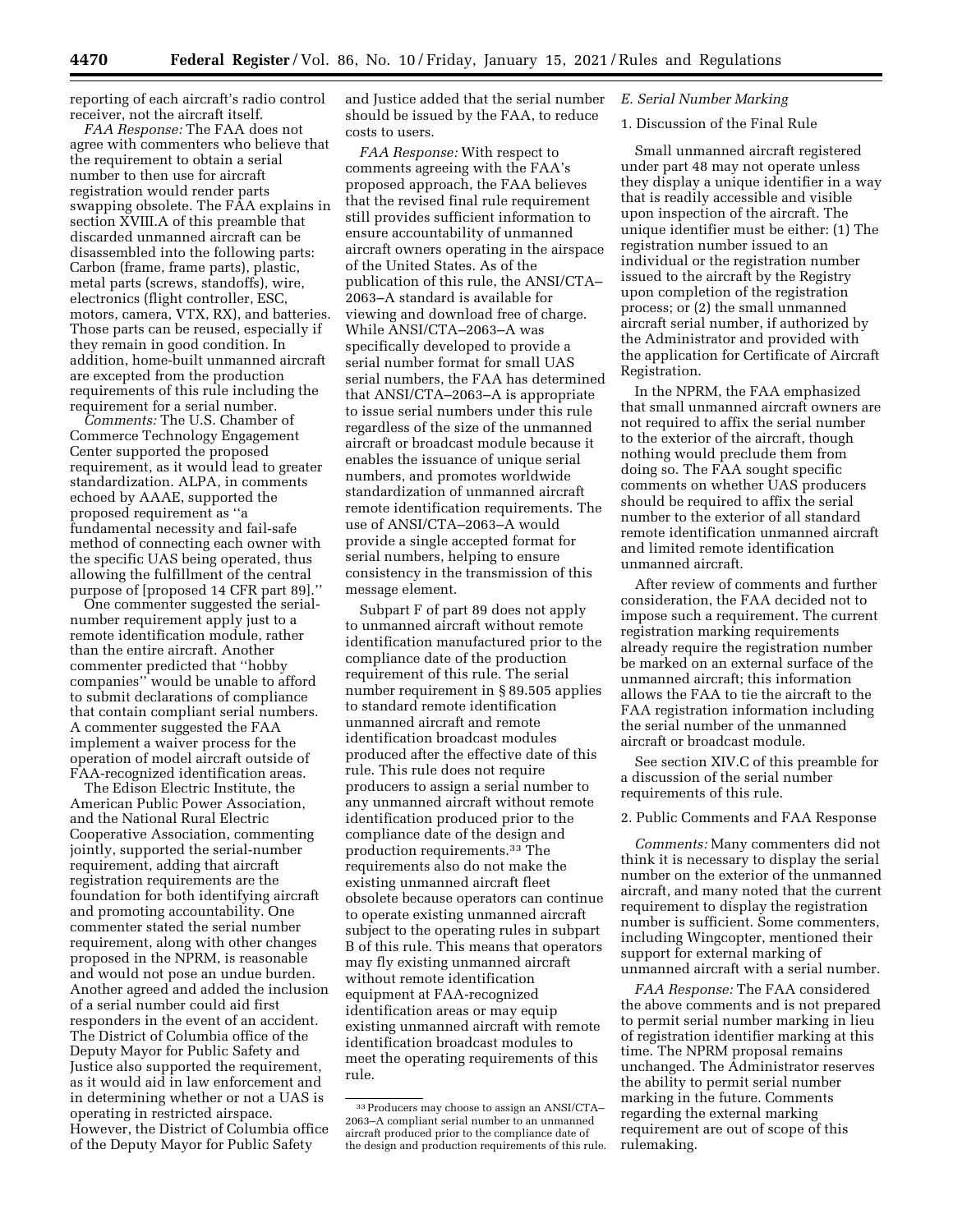## *F. Compliance Dates*

As discussed in section XV.A of this preamble, the FAA proposed that all unmanned aircraft be required to register individually. In light of that change, the FAA proposed that § 48.5 be amended to establish new compliance dates for updating registrations to meet that requirement. Because this rule will not adopt those changes, there is no longer a need to establish new compliance dates.

This rule therefore removes and reserves § 48.5. Existing § 48.5 established the initial compliance time periods for registration which expired in 2016. Because this provision is no longer necessary and the existing § 48.5 includes terminology that is outdated following the 2018 FAA Reauthorization, the FAA is removing and reserving § 48.5 in this rule.

## **XVI. Foreign Registered Civil Unmanned Aircraft Operated in the United States**

#### *A. Discussion of the Final Rule*

In the NPRM, the FAA explained the need to correlate the remote identification message elements transmitted or broadcast by foreign civil unmanned aircraft operated in the United States against information that helps FAA and law enforcement identify a person responsible for the operation of the foreign civil unmanned aircraft. Where unmanned aircraft are registered in a foreign jurisdiction, the FAA may not have access to information regarding the unmanned aircraft or its registered owner. The FAA proposed to allow a person to operate foreignregistered civil unmanned aircraft in the United States only if the person submits a notice of identification to the Administrator that includes certain information that allows the FAA to associate the foreign civil unmanned aircraft to a responsible person. The FAA explained that after a person submits a notice of identification, the Agency would issue a confirmation of identification. The Agency also clarified that the notice of identification and the confirmation of identification did not constitute, nor had the effect of, a United States aircraft registration.

After review of comments and further consideration, the FAA revised § 89.130(a) to clarify that the requirement to file a notice of identification applies to persons operating foreign-registered civil unmanned aircraft with remote identification in the airspace of the United States. These are persons operating foreign-registered unmanned aircraft that meet the remote

identification requirements of part 89 (*i.e.,* a foreign-registered standard remote identification unmanned aircraft or a foreign-registered unmanned aircraft with a remote identification broadcast module). Foreign-registered unmanned aircraft that do not meet the remote identification requirements of part 89 may only operate in the United States in an FAA-recognized identification area.34

In response to comments noting that some countries register operators instead of aircraft, the FAA is revising § 89.130(a)(8) by deleting the phrase ''of the aircraft'' so that the requirement for the filing of the notice of identification allows the operator to provide the registration number of the unmanned aircraft issued by the country of registry or the registration number issued to the operator of the unmanned aircraft by the country of registry, as applicable.

In light of the revisions addressed above, as of the effective date of this rule, no person will be permitted to operate a foreign registered civil unmanned aircraft with remote identification in the airspace of the United States unless, prior to the operation, the person submits a notice of identification that includes:

(1) The name of the person operating the foreign registered civil unmanned aircraft in the United States, and, if applicable, the person's authorized representative.

(2) The physical address of the person operating the foreign registered civil unmanned aircraft in the United States, and, if applicable, the physical address for the person's authorized representative. If the operator or authorized representative does not receive mail at the physical address, a mailing address must also be provided.

(3) The telephone number(s) where the person operating the foreign registered civil unmanned aircraft in the United States, and, if applicable, the person's authorized representative can be reached while in the United States.

(4) The email address of the person operating the foreign registered civil unmanned aircraft in the United States, and, if applicable, the email address of the person's authorized representative.

(5) The unmanned aircraft manufacturer and model name.

(6) The serial number of the unmanned aircraft or remote identification broadcast module.

(7) The country of registration of the unmanned aircraft.

(8) The registration number.

Once the notice is submitted, the FAA will issue a confirmation of identification. In accordance with § 89.130(c), a person operating a foreignregistered unmanned aircraft in the airspace of the United States has to maintain the confirmation of identification at the unmanned aircraft control station, and has to produce it when requested by the FAA or a law enforcement officer. The holder of a confirmation of identification must ensure that the information provided remains accurate and must update the information prior to operating a foreignregistered civil unmanned aircraft in the airspace of the United States.

As specified in  $\S 89.130(b)(2)$ , the filing of the notice of identification and the issuance of a confirmation of identification under this rule do not have the effect of United States aircraft registration.

#### *B. Public Comments and FAA Response*

*Comments:* The Small UAV Coalition supported the proposed notice of identification and confirmation of identification requirement for foreignregistered civil UAS with remote identification operating in the airspace of the United States.

The European Union Aviation Safety Agency (EASA) noted that in the European Union, it is the operator who is required to be registered and not the unmanned aircraft (unless the unmanned aircraft is certified). EASA mentioned the requirement to include the registration number of the aircraft in the notice of identification would be burdensome because it would entail an obligation for operators registered in the European Union to register their unmanned aircraft in the United States as well.

*FAA Response:* The FAA acknowledges EASA's comments with respect to differences in the unmanned aircraft registration regimes. For example, some jurisdictions require the registration of all unmanned aircraft, some jurisdictions require the registration of certificated unmanned aircraft, some jurisdictions require the registration of the operator of uncertificated unmanned aircraft, and some jurisdictions have not implemented a registration system for unmanned aircraft. Section 89.130(a) is meant to assist the Administrator in obtaining certain information that allows the FAA to associate the foreign-

<sup>34</sup>Foreign civil unmanned aircraft that are not registered in their home country are not eligible to file a notice of identification. Because such aircraft may not be able to register under part 47 or 48 and cannot file a notice of identification, they may be unable to meet the operating requirements of §§ 89.110 and 89.115(a). Therefore, unregistered foreign civil unmanned aircraft would be required to fly at an FAA-recognized identification area. These requirements are in addition to any other applicable requirements under 14 CFR part 375.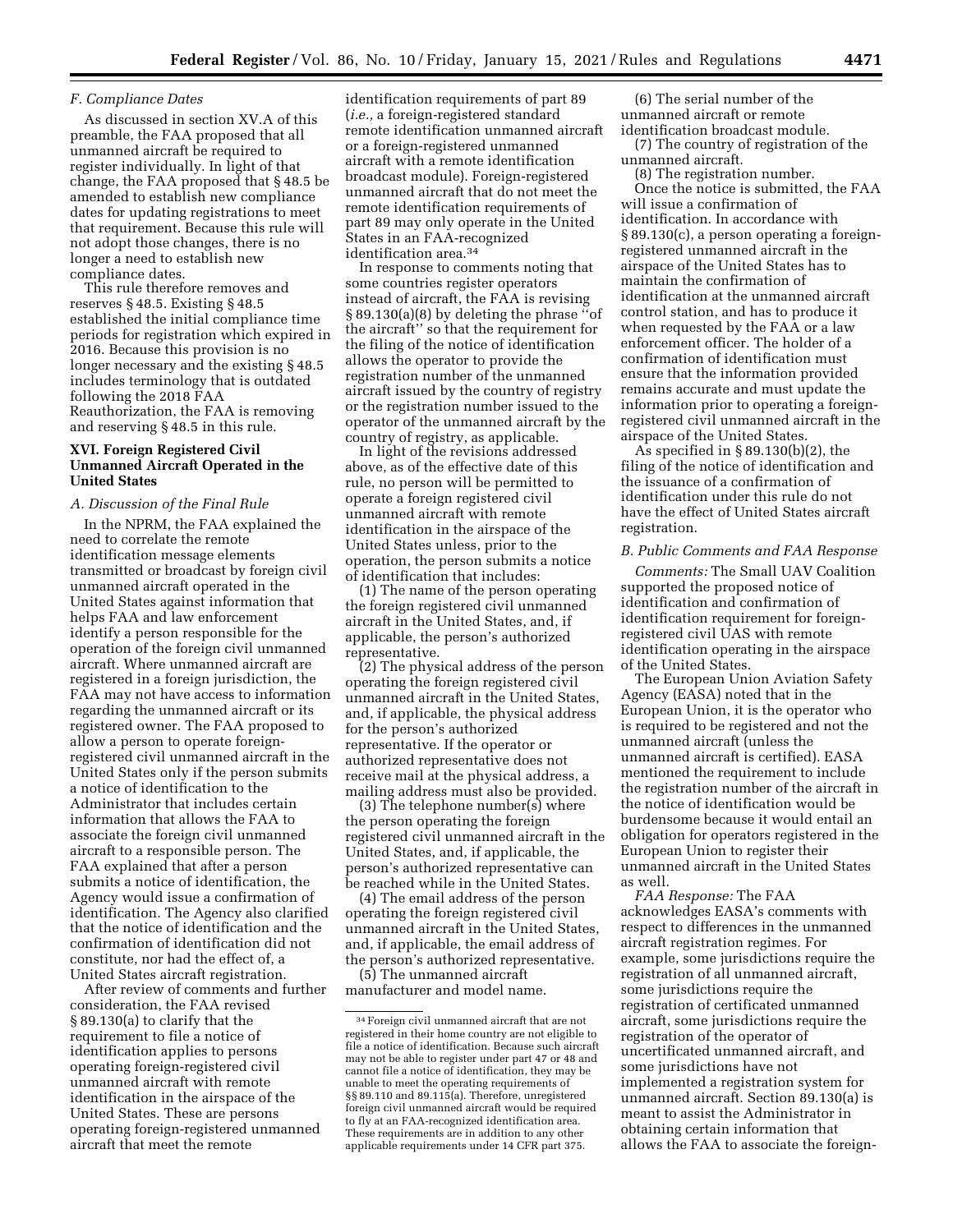registered civil unmanned aircraft to the operator, as the responsible person for the operation of the unmanned aircraft. Recognizing the differences in registration regimes, the FAA is revising § 89.130(a)(8) by deleting the phrase ''of the aircraft'' so that the requirement for the filing of the notice of identification allows the operator to provide the registration number of the unmanned aircraft issued by the country of registry or the registration number issued to the operator of the unmanned aircraft by the country of registry, as applicable.

*Comments:* Wing Aviation recommended removing the requirement to provide a physical address for the foreign operator in the United States as part of the process for the confirmation of identification and indicated that a physical address, a mailing address, and an authorized representative should be sufficient to support oversight and enforcement action. The commenter suggested the rule should not assume operators will be, or need to be, collocated with the aircraft or flight area to ensure safe and compliant operations. According to Wing, this rule will set a global precedent for the implementation of remote identification and such a requirement, if followed by other jurisdictions, would significantly limit the ability of United States companies to scale competitively across international markets.

*FAA Response:* While operators have to submit their physical address under § 89.130(a)(2), such address is not necessarily required to be in the United States. The FAA and law enforcement have a need to locate the operator, as the responsible party, when physically located in the United States for oversight and enforcement purposes. The FAA also believes that providing the operator's physical address in the United States fosters accountability. Therefore, the FAA will finalize the requirement as proposed.

*Comments:* A few commenters expressed their concerns about this rule imposing operational limitations on persons operating foreign UAS in the airspace of the United States. Another commenter asked whether foreignregistered UAS had to re-register in the United States to be eligible to operate in the United States. The commenter asked whether the United States would recognize foreign certification and registration of UAS. Various commenters noted that foreign UAS may not have an ANSI/CTA–2063–A compliant serial number and might not comply with the remote identification requirements of this rule. The commenters sought clarification of

whether such aircraft could operate in the United States and whether the FAA is prohibiting their sale in the United States.

*FAA Response:* While this rule does require all persons operating foreign unmanned aircraft in the airspace of the United States to comply with the remote identification operating requirements of part 89, it does not alter the operating rules for UAS operating in the airspace of the United States. This means that the operation of foreign unmanned aircraft in the airspace of the United States just as with the operation of U.S. registered unmanned aircraft—will continue to be subject to the UAS operating rules in effect in the United States (*e.g.,* part 91, part 107, 49 U.S.C. 44809, part 375). Foreign-registered unmanned aircraft do not have to reregister in the United States. However, the operators of foreign-registered UAS must ensure they comply with all applicable regulations and obtain the appropriate safety authority issued by the FAA and economic authority issued by the Department of Transportation, as applicable, prior to operating in the airspace of the United States.

FAA regulations do not prohibit the sale of unmanned aircraft without remote identification in the United States. The regulations do regulate the manufacturing of unmanned aircraft produced for operation in the airspace of the United States and the operation of all unmanned aircraft in the airspace of the United States, as further described in this rule.

## **XVII. ADS–B Out and Transponders for Remote Identification**

#### *A. Discussion of the Final Rule*

The FAA proposed to prohibit the use of ADS–B Out equipment as a form of remote identification of UAS under part 89. The FAA also proposed changes to parts 91 and 107 to generally prohibit the use of ADS–B Out and transponders on UAS, unless otherwise authorized.

The FAA adopts § 89.125, ADS–B Out prohibition as proposed, with minor edits for clarity. This prohibits the use of ADS–B Out equipment as a form of remote identification under part 89.

The FAA adopts the proposed modifications to § 91.215, which state that ATC transponder and altitudereporting equipment and use requirements do not apply to persons operating unmanned aircraft, unless the operation is conducted under a flight plan and the person operating the unmanned aircraft maintains two-way communication with ATC, or the use of a transponder is otherwise authorized by the Administrator. In addition,

§ 91.215(e)(2) prohibits the use of ATC transponders by persons operating unmanned aircraft unless the operation is conducted under a flight plan and the person operating the unmanned aircraft maintains two-way communication with ATC, or the use of a transponder is otherwise authorized by the Administrator.

The FAA adopts the modifications to § 91.225(a)–(f) and (i) with some additional revisions for clarification. Per this section, no person may operate an unmanned aircraft under a flight plan and in two-way communication with ATC unless that aircraft has equipment installed that meets the performance requirements in TSO–C166b or TSO– C154c, and the equipment meets the requirements of § 91.227

In addition, § 91.225(i)(2) prohibits the use of ADS–B Out equipment by persons operating unmanned aircraft unless the operation is conducted under a flight plan and the person operating that unmanned aircraft maintains twoway communication with ATC, or the use of ADS–B Out is otherwise authorized by the Administrator.

Lastly, the FAA adopts §§ 107.52 and 107.53 as proposed, which prohibit the use of ADS–B Out and ATC transponders on small UAS. Under § 107.52, no person may operate a small UAS under part 107 with a transponder on, unless otherwise authorized by the Administrator. Under § 107.53, no person may operate a small UAS under part 107 with ADS–B Out equipment in transmit mode unless otherwise authorized by the Administrator.

#### *B. Public Comments and FAA Response*

*Comments:* Many commenters supported prohibiting ADS–B Out on UAS to prevent high volumes of UAS traffic using ADS–B Out from interfering with ADS–B used by manned aircraft and Air Traffic Control (ATC). Multiple commenters wanted to ensure that the use of ADS–B Out on UAS must first be proven not to interfere with manned aircraft before being widely allowed. They asked the FAA to continue to monitor radio frequency spectrum concerns if some UAS are authorized to use ADS–B Out by exception. They also noted that ADS–B Out does not accommodate sharing all of the proposed message elements. Airlines for America recommended that the FAA clearly state that UAS remote identification is prohibited from interfering with existing electronic surveillance technologies used for manned aircraft, and that the FAA consider permitting the use of ADS–B Out for more sophisticated UAS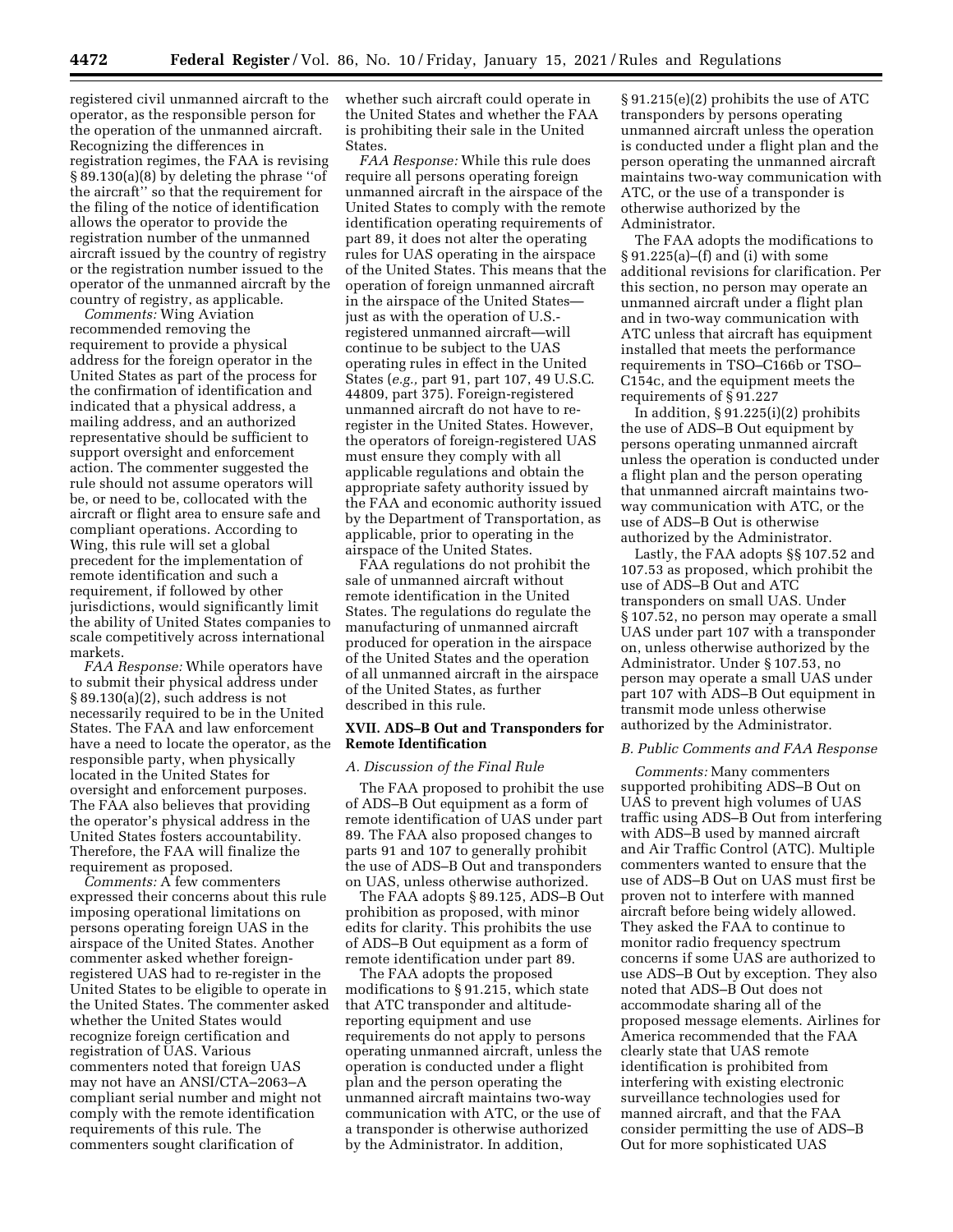operations near commercial airports and manned aircraft.

*FAA Response:* The FAA agrees with commenters that supported prohibiting ADS–B Out on most UAS due to the likelihood that the high density of UAS operations compared to manned aircraft may generate signal saturation and create a safety hazard for manned aircraft. The FAA notes that unmanned aircraft remote identification equipment broadcasting in the frequency bands allowed under 47 CFR part 15 is prohibited by FCC regulations from interfering with existing, licensed frequencies used by existing surveillance technologies.

*Comments:* Many commenters also supported limited exceptions permitting ADS–B Out on larger UAS operating at higher altitudes and participating in ATC services. Some commenters challenged the FAA to justify remote identification requirements for unmanned aircraft that fly at higher altitudes. Boeing and other commenters recommended permitting ADS–B Out in lieu of remote identification for UAS operating primarily above 400 feet and not operating under 14 CFR part 107 (*e.g.,* part 91, part 135). AERO Corporation recommended permitting the use of ADS–B Out on UAS operating above 400 feet under 14 CFR part 91, 107, or 135. The General Aviation Manufacturers Association recommended allowing ADS–B Out or transponder use for UAS of sufficient gross weight, based on the operations being performed.

The National Business Aviation Association agreed with prohibiting ADS–B Out and transponders on low altitude UAS such as those operating under 14 CFR part 107, but recommended clarifying the regulations to ensure UAS are not operating at higher altitudes typically used by manned aircraft while transmitting remote identification that is not directly available to manned aircraft. They recommended the FAA consider specifying UAS operations that are permitted or required to use ADS–B Out or a transponder instead of authorizing by exception, such as for UAS operating at higher altitudes, under a flight plan, or in communication with Air Traffic Control. Johns Hopkins University Applied Physics Lab asked the FAA to clarify that use of ''ADS–B Out'' in this proposal specifically refers to current use of 978 and 1090 MHz and does not preclude potential future systems on alternate frequencies that may meet remote identification requirements.

*FAA Response:* The FAA agrees with commenters that recommended permitting use of ADS–B Out instead of remote identification equipment by unmanned aircraft that are participating in ATC services and are likely to be integrated with manned aircraft, or by limited exception. For this reason, persons operating unmanned aircraft equipped with ADS–B Out, when operating under a flight plan and where the operator is in communication with ATC, do not have to meet the remote identification requirements in part 89. This is consistent with a recommendation by the UAS–ID ARC. Unmanned aircraft not operated in this specific manner must be equipped with remote identification unless authorized by the Administrator as permitted by § 89.105, which is being finalized to permit such exceptions on a case-bycase basis.

In response to the comment regarding future systems or alternate frequencies for ADS–B, the FAA notes that any changes to the current ADS–B Out equipment performance requirements, which include the 978 and 1090 MHz broadcast frequencies, would require a separate rulemaking activity and are outside the scope of this final rule.

*Comments:* Many commenters said that the rule does not clearly state that UAS authorized by the FAA to use ADS–B Out or transponders are excepted from meeting part 89 remote identification requirements. They suggested that remote identification would be unsuitable for use at traditional manned aircraft altitudes as well as unnecessary and redundant on UAS specifically approved to use ADS– B Out. Garmin similarly stated that requiring remote identification for UAS equipped with ADS–B would be unnecessarily duplicative.

*FAA Response:* The FAA agrees with commenters, and finalizes a change to § 89.101 which clarifies that the unmanned aircraft remote identification requirements do not apply to persons operating unmanned aircraft when the unmanned aircraft is equipped with ADS–B Out and operated in accordance with § 91.225.

However, as explained in section XIV.E.1 of this preamble, nothing in the rule precludes producers from producing unmanned aircraft that have both the remote identification and ADS– B capabilities identified in the regulation. Therefore, depending on the operation, with a few exceptions, unmanned aircraft must comply with remote identification requirements when the operation does not qualify for use of ADS–B Out under § 91.225. Operations that do qualify for use of ADS–B Out must comply with § 91.225.

*Comments:* Many commenters wanted the FAA to mandate the use of ADS–B

Out on UAS instead of remote identification. Commenters objected to the FAA's rationale that ADS–B Out is not appropriate due to infrastructure issues (ground radars and ADS–B receivers) and noted that remote identification will also require substantial new infrastructure, such as Remote ID USS, UAS equipment, and potentially greater internet coverage. Other commenters suggested that ADS– B Out should be a permitted option to meet the remote identification requirement.

*FAA Response:* In the NPRM, the FAA explained the range of considerations that influenced its decision not to propose ADS–B Out as a solution for unmanned aircraft remote identification, including coverage at low altitudes and the absence of any information about the control station location. The FAA declines to require the use of ADS–B Out as the means of providing unmanned aircraft remote identification. The FAA reiterates that the ADS–B system serves a unique purpose of enabling surveillance for air traffic control purposes while remote identification enables the FAA, law enforcement, and the public to identify unmanned aircraft and locate their operators. Due to the prospects of signal saturation and the differences in the types of information being shared, ADS– B Out is not a suitable alternative for remote identification equipment.

Comments suggesting that a greater number of receiver sites and software patches to limit ATC display clutter could address the issue with ADS–B Out were found to be impractical, in terms of both the time and the cost necessary to develop them. Further, they would not address the fundamental issues of signal saturation and insufficient message elements that made ADS–B unsuitable for remote identification. In addition, the FAA notes that the remote identification requirements, as being finalized, no longer require the referenced USS network infrastructure for the time being.

*Comments:* Several commenters were concerned about punishing UAS operators who were early adopters of ADS–B Out, and suggested permitting ADS–B Out or similar broadcast remote identification devices that are interchangeable between multiple UAS. AT&T Services asked the FAA to permit ADS–B Out on UAS responding to emergencies, noting that their UAS providing emergency cellular service in disaster areas currently use ADS–B Out to share UAS location information with manned emergency aircraft. The Academy of Model Aeronautics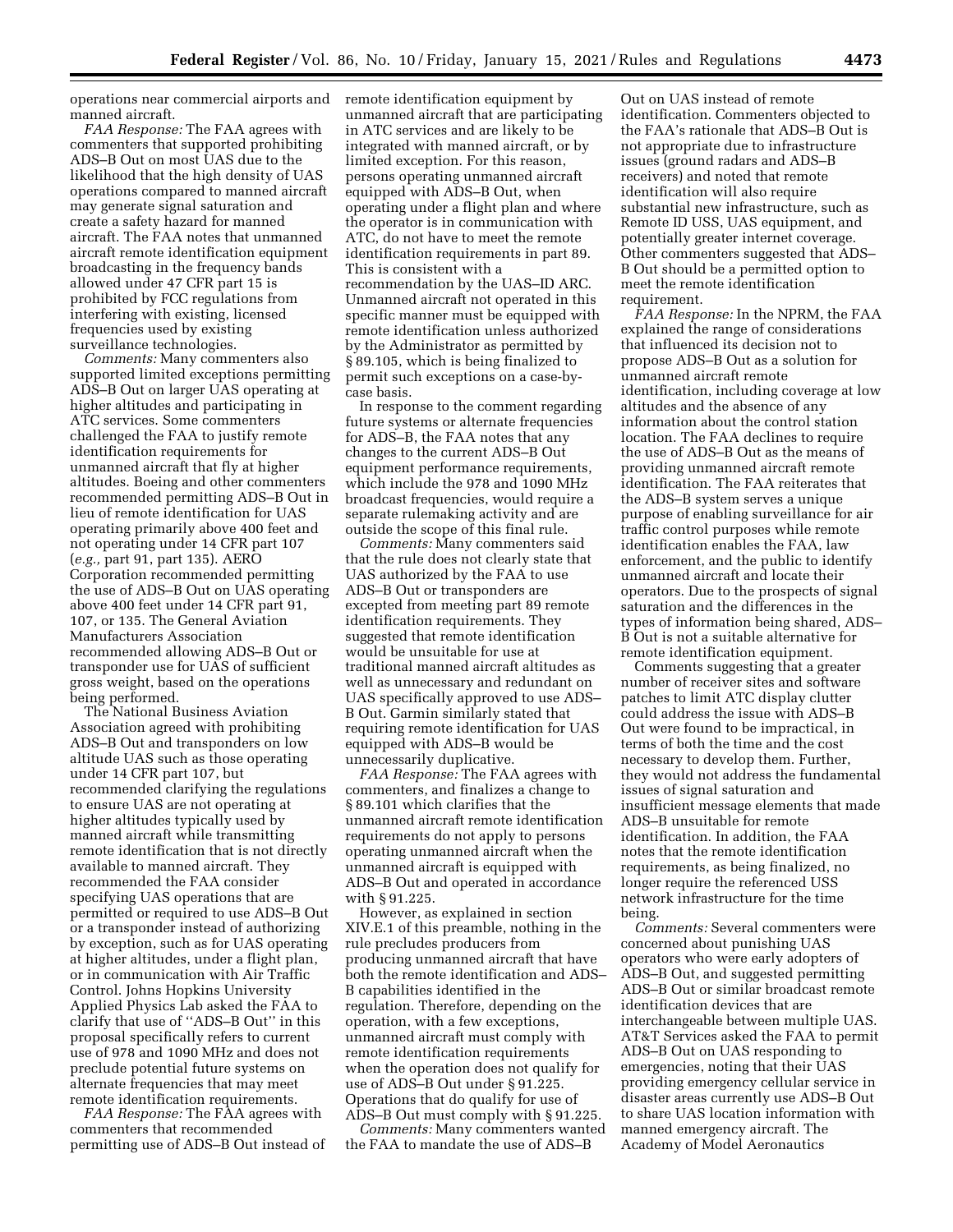proposed permitting a single ADS–B Out unit to identify an FAA-recognized identification area so manned aircraft and other UAS are aware of active model aircraft operations. They also proposed pairing this with ADS–B In and a warning system at some locations so members would be alerted when cooperative manned aircraft are in the area.

*FAA Response:* The FAA has determined that ADS–B Out as presently implemented for surveillance purposes is inadequate to meet unmanned aircraft remote identification requirements. This rule includes provisions in §§ 89.105 and 91.225 to permit use of ADS–B Out on unmanned aircraft on a case-by-case basis as authorized by the Administrator. The FAA declines to require the use of ADS– B Out to identify an FAA-recognized identification area because it was not intended to be used to identify physical locations where UAS may be operating without remote identification.

*Comments:* One commenter expressed concern about the volume of UAS users that will be transmitting on Wi-Fi frequencies as well as range and altitude coverage on these frequencies.

A commenter was concerned about future expansion of manned aircraft operations if ADS–B Out radio frequency spectrum could be saturated by UAS, and suggested the ADS–B Out system be upgraded to support UAS operations as well. Another commenter suggested requiring ADS–B Out in remote, uncontrolled airspace where is it unlikely to cause frequency saturation, and requiring network remote identification in controlled and urban airspace where data and cellular coverage is readily available.

*FAA Response:* Regarding broadcast on Wi-Fi frequencies, the FAA notes that, by FCC rule, 47 CFR part 15 devices, including those used for the remote identification broadcast, may not cause harmful interference and must accept any interference received. In addition, remote identification equipment may not cause harmful interference to the unmanned aircraft command and control datalink or otherwise be in violation of FCC regulations. Unmanned aircraft remote identification equipment broadcasting in the 47 CFR part 15 radio frequency spectrum is also prohibited from interfering with existing, licensed frequencies used by existing surveillance technologies. With regard to the use of ADS–B Out in less dense environments where signal saturation would not be as likely a hazard, the FAA emphasizes that the ADS–B message set does not provide an

indication of the control station location which is one of the reasons that ADS– B is not a suitable alternative.

*Comments:* Some commenters, including the Aviators Code Initiative, suggested that UAS operating under part 91 and future Urban Air Mobility (UAM) operations be required to use ADS–B Out unless future frequency saturation issues develop or remote identification is proven to be an adequate substitute for these operations.

*FAA Response:* The FAA partially agrees with comments that suggest ADS–B use is appropriate for unmanned aircraft operating under part 91 and UAM operations, and adopts the requirements necessary for unmanned aircraft to operate with ADS–B Out instead of remote identification. The FAA believes that the performancebased requirements in this rule provide multiple technical solutions for unmanned aircraft remote identification and support the evolution of remote identification solutions as UAS technology evolves.

*Comments:* A number of commenters challenged the FAA to justify its position that ADS–B functionality as a whole would be adversely impacted by a sharp increase in ADS–B users. uAvionix noted that radio frequency spectrum studies to date have focused on UAS operating in high traffic density below 400 feet AGL, but there are no studies at higher altitudes. uAvionix and Sagetech Avionics stated the part 91 prohibition introduces the possibility of non-cooperative part 91 UAS unless otherwise required to equip with remote identification (or ''otherwise authorized by the Administrator'' to use ADS–B Out or transponders). uAvionix, McInflight Aerospace, Sagetech Avionics, and NBAA recommended considering alternatives such as ADS–B Out. They also noted these licensed frequencies would be more reliable than 47 CFR part 15, Remote Identification Frequencies.

*FAA Response:* In the NPRM, the FAA referenced a study titled ''ADS–B Surveillance System Performance with Small UAS at Low Altitudes'' as the basis for proposing that an ADS–B Out solution for unmanned aircraft remote identification would cause adverse impacts to the existing ADS–B surveillance system. The FAA agrees with the analysis and information contained in this study. Related comments suggesting that lower-power ADS–B Out transmitters could be developed to meet remote identification requirements, accompanied by additional receiver sites and software patches to limit ATC display clutter, were found to be impractical, both in

terms of the time and the cost necessary to develop them. The FAA agrees with commenters concerned about the possibility of non-cooperative unmanned aircraft in areas where remote identification is required, and notes that in accordance with § 89.101, part 89 applies to all unmanned aircraft operations except for those unmanned aircraft operations under part 91 of this chapter that are transmitting ADS–B Out pursuant to § 91.225.

*Comments:* Many commenters noted that both UAS and manned aircraft would benefit from shared situational awareness if UAS were equipped with ADS–B Out, which would provide UAS position information to manned aircraft pilots (and vice versa) via ADS–B In. Another commenter recommended that all manned aircraft and commercial UAS be required to equip with ADS–B Out (and ADS–B In for UAS), while permitting recreational UAS without remote identification to operate in Class G airspace.

Several commenters suggested that UAS remote identification and location information should be available to operators via the ADS–B In system, similar to current traffic and weather information, and noted a potential risk of reduced collision prevention capability because remote identification and ADS–B systems do not share information. Several manned pilots objected to needing to purchase new equipment to gain access to UAS remote identification information after already being required to purchase ADS–B equipment.

A number of commenters discussed potential safety advantages associated with UAS equipping with ADS–B In as a means of remaining well clear of all ADS–B Out equipped aircraft. Several commenters suggested that ADS–B In should be required or optional for UAS, either in general or specifically for larger UAS or for UAS capable of BVLOS such as delivery operations, and the National Agricultural Aviation Association noted that ADS–B In for UAS remains essential.

*FAA Response:* As the FAA stated in the NPRM, the primary purpose of UAS remote identification is to identify UAS operating in the airspace and provide an indication of the location of the operator. The FAA discussed other potential uses of remote identification information, such as situational awareness or future aircraft separation applications.

The FAA recognizes the benefit of shared situational awareness and encourages unmanned aircraft operators to equip with ADS–B In for increased traffic awareness, if practicable. The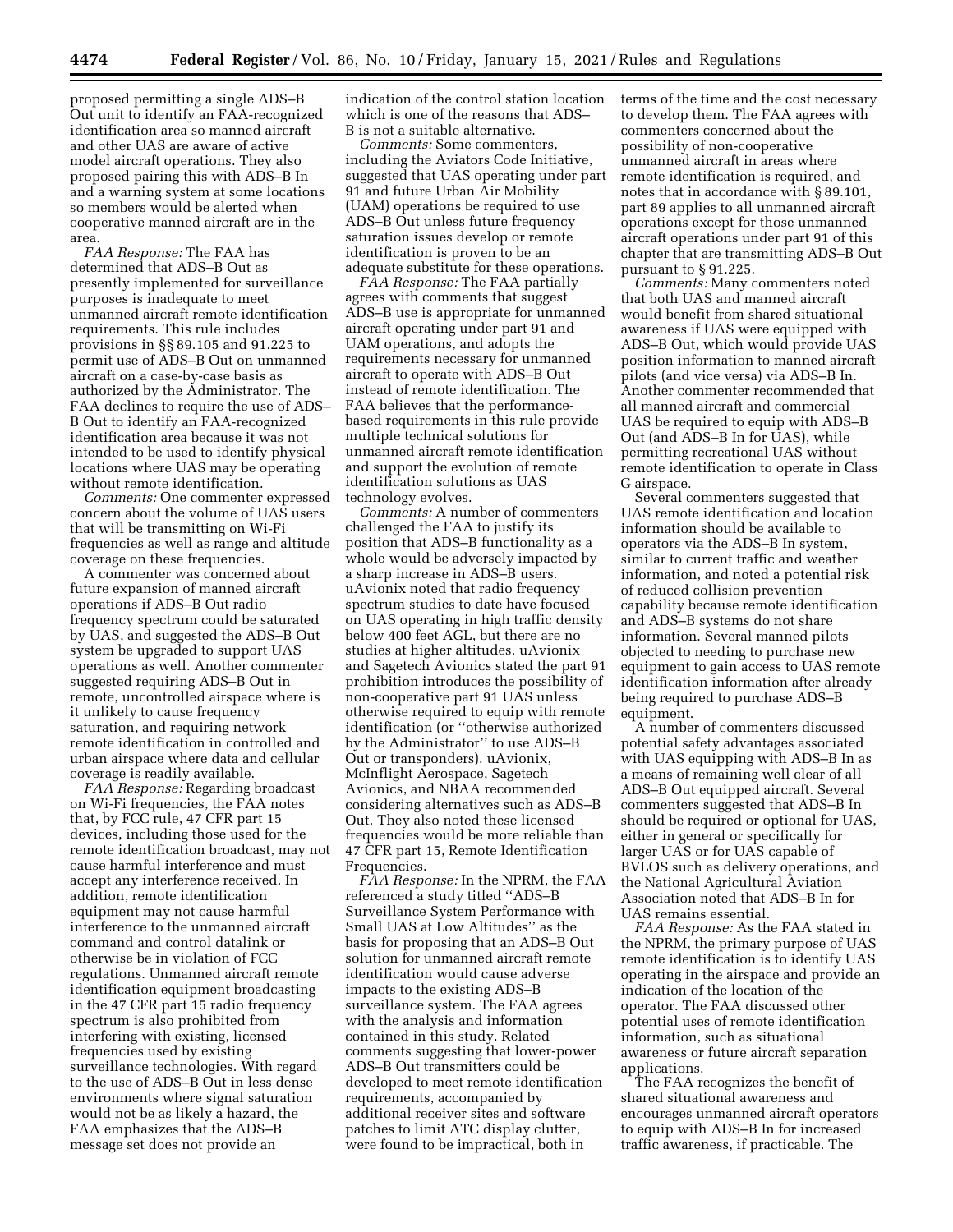FAA notes that ADS–B In is not required equipment for aircraft operations under part 91, and any changes to require ADS–B In for manned or unmanned aircraft are outside the scope of this rule.

## **XVIII. Environmental Analysis**

#### *A. Public Comments and FAA Response*

*Comments:* The FAA received several comments addressing the potential environmental impacts associated with the proposed rule. Commenters expressed concerns with the potential environmental impacts associated with the disposal for UAS that would potentially become obsolete under the rule requirements.

Some commenters suggested that additional analysis should be done under the National Environmental Policy Act, particularly in the areas of historic or socioeconomic impacts of the proposed rule. Other commenters indicated that the rule would increase the number of UAS operations with resulting impacts on noise and quality of life, wildlife, birds, light and visual impacts, and other similar environmental impacts.

*FAA Response:* The FAA believes the changes in this final rule compared to the NPRM provide the flexibility necessary for recreational unmanned aircraft designers, producers, and operators to continue to operate safely in the airspace of the United States. Specifically, this rule allows for the retrofit of existing unmanned aircraft and home-built unmanned aircraft and increases the availability of FAArecognized identification areas where operations may occur without remote identification. For these reasons, FAA does not anticipate that this rule would result in an increase in unmanned aircraft disposal. The FAA notes that a discarded unmanned aircraft can be disassembled into the following parts: Carbon (frame, frame parts), plastic, metal parts (screws, standoffs), wire, electronics (flight controller, ESC, motors, camera, VTX, RX), and batteries. Recycling centers and online vendors can assist with the proper management of used unmanned aircraft parts. In addition, parts in good working condition could potentially be reused.

The FAA considers that though this rulemaking action establishes requirements for the remote identification of unmanned aircraft, it does not, by itself, enable routine expanded operations, affect the frequency of UAS operations in the airspace of the United States, or authorize additional UAS operations. Nor does the rule open up new areas of

airspace to UAS. With regard to the specific comments on impacts to birds, the FAA's experience has been that current levels of UAS operations do not produce negative impacts to Endangered Species Act-covered species or other migratory birds. The FAA also emphasizes that this rule does not relieve operators from other legal obligations that may be applicable to them, such as ones imposed by the Endangered Species Act or the Migratory Bird Treaty Act. For these reasons, the FAA has determined that it is appropriate to apply a categorical exclusion to this rule and that it does not require preparation of an Environmental Assessment or an Environmental Impact Statement under the National Environmental Policy Act.

# **XIX. Effective and Compliance Dates**

## *A. Effective Date of This Rule*

1. Discussion of the Final Rule

As with most new regulations, the FAA recognized that some elements of the NPRM would take time to implement fully. The FAA also recognized it would need to implement requirements that address ongoing safety and security needs quickly. Therefore, the FAA proposed that the effective date of remote identification requirements would be the first day of the calendar month following 60 days from the date of publication of a final rule. The FAA also proposed the production compliance date would be 2 years after the proposed effective date, and the operational compliance date would be 3 years after the proposed effective date.

However, given the changes in policy concepts since the publication of the NPRM, the FAA has instead decided to change the effective date of this rule to 60 days from the date of publication with the exception of subpart C concerning FAA-recognized identification areas, which becomes effective 18 months following the 60 day effective date. The FAA also adopts the production compliance date as 18 months after the rule's effective date, and the operational compliance date as 30 months after the rule's effective date.

The FAA decided not to adopt the proposed requirement for owners of small unmanned aircraft used exclusively for limited recreational operations to register each aircraft individually. The FAA decided to maintain the current registration options, and will no longer revise part 48 to require individual aircraft registration as proposed. Therefore, it is no longer necessary for the final rule to be effective on the first day of a calendar month following 60 days after the publication date.

#### 2. Public Comments and FAA Response

*Comments:* Several commenters objected to mandating the use of technologies for remote identification of UAS and Remote ID USS, which do not exist and may not be developed by the proposed effective date, and noted that it is very difficult to estimate costs for operators accurately without existing technology. An individual commenter found it hard to envision third party companies completing implementation of an airspace-wide UAS equivalent to the current ATC system by the proposed effective date. Another commenter who also had issues with the proposed date recommended phasing in requirements initially in small geographic areas with limited technical requirements and then gradually expand to national use, adding additional technical requirements upon successful completion of each phase.

*FAA Response:* The FAA notes that technologies for unmanned aircraft remote identification are not required to be developed or available on the rule effective date, but rather this date establishes a starting point for the 18 month production compliance date. Producers will have to comply with the rule's requirements by the production compliance date, which is 18 months after the effective date. Operators will have to comply with the rule's requirements by the operational compliance date, which is 30 months after the effective date.

Comments expressing concern about the readiness of Remote ID USS and the USS network by the rule effective date are no longer applicable because the FAA is no longer adopting those proposed requirements.

The FAA received many comments regarding the proposed timeline for accepting FAA-recognized identification areas applications, and how that policy would impact the rule. Those public comments and FAA responses are discussed in section XII of this preamble. Section XII.C of this preamble also discusses the FAA rationale for eliminating the 12-month deadline, and the impact of that elimination on the effectivity of subpart C of part 89.

## *B. Production Requirements Compliance Date*

## 1. Discussion of the Final Rule

The FAA proposed a 24-month compliance date for the production of remote identification unmanned aircraft. The FAA discussed how persons responsible for the production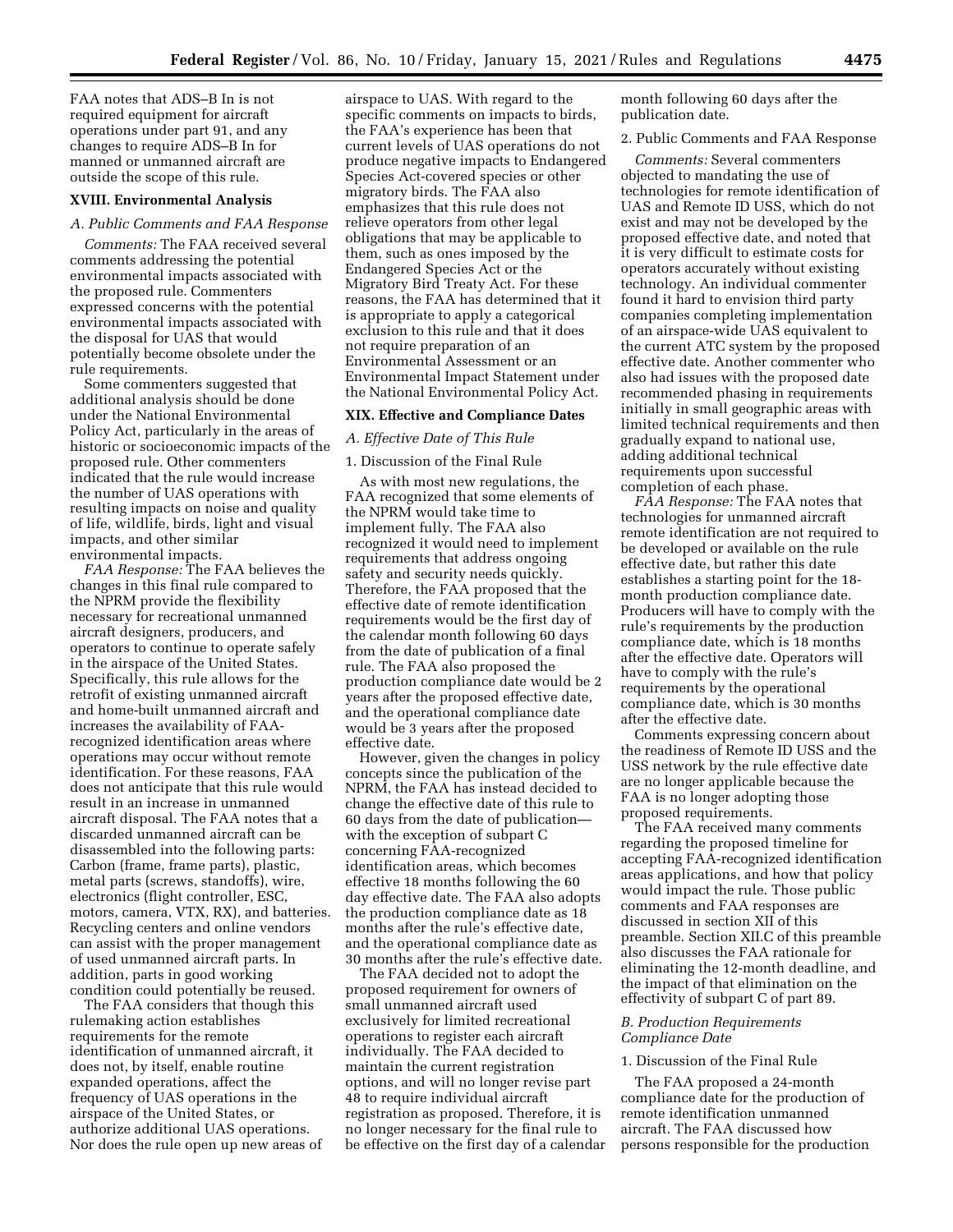of unmanned aircraft would not be able to submit declarations of compliance until the FAA accepts at least one means of compliance. Once a means of compliance is accepted by the FAA, persons responsible for the production of unmanned aircraft would need time to design, develop, and test unmanned aircraft using that means of compliance. For that reason, the FAA proposed a 24 month period before compliance with the production requirements would be required. As proposed, the 24-month period would have provided time for the development and deployment of Remote ID USS to support the requirements of the proposed rule. Prior to the 24-month compliance date, the FAA proposed that the rule would allow for the production and operation of both unmanned aircraft with and without remote identification.

As being finalized, this rule requires persons producing standard remote identification unmanned aircraft for operation in the airspace of the United States to comply with the requirements of subpart F by September 16, 2022. The compliance date has been reduced by 6 months and now begins 18 months after the effective date of this rule. The change from the proposed 24-month production compliance date for standard remote identification unmanned aircraft is supported by the removal of the requirement for the unmanned aircraft to connect to the internet and transmit information to a Remote ID USS. The change is also supported by the elimination of any schedule or technical risks associated with the development and deployment of a Remote ID USS network. The FAA also considered the maturity of existing standards for unmanned aircraft remote identification, such as ASTM F3411–19, and notes that the UAS–ID ARC suggested that industry consensus standards could be updated in as little as 6 months. For these reasons, this rule establishes an 18-month compliance date for the production of standard remote identification unmanned aircraft.

As promulgated, this rule also requires persons producing remote identification broadcast modules to comply with the requirements of subpart F by March 16, 2021. This requirement is because of the introduction of the remote identification broadcast module concept that replaces the proposed limited remote identification UAS concept, as further discussed throughout this rule. The requirement will support early adoption of remote identification.

## 2. Public Comments and FAA Response

*Comments:* A few commenters supported the 24-month production compliance date, as proposed, including Zipline International and Airlines for America. An individual commenter supported the 2-year production timeline if the remote identification requirements were changed to ''broadcast or network'' but not both. This commenter believed this change would simplify the complexity of UAS and support faster development. Another individual stated that while the 2-year production compliance date is appropriate for ''mass produced commercial UAS,'' it should not apply to any recreational UAS. Similarly, another individual commenter noted it will be hard to incorporate remote identification on fixed wing model aircraft and suggested that additional time should be allowed for model aircraft.

Many commenters stated the 24 month compliance date for production of UAS with remote identification is not long enough for the introduction of a new technology like UAS remote identification. Some of these commenters provided specific recommendations for a different compliance date, while others stated their disagreement without providing a recommendation. An individual commenter suggested that because remote identification is a new technology, introduction should happen slowly, and UAS with remote identification should be available before the rule is adopted. Another commenter noted that ADS–B technology was being developed and tested before the ADS–B rule was adopted, and that 10 years was provided for manned aircraft to equip with ADS–B technology. This commenter raised the concern that UAS remote identification technology has not been developed and tested, yet the FAA still intends to finalize the rule. Some commenters wanted the FAA to provide further guidance to allow adequate time for UAS service operators to replace, update, or upgrade hardware to meet any new requirement.

Droneport Texas LLC recommended a 3-year production compliance date because ''the time required for rule assessment, engineering, testing, manufacturing and marketing to provide remote ID unit consumption at levels that allow for economies of scale to become practical is estimated to begin at a minimum of 36 months.'' A separate individual commenter recommended a production compliance period of 48 months because the commenter believed it is unlikely that the infrastructure

necessary to enable remote identification will be ready in 2 years.

In contrast to commenters who recommended a longer production compliance period, commenters that supported a production period shorter than the 2 years proposed include the Small UAV Coalition, American Association of Airport Executives, and Verizon/Skyward. The Small UAV Coalition stated the production compliance date should be shortened by 1 year on the basis that the ASTM F38 UAS Remote Identification standard has been published and the 1-year allocated to development and acceptance of a means of compliance can be eliminated. The American Association of Airport Executives also supported a 1-year production compliance period, stating that ''this is a more reasonable balance between the needs of airports and many other stakeholders, and the time needed to implement the proposed framework.'' Verizon and Skyward noted that ''USS Remote ID compliance is technically feasible today for a very high percentage of existing UAS through software upgrades and for manufacturers with minimal changes'' and suggested a production compliance date of 10 months after the rule's effective date.

An individual commenter suggested that the FAA should allow for a 1-year vendor proposal period where UAS producers would compete to manufacture a system that meets FAA requirements, at which point the FAA should approve the qualified bidder with the lowest cost. The Consumer Technology Association and other commenters said that the FAA should permit producers to continue selling non-compliant UAS if retrofit modules were available to bring the aircraft into compliance with the remote identification requirements.

*FAA Response:* As stated above, the FAA is no longer requiring standard remote identification unmanned aircraft to connect to the internet and transmit information to a Remote ID USS. As a result, any schedule or technical risks associated with the development and deployment of a Remote ID USS network are no longer applicable. Since FAA is adopting a broadcast-only remote identification requirement, the decision to eliminate the network requirement for remote identification at this time supports a reduction of the production compliance date from 24 months to 18 months.

The FAA acknowledges that though persons responsible for the production of unmanned aircraft will not be able to submit declarations of compliance until the FAA accepts at least one means of compliance, the FAA anticipates an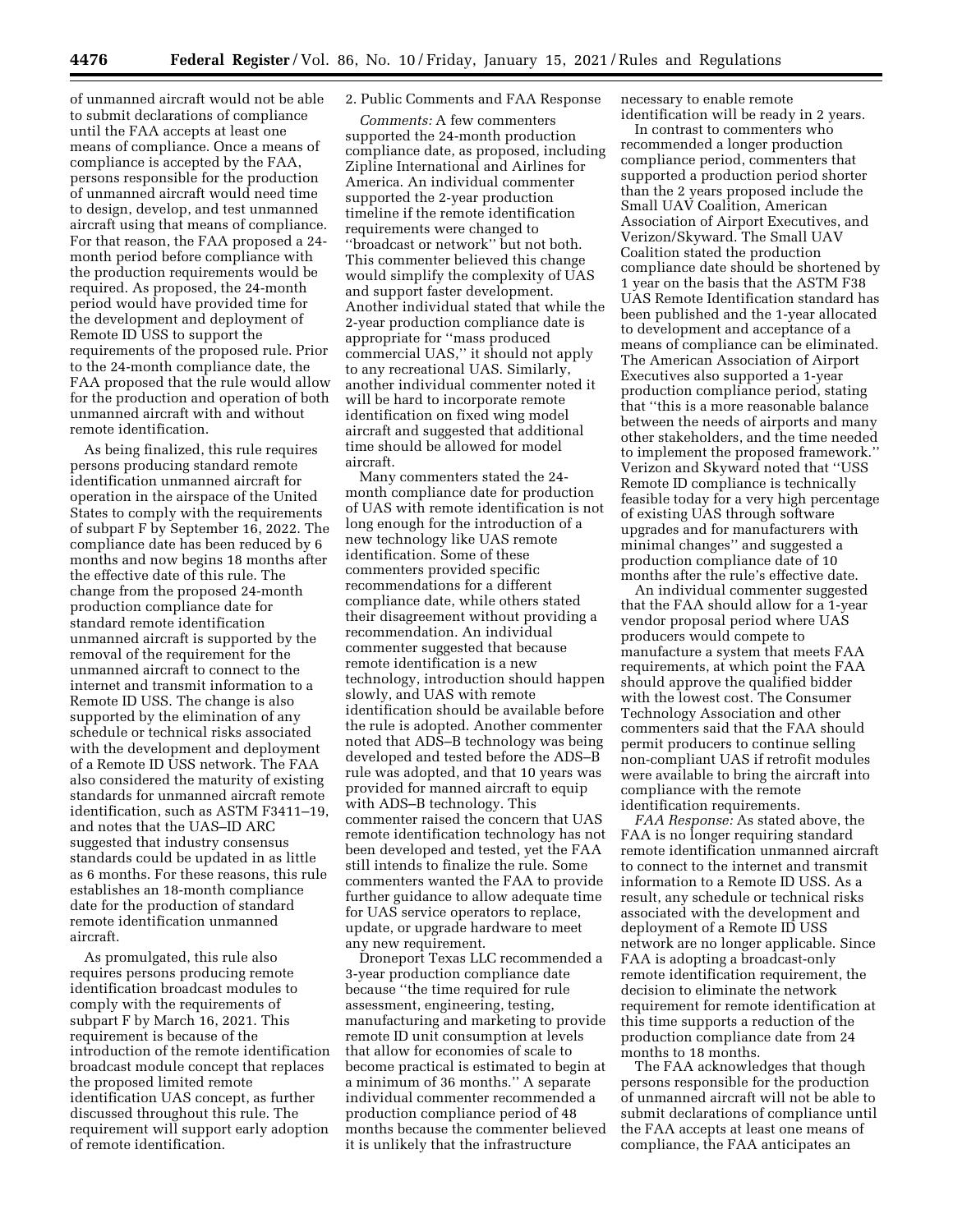expedited revision to the ASTM F3411– 19 Standard Specification for Remote ID and Tracking to occur after publication of this final rule. Once the standard is revised to meet the minimum performance requirements, it could be submitted for consideration as an FAAaccepted means of compliance. The FAA also notes that any person, including unmanned aircraft manufacturers, may submit a means of compliance for consideration by the FAA. This provides additional opportunities for the UAS industry to develop means of compliance, potentially on an accelerated schedule. Finally, the FAA believes the 18-month production compliance date provides sufficient time for unmanned aircraft manufacturers to design, develop, and test standard remote identification unmanned aircraft using an FAAaccepted means of compliance.

#### *C. Operational Requirements Compliance Date*

#### 1. Discussion of the Final Rule

The FAA proposed that the requirements for the operation of unmanned aircraft with remote identification would begin 36 months after the effective date of a final rule. This 36-month period would run concurrently with the proposed 24 month period provided for the development of means of compliance, and for the design and production of unmanned aircraft with remote identification. The FAA explained in the NPRM that once unmanned aircraft with remote identification become widely available, this rule would allow an additional 1-year time period for unmanned aircraft owners and operators to purchase and transition to operations of unmanned aircraft with remote identification.

As promulgated, this rule requires persons operating unmanned aircraft in the airspace of the United States to comply with the operational rules in subpart B by September 16, 2023. The compliance date has been reduced by 6 months and now begins 30 months after the effective date of this rule as compared to the proposed 36-month compliance date in the NPRM. The FAA notes that the 30-month operational compliance date is still 1 year later than the 18-month production compliance date, so the difference between the two dates has been maintained in this final rule compared to the NPRM. The FAA believes that an operational compliance date that is 1 year after the production compliance date provides adequate time for unmanned aircraft operators to

acquire standard remote identification unmanned aircraft.

In addition, because there is no production compliance date for remote identification broadcast modules, the FAA anticipates that a means of compliance may be developed and submitted to the FAA for consideration soon after the rule is effective, potentially resulting in broadcast modules being available well in advance of the 30-month operational compliance date. The FAA believes that a 30-month operational compliance date is appropriate for operators of standard remote identification unmanned aircraft, as well as unmanned aircraft equipped with remote identification broadcast modules.

#### 2. Public Comments and FAA Response

*Comments:* The FAA received some comments that supported the operational compliance date as proposed, including comments from the Golden Gate Bridge, Highway and Transportation District, and various individuals that noted a 3-year phase-in period is reasonable for developing initial solutions. However, many commenters did not agree with the FAA's proposed 3-year operational compliance date, of which some suggested alternative time periods that are longer or shorter than the proposed operational compliance date.

Many commenters raised the concern that there is only 1 year between the production and operational compliance dates, resulting in some UAS being ineligible to operate after only 1 year of ownership. Instead, an individual commenter suggested that a 3-year operational compliance date, after the manufacturing compliance date, would be preferable and would preclude having to throw away or discontinue using UAS purchased only a year prior to the operational compliance date. Many individual commenters, however, stated the FAA's belief that a typical UAS would reach the end of its useful life in 3 years is incorrect, and therefore opposed the proposed operational compliance date of 3 years after the effective date of the rule. An individual stated that while a ''commercial quadcopter (drone)'' may have a lifespan of 3 years, certain R/C model aircraft can have a lifespan of 30–40 years or more. Another commenter stated that with proper care and maintenance, the lifespan of a UAS can be extended past 3 years. An individual suggested the government pay for the loss of use of UAS equipment that lasts for greater than 3 years. Another individual recommended that additional time be provided to allow the

price of UAS with remote identification to come down. This commenter also noted that its existing fleet of UAS without remote identification will have no resale value

In contrast to the commenters that requested additional time to comply with the operational compliance period, others suggested an operational compliance date shorter than the proposed 3 years. Organizations including: Amazon, AUVSI, the National Sheriff's Association, Zipline International, sports organizations (NFL, MLB, NASCAR, and NCAA), U.S. Rail Operating Subsidiaries of the Canadian National Railway Company, FlyGuys, Inc., Tampa International Airport/ Hillsborough County Aviation Authority, and UPS, all supported the expeditious implementation of the rule. These commenters generally opposed an operational compliance date longer than 3 years. Verizon and Skyward stated the operational compliance date could be as soon as 12 months after the rule's effective date. The U.S. Chamber of Commerce supported 18 months for the operational compliance date, and suggested that the FAA follow the recommendations of the Drone Advisory Committee (DAC) related to early compliance with remote identification requirements. The Small UAV Coalition supported an operational compliance period of 18 to 24 months.

DRONERESPONDERS Public Safety Alliance, Airlines for America, International Association of Fire Fighters, Medina County EMA, American Association of Airport Executives, and Motorola Solutions, Inc. supported a 2-year operational compliance date while generally agreeing that shortening the operational compliance date serves to expedite the safety and security benefits of the rule. An individual believed that UAS manufacturers would have sufficient time to incorporate remote identification into their UAS, and that the operational compliance date should be reduced to a time period of 1 year to 18 months. Another individual commenter recommended shortening the operational compliance date because of existing UAS operations that are in violation of the regulations.

Kittyhawk stated the 3-year compliance date is too long because the FAA has made it clear that ''routine (*i.e.,*  waiverless) advanced operations like those beyond visual line of sight, operations over people, or operations at night, require Remote ID.'' Kittyhawk supports a tiered approach for establishing compliance dates, which would allow some operations to be conducted with remote identification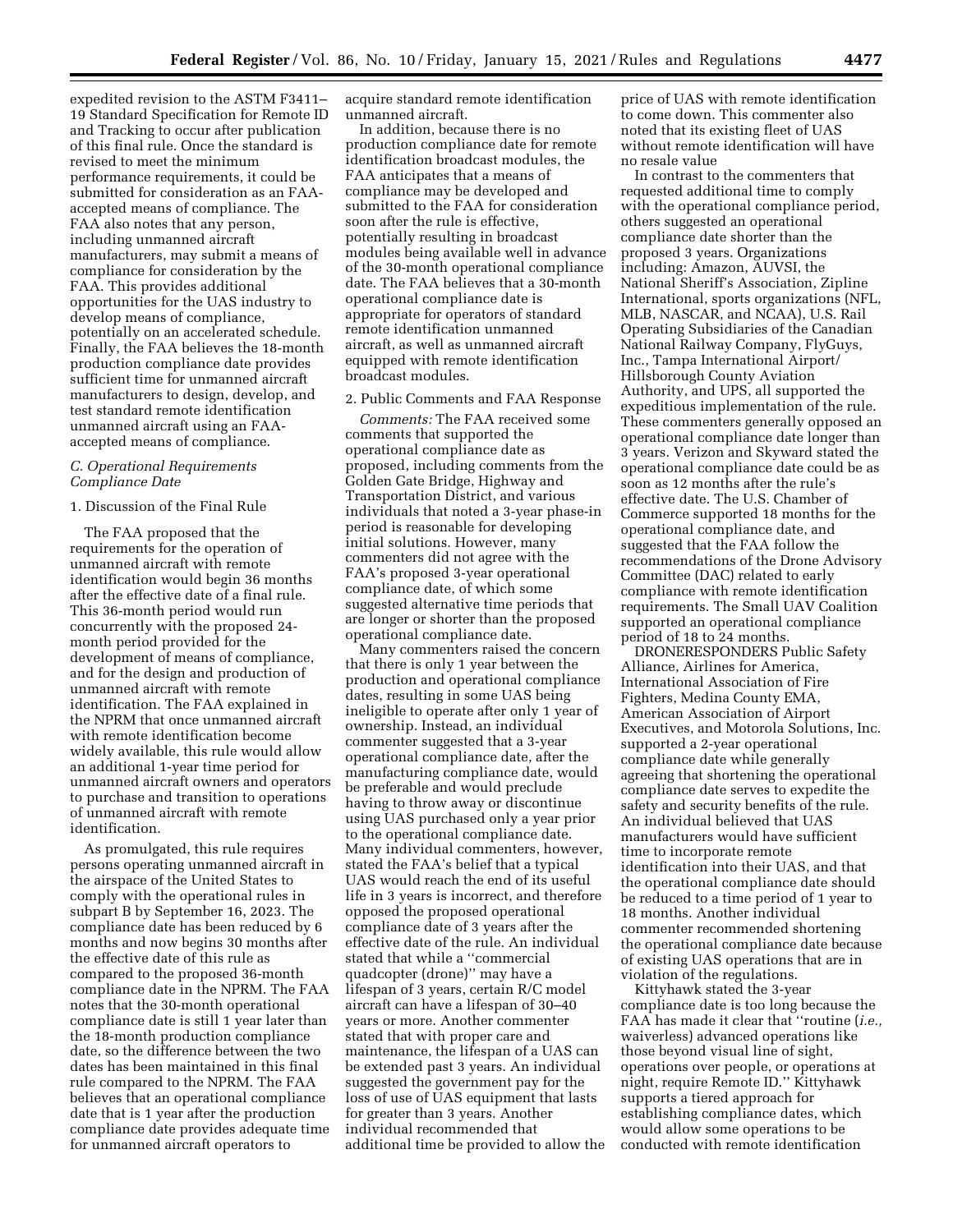immediately upon the rule effective date. The National Association of Tower Erectors (NATE) suggested reducing the 3-year operational compliance period both to enhance safety and enable earlier expanded operations such as BVLOS. The National Agricultural Aviation Association stated they do not believe it should take 3 years to implement the rule, but did not provide a specific alternative timeline. AirMap, Aerospace Industries Association, and the Commercial Drone Alliance supported an immediate implementation of the rule compared to the proposed 3-year compliance date. WhiteFox Defense Technologies supported a shorter operational compliance period if the rule was modified to allow retrofit modules for existing UAS.

Several individual commenters recommended a 5-year timeline for the operational compliance date because they believed it would better align with the typical lifespan of UAS, and allow time for the technology to be widely available. The Academy of Model Aeronautics supported a ''more reasonable timeline,'' including incentives similar to those that were provided for the general aviation community to equip with ADS–B. Several individual commenters referenced the 10-year operational compliance period in the ADS–B rule as justification for extending the proposed 3-year operational compliance date; most of these commenters suggested an operational compliance date between 5 and 10 years from the rule's publication date. Other commenters recommended additional time, ranging from 10–15 years, for the operational compliance date because remote identification technology does not exist. Several individual commenters recommended a 5–7 year operational compliance date, and for the FAA to not rush the implementation of remote identification.

To simplify compliance, multiple individuals supported the idea of an FAA ''grandfathering'' provision that would not require existing UAS to comply with the rules for remote identification for 10 years. A commenter suggested grandfathering all existing recreational UAS, with remote identification required for recreational UAS only if they are new. This commenter recommended a 5-year operational compliance date for part 107 operators. Another commenter noted that many recreational UAS operators are still not registered, and asked why the FAA thinks these unregistered operators will comply with a 3-year operational compliance period. San

Diego County Water requested that additional 3-year waivers be available for operators that are not able to comply with the 3-year remote identification operational compliance date.

Rather than requiring a fixed time period, an individual suggested that the operational compliance date be based on the availability of remote identification technology. Another individual suggested a phased approach for operational compliance dates, with UAS conducting higher risk operations having an earlier date than those conducing low risk operations. Utah Public Lands policy recommended that ''the FAA should initiate a pilot program, working with UAS developers, USS suppliers, and UAS operators, to better understand how these various components can be successfully brought together and proven and, only then, determine an implementation or compliance period accompanied with known costs and technology solutions.'' Another individual asked how the 3 year operational compliance date would apply to existing UAS.

*FAA Response:* The FAA does not agree with grandfathering or broadly excepting existing unmanned aircraft from meeting remote identification requirements. However, after considering the comments received, the FAA has updated this rule to permit less complex, cost-effective solutions to prevent obsolescence of existing unmanned aircraft, and support continued unmanned aircraft operations in compliance with remote identification requirements. Removing the requirements to transmit remote identification information to a Remote ID USS will make it more straightforward for manufacturers to upgrade or retrofit existing unmanned aircraft to meet the broadcast remote identification requirements, or to upgrade unmanned aircraft which are produced before the production compliance date. Most unmanned aircraft produced without remote identification will be able to equip with a remote identification broadcast module, or will be able to operate in an FAA-recognized identification area. The FAA anticipates this rule, which permits additional organizations to apply for an FAA-recognized identification area, with no deadline for submitting an application, will result in an increased number of FAA-recognized identification areas for operators without remote identification.

Though the finalized remote identification requirements support reducing the production compliance date by 6 months, the FAA does not agree with commenters that suggested

further shortening the operational compliance date. A 1-year time period, as originally proposed in the NPRM, is necessary for unmanned aircraft owners and operators to purchase new unmanned aircraft, upgrade or retrofit existing unmanned aircraft, and transition to operations of those unmanned aircraft which meet remote identification requirements. Therefore, the FAA is adopting a 30-month operational compliance period which runs concurrently with the amended 18 month production compliance date. Requirements that prohibit operation of UAS without remote identification would begin 30 months after the effective date of the rule. This 30-month period provides sufficient time for the development of means of compliance for the design and production of unmanned aircraft with remote identification, and time for operators to procure standard remote identification unmanned aircraft or remote identification broadcast modules to comply with the operating requirements of this rule.

*Comments:* Commenters, including Unifly and the District of Columbia government, believed that UAS operating under a waiver should still be required to have remote identification. These operations include nighttime operations, operations over people, or BVLOS operations. In contrast, an individual member of the FPVFC suggested that if the UAS has remote identification, operations over people and at night should be allowed without a waiver. This individual added that if the UAS has LAANC authorization, then no remote identification equipment should be required for operating over people or at night. Other commenters also referenced similar recommendations made by the DAC, and stated that UAS that meet the remote identification requirements should not be required to seek a waiver for small UAS operations at night or over people.

*FAA Response:* The unmanned aircraft remote identification requirements in this rule are separate from, and in addition to, the UAS operating rules as well as any waivers or exemptions issued from those operating rules. The FAA agrees that all UAS operations, including those subject to waiver or exemption, must meet the unmanned aircraft remote identification requirements in part 89. The FAA does not agree with commenters who suggest equipping an unmanned aircraft with remote identification is a basis for operating without a waiver when a waiver would otherwise be required. Having remote identification equipment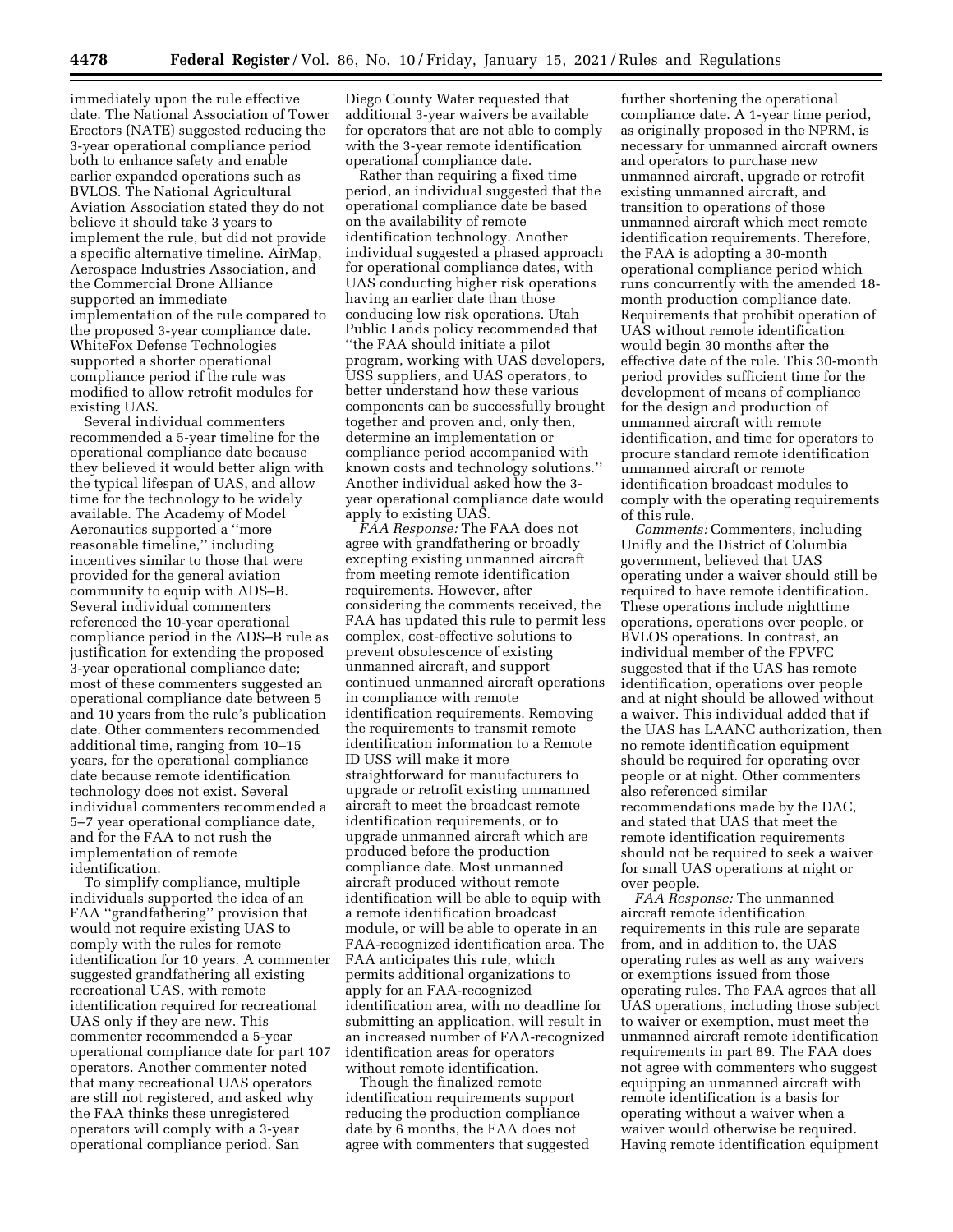does not address the operational safety issues associated with operating an unmanned aircraft at night or over people, and does not support relief from any existing operating requirements, including requirements for airspace authorizations.

#### *D. Incentives for Early Compliance*

## 1. Discussion of the Final Rule

The FAA explained that early compliance may benefit both industry and UAS operators, and encourages regulated parties to implement remote identification of unmanned aircraft sooner than the established compliance dates. The FAA requested comments on the NPRM providing specific proposals and ideas on how to build an early compliance framework into the regulation. The Agency stated it is interested in comments related to how an early compliance framework would work and how it would fit into the overarching remote identification framework proposed by the FAA.

The FAA received many comments addressing incentives for early compliance. The FAA has reviewed the comments supporting an incentive for early compliance with remote identification, and views these incentives as part of the implementation methodology and not part of this rule.

2. Public Comments and FAA Response

*Comments:* A commenter suggested allowing operations in certain restricted airspace as an incentive for early compliance with the remote identification requirements. AUVSI, Small UAV Coalition, Consumer Technology Association, Aerospace Industries Association, and WhiteFox Defense Technologies expressed their support for incentivizing early compliance, including support of the DAC recommendations. AUVSI identified many possible incentives for early compliance with the remote identification requirements, such as permitting expanded operations through waivers and exemptions for operators who equip early, providing ''preferential treatment'' for UAS equipped with remote identification, increased access to airspace such as temporary flight restrictions, restricted areas, and controlled airspace, and various financial incentives. AiRXOS stated that ''early compliance with remote identification should be incentivized through applied use in advanced operational approvals.'' Fortem Technologies supported expedited waiver approvals for operators that use UAS equipped with remote identification.

*FAA Response:* The FAA commits to conducting an analysis of any waivers or exemptions that use remote identification industry consensus standards and communicating any additional information needed for the FAA to give credit for, as appropriate, using remote identification as part of a waiver application. This is how operators may take advantage of the availability of industry consensus standards prior to a final rule concerning remote identification. While voluntary adoption of remote identification will not equate to automatic waiver approval, the FAA's evaluation of part 107 waiver applications may consider early adoption of remote identification prior to any required compliance date set forth by this rule.

To be considered as a benefit for a particular operation, applicants will need to demonstrate in their waiver application that the unmanned aircraft are equipped with remote identification capability and will remain compliant with this rule during operations. The FAA will evaluate applicants' ability to demonstrate early compliance with remote identification in their DroneZone applications. The FAA anticipates such updates will result in handling applications for waiver in an efficient manner.

The FAA supports the proposition that remote identification will provide security benefits, which underlies the DAC's recommendations regarding increasing access by unmanned aircraft with remote identification to airspace restricted for security reasons. The Agency is committed to working with interagency security partners to realize those benefits where appropriate, including using remote identification equipage as a positive consideration in authorizing access to airspace to which security instructions have been applied. Remote identification equipage will be, however, only one of many complex factors driving decisions made by the FAA to enable access by UAS to this sort of secured airspace. The FAA will continue to coordinate with security agencies, as well as industry, to determine how to best leverage the security benefits offered by remote identification. The FAA commits to considering the added safety and security benefits provided by remote identification equipage in development of future rules related to UAS and airspace access.

*Comments:* Many commenters provided input and ideas that would allow for an early compliance framework into the regulation. Both AUVSI and SenseFly suggested the FAA

follow the recommendations provided by the DAC<sup>35</sup> as an early compliance framework for UAS remote identification requirements, while Wing Aviation LLC suggested the FAA accepts the ASTM F3411–19 Standard Specification for Remote ID and Tracking as an idea for early compliance. An individual member of the FPVFC suggested that the FAA should adopt the incentives proposed in the DAC's October 2019 submission to the FAA. Verizon and Skyward and also expressed support for incentivizing early compliance.

Unifly recommended allowing operators to use an add-on retrofit for remote identification as a solution for achieving early compliance. An individual commenter stated the FAA should utilize open source technology to build an early compliance framework, and provided web-links to those sources. This commenter stated that working with these resources may require new partnerships or contracts, but they can be tremendously beneficial to the FAA. Another individual commenter suggested the FAA provide monetary subsidies for operators to adopt remote identification technology similar to the rebates that were offered for ADS–B. The Albuquerque Radio Control Club recommended subsidizing purchases of equipment over \$50 to help ensure widespread compliance, and the Aviators Code Initiative suggested offering subsidies for installation of remote identification equipment on UAS manufactured without broadcast capability. Some commenters suggested the government subsidize UAS operators to speed the replacement of current UAS with remote identification UAS, similar to the incentives for manned aircraft to equip with ADS–B Out.

Droneport Texas LLC raised the concern that ''since a regulation cannot be followed until it is implemented, attempts at creating an early compliance framework will only confuse those attempting to enforce the law and create an easily-challenged situation for those required to adjudicate on this slippery slope.''

*FAA Response:* The Agency will review all comments and incentive methods for potential inclusion in implementation after this rule is published.

Incentives for government procurement and contracting would require compliance with certain specific

<sup>35</sup>October 17, 2019 Drone Advisory Committee (DAC) Meeting Materials, *https://www.faa.gov/uas/ programs*\_*partnerships/drone*\_*advisory*\_*committee/ media/eBook*\_*10172019*\_*DAC*\_*Meeting.pdf.*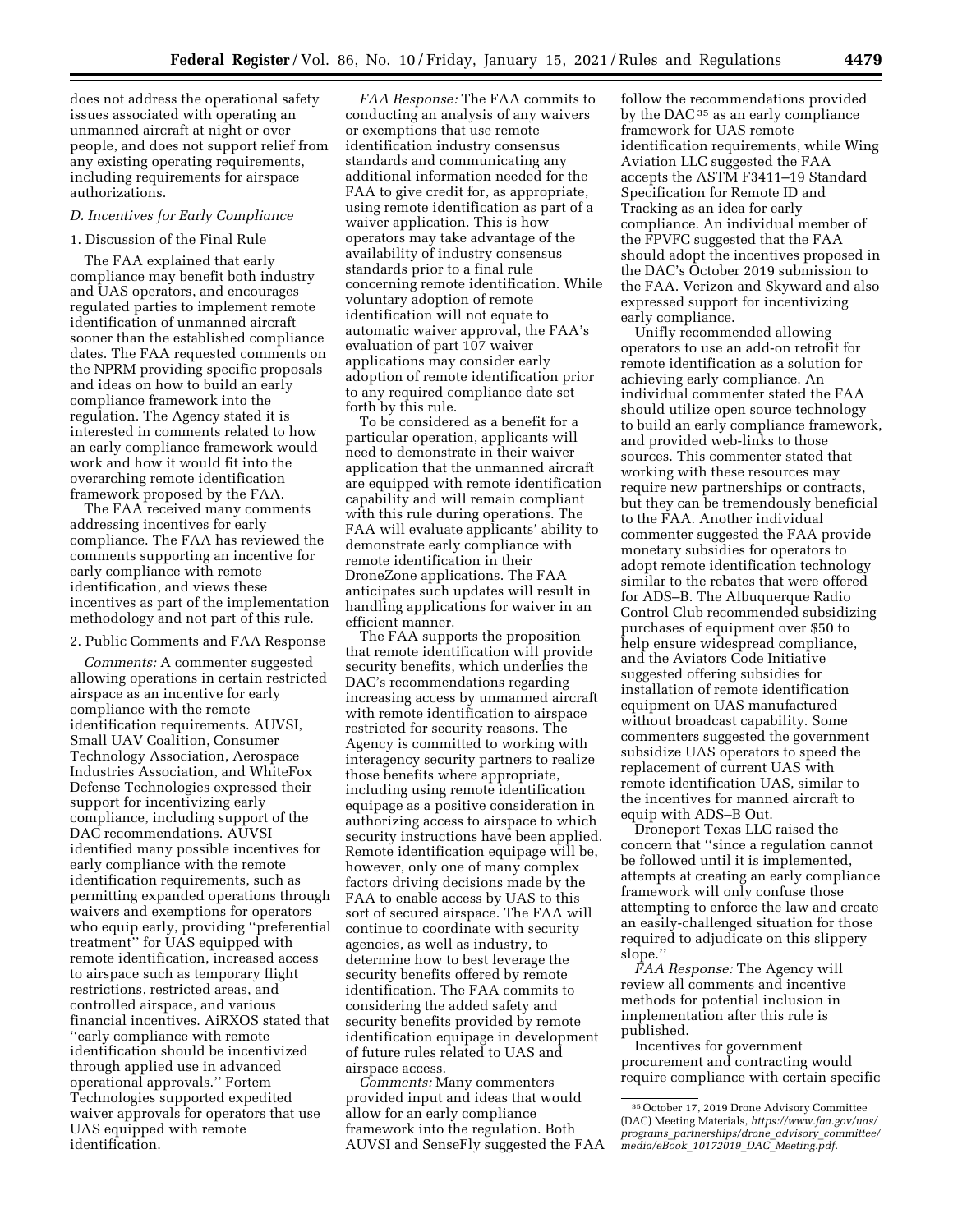regulations and standards. To be fair and equitable, the FAA's procurement processes do not enable preferential treatment for voluntary early adoption of equipment or compliance to regulations.

Regarding early equipage, as stated in the FAA's remote identification NPRM, the FAA will maintain an online database of designers and producers of remote identification unmanned aircraft that have declared compliance with an industry consensus standard recognized by the FAA as a means of compliance with the remote identification rule. The FAA will begin this database with the first declaration of compliance. This online list will be linked to all applicable FAA apps, including B4UFLY, and on all relevant web pages. The FAA will endeavor to ensure information is disseminated as far as possible.

As stated in the FAA's remote identification NPRM, the FAA is willing to consider methods to offset the registration costs associated with final remote identification rule compliance. 84 FR 72438, 72463 (Dec. 31, 2019) at Sec. IX.C. The FAA will consider opportunities for cost reduction and offsetting, while remaining mindful of statutory requirements that apply to the collection of registration fees.

Finally, the FAA strongly encourages the industry to continue collaborating in the area of early adoption incentives. It is important to recognize that the broad safety and security benefits of remote identification equipage for UAS are realized only with widespread compliance with the rule and equipage standards. The result is a cooperative user community that becomes its own mitigation against risk presented by other unmanned air traffic, especially in circumstances with the unmanned aircraft flying beyond visual line-ofsight. The FAA recognizes that while this may not be a direct incentive for individual operators and recreational flyers, it should broadly incentivize the unmanned aircraft producer or designer community to produce aircraft in compliance with published industry consensus standards (*e.g.,* the serial number standard) as early and quickly as possible.

## **XX. Comments on the Regulatory Impact Analysis—Benefits and Costs**

## *A. General Comments About Cost Impacts of the Rule*

*Comments:* Many commenters stated the remote identification requirements as proposed would be too costly for many recreational operators and businesses, many of which are small, to

comply. Commenters suggested that retail hobby businesses already operate on low margins. Any impact on these businesses would also have negative downstream effects on the community. The affected groups include retail hobby shops, designers and producers of UAS and suppliers of model aircraft, parts and equipment, and aerial photographers. The commenters suggested that many recreational operators and owners, especially those involved in flying and building remote controlled aircraft, would cease pursuing the hobby or business, because of the cost to either upgrade or replace existing aircraft to meet the proposed standard and the cost to subscribe to internet service. Many commenters expressed concern for the potential impact of the rule on businesses and consumers who cannot afford to retrofit or replace UAS at a low cost. Commenters suggested that there does not exist an off-the-shelf solution, such as software upgrades, to retrofit most recreational aircraft. One commenter provided an estimate of \$12 billion in sales for the model aircraft industry for 2021. Another commenter reported \$1 billion to \$20 billion per year based on IBIS World's 2020 Hobby and Toy Store industry. Commenters state that by requiring standard remote identification UAS to both broadcast and provide information over the internet, the FAA is violating the requirement of E.O. 13563 to maximize net benefits and design regulations to impose the least burden. Allowing the option of remote broadcast alone would allow UAS owners to save the Remote ID USS subscription fee. The broadcast-only option would also not reduce demand from operators who do not want to send flight data to a Remote ID USS. Removal of the requirement for both kinds of transmission would also eliminate the need for ''Limited'' remote identification UAS and streamline the regulation. DJI Technology estimated a one-time cost of \$2 or less per unit for a large quantity when manufacturing new UAS or a cost for existing UAS of \$15 or less per unit for a large quantity without requiring screens, sim cards, internet connections, data plans, or centralized data aggregation like a network solution would require. A commenter states that the FAA neglects the increased cost of customer support because UASs will not be able to fly unless Remote ID USS is functional. The reason a UAS is not working will not always be clear, and designers and producers of remote identification UAS or sellers may need to provide support to determine the reason the UAS is not

functioning. Using data on customer complaint rates for the telecommunications sector tracked by the Australian Communications and Media Authority (ACMA) on complaint rates and an estimate of the cost of a customer service call by the Harvard Business Review of \$10 per call, the commenter estimates a 10-year cost of \$80 million.

*FAA Response:* The FAA acknowledges that recreational and business operators of unmanned aircraft will incur out-of-pocket costs as a result of this rule. However, the FAA has attempted to alleviate complexity and costs of compliance for all operators of unmanned aircraft by removing the network requirement from this rule and allowing remote identification using a stand-alone broadcast module for the time being. The concept allows unmanned aircraft built without remote identification (*e.g.,* existing unmanned aircraft fleet, home-built unmanned aircraft) to be operated outside of FAArecognized identification areas because the broadcast modules enable the unmanned aircraft to broadcast the remote identification message elements required by this rule.

The FAA decided to incorporate this concept into this rule after reviewing public comments and considering the significant concerns raised with respect to the remote identification UAS framework. The FAA determined a remote identification broadcast module facilitates compliance with this rule and meets the safety and security needs of the FAA, national security agencies, and law enforcement. The concept is broadcast-based and does not require a person to connect to the internet to identify remotely, as the limited remote identification UAS proposal did. This shift allows unmanned aircraft with remote identification broadcast modules to operate in areas where the internet is unavailable. In addition, by making this a broadcast solution, the FAA has determined that the 400-foot range limitation included in the proposed requirements for limited remote identification UAS is no longer warranted and has removed the design constraint.

*Comments:* Multiple commenters expressed concern with displacing hobbyists, recreational operators and amateur builders in favor of creating opportunities for new commercial operations. In particular, one commenter believed that the FAA's proposed approach highly favors current monolithic vendors and delivery fleet operators of UAS (DJI, Amazon, Google, UPS, etc.), and would harm or eliminate small UAS integrator-owners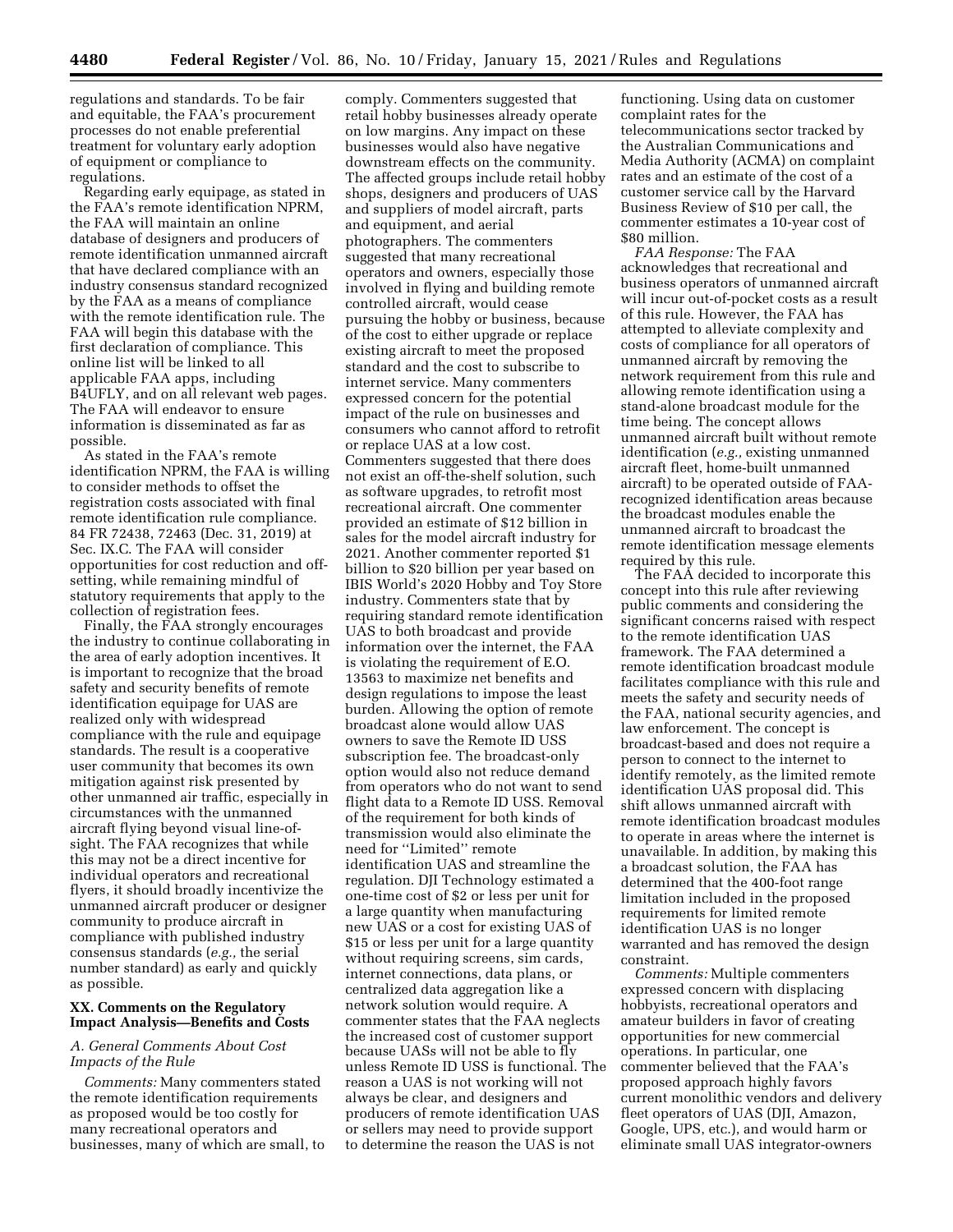by forcing UAS owners to purchase them only from a limited number of commercial corporations. Thus, the rule would severely limit or eliminate independent UAS electronic vendors.

*FAA Response:* The FAA recognizes that this rule places a burden on all operators of unmanned aircraft, and has eliminated the internet connectivity requirement to reduce the negative impact to independent UAS electronic vendors and the hobby industry. The FAA does not agree that it favors creating opportunities for new commercial operations at the expense of hobbyists, recreational operators and home-builders. While recreational users of unmanned aircraft have been operating in the airspace of the United States for decades, commercial operations of unmanned aircraft are in their infancy. Commercial operations of unmanned aircraft are creating economic opportunities and facilitating safer operating environments by substituting unmanned aircraft for manned operations. The evolution of this nascent industry has spawned educational programs from elementary school through college, which in turn could produce a new generation of model aircraft enthusiasts and recreational operators.

*Comments:* Many commenters suggested that designers and producers of remote identification UAS are likely to pass on the costs of additional parts, equipment, and software necessary to meet the proposed standard to consumers in the form of higher prices for aircraft. One commenter stated the cost of implementing the proposed nationwide infrastructure, broadcasting and monitoring system of UAS will be paid by consumers including UAS manufacturers' new costs that would be passed on to UAS buyers. Commenters suggested that the additional cost of UAS production and operation would also result in fewer designers and producers of remote identification UAS and near elimination of the hobby market. One commenter expressed concern that the remote identification requirements would limit competition and innovation in UAS technologies leading to adverse impacts on employment and the United States economy.

*FAA Response:* The FAA agrees that designers and producers of remote identification unmanned aircraft will likely pass the costs of producing standard remote identification unmanned aircraft to consumers, though the elimination of the network requirement at this time should reduce consumer costs. As well, the infrastructure required to receive

broadcast messages would be borne by the entity requiring access to the information, and not the consumer. In addition, in its preliminary regulatory impact analysis, FAA acknowledged uncertainties regarding direct or indirect effects of the rule on the small toy unmanned aircraft market. Producers of toy unmanned aircraft where the unmanned aircraft currently weigh more than 0.55 pounds would need to make a business decision weighing the costs and practicality of producing small toy unmanned aircraft with remote identification using an FAA-accepted means of compliance. As a result, the market for small toy unmanned aircraft where the unmanned aircraft weighs more than 0.55 pounds may be negatively affected by the rule, while the market for unmanned aircraft weighing 0.55 pounds or less may be positively affected. Nonetheless, the UAS industry is evolving rapidly as demonstrated by the success of beyond visual line of sight operations and small-cargo delivery operations occurring on a limited basis in the airspace of the United States, and therefore, the FAA does not believe this rule would limit innovation in the technologies supporting integration of UAS into the airspace of the United States.

*Comments:* Many commenters expressed concern with the option of flying within designated fields (FAArecognized identification areas) because of their inconvenient locations, scarcity, and the membership costs required for usage. Commenters indicated the impracticality of using designated flying fields compared with using one's own residential property. Other comments stated that limiting first-person-view (FPV) UAS to a few FAA-recognized identification areas will harm the FPV UAS market because hobbyists will not have access to a wide variety of interesting places. Similarly, amateur photographers with substantial investments in equipment (*e.g.,* \$5,000) will only be able to fly at an FAArecognized identification area near home. Commenters expressed concern that the rule will devalue current equipment and end the recreational UAS photography hobby.

*FAA Response:* The FAA concedes that the proposed rule imposed opportunity costs and out-of-pocket costs for individuals that would only be able to comply with the proposed rule by travelling to an FAA-recognized identification area. This rule allows operators to equip their unmanned aircraft with remote identification broadcast modules, which would enable affected individuals to operate at

locations other than FAA-recognized identification areas so long as a remote identification broadcast module is securely installed into their aircraft. The FAA acknowledges that these individuals will incur a cost for purchase of the broadcast module, and anticipates that owners of UAS without remote identification would prefer to incur this cost in exchange for the freedom to fly at locations other than FAA-recognized identification areas.

*Comments:* Commenters stated the FAA underestimated the time and resource cost burden for the CBOs to complete FAA-recognized identification area requests. A commenter asserted that the burden threatens the viability of CBOs.

*FAA Response:* The FAA agrees that it could have underestimated the time and resource cost burden for CBOs to complete FAA-recognized identification area requests. However, to revise the estimates, the FAA requires a cost for the time and resource burden, with documentation supporting the estimate. The FAA expects that submitting an FAA-recognized identification area requests could become automated at some point, alleviating some of the burden on CBOs to complete the FAArecognized identification area request.

*Comments:* Commenters suggested that the proposed rule would implicitly force operators to purchase additional equipment, such as transmitters or transponders, which could cost about \$100 to \$500.

*FAA Response:* The FAA agrees that operators with a desire to operate beyond the boundaries of an FAArecognized identification area will be required to purchase broadcast equipment of some kind (*i.e.,* standard remote identification unmanned aircraft or a remote identification broadcast module). The FAA expects that the incremental cost to a consumer will range between \$20 and \$50 per unit. The FAA determined remote identification facilitates compliance with this rule and meets the safety and security needs of the FAA, national security agencies, and law enforcement.

*Commenters:* Multiple commenters suggested that many recreational operators may ultimately decide not to comply with the rule because of the perception that the cost of compliance is overly burdensome. Commenters suggested that a high level of noncompliance would have an overall negative effect on safety.

*FAA Response:* The FAA has greatly reduced the burden for recreational operators to comply with this rule. The two most impactful changes for recreational operators are: (1) The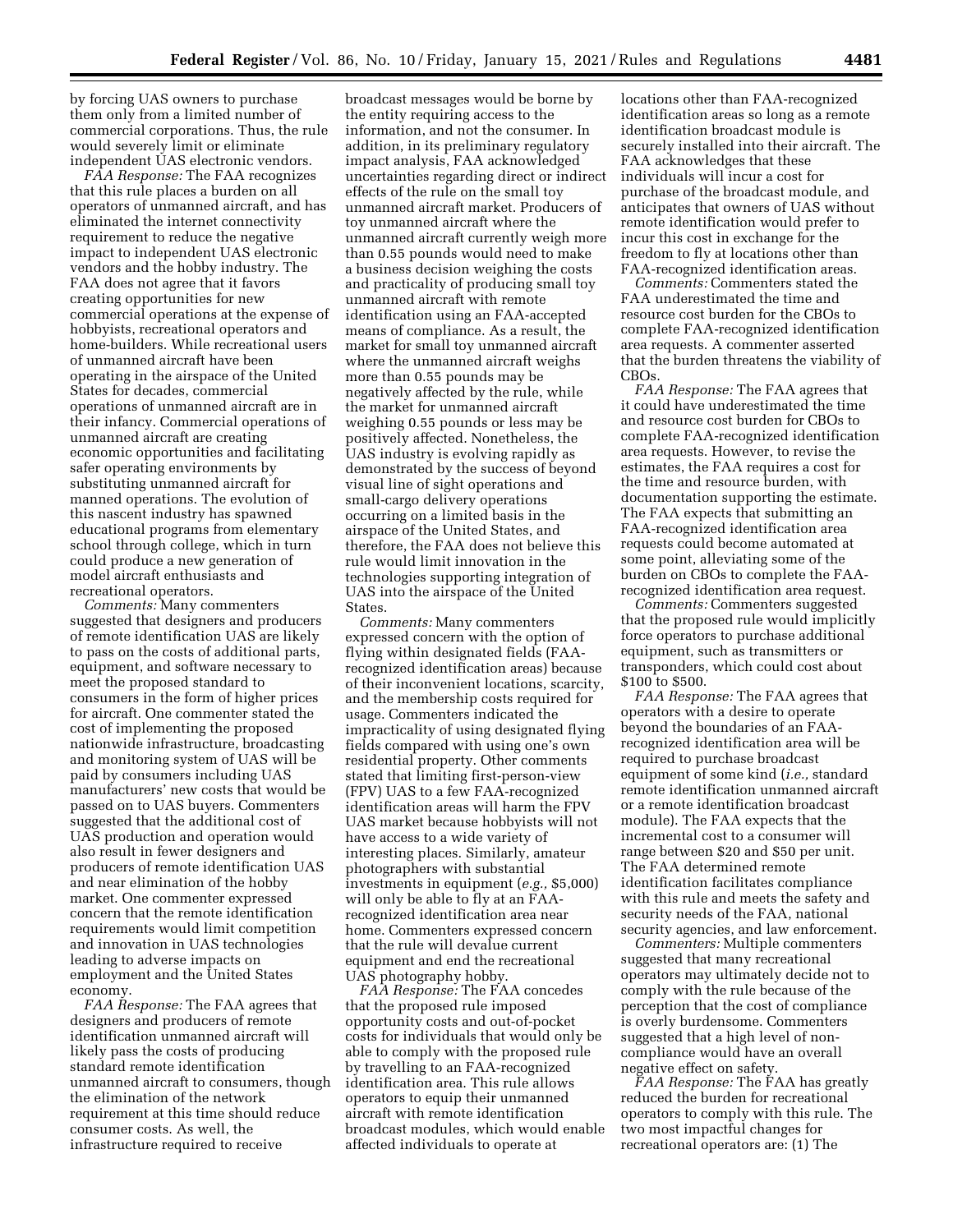network connectivity requirement has been removed at this time, and (2) the proposed requirement to register each aircraft individually is not adopted. The FAA does not agree that there will be a high-level of non-compliance by recreational operators. The FAA is continually engaging the recreational community regarding safely operating in the airspace of the United States, and asserts that this community is, by and large, aware that FAA regulations lead to a safer, more secure operating environment for all (users and non-users alike).36

*Comments:* Many commenters expressed concern with the potential obsolescence of existing aircraft equipment and their financial impact. DJI noted that no manufacturer would be willing to certify that retrofits comply with remote identification requirements because previously sold models are no longer in their control. The manufacturer certification requirement therefore reduces the retrofit rate to zero. Commenters provided examples of equipment that may become obsolete, including UAS camera platforms with retail value of \$3,000 and UASs with values of \$10,000 or more. Another commenter noted that many hobbyists own dozens of UAS, some of which are nearly 50 years old, some of which are unique and difficult or impossible to replace, and some of which cost over \$15,000. Commenters asserted a wide variation in retail values of existing UAS and accessories, including transmitters and ground control stations. Investments in equipment and licenses range from hundreds to hundreds of thousands or even millions of dollars. One commenter provided an estimate of \$880 as the average UAS priced based on a survey of members of the First Person View Freedom Coalition. In addition to obsolescence of equipment, another commenter stated there would be obsolescence in terms of training based on existing equipment for some UAS operators.

*FAA Response:* First, the FAA appreciates the estimate of \$880 as the average UAS price based on a survey of First Person View Freedom Coalition members. Second, this rule will allow pilots to attach a remote identification broadcast module to unmanned aircraft that will make the aircraft remote identification compliant. The FAA acknowledges that the relief provided in this rule will still be considered a burden by some operators. Nonetheless, the rule will create a safe and secure airspace and is a stepping stone toward

integration of increasingly complex UAS operations.

*Comments:* Commenters expressed concerns with the costs associated with a Remote ID USS, suggesting that the FAA underestimated subscription costs in the regulatory evaluation. The commenters also suggest that businesses would not be able to incur the cost of a data plan, which would adversely affect their ability to continue operations. Some estimates ranged from \$25 to \$100 per month for subscription fees. Multiple commenters expressed concern with the purchase of cellular service or a data plan for the purposes of transmitting remote identification information from their UAS. Commenters were also concerned about the cost to switch to data plans with better coverage for those with cellular service plans.

*FAA Response:* The FAA acknowledges the complexity of creating Remote ID USS and requiring network connectivity by operators to a Remote ID USS. The requirement that the remote identification UAS connect to the internet and transmit remote identification message elements through the internet to a Remote ID USS is not adopted at this time.

*Comments:* A commenter stated the FAA incorrectly assumes that there may be no price charged for USS subscriptions and therefore no societal cost. The commenter stated that no matter what pricing strategy a USS provider selects, it must recover the real resource cost of designing, building and maintaining the system.

*FAA Response:* The FAA recognizes that if Remote ID USS were to exist, they would do so with intent to recover the cost of designing, building, and maintaining the system. However, the FAA acknowledges the complexity of designing a Remote ID USS and did not adopt the proposed network connectivity requirement at this time.

*Comments:* Many commenters stated the costs of the proposed rule include additional unmanned aircraft registration fees as well as subscription fees for remote identification service providers. These fees would increase barriers to entry and reduce the accessibility of UAS to lower income individuals while shifting the market to larger corporations that can sell the remote identification hardware and software. Droneport Texas noted that the costs of Remote ID USS subscriptions were not included in the FAA-recognized identification area analysis but is required for remote identification UAS operating in an FAArecognized identification area as proposed. The International Association

of Fire Fighters and the Coconino County Sheriff's Office noted the increased cost for emergency response organizations to comply with the proposed rule. One commenter suggested Remote ID USS subscriptions should be provided free if it is required for emergency service operators.

*FAA Response:* The FAA agrees that registration and subscription fees could reduce the accessibility of unmanned aircraft to lower income individuals and notes that the proposed requirement that recreational operators register each aircraft individually is not adopted. In addition, the proposed network connectivity requirement is not adopted at this time, and thus subscription fees are eliminated. Instead, this rule requires that small unmanned aircraft operating beyond the boundaries of an FAA-recognized identification area do so with either standard remote identification or with a remote identification broadcast module.

*Comments:* One commenter stated the FAA should not have included the cost of obsolescence for UAS purchased in the first year of the rule implementation. The commenter also asserted that the FAA incorrectly applied an 80 percent retrofit rate in the calculation of obsolescence cost, inconsistent with the stated assumption of a 20 percent retrofit rate.

*FAA Response:* The FAA appreciates the commenter's observations regarding the cost of obsolescence. FAA has carefully reviewed the obsolescence section of the regulatory impact analysis and provides clarity to the commenter. On page 75 of the analysis, it is stated that 20 percent of the recreational fleet purchased during year 1 could be retrofit. Based on the assumption that 20 percent of the recreational fleet purchased during year 1 could be retrofit, the FAA determined that the remaining 80 percent of the fleet could become obsolete prior to the end of its lifespan.

To estimate the size of the fleet that would become obsolete, the FAA spread the estimated sales of recreational aircraft that could not be retrofit equally over a 12-month period during year 1. Based on the assumption that a small unmanned aircraft has a 3-year lifespan (36 months), those unmanned aircraft purchased during the earlier part of year 1 would have less loss of use compared to those aircraft purchased near the end of year 1. For calculating obsolescence, sales of unmanned aircraft were presumed to occur on the first day of the month. Therefore, units sold in January of year 1 of the analysis period are fully depreciated by December of year 3, and thus there is no loss of useful life; units

<sup>36</sup>*https://www.faa.gov/uas/resources/ community*\_*engagement/.*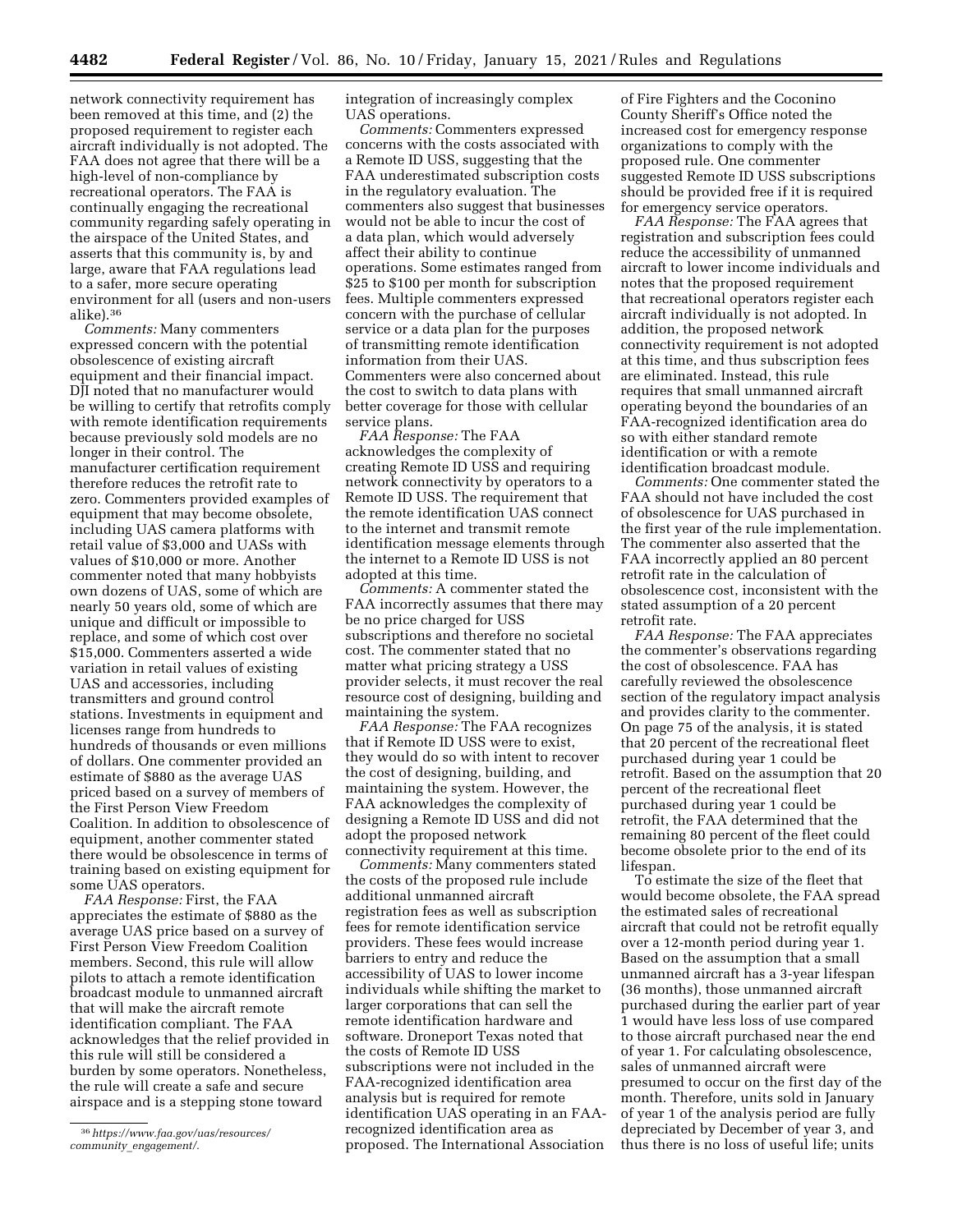sold in February of year 1 lose one month of useful life (which is January of year 4); units sold in March of year 1 lose two months of useful life (which are January–February of year 4); units sold in April of year 1 lose three months of useful life (which are January–March of year 4); etc. This calculation is shown on Appendix G of the regulatory impact analysis.

*Comments:* Commenters stated that many areas in which UAS operations take place, such as for aerial photography, inspections, or survey mapping, tend to be rural locations or coastlines where internet connection and cellular service does not exist. The requirement to transmit via internet would therefore create geographic limitations for many businesses. It would prevent operators from providing services in those areas without cellular service.

*FAA Response:* The FAA recognizes the complexities and nuances of a remote identification rule that requires network connectivity, including the geographic limitations it creates for many businesses. The proposed requirement to transmit via internet is not part of this rule at this time. Instead, this rule requires that small unmanned aircraft operating beyond the boundaries of an FAA-recognized identification area do so with either standard remote identification or with a remote identification broadcast module.

*Comments:* Commenters provided alternative estimates of the number of Academy of Model Aeronautics members ranging from 180,000 to 195,000 with 9 to 10 as the average number of aircraft owned by AMA members. Based on these estimates of membership and aircraft ownership, commenters develop an estimated cost of \$8.1 million to \$9.75 million associated with registration. Multiple commenters expressed concern with the burden associated with the registration process and fee for each owned aircraft. Many commenters opposed having to register each aircraft.

*FAA Response:* The FAA appreciates information provided by AMA regarding the number of its members and the average number of aircraft owned by each member. The proposal to require recreational operators register each aircraft individually is not adopted. By maintaining the current framework, the intent of the statutory requirement for aircraft registration is achieved without being overly burdensome, particularly considering the mitigation of cost for those individuals specifically flying multiple aircraft exclusively in compliance with section 44809. The FAA therefore will retain the current

part 48 registration framework. Corresponding updates are applied to part 48 to reflect the inclusion of the current statutory requirement for limited recreational operations and to incorporate information relevant to remote identification. Owners registering as exclusively compliant with section 44809 will be required to submit the aircraft manufacturer and model name.

*Comments:* A commenter stated requiring one control station for each aircraft would increase costs substantially. Another commenter stated the cost of replacing a commercial fleet due to the lack of serial numbers would be cost-prohibitive for many small businesses.

*FAA Response:* The FAA notes that the serial number requirement in § 89.505 applies to standard remote identification unmanned aircraft and remote identification broadcast modules produced after the effective date of this rule. This rule does not require designers and producers of remote identification unmanned aircraft to assign a serial number to any unmanned aircraft produced prior to the compliance date of the design and production requirements. The requirements also do not make the existing unmanned aircraft fleet obsolete because operators can continue to operate existing unmanned aircraft subject to the operating rules in subpart B of this rule.37 This rule does not require any person to assign an ANSI/ CTA–2063–A compliant serial number to any existing unmanned aircraft produced prior to the compliance date of the design and production requirements. In addition, the rule neither requires serial numbers to be assigned to control stations nor prevents operators from swapping out control stations. The serial number requirements are specific to the unmanned aircraft, not to the entire UAS.

*Comments:* Many commenters suggested that UAS on the market last more than the three years that FAA assumed in its regulatory impact analysis. Some commenters estimated the lifespan to be 10 years with an average cost per UAS for recreational operators to be \$600–\$700.

*FAA Response:* The FAA appreciates commenters' estimates for the average lifespan of an unmanned aircraft and the average cost for unmanned aircraft used for recreational operators. At this time, the FAA continues to assume an average lifespan of unmanned aircraft to be three years, which is the assumption used by the FAA in its published 2020 UAS fleet forecasts.38 The FAA welcomes estimates of UAS lifespan and UAS costs when informed by supporting documentation, and would consider use of such estimates in its regulatory impact analyses.

*Comments:* One commenter questioned whether the proposed rule would meet the threshold under the Unfunded Mandates Reform Act.

*FAA Response:* The FAA recognizes that the Unfunded Mandates Reform Act (UMRA) was enacted to avoid imposing unfunded Federal mandates on State, local, and tribal governments (SLTG), or the private sector. Most of UMRAs provisions apply to proposed and final rules for which a general notice of proposed rulemaking was published and that include a Federal mandate that may result in the expenditure of funds by SLTG, in the aggregate, or by the private sector of \$100 million or more in any year. The FAA notes that the threshold of \$100 million (in 1995 dollars) or more in any 1 year was not exceeded in either the proposed rule or the final rule.

*Comments:* A commenter stated the proposed rule did not address the costs of equipping 18,000 police departments with technology required to access remote identification data and the required training of 750,000 officers to use the technology. The commenter asserted that these costs should be included in the cost analysis for the final rule and suggested that the FAA should conduct a survey of law enforcement departments to determine if they are equipped with remote identification technology, and what the cost and funding needs would be if they need to obtain the technology. Further, the commenter suggested that the FAA delay the implementation of the final rule until funding and implementation

<sup>37</sup>Producers may choose to assign an ANSI/CTA– 2063–A compliant serial number to an unmanned aircraft produced prior to the compliance date of the design and production requirements of this rule (*e.g.,* through a software upgrade). The assignment of the serial number—by itself—does not make the unmanned aircraft a standard remote identification unmanned aircraft or a compliant unmanned aircraft that is properly equipped with a remote identification broadcast module. Persons who wish to ''upgrade'' an unmanned aircraft produced prior to the compliance date of this rule to make it a standard remote identification unmanned aircraft or an unmanned aircraft equipped with a remote identification broadcast module may do so by meeting all design and production requirements in subpart F. Subpart F contains the design and production requirements for a standard remote identification unmanned aircraft and a remote identification broadcast module.

<sup>38</sup>*https://www.faa.gov/data*\_*research/aviation/ aerospace*\_*forecasts/media/FY2020-40*\_*FAA*\_ *Aerospace*\_*Forecast.pdf.* Pages 41–63.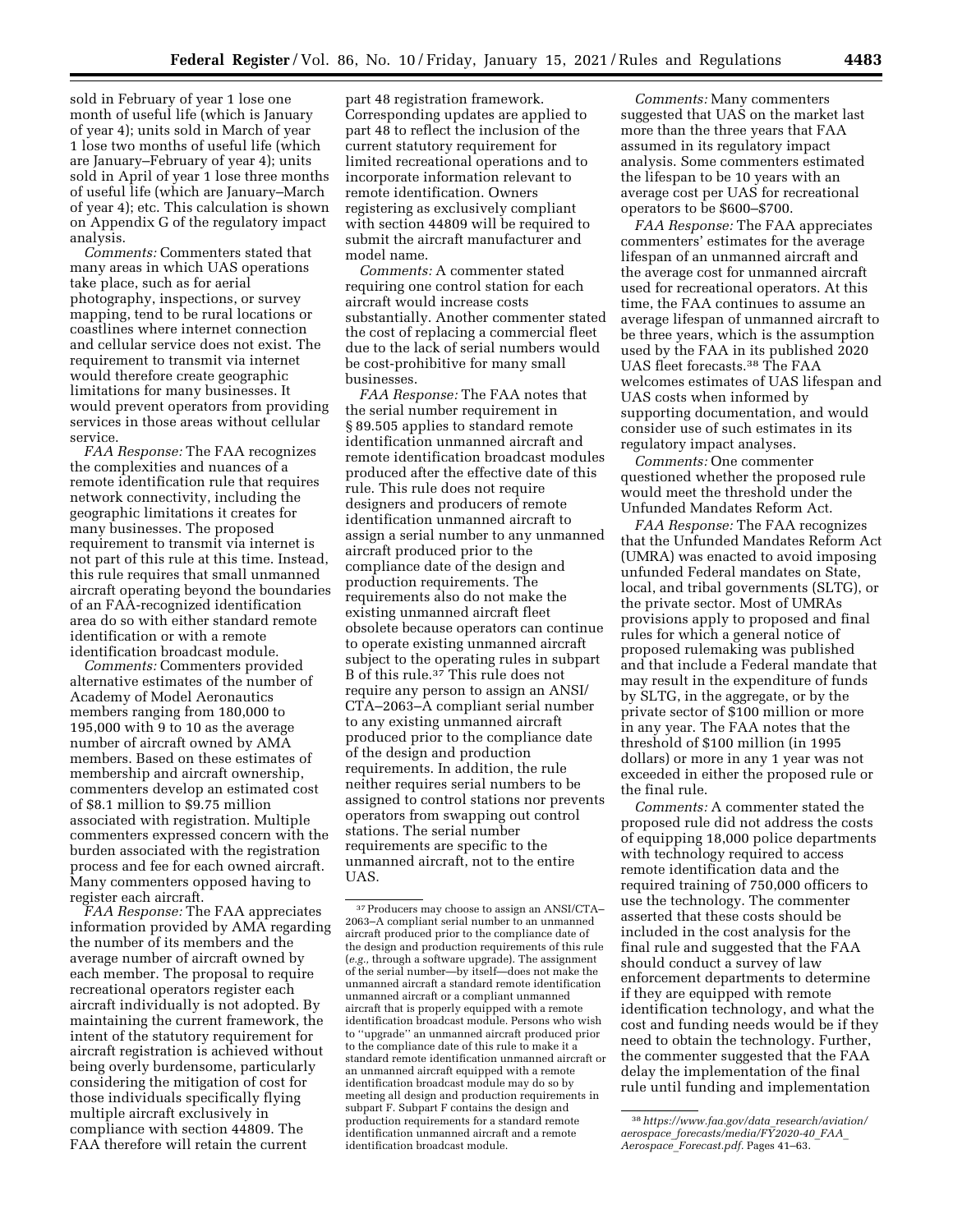plans for law enforcement groups are available.

*FAA Response:* The FAA recognizes that equipping 18,000 police departments with technology to access remote identification data, and then training 750,000 officers to use the technology has costs. The regulatory impact analysis for this rule identifies the qualitative safety and security benefits of remote identification information used to distinguish compliant operations from noncompliant operations. The FAA does not place any requirements on local law enforcement; to the contrary, the purpose is to make a resource available so that they can use it in the discharge of their responsibilities. The FAA assumes that security and law enforcement entities would incur costs relative to the scope of their needs (*e.g.,*  scaled to national, regional and locality needs, based on the level of UAS operations).

*Comments:* Some commenters expressed concerns that the rule would adversely impact UAS manufactured in the United States, causing manufacturing to move offshore as the Western products and products in the United States become less competitive. One commenter gave examples of certain companies that supply radio systems that have abandoned their markets and cut back on their research and development because foreign companies have copied their technologies and undercut their manufacturing costs.

*FAA Response:* The FAA acknowledges that at the time of this rulemaking, foreign companies produce a majority of the unmanned aircraft already being operated in the United States. Accordingly, the FAA does not expect this rule to negatively impact United States designers and producers of remote identification unmanned aircraft at a greater rate than their foreign counterparts.

*Comments:* A commenter asserted the FAA incorrectly neglects the value of lost UAS sales due to the cost of the rule. The commenter stated the FAA implicitly and incorrectly assumes that the UAS elasticity of demand is zero and that designers and producers of remote identification UAS will pass all costs to consumers, but that the quantity demanded will be unaffected. The commenter argued that the other possible assumption is that the manufacturer will absorb all costs, but the market is competitive so this will not happen. The commenter provided an estimate based on a survey that the demand for new UAS would decline by 10.6 percent due to the increase in cost.

The commenter further asserted that demand may decrease because of the loss of privacy from the requirement to disclose location and flight data to the government and the public.

*FAA Response:* The FAA appreciates these comments, and recognizes that the final rule could change consumer behavior and result in reduced demand for unmanned aircraft. However, for purposes of the regulatory impact analysis, three scenarios were considered—a base scenario (which is the preliminary estimate), a low case scenario, and a high case scenario. The low case scenario is reflective of a reduced demand for unmanned aircraft.

## *B. Comments on Benefits and Cost Savings*

*Comments:* Commenters did not agree that the cost of conducting investigations would decrease under the remote identification requirement. Some commenters suggested remote identification will increase the total cost of investigating UAS incidents. Commenters argued that by increasing the amount of available data from remote identification, there would be an increase in the number of incidents requiring investigations. Commenters also argued that there would be an increase in the cost of investigations due to potential non-compliance among amateur flyers or hobbyists.

*FAA Response:* The FAA recognizes the commenters concerns and notes that since Fiscal Year 2017, the number of UAS investigations conducted by the FAA has declined.39 The FAA continually conducts community outreach with the recreational and part 107 communities regarding safe operation of UAS in the airspace of the United States. Similarly, part 107 remote pilots must pass recurrent knowledge testing every 24 calendar months on topics related to operating safely and complying with regulations.40 The FAA believes that a vast majority of pilots in each of the communities are compliant with regulations and operate safely.

For purposes of the regulatory impact analysis the FAA presents a range for estimating the FAA costs of UAS investigations using three scenarios based on UAS fleet size. The regulatory

impact analysis also acknowledges security partners and law enforcement communities incur costs investigating UAS incidents, and discusses them qualitatively in the regulatory impact analysis for the final rule.

*Comments:* Commenters asserted that because of the safety record of limited recreational aircraft and first-person view quadcopter operators, there are no incremental safety or security benefits from applying the remote identification requirements to recreational flyers. The rule would not necessarily prevent malicious actors from building their own unmanned aircraft without complying.

*FAA Response:* FAA agrees with commenters that the final rule for the remote identification of unmanned aircraft would not prevent malicious actors from building their own unmanned aircraft that do not comply with the requirements of this rule. However, as discussed earlier in this preamble, an unmanned aircraft flying in violation of this rule would be a data point that law enforcement could use in deciding what action to take in response to that aircraft. In addition, broadcast remote identification does not rely on internet availability, and is a secure method which is less susceptible to widespread failure caused by malicious actors or systems outages. The FAA has determined that a requirement for unmanned aircraft to broadcast remote identification information will provide the FAA, law enforcement, the general public, and other parts of the aviation community with real-time information about unmanned aircraft operations in any area in which broadcast signals can be received. The broadcast will permit detection of unmanned aircraft and will permit law enforcement and the general public who receive those broadcasted message elements to have information about the aircraft location as well as information about the control station or takeoff location.

*Comments:* Commenters asserted that the FAA should make the data on UAS incidents available to the public to assess the level of safety benefits.

*FAA Response:* The FAA values the commenters concern. At this time, the FAA does not report on UAS investigations. The FAA does publish a quarterly UAS sightings report, however the FAA acknowledges that reported UAS sightings do not necessarily involve the violation of regulations or unsafe conditions.41

*Comments:* A commenter stated the FAA incorrectly includes benefits of

<sup>39</sup>The FAA recorded 2,141 investigations in FY 2017; 2,002 investigations in FY 2018, 1,955 investigations in FY 2019; and it is estimated that there will be approximately 1,460 investigations in FY 2020.

<sup>40</sup>The FAA notes the requirements for recurrent knowledge testing were proposed to be removed and replaced with recurrent knowledge training in the Operations of Small Unmanned Aircraft Systems over People notice of proposed rulemaking. 84 FR 3856, February 13, 2019.

<sup>41</sup>*https://www.faa.gov/uas/resources/public*\_ *records/uas*\_*sightings*\_*report/.*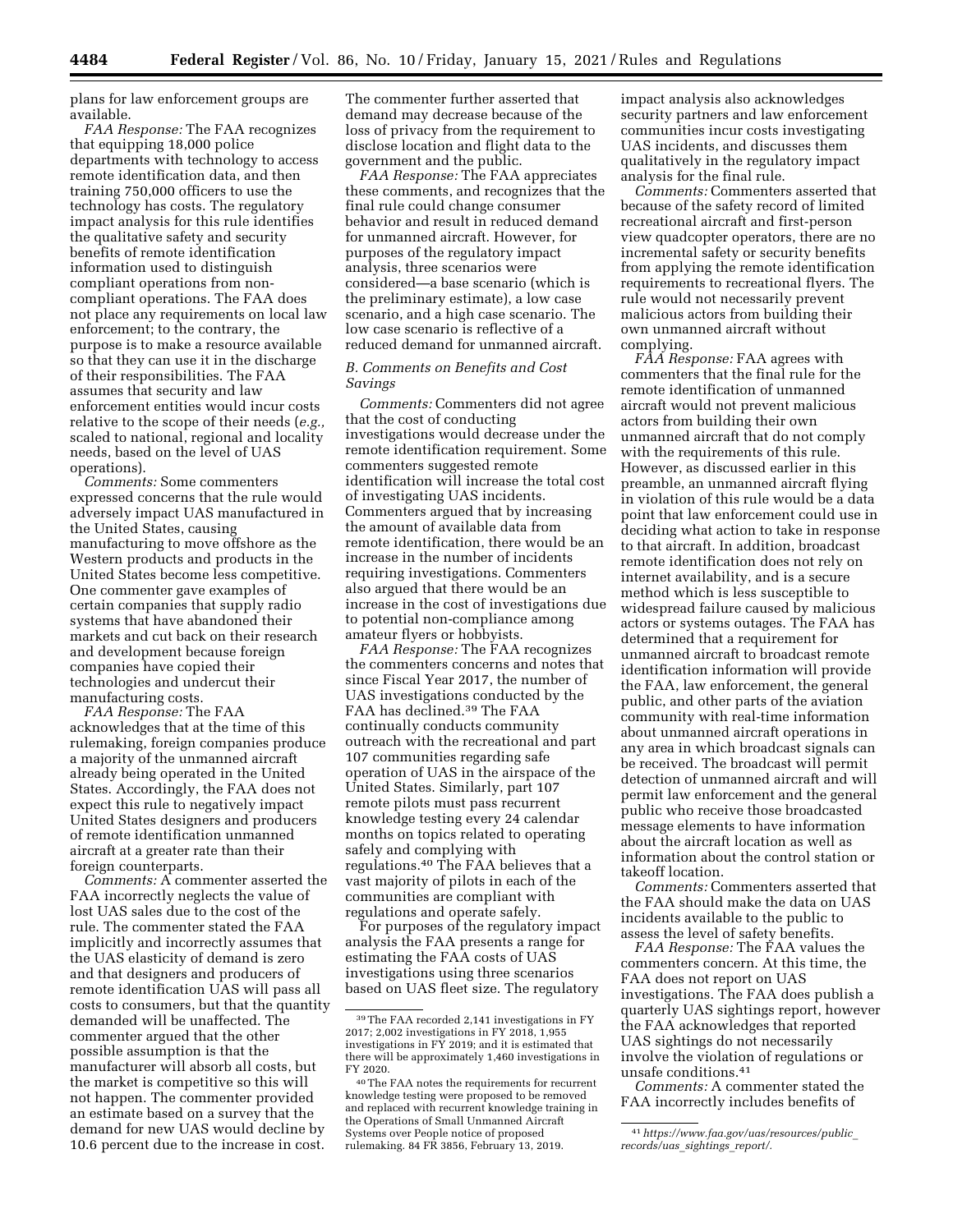extended operations though the proposed rule does not enable flight at night, operations over people, or flights beyond visual line of sight. The commenter asserted that it is incorrect to include the benefits from future rules in the analysis. In addition, there is no evidence that remote identification is necessary to expand UAS operations.

*FAA Response:* The FAA acknowledges that the reader of the regulatory impact analysis may have the impression that the benefits of extended operations were included in its estimates of the proposed rule, however, they were not and it was not the FAA's intent to mislead the reader. The FAA provided estimated cost savings due to a reduction in waiver processing for operations over people and night operations in Appendix C of its preliminary regulatory impact analysis (page 162), however these cost savings were not used for the proposed rule's estimated net costs.

#### *C. Comments on Data and Assumptions*

*Comments:* Many commenters argued the FAA substantially underestimated the current UAS fleet size and UAS sales. Commenters did not agree with the assumptions regarding the average number of aircraft owned, suggesting that the FAA underestimated the number of affected aircraft. The AMA stated their members own on average of at least nine model aircraft and many AMA members own 100 to 200 aircraft. Recreational flyers of model aircraft frequently buy, sell, and trade aircraft. The requirement to register an aircraft every time ownership changes is impractical and costly. Some recreational flyers replace aircraft more frequently than the three-year lifespan assumed by the FAA. Some hobbyists frequently exchange and recombine aircraft components making it difficult to identify distinct aircraft. One commenter provided an average estimate of 15 UAS owned, based on a survey of members from the First-Person View Freedom Coalition. One commenter suggested it will take 15 minutes to complete an aircraft registration because of the additional complexity of the proposed requirement.

*FAA Response:* The FAA values the response on the average number of aircraft owned by recreational flyers. The FAA recognizes its fleet forecast for recreational unmanned aircraft is most likely underestimated, and is pursuing resources to assist with developing a forecast that accurately reflects the number of aircraft in the fleet. In the NPRM, the FAA explained that the lack of aircraft-specific data for unmanned

aircraft registered under part 48 could inhibit the FAA and law enforcement agencies from correlating the remote identification data with data stored in the FAA's Aircraft Registry. Thus, the Agency proposed to revise part 48 to require the individual registration of all small unmanned aircraft and the provision of additional aircraft-specific data. The FAA proposed that owners of small unmanned aircraft would have to complete the registration application by providing aircraft specific information in addition to basic contact information. After evaluating the comments and incorporating the new remote identification broadcast module option for part 89 compliance, the FAA determined it will maintain the current registration framework and will no longer revise part 48 to require the individual registration of all small unmanned aircraft. Owners intending to operate all their small unmanned aircraft exclusively in compliance with 49 U.S.C. 44809 may maintain one registration for all unmanned aircraft meeting that description.42

*Comments:* A commenter suggested the regulatory impact analysis should include the cost of cell phones and data plans because not all recreational flyers own cell phones. Commenters also expressed concern that some flyers may incur costs of switching to data plans with better coverage. A commenter stated the FAA overestimated the percentage of UAS that are already connected to the internet, but did not provide an alternative estimate. Many commenters did not agree with the FAA assumption that most unmanned aircraft would only need a software upgrade to comply. Compliance would require the addition of hardware that would add weight and cost. In some cases, retrofitting aircraft to connect to the internet is not technically feasible, especially for small aircraft. The weight of additional equipment would adversely impact the performance of UAS, especially in speed, safety, endurance and races. A commenter stated that the regulatory evaluation omitted or underestimated the cost of service to retrofit the aircraft for connection to the internet. Commenters stated that the FAA's assumption of monthly Remote ID USS subscription fee per aircraft based on LAANC fees underestimates the actual cost. The commenter suggested that the median monthly fee would be approximately

\$10 per month based on internet pet and car location and tracking services. A commenter did not agree with the FAA's assumption that all LAANC providers will become Remote ID USS and stated the FAA did not provide data to support its estimate of the number of USS providers. Another commenter asserted that the FAA does not have sufficient resources to monitor the USS network and enforce the proposed requirements.

*FAA Response:* The FAA appreciates that comments received on the regulatory impact analysis for the rule. The NPRM proposed requiring both standard remote identification and limited remote identification UAS to transmit the remote identification message elements through an internet connection to a Remote ID USS. After careful consideration of public comments on the implementation challenges associated with this requirement, the FAA decided to eliminate this requirement. Without the requirement to transmit remote identification through the internet, limited remote identification UAS is no longer a viable concept. In its place, the FAA incorporates a modified regulatory framework under which persons can retrofit an unmanned aircraft with a remote identification broadcast module to satisfy the remote identification requirements of this rule. While the FAA recognizes that there are potential benefits associated with establishing a network of Remote ID USS, the FAA believes that, for the time being and given the types of unmanned aircraft operations that are currently allowed, the broadcast remote identification solution fulfills agency and law enforcement needs to maintain the safety and security of the airspace of the United States.

In addition, FAA acknowledges that the weight of additional equipment to an unmanned aircraft adversely impacts its performance and discusses this cost of the rule qualitatively in the regulatory impact analysis for the final rule.

*Comments:* Some recreational flyers did not agree with the assumption that all modelers belong to the AMA. Commenters also stated the FAA incorrectly assumed that most AMA members operate exclusively at flight sites and that only 10 percent of members will be displaced due to denials of FAA-recognized identification area requests.

*FAA Response:* The FAA appreciates the comments on the composition of the recreational flyer population. The FAA is aware that not all recreational flyers belong to the AMA, and provides clarity on this point in the regulatory impact

<sup>42</sup>The registration is based on the intended use of the unmanned aircraft. An operator would violate FAA regulations if he or she uses any of such aircraft for any purpose other than for limited recreational operations under 49 U.S.C. 44809.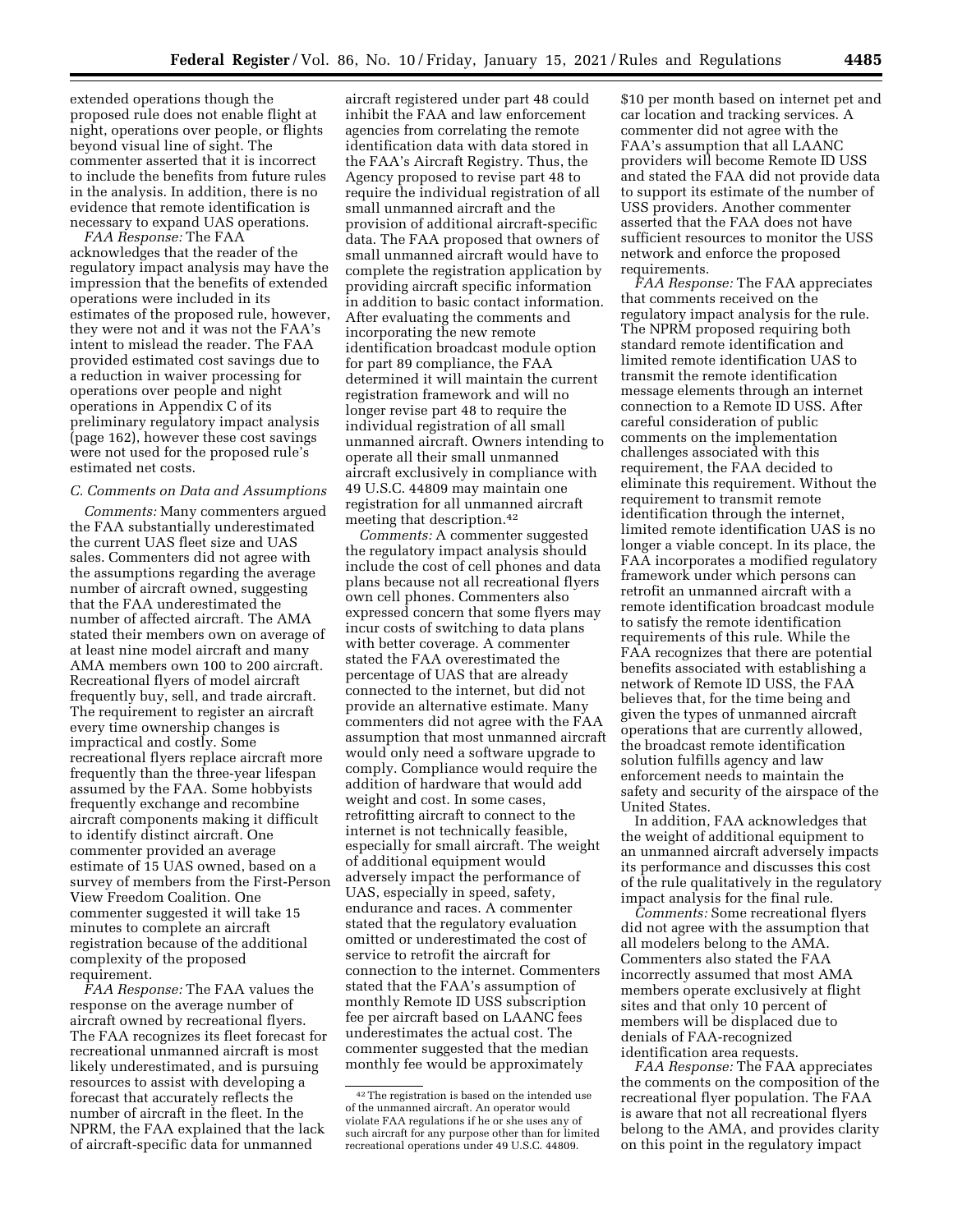analysis of the final rule. The regulatory impact analysis for the final rule acknowledges that AMA members do not operate exclusively at flight sights. The regulatory impact analysis will reflect that all recreational flyers belonging to a community-based organization will choose to purchase a remote identification broadcast module to equip their unmanned aircraft to be in compliance with the final rule when operating outside of the boundaries of an FAA-recognized identification area. Lastly, the FAA acknowledges comments which state that over 10 percent of AMA members would be displaced from flight sites due to denials of FAA-recognized identification area requests. The FAA acknowledges that the public may have access to information or data that would enable the FAA to estimate costs with greater accuracy, and encourages the public to provide such information with supporting documentation.

*Comments:* Commenters stated that the FAA underestimated the average lifespan of UAS, asserting that some aircraft have decades of useful life rather than an average of three years. Commenters requested that the data used to estimate the lifespan of UAS be available to the public for review. A commenter provided an estimated average lifespan of 6 years based on a survey of members in the First Person View Freedom Coalition. Other commenters contended that the average lifespan of recreational UAS is much lower than 3 years due to accidents.

*FAA Response:* The FAA values the information provided by commenters touching on the lifespan assumption used for the regulatory impact analysis. The 3-year lifespan is not an assumption created specifically to analyze the costs and benefits of the remote identification rulemaking. Rather, the lifespan is one element used to forecast the unmanned aircraft fleet, which is available to the public in a document titled *FAA Aerospace Forecast 2020–2040.*43 The FAA continues to seek resources and information that inform unmanned aircraft lifespan assumptions.

#### *D. Comments on Regulatory Alternatives*

*Comments:* Multiple commenters suggested alternatives to reduce the burden on operators. One alternative would be to grandfather older UAS or to allow for a grace period for compliance. Over time as the existing unmanned aircraft fleet becomes obsolete, fewer unmanned aircraft not equipped with

remote identification capabilities would make up the market. Some commenters also proposed additional time to come into compliance. Others suggested a notification system that would allow pilots to call-in to identify themselves before flying their unmanned aircraft. Some commenters suggested requiring internet transmission of remote identification for BVLOS operations only. Several commenters supported the concept of remote identification, but suggested establishing simpler alternatives to the rule, such as a simple remote beacon that would have less performance impact on smaller aircraft. Others preferred to use a simple application on the phone or an FAAapproved application to register preflight model and location to ''check-out'' airspace. Some commenters proposed a government buy-back program to compensate for the loss of use for aircraft that cannot comply through software upgrades or government subsidization. Many commenters suggested the FAA should compensate or reimburse UAS owners for aircraft rendered obsolete by the rule. One commenter suggested the use of network publishing utilizing a network connection to transmit remote identification as an alternative to broadcasting which would require equipment upgrades. The commenter noted that the proposed solution was recommended by the UAS Identification and Tracking Aviation Rulemaking Committee in its final report. Commenters express concern that the compliance deadline of 1 year is too soon. The proposed compliance period would benefit designers and producers of remote identification UAS by increasing sales at the expense of UAS owners who have to purchase new equipment to comply.

*FAA Response:* The FAA values the abundance of commenter suggestions for reducing the burden of the rulemaking on operators of unmanned aircraft, and will not adopt the network requirement as proposed for the time being. Instead, operators of unmanned aircraft can comply with the final rule in one of three ways, which include: (1) Operating standard remote identification unmanned aircraft, or (2) attaching a remote identification broadcast module to an unmanned aircraft that is not able to otherwise broadcast, or (3) operating unmanned aircraft within the boundaries of an FAA-recognized identification area.

The FAA decided to incorporate this concept after reviewing public comments and considering the significant concerns raised with respect to the remote identification UAS

framework. The FAA determined a remote identification broadcast module facilitates compliance with this rule and meets the safety and security needs of the FAA, national security agencies, and law enforcement. The concept is broadcast based and does not require a person to connect to the internet to identify remotely, as the limited remote identification UAS proposal did. This shift allows unmanned aircraft with remote identification broadcast modules to operate in areas where the internet is unavailable. In addition, by making this a broadcast solution, the FAA has determined that the 400-foot range limitation included in the proposed requirements for limited remote identification UAS is no longer warranted and has removed the design constraint.

#### *E. Miscellaneous Comments*

*Comments:* Some commenters expressed concern that the existing 4G and LTE cellular networks will be adversely affected by the potential increase in usage due to UAS surveillance and monitoring.

*FAA Response:* The FAA acknowledges the concern that existing 4G and LTE cellular networks would be adversely affected by the potential increase in usage due to UAS surveillance and monitoring, and did not adopt the proposed requirement for network connectivity at this time.

*Comments:* The Fourth Branch Project of the Mercatus Center at George Mason University suggested that the FAA had not established how much risk a UAS without remote identification poses to manned aircraft when operating in Class G airspace and away from airports and heliports, and noted that increased costs of network remote identification as well as dependence on Remote ID USS and internet connectivity is likely excessive considering that risk is likely very low. Many other comments also noted that given the safety record of UAS operators, the safety benefits would be minimal. Some also noted that the FAA did not produce data to support the claim of safety benefits. DJI also noted that some of the improvements in safety may have occurred even without the remote identification rule.

*FAA Response:* The FAA acknowledges the comments related to risk, and notes that this rule will play a critical role in threat discrimination by law enforcement and national security entities, similar to radar data for manned aircraft and license plates on road vehicles. Law enforcement officials have made clear that it can be very difficult to make a decision about the risk posed by a person manipulating the

<sup>43</sup>*https://www.faa.gov/data*\_*research/aviation/ aerospace*\_*forecasts/media/FY2020-40*\_*FAA*\_ *Aerospace*\_*Forecast.pdf.* Pages 41–63.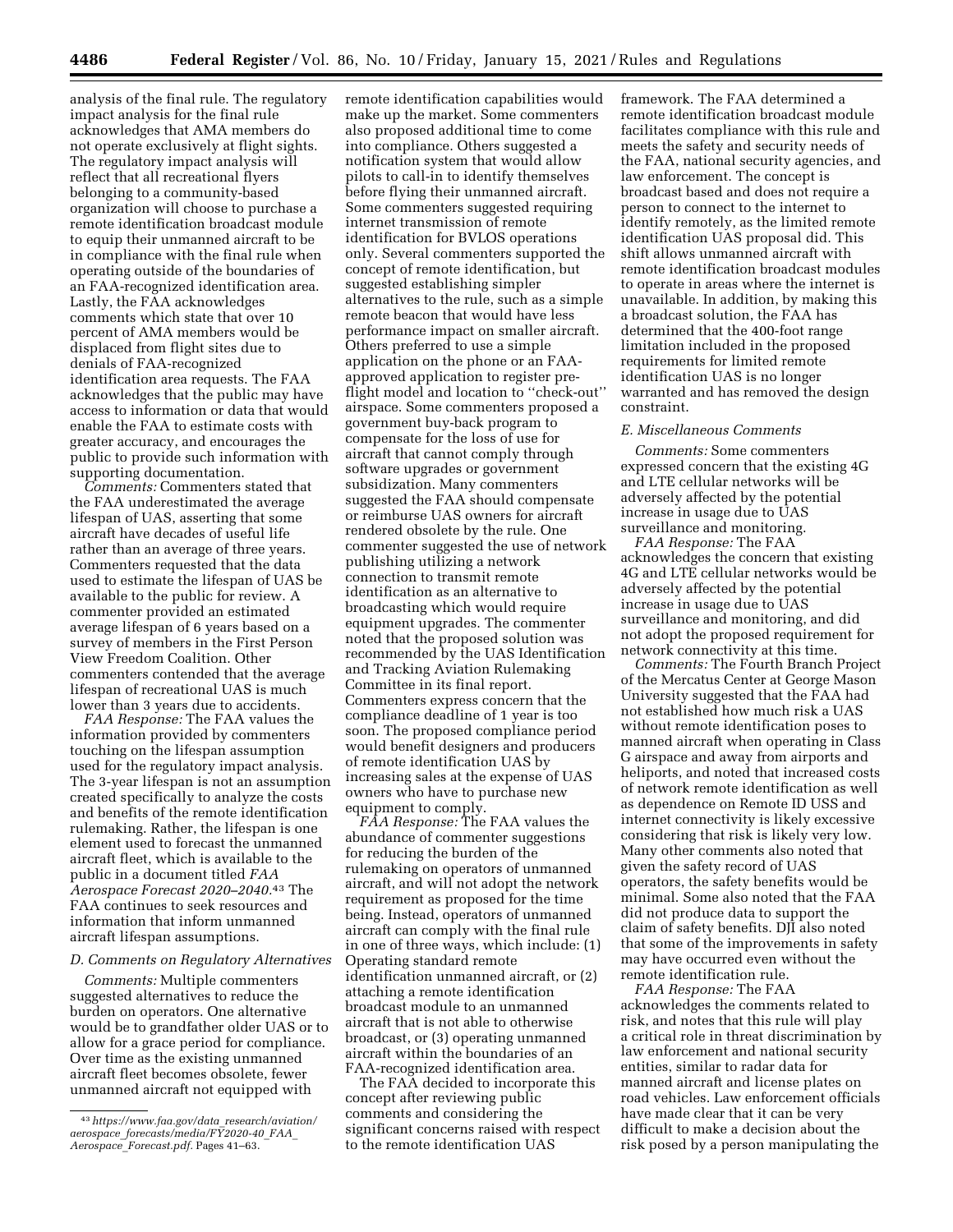flight controls of the UAS with the limited information available from visually observing an unmanned aircraft. Remote identification information will enable better threat discrimination, an immediate and appropriate law enforcement response, and an effective follow-on investigation. This is because remote identification information can be correlated with unmanned aircraft registry information to inform law enforcement officers about the registered owner. This information, along with the real-time location of the UAS operator, provide critical input to a law enforcement officer's decision on whether intervention is appropriate. In addition, a careless or clueless operator may be introducing unnecessary risk into the airspace of the United States without realizing it. Remote identification allows appropriate authorities to identify the operator for follow up or education on how to operate safely and in compliance with the FAA's rules.

## **XXI. Guidance Documents**

The FAA is promulgating several guidance documents to supplement the requirements in this rule. Copies of the guidance documents are available in the docket for this rulemaking.

The FAA is establishing an advisory circular on the means of compliance process for remote identification of unmanned aircraft systems. This advisory circular provides guidance on the means of compliance process described in part 89. This AC outlines the required information for submitting a means of compliance.

The FAA is establishing an advisory circular on the declaration of compliance process for remote identification of unmanned aircraft systems. This advisory circular provides guidance on the declaration of compliance process described in part 89. This AC outlines the required information for submitting a declaration of compliance.

The FAA is revising AC 107–2, Small Unmanned Aircraft Systems, to describe the requirements of remote identification. The advisory circular also describes where the various small UAS are permitted to operate.

The FAA is establishing a new advisory circular for FAA-recognized identification areas. This advisory circular provides guidance to persons requesting the establishment of an FAArecognized identification area under § 89.210. This AC also provides guidance for persons responsible for FAA-recognized identification areas, as well as persons operating UAS at FAA-

recognized identification areas under § 89.115(b).

## **XXII. Regulatory Notices and Analyses**

Changes to Federal regulations must undergo several economic analyses. First, Executive Order 12866 and Executive Order 13563 direct that each Federal agency shall propose or adopt a regulation only upon a reasoned determination that the benefits of the intended regulation justify its costs. In addition, DOT rulemaking procedures in subpart B of 49 CFR part 5 instruct DOT agencies that if the regulatory action is expected to impose costs, then the rulemaking shall include either a reasoned determination that the benefits outweigh the costs or, if the particular rulemaking is mandated by statute or compelling safety need notwithstanding a negative cost-benefit assessment, a detailed discussion of the rationale supporting the specific regulatory action proposed, and an explanation of why a less costly alternative is not an option. Second, the Regulatory Flexibility Act of 1980 (Pub. L. 96–354) requires agencies to analyze the economic impact of regulatory changes on small entities. Third, the Trade Agreements Act of 1979 (Pub. L. 96–39) prohibits agencies from setting standards that create unnecessary obstacles to the foreign commerce of the United States. In developing United States standards, this Trade Act requires agencies to consider international standards and, where appropriate, that they be the basis of United States standards. Fourth, the Unfunded Mandates Reform Act of 1995 (Pub. L. 104–4) requires agencies to prepare a written assessment of the costs, benefits, and other effects of proposed or final rules that include a Federal mandate likely to result in the expenditure by State, local, or tribal governments, in the aggregate, or by the private sector, of \$100 million or more annually (adjusted for inflation with base year of 1995). The FAA has provided a detailed Regulatory Impact Analysis in the docket of this rulemaking. This portion of the preamble summarizes the FAA's analysis of the economic impacts of this rule.

In conducting these analyses, the FAA has determined that this rule: (1) Has benefits that justify its costs; (2) is a ''significant regulatory action'' as defined in section 3(f) of Executive Order 12866; (3) is ''significant'' as defined in DOT's general rulemaking procedures at 49 CFR 5.13(a)(1); (4) will have a significant economic impact on a substantial number of small entities; (4) will not create unnecessary obstacles to the foreign commerce of the United

States; and (5) will not impose an unfunded mandate on State, local, or tribal governments, or on the private sector by exceeding the threshold identified above.

#### *A. Regulatory Evaluation*

#### 1. Key Assumptions and Data Sources

The analysis of the rule is based on findings from the Unmanned Aircraft Systems Identification and Tracking Aviation Rulemaking Committee (UAS– ID ARC), as well as data and information from the FAA and industry stakeholders. The analysis for the regulatory evaluation is based on the following assumptions and data sources.

• The analysis uses 2020 constant dollars. Year 1 of the period of analysis, which would correlate with the effective date of the final rule, is used as the base year.

• The FAA uses a 10-year time period of analysis to capture the effects of the compliance period and recurring effects of the rule.44

• The analysis includes the 18-month phase-in period from the effective date of the rule for compliance by persons responsible for the production of unmanned aircraft. At the end of 30 months from the effective date, operators must fly either a standard remote identification unmanned aircraft or an unmanned aircraft equipped with a remote identification broadcast module, or operate within the boundaries of an FAA-recognized identification area.

• The FAA uses a three percent and seven percent discount rate to quantify present value costs and cost savings as prescribed by OMB in Circular A–4.45

• The analysis of costs and cost savings of this rule are based on the fleet forecast for small unmanned aircraft as published in the FAA Aerospace Forecast 2020–2040.46 The forecast includes base, low, and high scenarios. The analysis provides a range of net impacts from low to high based on these forecast scenarios. The FAA considers

45OMB Circular A–4, *Regulatory Analysis* (2003), *https://www.whitehouse.gov/sites/whitehouse.gov/ files/omb/circulars/A4/a-4.pdf.* 

46FAA Aerospace Forecast Fiscal Years 2020– 2040 at 41–63, *available at http://www.faa.gov/ data*\_*research/aviation/aerospace*\_*forecasts/media/ FY2020-40*\_*FAA*\_*Aerospace*\_*Forecast.pdf* 

<sup>44</sup>The FAA typically uses a 5-year time period for Regulatory Impact Analysis of UAS rulemakings to align with historical and current FAA UAS Forecasts (see *https://www.faa.gov/data*\_*research/ aviation/aerospace*\_*forecasts/media/Unmanned*\_ *Aircraft*\_*Systems.pdf*). In addition, the FAA acknowledges uncertainty in estimating incremental impacts of this proposed rule beyond 5 years due to rapid changes in UAS technology and innovation.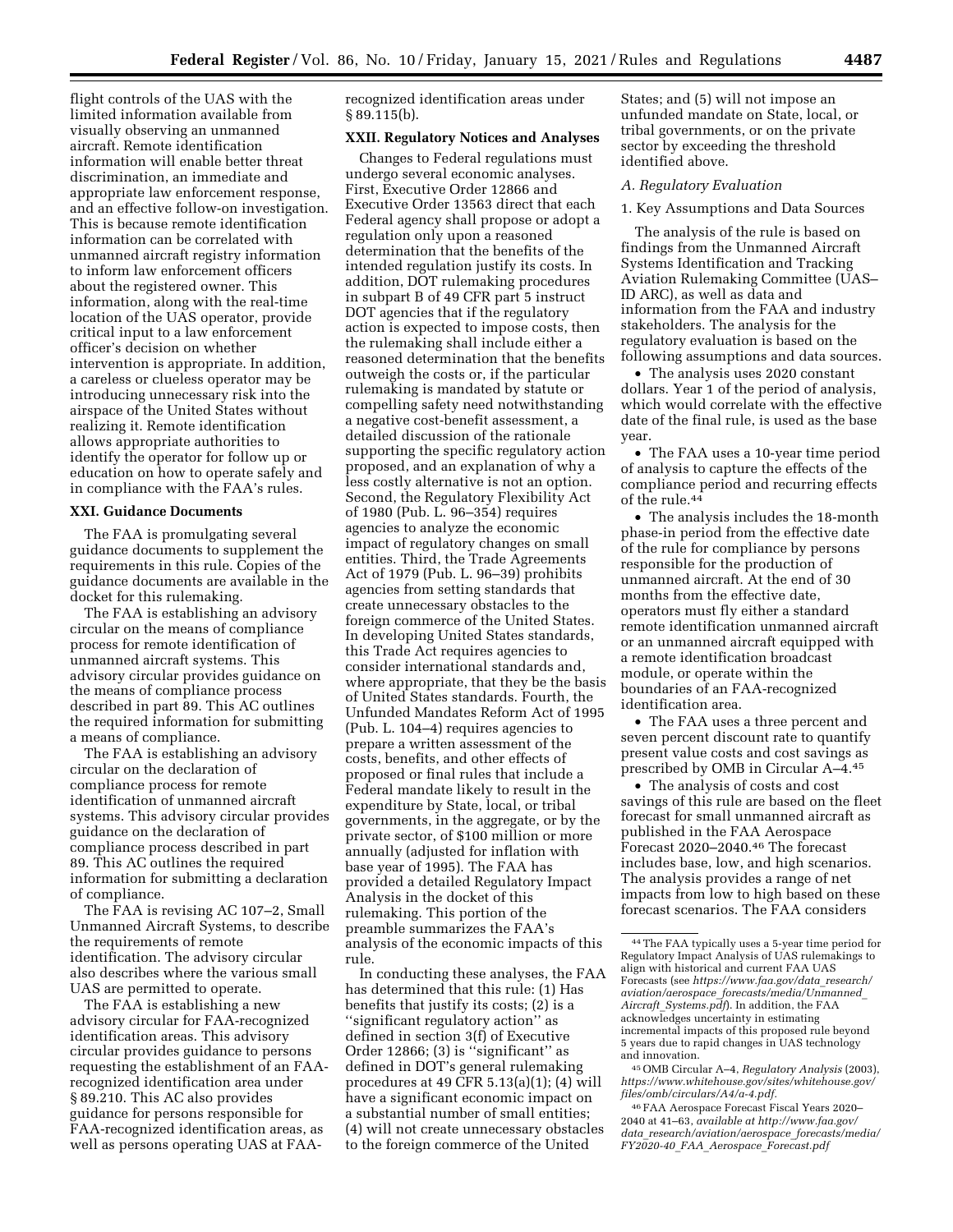the primary estimate of net impacts of the rule to be the base scenario.

• Based on the FAA part 48 unmanned aircraft registry, the FAA estimates that 87.6 percent of small unmanned aircraft sold in the United States are produced by foreign entities.

• Each unmanned aircraft producer will incur an estimated one-time cost of \$85 for the purchase of a remote identification standard from a consensus standards body.47 The serial number standard is available at no cost.

• The FAA estimates that potentially as many as 191 United States and 351 foreign producers would submit a declaration of compliance for 391 United States and 891 foreign models of unmanned aircraft for FAA during year 2 of the analysis period.48 During each of the remaining years of the analysis period, the FAA assumes an additional nine new producers would submit a declaration of compliance annually for one model of unmanned aircraft each, and nine new models will be produced by preexisting producers, for a total of eighteen new models of unmanned aircraft annually.49

• The FAA assumes that five percent of the declarations of compliance submitted by persons responsible for the production of standard remote identification unmanned aircraft and remote identification broadcast modules to the FAA would not be accepted. The declaration of compliance would then be rewritten and resubmitted to the FAA for acceptance, and the FAA would accept the resubmission.

• Producers will maintain product support and notification procedures to notify the public and the FAA of any defect or condition that causes the unmanned aircraft or broadcast module to not to meet the requirements of proposed part 89.

• The FAA assigns the United States Department of Transportation guidance on the hourly value of travel time savings for personal purposes (for limited recreational flyers only). This value is equal to \$14.37 per hour and is applicable for the 10-year analysis period.50

• The FAA assumes that all Academy of Model Aeronautics (AMA) flying sites, about 2,200 as of this writing, $51$ will submit requests to establish FAArecognized identification areas, and that 90 percent of the requests will be approved. The remaining 10 percent are assumed to be in sensitive areas and therefore will not be approved to become an FAA-recognized identification area. The FAA also assumes that 1,700 United States Army Junior ROTC clubs and 66 institutions identified as awarding undergraduate degrees in aerospace engineering will submit requests to establish FAArecognized identification areas, and that 90 percent of the requests will be approved as well.52

• The FAA estimates it will conduct approximately 1,500 to 1,600 investigations of UAS incidents annually for each year of the analysis period and that each investigation will range between 0 and 40 hours.<sup>53</sup> This is used to estimate cost savings from reduced hours for FAA UAS investigations.

• The FAA determines the cost of a broadcast module to be \$50.54

• The FAA notes the analysis of this rule reflects industry conditions that predate the public health emergency concerning the coronavirus disease 2019 (COVID–19). While there is currently a lack of data to forecast the timing of recovery from COVID–19 impacts relative to implementation of the rule, the analysis provides information on the types of impacts that may be experienced in the future as the economy returns to baseline levels.

2. Benefits Summary

The FAA expects this rule will result in several important benefits and enhancements to support safety and

54The FAA received company proprietary information from potential U.S. manufacturers of a broadcast module that may meet remote identification requirements. One U.S. manufacturer estimated a cost of \$50 for a self-contained module with its own power and GPS, with a decrease in cost as production volume increases. Another U.S. manufacturer stated an estimate would not be available until the rule's final requirements were published. Commercially available modules that comply with French remote identification laws range from 40 euros (equivalent to \$47.48 US dollars on 9/14/2020), and up.

security in the airspace of the United States. Remote identification provides information that helps address existing challenges of the FAA, law enforcement entities, and national security agencies responsible for the safety and security of the airspace of the United States. As UAS operations increase, so does the risk of unmanned aircraft being operated in close proximity to manned aircraft or in airspace that is not open to the operations. Remote identification provides a means to identify these aircraft and locate the person that controls them (*e.g.,* operators, pilots in command). It allows law enforcement and national security agencies to distinguish compliant airspace users from those potentially posing a safety or security risk. It permits the FAA and law enforcement to conduct oversight of persons operating UAS and to determine whether compliance actions, enforcement, educational, training, or other types of actions are needed to mitigate safety or security risks and foster increased compliance with regulations. Remote identification data also informs users of the airspace of the United States of the operations that are being conducted at any given moment in a particular airspace.

The FAA expects this rule will result in important benefits and enhancements to support the safe integration of expanded UAS operations in the United States airspace. Remote identification provides greater situational awareness of UAS operations to airport operators and other aircraft in the vicinity of those operations. Manned aircraft, especially those operating at low altitudes where UAS operations are anticipated to be the most prevalent (such as helicopters and agricultural aircraft), could carry the necessary equipment to display the location of UAS operating nearby. In addition, towered airports could use remote identification information for situational awareness, especially for landing and takeoff operations.

## 3. Cost and Savings Summary

The costs of this rule include UAS owners including additional information when completing the unmanned aircraft certificate of registration; UAS operators flying compliant remote identification unmanned aircraft or travelling to FAArecognized identification areas to operate without remote identification; the producers of standard remote identification unmanned aircraft and the producers of broadcast modules submitting a declaration of compliance to the FAA for acceptance; entities submitting means of compliance to the FAA for acceptance; entities submitting

<sup>47</sup>*https://www.astm.org/Standards/F3411.htm.*  Accessed August 4, 2020. The price for the Standard Specification for Remote ID and Tracking is listed as \$85.

<sup>48</sup>Based on analysis of the Association for Unmanned Vehicle Systems International (AUVSI) Unmanned Systems & Robotics Database.

<sup>49</sup>Based on analysis of the Association for Unmanned Vehicle Systems International (AUVSI) Unmanned Systems & Robotics Database.

<sup>50</sup>Time savings is estimated to be median hourly wage plus benefits as described in the U.S. Department of Transportation Revised Departmental Guidance on Valuation of Travel Time in Economic Analysis (Sept. 27, 2016).

<sup>51</sup>*https://www.modelaircraft.org/club-finder.*  Accessed August 26, 2020. The FAA notes that a subset of AMA clubs has flying sites.

<sup>52</sup>*http://www.usarmyjrotc.com/general/program*\_ *overview.php.* Accessed August 26, 2020. *https:// ira.asee.org/wp-content/uploads/2019/07/2018- Engineering-by-Numbers-Engineering-Statistics-UPDATED-15-July-2019.pdf.* P. 18. Accessed August 26, 2020.

<sup>53</sup>The FAA conducted 2,002 investigations in FY 2018; 1,995 investigations in FY 2019; and as of May 18, 2020, the FAA has conducted 920 investigations.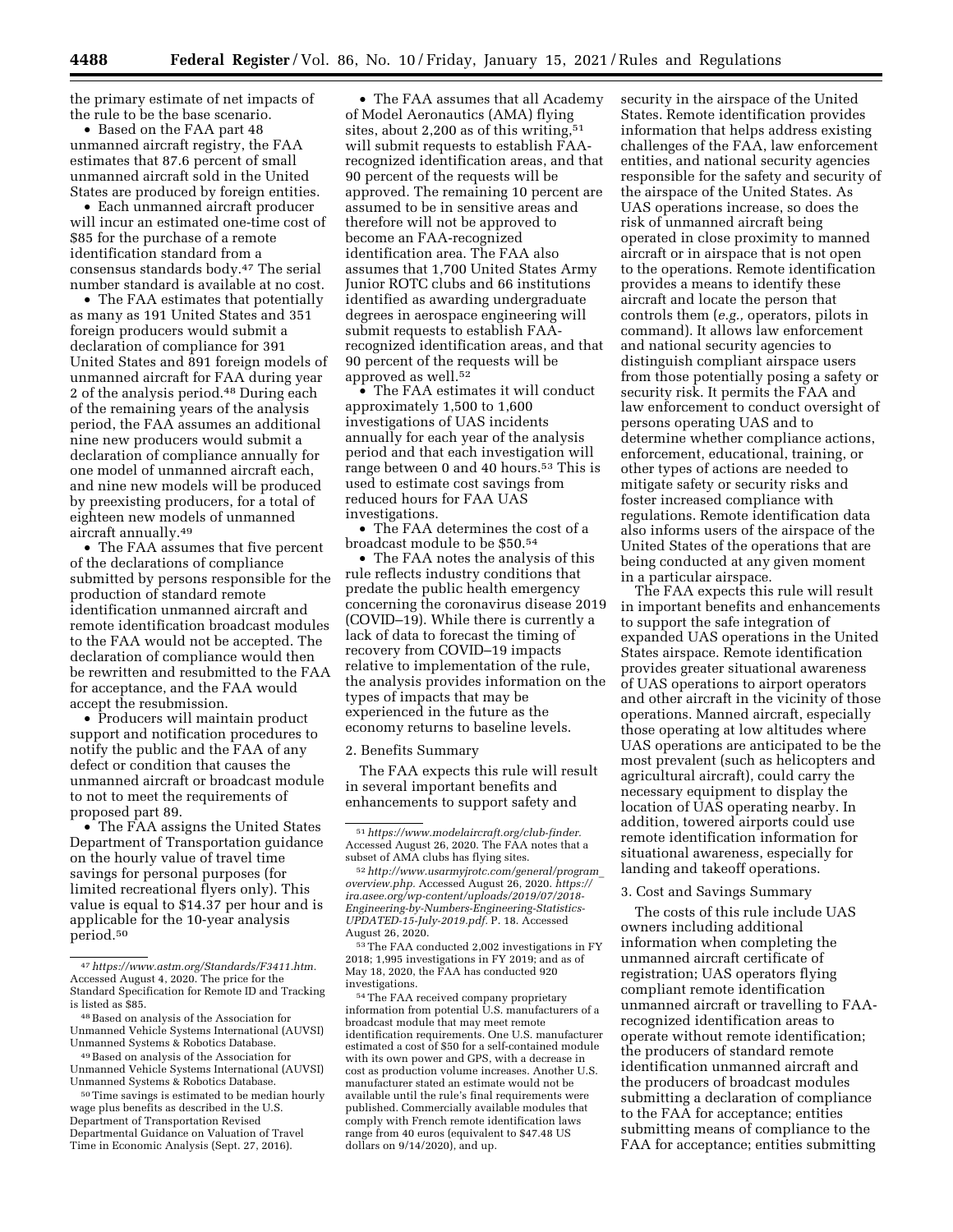requests to establish FAA-recognized identification areas; FAA approving means of compliance, declarations of compliance, and requests for designated flying fields, and developing information technology in support of the rule. The cost savings of this rule include relief provided to the FAA from avoided aviation safety inspector costs resulting from a reduction in hours expended on UAS investigations.

The FAA bases the analysis of this rule on a fleet forecast for small unmanned aircraft that includes base, low, and high scenarios. Accordingly, this analysis provides a range of net impacts from low to high based on these forecast scenarios. The FAA considers the base scenario as the primary estimate of net impacts of this rule. For the primary estimate, over a 10 year period of analysis this rule will result in

present value net costs of \$227.1 million at a three percent discount rate, with annualized net costs of \$26.6 million. At a seven percent discount rate, this rule will result in present value net costs of \$186.5 million, with annualized net costs of \$26.6 million. The following table summarizes the quantified costs and cost savings of this rule for the three forecast scenarios.

## TABLE 2—NET COSTS OF FINAL RULE (\$MILLIONS) \*

[Base scenario—Primary estimate]

| Affected entity/category                                | 10 Year<br>present value<br>(at 3%) | Annualized<br>(at 3%)            | 10 Year<br>present value<br>(at 7%) | Annualized<br>(at 7%)<br>20.6<br>4.4<br>0.3<br>0.1<br>1.5 |  |
|---------------------------------------------------------|-------------------------------------|----------------------------------|-------------------------------------|-----------------------------------------------------------|--|
| Developers of Remote Identification Means of Compliance | 181.3<br>33.8<br>2.9<br>0.6<br>12.1 | 21.2<br>4.0<br>0.3<br>0.1<br>1.4 | 144.9<br>30.9<br>2.4<br>0.6<br>10.6 |                                                           |  |
|                                                         | 230.7<br>(3.6)<br>227.1             | 27.0<br>(0.4)<br>26.6            | 189.4<br>(2.9)<br>186.5             | 27.0<br>(0.4)<br>26.6                                     |  |

\***Table notes:** (i) Column totals may not sum due to rounding and parenthesis, ''( )'', around numbers to indicate savings. (ii) The low and high forecast scenarios are not symmetric around the base—please see the forecast report for more information. The FAA Aerospace Forecast Fiscal Years 2020–2040, available at *https://www.faa.gov/data*\_*research/aviation/aerospace*\_*forecasts/media/FY2020-40*\_*FAA*\_*Aerospace*\_*Forecast.pdf.*  The forecast provides a base with high and low scenarios.

## TABLE 3—NET COSTS OF FINAL RULE (\$MILLIONS) \*

[Low scenario]

| Affected entity/category                                | 10 Year present<br>value<br>(at 3%) | Annualized<br>(at 3%) | 10 Year present<br>value<br>(at 7%) | Annualized<br>(at 7%) |  |
|---------------------------------------------------------|-------------------------------------|-----------------------|-------------------------------------|-----------------------|--|
|                                                         | 167.7<br>33.8                       | 19.7<br>4.0           | 134.1<br>30.9                       | 19.1<br>4.4           |  |
| Developers of Remote Identification Means of Compliance | 2.9                                 | 0.3                   | 2.4                                 | 0.3                   |  |
|                                                         | 0.6                                 | 0.1                   | 0.6                                 | 0.1                   |  |
|                                                         | 12.1                                | 1.4                   | 10.6                                | 1.5                   |  |
|                                                         | 217.1                               | 25.4                  | 178.6                               | 25.4                  |  |
|                                                         | (3.5)                               | (0.4)                 | (2.8)                               | (0.4)                 |  |
| Net Costs.                                              | 213.6                               | 25.0                  | 175.8                               | 25.0                  |  |

Table notes: Column totals may not sum due to rounding and parenthesis, "()", around numbers to indicate savings.

## TABLE 4—NET COSTS OF FINAL RULE (\$MILLIONS) \*

[High scenario]

| Affected entity/category                                | 10 Year<br>present value<br>(at 3%) | Annualized<br>(at 3%) | 10 Year<br>present value<br>(at 7%) | Annualized<br>(at 7%) |
|---------------------------------------------------------|-------------------------------------|-----------------------|-------------------------------------|-----------------------|
|                                                         | 200.8                               | 23.5                  | 160.4                               | 22.8                  |
|                                                         | 33.8                                | 4.0                   | 30.9                                | 4.4                   |
| Developers of Remote Identification Means of Compliance | 2.9                                 | 0.3                   | 2.4                                 | 0.3                   |
|                                                         | 0.6                                 | 0.1                   | 0.6                                 | 0.1                   |
|                                                         | 12.1                                | 1.4                   | 10.6                                | 1.5                   |
|                                                         | 250.2                               | 29.3                  | 204.9                               | 29.2                  |
|                                                         | (3.7)                               | (0.4)                 | (3.0)                               | (0.4)                 |
| Net Costs                                               | 246.4                               | 28.9                  | 201.9                               | 28.7                  |

\***Table notes:** Column totals may not sum due to rounding and parenthesis, ''( )'', around numbers indicate savings.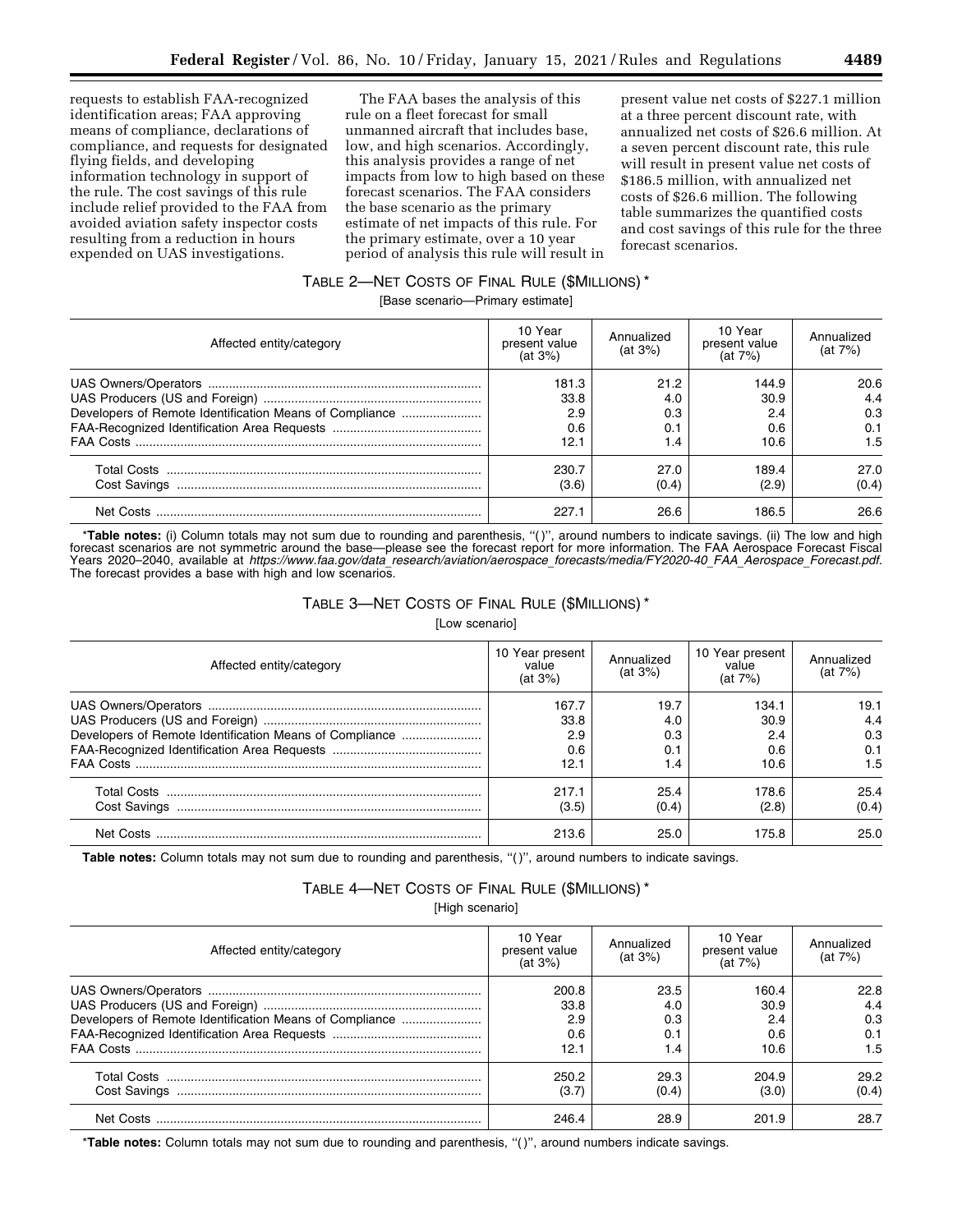The following table presents an itemized list of the base scenario or primary estimate of costs and cost savings from this rule.

## TABLE 5—REMOTE IDENTIFICATION COSTS AND COST SAVINGS (\$MILLIONS)

[Base scenario—Primary estimate]

| Affected entity                                          | 10 Year<br>present value<br>(at 3%) | 10 Year<br>present value<br>(at 7%) |  |
|----------------------------------------------------------|-------------------------------------|-------------------------------------|--|
| UAS Owners/Operators Recreational:                       |                                     |                                     |  |
|                                                          | 0.82                                | 0.67                                |  |
|                                                          | 85.18                               | 66.17                               |  |
|                                                          | 27.15                               | 23.57                               |  |
|                                                          | 51.17                               | 40.68                               |  |
| Part 107:                                                |                                     |                                     |  |
|                                                          | 2.35                                | 1.92                                |  |
|                                                          | 3.62                                | 3.23                                |  |
|                                                          | 10.97                               | 8.65                                |  |
| <b>FAA-recognized Identification Area Requests:</b>      |                                     |                                     |  |
|                                                          | 0.64                                | 0.56                                |  |
| <b>UAS Manufacturers:</b>                                |                                     |                                     |  |
|                                                          | 31.53                               | 28.83                               |  |
|                                                          | 0.05                                | 0.05                                |  |
|                                                          | 0.00                                | 0.00                                |  |
|                                                          | 2.22                                | 2.03                                |  |
| Developers of Remote Identification Means of Compliance: |                                     |                                     |  |
|                                                          | 1.25                                | 1.10                                |  |
|                                                          | 1.65                                | 1.30                                |  |
| <b>FAA Costs:</b>                                        |                                     |                                     |  |
|                                                          | 0.15                                | 0.12                                |  |
|                                                          | 0.00<br>0.73                        | 0.00<br>0.70                        |  |
|                                                          | 6.46                                | 5.65                                |  |
|                                                          | 4.72                                | 4.14                                |  |
|                                                          |                                     |                                     |  |
|                                                          | 230.69                              | 189.38                              |  |
|                                                          | (3.58)                              | (2.85)                              |  |
|                                                          | 227.11                              | 186.53                              |  |
|                                                          | 26.62                               | 26.56                               |  |

\*Serial number standard is available at zero cost to manufacturers.

\*\*Automated approval through FAA DroneZone portal at no additional costs.

**Note:** Column totals may not sum due to rounding.

The key cost drivers of the rule are the total costs for remote identification equipage followed by travel expenses for a select group of recreational flyers. Total costs for remote identification equipage are about \$93 million at a three percent discount rate and about \$76 million at a seven percent discount rate. The annualized equipage cost is about \$11 million at both a three

percent discount rate and a seven percent discount rate. This impact represents 40.3 percent of the rule's total costs. The cost for a select group of operators to travel to an FAArecognized identification area is 36.9 percent of the rule's total costs.

The FAA expects this rule will also provide important unquantified savings and efficiencies from reduced operational costs. The ability to identify and locate UAS provides additional situational awareness to manned and unmanned aircraft and critical information to law enforcement and other government officials. This will become increasingly important as the number of UAS operations in all classes of airspace grow. The following table summarizes unquantified savings from the final rule.

## TABLE 6—UNQUANTIFIED SAVINGS

| Savings                                       | Summary                                                                                                                                                                                                                                                                            |
|-----------------------------------------------|------------------------------------------------------------------------------------------------------------------------------------------------------------------------------------------------------------------------------------------------------------------------------------|
| Reduced obsolescence of<br>unmanned aircraft. | Operators will be able to attach a remote identification broadcast module to their unmanned aircraft that enables<br>them to identify remotely. Without this option, operators would be allowed to only operate within the boundaries<br>of an FAA-recognized identification area. |
| Refined threat assessment                     | Remote identification provides near real-time information to security agencies and law enforcement organizations<br>that will enhance threat assessments.                                                                                                                          |
| Promotes safety                               | Availability of near real-time information facilitated by remote identification discourages unsafe flying by operators<br>of unmanned aircraft, thereby promoting safety for other users of the airspace of the United States and for<br>those on the ground.                      |
| Supports industry innovation                  | Supports future industry and technology innovation by providing a performance-based framework for the develop-<br>ment of current and future industry standards and means of compliance.                                                                                           |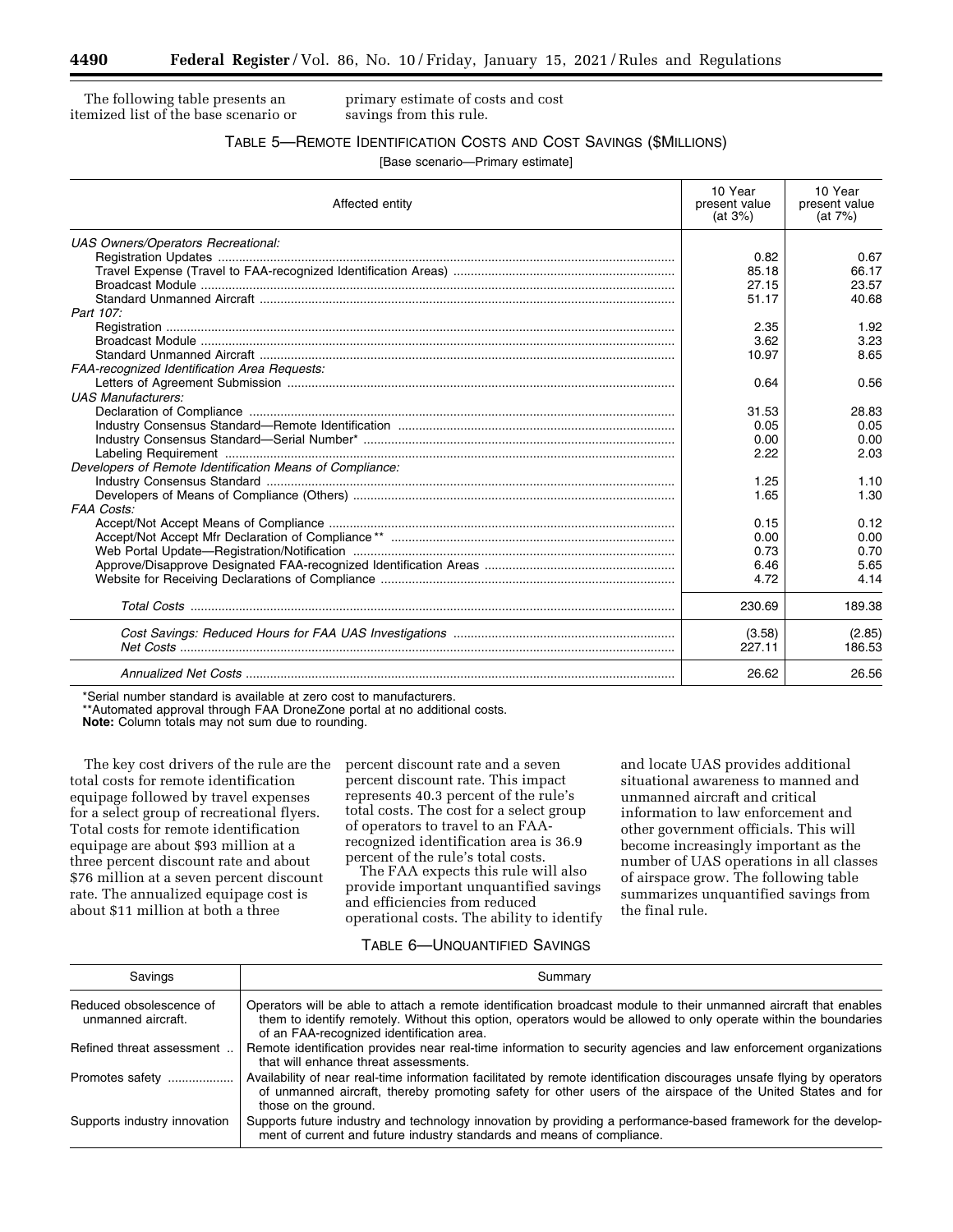#### 4. Alternatives Considered

The FAA considered both higher and lower cost alternatives for the final rule. The alternatives and the FAA's reasons for rejecting those alternatives are discussed below.

## i. Alternative Compliance Periods— Producers

The chosen compliance period to estimate producer costs is 18 months beyond the effective date of the final rule. The FAA proposed a 2-year compliance date in the NPRM, and considered it for the final rule as well. The reduction in the producer compliance period by 6 months reflects that the final rule removes the network requirement which alleviates technical complexities for producers of unmanned aircraft. Though no FAAaccepted means of compliance is currently available for producers to build to, there is an ASTM Standard Specification for Remote ID and Tracking available. Accordingly, the FAA believes it is practical for this industry consensus standard to be modified and submitted for acceptance as a means of compliance 6 months after the effective date of the final rule, allowing an additional year for producers to design, build, and test unmanned aircraft that meet the standard.

The final rule does not preclude earlier producer compliance, and there potentially could be economic incentive to comply earlier.

ii. Alternative Operational Compliance Period

The FAA considered allowing 3 years beyond the effective date of the final rule for owners and operators to comply with the remote identification requirements of this rule. However, the FAA determined that period of time was less preferable because it prolonged safety and security risks to air traffic and airports by delaying the ability of law enforcement personnel to identify unauthorized UAS operations. To reduce the delay in implementing remote identification, the owner/ operator compliance period was reduced from 3 years after the effective date of the final rule to 30 months after the effective date of the final rule. For UAS purchased prior to the final rule or after the final rule is published, a broadcast module could be purchased to continue operating the unmanned aircraft for the entirety of its lifespan. In addition, the adopted alternative is more likely to reduce uncertainty of adverse impacts to producers with inventories of UAS produced before the

compliance date that would likely not meet the remote identification provisions of the proposal.

## iii. Requiring ADS–B Out

The FAA could have required transponders or ADS–B Out for unmanned aircraft as a means to identify those aircraft remotely. The FAA is prohibiting the use of transponders or ADS–B Out for remote identification of unmanned aircraft operations, with limited exceptions, for two primary reasons. First, the FAA expects that, due to the volume of unmanned aircraft operations projected, the additional radio frequency signals would saturate the available spectrum and degrade the overall cooperative surveillance system. Second, transponders and ADS–B Out do not provide any information about the location of control stations or takeoff locations, as these systems were designed for manned aircraft. For these reasons, the FAA has determined that existing cooperative surveillance systems are incapable of supporting unmanned aircraft remote identification. In addition, there would be a higher cost to equip under this alternative compared to the rule. The cost to equip unmanned aircraft with transponders and ADS–B Out would be \$3,999 per aircraft.

#### iv. UAS Service Suppliers

The final rule considered a network solution that would require Remote ID USS to come forward to offer remote identification services to individuals operating UAS in the airspace of the United States. Throughout its integration of UAS into the airspace of the United States, the FAA has taken a phased, incremental approach that fosters industry innovation while meeting the safety and security concerns presented by the operations. The FAA believes this should be the case with remote identification of unmanned aircraft as well and has carefully considered the intent of the remote identification of unmanned aircraft.

Though the FAA continues to work toward full integration of UAS into the airspace of the United States, the FAA believes that the most appropriate step, at this time, is to establish a broadcast based remote identification system that provides for immediate awareness of unmanned aircraft in the widest variety of settings. The FAA is not adopting the requirement to transmit message elements through the internet to a Remote ID USS in this rule. The FAA believes broadcast alone is sufficient for the time being, given the types of unmanned aircraft operations that are

currently allowed, to maintain the safety and security of the airspace of the United States.

v. Require Network Connectivity and Broadcast Capability

The FAA considered requiring network connectivity through a USS and a broadcast requirement for the final rule, but as adopted the rule contains only a broadcast requirement at this time. The FAA recognized concerns about an internet connectivity requirement including internet availability or connectivity issues, and increased costs for UAS upgrades, internet data plans, and Remote ID USS subscriptions. The FAA acknowledges that the ability to connect to the internet is dependent on a variety of factors including geographic coverage of cellular internet networks, wide-scale network disruptions, or natural disasters.

The FAA notes that many current UAS are capable of broadcast but may have difficulty with the potential complexity and cost of integrating network capabilities to meet the standard remote identification requirements proposed in the NPRM. By shifting to the broadcast-only requirement, the dependency on an internet connection as the sole means of providing remote identification information is removed and allows the unmanned aircraft to operate in areas where the internet is unavailable. In addition, by incorporating a broadcast requirement, the FAA has determined that the 400-foot range limitation is no longer warranted and has removed this design constraint.

vi. Requiring Separate Certificate of Aircraft Registration for Each Section 44809 Unmanned Aircraft

This rule retains the requirement for small unmanned aircraft owners to pay a \$5 registration fee and a \$5 renewal fee, but this final rule differs from the proposal which required a separate registration for each individual aircraft. As a result of the FAA's decision to maintain the current registration framework, owners of aircraft operated exclusively in compliance with 49 U.S.C. 44809 must only register once every 3 years for all aircraft meeting that description. Therefore, those owners would pay the \$5 fee one time every 3 years, and not a \$5 fee for each aircraft registered.

vii. Open FAA-Recognized Identification Areas to Entities Other Than CBOs

The FAA considered allowing educational institutions and State and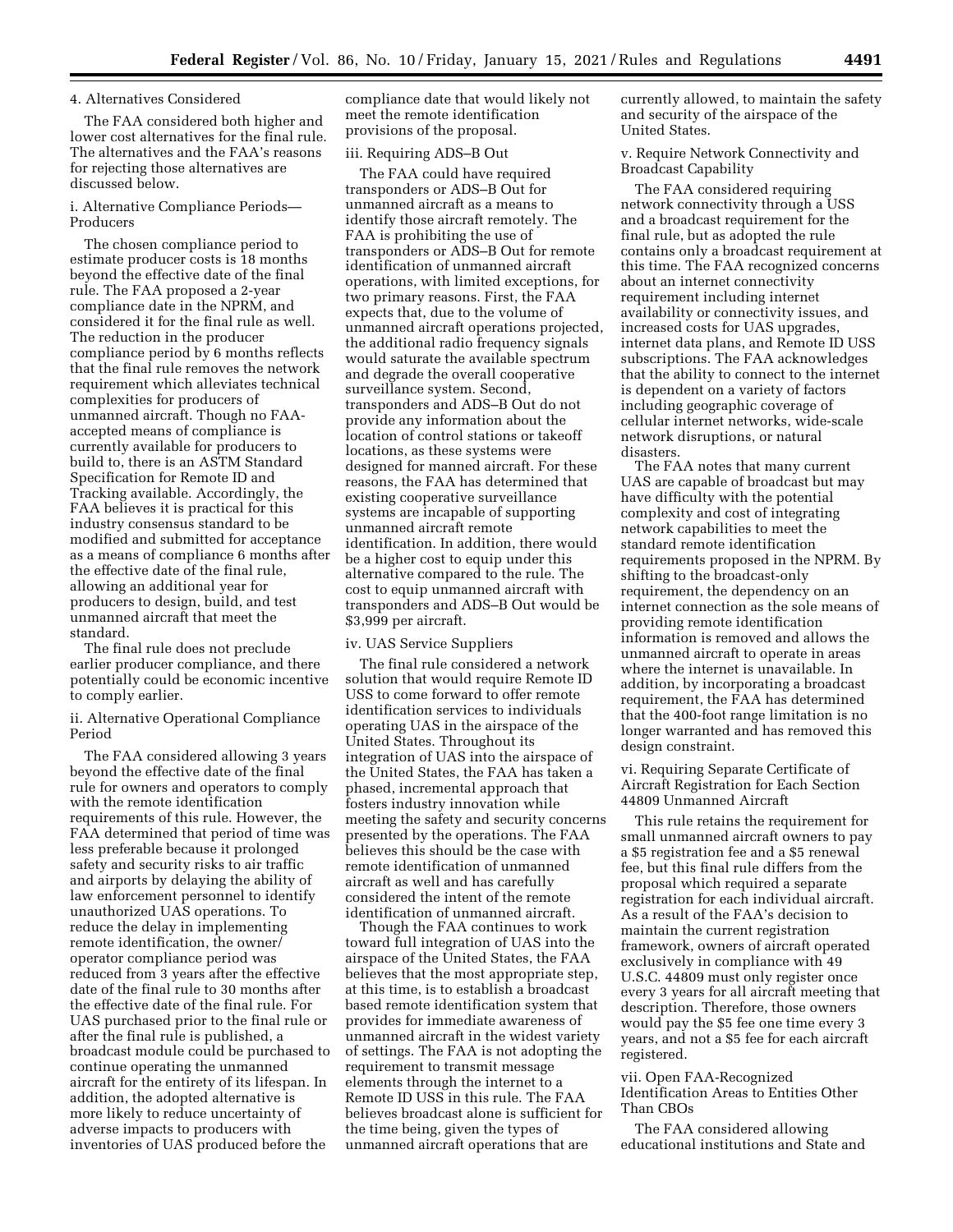local governments to request FAArecognized identification areas. The intent for allowing FAA-recognized identification areas is to minimize the regulatory burden for operators of existing unmanned aircraft used exclusively for educational purposes or by State and local government that do not have remote identification equipment, while still meeting the intent of the rule.

By identifying a defined location where operations of unmanned aircraft without remote identification would be occurring, the FAA-recognized identification area itself becomes the form of identification. Though the FAA considers that FAA-recognized identification areas may not be necessary for the majority of unmanned aircraft operators under this rule with the addition of the remote identification broadcast module option, the FAA recognizes an ongoing need for some operators such as educational science, technology, engineering, and math programs to have an option for flying their unmanned aircraft without remote identification. To support science, technology, engineering, and math programs and encourage participation in aviation for educational purposes, this rule will expand eligibility to educational institutions including institutions of primary and secondary education, trade schools, colleges, and universities. As adopted, communitybased organizations will continue to be eligible to apply.

The FAA is including educational institutions at all levels in recognition of the critical role they play in providing pathways to aviation careers, whether through science, technology, engineering, and math curricula; the building and flight of unmanned aircraft; or other educational activities. The FAA determines it is appropriate to allow these educational institutions to request the establishment of FAArecognized identification areas for their educational purposes. The FAA believes that extending the ability to request establishment of FAA-recognized identification areas to educational institutions will provide a greater number of convenient locations for those operations and reduce costs associated with travel time to FAArecognized identification areas.

The FAA also considered expanding eligibility for FAA-recognized identification areas to State and local governments. The FAA considers that expanding eligibility to CBOs and educational institutions at all levels is sufficient, and declines to expand eligibility to State and local governments. With the addition of the

remote identification broadcast module option, the FAA considers there is now an available option for unmanned aircraft operators to retrofit their unmanned aircraft produced prior to the production compliance date. Expanding eligibility to State and local governments could expand the scope of FAA-recognized identification areas to an extent that would undermine the effectiveness of remote identification.

#### *B. Regulatory Flexibility Act*

The Regulatory Flexibility Act of 1980 (Pub. L. 96–354) (RFA) establishes ''as a principle of regulatory issuance that agencies shall endeavor, consistent with the objectives of the rule and of applicable statutes, to fit regulatory and informational requirements to the scale of the businesses, organizations, and governmental jurisdictions subject to regulation. To achieve this principle, agencies are required to solicit and consider flexible regulatory proposals and to explain the rationale for their actions to assure that such proposals are given serious consideration.'' The RFA covers a wide range of small entities, including small businesses, not-forprofit organizations, and small governmental jurisdictions.

Agencies must perform a review to determine whether a rule will have a significant economic impact on a substantial number of small entities. If the Agency determines that it will, section 604 of the Act requires agencies to prepare a Final Regulatory Flexibility Analysis describing the impact of final rules on small entities.

The FAA has determined this rule will have a significant economic impact on a substantial number of small entities. Therefore, under the requirements in section 604 of the RFA, the Final Regulatory Flexibility Analysis must address:

• A statement of the need for, and objectives of, the rule;

• A statement of the significant issues raised by the public comments in response to the initial regulatory flexibility analysis, a statement of the assessment of the Agency of such issues, and a statement of any changes made in the proposed rule as a result of such comments;

• The response of the Agency to any comments filed by the Chief Counsel for Advocacy of the Small Business Administration in response to the proposed rule, and a detailed statement of any change made to the proposed rule in the final rule as a result of the comments;

• A description of and an estimate of the number of small entities to which

the rule will apply or an explanation of why no such estimate is available;

• A description of the projected reporting, recordkeeping, and other compliance requirements of the rule, including an estimate of the classes of small entities that will be subject to the requirement and the type of professional skills necessary for preparation of the report or record; and

• A description of the steps the Agency has taken to minimize the significant economic impact on small entities consistent with the stated objectives of applicable statutes, including a statement of the factual, policy, and legal reasons for selecting the alternative adopted in the final rule and why each one of the other significant alternatives to the rule considered by the Agency which affect the impact on small entities was rejected.

1. A Statement of the Need for, and Objectives of, the Rule

The remote identification of unmanned aircraft is necessary to ensure public safety and the safety and efficiency of the airspace of the United States. The remote identification framework provides unmanned aircraftspecific data, which could be used in tandem with new technologies and infrastructure to facilitate advanced operational capabilities (such as detectand-avoid and aircraft-to-aircraft communications that support beyond visual line of sight operations). Remote identification of unmanned aircraft will allow the FAA, national security agencies, and law enforcement entities, to discern compliant airspace users from those potentially posing a safety or security risk.

Current rules for registration and marking of unmanned aircraft facilitate the identification of the owners of unmanned aircraft, but normally only upon physical examination of the aircraft. Existing electronic surveillance technologies, like transponders and ADS–B, were considered as potential solutions for the remote identification of unmanned aircraft but were determined to be unsuitable due to the lack of infrastructure for these technologies at lower altitudes and potential saturation of available radio frequency spectrum. Currently, the lack of real-time data regarding unmanned aircraft operations affects the ability of the FAA to oversee the safety and security of the airspace of the United States, creates challenges for national security agencies and law enforcement entities in identifying threats, and impedes the further integration of UAS into the airspace of the United States. The FAA addresses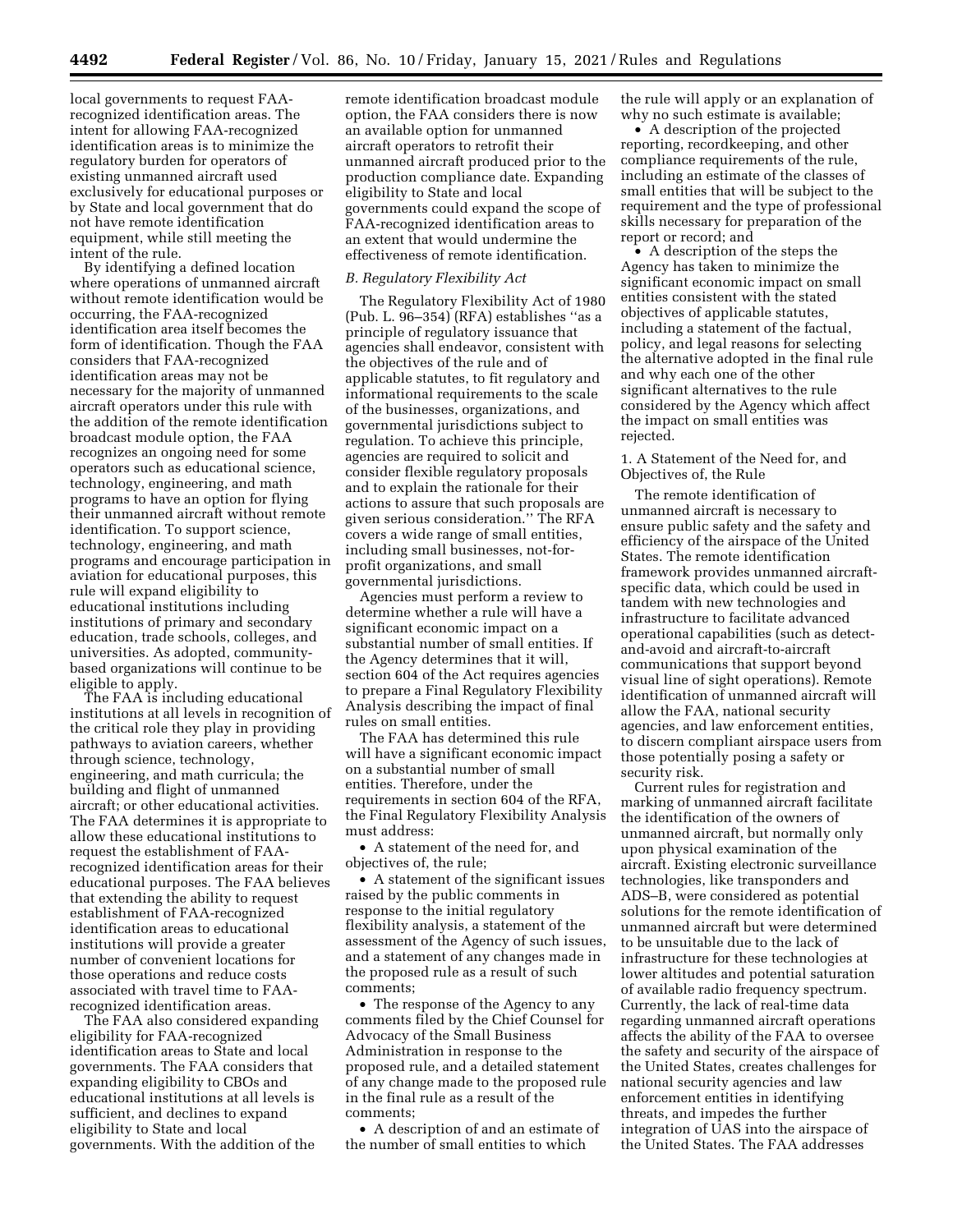the identification issues associated with UAS by requiring the use of systems and technology to enable the remote identification of unmanned aircraft.

The final rule is consistent with the FAA's missions of promoting safe flight of civil aircraft through regulations necessary for safety in air commerce and national security and promoting the safe and efficient use of the navigable airspace. The rule also strengthens the FAA's oversight of UAS operations and supports efforts of law enforcement to address and mitigate disruptive behavior and hazards, which may threaten the safety and security of the airspace of the United States, other UAS, manned aviation, and persons and property on the ground. The near realtime access to remote identification information will also assist Federal security partners in threat discrimination—allowing them to identify an operator and make an informed decision regarding the need to take actions to mitigate a perceived security or safety risk. The final rule enhances the FAA's ability to monitor compliance with applicable regulations; contributes to the FAA's ability to undertake compliance, enforcement, and educational actions required to mitigate safety risks; and incrementally advances the safe and secure integration of UAS into the airspace of the United States.

*Statement of the legal basis.* The FAA promulgates this rulemaking pursuant to various authorities. First, under 49 U.S.C. 40103(b)(1) and (2), the FAA is directed to issue regulations: (1) To ensure the safety of aircraft and the efficient use of airspace; and (2) to govern the flight of aircraft for purposes of navigating, protecting and identifying aircraft, and protecting individuals and property on the ground.

Second, under 49 U.S.C. 44701(a)(5), the FAA must promote safe flight of civil aircraft by prescribing regulations the FAA finds necessary for safety in air commerce and national security.

Third, under section 2202 of Public Law 114–190, the Administrator must convene industry stakeholders to facilitate the development of consensus standards for remotely identifying operators and owners of UAS and associated unmanned aircraft and to issue regulations or guidance based on any standards developed.

Fourth, under 49 U.S.C. 44805, the Administrator must establish a process for, among other things, accepting riskbased consensus safety standards related to the design and production of small UAS.

Fifth, under 49 U.S.C. 44805(b)(7), the Administrator must take into account

any consensus identification standard regarding remote identification of unmanned aircraft developed pursuant to section 2202 of Public Law 114–190.

Sixth, under 49 U.S.C. 44809(f), the Administrator is not prohibited from promulgating rules generally applicable to unmanned aircraft, including those unmanned aircraft eligible for the exception for limited recreational operations of UAS. Among other things, this authority extends to rules relating to the registration and marking of unmanned aircraft and the standards for remotely identifying owners and operators of UAS and associated unmanned aircraft.

Seventh, the FAA has authority to regulate registration of aircraft under 49 U.S.C. 44101–44106 and 44110–44113, which require aircraft to be registered as a condition of operation and establish registration requirements and registration processes.

Lastly, this rulemaking is promulgated under the authority described in 49 U.S.C. 106(f), which establishes the authority of the Administrator to promulgate regulations and rules, and 49 U.S.C. 40101(d), which authorizes the FAA to consider in the public interest, among other things, the enhancement of safety and security as the highest priorities in air commerce, the regulation of civil and military operations in the interest of safety and efficiency, and assistance to law enforcement agencies in the enforcement of laws related to regulation of controlled substances, to the extent consistent with aviation safety.

*Objectives for the final rule.* The FAA is integrating UAS operations into the airspace of the United States through a phased, incremental, and risk-based approach.55 On June 28, 2016, the FAA achieved a major step towards UAS integration when it issued the final rule for Operation and Certification of Small Unmanned Aircraft Systems.56 This was one of multiple UAS-related regulatory actions taken by the FAA to enable the safe integration of UAS into the airspace of the United States. As technology progresses and the utility of UAS increases, the FAA anticipates a need for further rulemaking to continue to foster the safe, secure, and efficient use of the airspace of the United States. The FAA believes that the next step in the regulatory process involves the enactment of regulatory requirements to enable the remote identification of UAS

operating in the airspace of the United States.

This action would implement requirements for the remote identification of UAS. The remote identification of UAS in the airspace of the United States would address safety, security, and law enforcement concerns regarding the further integration of these aircraft into the airspace.

2. A Statement of the Significant Issues Raised by the Public Comments in Response to the Initial Regulatory Flexibility Analysis, a Statement of the Assessment of the Agency of Such Issues, and a Statement of Any Changes Made in the Proposed Rule as a Result of Such Comments

FAA is not aware of any comments specific to the regulatory flexibility analysis; however, many commenters stated that small businesses would be adversely affected. Commenters that stated that compliance with the remote identification requirements as proposed would be too costly for many recreational operators and businesses, many of which are small. The commenters suggested that many recreational operators and owners, especially those involved in flying and building remote controlled aircraft, would cease pursuing the hobby or business, because of the cost to either upgrade or replace existing aircraft to meet the proposed standard and the cost to subscribe to internet service. Commenters suggested that there does not exist an off-the-shelf solution, such as software upgrades, to retrofit most recreational aircraft.

The FAA has attempted to alleviate complexity and costs of compliance for all operators of unmanned aircraft by removing the network requirement from the final rule and allowing remote identification using a stand-alone broadcast module at this time. The concept allows unmanned aircraft built without remote identification (*e.g.,*  existing unmanned aircraft fleet, homebuilt unmanned aircraft) to be operated outside of FAA-recognized identification areas because the broadcast modules enable the unmanned aircraft to broadcast the remote identification message elements required by this rule.

The FAA decided to incorporate this new concept into this rule after reviewing public comments and considering the significant concerns raised with respect to the remote identification UAS framework. The FAA determined a remote identification broadcast module facilitates compliance with this rule and meets the safety and security needs under this rule of the

<sup>55</sup>Consult *http://www.faa.gov/uas* for additional information regarding UAS operations. 56 81 FR 42064.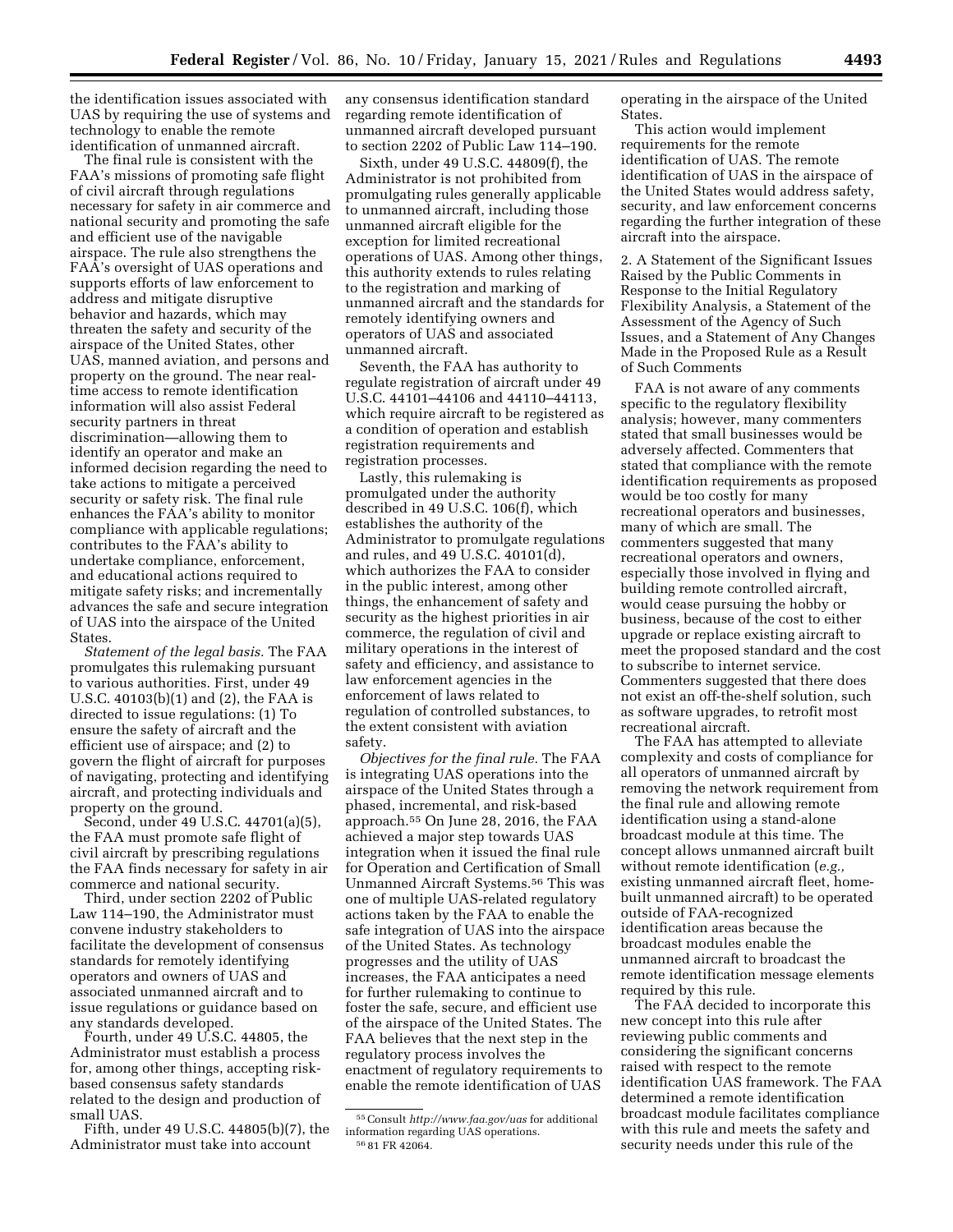FAA, national security agencies, and law enforcement. The concept is broadcast-based and does not require a person to connect to the internet to identify remotely, as the limited remote identification UAS proposal did. This shift allows unmanned aircraft equipped with remote identification broadcast modules to operate in areas where the internet is unavailable. In addition, by making this a broadcast solution, the FAA has determined that the 400-foot range limitation included in the proposed requirements for limited remote identification UAS is no longer warranted and has removed the design constraint.

3. The Response of the Agency to Any Comments Filed by the Chief Counsel for Advocacy of the Small Business Administration in Response to the Proposed Rule, and a Detailed Statement of Any Change Made to the Proposed Rule in the Final Rule as a Result of the Comments

The Chief Counsel for Advocacy of the Small Business did not submit comments to the proposed rule.

4. A Description of and an Estimate of the Number of Small Entities to Which the Rule Will Apply or an Explanation of Why No Such Estimate is Available

The rule could apply to three communities of small entities: Producers of unmanned aircraft, entities that either own or operate UAS, and community-based organizations.

For purposes of this rulemaking, the FAA estimates that there are approximately 188 United States entities that produce small unmanned aircraft.57 Out of these 188 United States entities, data on entity size, as defined by number of employees, was available for 157 of the entities. Out of these 157, 132 are categorized as small, 11 are categorized as medium, and 12 are categorized as large.58 Data for the remaining entities was not available and thus the categorization by entity size could not be determined, however a majority of these entities are believed to be small. NAICS code 336411 is titled ''Miscellaneous Aircraft Manufacturing,'' and includes the manufacture of unmanned and robotic aircraft. The SBA defines industries

within this code to be small if they employ 1,500 employees or less.

The next group of entities affected by the final rule are owners and operators of UAS that conduct operations for purposes other than recreational. While the FAA does not collect entity size information when owners register unmanned aircraft, the Association for Unmanned Vehicle Systems International (AUVSI) has performed an analysis of part 107 waivers issued and determined that 92 percent of the waivers were issued to entities with fewer than 100 employees.59 Based on the AUVSI analysis, the FAA determines that a majority of entities operating unmanned aircraft for other than recreational purposes are small.

Model aircraft clubs <sup>60</sup> currently operating flying sites are affected by this rulemaking. To have an established flying site approved as an FAArecognized identification area, these organizations would be required to submit a request to the FAA. Based on an AMA (Academy of Model Aeronautics) membership of 180,000,61 it is estimated that each flying club has, on average, 82 members.62 For NAICS code 713990 ''All Other Amusement and Recreation Activities'' the SBA standard for small entity size is less than \$7.5 million in annual receipts. Financial records for these individual community-based organizations are not public information, but it is believed that none have receipts totaling \$7.5 million, and thus each is considered a small entity.

The FAA determines that a majority of entities impacted by this proposed rule are small. Therefore, the FAA determines this proposed rule would have a significant economic impact on a substantial number of small entities.

60Academy of Model Aeronautics (AMA), *http:// www.modelaircraft.org/aboutama/whatisama.aspx;*  more than 2,500 AMA clubs.

61*http://amablog.modelaircraft.org/amagov/files/ 2020/02/AMA-Letter-to-Sec-Chao-on-Remote-ID-Hobbyist-Impact-2-12-20-.pdf*.

5. A Description of the Projected Reporting, Recordkeeping and Other Compliance Requirements of the Rule, Including an Estimate of the Classes of Small Entities That Will Be Subject to the Requirement and the Type of Professional Skills Necessary for Preparation of the Report or Record

This rule imposes recordkeeping requirements. The FAA proposed changes to the registration requirements for all unmanned aircraft, including small unmanned aircraft, in the NPRM. While the FAA is not finalizing all of the registration changes proposed, this final rule finalizes certain requirements for all persons registering unmanned aircraft. As of the effective date of this final rule, an applicant requesting registration of an unmanned aircraft is required to submit the following information: The applicant's name, physical address, email address, and telephone number(s); the aircraft manufacturer and model name; the serial number of the standard remote identification unmanned aircraft or the serial number of the remote identification broadcast module; and other information as required by the Administrator.

Next, the FAA requires persons who develop standards that the FAA may accept as a means of compliance to submit those standards for review and acceptance by the FAA. A person who submits a means of compliance is required to retain the data for as long as the means of compliance is accepted, plus an additional 24 calendar months.

The FAA is requiring persons who produce unmanned aircraft with remote identification to meet the minimum performance requirements of the rule using an FAA-accepted means of compliance. To demonstrate the unmanned aircraft has been produced to meet the minimum performance requirements using an FAA-accepted means of compliance, persons responsible for the production of unmanned aircraft would be required to submit to the FAA a declaration of compliance. A person who submits a declaration of compliance is required to retain the data submitted for 24 calendar months after the cessation of production of the unmanned aircraft with remote identification.

The rule requires a producer to label the unmanned aircraft to show that it was produced with remote identification technology capable of meeting the rule. The labeling requirement would inform the operator that the unmanned aircraft is eligible to conduct operations within the airspace of the United States.

<sup>57</sup>AUVSI Air Platform Database. Accessed July 2020.

<sup>58</sup>This is based on AUVSI criteria for number of employees. The AUVSI criteria for a manufacturer of unmanned aircraft to be identified as a small entity is 49 employees or fewer. The criteria to be identified as a medium entity is 50–499 employees. Large entities are determined to have 500 or more employees.

<sup>59</sup> (AUVSI) Association of Unmanned Vehicle Systems International. As of April 2020, 4,144 waivers had been issued. For those waivers that could be identified by entity size, 85.5 percent were granted to entities with less than 10 employees), and 6.7 percent were granted to entities with 10 to 100 employees.

<sup>62</sup> Ibid. Based on 2020 AMA membership of 180,000 and approximately 2,200 AMA fields, the average membership per field is estimated to be 82 individuals.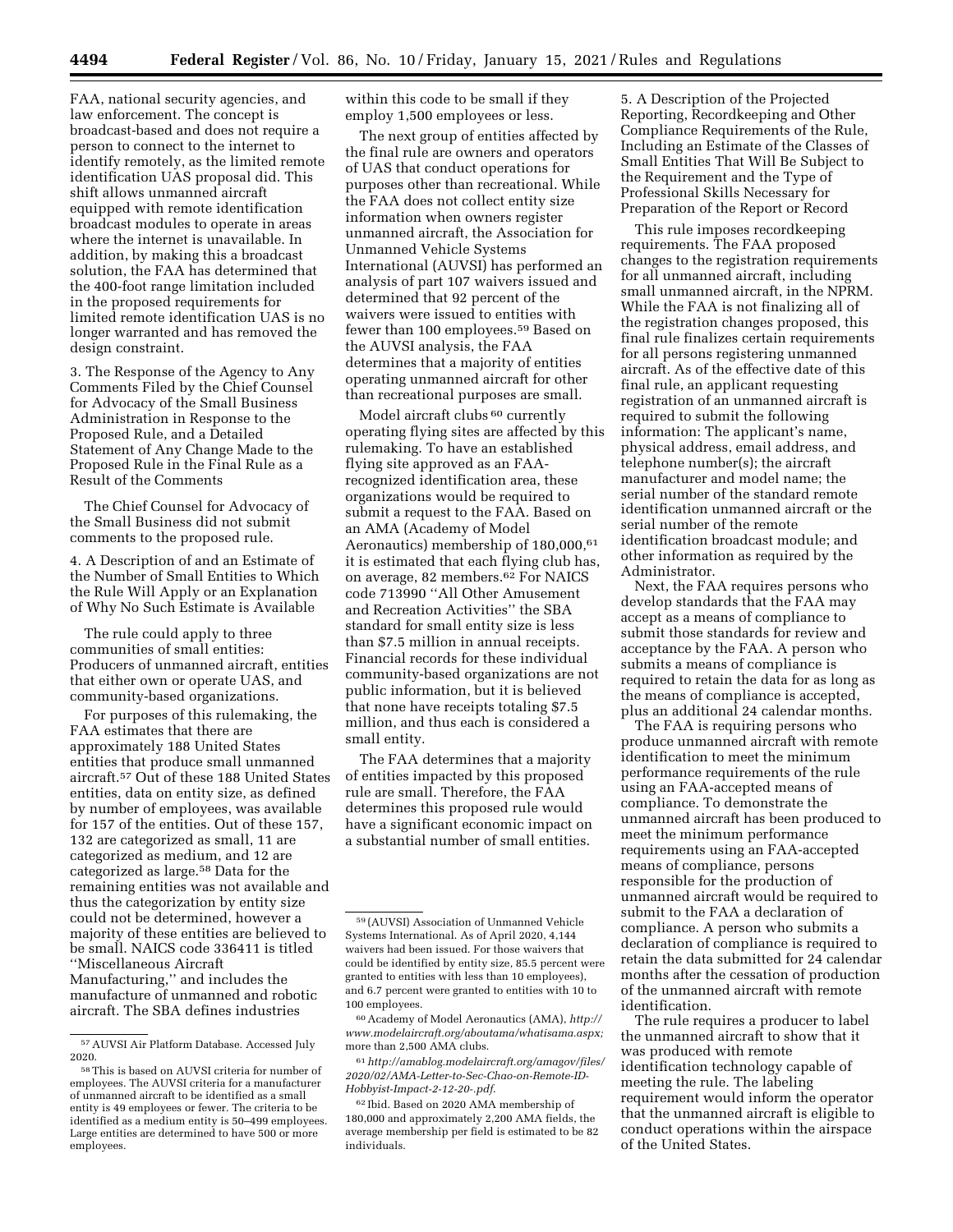Standard remote identification unmanned aircraft and unmanned aircraft equipped with a remote identification broadcast module must be designed and produced to broadcast certain message elements using unlicensed radio frequency spectrum. The disclosure of this information in the form of message elements is necessary to comply with the statutory requirement to develop standards for remotely identifying operators and owners of UAS and associated unmanned aircraft. Remote identification of unmanned aircraft would provide airspace awareness to the FAA, national security agencies, law enforcement entities, and other government officials which could be used to distinguish compliant airspace users from those potentially posing a safety or security risk.

Authorized representatives of CBOs and educational institutions may request the establishment of an FAArecognized identification area by submitting an application in a form and manner acceptable to the Administrator. The application will collect certain information regarding the location and requirements of the flying site, and require the CBO representative to confirm certain information regarding the site.

6. A Description of the Steps the Agency Has Taken To Minimize the Significant Economic Impact on Small Entities Consistent With the Stated Objectives of Applicable Statutes, Including a Statement of the Factual, Policy, and Legal Reasons for Selecting the Alternative Adopted in the Final Rule and Why Each One of the Other Significant Alternatives to the Rule Considered by the Agency Which Affect the Impact on Small Entities Was Rejected

The FAA considered both higher and lower cost alternatives as part of the proposed rule because the RFA requires the Agency to consider significant regulatory alternatives that meet the Agency's statutory objectives and minimize the costs to small entities. The FAA rejected the costlier alternatives due to policy considerations and the undue burden imposed on small unmanned aircraft operators. The less costly alternatives and the FAA's reasons for either rejecting those alternatives, or adopting them for the final rule, are discussed below.

i. Alternative Compliance Periods— Producers

The chosen compliance period to estimate producer costs is 18 months beyond the effective date of the final

rule. The FAA proposed a 2-year compliance date in the NPRM, and considered it for the final rule as well. The reduction in the producer compliance period by 6 months reflects that the final rule removes the network requirement for the time being, which alleviates technical complexities for producers of unmanned aircraft. Though no FAA-accepted means of compliance is currently available for producers to build to, there is an ASTM Standard Specification for remote identification and tracking available. Accordingly, the FAA believes it is practical for this industry consensus standard to be modified and submitted for acceptance as a means of compliance 6 months after the effective date of the final rule, allowing an additional year for producers to design, build, and test unmanned aircraft that meet the standard.

The FAA has not identified or analyzed an alternative based on the final rule's requirements. The rule does not preclude earlier producer compliance, and there potentially could be economic incentive to comply earlier.

ii. Alternative Operational Compliance Periods

The FAA considered allowing 3 years beyond the effective date of the final rule for owners and operators to comply with the remote identification requirements of this rule. However, the FAA determined that period of time was less preferable because it prolonged safety and security risks to air traffic and airports by delaying the ability of law enforcement personnel to identify unauthorized UAS operations. To reduce the delay in implementing remote identification, the owner/ operator compliance period was reduced from 3 years after the effective date of the final rule to 30 months after the effective date of the final rule. For UAS purchased prior to the final rule or after the final rule is published, a standalone broadcast module could be purchased to continue operating the unmanned aircraft for its natural lifespan. Permitting stand-alone broadcast modules is a simple and minimally burdensome solution that lowers the cost for existing manufactured and amateur-built unmanned aircraft to meet the remote identification requirements via broadcast. In addition, this alternative is likely to reduce uncertainty of adverse impacts to producers with inventories of unmanned aircraft produced before the compliance date that would likely not meet the remote identification provisions of the proposal.

iii. Require Network Connectivity and Broadcast Capability

The FAA considered requiring network connectivity through a USS in addition to the broadcast requirement that the final rule adopts. However, the FAA recognized concerns about an internet connectivity requirement including internet availability or connectivity issues; increased costs for unmanned aircraft upgrades, internet data plans, and Remote ID USS subscriptions; and reduced air and ground risk when operating in remote areas with less air traffic and lower population density. The FAA acknowledges that the ability to connect to the internet is dependent on a variety of factors including geographic coverage of cellular internet networks, wide-scale network disruptions, or natural disasters.

There are some remote areas where an operator cannot connect to the internet, such as locations where cellular or other internet signals are not available or sufficient to establish and maintain a connection to a Remote ID USS. While loss of the broadcast capability is an indication of a remote identification equipment failure, loss of connectivity to the internet or a Remote ID USS could be attributed to a lack of internet availability that is outside the control of the UAS operator. A functioning broadcast capability is necessary for remote identification information to be available in areas that do not have internet availability. Therefore, the proposed regulations have been updated to reflect that the required remote identification message elements must be broadcast from the unmanned aircraft, with no internet connectivity or Remote ID USS transmission requirements.

The FAA notes that many current unmanned aircraft are capable of broadcasting information but may have difficulty with the potential complexity and cost of integrating network capabilities to meet proposed standard remote identification requirements. By incorporating the broadcast-only requirement, the dependency on an internet connection as the sole means of providing remote identification information is removed, and allows the unmanned aircraft to operate in areas where the internet is unavailable. In addition, by incorporating a broadcast requirement, the FAA has determined that the 400-foot range limitation is no longer warranted and has removed this design constraint. The previously proposed limited remote identification UAS concept is being replaced with the remote identification broadcast module to provide a simpler, cost-effective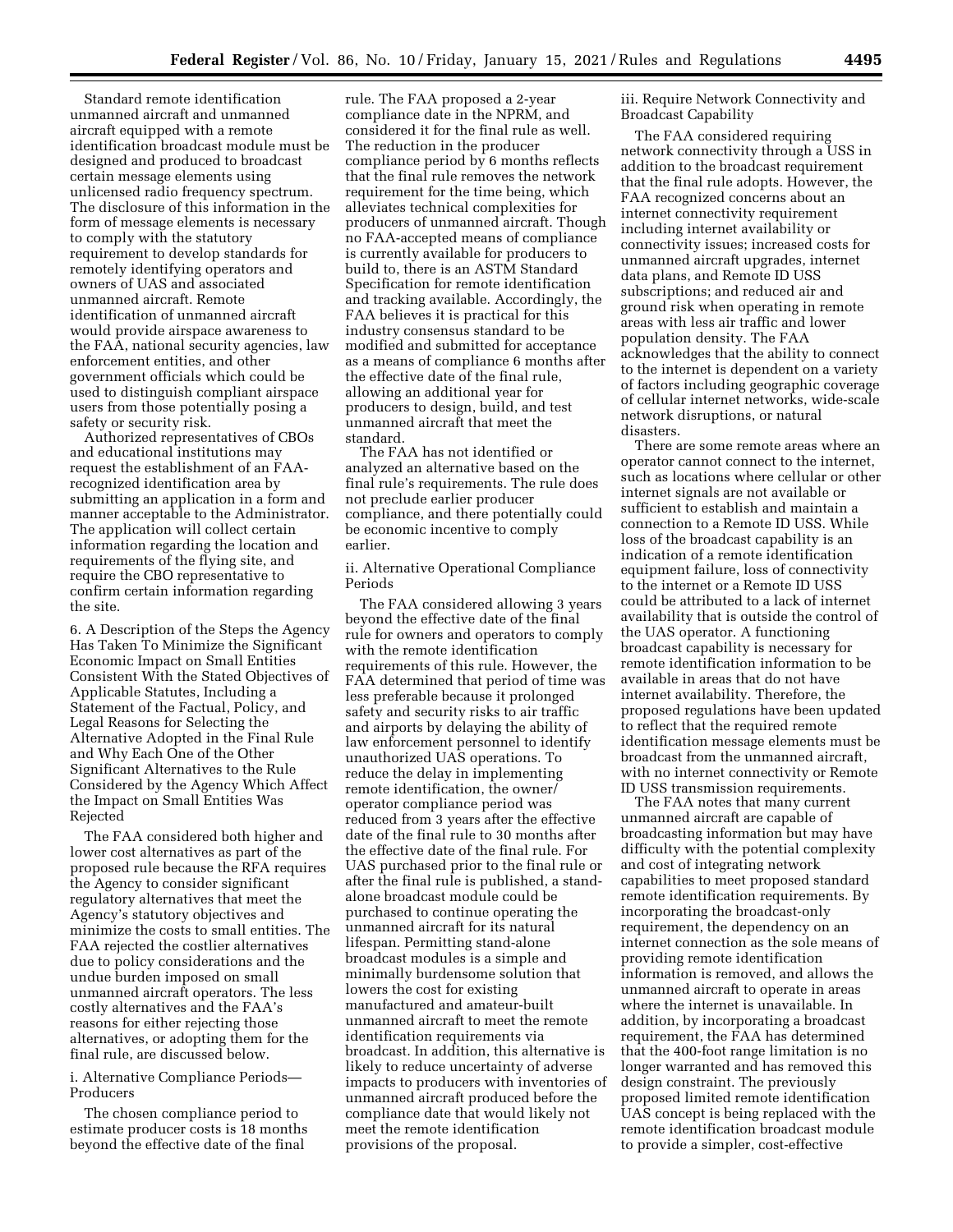method for existing and amateur-built unmanned aircraft to meet the remote identification requirements.

iv. Requiring Separate Certificate of Aircraft Registration for Each Section 44809 Unmanned Aircraft

This rule retains the requirement for small unmanned aircraft owners to pay a \$5 registration fee and a \$5 renewal fee, though this rule differs from the proposal in the NPRM to require a separate registration for each individual aircraft. As a result of the FAA's decision to maintain the current registration framework, owners of aircraft operated exclusively in compliance with 49 U.S.C. 44809 must only register once for all aircraft meeting that description. Therefore, those owners would pay the \$5 fee one time every 3 years, and not a \$5 fee for each aircraft registered.

#### v. Open FAA-Recognized Identification Areas to Entities Other Than CBOs

The FAA considered allowing educational institutions and State and local governments to request FAArecognized identification areas if it would reduce regulatory burden while meeting the intent of the rule.

By identifying a defined location where operations of UAS without remote identification would be occurring, the FAA-recognized identification area itself becomes the form of identification. Though the FAA considers that FAA-recognized identification areas may not be necessary for the majority of unmanned aircraft operators under this rule with the addition of the remote identification broadcast module option, the FAA recognizes an ongoing need for some operators such as educational science, technology, engineering, and math programs to have an option for operating without remote identification. To support science, technology, engineering, and math programs and encourage participation in aviation for educational purposes, this rule will expand eligibility to educational institutions including institutions of primary and secondary education, trade schools, colleges, and universities. As adopted, community-based organizations will continue to be eligible to apply.

The FAA is including educational institutions at all levels in recognition of the critical role they play in providing pathways to aviation careers, whether through science, technology, engineering, and math curricula; the building and flight of unmanned aircraft; or other educational activities. The FAA determines it is appropriate to

allow these educational institutions to request the establishment of FAArecognized identification areas. The FAA believes that extending the ability to request establishment of FAArecognized identification areas to educational institutions will provide more convenient locations for those operations and reduce costs associated with travel time to FAA-recognized identification areas.

The FAA also considered expanding eligibility for FAA-recognized identification areas to State and local governments. The FAA considers that expanding eligibility to CBOs and educational institutions at all levels is sufficient, and declines to expand eligibility to State and local governments. With the addition of the remote identification broadcast module option, the FAA considers there is now an available option for operators to retrofit their unmanned aircraft produced prior to the production compliance date. Expanding eligibility to State and local governments could expand the scope of FAA-recognized identification areas to an extent that would undermine the effectiveness of remote identification.

### *C. International Trade Impact Assessment*

The Trade Agreements Act of 1979 (Pub. L. 96–39), as amended by the Uruguay Round Agreements Act (Pub. L. 103–465), prohibits Federal agencies from establishing standards or engaging in related activities that create unnecessary obstacles to the foreign commerce of the United States. Pursuant to these Acts, the establishment of standards is not considered an unnecessary obstacle to the foreign commerce of the United States, so long as the standard has a legitimate domestic objective, such as the protection of safety, and does not operate in a manner that excludes imports that meet this objective. The statute also requires consideration of international standards and, where appropriate, that they be the basis for United States standards.

The FAA has assessed the potential effect of this rule and determined that it ensures the safety of the American public and does not exclude imports that meet this objective. As a result, the FAA does not consider this final rule as creating an unnecessary obstacle to foreign commerce.

#### *D. Unfunded Mandates Assessment*

Title II of the Unfunded Mandates Reform Act of 1995 (Pub. L. 104–4) requires each Federal agency to prepare a written statement assessing the effects

of any Federal mandate in a proposed or final agency rule that may result in an expenditure of \$100 million or more (in 1995 dollars) in any 1 year by State, local, and tribal governments, in the aggregate, or by the private sector; such a mandate is deemed to be a ''significant regulatory action.'' The FAA currently uses an inflation-adjusted value of about \$155 million in lieu of \$100 million. This final rule does not contain such a mandate; therefore, the requirements of Title II of the Act do not apply.

#### *E. Paperwork Reduction Act*

The Paperwork Reduction Act of 1995 (44 U.S.C. 3507(d)) requires that the FAA consider the impact of paperwork and other information collection burdens imposed on the public. The FAA sought public comments on all of the information collections being established or revised in this rule. The FAA did not receive any comments specific to the information collectionrelated aspects of the proposed rule. The FAA is implementing these collections based on the requirements of this rule as published in the NPRM.

Five new information collections are established as part of this rule.

1. New Information Collection: 2120– 0785: Additional Elements for Small Unmanned Aircraft Registration System

This rule finalizes several changes to the registration requirements for small unmanned aircraft registering under part 48. Specifically, the FAA is establishing a new information collection to add the following information to the list of information collected upon registration or registration renewal of small unmanned aircraft under information collection 2120–0765, Small Unmanned Aircraft Registration System:

(1) Applicant's telephone number(s) and, for an applicant other than an individual, the telephone number(s) of the authorized representative.

(2) For any standard remote identification unmanned aircraft, the serial number issued by the manufacturer of the unmanned aircraft in accordance with the design and production requirements of part 89. The serial number provided in this application must not be listed on more than one Certificate of Aircraft Registration at the same time.

(3) For any unmanned aircraft equipped with a remote identification broadcast module, the serial number issued by the manufacturer of the remote identification broadcast module in accordance with the design and production requirements of part 89. An applicant may submit the serial number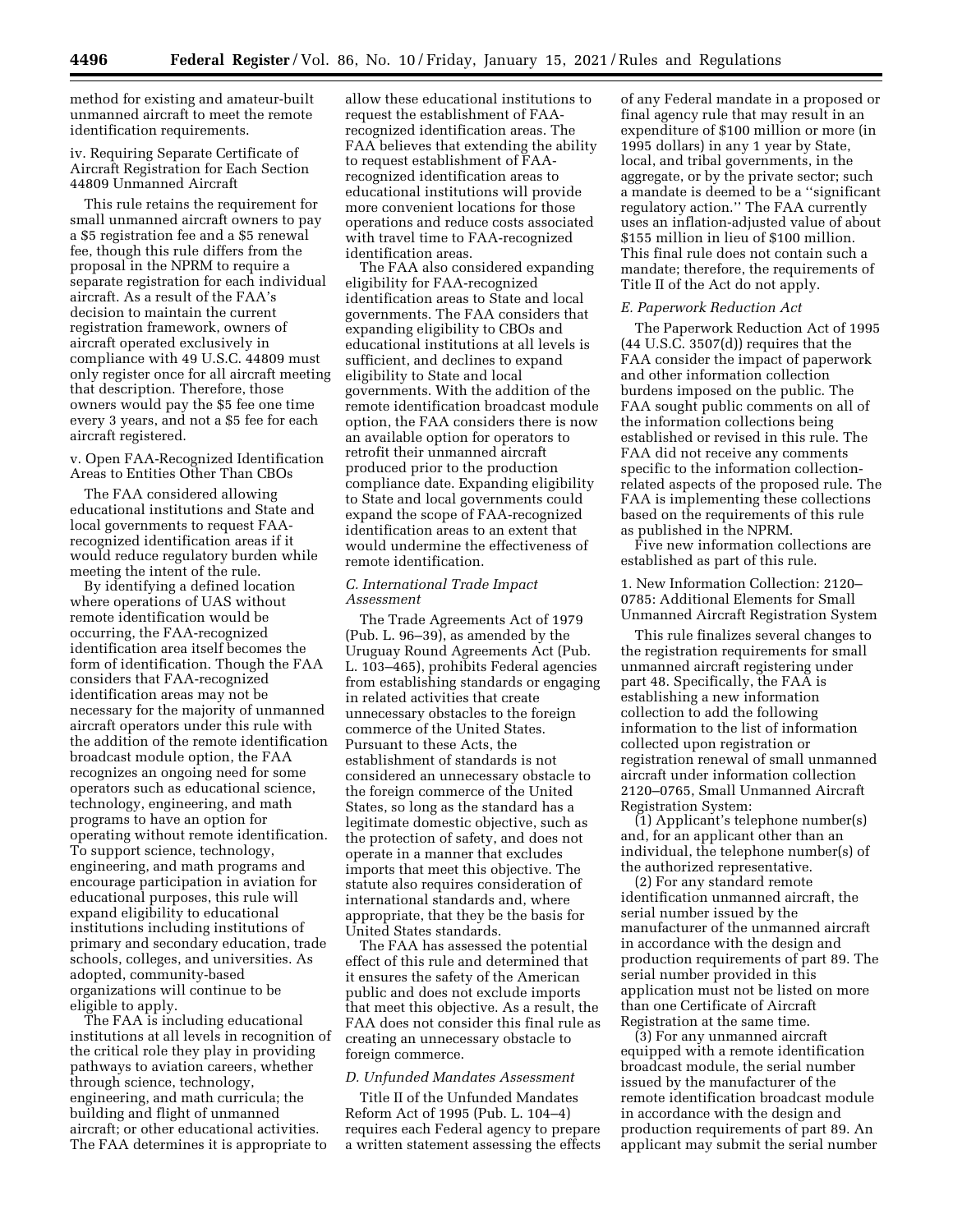of more than one remote identification broadcast module as part of the application for aircraft registration under § 48.105. The serial number of a remote identification broadcast module provided in this application must not be listed on more than one Certificate of Aircraft Registration at the same time.

The FAA recognizes that persons who currently register their small unmanned aircraft other than exclusively for limited recreational operations are already required to provide the manufacturer, model, and serial number, if available. Therefore, these

persons will only need to update their registration with one or more telephone numbers.

Persons who have registered their unmanned aircraft exclusively for limited recreational operations will need to provide one or more telephone numbers, and will need to list one or more unmanned aircraft serial numbers or remote identification broadcast module serial numbers if they wish to operate their unmanned aircraft outside FAA-recognized identification areas.

*Use:* The FAA would use the telephone number, manufacturer, model, and serial number of the unmanned aircraft or remote identification broadcast module to assist with the remote identification of unmanned aircraft systems. The serial number, which may be broadcast as the unique identifier of an unmanned aircraft, would help to identify the aircraft and associate the aircraft with its owner. The FAA would use the telephone number of the owner to disseminate safety and security-related information to the registrant as well as issues related to compliance.

## TABLE 7—SMALL UNMANNED AIRCRAFT REGISTRATION—INCREMENTAL HOURLY BURDEN AND COST

[\$Mil.]

|                     | Year        | Registrations                 | Hourly burden             | Total cost<br>(\$Mil.  |
|---------------------|-------------|-------------------------------|---------------------------|------------------------|
| C.<br><u>_</u><br>3 |             | 552,046<br>819,428<br>748,983 | 9.201<br>13.657<br>12,483 | \$0.29<br>0.37<br>0.36 |
|                     | $\tau$ otal | 2,120,457                     | 35,341                    | .02                    |

Row and column totals may not sum due to rounding.

2. New Information Collection: 2120– 0782, Identification of Foreign-Registered Civil Unmanned Aircraft Operating in the Airspace of the United States

The FAA is extending the operational requirements of part 89 to persons operating foreign civil unmanned aircraft in the United States. These persons must comply with the remote identification requirements, which means that these persons are required to operate foreign civil unmanned aircraft that qualify as standard remote identification unmanned aircraft, unmanned aircraft equipped with a remote identification broadcast module, or that have no remote identification equipment, but are operated within an FAA-recognized identification area.

The FAA will allow a person to operate foreign-registered civil unmanned aircraft in the United States only if the person submits a notice of identification to the Administrator. The notice is required to have the following information to allow FAA to associate

an unmanned aircraft to a responsible person:

(1) The name of the person operating the foreign registered civil unmanned aircraft in the United States, and, if applicable, the person's authorized representative.

(2) The physical address of the person operating the foreign registered civil unmanned aircraft in the United States, and, if applicable, the physical address for the person's authorized representative. If the operator or authorized representative does not receive mail at the physical address, a mailing address must also be provided.

(3) The telephone number(s) where the person operating the foreign registered civil unmanned aircraft in the United States, and, if applicable, the person's authorized representative can be reached while in the United States.

(4) The email address of the person operating the foreign registered civil unmanned aircraft in the United States, and, if applicable, the email address of the person's authorized representative.

(5) The unmanned aircraft manufacturer and model name.

TABLE 8—NOTICE OF IDENTIFICATION

[Unit cost]

| Year | Minutes to<br>establish<br>account <sup>63</sup> | Additional<br>minutes per<br>aircraft | Total<br>minutes | Part 107<br>opportunity cost<br>of time<br>$(S0.794/minute)$ <sup>64</sup> | Recreational flyer<br>opportunity cost<br>of time<br>$$0.242/minute)$ <sup>65</sup> |
|------|--------------------------------------------------|---------------------------------------|------------------|----------------------------------------------------------------------------|-------------------------------------------------------------------------------------|
|      |                                                  |                                       | 6                | \$4.76/notification<br>$6 \mid 4.76$ /notification                         | \$1.45/notification.<br>1.45/notification.                                          |

(6) The serial number of the unmanned aircraft or remote identification broadcast module.

(7) The country of registration of the unmanned aircraft.

(8) The registration number.

Once a person submits a notice of identification, the FAA will issue a confirmation of identification. A person operating a foreign-registered civil unmanned aircraft in the United States will have to maintain the confirmation of identification at the unmanned aircraft' control station, and will have to produce it when requested by the FAA or a law enforcement officer. The holder of a confirmation of identification will have to ensure that the information provided remains accurate and is current prior to operating a foreignregistered civil unmanned aircraft in the United States.

*Use:* The FAA uses information provided by operators of foreignregistered civil unmanned aircraft operating in the airspace of the United States to identify those aircraft.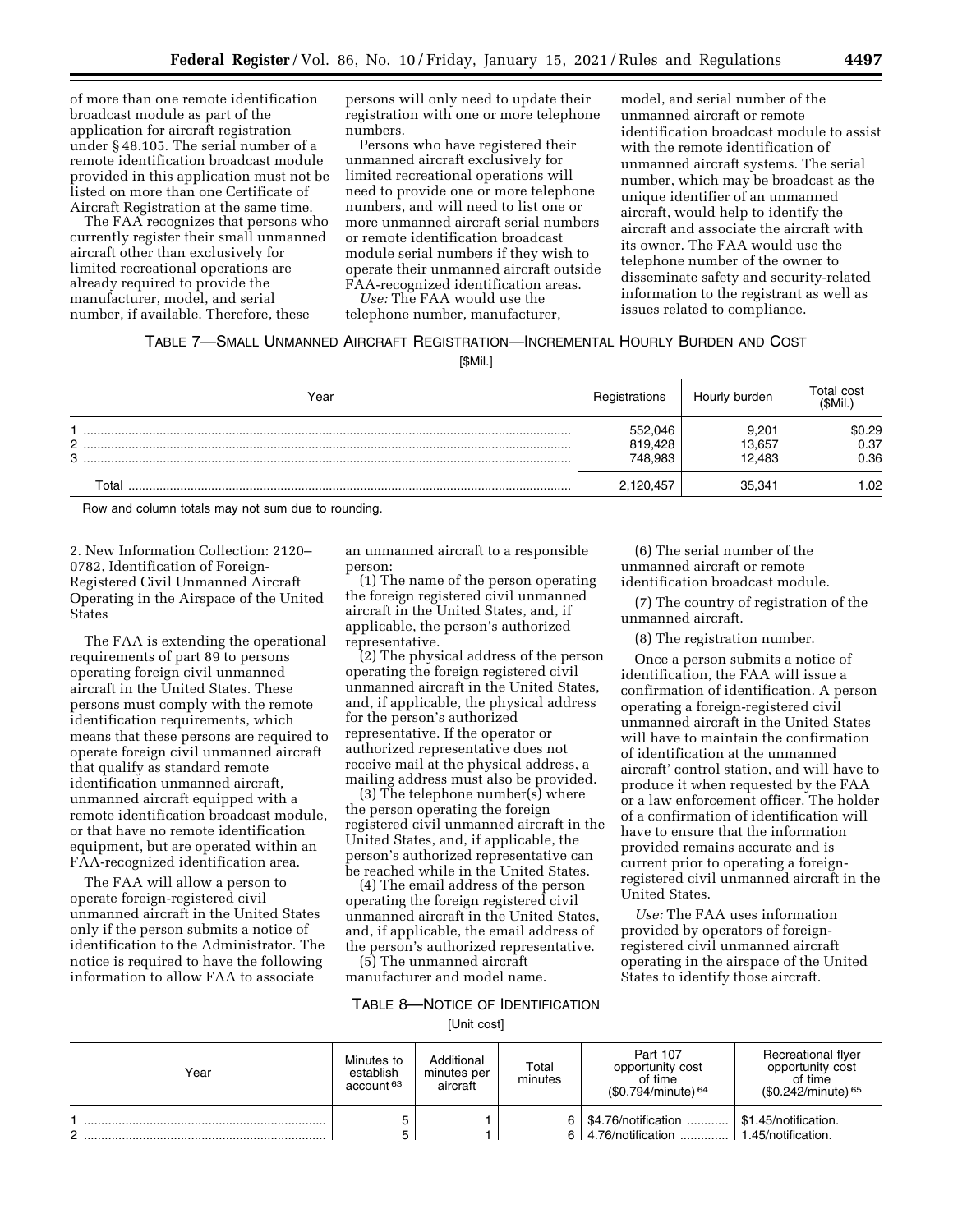# TABLE 8—NOTICE OF IDENTIFICATION—Continued

[Unit cost]

| Year | Minutes to<br>establish<br>account <sup>63</sup> | Additional<br>minutes per<br>aircraft | Total<br>minutes | Part 107<br>opportunity cost<br>of time<br>$(S0.794/minute)$ <sup>64</sup> | Recreational flyer<br>opportunity cost<br>of time<br>$$0.242/minute)$ <sup>65</sup> |
|------|--------------------------------------------------|---------------------------------------|------------------|----------------------------------------------------------------------------|-------------------------------------------------------------------------------------|
| 3    |                                                  |                                       |                  | 4.76/notification                                                          | .45/notification.                                                                   |

3. New Information Collection: 2120– 0781, Remote Identification Means of Compliance, Declaration of Compliance, and Labeling Requirements

## i. Means of Compliance

The FAA is requiring persons who develop standards that the FAA may accept as means of compliance for the production of standard remote identification unmanned aircraft and remote identification broadcast modules to submit those standards for review and acceptance by the FAA. The means of compliance will include

requirements for producer demonstration of how the standard remote identification unmanned aircraft or remote identification broadcast module performs its intended functions and meets the performance requirements by analysis, ground test, or flight test, as appropriate. A person who submits a means of compliance that is accepted by the FAA is required to retain the following data for as long as the means of compliance is accepted and an additional 24 calendar months: All documentation and substantiating data submitted for the acceptance of the means of compliance; records of all test

procedures, methodology, and other procedures, if applicable; and any other information necessary to justify and substantiate how the means of compliance enables compliance with the remote identification requirements of part 89.

*Use:* The FAA uses the means of compliance as a way for persons responsible for the production of standard remote identification unmanned aircraft or remote identification broadcast modules to demonstrate compliance with the requirements for remote identification of unmanned aircraft.

| TABLE 9—MEANS OF COMPLIANCE HOURLY BURDEN AND COST |  |
|----------------------------------------------------|--|
|----------------------------------------------------|--|

| Year   | Means of<br>compliance<br>submitted | Total pages    | Hours per<br>page | <b>Total hours</b> | Cost per<br>hour          | Total cost                         |
|--------|-------------------------------------|----------------|-------------------|--------------------|---------------------------|------------------------------------|
| 2<br>3 |                                     | 12<br>12<br>12 |                   | 12<br>12<br>12     | \$94.52<br>94.52<br>94.52 | \$1,134.24<br>1,134.24<br>1,134.24 |
| Total  |                                     | 36             |                   | 36                 |                           | 3,402.72                           |

Row and column totals may not sum due to rounding.

#### ii. Declaration of Compliance

The FAA is requiring persons responsible for the production of standard remote identification unmanned aircraft and remote identification broadcast modules to produce those unmanned aircraft and broadcast modules to meet the minimum performance requirements of the rule using an FAA-accepted means of compliance.

To demonstrate that a standard remote identification unmanned aircraft has been produced using an FAAaccepted means of compliance, producers are required to submit to the FAA a declaration of compliance containing:

• The name, physical address, telephone number, and email address of the person responsible for production of the standard remote identification unmanned aircraft.

• The unmanned aircraft make and model.

• The unmanned aircraft's serial number, or the range of serial numbers for which the person responsible for production is declaring compliance.

• The FCC Identifier of the 47 CFR part 15-compliant radio frequency equipment used and integrated into the unmanned aircraft.

The means of compliance used in the design and production of the unmanned aircraft.

• Whether the declaration of compliance is an initial declaration or an amended declaration, and if the declaration of compliance is an

amended declaration, the reason for the amendment.

• A declaration that the person responsible for the production of the unmanned aircraft:

 $\circ$  Can demonstrate that the unmanned aircraft was designed and produced to meet the minimum performance requirements of standard remote identification unmanned aircraft by using an FAA-accepted means of compliance.

 $\circ$  Will, upon request, allow the Administrator to inspect its facilities, technical data, and any unmanned aircraft produced with remote identification, and to witness any tests necessary to determine compliance with part 89, subpart D.

 $\circ$  Will perform independent audits on a recurring basis, and whenever the

<sup>63</sup>*https://www.faa.gov/news/updates/media/ 2015-12-13*\_*2120-AK82*\_*RIA.pdf.* See Page 13 of the Regulatory Impact Analysis of the Interim Final Rule Regulatory Evaluation for the Registration and Marking Requirements for Small Unmanned Aircraft. RIN 2120–AK82.

<sup>64</sup>The hourly wage earned by part 107 operators is estimated to be \$33.33 per hour. The fullyburdened hourly wage (compensation + benefits) uses a load factor 1.43 for a total of \$47.66 per hour. (\$0.794 per minute).

<sup>65</sup> Department of Transportation Departmental Guidance on Valuation of Travel Time in Economic

Analysis, September 27, 2016. Table 4 Recommended Hourly Values of Travel Time Savings, Page 17. In constant dollars, the hourly value of time for personal travel is \$14.52 per hour (\$.242 per minute). This value is used as a proxy for the value of time of someone operating UAS for recreational operations.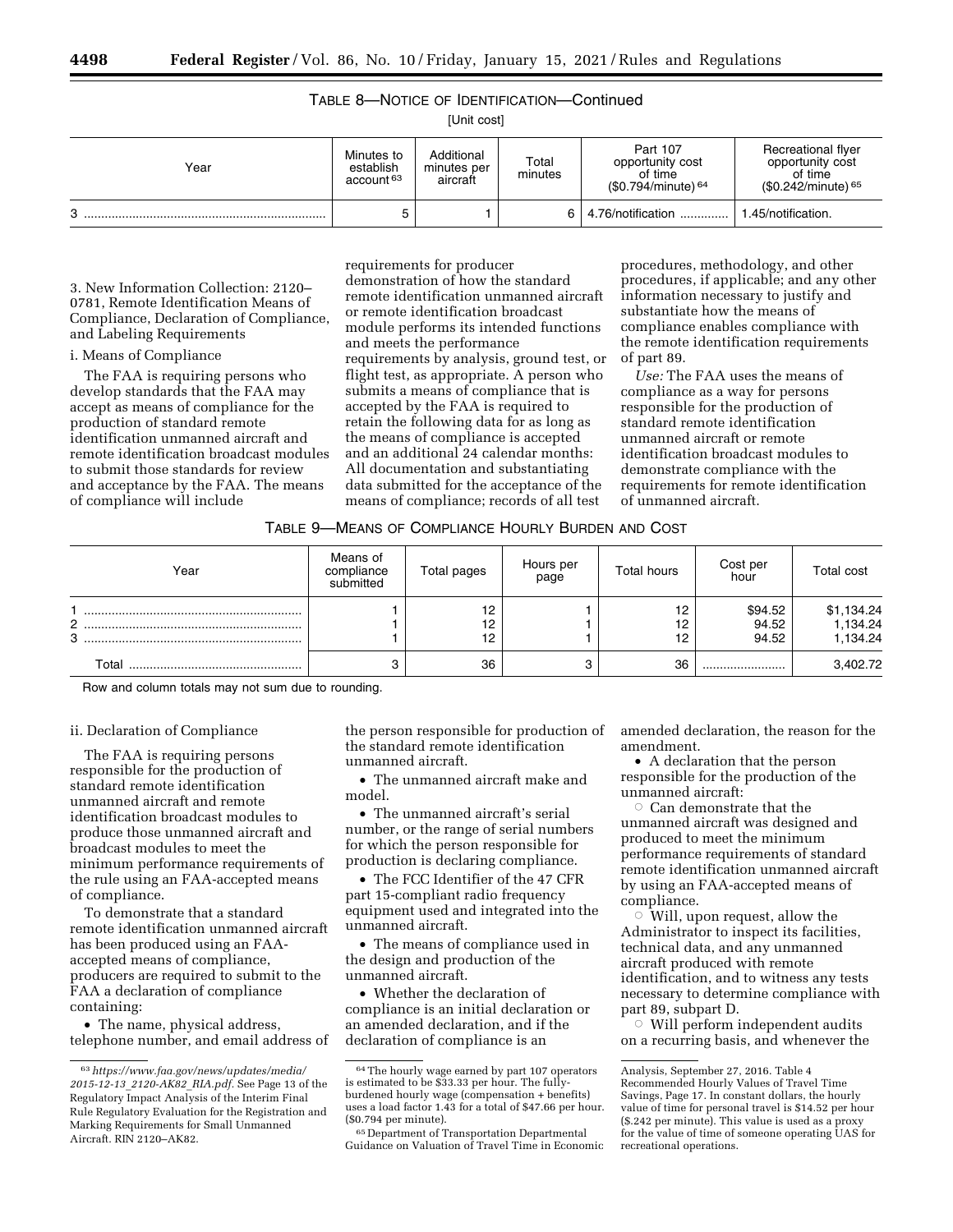FAA provides notice of noncompliance or of potential noncompliance, to demonstrate compliance with the requirements of subpart F of part 89, and will provide the results of those audits to the FAA upon request.

 $\circ$  Will maintain product support and notification procedures to notify the public and the FAA of any defect or condition that causes the unmanned aircraft to no longer meet the requirements of subpart F of part 89, within 15 calendar days of the date the person becomes aware of the defect or condition.

• A statement that 47 CFR part 15 compliant radio frequency equipment is used and is integrated into the unmanned aircraft without modification to its authorized radio frequency parameters.66

To demonstrate that a remote identification broadcast module has been produced using an FAA-accepted means of compliance, producers are required to submit to the FAA a declaration of compliance containing:

• The name, physical address, telephone number, and email address of the person responsible for production of the remote identification broadcast module.

• The remote identification broadcast module make and model.

• The remote identification broadcast module serial number, or the range of serial numbers for which the person responsible for production is declaring compliance.

• The FCC Identifier of the 47 CFR part 15-compliant radio frequency equipment used and integrated into the remote identification broadcast module.

• The means of compliance used in the design and production of the remote identification broadcast module.

• Whether the declaration of compliance is an initial declaration or an amended declaration, and if the declaration of compliance is an amended declaration, the reason for the amendment.

• A declaration that the person responsible for the production of the remote identification broadcast module:

 $\circ$  Can demonstrate that the broadcast module was designed and produced to meet the minimum performance requirements of remote identification broadcast modules by using an FAAaccepted means of compliance.

 $\circ$  Will, upon request, allow the Administrator to inspect its facilities, technical data, and any remote identification broadcast modules produced, and to witness any tests necessary to determine compliance with part 89, subpart D.

 $\circ$  Will perform independent audits on a recurring basis, and whenever the FAA provides notice of noncompliance or of potential noncompliance, to demonstrate compliance with the requirements of subpart F of part 89, and will provide the results of those audits to the FAA upon request.

 $\circ$  Will maintain product support and notification procedures to notify the public and the FAA of any defect or condition that causes the remote identification broadcast module to no longer meet the requirements of subpart F of part 89, within 15 calendar days of the date the person becomes aware of the defect or condition.

 $\circ$  Will make available instructions for installing and operating the remote

identification broadcast module to any person operating an unmanned aircraft with the remote identification broadcast module.

• A statement that 47 CFR part 15 compliant radio frequency equipment is used and is integrated into the remote identification broadcast module without modification to its authorized radio frequency parameters, and a statement that instructions have been provided for installation of 47 CFR part 15-compliant remote identification broadcast module without modification to the broadcast module's authorized radio frequency parameters.

A person who submits a declaration of compliance that is accepted by the FAA is required to retain the following data for 24 calendar months after the cessation of production of the standard remote identification unmanned aircraft or remote identification broadcast module: The means of compliance, all documentation, and substantiating data related to the means of compliance used; records of all test results; and any other information necessary to demonstrate compliance with the means of compliance so that the unmanned aircraft or broadcast module meets the remote identification requirements of part 89.

*Use:* The FAA uses the declaration of compliance to determine that the person responsible for the production of standard remote identification unmanned aircraft or remote identification broadcast modules has demonstrated compliance with the requirements for remote identification of unmanned aircraft.

|  | Table 10—Declaration of Compliance Hourly Burden and Cost |  |
|--|-----------------------------------------------------------|--|
|--|-----------------------------------------------------------|--|

[\$Mil]

| Year                | Declaration of<br>compliance<br>submitted | Pages per<br>declaration<br>of compliance | Hours per<br>page | Hourly<br>burden  | Cost per<br>hour     | Total cost         |
|---------------------|-------------------------------------------|-------------------------------------------|-------------------|-------------------|----------------------|--------------------|
| C.<br><u>_</u><br>3 | <br>.346.1<br>18.9                        | <br>50<br>50                              |                   | <br>67,305<br>945 | <br>\$83.79<br>83.79 | <br>\$5.64<br>0.08 |
| ⊤otal               | .365                                      |                                           |                   | 68.250            | 83.79                | 5.72               |

Row and column totals may not sum due to rounding.

#### iii. Labeling

For standard remote identification unmanned aircraft and remote identification broadcast modules, the rule requires the person responsible for

production of the unmanned aircraft or broadcast module to label the unmanned aircraft or broadcast module to show that it was produced with remote identification technology that

meets the requirements of the rule. The label would be in English and be legible, prominent, and permanently affixed to the unmanned aircraft or broadcast module. The proposed labeling

<sup>66</sup>As part of the acceptance process, the FAA will rely on an applicant's statement that the equipment complies with FCC regulations. The FAA's acceptance of a declaration of compliance is not a

determination that the equipment is in compliance with FCC regulations. The FAA notes that an applicant who falsely asserts that the equipment is in compliance with FCC regulations may be subject

to civil and criminal penalties, as well as administrative action pursuant to 18 U.S.C. 1001 and 14 CFR 89.5.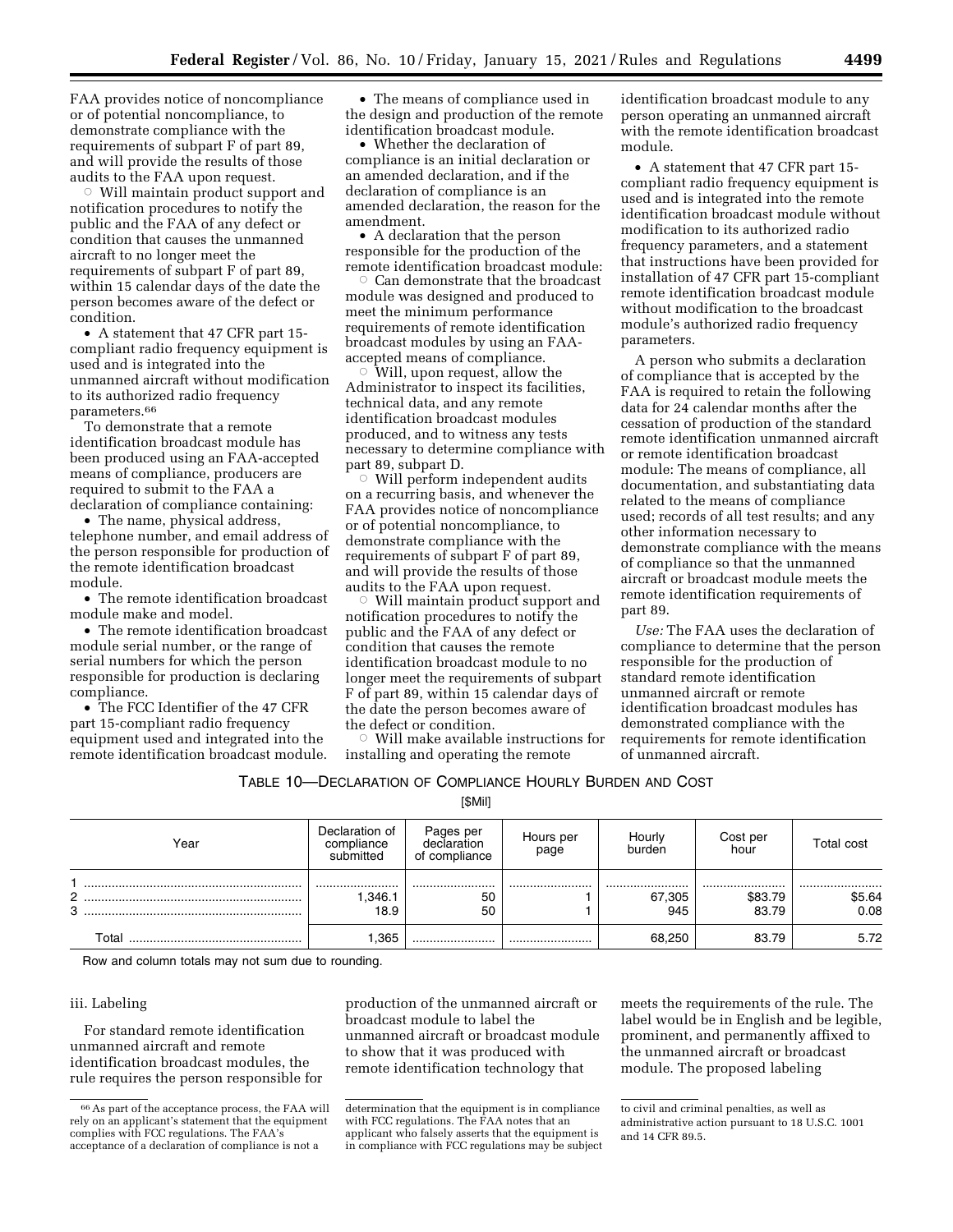requirement assists the operator to know that his or her unmanned aircraft or broadcast module is eligible to conduct operations within the airspace of the United States.

*Use:* The labeling requirement assists the FAA and owners and operators of unmanned aircraft and broadcast modules to determine if the unmanned aircraft or broadcast module meets the

remote identification requirements of the rule.

## TABLE 11—LABELING REQUIREMENT HOURLY BURDEN AND COST

[\$Mil.]

| Year               | Number of<br>platforms | Hours per<br>design | Hourly burden   | Cost per hour        | Total cost           |
|--------------------|------------------------|---------------------|-----------------|----------------------|----------------------|
| C<br><u>.</u><br>3 | <br>.282<br>18         |                     | <br>2.564<br>36 | <br>\$83.79<br>83.79 | <br>\$0.215<br>0.003 |
| Total              | ,300                   |                     | 2.600           | 83.79                | 0.218                |

Row and column totals may not sum due to rounding.

4. New Information Collection: 2120– 0783, Remote Identification Message Elements

Standard remote identification unmanned aircraft and unmanned aircraft equipped with a remote identification broadcast module must be designed and produced to broadcast certain message elements using unlicensed radio frequency spectrum. The remote identification requirements to broadcast the message elements are consistent with the statutory authority allowing FAA to promulgate rules generally applicable to unmanned aircraft relating to the standards for remotely identifying owners and operators of UAS and associated unmanned aircraft.67

Remote identification of unmanned aircraft would provide airspace awareness to the FAA, national security agencies, law enforcement entities, and other government officials. The information can be used to distinguish compliant airspace users from those potentially posing a safety or security risk.

No person would be able to operate an unmanned aircraft required to have remote identification within the airspace of the United States unless the unmanned aircraft is capable of broadcasting certain message elements. Persons operating unmanned aircraft would comply with remote identification in one of three ways. First, standard remote identification unmanned aircraft would broadcast those message elements directly from the unmanned aircraft. These message elements would include the unique identifier (either the unmanned aircraft's serial number or session ID), latitude, longitude, and geometric altitude of both the control station and the unmanned aircraft, the velocity of

the unmanned aircraft, a time mark, and an emergency status code that would be broadcast-only when applicable. A standard remote identification unmanned aircraft that could no longer broadcast the message elements would have to land as soon as practicable.

Second, unmanned aircraft without remote identification could equip with a remote identification broadcast module by either a software upgrade or by securing the module to the unmanned aircraft prior to takeoff. The broadcast module would broadcast the message elements directly from the unmanned aircraft. These message elements would include the unique identifier (the unmanned aircraft's serial number); latitude, longitude, and geometric altitude of both the takeoff location and the unmanned aircraft; the velocity of the unmanned aircraft; and a time mark. Unmanned aircraft with remote identification broadcast modules would have to be operated such that the person manipulating the flight controls of the UAS is able to see the unmanned aircraft at all times throughout the operation.

The third way to comply with the unmanned aircraft remote identification requirements would be to operate an unmanned aircraft without remote identification at an FAA-recognized identification area. Because these types of operations do not involve the broadcast of message elements, they were not considered as part of this information collection.

*Use:* The remote identification message elements are broadcast from the standard remote identification unmanned aircraft or remote identification broadcast module using unlicensed radio frequency spectrum.

The following table shows the number of estimated respondents that would broadcast messages.

## TABLE 12—BROADCAST MESSAGE ELEMENTS

| Year | Remote ID<br>respondents |
|------|--------------------------|
|      | 269,600<br>1.160.669     |
|      | 1,430,269                |

5. New Information Collection: 2120– 0784, Application for FAA-Recognized Identification Areas

The FAA will allow CBO representatives and representatives of educational institutions to submit applications for flying sites to become FAA-recognized identification areas in a form and manner acceptable to the FAA. The application collects certain information regarding the location of the flying site, and requires the representative to confirm certain information regarding the site.

An applicant for an FAA-recognized identification area would be required to submit: (1) The name of the eligible person under § 89.205; (2) the name of the individual making the request on behalf of the eligible person; (3) a declaration that the individual making the request has the authority to act on behalf of the entity; (4) the name and contact information, including telephone number, of the primary point of contact for communications with the FAA; (5) the physical address of the proposed FAA-recognized identification area; (6) the location of the proposed FAA-recognized identification area; (7) if applicable, a copy of any existing letter of agreement regarding the flying site; (8) a description of the intended purpose of the FAA-recognized identification area and why the proposed FAA-recognized identification area is necessary for that purpose, and

<sup>67</sup>See 49 U.S.C. 44809.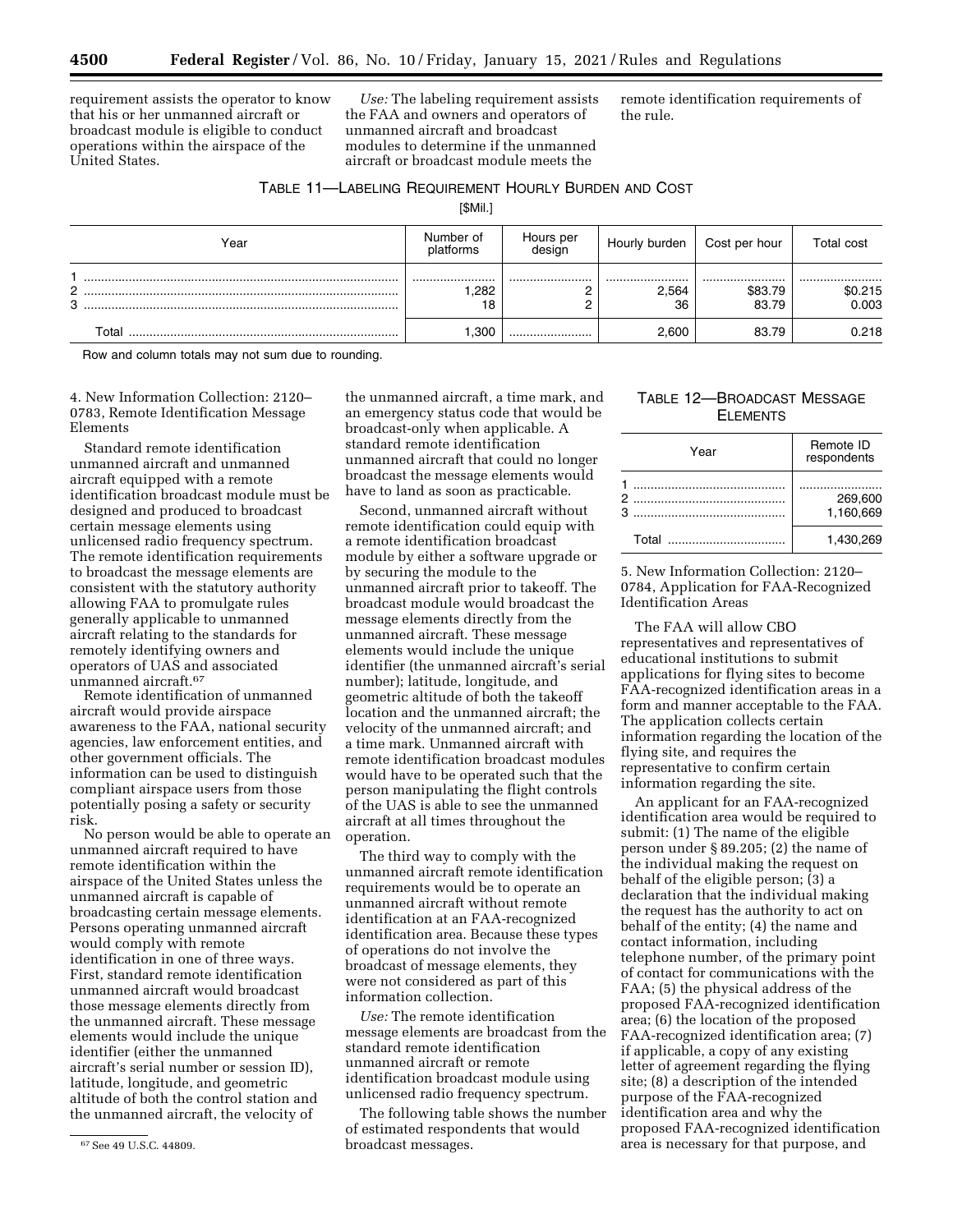(9) any other information required by the Administrator.

*Use:* Applications permit communitybased organizations and educational

institutions to apply for FAA-recognized identification areas.

TABLE 13—REQUEST FOR FAA-RECOGNIZED IDENTIFICATION AREA HOURLY BURDEN AND COST

[\$Mil]

| Year   | Requests<br>submitted | Pages per<br>request | Total pages   | Hours per<br>page | Total<br>hours | Hourly<br>burden | <b>Total cost</b> |
|--------|-----------------------|----------------------|---------------|-------------------|----------------|------------------|-------------------|
| C<br>3 | 3,966<br>50           |                      | 15,864<br>200 | 0.5<br>0.5        | 7,932<br>100   | \$58.47<br>58.47 | \$0.46<br>0.01    |
| Total  | 4.016                 |                      | 16,064        |                   | 8,032          |                  | 0.47              |

Row and column totals may not sum due to rounding.

## *F. International Compatibility and Cooperation*

In keeping with United States obligations under the Convention on International Civil Aviation, it is FAA policy to conform to International Civil Aviation Organization Standards and Recommended Practices to the maximum extent practicable. The FAA has reviewed the existing ICAO Standards and Recommended Practices and has determined that no Standards and Recommended Practices correspond to these regulations. The FAA regularly reaches out to its international partners on a bilateral and multilateral basis to harmonize regulations to the maximum extent possible. The FAA's international outreach efforts include the following:

• Discussions with the Switzerland Federal Office of Civil Aviation (FOCA) regarding plans for use of remote identification to facilitate U-Space operations and plans to allow multiple UAS Service Suppliers to provide a range of services, similar in concept to current and future FAA USS plans.

• Collaboration with the European Union Aviation Safety Agency (EASA) on the EASA U-Space Regulatory Framework.

• Cooperation in the Joint Authorities for Rulemaking on Unmanned Systems (JARUS) on UTM/U-Space and other regulatory recommendations under development.

• Collaboration with the Transport Canada Civil Aviation (TCCA) Remotely Piloted Aircraft Systems (RPAS) Task Force on policy, rulemaking, regulatory, and research and development topics related to UAS and beyond visual line of sight operations.

• The FAA hosted a workshop on Sharing Best Practices for Managing UAS with the Association of Southeast Asian Nations (ASEAN) Member States in Singapore.

• Meetings with the Australia Civil Aviation Safety Authority (CASA) to share best practices and lessons learned on UAS integration.

• Shared the remote identification NPRM announcement with FAA international Regional Directors, and also shared the NPRM directly with 35 civil aviation authorities, air navigation service providers, trade associations and embassies.

• The FAA met with Transport Canada Civil Aviation (TCCA), briefed them on the remote identification NPRM, and learned of TCCA plans to issue proposed BVLOS rulemaking with potential remote identification content by the end of 2020.

• The FAA Associate Administrator for Aviation Safety gave a speech on the remote identification NPRM at the Singapore Airshow.

• The FAA met with United Kingdom National Air Traffic Services organization to discuss UTM, including the status of the remote identification rulemaking and comments received to date

• The FAA Administrator met with the French Minister of Transportation in discussions that included the remote identification NPRM.

• The FAA met with EASA to discuss comments received and the status of the respective U-Space rulemaking by EASA and remote identification rulemaking of the FAA, and learned that EASA had received approximately 2,600 comments on their U-Space Opinion compared to the 53,000 comments received on the remote identification NPRM.

• The FAA held webinars with 52 countries, and representatives from the International Civil Aviation Organization (ICAO) and the Latin American Civil Aviation Commission (LACAC), ICAO Regional Offices, and the Africa Civil Aviation Commission (AFCAC) to discuss the FAA UTM Concept of Operations, including its relationship to remote identification transmissions, answering questions on the status of remote identification rulemaking.

In addition, the FAA has assessed the European Commission regulations for

UAS remote identification and compared them to the requirements in this final rule. Similar to the proposed European Commission regulations, the FAA adopts a broadcast-only requirement for remote identification information. Other similarities include that the European regulation and the FAA's rule both include the position of the unmanned aircraft and the control station as remote identification message elements. One difference is the proposed European regulation requires the broadcast of both the unmanned aircraft registration number and the serial number, whereas the FAA's rule uses the unmanned aircraft or remote identification broadcast module serial number or a session ID as the unique identifier in the remote identification message set. Other differences include that the European regulation requires message elements for the route course and speed of the unmanned aircraft, while the FAA's rule only includes velocity of the unmanned aircraft, and the FAA rule includes remote identification message elements for emergency status and a time mark, but the European regulation does not.

#### *G. Environmental Analysis*

FAA Order 1050.1F identifies FAA actions that are categorically excluded from preparation of an environmental assessment or environmental impact statement under the National Environmental Policy Act (NEPA) in the absence of extraordinary circumstances. The FAA determined that the categorical exclusion in FAA Order 1050.1F, paragraph 5–6.6.f. applies to this action. The FAA has determined that none of the extraordinary circumstances in FAA Order 1050.1F, paragraph 5–2 exist.

This rulemaking action provides a framework and establishes requirements for the remote identification of all UAS operating in the airspace of the United States. It will not alone enable routine expanded operations, affect the frequency of UAS operations in the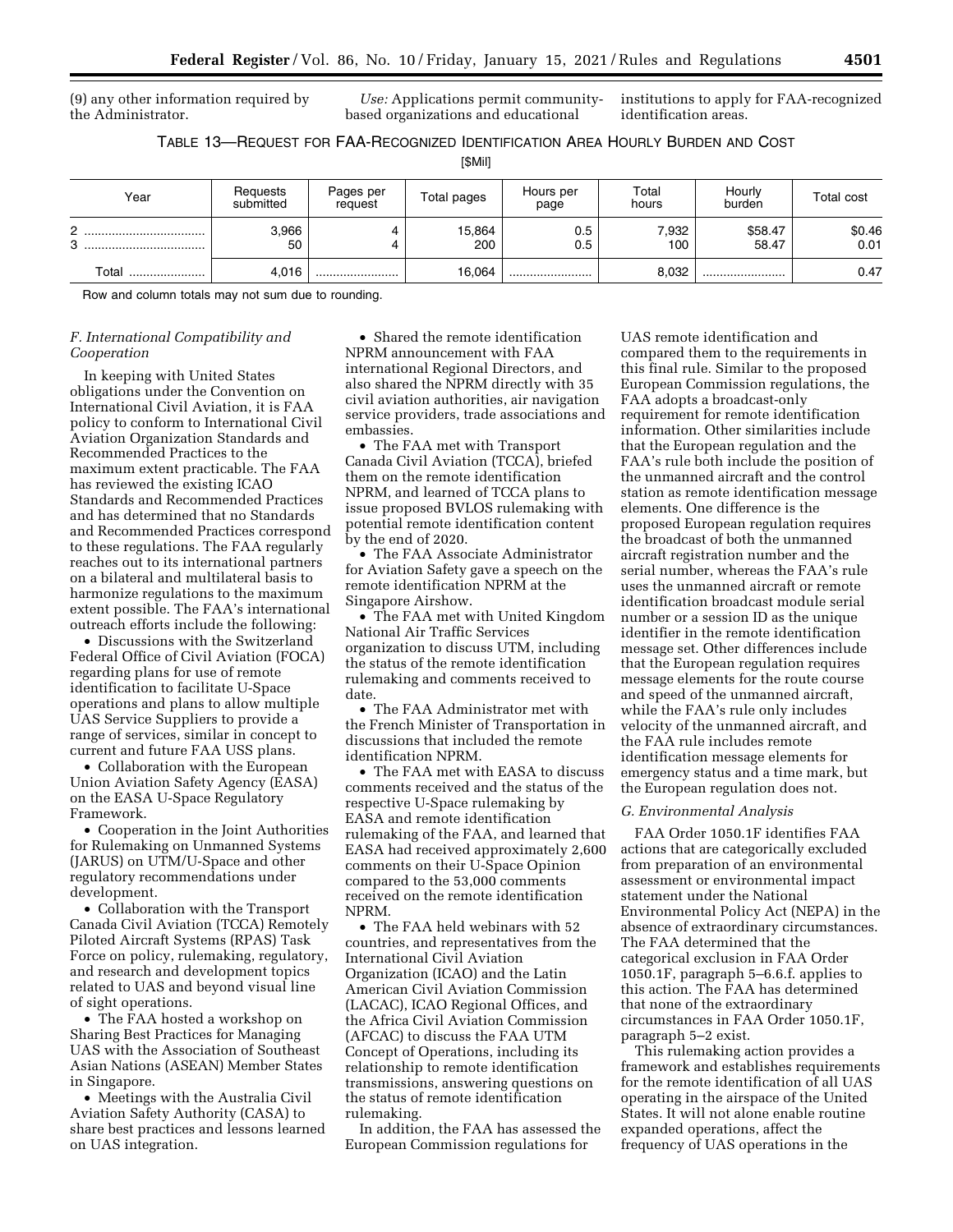airspace of the United States, or authorize additional UAS operations. Nor does the rule by itself open up new areas of airspace to UAS.

Subpart C provides the requirements for an applicant to request the establishment of an FAA-recognized identification area. At the time that FAA establishes any such area, the FAA will conduct any necessary environmental reviews.

For these reasons, the FAA has reviewed the implementation of the rulemaking action and determined it is categorically excluded from further environmental review. Possible extraordinary circumstances that would preclude the use of a categorical exclusion have been examined and the FAA has determined that no such circumstances exist. After careful and thorough consideration of the rulemaking action, the FAA finds that it does not require preparation of an Environmental Assessment or an Environmental Impact Statement in accordance with the requirements of NEPA, Council on Environmental Quality regulations, and FAA Order 1050.1F.

## **XXIII. Executive Order Determinations**

*A. Executive Order 13132, Federalism* 

The FAA has analyzed this rule under the principles and criteria of Executive Order 13132, Federalism. The Agency has determined that this action would not have a substantial direct effect on the States, or the relationship between the Federal Government and the States, or on the distribution of power and responsibilities among the various levels of government, and, therefore, would not have federalism implications.

## *B. Executive Order 13175, Consultation and Coordination With Indian Tribal Governments*

Consistent with Executive Order 13175, Consultation and Coordination with Indian Tribal Governments,<sup>68</sup> and FAA Order 1210.20, American Indian and Alaska Native Tribal Consultation Policy and Procedures,<sup>69</sup> the FAA ensures that Federally Recognized Tribes (Tribes) are given the opportunity to provide meaningful and timely input regarding proposed Federal actions that have the potential to have substantial direct effects on one or more Indian tribes, on the relationship between the Federal Government and Indian tribes, or on the distribution of power and responsibilities between the Federal

Government and Indian tribes; or to affect uniquely or significantly their respective Tribes.

One tribe, the Choctaw Nation, provided comments on the proposed rule. See Comment ID FAA–2019–1100– 34477. In these comments, the Choctaw Nation expressed that remote identification would help expand unmanned aircraft operations and build confidence in local communities. It also requested that FAA be mindful of issues facing rural communities in development of the final rule, including the potential for unique broadband and communication issues.

At this point, the FAA has not identified any substantial direct effects or any unique or significant effects on tribes resulting from this rule.

The FAA continues to develop its involvement with tribes within the broader UAS integration effort.70 In particular, the FAA has partnered with the Choctaw Nation in a pilot program under which State, local, and tribal governments test and evaluate the integration of civil and public UAS operations into the low-altitude airspace of the United States to promote the safe operation of UAS and enable the development of UAS technologies and their use in agriculture, commerce, emergency management, human transportation, and other sectors.71

The FAA has also conducted outreach to tribes to ensure they are familiar with UAS-related rules and that they are aware of FAA's plans for additional rulemakings to integrate UAS into the airspace of the United States. As part of that recent outreach, the FAA has:

• Presented information on UAS for public safety at the Osage Nation 2019 Public Safety Drone Conference (Tulsa, Oklahoma, November 5, 2019); and

• Provided information to the National Congress of American Indians on the proposed rule for remote identification of UAS. (February 6, 2020).

The FAA will continue to respond to tribes that express interest in or concerns about UAS operations, and will engage in government-togovernment consultation with tribes as appropriate, in accordance with Executive Orders and FAA guidance.

*C. Executive Order 13211, Regulations That Significantly Affect Energy Supply, Distribution, or Use* 

The FAA analyzed this rule under Executive Order 13211, Actions

Concerning Regulations that Significantly Affect Energy Supply, Distribution, or Use (May 18, 2001). The Agency has determined that it would not be a ''significant energy action'' under the executive order and would not be likely to have a significant adverse effect on the supply, distribution, or use of energy.

## *D. Executive Order 13609, Promoting International Regulatory Cooperation*

Executive Order 13609, Promoting International Regulatory Cooperation, (77 FR 26413, May 4, 2012) promotes international regulatory cooperation to meet shared challenges involving health, safety, labor, security, environmental, and other issues and to reduce, eliminate, or prevent unnecessary differences in regulatory requirements.

For significant regulations that the Agency identifies as having significant international impacts, the FAA has to consider, to the extent feasible, appropriate, and consistent with law, any regulatory approaches by a foreign government that the United States has agreed to consider under a regulatory cooperation council work plan. A significant regulatory action under Executive Order 13609 has the same meaning as in section 3(f) of Executive Order 12866. An international impact, as defined in Executive Order 13609, means ''a direct effect that a proposed or final regulation is expected to have on international trade and investment, or that otherwise may be of significant interest to the trading partners of the United States.''

As discussed in the International Compatibility and Cooperation section of this rule, in keeping with United States obligations under the Convention on International Civil Aviation, the FAA seeks to conform to International Civil Aviation Organization Standards and Recommended Practices to the maximum extent practicable. The FAA has reviewed the corresponding ICAO Standards and Recommended Practices and has identified no differences with these regulations. In addition, the FAA regularly reaches out to its international partners on a bi-lateral and multi-lateral basis to harmonize regulations to the maximum extent possible. Thus, the FAA believes that the rule should have no effect on international regulatory cooperation.

The FAA identified a direct effect that may be of significant interest to the trading partners of the United States. Even though a majority of the costs and the benefits of the rule are accrued by United States entities and United States

<sup>68</sup> 65 FR 67249 (Nov. 6, 2000).

<sup>69</sup>FAA Order No. 1210.20 (Jan. 28, 2004), available at *http://www.faa.gov/documentLibrary/ media/1210.pdf.* 

<sup>70</sup> 81 FR 42064, 42189.

<sup>71</sup>Federal Aviation Administration, UAS Integration Pilot Program (May 7, 2018), available at *https://www.faa.gov/uas/programs*\_*partnerships/ uas*\_*integration*\_*pilot*\_*program/.*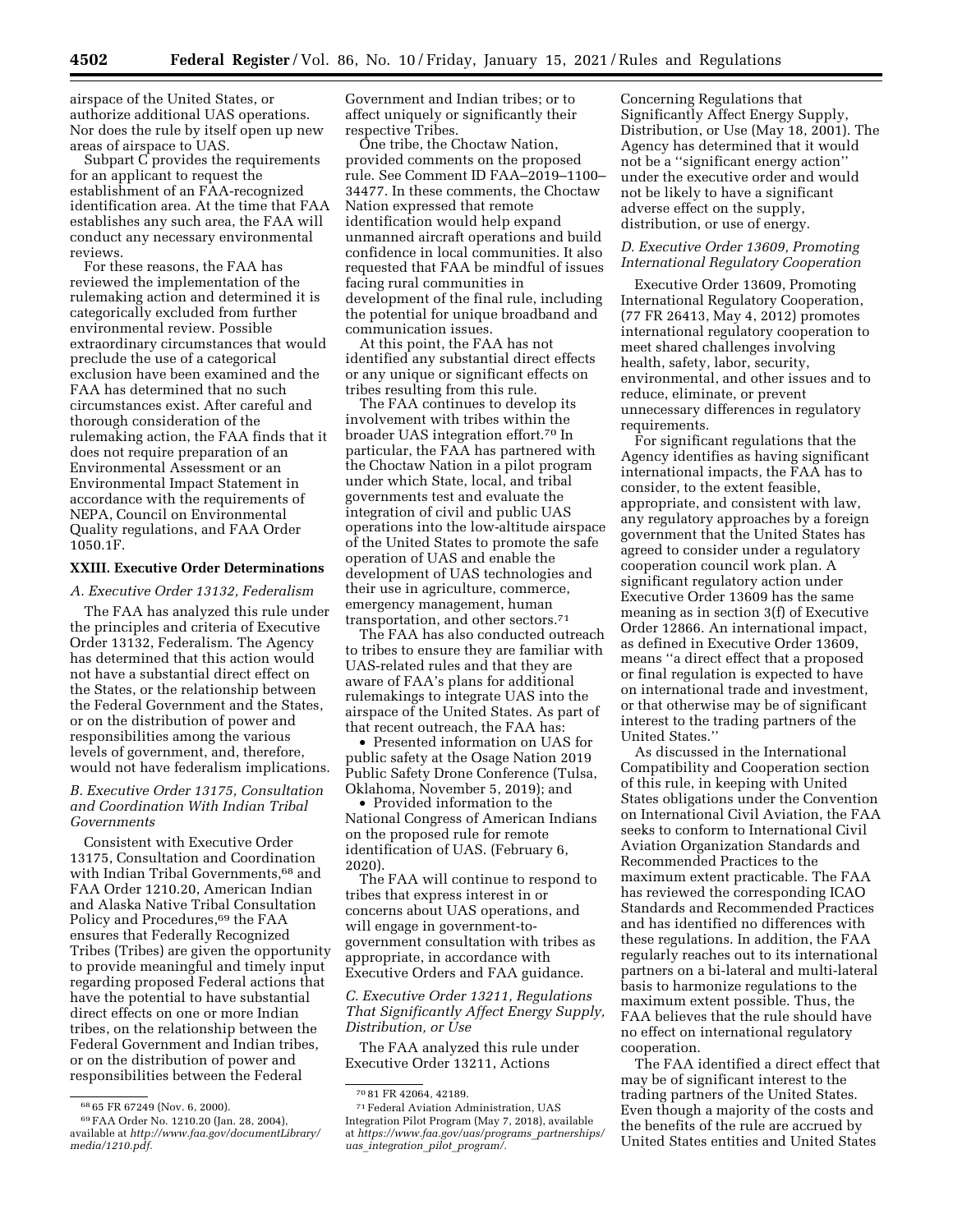commerce,72 the rule is estimated to cost foreign producers approximately \$121.8 million at 3 percent present value and \$86 million at 7 percent present value. These costs exceed those borne by United States producers because presently a vast majority of UAS operated in the United States are manufactured overseas (> 80 percent). On a per unit basis, the costs to foreign and United States producers of UAS are expected to be the same.

*E. Executive Order 13771, Reducing Regulation and Controlling Regulatory Costs* 

This final rule is an Executive Order 13771 regulatory action. Details on the estimated impacts of this final rule are in the rule's economic analysis.

### **XXIV. Additional Information**

### *A. Availability of Rulemaking Documents*

An electronic copy of rulemaking documents may be obtained from the internet by:

• Searching the Federal eRulemaking Portal (*https://www.regulations.gov);* 

• Visiting the FAA's Regulations and Policies at *https://www.faa.gov/ regulations*\_*policies;* or

• Accessing the Government Publishing Office at *https:// www.govinfo.gov.* 

Copies may also be obtained by sending a request to the Federal Aviation Administration, Office of Rulemaking, ARM–1, 800 Independence Avenue SW, Washington, DC 20591, or by calling (202) 267–9677. Commenters must identify the docket or notice number of this rulemaking.

All documents the FAA considered in developing this proposed rule, including economic analyses and technical reports, may be accessed from the internet through the Federal eRulemaking Portal referenced above.

#### *B. Small Business Regulatory Enforcement Fairness Act*

The Small Business Regulatory Enforcement Fairness Act of 1996 (SBREFA) requires the FAA to comply with small entity requests for information or advice about compliance with statutes and regulations within its jurisdiction. A small entity with questions regarding this document may contact its local FAA official, or the person listed under the **FOR FURTHER INFORMATION CONTACT** heading at the beginning of the preamble. To find out more about SBREFA on the internet,

visit *https://www.faa.gov/regulations*\_ *policies/rulemaking/sbre*\_*act/.* 

## **List of Subjects**

## *14 CFR Part 1*

Air transportation.

### *14 CFR Part 11*

Administrative practice and procedure, Reporting and recordkeeping requirements.

#### *14 CFR Part 47*

Aircraft, Reporting and recordkeeping requirements.

#### *14 CFR Part 48*

Aircraft, Reporting and recordkeeping requirements.

### *14 CFR Part 89*

Aircraft, Airmen, Air traffic control, Aviation safety, Incorporation by reference, Reporting and recordkeeping requirements, Security measures.

## *14 CFR Part 91*

Air traffic control, Aircraft, Airmen, Aviation safety, Reporting and recordkeeping requirements, Security measures.

#### *14 CFR Part 107*

Aircraft, Airmen, Aviation safety, Security measures.

#### **The Amendment**

In consideration of the foregoing, the Federal Aviation Administration amends chapter I of title 14, Code of Federal Regulations as follows:

### **PART 1—DEFINITIONS AND ABBREVIATIONS**

■ 1. The authority citation for part 1 continues to read as follows:

**Authority:** 49 U.S.C. 106(f), 106(g), 40113, 44701.

■ 2. In § 1.1, add the definition for ''Unmanned aircraft system'' in alphabetical order to read as follows:

## **§ 1.1 General definitions.**

\* \* \* \* \* *Unmanned aircraft system* means an unmanned aircraft and its associated elements (including communication links and the components that control the unmanned aircraft) that are required for the safe and efficient operation of the unmanned aircraft in the airspace of the United States.

\* \* \* \* \*

## **PART 11—GENERAL RULEMAKING PROCEDURES**

■ 3. The authority citation for part 11 continues to read as follows:

**Authority:** 49 U.S.C. 106(f), 106(g), 40101, 40103, 40105, 40109, 40113, 44110, 44502, 44701–44702, 44711, 46102, and 51 U.S.C. 50901–50923.

■ 4. Amend § 11.201(b) by adding the entry ''Part 89'' in numerical order to read as follows:

### **§ 11.201 Office of Management and Budget (OMB) control numbers assigned under the Paperwork Reduction Act.**

\* \* \* \* \* (b) \* \* \*

| 14 CFR part or sec-<br>tion identified and de-<br>scribed |  |  |                                | Current OMB control<br>No. |
|-----------------------------------------------------------|--|--|--------------------------------|----------------------------|
|                                                           |  |  | $\star$                        | $\star$                    |
| Part 89                                                   |  |  | 2120-0781, 2120-<br>2120-0785. | 0782, 2120-0783,           |
|                                                           |  |  |                                |                            |

#### **PART 47—AIRCRAFT REGISTRATION**

■ 5. The authority citation for part 47 is revised to read as follows:

**Authority:** 4 U.S.T. 1830; Pub. L. 108–297, 118 Stat. 1095 (49 U.S.C. 40101 note, 49 U.S.C. 44101 note); 49 U.S.C. 106(f), 106(g), 40113–40114, 44101–44108, 44110–44113, 44703–44704, 44713, 44809(f), 45302, 45305, 46104, 46301.

 $\blacksquare$  6. Add § 47.14 to read as follows:

#### **§ 47.14 Serial numbers for unmanned aircraft.**

(a) The unmanned aircraft serial number provided as part of any application for aircraft registration of any standard remote identification unmanned aircraft must be the serial number issued by the manufacturer of the unmanned aircraft in accordance with the design and production requirements of part 89 of this chapter. The serial number provided in this application must not be listed on more than one Certificate of Aircraft Registration at the same time.

(b) The unmanned aircraft serial number provided as part of any application for registration of any unmanned aircraft with a remote identification broadcast module must be the serial number issued by the manufacturer of the remote identification broadcast module in accordance with the design and production requirements of part 89 of this chapter. The serial number provided in this application must not be listed on more than one Certificate of Aircraft Registration at the same time.

<sup>72</sup>Thus, the FAA estimates that the primary impact of the rule will be on U.S. entities.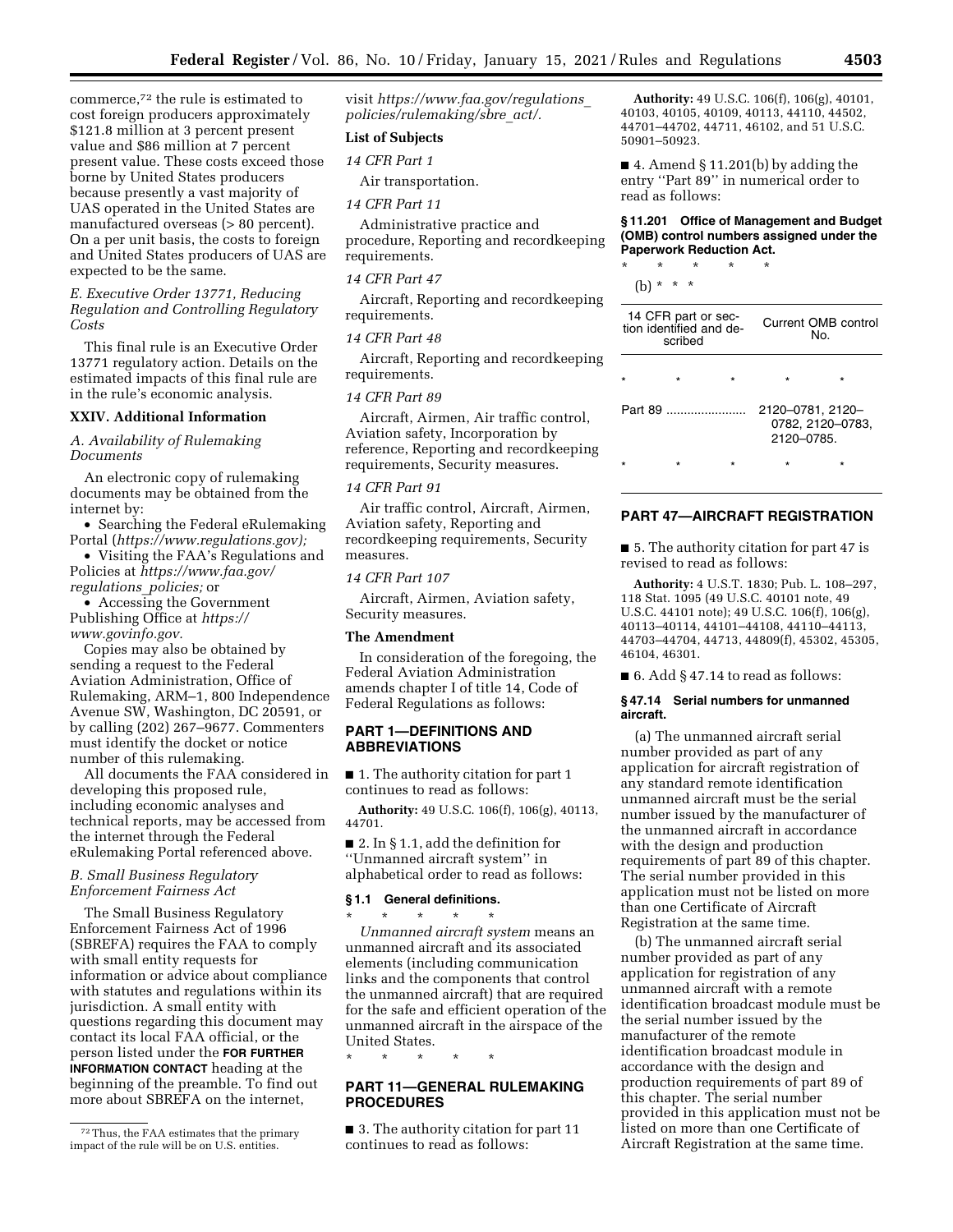## **PART 48—REGISTRATION AND MARKING REQUIREMENTS FOR SMALL UNMANNED AIRCRAFT**

■ 7. The authority citation for part 48 is revised to read as follows:

**Authority:** 49 U.S.C. 106(f), 106(g), 40101, 40103, 40113–40114, 41703, 44101–44103, 44105–44106, 44110–44113, 44809(f), 45302, 45305, 46104, 46301, 46306.

## **§ 48.5 [Removed and Reserved]**

■ 8. Remove and reserve § 48.5.

■ 9. Amend § 48.15 by revising paragraph (b) to read as follows:

#### **§ 48.15 Requirement to register.**

\* \* \* \* \* (b) The aircraft is operated exclusively in compliance with 49 U.S.C. 44809 and weighs 0.55 pounds or less on takeoff, including everything that is on board or otherwise attached to the aircraft; or

\* \* \* \* \*  $\blacksquare$  10. Amend § 48.25 by revising paragraph (a) to read as follows:

### **§ 48.25 Applicants.**

(a) To register a small unmanned aircraft in the United States under this part, a person must provide the information required by § 48.110 to the Registry in a form and manner prescribed by the Administrator. Upon submission of this information, the FAA issues a Certificate of Aircraft Registration to that person.

\* \* \* \* \*

■ 11. Amend § 48.30 by revising paragraphs (a) and (b) to read as follows:

## **§ 48.30 Fees.**

(a) The fee for issuing or renewing a Certificate of Aircraft Registration as described in § 48.100 is \$5.00 per aircraft.

(b) The fee for issuing or renewing a Certificate of Aircraft Registration as described in § 48.105 is \$5.00 per certificate.

\* \* \* \* \*

#### **§ § 48.100, 48.105, 48.110, and 48.115 [Redesignated as §§ 48.110, 48.115, 48.100, and 48.105]**

■ 12. Redesignate §§ 48.100 through 48.115 as follows:

| Old section | New section |
|-------------|-------------|
|             | 48.110      |
|             | 48.115      |
|             | 48.100      |
|             | 48.105      |

■ 13. Amend newly redesignated

§ 48.100 by revising the section heading and paragraphs (a) and (c)(1) to read as follows:

#### **§ 48.100 Registration: Small unmanned aircraft operated for any purpose other than exclusively limited recreational operations.**

(a) *Certificate of Aircraft Registration.*  A Certificate of Aircraft Registration issued in accordance with § 48.110 to a small unmanned aircraft used for any purpose other than operating exclusively in compliance with 49 U.S.C. 44809 constitutes registration for the small unmanned aircraft identified on the application.

\* \* \* \* \* (c) \* \* \*

\* \* \* \* \*

(1) The holder of a Certificate of Aircraft Registration must renew the Certificate by verifying, in a form and manner prescribed by the Administrator, that the information provided in accordance with § 48.110 is accurate and if it is not, provide updated information. The verification may take place at any time within the six months preceding the month in which the Certificate of Aircraft registration expires.

■ 14. Amend newly redesignated § 48.105 by revising the section heading and paragraphs (a) and (c)(1) to read as follows:

#### **§ 48.105 Registration: Small unmanned aircraft intended exclusively for limited recreational operations.**

(a) *Certificate of Aircraft Registration.*  A Certificate of Aircraft Registration issued in accordance with § 48.110 for small unmanned aircraft to be operated exclusively in compliance with 49 U.S.C. 44809 constitutes registration for all the small unmanned aircraft used exclusively for operations in compliance with 49 U.S.C. 44809 owned by the individual identified on the application.

\* \* \* \* \* (c) \* \* \*

(1) The holder of a Certificate of Aircraft Registration must renew the Certificate by verifying, in a form and manner prescribed by the Administrator, that the information provided in accordance with § 48.110 is accurate and if it is not, provide updated information. The verification may take place at any time within the six months preceding the month in which the Certificate of Aircraft registration expires.

\* \* \* \* \* ■ 15. Revise newly redesignated

§ 48.110 to read as follows:

## **§ 48.110 Application.**

(a) *Required information.* Each applicant for a Certificate of Aircraft Registration issued under this part must

submit all of the following information to the Registry:

(1) Applicant's name and, for an applicant other than an individual, the name of the authorized representative applying for a Certificate of Aircraft Registration.

(2) Applicant's physical address and, for an applicant other than an individual, the physical address of the authorized representative. If the applicant or authorized representative cannot receive mail at a physical address, then provide a mailing address.

(3) Applicant's email address or, for applicants other than individuals, the email address of the authorized representative.

(4) Applicant's telephone number(s) and, for an applicant other than an individual, the telephone number(s) of the authorized representative.

(5) The aircraft manufacturer and model name.

(6) For any standard remote identification unmanned aircraft, the serial number issued by the manufacturer of the unmanned aircraft in accordance with the design and production requirements of part 89 of this chapter. The serial number provided in this application must not be listed on more than one Certificate of Aircraft Registration at the same time.

(7) For any unmanned aircraft equipped with a remote identification broadcast module, the serial number issued by the manufacturer of the remote identification broadcast module in accordance with the design and production requirements of part 89 of this chapter. An applicant may submit the serial number of more than one remote identification broadcast module as part of the application for aircraft registration under § 48.105. The serial number of a remote identification broadcast module provided in this application must not be listed on more than one Certificate of Aircraft Registration at the same time.

(8) Other information as required by the Administrator.

(b) *Provision of information.* The information identified in paragraph (a) of this section must be submitted to the Registry through the web-based small unmanned aircraft registration system in a form and manner prescribed by the Administrator.

(c) *Issuance of Certificate of Aircraft Registration.* The FAA will issue a Certificate of Aircraft Registration upon completion of the application requirements provided in paragraph (a) of this section.

■ 16. Amend newly redesignated § 48.115 by revising paragraphs (a) and (b)(1) to read as follows: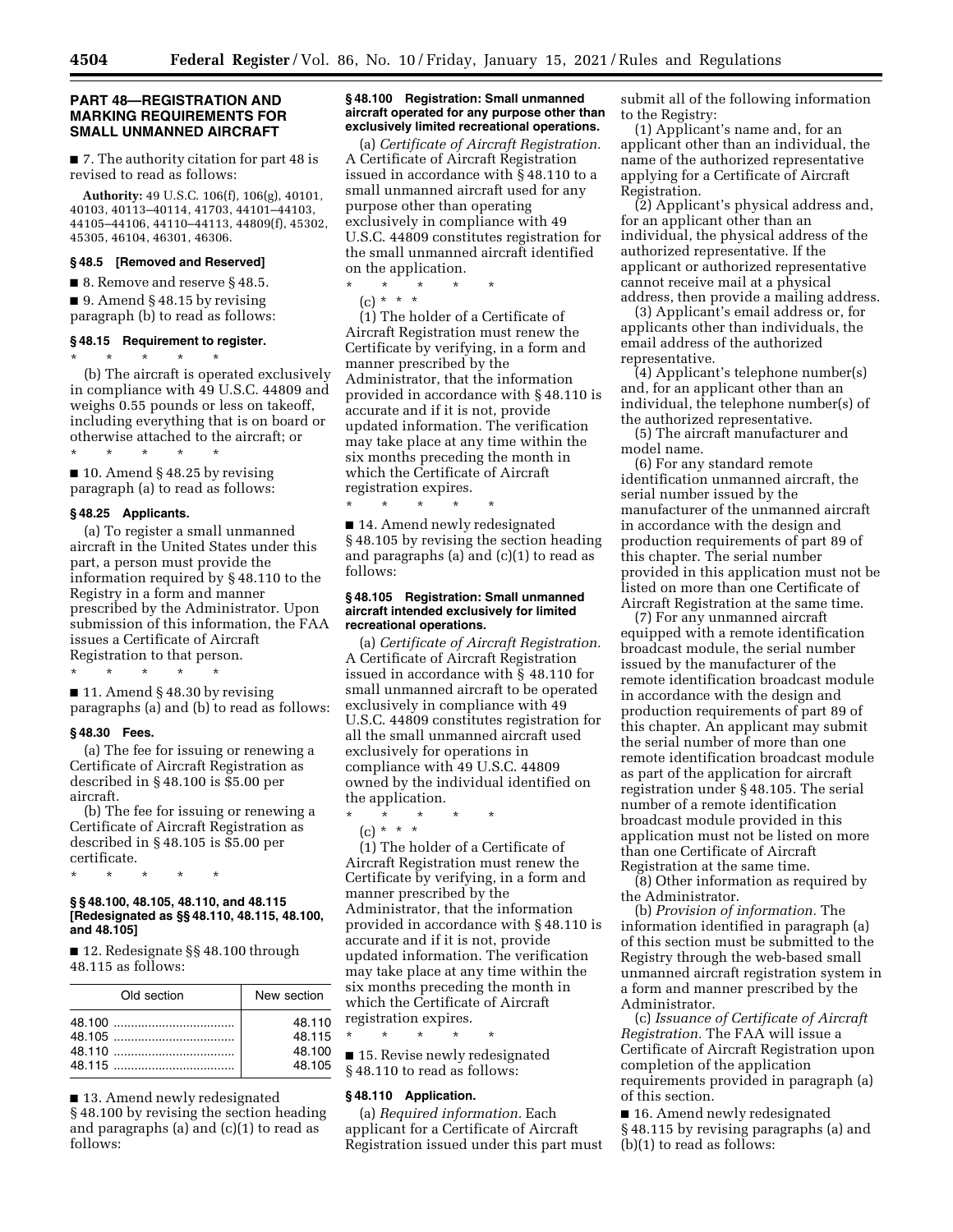#### **§ 48.115 Requirement to maintain current information.**

(a) The holder of a Certificate of Aircraft Registration must ensure that the information provided under § 48.110 remains accurate.

(b) \* \* \*

(1) A change in the information provided under § 48.110.

\* \* \* \* \*

 $\blacksquare$  17. Amend § 48.200 by revising paragraph (b)(2) to read as follows:

#### **§ 48.200 General.**

- \* \* \* \* \*
- (b)  $* * * *$

(2) If authorized by the Administrator, the small unmanned aircraft serial number provided with the application for Certificate of Aircraft Registration under § 48.110(a).

■ 18. Add part 89 to subchapter F to read as follows:

## **PART 89—REMOTE IDENTIFICATION OF UNMANNED AIRCRAFT**

## **Sec.**

#### **Subpart A—General**

89.1 Definitions.

89.5 Falsification, reproduction, alteration, or omission.

#### **Subpart B—Operating Requirements**

- 89.101 Applicability.
- 89.105 Remote identification requirement. 89.110 Operation of standard remote
- identification unmanned aircraft.
- 89.115 Alternative remote identification.
- 89.120 Operations for aeronautical research or to show compliance with regulations.
- 89.125 Automatic Dependent Surveillance-Broadcast (ADS–B) Out prohibition. 89.130 Confirmation of identification.

#### **Subpart C—[Reserved]**

#### **Subpart D—Requirements for Standard Remote Identification Unmanned Aircraft and Remote Identification Broadcast Modules**

89.301 Applicability.

- 89.305 Minimum message elements broadcast by standard remote identification unmanned aircraft.
- 89.310 Minimum performance requirements for standard remote identification unmanned aircraft.
- 89.315 Minimum message elements broadcast by remote identification broadcast modules.
- 89.320 Minimum performance requirements for remote identification broadcast modules.

## **Subpart E—Means of Compliance**

- 89.401 Applicability.<br>89.405 Submission of
- Submission of a means of
- compliance for FAA acceptance. 89.410 Acceptance of a means of
- compliance.
- 89.415 Rescission.
- 89.420 Record retention.

#### **Subpart F— Remote Identification Design and Production**

- 89.501 Applicability.
- Serial numbers.
- 89.510 Production requirements for unmanned aircraft produced under a design approval or production approval issued under part 21 of this chapter.
- 89.515 Production requirements for unmanned aircraft without design approval or production approval issued under part 21 of this chapter.
- 89.520 Production requirements for remote identification broadcast modules.
- 89.525 Labeling.
- 89.530 Submission of a declaration of compliance for FAA acceptance.
- 89.535 Acceptance of a declaration of compliance.
- 89.540 Rescission and reconsideration. 89.545 Record retention.

**Authority:** 49 U.S.C. 106(f), 106(g), 40101(d), 40103(b), 44701, 44805, 44809(f); Section 2202 of Pub. L. 114–190, 130 Stat. 629.

#### **Subpart A—General**

#### **§ 89.1 Definitions.**

The following definitions apply to this part.

*Declaration of compliance* means a record submitted to the FAA by the producer of a standard remote identification unmanned aircraft or remote identification broadcast module to attest that all the requirements of subpart F of this part have been met.

*Home-built unmanned aircraft* means an unmanned aircraft that an individual built solely for education or recreation.

#### **§ 89.5 Falsification, reproduction, alteration, or omission.**

(a) No person may make or cause to be made any of the following:

(1) Any fraudulent or intentionally false statement in any document related to any acceptance, application, approval, authorization, certificate, declaration, designation, qualification, record, report, request for reconsideration, or similar, submitted under this part.

(2) Any fraudulent or intentionally false statement in any document required to be developed, provided, kept, or used to show compliance with any requirement under this part.

(3) Any reproduction or alteration, for fraudulent purpose, of any document related to any acceptance, application, approval, authorization, certificate, declaration, designation, qualification, record, report, request for reconsideration, or similar, submitted or granted under this part.

(b) No person may, by omission, knowingly conceal or cause to be concealed, a material fact in—

(1) Any document related to any acceptance, application, approval,

authorization, certificate, declaration, designation, qualification, record, report, request for reconsideration, or similar, submitted under this part; or

(2) Any document required to be developed, provided, kept, or used to show compliance with any requirement under this part.

(c) The commission by any person of an act prohibited under paragraph (a) or (b) of this section is a basis for—

(1) Denial, suspension, rescission, or revocation of any acceptance, application, approval, authorization, certificate, declaration, declaration of compliance, designation, document, filing, qualification, means of compliance, record, report, request for reconsideration, or similar instrument issued or granted by the Administrator and held by that person; or

(2) A civil penalty.

#### **Subpart B—Operating Requirement**

#### **§ 89.101 Applicability.**

(a) Except as provided in paragraph (b) of this section, this subpart applies to the following:

(1) Persons operating unmanned aircraft registered or required to be registered under part 47 or 48 of this chapter.

(2) Persons operating foreign civil unmanned aircraft in the United States.

(b) This subpart does not apply to unmanned aircraft operations under part 91 of this chapter that are transmitting ADS–B Out pursuant to § 91.225.

#### **§ 89.105 Remote identification requirement.**

Except as otherwise authorized by the Administrator or as provided in § 89.120, after September 16, 2023, no person may operate an unmanned aircraft within the airspace of the United States unless the operation meets the requirements of § 89.110 or § 89.115.

### **§ 89.110 Operation of standard remote identification unmanned aircraft.**

Unless otherwise authorized by the Administrator, a person may comply with the remote identification requirement of § 89.105 by operating a standard remote identification unmanned aircraft under the following conditions:

(a) *Operational requirements.* A person may operate a standard remote identification unmanned aircraft only if the person operating the standard remote identification unmanned aircraft ensures that all of the following conditions are met:

(1) From takeoff to shutdown, the standard remote identification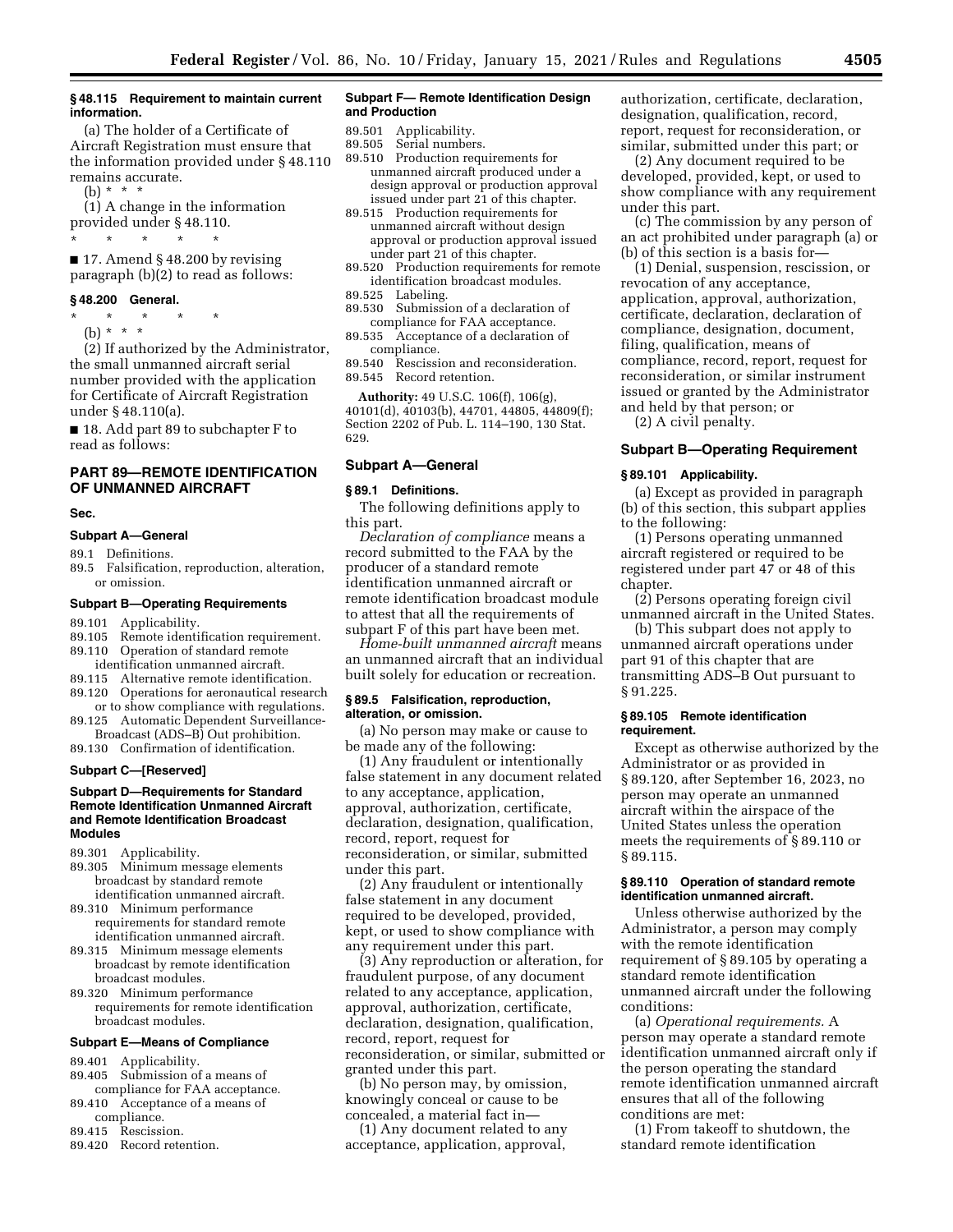unmanned aircraft must broadcast the message elements of § 89.305.

(2) The person manipulating the flight controls of the unmanned aircraft system must land the unmanned aircraft as soon as practicable if the standard remote identification unmanned aircraft is no longer broadcasting the message elements of § 89.305.

(b) *Standard remote identification unmanned aircraft requirements.* A person may operate a standard remote identification unmanned aircraft only if the unmanned aircraft meets all of the following requirements:

(1) Its serial number is listed on an FAA-accepted declaration of compliance, or the standard remote identification unmanned aircraft is covered by a design approval or production approval issued under part 21 of this chapter and meets the requirements of subpart F of this part.

(2) Its remote identification equipment is functional and complies with the requirements of this part from takeoff to shutdown.

(3) Its remote identification equipment and functionality have not been disabled.

(4) The Certificate of Aircraft Registration of the unmanned aircraft used in the operation must include the serial number of the unmanned aircraft, as per applicable requirements of parts 47 and 48 of this chapter, or the serial number of the unmanned aircraft must be provided to the FAA in a notice of identification pursuant to § 89.130 prior to the operation.

#### **§ 89.115 Alternative remote identification.**

A person operating an unmanned aircraft that is not a standard remote identification unmanned aircraft may comply with the remote identification requirement of § 89.105 by meeting all of the requirements of either paragraph (a) or (b) of this section.

(a) *Remote identification broadcast modules.* Unless otherwise authorized by the Administrator, a person may operate an unmanned aircraft that is not a standard remote identification unmanned aircraft if all of the following conditions are met:

(1) *Equipage.* (i) The unmanned aircraft used in the operation must be equipped with a remote identification broadcast module that meets the requirements of § 89.320 and the serial number of the remote identification broadcast module must be listed on an FAA-accepted declaration of compliance.

(ii) The Certificate of Aircraft Registration of the unmanned aircraft used in the operation must include the serial number of the remote

identification broadcast module, as per applicable requirements of parts 47 and 48 of this chapter, or the serial number of the unmanned aircraft must be provided to the FAA in a notice of identification pursuant to § 89.130 prior to the operation.

(2) *Remote identification operating requirements.* Unless otherwise authorized by the Administrator, a person may operate an unmanned aircraft under this paragraph (a) only if all of the following conditions are met:

(i) From takeoff to shutdown, the person operating the unmanned aircraft must ensure that the remote identification broadcast module broadcasts the remote identification message elements of § 89.315 directly from the unmanned aircraft.

(ii) The person manipulating the flight controls of the unmanned aircraft system must be able to see the unmanned aircraft at all times throughout the operation.

(3) *Pre-flight requirement.* Prior to takeoff, the person manipulating the flight controls of the unmanned aircraft system must ensure the remote identification broadcast module is functioning in accordance with this subpart.

(4) *In-flight loss of remote identification broadcast.* The person manipulating the flight controls of the unmanned aircraft system must land the unmanned aircraft as soon as practicable if the unmanned aircraft is no longer broadcasting the message elements of § 89.315.

(b) *Operations at FAA-recognized identification areas.* Unless otherwise authorized by the Administrator, a person may operate an unmanned aircraft without remote identification equipment only if all of the following conditions are met:

(1) The unmanned aircraft and the person manipulating the flight controls of the unmanned aircraft system remain within the boundaries of an FAArecognized identification area throughout the operation; and

(2) The person manipulating the flight controls of the unmanned aircraft system must be able to see the unmanned aircraft at all times throughout the operation.

#### **§ 89.120 Operations for aeronautical research or to show compliance with regulations.**

The Administrator may authorize operations without remote identification where the operation is solely for the purpose of aeronautical research or to show compliance with regulations.

## **§ 89.125 Automatic Dependent Surveillance-Broadcast (ADS–B) Out prohibition.**

Automatic Dependent Surveillance-Broadcast (ADS–B) Out equipment cannot be used to comply with the remote identification requirements of this part.

## **§ 89.130 Confirmation of identification.**

(a) *Notification requirement.* No person may operate a foreign registered civil unmanned aircraft with remote identification in the airspace of the United States unless, prior to the operation, the person submits a notice of identification in a form and manner acceptable to the Administrator. The notice of identification must include all of the following:

(1) The name of the person operating the foreign registered civil unmanned aircraft in the United States, and, if applicable, the person's authorized representative.

(2) The physical address of the person operating the foreign registered civil unmanned aircraft in the United States, and, if applicable, the physical address for the person's authorized representative. If the operator or authorized representative does not receive mail at the physical address, a mailing address must also be provided.

(3) The telephone number(s) where the person operating the foreign registered civil unmanned aircraft in the United States, and, if applicable, the person's authorized representative can be reached while in the United States.

(4) The email address of the person operating the foreign registered civil unmanned aircraft in the United States, and, if applicable, the email address of the person's authorized representative.

(5) The unmanned aircraft manufacturer and model name.

(6) The serial number of the unmanned aircraft or remote identification broadcast module.

(7) The country of registration of the unmanned aircraft.

(8) The registration number. (b) *Issuance of a Confirmation of Identification.* (1) The FAA will issue a Confirmation of Identification upon completion of the notification requirements provided in paragraph (a) of this section.

(2) The filing of a notification under paragraph (a) of this section and the Confirmation of Identification issued under paragraph (b)(1) of this section do not have the effect of United States aircraft registration.

(c) *Proof of notification.* No person may operate a foreign registered civil unmanned aircraft with remote identification in the United States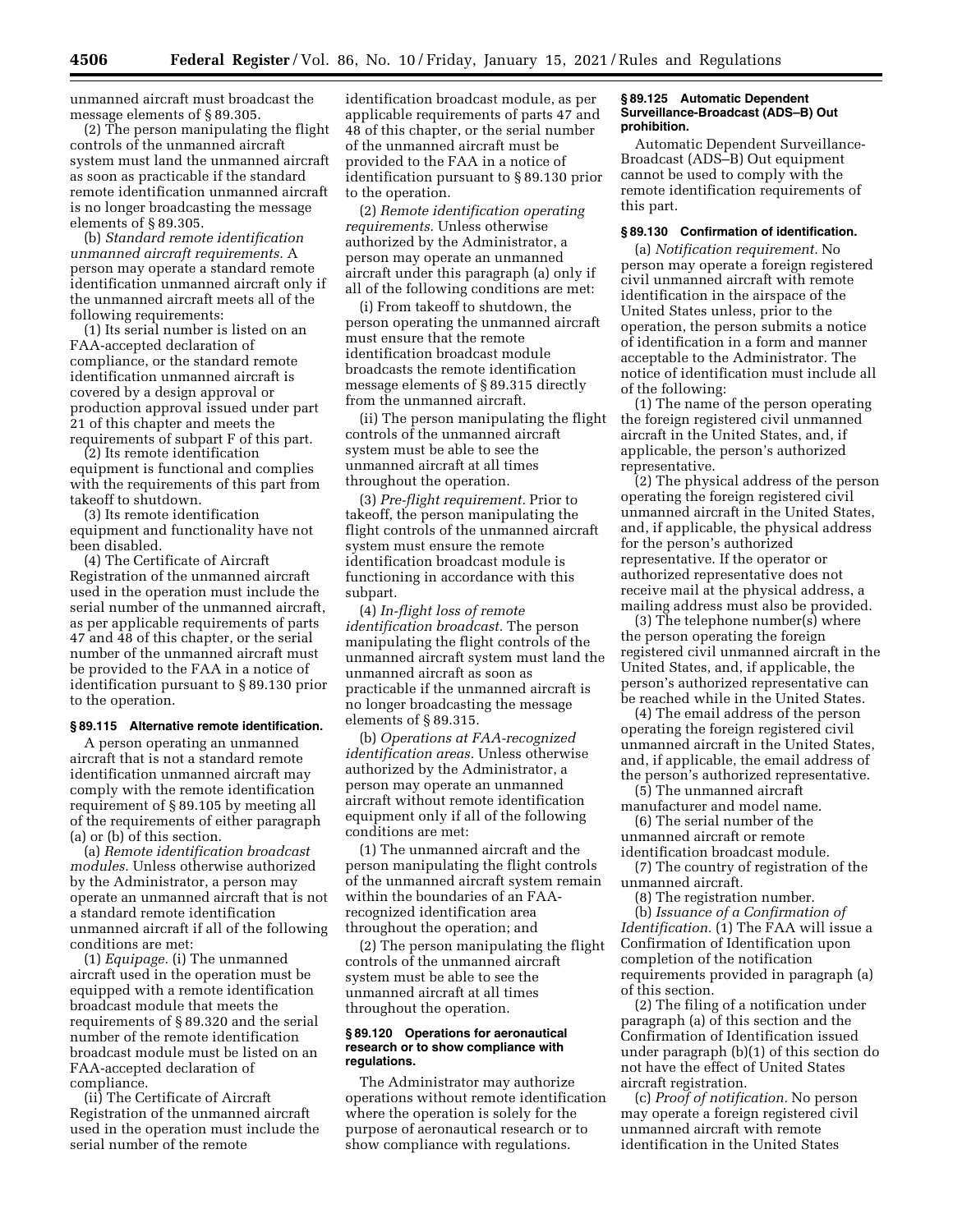unless the person obtains a Confirmation of Identification under paragraph (b)(1) of this section, maintains such Confirmation of Identification at the unmanned aircraft's control station, and produces the Confirmation of Identification when requested by the FAA or a law enforcement officer.

(d) *Requirement to maintain current information.* The holder of a Confirmation of Identification must ensure that the information provided under paragraph (a) of this section remains accurate and must update the information prior to operating a foreign registered civil unmanned aircraft in the United States.

#### **Subpart C [Reserved]**

## **Subpart D—Requirements for Standard Remote Identification Unmanned Aircraft and Remote Identification Broadcast Modules**

#### **§ 89.301 Applicability.**

This subpart prescribes the minimum message element set and minimum performance requirements for standard remote identification unmanned aircraft and remote identification broadcast modules.

#### **§ 89.305 Minimum message elements broadcast by standard remote identification unmanned aircraft.**

A standard remote identification unmanned aircraft must be capable of broadcasting the following remote identification message elements:

(a) The identity of the unmanned aircraft, consisting of:

(1) A serial number assigned to the unmanned aircraft by the person responsible for the production of the standard remote identification unmanned aircraft; or

(2) A session ID.

(b) An indication of the latitude and longitude of the control station.

- (c) An indication of the geometric altitude of the control station.
- (d) An indication of the latitude and longitude of the unmanned aircraft.

(e) An indication of the geometric altitude of the unmanned aircraft.

(f) An indication of the velocity of the unmanned aircraft.

(g) A time mark identifying the Coordinated Universal Time (UTC) time of applicability of a position source output.

(h) An indication of the emergency status of the unmanned aircraft.

#### **§ 89.310 Minimum performance requirements for standard remote identification unmanned aircraft.**

A standard remote identification unmanned aircraft must meet the

following minimum performance requirements:

(a) *Control station location.* The location of the control station of the unmanned aircraft must be generated and encoded into the message elements and must correspond to the location of the person manipulating the flight controls of the unmanned aircraft system.

(b) *Time mark.* The time mark message element must be synchronized with all other remote identification message elements.

(c) *Self-testing and monitoring.* (1) Prior to takeoff, the unmanned aircraft must automatically test the remote identification functionality and notify the person manipulating the flight controls of the unmanned aircraft system of the result of the test.

(2) The unmanned aircraft must not be able to take off if the remote identification equipment is not functional.

(3) The unmanned aircraft must continuously monitor the remote identification functionality from takeoff to shutdown and must provide notification of malfunction or failure to the person manipulating the flight controls of the unmanned aircraft system.

(d) *Tamper resistance.* The unmanned aircraft must be designed and produced in a way that reduces the ability of a person to tamper with the remote identification functionality.

(e) *Error correction.* The remote identification equipment must incorporate error correction in the broadcast of the message elements in § 89.305.

(f) *Interference considerations.* The remote identification equipment must not interfere with other systems or equipment installed on the unmanned aircraft, and other systems or equipment installed on the unmanned aircraft must not interfere with the remote identification equipment.

(g) *Message broadcast.* (1) The unmanned aircraft must be capable of broadcasting the message elements in § 89.305 using a non-proprietary broadcast specification and using radio frequency spectrum compatible with personal wireless devices in accordance with 47 CFR part 15, where operations may occur without an FCC individual license.

(2) Any broadcasting device used to meet the requirements of this section must be integrated into the unmanned aircraft without modification to its authorized radio frequency parameters and designed to maximize the range at which the broadcast can be received, while complying with 47 CFR part 15

and any other applicable laws in effect as of the date the declaration of compliance is submitted to the FAA for acceptance.

(h) *Message elements performance requirements.* (1) The reported geometric position of the unmanned aircraft and the control station must be accurate to within 100 feet of the true position, with 95 percent probability.

(2) The reported geometric altitude of the control station must be accurate to within 15 feet of the true geometric altitude, with 95 percent probability.

(3) The reported geometric altitude of the unmanned aircraft must be accurate to within 150 feet of the true geometric altitude, with 95 percent probability.

(4) The unmanned aircraft must broadcast the latitude, longitude, and geometric altitude of the unmanned aircraft and its control station no later than 1.0 seconds from the time of measurement to the time of broadcast.

(5) The unmanned aircraft must broadcast the message elements at a rate of at least 1 message per second.

(i) *Take-off limitation.* The unmanned aircraft must not be able to take off unless it is broadcasting the message elements in § 89.305.

#### **§ 89.315 Minimum message elements broadcast by remote identification broadcast modules.**

Remote identification broadcast modules must be capable of broadcasting the following remote identification message elements:

(a) The identity of the unmanned aircraft, consisting of the serial number assigned to the remote identification broadcast module by the person responsible for the production of the remote identification broadcast module.

(b) An indication of the latitude and longitude of the unmanned aircraft.

(c) An indication of the geometric altitude of the unmanned aircraft.

(d) An indication of the velocity of the unmanned aircraft.

(e) An indication of the latitude and longitude of the take-off location of the unmanned aircraft.

(f) An indication of the geometric altitude of the take-off location of the unmanned aircraft.

(g) A time mark identifying the Coordinated Universal Time (UTC) time of applicability of a position source output.

#### **§ 89.320 Minimum performance requirements for remote identification broadcast modules.**

Remote identification broadcast modules must meet the following minimum performance requirements:

(a) *Take-off location.* The remote identification broadcast module must be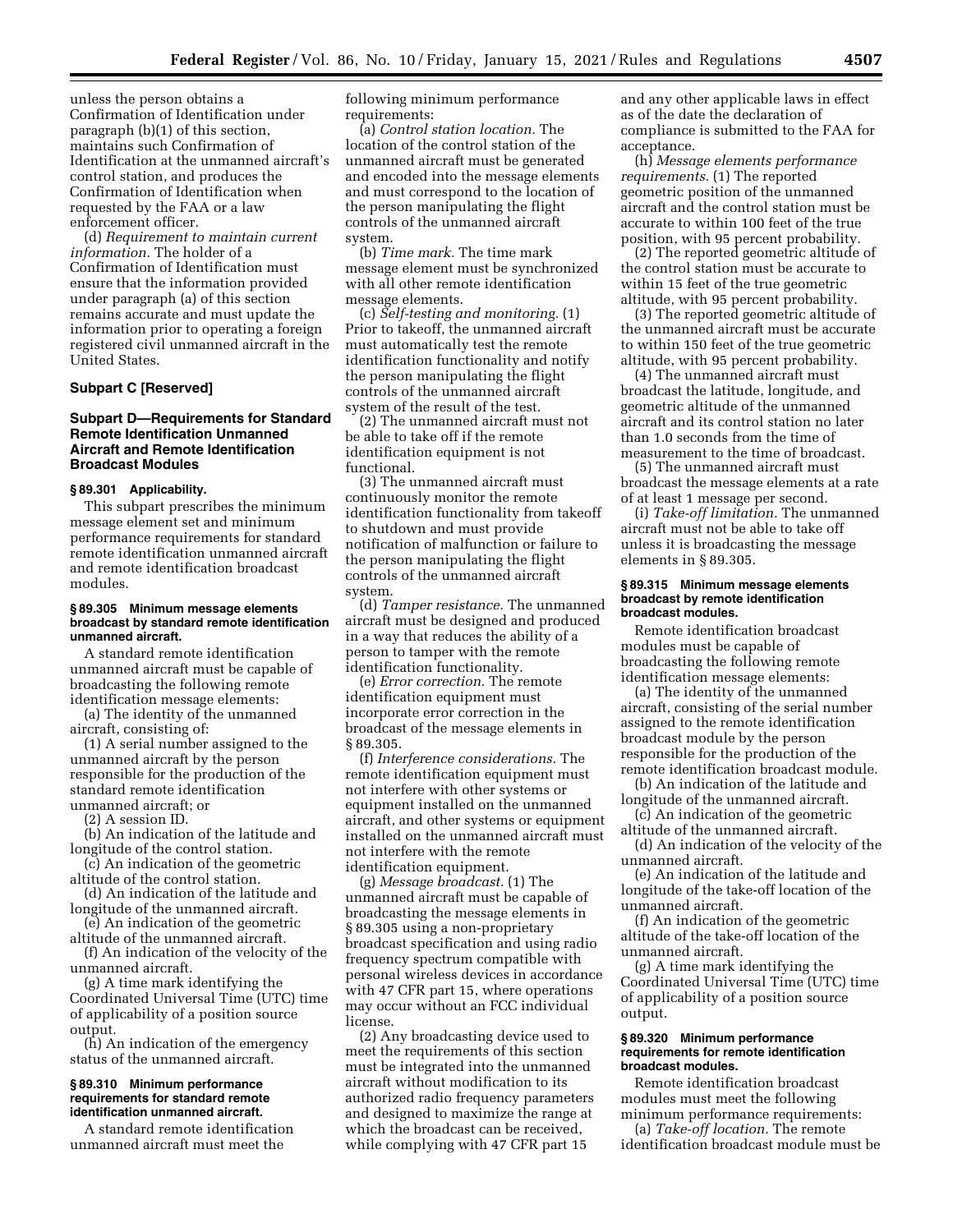capable of determining the take-off location of the unmanned aircraft.

(b) *Time mark.* The time mark message element must be synchronized with all other remote identification message elements.

(c) *Self-testing and monitoring.* (1) Prior to take-off, the remote identification broadcast module must automatically test the remote identification functionality and notify the person manipulating the flight controls of the unmanned aircraft system of the result of the test.

(2) The remote identification broadcast module must continuously monitor the remote identification functionality from takeoff to shutdown and must provide notification of malfunction or failure to the person manipulating the flight controls of the unmanned aircraft system.

(d) *Tamper resistance.* The remote identification broadcast module must be designed and produced in a way that reduces the ability of a person to tamper with the remote identification functionality.

(e) *Error correction.* The remote identification broadcast module must incorporate error correction in the broadcast of the message elements in § 89.315.

(f) *Interference considerations.* The remote identification broadcast module must not interfere with other systems or equipment installed on compatible unmanned aircraft, and other systems or equipment installed on compatible unmanned aircraft must not interfere with the remote identification equipment.

(g) *Message broadcast.* (1) The remote identification broadcast module must be capable of broadcasting the message elements in § 89.315 using a nonproprietary broadcast specification and using radio frequency spectrum compatible with personal wireless devices in accordance with 47 CFR part 15, where operations may occur without an FCC individual license.

(2) The remote identification broadcast module must be designed to maximize the range at which the broadcast can be received, while complying with 47 CFR part 15 and any other applicable laws in effect as of the date the declaration of compliance is submitted to the FAA for acceptance.

(h) *Message elements performance requirements.* (1) The reported geometric position of the unmanned aircraft must be accurate to within 100 feet of the true position, with 95 percent probability.

(2) The reported geometric altitude of the unmanned aircraft must be accurate to within 150 feet of the true geometric altitude, with 95 percent probability.

(3) The reported geometric position of the take-off location must be accurate to within 100 feet of the true geometric position, with 95 percent probability.

(4) The reported geometric altitude of the take-off location must be accurate to within 150 feet of the true geometric altitude, with 95 percent probability.

(5) The remote identification broadcast module must broadcast the latitude, longitude, and geometric altitude of the unmanned aircraft no later than 1.0 seconds from the time of measurement to the time of broadcast.

(6) The remote identification broadcast module must broadcast the message elements at a rate of at least 1 message per second.

## **Subpart E—Means of Compliance**

#### **§ 89.401 Applicability.**

This subpart prescribes—

(a) Requirements for means of compliance with subpart D of this part.

(b) Procedural requirements for the submission and acceptance of means of compliance used in the design and production of standard remote identification unmanned aircraft or remote identification broadcast modules to ensure they meet the minimum performance requirements of this part.

(c) Rules governing persons submitting means of compliance for FAA acceptance.

#### **§ 89.405 Submission of a means of compliance for FAA acceptance.**

(a) *Eligibility.* Any person may submit a means of compliance for acceptance by the FAA.

(b) *Required information.* A person requesting acceptance of a means of compliance must submit the following information to the FAA in a form and manner acceptable to the Administrator:

(1) The name of the person or entity submitting the means of compliance, the name of the main point of contact for communications with the FAA, the physical address, email address, and other contact information.

(2) A detailed description of the means of compliance.

(3) An explanation of how the means of compliance addresses all of the minimum performance requirements established in subpart D of this part so that any standard remote identification unmanned aircraft or remote identification broadcast module designed and produced in accordance with such means of compliance meets the remote identification requirements of this part.

(4) Any substantiating material the person wishes the FAA to consider as part of the request.

(c) *Testing and validation.* A means of compliance submitted for acceptance by the FAA must include testing and validation procedures for persons responsible for the production of standard remote identification unmanned aircraft or remote identification broadcast modules to demonstrate through analysis, ground test, or flight test, as appropriate, how the standard remote identification unmanned aircraft or the remote identification broadcast module performs its intended functions and meets the requirements in subpart D of this part, including any applicable FAA performance requirements for radio station operation.

#### **§ 89.410 Acceptance of a means of compliance.**

(a) A person requesting acceptance of a means of compliance must demonstrate to the Administrator that the means of compliance addresses all of the requirements of subparts D and E of this part, and that any standard remote identification unmanned aircraft or remote identification broadcast module designed and produced in accordance with such means of compliance would meet the performance requirements of subpart D of this part.

(b) The Administrator will evaluate a means of compliance that is submitted to the FAA and may request additional information or documentation, as needed, to supplement the submission.

(c) If the Administrator determines the person has demonstrated that the means of compliance meets the requirements of subparts D and E of this part, the FAA will notify the person that the Administrator has accepted the means of compliance.

## **§ 89.415 Rescission.**

(a) *Rescission of an FAA-accepted means of compliance.* (1) A means of compliance is subject to ongoing review by the Administrator. The Administrator may rescind acceptance of a means of compliance if the Administrator determines that a means of compliance does not meet any or all of the requirements of subpart D or E of this part.

(2) The Administrator will publish a notice of rescission in the **Federal Register**.

(b) *Inapplicability of part 13, subpart D, of this chapter.* Part 13, subpart D, of this chapter does not apply to the procedures of paragraph (a) of this section.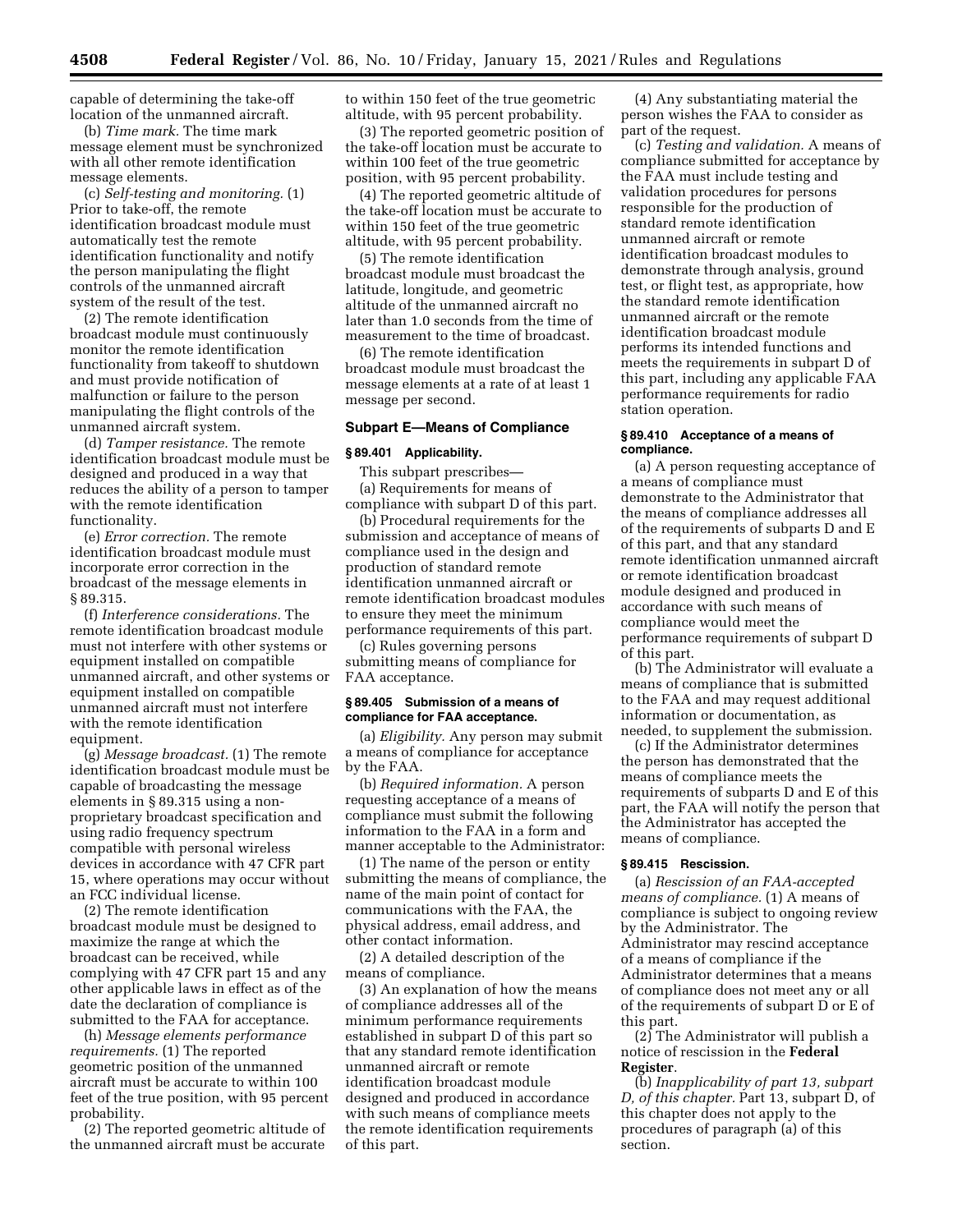#### **§ 89.420 Record retention.**

A person who submits a means of compliance that is accepted by the Administrator under this subpart must retain the following information for as long as the means of compliance is accepted plus an additional 24 calendar months, and must make available for inspection by the Administrator the following:

(a) All documentation and substantiating data submitted to the FAA for acceptance of the means of compliance.

(b) Records of all test procedures, methodology, and other procedures, as applicable.

(c) Any other information necessary to justify and substantiate how the means of compliance enables compliance with the remote identification requirements of this part.

## **Subpart F— Remote Identification Design and Production**

#### **§ 89.501 Applicability.**

(a) This subpart prescribes—

(1) Requirements for the design and production of unmanned aircraft with remote identification produced for operation in the airspace of the United States.

(2) Requirements for the design and production of remote identification broadcast modules.

(3) Procedural requirements for the submission, acceptance, and rescission of declarations of compliance.

(4) Rules governing persons submitting declarations of compliance for FAA acceptance under this part.

(b) Except as provided in paragraph (c) of this section, this subpart applies to the design and production of all unmanned aircraft operated in the airspace of the United States.

(c) Except for unmanned aircraft designed and produced to be standard remote identification unmanned aircraft, this subpart does not apply to the design or production of:

(1) Home-built unmanned aircraft.

(2) Unmanned aircraft of the United States Government.

(3) Unmanned aircraft that weigh 0.55 pounds or less on takeoff, including everything that is on board or otherwise attached to the aircraft.

(4) Unmanned aircraft designed or produced exclusively for the purpose of aeronautical research or to show compliance with regulations.

## **§ 89.505 Serial numbers.**

No person may produce a standard remote identification unmanned aircraft under § 89.510 or § 89.515 or a remote identification broadcast module under

§ 89.520, unless the producer assigns to the unmanned aircraft or remote identification broadcast module a serial number that complies with ANSI/CTA– 2063–A. ANSI/CTA–2063–A, *Small Unmanned Aerial Systems Serial Numbers* (September 2019) is incorporated by reference into this section with the approval of the Director of the Office of the Federal Register under 5 U.S.C. 552(a) and 1 CFR part 51. All approved material is available for inspection at the FAA's Office of Rulemaking (ARM–1), 800 Independence Avenue SW, Washington, DC 20590 (telephone 202–267–9677) and is available from Consumer Technology Association (CTA), 1919 South Eads Street, Arlington, VA 22202, *CTA@CTA.tech*, 703–907–7600 or at *https://www.cta.tech.* It is also available for inspection at the National Archives and Records Administration (NARA). For information on the availability of this material at NARA, email *fedreg.legal@nara.gov,* or go to *www.archives.gov/federal-register/cfr/ ibr-locations.html.* 

#### **§ 89.510 Production requirements for unmanned aircraft produced under a design approval or production approval issued under part 21 of this chapter.**

After September 16, 2022, no person may produce an unmanned aircraft for operation in the airspace of the United States under a design approval or production approval issued under part 21 of this chapter unless:

(a) All applicable requirements of part 21 of this chapter are met; and

(b) The unmanned aircraft is—

(1) Designed and produced to meet the minimum performance requirements for standard remote identification unmanned aircraft established in § 89.310 in accordance with an FAAaccepted means of compliance; or

(2) Equipped with Automatic Dependent Surveillance-Broadcast (ADS–B) Out equipment that meets the requirements of § 91.225 of this chapter.

#### **§ 89.515 Production requirements for unmanned aircraft without design approval or production approval issued under part 21 of this chapter.**

Except as provided in § 89.510, after September 16, 2022, no person may produce an unmanned aircraft for operation in the airspace of the United States unless—

(a) The unmanned aircraft is designed and produced to meet the minimum performance requirements for standard remote identification unmanned aircraft established in § 89.310 in accordance with an FAA-accepted means of compliance; and

(b) All of the following conditions are met:

(1) *Inspection requirements for production of standard unmanned aircraft.* A person responsible for the production of standard remote identification unmanned aircraft must, upon request, allow the Administrator to inspect the person's facilities, technical data, and any standard remote identification unmanned aircraft the person produces, and to witness any tests necessary to determine compliance with this subpart.

(2) *Audit requirements.* A person responsible for the production of standard remote identification unmanned aircraft must cause independent audits to be performed on a recurring basis, and additionally whenever the FAA provides notice of noncompliance or potential noncompliance, to demonstrate the unmanned aircraft listed under a declaration of compliance meet the requirements of this subpart. The person responsible for the production of standard remote identification unmanned aircraft must provide the results of all such audits to the FAA upon request.

(3) *Product support and notification.*  A person responsible for the production of standard remote identification unmanned aircraft must maintain product support and notification procedures to notify the public and the FAA of any defect or condition that causes an unmanned aircraft to no longer meet the requirements of this subpart, within 15 calendar days of the date the person becomes aware of the defect or condition.

### **§ 89.520 Production requirements for remote identification broadcast modules.**

After March 16, 2021, no person may produce remote identification broadcast modules unless:

(a) The remote identification broadcast module is designed and produced to meet the minimum performance requirements for remote identification broadcast modules established in § 89.320 in accordance with an FAA-accepted means of compliance; and

(b) All of the following conditions are met:

(1) *Inspection requirements for production of remote identification broadcast modules.* A person responsible for the production of remote identification broadcast modules must, upon request, allow the Administrator to inspect the person's facilities, technical data, and any remote identification broadcast modules the person produces, and to witness any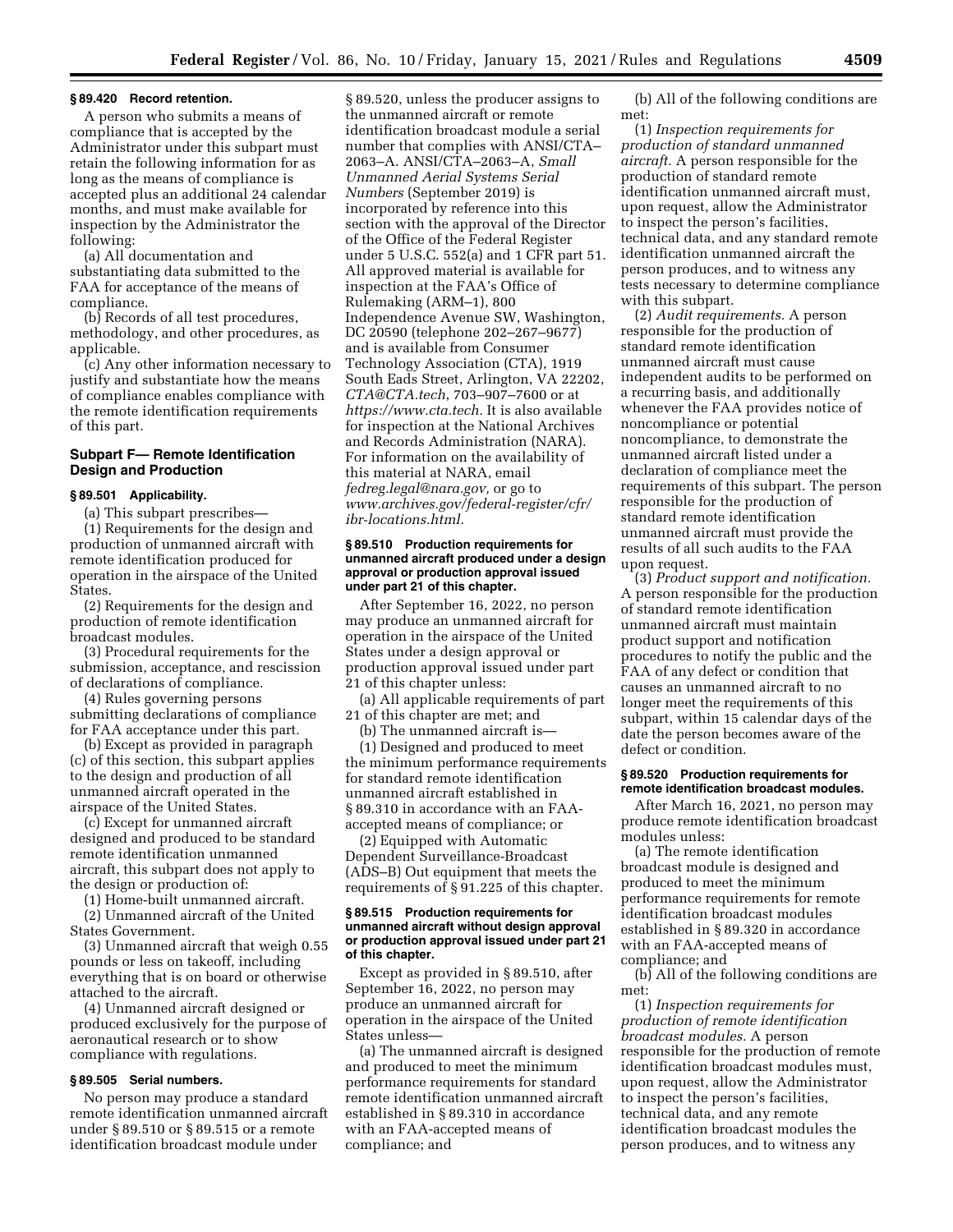tests necessary to determine compliance with this subpart.

(2) *Audit requirements.* A person responsible for the production of remote identification broadcast modules must cause independent audits to be performed on a recurring basis, and additionally whenever the FAA provides notice of noncompliance or potential noncompliance, to demonstrate the remote identification broadcast modules listed under a declaration of compliance meet the requirements of this subpart. The person responsible for the production of remote identification broadcast modules must provide the results of all such audits to the FAA upon request.

(3) *Product support and notification.*  A person responsible for the production of remote identification broadcast modules must maintain product support and notification procedures to notify the public and the FAA of any defect or condition that causes the remote identification broadcast module to no longer meet the requirements of this subpart, within 15 calendar days of the date the person becomes aware of the defect or condition.

(4) *Instructions.* A person responsible for the production of a remote identification broadcast module must make available instructions for installing and operating the remote identification broadcast module to any person operating an unmanned aircraft with the remote identification broadcast module.

#### **§ 89.525 Labeling.**

(a) No person may produce a standard remote identification unmanned aircraft under § 89.515 unless it displays a label indicating that the unmanned aircraft meets the requirements of this part. The label must be in English and be legible, prominent, and permanently affixed to the unmanned aircraft.

(b) No person may produce a remote identification broadcast module under § 89.520 unless it displays a label indicating that the equipment meets the requirements of this part. The label must be in English and be legible, prominent, and permanently affixed to the broadcast module.

## **§ 89.530 Submission of a declaration of compliance for FAA acceptance.**

(a) *Eligibility.* A person responsible for the production of a standard remote identification unmanned aircraft under § 89.515 or a remote identification broadcast module under § 89.520 must submit a declaration of compliance for acceptance by the FAA.

(b) *Required information for standard remote identification unmanned* 

*aircraft.* The person responsible for the production of a standard remote identification unmanned aircraft requesting acceptance of a declaration of compliance must declare that the unmanned aircraft complies with the requirements of this subpart by submitting a declaration of compliance to the FAA in a form and manner acceptable to the Administrator. The declaration must include at a minimum the following information:

(1) The name, physical address, telephone number, and email address of the person responsible for production of the unmanned aircraft.

(2) The unmanned aircraft's make and model.

(3) The unmanned aircraft's serial number, or the range of serial numbers for which the person responsible for production is declaring compliance.

(4) The FCC Identifier of the 47 CFR part 15-compliant radio frequency equipment used and integrated into the unmanned aircraft.

(5) The means of compliance used in the design and production of the unmanned aircraft.

(6) Whether the declaration of compliance is an initial declaration or an amended declaration, and if the declaration of compliance is an amended declaration, the reason for the amendment.

(7) A declaration that the person responsible for the production of the unmanned aircraft:

(i) Can demonstrate that the unmanned aircraft was designed and produced to meet the minimum performance requirements of § 89.310 by using an FAA-accepted means of compliance.

(ii) Complies with the requirements of  $§ 89.515(b).$ 

(8) A statement that 47 CFR part 15 compliant radio frequency equipment is used and is integrated into the unmanned aircraft without modification to its authorized radio frequency parameters.

(c) *Required information for remote identification broadcast modules.* The person responsible for the production of a remote identification broadcast module under § 89.520 that is requesting acceptance of a declaration of compliance must declare that the remote identification broadcast module complies with the requirements of this subpart by submitting a declaration of compliance to the FAA in a form and manner acceptable to the Administrator. The declaration must include at a minimum the following information:

(1) The name, physical address, telephone number, and email address of the person responsible for production of the remote identification broadcast module.

(2) The remote identification broadcast module's make and model.

(3) The remote identification broadcast module's serial number, or the range of serial numbers for which the person responsible for production is declaring compliance.

(4) The FCC Identifier of the 47 CFR part 15-compliant radio frequency equipment used and integrated into the remote identification broadcast module.

(5) The means of compliance used in the design and production of the remote identification broadcast module.

(6) Whether the declaration of compliance is an initial declaration or an amended declaration, and if the declaration of compliance is an amended declaration, the reason for the amendment.

(7) A declaration that the person responsible for the production of the remote identification broadcast module:

(i) Can demonstrate that the remote identification broadcast module was designed and produced to meet the minimum performance requirements of § 89.320 by using an FAA-accepted means of compliance.

(ii) Complies with the requirements of § 89.520(b).

(8) A statement that 47 CFR part 15 compliant radio frequency equipment is used and is integrated into the remote identification broadcast module without modification to its authorized radio frequency parameters, and a statement that instructions have been provided for installation of 47 CFR part 15-compliant remote identification broadcast module without modification to the broadcast module's authorized radio frequency parameters.

## **§ 89.535 Acceptance of a declaration of compliance.**

(a) The Administrator will evaluate a declaration of compliance that is submitted to the FAA and may request additional information or documentation, as needed, to supplement the declaration of compliance.

(b) If the Administrator determines that the submitter has demonstrated compliance with the requirements of this subpart, the FAA will notify the submitter that the Administrator has accepted the declaration of compliance.

#### **§ 89.540 Rescission and reconsideration.**

(a) *Rescission of the FAA's acceptance of a declaration of compliance.* (1) A declaration of compliance is subject to ongoing review by the Administrator. The Administrator may rescind acceptance of a declaration of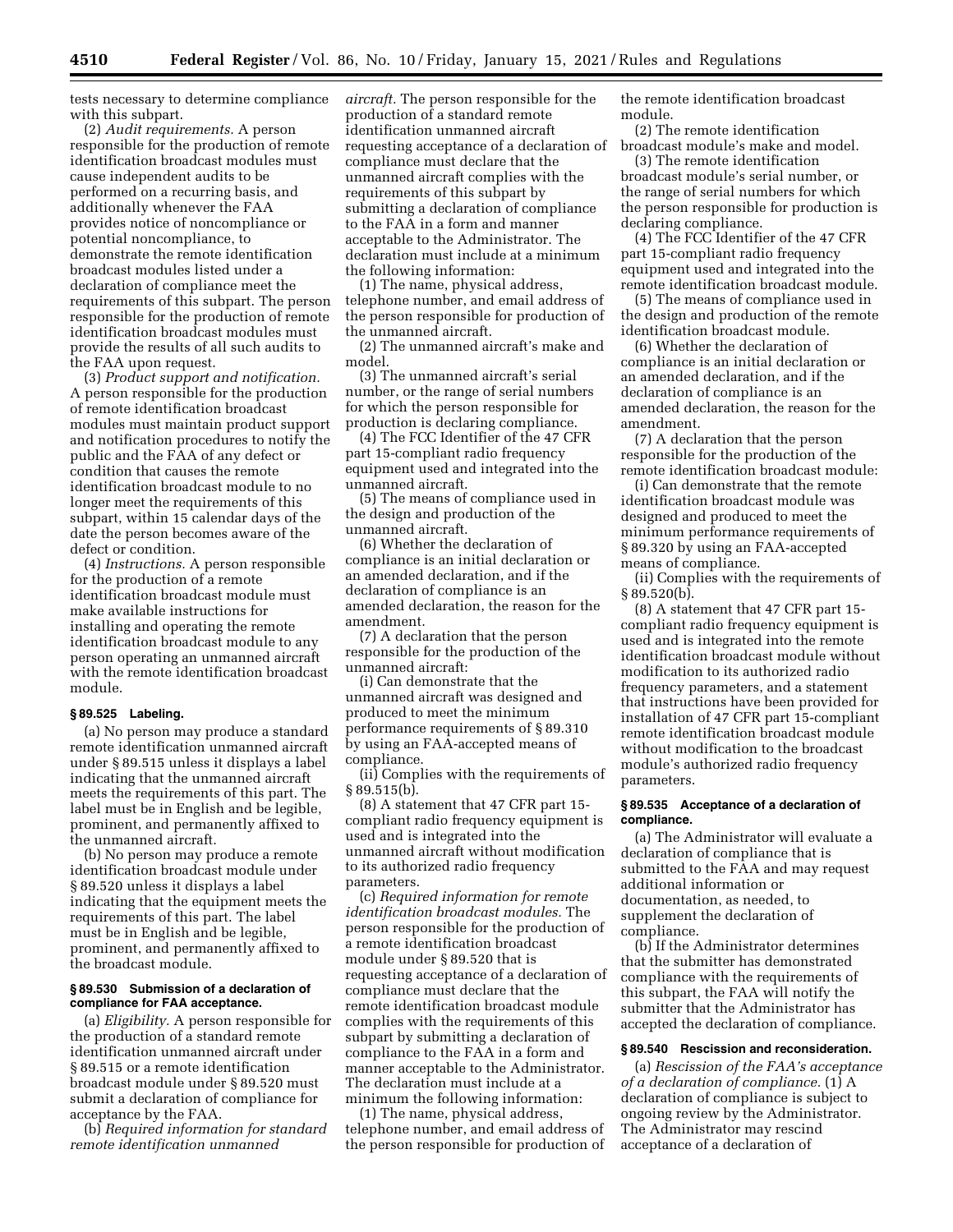compliance under circumstances including but not limited to the following:

(i) A standard remote identification unmanned aircraft or remote identification broadcast module listed under an accepted declaration of compliance does not meet the minimum performance requirements of § 89.310 or § 89.320.

(ii) A previously FAA-accepted declaration of compliance does not meet a requirement of this subpart; or

(iii) The FAA rescinds acceptance of the means of compliance listed in an FAA-accepted declaration of compliance.

(2) The Administrator will notify the person who submitted the FAAaccepted declaration of compliance of any issue of noncompliance.

(3) If the Administrator determines that it is in the public interest, prior to rescinding acceptance of a declaration of compliance, the Administrator may provide a reasonable period of time for the person who submitted the declaration of compliance to remediate the noncompliance. A failure to remediate the noncompliance constitutes cause for rescission of the FAA's acceptance of the declaration of compliance.

(4) The Administrator will notify the person who submitted the declaration of compliance of the decision to rescind acceptance of the declaration of compliance by publishing a notice of rescission in the **Federal Register**.

(b) *Petition to reconsider the FAA's decision to rescind acceptance of a declaration of compliance.* (1) The person who submitted the FAAaccepted declaration of compliance or any person adversely affected by the rescission of the Administrator's acceptance of a declaration of compliance may petition for a reconsideration of the decision by submitting a request to the FAA in a form and manner acceptable to the Administrator within 60 calendar days of the date of publication in the **Federal Register** of notification of rescission.

(2) A petition to reconsider the rescission of the Administrator's acceptance of a declaration of compliance must show that the petitioner is an interested party and has been adversely affected by the decision of the FAA. The petition must also demonstrate at least one of the following:

(i) The petitioner adduces a significant additional fact not previously presented to the FAA.

(ii) The Administrator made a material error of fact in the decision to rescind acceptance of the declaration of compliance.

(iii) The Administrator did not correctly interpret a law, regulation, or precedent.

(3) Upon consideration of the information submitted by the petitioner, the Administrator will notify the petitioner and the person who submitted the declaration of compliance (if different) of the decision on whether to reinstate the Administrator's acceptance of the declaration of compliance.

(c) *Inapplicability of part 13, subpart D, of this chapter.* Part 13, subpart D, of this chapter does not apply to the procedures of paragraphs (a) and (b) of this section.

### **§ 89.545 Record retention.**

A person who submits a declaration of compliance under this subpart that is accepted by the Administrator must retain the following information for as long as the standard remote identification unmanned aircraft or remote identification broadcast module listed on that declaration of compliance is produced plus an additional 24 calendar months, and must make available for inspection by the Administrator the following:

(a) The means of compliance, all documentation, and substantiating data related to the means of compliance used.

(b) Records of all test results.

(c) Any other information necessary to demonstrate compliance with the means of compliance so that the standard remote identification unmanned aircraft or remote identification broadcast module meets the remote identification requirements and the design and production requirements of this part.

■ 19. Effective September 16, 2022, add subpart C to part 89 to read as follows:

### **Subpart C—FAA-Recognized Identification Areas**

- 89.201 Applicability.
- 89.205 Eligibility.
- 89.210 Requests for establishment of an FAA-recognized identification area.
- 89.215 Approval of FAA-recognized identification areas.
- 89.220 Amendment.
- 89.225 Duration of an FAA-recognized identification area.

89.230 Expiration and termination.

## **Subpart C—FAA-Recognized Identification Areas**

#### **§ 89.201 Applicability.**

This subpart prescribes procedural requirements to establish an FAArecognized identification area.

### **§ 89.205 Eligibility.**

Only the following persons are eligible to apply for the establishment of an FAA-recognized identification area under this subpart:

(a) A community-based organization recognized by the Administrator.

(b) An educational institution, including primary and secondary educational institutions, trade schools, colleges, and universities.

#### **§ 89.210 Requests for establishment of an FAA-recognized identification area.**

(a) *Application.* An eligible person requesting the establishment of an FAArecognized identification area under this subpart may submit an application in a form and manner acceptable to the Administrator.

(b) *Required documentation.* A request under this subpart must contain all of the following information:

(1) The name of the eligible person under § 89.205.

(2) The name of the individual making the request on behalf of the eligible person.

(3) A declaration that the individual making the request has the authority to act on behalf of the community-based organization or educational institution.

(4) The name and contact information of the primary point of contact for communications with the FAA.

(5) The physical address of the proposed FAA-recognized identification area.

(6) The location of the proposed FAArecognized identification area in a form and manner prescribed by the Administrator.

(7) If applicable, a copy of any existing letter of agreement regarding the flying site.

(8) Description of the intended purpose of the FAA-recognized identification area and why the proposed FAA-recognized identification area is necessary for that purpose.

(9) Any other information required by the Administrator.

#### **§ 89.215 Approval of FAA-recognized identification areas.**

The Administrator will assess applications for FAA-recognized identification areas and may require additional information or documentation, as needed, to supplement an application. The Administrator will approve or deny an application, and may take into consideration matters such as, but not limited to:

(a) The existence of any FAA established flight or airspace restriction limiting the operation of unmanned aircraft systems, such as special use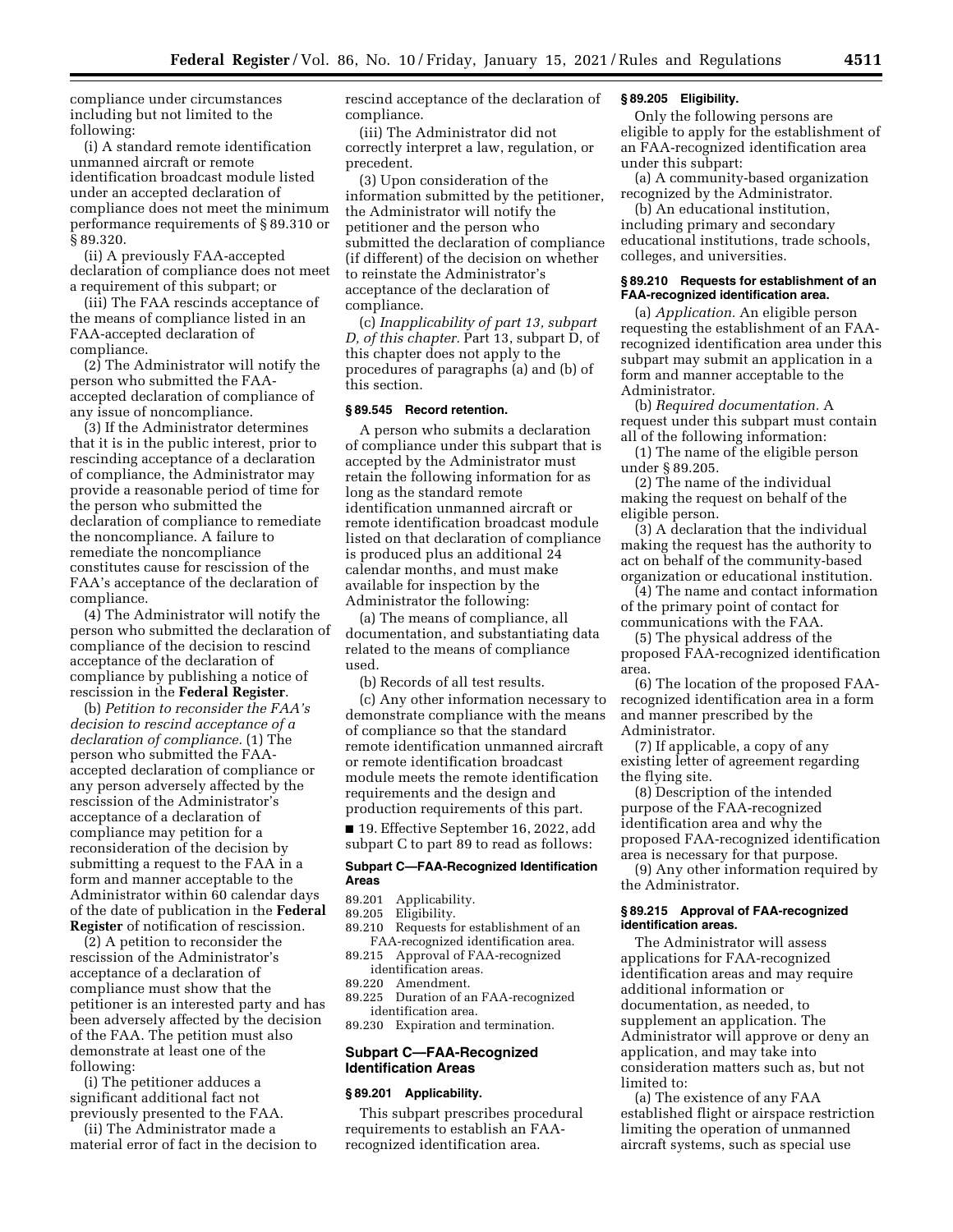airspace designations under part 73 of this chapter, temporary flight restrictions issued under part 91 of this chapter, or any other special flight rule, restriction or regulation in this chapter limiting the operation of unmanned aircraft systems in the interest of safety, efficiency, national security and/or homeland security, which overlaps with the proposed FAA-recognized identification area.

(b) The safe and efficient use of airspace by other aircraft.

(c) The safety and security of persons or property on the ground.

(d) The need for an FAA-recognized identification area in the proposed location and proximity of other FAArecognized identification areas.

## **§ 89.220 Amendment.**

(a) From the time of application until expiration or termination of an FAArecognized identification area, any change to the information submitted in the application including but not limited to a change to the point of contact for the FAA-recognized identification area or a change to the FAA-recognized identification area's organizational affiliation must be submitted to the FAA within 10 calendar days of the change.

(b) If the person who has been granted an FAA-recognized identification area wishes to change the geographic boundaries of the FAA-recognized identification area, the person must submit a request describing the change to the FAA for review. The geographic boundaries of the FAA-recognized identification area will not change unless the requested change is approved in accordance with § 89.215.

(c) The establishment of an FAArecognized identification area is subject to ongoing review in accordance with § 89.215 by the Administrator that may result in the termination of the FAArecognized identification area pursuant to § 89.230 or modification of the FAArecognized identification area.

## **§ 89.225 Duration of an FAA-recognized identification area.**

(a) *Duration.* Except as otherwise provided in this subpart, an FAArecognized identification area will be in effect for 48 calendar months after the date the FAA approves the request for establishment of an FAA-recognized identification area.

(b) *Renewal.* A person wishing to renew an FAA-recognized identification area must submit a request for renewal no later than 120 days prior to the expiration of the FAA-recognized identification area in a form and manner acceptable to the Administrator. The

Administrator may deny requests submitted after that deadline or requests submitted after the expiration.

### **§ 89.230 Expiration and termination.**

(a) *Expiration.* Unless renewed, an FAA-recognized identification area issued under this subpart will expire automatically and will have no further force or effect as of the day that immediately follows the date of expiration.

(b) *Termination prior to expiration*— (1) *Termination by request.* An individual identified as the point of contact for an approved FAA-recognized identification area may submit a request to the Administrator to terminate that FAA-recognized identification area.

(2) *Termination by FAA.* (i) The FAA may terminate an FAA-recognized identification area upon a finding that—

(A) The FAA-recognized identification area may pose a risk to aviation safety, public safety, homeland security, or national security;

(B) The FAA-recognized identification area is no longer associated with a person eligible for an FAA-recognized identification area; or

(C) The person who submitted a request for establishment of an FAArecognized identification area provided false or misleading information during the submission, amendment, or renewal process.

(ii) The Administrator will notify the primary point of contact of the decision to terminate the FAA-recognized identification area and the reasons for the termination. Except as provided in paragraph (c) of this section, if the FAA terminates an FAA-recognized identification area based upon a finding that the FAA-recognized identification area may pose a risk to aviation safety, public safety, homeland security, or national security, that area will no longer be eligible to be an FAArecognized identification area for as long as those conditions remain in effect.

(c) *Petition to reconsider the FAA's decision to terminate an FAArecognized identification area.* No later than 30 calendar days after the termination of an FAA-recognized identification area, a person may petition the Administrator for reconsideration of the decision. The petition must state the reasons justifying the request for reconsideration and include any supporting documentation. Upon consideration of the information submitted by the petitioner, the Administrator will notify the petitioner of the decision on the request for reconsideration.

(d) *Inapplicability of part 13, subpart D, of this chapter.* Part 13, subpart D, of this chapter does not apply to the procedures of paragraphs (b) and (c) of this section.

## **PART 91—GENERAL OPERATING AND FLIGHT RULES**

■ 20. The authority citation for part 91 continues to read as follows:

**Authority:** 49 U.S.C. 106(f), 106(g), 40101, 40103, 40105, 40113, 40120, 44101, 44111, 44701, 44704, 44709, 44711, 44712, 44715, 44716, 44717, 44722, 46306, 46315, 46316, 46504, 46506–46507, 47122, 47508, 47528– 47531, 47534, Pub. L. 114–190, 130 Stat. 615 (49 U.S.C. 44703 note); articles 12 and 29 of the Convention on International Civil Aviation (61 Stat. 1180), (126 Stat. 11).

■ 21. Amend § 91.215 by revising paragraphs (b) introductory text and (c) and adding paragraph (e) to read as follows:

#### **§ 91.215 ATC transponder and altitude reporting equipment and use.**

\* \* \* \* \*

(b) *All airspace.* Unless otherwise authorized or directed by ATC, and except as provided in paragraph (e)(1) of this section, no person may operate an aircraft in the airspace described in paragraphs (b)(1) through (5) of this section, unless that aircraft is equipped with an operable coded radar beacon transponder having either Mode 3/A 4096 code capability, replying to Mode 3/A interrogations with the code specified by ATC, or a Mode S capability, replying to Mode 3/A interrogations with the code specified by ATC and intermode and Mode S interrogations in accordance with the applicable provisions specified in TSO C–112, and that aircraft is equipped with automatic pressure altitude reporting equipment having a Mode C capability that automatically replies to Mode C interrogations by transmitting pressure altitude information in 100 foot increments. The requirements of this paragraph (b) apply to—

\* \* \* \* \*

(c) *Transponder-on operation.* Except as provided in paragraph (e)(2) of this section, while in the airspace as specified in paragraph (b) of this section or in all controlled airspace, each person operating an aircraft equipped with an operable ATC transponder maintained in accordance with § 91.413 shall operate the transponder, including Mode C equipment if installed, and shall reply on the appropriate code or as assigned by ATC, unless otherwise directed by ATC when transmitting